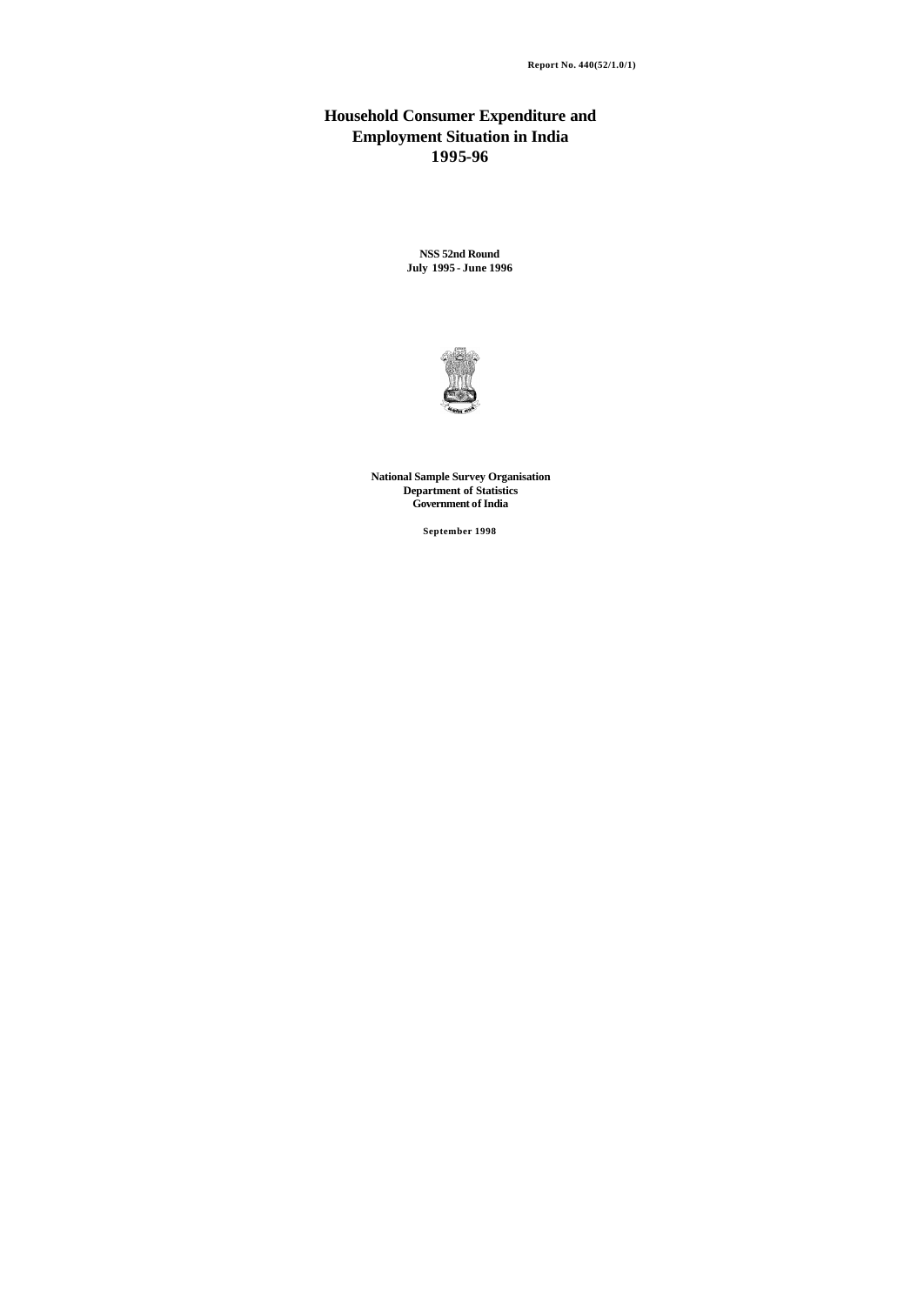### *PREFACE*

 *In 1972 the National Sample Survey Organisation (NSSO) began a quinquennial series of all-India surveys on consumer expenditure, employment & unemployment. In addition to this, an annual series of consumer expenditure surveys was started in 1986. These surveys were carried out in NSS rounds which had other subjects of enquiry as their focus. Apart from the main subject(s) of enquiry, a consumer expenditure schedule was canvassed in four households (two households up to the 48th round, 1992) in every surveyed village and urban block. The schedule was enlarged from the 45th round (1989-90) onwards, to collect some basic information on employment and unemployment. As a result, an annual series of data on both consumer expenditure and employment-unemployment has since then been available.* 

 *The present report is based on data collected in the 52nd round (July 1995-June 1996) of NSS. The main findings on consumer expenditure and employment are presented, respectively, in Chapter Two and Chapter Three of the report, Chapter One being introductory. The report also includes comparative information from previous surveys. Appendix A gives detailed tables at national level. Appendix B explains the sample design and estimation procedure followed in the 52nd round.* 

 *The schedule design for the survey was more or less same as in the previous round. There were two types of schedule - one with a uniform reference period of 30 days for collection of consumption data, and the other with reference periods varying over groups of consumption items. As usual, the field work for the survey was handled by the Field Operations Division and the collected data were processed and tabulated by the Data Processing Division of NSSO. The report was prepared by the Survey Design and Research Division. I am grateful to the members of the Governing Council of NSSO, the Heads of NSSO's Divisions and their colleagues for their contributions at various stages. The report, I hope, will be useful to planners and policy makers.* 

 *Comments/suggestions from readers will be most welcome.* 

*New Delhi N. S. SASTRY September 1998 Director-General &Chief Executive Officer National Sample Survey Organisation*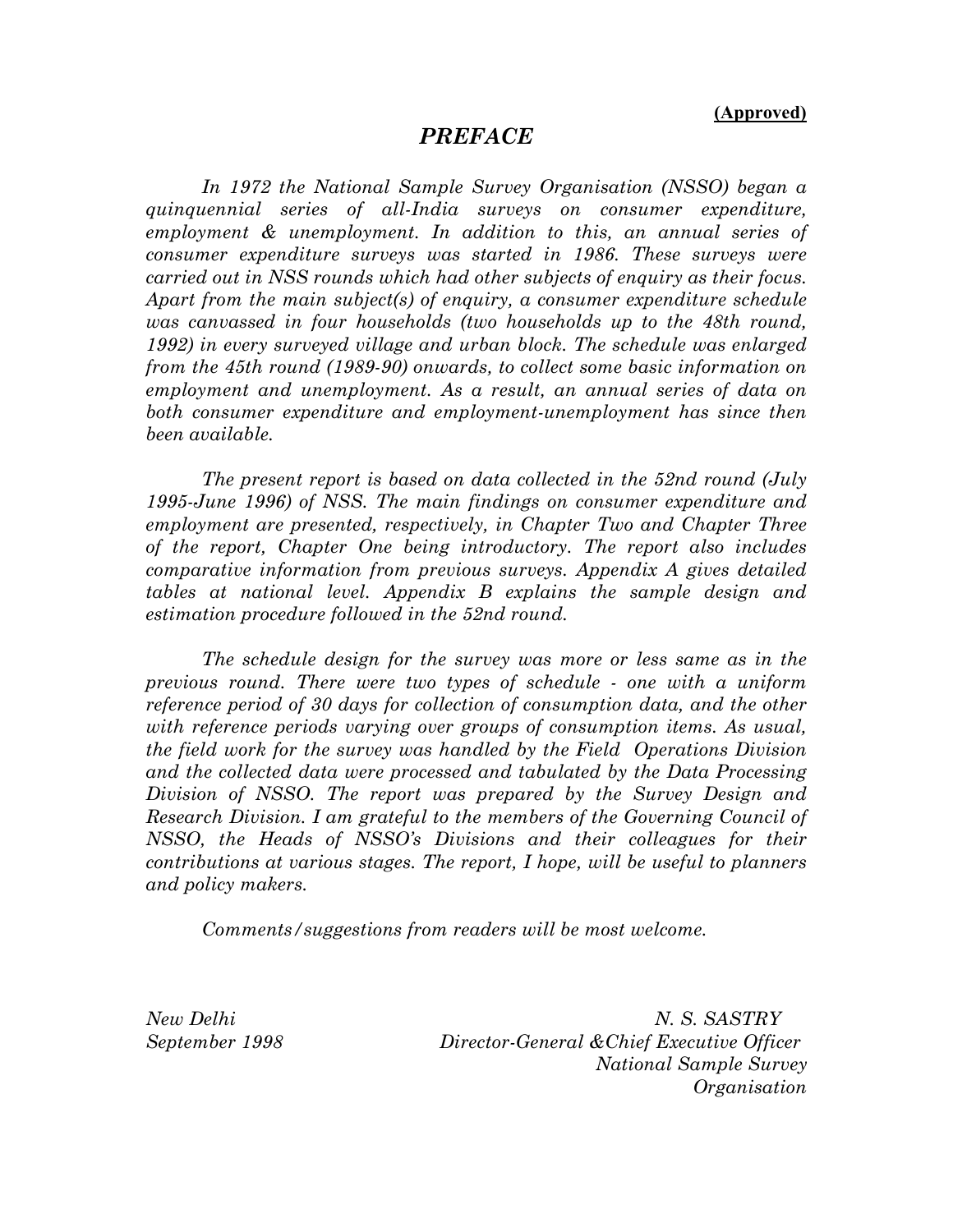# **Contents**

| Chapter 1  | Introduction                           |       |
|------------|----------------------------------------|-------|
| Chapter 2  | Household consumer expenditure         | 3     |
| Chapter 3  | Employment and unemployment            | 26    |
| Appendix A | Detailed tables                        | $A-1$ |
| Appendix B | Sample design $&$ estimation procedure | $B-1$ |

## **Appendix A Detailed tables**

| Table $(1)$ | Per 1000 distribution of households and persons by monthly per capita<br>expenditure class and no. of persons and economically active persons per<br>1000 households for different monthly per capita expenditure classes | $A-1$  |
|-------------|---------------------------------------------------------------------------------------------------------------------------------------------------------------------------------------------------------------------------|--------|
| Table $(2)$ | Quantity (kg) And value (Rs) of consumption of cereals, gram and cereal<br>substitutes per person for a period of 30 days for each monthly per capita<br>expenditure class                                                | $A-2$  |
| Table $(3)$ | Value (Rs) of consumption of broad groups of food & non-food items per<br>person for a period of 30 days for each monthly per capita expenditure<br>class                                                                 | $A-4$  |
| Table $(4)$ | Per 1000 distribution of households by size for each state                                                                                                                                                                | $A-6$  |
| Table $(5)$ | Per 1000 distribution of persons by current weekly activity for each age-<br>group                                                                                                                                        | $A-7$  |
| Table $(6)$ | Per 1000 distribution of persons by principal usual activity category for<br>each age-group                                                                                                                               | $A-13$ |
| Table $(7)$ | Per 1000 distribution of persons by usual activity category taking also into<br>consideration the subsidiary economic activity of persons categorised not<br>working in principal status for each age-group               | $A-19$ |
| Table $(8)$ | Per 1000 distribution of usually working persons by industry                                                                                                                                                              | $A-25$ |
| Table $(9)$ | Per 1000 distribution of persons by current weekly activity for each usual<br>activity taking also into consideration the subsidiary economic activity of<br>persons categorised not working in the principal status      | $A-26$ |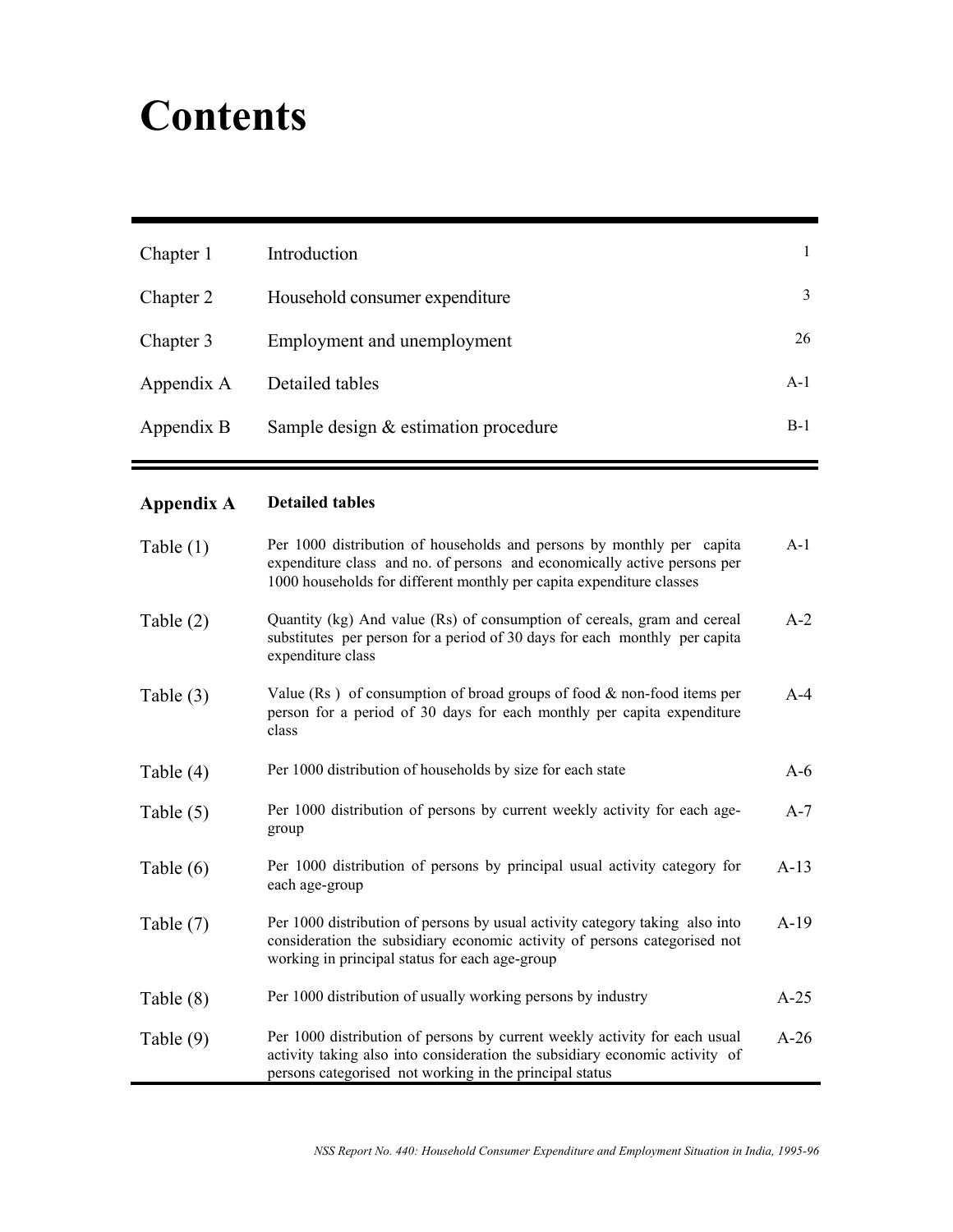# **Chapter One Introduction**

1.0 The National Sample Survey (NSS), since its inception (1950-51), collected data on household consumer expenditure in every round up to the 28th (1973-74). After the 26th round of the survey, the Governing Council of NSSO decided to undertake the surveys on consumer expenditure and employment-unemployment together once in every five years. Accordingly, "quinquennial" surveys on consumer expenditure and employmentunemployment were conducted in the 27th, 32nd, 38th, 43rd and 50th rounds of NSS, at roughly five-year intervals. In these rounds both survey schedules - Sch.1.0 dealing with household consumer expenditure and Sch.10 with employment-unemployment were canvassed in each sample household.

1.1 **Annual series:** The need for an annual series of data on consumer expenditure was also felt at the same time by planners and research workers. The Governing Council therefore decided that while the quinquennial consumer-expenditure-cum-employment and unemployment surveys would be carried on as before, every other round of NSS, starting from the 42nd (1986-87), might include a consumer expenditure enquiry on a reduced scale (2 or 4 sample households per sample village/ block) with a slightly abridged version of sch.1.0 (abridged with respect to ancillary and auxiliary information). From the 45th round, it was decided to extend the scope of this "annual" survey by introducing some important questions on activity status of household members to generate some key indicators on employment and unemployment as well.

1.2 The present report gives the results of the NSS 52nd round survey (July 1995 -

June 1996) on consumer expenditure and employment-unemployment, the ninth of the "annual" series. In this round, the main enquiry was on health care, education and problems of the aged persons. In addition, Sch.1.0 was canvassed in 4 sample households per sample village/block. In all 7888 villages and 5112 blocks were selected for the central sample. The schedule was ultimately canvassed in 28834 rural households and 19734 urban households.

1.3 **Geographical coverage:** The geographical coverage of the survey was to be the whole of the Indian Union except Ladakh and Kargil districts of Jammu & Kashmir, 768 interior villages of Nagaland and 172 villages in Andaman & Nicobar Islands which remain inaccessible throughout the year. However, certain districts of Jammu & Kashmir viz., Doda, Anantnag, Pulwama, Srinagar, Badgam, Baramula and Kupwara, as well as Amritsar district in Punjab, had to be excluded from the survey coverage due to unfavourable field conditions.

1.4 **Contents of the report:** The main findings of the enquiry on consumer expenditure are presented in Chapter Two, which discusses the pattern of variation of monthly per capita consumer expenditure over rural and urban areas of 15 major states and 3 groups of smaller states and union territories. Also studied is the distribution of households by household size. Chapter Three presents the key indicators of employment and unemployment obtained from the 52nd round survey. The estimates are based on two approaches followed in NSS surveys for collection of information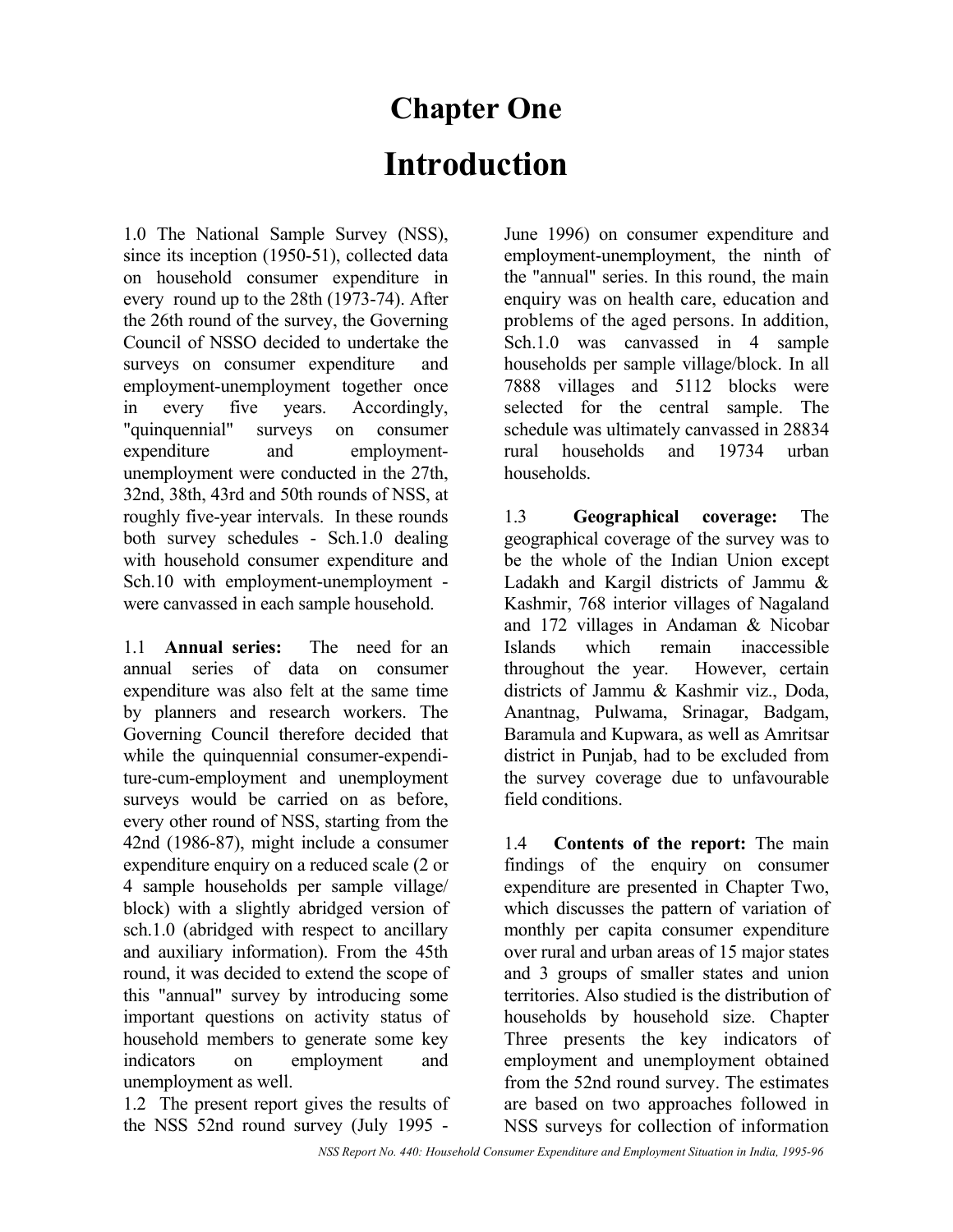on employment and unemployment: usual status and current weekly status. To give a comparative picture of the employment situation over the period 1983 (38th round) to 1995-96 (52nd round), corresponding results obtained from the earlier surveys are given alongside. The discussion in Chapter Three is confined to the all-India estimates. Some key estimates are presented at broad levels for the major states and certain groups of smaller states and u.t.'s. Concepts and definitions involved in the collection of consumption data are discussed at the beginning of Chapter Two, and those related to employment and unemployment, at the beginning of Chapter Three. Detailed tables at national level are given in Appendix A. The sample design and estimation procedure is explained in Appendix B.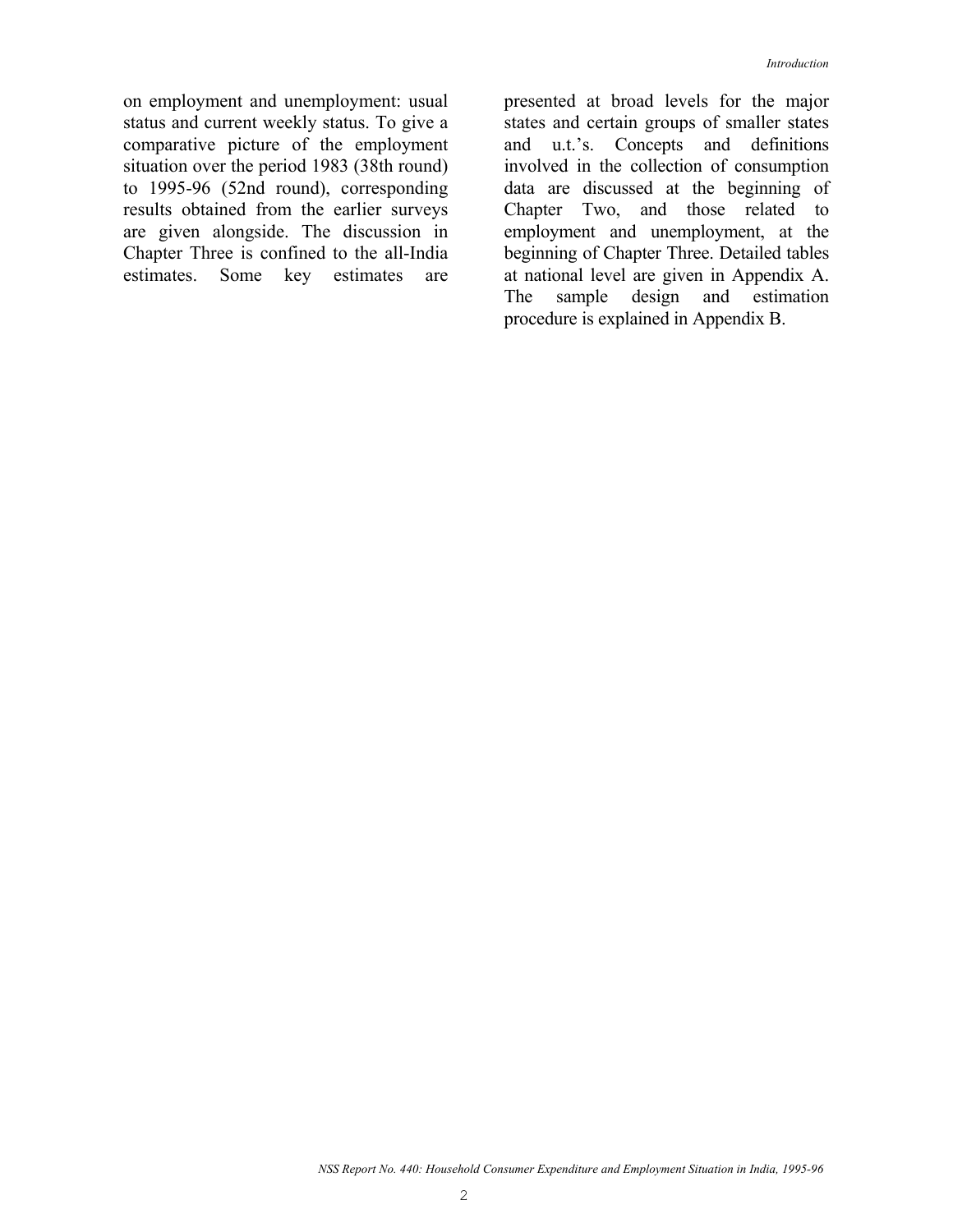## **Chapter Two**

## **Household Consumer Expenditure**

## **Concepts And Definitions**

2.0.0 **Household:** A group of persons normally living together and taking food from a common kitchen constitutes a household. The word "normally" means that temporary visitors are excluded but temporary stay-aways are included. Thus a son or daughter residing in a hostel for studies is excluded from the household of his/her parents, but a resident employee or resident domestic servant or paying guest (but not just a tenant in the house) is included in the employer/host's household. "Living together" is usually given more importance than "sharing food from a common kitchen" in drawing the boundaries of a household in case the two criteria are in conflict; however, in the special case of a person taking food with his family but sleeping elsewhere (say in a shop or a different house) due to space shortage, the household formed by such a person's family members is taken to include the person also. Each inmate of a mess, hotel, boarding and lodging house, hostel, etc. is considered as a single-member household except that a family living in a hotel (say) is considered as one household only; the same applies to residential staff of such establishments.

2.0.1 **Adult:** A person who has completed 15 years of age.

2.0.2 **Household size:** The size of a household is the total number of persons in the household.

2.0.3 **Household consumer expenditure:** The expenditure incurred by a household on domestic consumption during the reference period is the household's consumer expenditure. The household consumer expenditure is the total of the monetary values of consumption of various groups of items namely (i) food, *pan* (betel leaves), tobacco, intoxicants and fuel & light, (ii) clothing and footwear and (iii) miscellaneous goods and services and durable articles.

2.0.4 For groups (i) and (ii), the total value of consumption is derived by aggregating the monetary value of goods actually consumed during the reference period. An item of clothing and footwear would be considered to have been consumed if it is brought into maiden or first use during the reference period. The consumption may be out of (a) purchases made during the reference period or earlier; (b) home grown stock; (c) receipt in exchange of goods and services; (d) any other receipt like gift, charity, borrowing and (e) free collection. Home produce is evaluated at the ex farm or ex factory rate. For evaluating the consumption of the items of group (iii) i.e. items categorised as miscellaneous goods and services and durable goods, a different approach is followed. In this case, the expenditure made during the reference period for the purchase of goods and services is considered as consumption.

2.0.5 It is pertinent to mention here that the consumer expenditure of a household on food items relates to the actual consumption by the normal resident members of the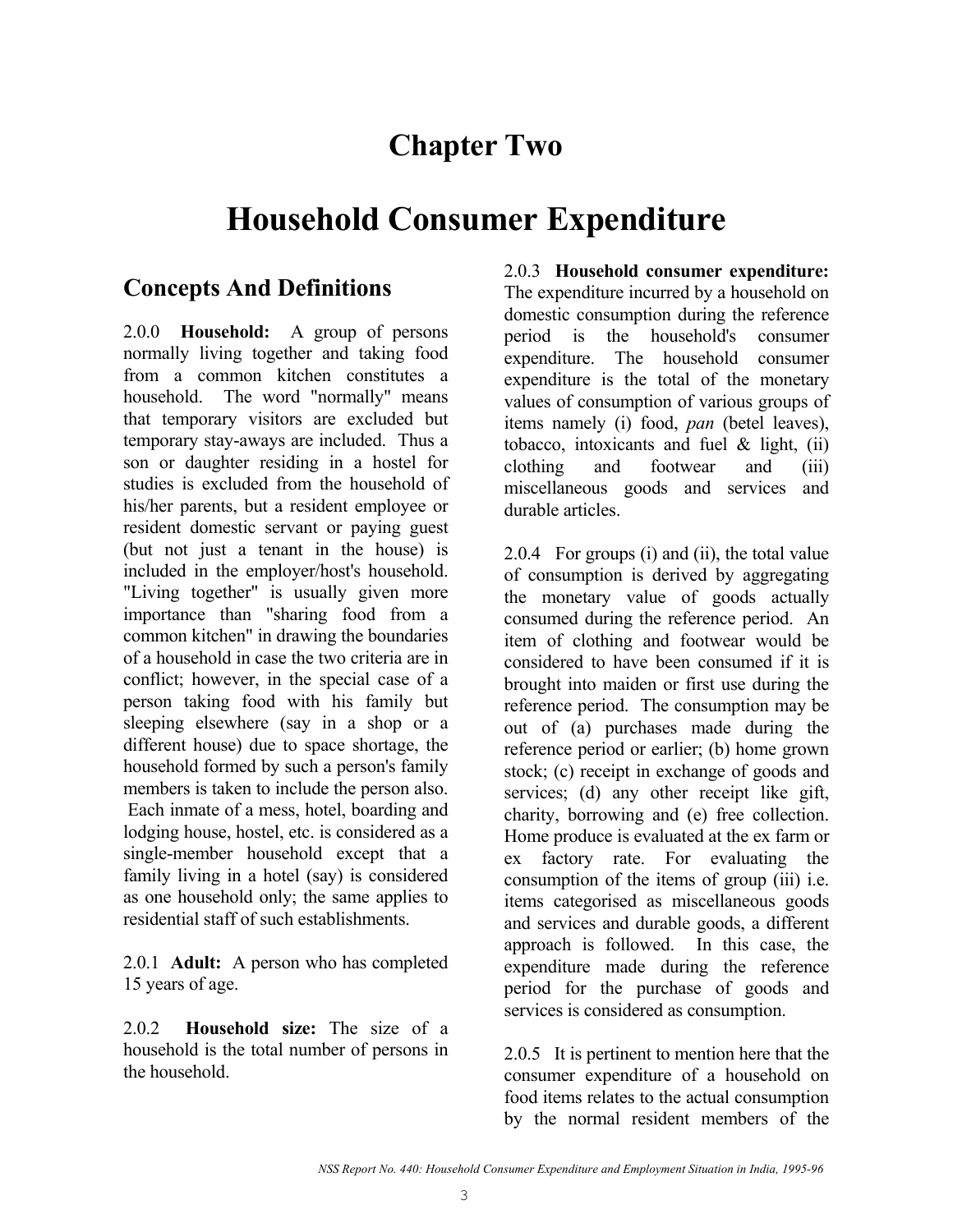household and also by the guests whether during ceremonies or otherwise. To avoid double counting, transfer payments like charity, loan advance, etc. made by the household are not considered as consumption for items of groups (i) and (ii), since transfer receipts of these items have been taken into account. However, the item "cooked meals" is an exception to the rule. Meals prepared in the household kitchen and provided to the employees and/or others would automatically get included in domestic consumption of employer (payer) household. There is a practical difficulty of estimating the quantities and values of individual items used for preparing the meals served to employees or to others. Thus, to avoid double counting, cooked meals received as perquisites from employer household or as gift or charity are not recorded in the recipient household. As a general principle, cooked meals purchased from the market for consumption of the normal resident members and for guests and employees will also be recorded in the purchaser household.

2.0.6 This procedure of recording cooked meals served to others in the expenditure of the serving households only leads to bias-free estimates of average per capita consumption as well as total consumer expenditure. However, as the proportions of donors and recipients of free cooked meals are likely to vary in opposite directions over the expenditure classes, the nutritional intake derived from the consumer expenditure survey data may present a somewhat distorted picture. These derived nutrition intakes may get inflated for the rich (net donors) and somewhat understated for the poor (net recipients). This point has to be kept in mind while using the NSS consumer expenditure data for any nutritional studies relating to the nutritional status of households.

2.0.7 **Value of consumption:**  Consumption out of purchase is evaluated at the purchase price. Consumption out of home produce is evaluated at ex farm or ex factory rate. Value of consumption out of gifts, loans, free collection, and goods received in exchange of goods and services is imputed at the rate of average local retail prices prevailing during the reference period.

2.0.8 **Monthly per capita consumer expenditure (MPCE):** For a household, this is its 30 days' total consumer expenditure divided by its size. A person's MPCE is understood as that of the household to which he or she belongs.

2.0.9 **MPCE class:** For classifying households or persons by monthly per capita expenditure level, 12 classes have been formed in each sector - rural and urban. The MPCE classes were formed as follows:

| <b>MPCE</b> | Rural       | Urban        |
|-------------|-------------|--------------|
| level       | (Rs)        | (Rs)         |
| 1.          | below 120   | below 160    |
| 2.          | 120-140     | 160-190      |
| 3.          | 140-165     | 190-230      |
| 4.          | 165-190     | 230-265      |
| 5.          | 190-210     | 265-310      |
| 6           | 210-235     | 310-355      |
| 7.          | 235-265     | 355-410      |
| 8.          | 265-300     | 410-490      |
| 9.          | 300-355     | 490-605      |
| 10.         | 355-455     | 605-825      |
| 11.         | 455-560     | 825-1055     |
| 12.         | 560 & above | 1055 & above |

The class limits for each sector were chosen in such a way that the first and last two classes contained 5% of the population and the remaining eight classes contained 10%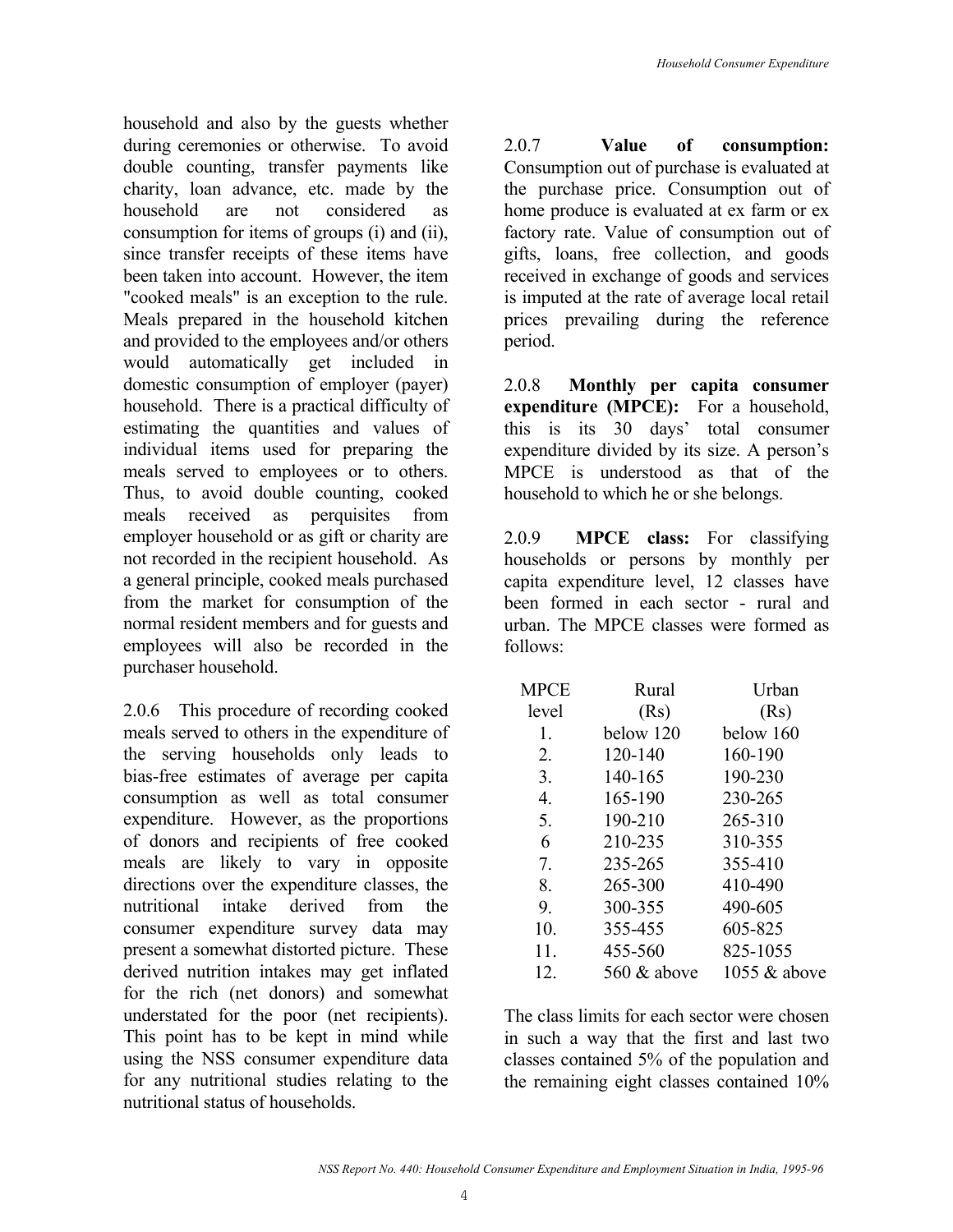of population of each sector based on 50th round data.

2.0.9 **Major states:** The term will be used to denote the following states of India: Andhra Pradesh, Assam, Bihar, Gujarat, Haryana, Karnataka, Kerala, Madhya Pradesh, Maharashtra, Orissa, Punjab, Rajasthan, Tamil Nadu, Uttar Pradesh and West Bengal. The remaining states and union territories of India are divided into three groups - called North-Eastern, North-Western and Southern - for the purpose of presentation of estimates. These groups have been formed as follows :

2.0.10 **North-Eastern:** Arunachal Pradesh, Manipur, Meghalaya, Mizoram, Nagaland, Sikkim, Tripura.

2.0.11 **North-Western:** Jammu & Kashmir, Himachal Pradesh, Chandigarh, Delhi.

2.0.12 **Southern:** Andaman & Nicobar Islands, Dadra & Nagar Haveli, Goa, Daman & Diu, Lakshadweep, Pondicherry.

2.0.13 **Reference period:** In collecting data on consumption, the adoption of a reference period always involves a difficult choice. Too short a reference period (such as 1 day) gives rise to irregular data as a household's consumption expenditure does fluctuate a great deal from day to day, or from week to week. Too long a reference period, on the other hand, can introduce a good amount of recall error into the data. The annual series of consumer expenditure surveys, up to the 49th round, used a uniform reference period of "last 30 days" for all items of consumption. In the bigger surveys of the quinquennial series, an additional reference period of "last 365 days" was used for some items of consumption - particularly clothing,

footwear and durable goods - but most results were tabulated using the "last 30 days" data. During the 51st, and 52nd rounds, one-half of the sample of households were subjected to schedule type 1, which had a reference period of 30 days throughout. In the other half of the sample, a schedule (schedule type 2) with different reference periods for different items was tried out on an experimental basis. The reference periods for schedule type 2 were:

| food, pan, tobacco and         |                            |         | last 7 days   |
|--------------------------------|----------------------------|---------|---------------|
| intoxicants                    |                            |         |               |
| fuel $\&$ light, miscellaneous |                            |         | last 30 days  |
|                                | goods & services, and      |         |               |
| medical                        |                            | $(non-$ |               |
| institutional)                 |                            |         |               |
| educational,                   |                            | medical | last 365 days |
|                                | (institutional), clothing, |         |               |
|                                | footwear and durable       |         |               |
|                                |                            |         |               |

2.0.14 **Milk and milk products:** This includes ghee, butter, curd, ice-cream etc. Milk-based sweetmeats (*pera, rosogolla* etc.) come under "beverages, refreshments and processed food" unless they are prepared from milk, sugar, etc. within the household. In the latter case consumption of milk, sugar, etc. are accounted separately instead of the entire consumption being accounted under "milk products".

2.0.15 **Clothing:** This category includes bedsheets, bedcovers, pillows, curtains, mattresses, blankets, rugs, mats and mattings, cotton yarn, wool, and knitting wool. It, however, **excludes** tailoring charges, which come under "miscellaneous goods and services".

2.0.16 **Miscellaneous goods and services:** This is a residual group containing items other than food, pan, tobacco, intoxicants,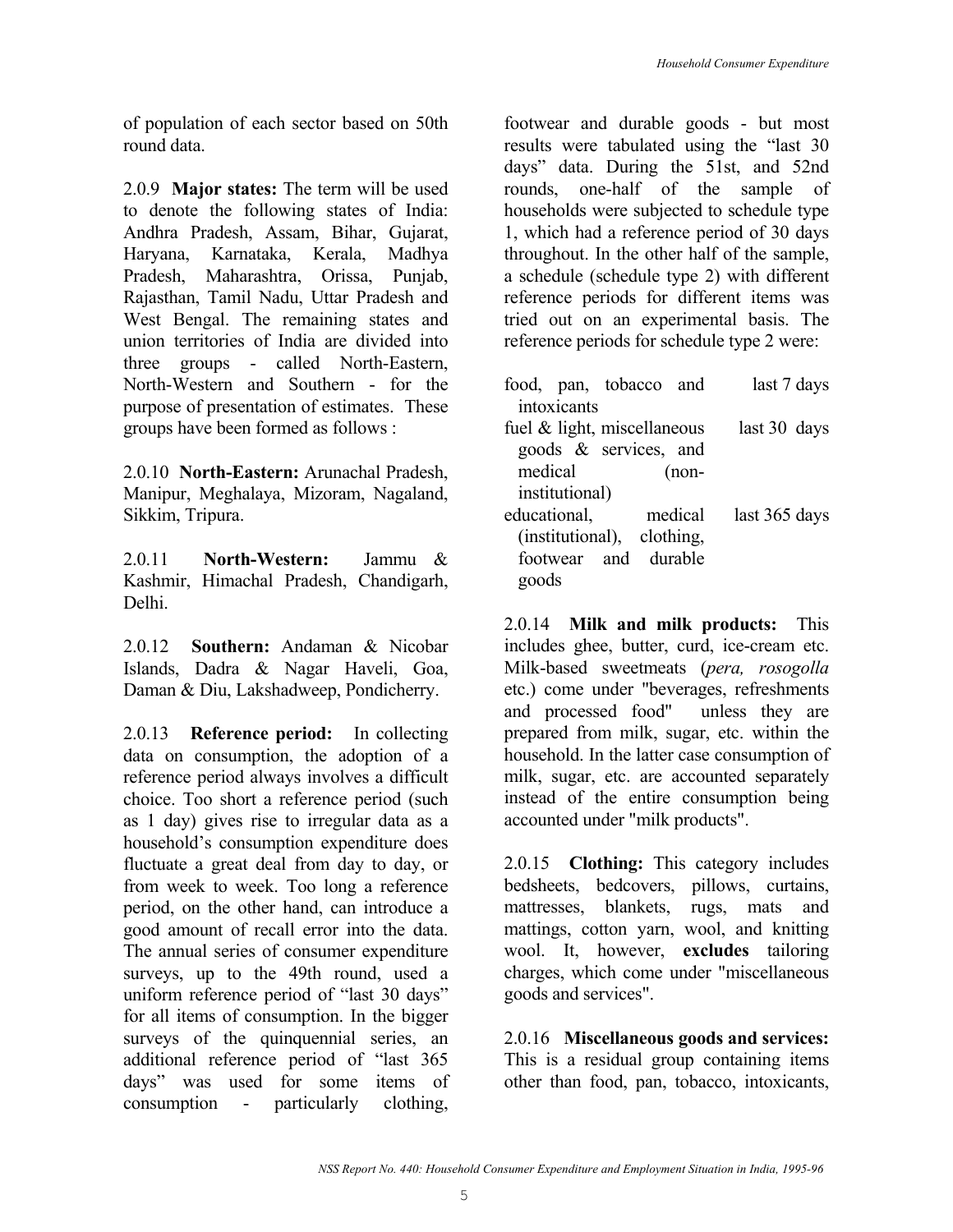|                |       |                          |          |      |            | сэнтасся баяса он эспеаанс сурся 1 апа 2, этэг ана э2на гоаная |          |       |                |                          | All-India      |  |  |  |
|----------------|-------|--------------------------|----------|------|------------|----------------------------------------------------------------|----------|-------|----------------|--------------------------|----------------|--|--|--|
|                |       | rural                    |          |      |            |                                                                |          | urban |                |                          |                |  |  |  |
|                |       | estimated no. of persons |          |      |            |                                                                |          |       |                | estimated no. of persons |                |  |  |  |
|                |       |                          | per 1000 |      |            |                                                                | per 1000 |       |                |                          |                |  |  |  |
|                |       | 51st round               |          |      | 52nd round |                                                                |          |       | 51st round     |                          | 52nd round     |  |  |  |
| <b>MPCE</b>    | 50th  |                          |          |      |            | <b>MPCE</b>                                                    | 50th     |       |                |                          |                |  |  |  |
| class          | round | sch.                     | sch.     | sch. | sch.       | class                                                          | round    | sch.  | sch.           | sch.                     | sch.           |  |  |  |
| (Rs)           |       | type                     | type     | type | type       | (Rs)                                                           |          | type  | type           | type                     | type           |  |  |  |
|                |       | $\mathbf l$              | 2        | 1    | 2          |                                                                |          | 1     | $\overline{2}$ | 1                        | 2              |  |  |  |
|                |       |                          |          |      |            |                                                                |          |       |                |                          |                |  |  |  |
| $0 - 120$      | 48    | 24                       | 5        | 11   | 3          | 160<br>$0 -$                                                   | 50       | 35    | 11             | 16                       | 4              |  |  |  |
| $120 -$<br>140 | 52    | 39                       | 16       | 19   | $\tau$     | 160-<br>190                                                    | 50       | 44    | 15             | 19                       | $\overline{7}$ |  |  |  |
| $140-$<br>165  | 92    | 78                       | 33       | 50   | 14         | 190-<br>230                                                    | 94       | 98    | 31             | 54                       | 19             |  |  |  |
| $165 -$<br>190 | 111   | 108                      | 51       | 69   | 24         | $230 -$<br>265                                                 | 90       | 79    | 44             | 62                       | 25             |  |  |  |
| 190-<br>210    | 88    | 81                       | 56       | 65   | 39         | $265 -$<br>310                                                 | 109      | 99    | 82             | 91                       | 48             |  |  |  |
| $210-$<br>235  | 101   | 101                      | 83       | 95   | 56         | $310-$<br>355                                                  | 100      | 89    | 83             | 84                       | 72             |  |  |  |
| $235 -$<br>265 | 106   | 117                      | 92       | 113  | 81         | $355 -$<br>410                                                 | 103      | 113   | 102            | 103                      | 96             |  |  |  |
| $265 -$<br>300 | 99    | 100                      | 122      | 116  | 106        | $410-$<br>490                                                  | 106      | 117   | 133            | 138                      | 143            |  |  |  |
| $300 -$<br>355 | 107   | 119                      | 162      | 143  | 160        | 490-<br>605                                                    | 100      | 103   | 136            | 127                      | 158            |  |  |  |
| $355 -$<br>455 | 98    | 109                      | 183      | 150  | 232        | 825<br>$605 -$                                                 | 102      | 104   | 177            | 138                      | 187            |  |  |  |
| $455 -$<br>560 | 48    | 63                       | 99       | 75   | 131        | 825-1055                                                       | 47       | 41    | 72             | 64                       | 99             |  |  |  |
| 560&           | 50    | 62                       | 97       | 94   | 146        | 1055&                                                          | 49       | 78    | 113            | 103                      | 143            |  |  |  |
| above          |       |                          |          |      |            | above                                                          |          |       |                |                          |                |  |  |  |
| all classes    | 1000  | 1000                     | 1000     | 1000 | 1000       | all classes                                                    | 1000     | 1000  | 1000           | 1000                     | 1000           |  |  |  |

## **Table T1: Per 1000 distribution of rural and urban population over MPCE classes: estimates based on schedule types 1 and 2, 51st and 52nd rounds**

*Note: Schedule types 1 and 2 differed in reference period for collection of consumption data. (See para 2.0.13 for details.)* 

fuel and light, clothing, footwear, rent, taxes and durable goods.

2.0.17 **Durable goods:** Items included here are distinguished from miscellaneous goods by having a longer expected lifetime of use (roughly, one year or more). Expenditure incurred on repairs and construction of durables used for domestic purpose is included in "expenditure on durable goods".

2.1.0 The results on level and pattern of monthly per capita consumer expenditure (MPCE) will now be discussed for rural and urban areas of 15 major states and 3 groups of smaller states and union territories. This apart, the distribution of households by household size will be studied. At the end, the results of this round will be compared with those of earlier rounds.

## **Main findings**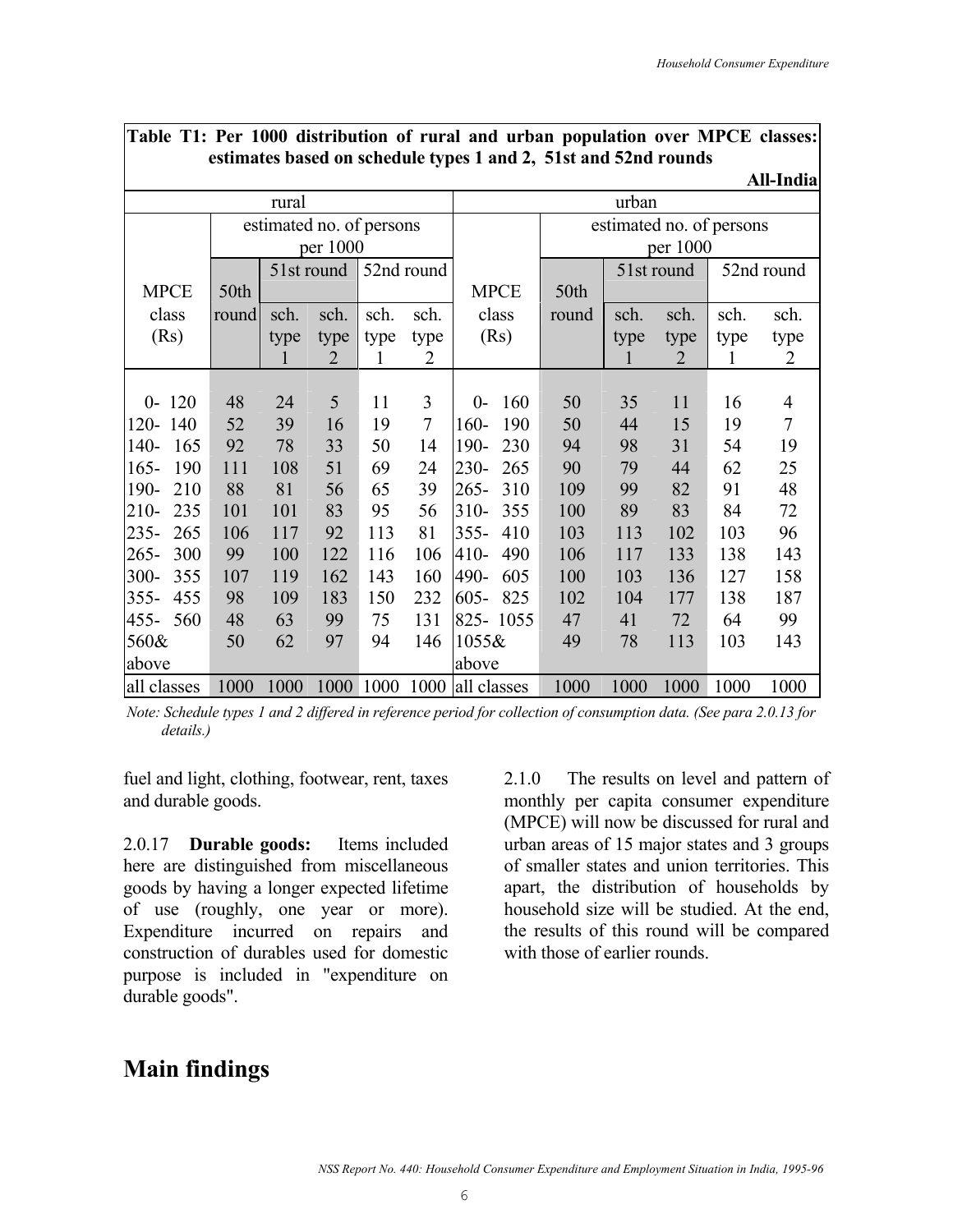

Fig. 1R: Distribution of households by household size  **rural India**

Fig.1U: Distribution of households by household size  **urban India**



*NSS Report No. 440: Household Consumer Expenditure and Employment Situation in India, 1995-96*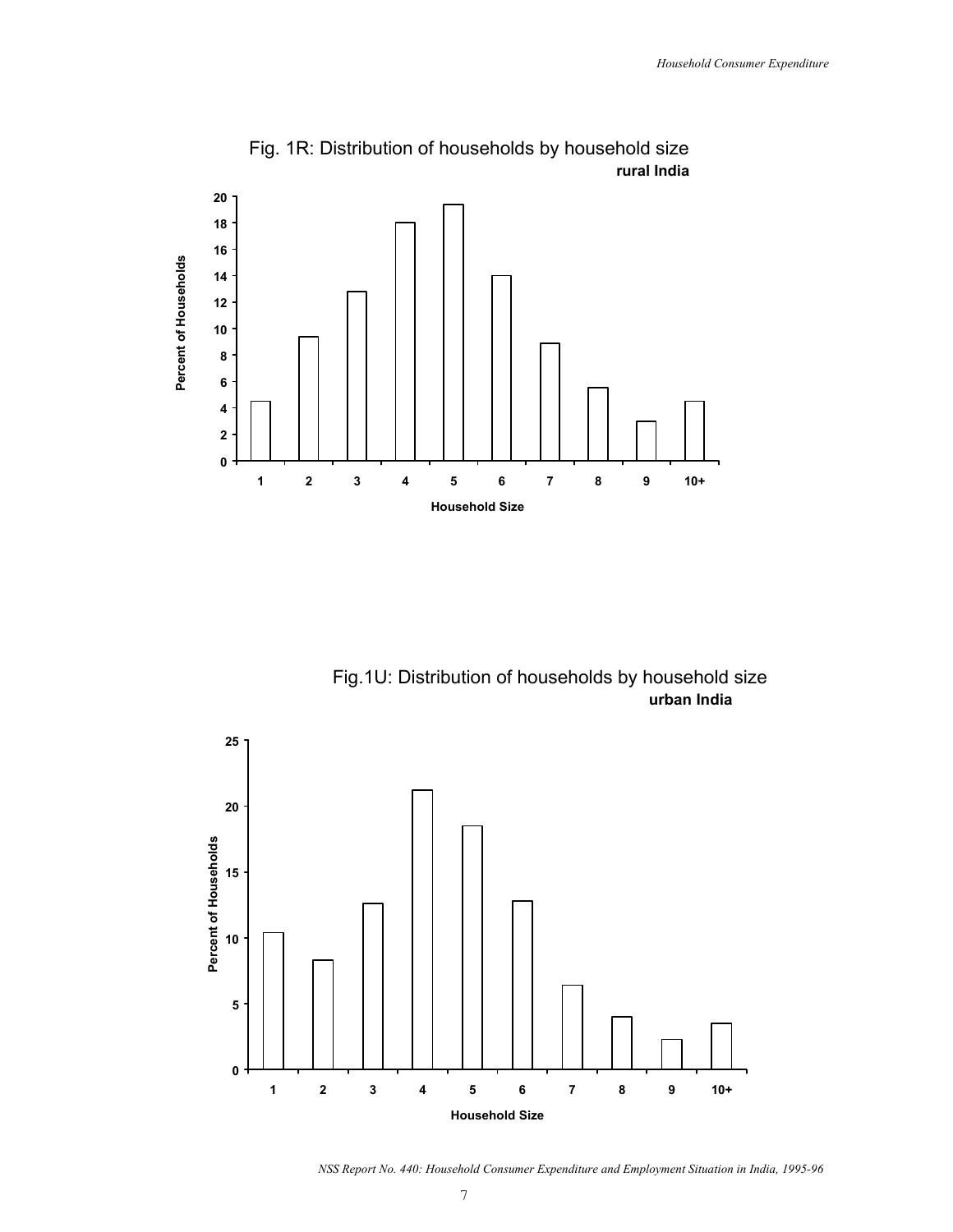## Consumption and Consumer Expenditure

2.1.1 As mentioned in paragraph 2.0.13, the usual reference period - "last 30 days" for collection of consumption data in NSS was adopted in only one-half of the sample of households (schedule type 1). In the other half (schedule type 2), different reference periods - of 7, 30 and 365 days duration - were used for different item groups. The extent and nature of differences in the results obtained by the two approaches is currently under study and is not the subject of this report. Here, according to the programme of releasing estimates of consumer expenditure as an annual time series to fill the gap between the full-scale quinquennial surveys, the estimates according to schedule type 1 (uniform reference period of 30 days) are presented, both because of the similarity in methodology with the previous rounds, and because the distribution of consumer expenditure based on schedule type 1 is noticeably closer to that obtained in the 50th round or in the schedule type 1 of 51st round (after allowing for inflation) than the distribution based on schedule type 2 (see Table T1 above).

## 2.2 **Distribution of MPCE**

2.2.1 Distributions of rural and urban households and persons by MPCE class (based on schedule type 1), for each of the 18 states/state-u.t. groups (hereafter, **states**) are given in Statements 2.1 (R & U) and 2.2 (R & U). In addition, Table 1 (Appendix A) gives total number of persons and number of economically active persons per 1000 households (and their break-up into number of adult males, adult females and children), for each state and all-India.

2.2.2 Statement 2.1 also shows average household sizes in rural and urban areas of the different states. Average household size for the country as a whole was estimated as 5.0 for rural areas and about 4.6 for urban areas. This statement reveals that average rural household size was highest in Haryana (5.7) and Rajasthan (5.6). In the urban sector, state-level averages of household size were high in Bihar (5.2) and in Gujarat and U.P. (5.1).

## 2.3 **Distribution of household size**

2.3.1 The distribution of households over household size for different states and all-India is presented in Appendix Table (4). It is seen that households are concentrated at size 4 or 5 for all the states in both rural and urban areas. The all-India distributions for rural and urban sectors have been presented in Fig. 1R & 1U.

2.3.2 Number of households having their size more than 8 was very high in Madhya Pradesh (13%), Rajasthan (13%) and Uttar Pradesh (10%) but very low in Tamil Nadu (1%) against a national average of 8%. Households with one or two members were very rare in only Haryana among major states. It was only 3% against a national average of 16%.

### 2.4 **Average MPCE: states and all-India**

2.4.1 Averages of MPCE for rural and urban areas of the major states are shown in **Table T2.** 

2.4.2 The all-India rural average of MPCE was Rs 344. At state level, average rural MPCE was between Rs 295 and Rs 365 in 12 of the 15 major states. Kerala, Punjab and Haryana were the top three states in terms of average MPCE in rural areas. The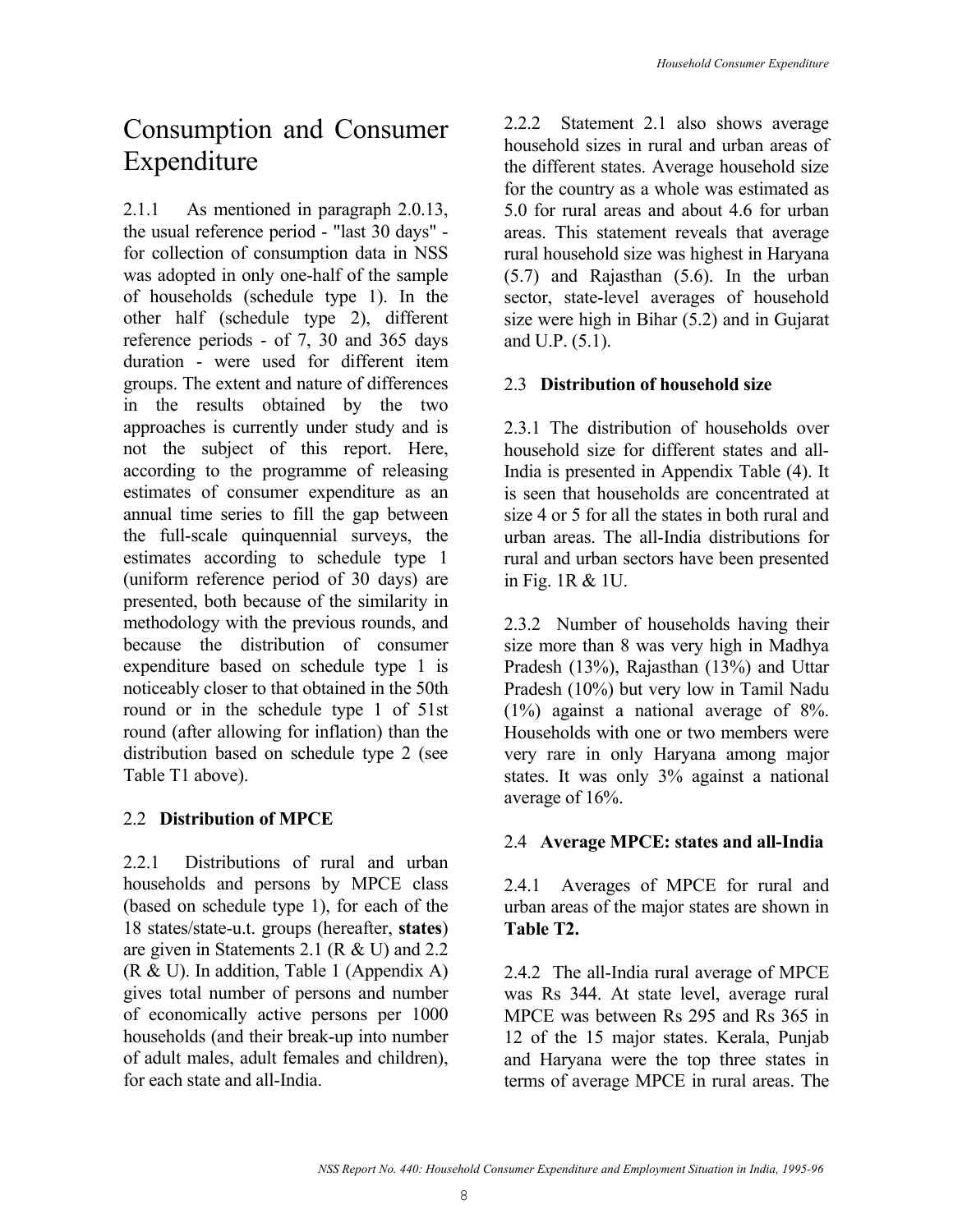|                | and all-India |                    |         |                |       |                    |         |  |  |  |  |  |
|----------------|---------------|--------------------|---------|----------------|-------|--------------------|---------|--|--|--|--|--|
| state          |               | average rural MPCE |         | state          |       | average urban MPCE |         |  |  |  |  |  |
|                | 51st          | 52nd               | $%$ in- |                | 51st  | 52nd               | $%$ in- |  |  |  |  |  |
|                | round         | round              | crease  |                | round | round              | crease  |  |  |  |  |  |
|                | (Rs)          | (Rs)               |         |                | (Rs)  | (Rs)               |         |  |  |  |  |  |
| Bihar          | 238           | 298                | 25      | Bihar          | 411   | 442                | 8       |  |  |  |  |  |
| West Bengal    | 275           | 298                | 8       | M.P.           | 359   | 486                | 35      |  |  |  |  |  |
| Orissa         | 244           | 309                | 27      | Gujarat        | 479   | 500                | 4       |  |  |  |  |  |
| M.P.           | 290           | 310                | 7       | Rajasthan      | 457   | 509                | 11      |  |  |  |  |  |
| Assam          | 305           | 316                | 4       | West Bengal    | 427   | 521                | 22      |  |  |  |  |  |
| Tamil Nadu     | 345           | 322                | $-7$    | Tamil Nadu     | 460   | 536                | 17      |  |  |  |  |  |
| Andhra Pradesh | 294           | 325                | 11      | Assam          | 464   | 537                | 16      |  |  |  |  |  |
| Karnataka      | 286           | 346                | 21      | Karnataka      | 478   | 537                | 12      |  |  |  |  |  |
| U.P.           | 332           | 349                | 5       | U.P.           | 407   | 537                | 32      |  |  |  |  |  |
| Maharashtra    | 307           | 351                | 14      | Andhra Pradesh | 517   | 553                | 7       |  |  |  |  |  |
| Gujarat        | 356           | 358                | 1       | Orissa         | 439   | 569                | 30      |  |  |  |  |  |
| Rajasthan      | 312           | 364                | 17      | Punjab         | 681   | 645                | $-5$    |  |  |  |  |  |
| Haryana        | 397           | 491                | 24      | Haryana        | 489   | 647                | 32      |  |  |  |  |  |
| Punjab         | 424           | 493                | 16      | Kerala         | 437   | 674                | 54      |  |  |  |  |  |
| Kerala         | 456           | 506                | 11      | Maharashtra    | 682   | 720                | 6       |  |  |  |  |  |
| all-India      | 309           | 344                | 11      | all-India      | 508   | 599                | 18      |  |  |  |  |  |

# **Table T2: Average MPCE in rural and urban areas of major states**

rural average was lowest in Bihar and West Bengal (Rs 298).

2.4.3 All-India average MPCE in the urban sector was Rs 599, 74% higher than average MPCE in rural areas. State-level average MPCE was under Rs 570 for 11 of the 15 major states. For Maharashtra, average urban MPCE was around Rs 720. The urban average of MPCE was lowest in Bihar (Rs 442).

2.4.4 Average MPCE\* in rural areas shows an increase of 11.3% (Rs 35) over the 51st round (1994-95) and urban MPCE, an increase of about 17.9% (Rs 91). The increases (and occasional reductions) observed in average MPCE at state level

i<br>Li

are, however, obviously affected by sampling fluctuations.

### 2.5 **Per capita expenditure on different items of consumption: all-India**

2.5.1 Statements 2.3R and 2.3U show the break-up of MPCE by 28 groups of items of consumption: 14 food groups and 14 non-food groups, for each of the 18 states and all-India. At the all-India level, more detailed information on consumption pattern is available in Table 3 of Appendix A, where the break-up of value of consumption by item is given separately for different segments of the rural and urban population classified by MPCE.

2.5.2 For rural India, monthly per capita consumer expenditure of Rs 344 was split up into Rs 208 (or 60 percent), on an average, for food, and Rs 136 for non-food.

Note that all figures are in nominal terms and not adjusted for price changes.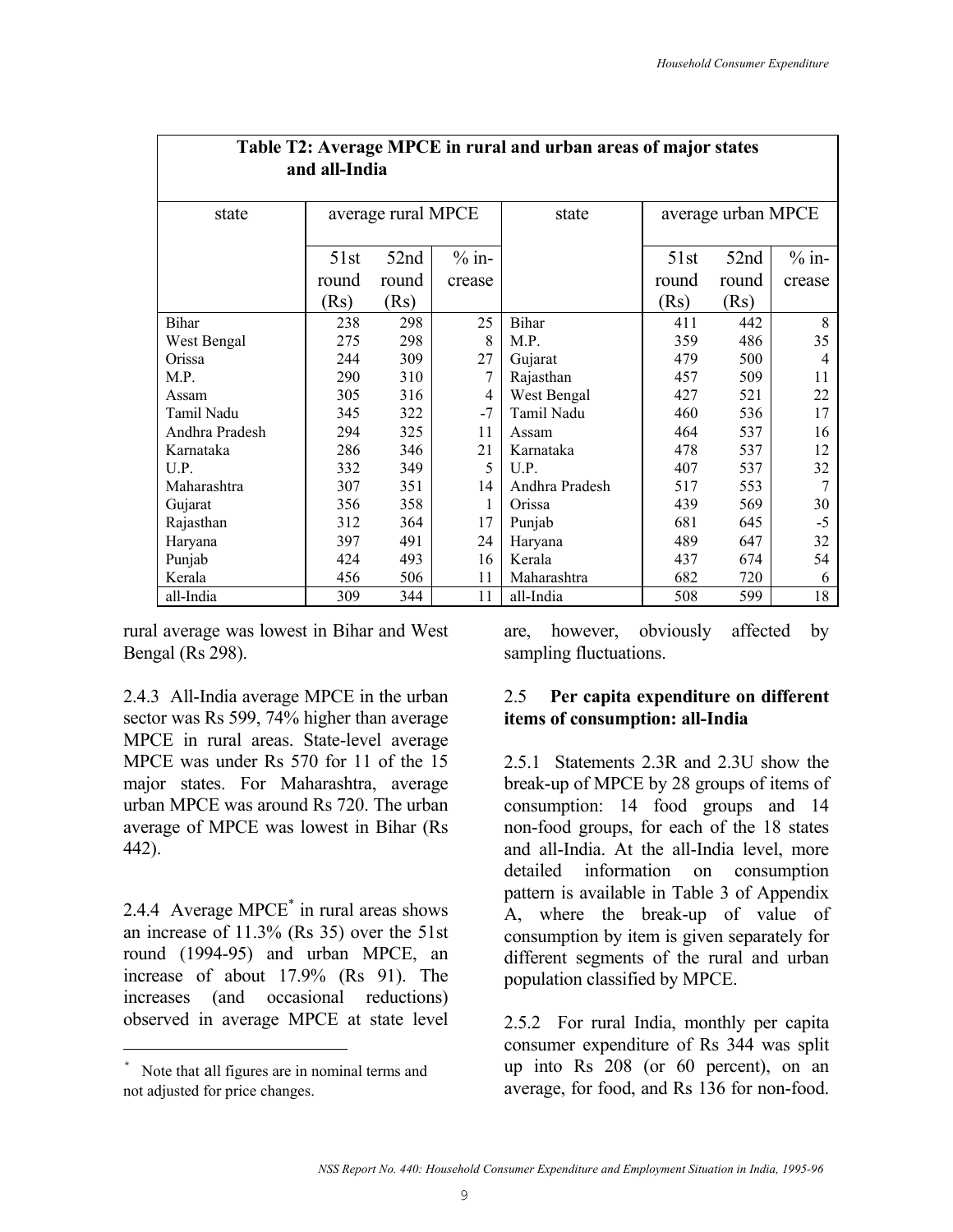Food included Rs 80 for cereals and Rs 68 for milk, milk products, vegetables and edible oil. Non-food included Rs 25 for fuel and light, and Rs 31 for clothing and footwear.

2.5.3 For the urban sector, average MPCE of Rs 599 split up into Rs 300 (50 percent) for food and Rs 299 for non-food. Of food expenditure, only Rs 79 went towards cereals while Rs 111 was spent on milk, milk products, vegetables and edible oil, and Rs 36 on beverages, refreshments and processed food. Of non-food expenditure, Rs 38 was spent per person per month on fuel and light, and Rs 50 on clothing and footwear.

2.5.4 Urban expenditure levels per capita exceeded rural levels for all the item groups except cereals and cereal substitutes.

2.5.5 In both rural and urban India, about Rs 5-6 of the increase shown in monthly per capita food expenditure between 1994-95 and 1995-96 is accounted by cereals and cereal substitutes. Among other components of food expenditure in rural areas, only milk & milk products show a noticeable change (Rs 5). In urban areas, milk & milk products and vegetables accounted for another Rs 12 of the net increase of Rs 29 in per capita expenditure on food per month over this period.

2.5.6 Statements 2.4R and 2.4U show the percentage composition of rural and urban MPCE by the 28 item groups for each of the 18 states and all-India. It is seen that in rural areas, the share of food in total consumer expenditure varied over the major states from 54% in U.P. to 70% in West Bengal, 68% in Assam, and 67% in Gujarat. In urban areas, the share of food was only 47% in Maharashtra, but was in the range of 56-59% in Gujarat, Rajasthan, Bihar and West Bengal. At the all-India level the share of food in total consumer expenditure has dropped a little in rural areas (from 61% in 1994-95) and by 3 percentage points in urban areas (from 53% in 1994-95). The share of cereals in consumption expenditure was 23% in rural India and 13% in urban India.

## 2.6 **Consumption of cereals**

2.6.1 Statement 2.5 (R & U) shows per capita quantity and value of monthly consumption of cereals per person at state and all-India level. It may be noted here (see paragraph 2.0.7, **value of consumption**) that value of consumption of home produce is imputed at ex farm prices. The main features are summarized below.

(a) Per capita monthly consumption of cereals was about 12.9 kg in rural India and about 10.6 kg in urban India.

(b) Rice and wheat together accounted for 11.2 kg of per capita monthly cereal consumption in rural areas and nearly 10.1 kg in urban areas. Only about 500 gm of cereals other than rice and wheat was consumed per person per month in urban India as a whole.

(c) As in the previous rounds, wheat was the only cereal for which per capita consumption in urban areas exceeded that in rural areas at the all-India level.

(d) Per capita cereal consumption in rural areas exceeded that in urban areas in every major state. Consumption was highest in rural Orissa, where it was 16.8 kg (3.9 kg higher than the national average), and in rural Bihar (14.5 kg). Per capita cereal consumption was only 8.8 kg in urban Gujarat, and 9.3 kg in urban Punjab.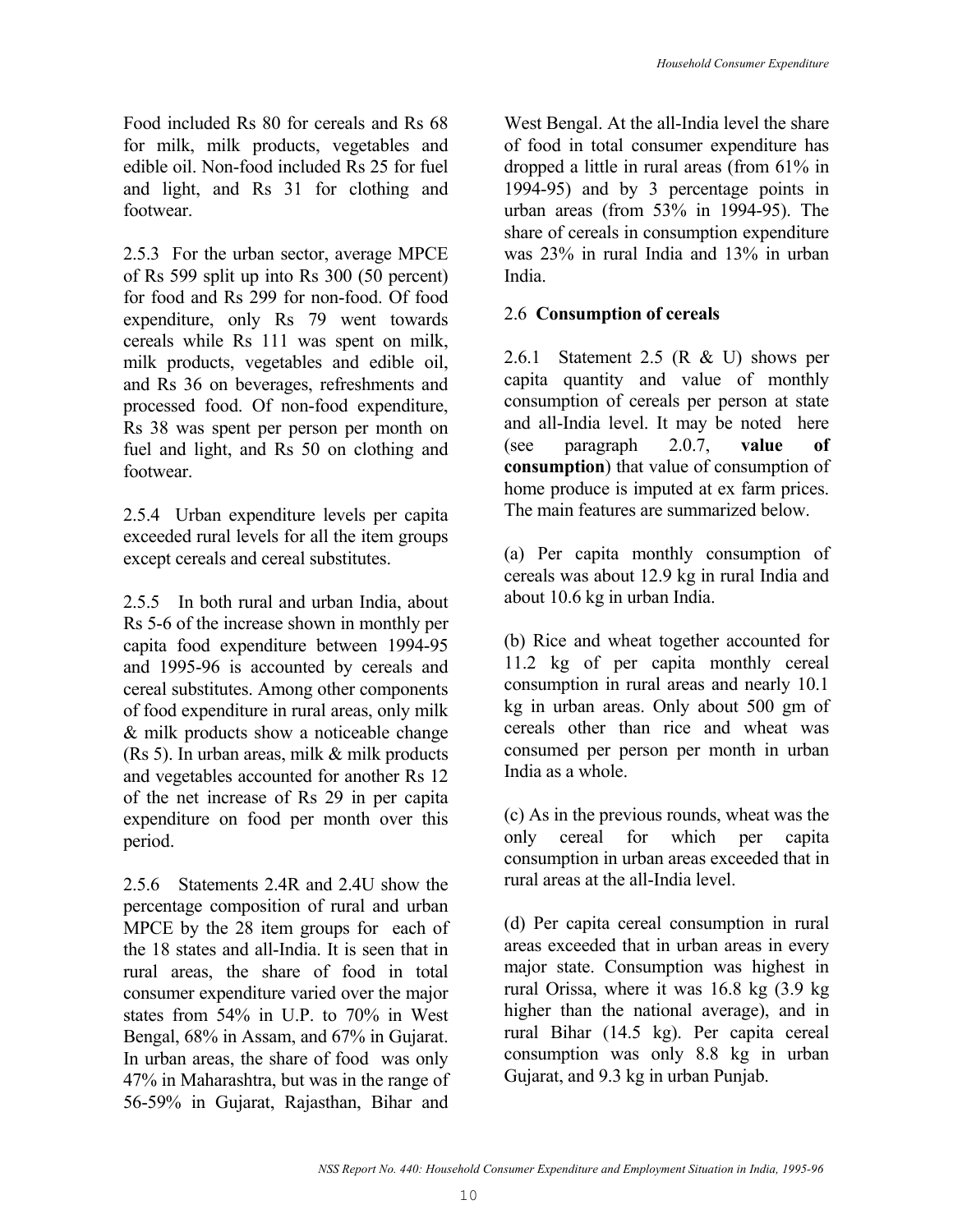(e) Value of average monthly consumption of cereals was around Rs 80 for the rural sector and Rs 79 for the urban sector of the country as a whole. It was as low as Rs 49- 50 in rural Punjab and Haryana, but as high as about Rs 102 in Assam (both rural & urban), Rs 114 in rural Orissa and Rs 115 in both rural and urban areas of the North-Eastern states.

2.6.2 At the national level, more detailed information on cereal consumption is available in Table 2 of Appendix A. Table 2 gives quantity in kilograms and values in rupees of per capita consumption during a period of 30 days of important cereals, gram and cereal substitutes for 12 MPCE classes of population in each sector.

### 2.7 **Trends in consumption of cereals: all-India**

2.7.1 The findings of different NSS rounds from the 43rd and 47th to 52nd rounds covering the period from 1987 to 1996 on quantity and value of all-India per capita consumption of important cereals are shown in Statement 2.6 (R&U). It is observed that per capita cereal consumption in rural India is declining gradually, the decline being mainly spread over wheat and jowar. The 52nd round data for rural India are

| Table T3: India: Monthly per capita expenditure on selected groups of<br>consumption items, 1994-95 (51st round) and 1995-96<br>(52nd round) |                         |                |                              |       |              |                         |  |  |  |  |  |  |  |
|----------------------------------------------------------------------------------------------------------------------------------------------|-------------------------|----------------|------------------------------|-------|--------------|-------------------------|--|--|--|--|--|--|--|
|                                                                                                                                              | <b>RURAL</b>            |                |                              |       | <b>URBAN</b> |                         |  |  |  |  |  |  |  |
|                                                                                                                                              | monthly per capita exp. |                | item group                   |       |              | monthly per capita exp. |  |  |  |  |  |  |  |
|                                                                                                                                              |                         |                |                              |       | (Rs.)        |                         |  |  |  |  |  |  |  |
| 51st                                                                                                                                         | 52nd                    | $%$ in-        |                              | 51st  | 52nd         | $%$ in-                 |  |  |  |  |  |  |  |
|                                                                                                                                              |                         |                |                              |       |              |                         |  |  |  |  |  |  |  |
| round                                                                                                                                        | round                   | crease         |                              | round | round        | crease                  |  |  |  |  |  |  |  |
| (Rs)                                                                                                                                         | (Rs)                    |                |                              | (Rs)  | (Rs)         |                         |  |  |  |  |  |  |  |
|                                                                                                                                              |                         | $\overline{7}$ |                              |       |              | 8                       |  |  |  |  |  |  |  |
| 75                                                                                                                                           | 80                      | 18             | cereals & cereal substitutes | 73    | 79           | 20                      |  |  |  |  |  |  |  |
| 11                                                                                                                                           | 13                      |                | pulses and pulse products    | 15    | 18           |                         |  |  |  |  |  |  |  |
| 27                                                                                                                                           | 32                      | 19             | milk & milk products         | 49    | 56           | 14                      |  |  |  |  |  |  |  |
| 14                                                                                                                                           | 16                      | 14             | edible oil                   | 23    | 25           | 9                       |  |  |  |  |  |  |  |
| 17                                                                                                                                           | 20                      | 18             | vegetables                   | 25    | 30           | 20                      |  |  |  |  |  |  |  |
| 10                                                                                                                                           | 11                      | 10             | meat, fish & egg             | 17    | 19           | 12                      |  |  |  |  |  |  |  |
| $\overline{4}$                                                                                                                               | 5                       | 25             | fruits & nuts                | 13    | 13           | 0                       |  |  |  |  |  |  |  |
| 9                                                                                                                                            | 9                       | 0              | sugar                        | 11    | 12           | 9                       |  |  |  |  |  |  |  |
| 12                                                                                                                                           | 13                      | 8              | beverages, refreshments &    | 34    | 36           | 6                       |  |  |  |  |  |  |  |
|                                                                                                                                              |                         |                | processed food               |       |              |                         |  |  |  |  |  |  |  |
| 189                                                                                                                                          | 199                     | 5              | <b>FOOD TOTAL</b>            | 271   | 300          | 11                      |  |  |  |  |  |  |  |
| 22                                                                                                                                           | 25                      | 14             | fuel $&$ light               | 34    | 38           | 12                      |  |  |  |  |  |  |  |
| 25                                                                                                                                           | 31                      | 24             | clothing & footwear          | 33    | 50           | 52                      |  |  |  |  |  |  |  |
| 15                                                                                                                                           | 14                      | $-7$           | medical                      | 18    | 22           | 22                      |  |  |  |  |  |  |  |
| 16                                                                                                                                           | 15                      | -6             | durable goods                | 23    | 39           | 70                      |  |  |  |  |  |  |  |
| 121                                                                                                                                          | 137                     | 13             | <b>NON-FOOD TOTAL</b>        | 237   | 299          | 26                      |  |  |  |  |  |  |  |
| 309                                                                                                                                          | 344                     | 11             | <b>ALL</b>                   | 508   | 599          | 18                      |  |  |  |  |  |  |  |
|                                                                                                                                              |                         |                |                              |       |              |                         |  |  |  |  |  |  |  |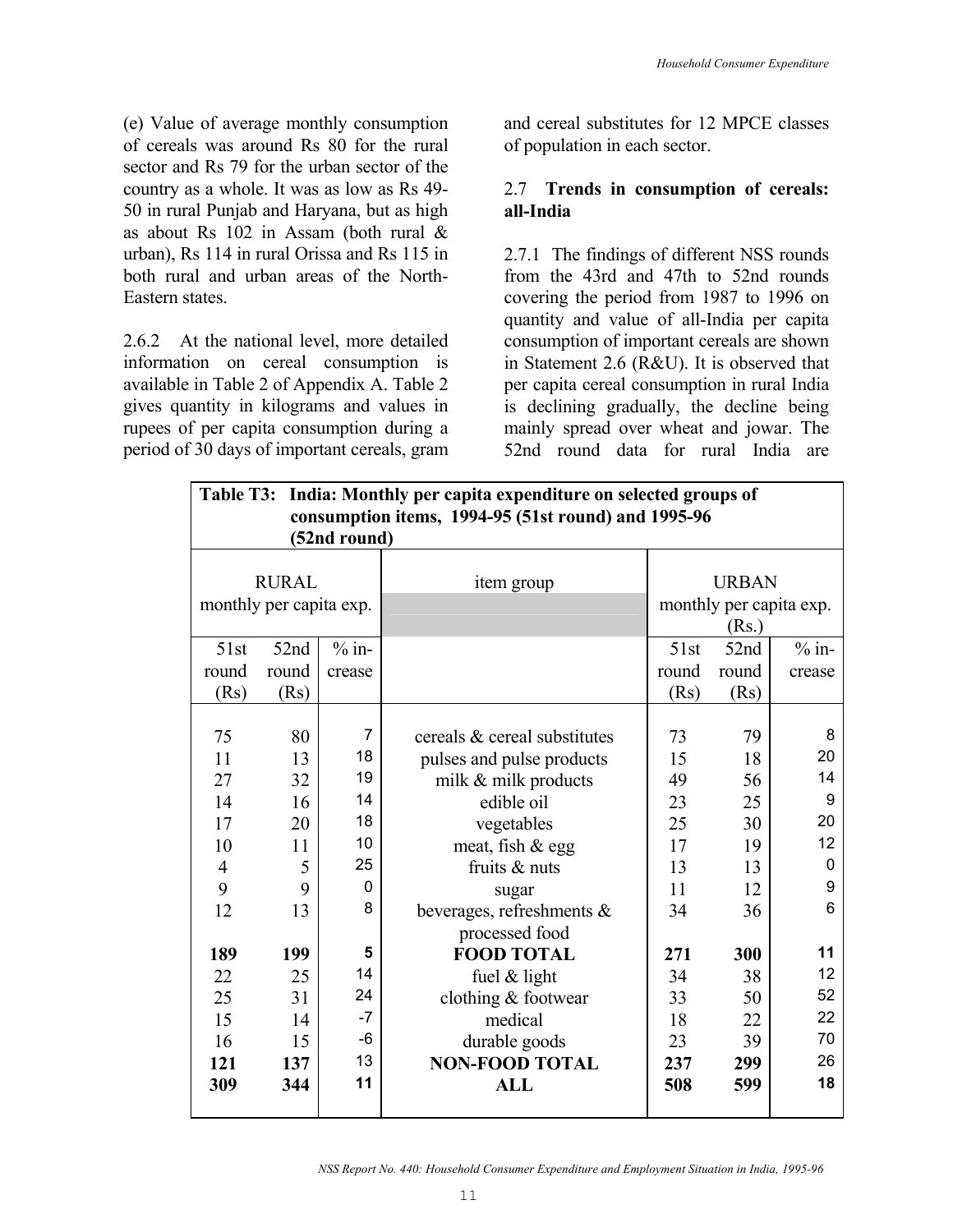consistent with the findings of the previous rounds. The urban data show a decline in per capita consumption of total cereals. But, it remained almost stable since 47th round (July - December 1991).

## 2.8 **Trends in composition of household MPCE: all-India**

2.8.1 Statement 2.7 shows percentage break-up of household MPCE by groups of items of consumption at the all-India level for NSS rounds 43rd and 47th to 52nd, separately for rural and urban India. Here, 13 groups of food items are considered, and 8 groups of non-food items. The main points of interest are as follows.

(a) There is some indication of the

beginnings of a decline in the share of food in total expenditure from its level of 64- 65% to 60% in rural India and 56-57% to 50% in urban India during the period from 1987-88 to 1995-96.

(b) Regarding the consumption of individual item-groups nothing can be said as no definite trend is observed.

(c) The shares of durable goods over the rounds are not consistent with results of the previous rounds.

## 2.9 **Other trends**

2.9.1 Trends, if any, in certain other parameters of interest, such as average household size, average MPCE, and selected percentiles (20th, 50th and 80th) of the distribution of persons by MPCE, may be studied from Statement 2.8, which gives data for 43rd and 47th to 52nd rounds, separately for rural and urban sectors.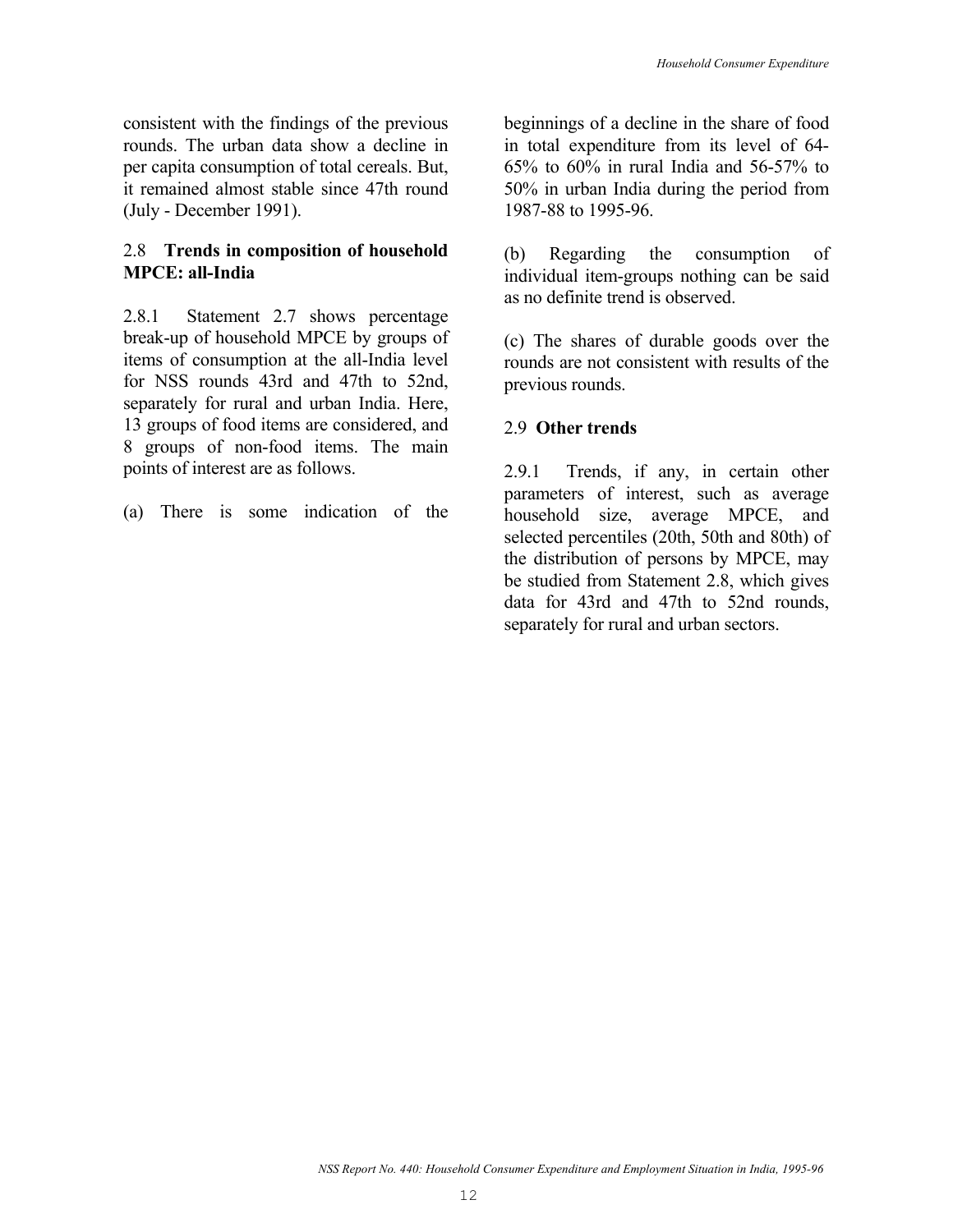|               |                              |                |        |         |              |                                     |         |         |         |         |         |       |         |         |             | Rural             |
|---------------|------------------------------|----------------|--------|---------|--------------|-------------------------------------|---------|---------|---------|---------|---------|-------|---------|---------|-------------|-------------------|
| <b>State</b>  |                              |                |        |         |              | Monthly Per Capita Expenditure (Rs) |         |         |         |         |         |       |         | average |             | no. of households |
|               | $000 -$                      | $120 -$        | $140-$ | $165 -$ | 190-         | $210 -$                             | $235 -$ | $265 -$ | $300 -$ | $355 -$ | $455 -$ | 560 & | all     | hh size | estd.       | sample            |
|               | 120                          | 140            | 165    | 190     | 210          | 235                                 | 265     | 300     | 355     | 455     | 560     | above | classes |         | (00)        |                   |
| (1)           | (2)                          | (3)            | (4)    | (5)     | (6)          | (7)                                 | (8)     | (9)     | (10)    | (11)    | (12)    | (13)  | (14)    | (15)    | (16)        | (17)              |
| AP            |                              | 15             | 38     | 62      | 69           | 111                                 | 156     | 106     | 132     | 158     | 49      | 98    | 1000    | 4.2     | 125015      | 1000              |
| Assam         | 5                            | 15             | 27     | 65      | 50           | 69                                  | 107     | 139     | 184     | 188     | 108     | 44    | 1000    | 5.2     | 33856       | 668               |
| Bihar         | 18                           | 33             | 103    | 111     | 86           | 99                                  | 129     | 114     | 124     | 96      | 39      | 49    | 1000    | 5.5     | 109746      | 1410              |
| Gujarat       | $\overline{3}$               | $\overline{2}$ | 9      | 30      | 34           | 96                                  | 66      | 112     | 179     | 217     | 119     | 134   | 1000    | 5.1     | 57202       | 514               |
| Haryana       |                              | $\overline{a}$ | 10     | 22      | 30           | 52                                  | 39      | 54      | 100     | 183     | 207     | 303   | 1000    | 5.7     | 17926       | 212               |
| Karnataka     | 13                           | 6              | 42     | 61      | 42           | 90                                  | 110     | 82      | 128     | 171     | 114     | 142   | 1000    | 5.0     | 69084       | 514               |
| Kerala        |                              | $\blacksquare$ | 14     | 4       | 19           | 26                                  | 48      | 60      | 116     | 228     | 141     | 343   | 1000    | 4.6     | 39056       | 572               |
| MP            | 11                           | 19             | 68     | 51      | 83           | 91                                  | 116     | 115     | 136     | 156     | 56      | 97    | 1000    | 5.3     | 102665      | 1035              |
| Maharashtra   | 9                            | 17             | 37     | 56      | 41           | 67                                  | 112     | 117     | 144     | 173     | 104     | 124   | 1000    | 4.8     | 91847       | 871               |
| Orissa        | 11                           | 22             | 55     | 79      | 111          | 85                                  | 74      | 103     | 139     | 164     | 90      | 67    | 1000    | 4.8     | 53250       | 656               |
| Punjab        |                              |                | 4      | 4       | 3            | 28                                  | 37      | 87      | 129     | 265     | 118     | 324   | 1000    | 5.5     | 23144       | 457               |
| Rajasthan     | $\qquad \qquad \blacksquare$ | 3              | 28     | 31      | 41           | 74                                  | 87      | 157     | 146     | 181     | 133     | 119   | 1000    | 5.6     | 58109       | 622               |
| <b>TN</b>     | 9                            | 9              | 23     | 56      | 76           | 112                                 | 124     | 136     | 160     | 144     | 69      | 82    | 1000    | 4.0     | 91341       | 839               |
| <b>UP</b>     | 15                           | 28             | 46     | 78      | 53           | 75                                  | 96      | 98      | 160     | 153     | 77      | 120   | 1000    | 5.5     | 184522      | 1786              |
| WB            | $\overline{4}$               | 11             | 28     | 51      | 70           | 119                                 | 154     | 155     | 155     | 153     | 61      | 38    | 1000    | 4.9     | 90693       | 933               |
| North-Eastern | $\mathbf{2}$                 | 2              | 5      | 9       | 24           | 35                                  | 91      | 92      | 182     | 217     | 138     | 202   | 1000    | 4.8     | 14696       | 1399              |
| North-Western | 6                            |                | 10     | 22      | 20           | 40                                  | 64      | 103     | 112     | 212     | 139     | 271   | 1000    | 5.5     | 18673       | 781               |
| Southern      |                              |                |        |         | $\mathbf{1}$ | 7                                   | 65      | 108     | 218     | 232     | 139     | 230   | 1000    | 4.5     | 3301        | 230               |
| all-India     | 9                            | 16             | 42     | 59      | 59           | 86                                  | 109     | 113     | 145     | 163     | 84      | 115   | 1000    |         | 5.0 1184128 | 14499             |

**Statement 2.1R: Per thousand distribution of households in rural sector over 12 MPCE classes for 15 major states, three groups of small states and u.t.'s and all-India**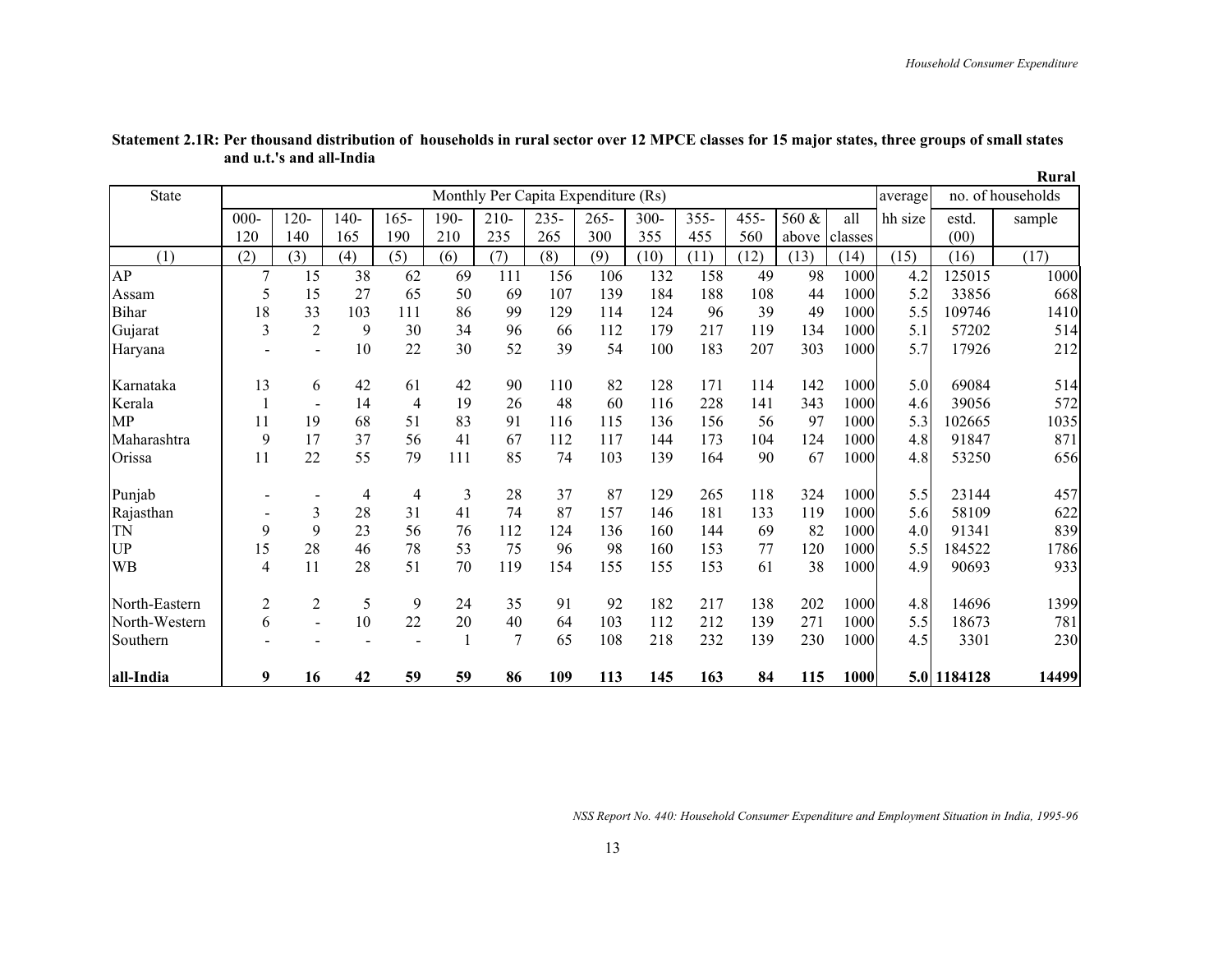|               |          |                |      |                |         |                                     |         |        |      |         |      |        |         |         |        | Urban             |
|---------------|----------|----------------|------|----------------|---------|-------------------------------------|---------|--------|------|---------|------|--------|---------|---------|--------|-------------------|
| <b>State</b>  |          |                |      |                |         | Monthly Per Capita Expenditure (Rs) |         |        |      |         |      |        |         | average |        | no. of households |
|               | $000 -$  | 160-           | 190- | 230-           | $265 -$ | $310 -$                             | $355 -$ | $410-$ | 490- | $605 -$ | 825  | 1055 & | all     | hh size | estd.  | sample            |
|               | 160      | 190            | 230  | 265            | 310     | 355                                 | 410     | 490    | 605  | 825     | 1055 | above  | classes |         | (00)   |                   |
| (1)           | (2)      | (3)            | (4)  | (5)            | (6)     | (7)                                 | (8)     | (9)    | (10) | (11)    | (12) | (13)   | (14)    | (15)    | (16)   | (17)              |
| AP            | 15       | 17             | 57   | 67             | 99      | 76                                  | 102     | 126    | 120  | 152     | 55   | 115    | 1000    | 4.4     | 42399  | 767               |
| Assam         | 6        | 5              | 19   | 34             | 54      | 108                                 | 93      | 151    | 138  | 165     | 76   | 152    | 1000    | 4.4     | 4798   | 176               |
| Bihar         | 54       | 22             | 75   | 77             | 107     | 57                                  | 121     | 119    | 96   | 139     | 58   | 75     | 1000    | 5.2     | 19407  | 467               |
| Gujarat       | 3        | $\overline{7}$ | 43   | 40             | 93      | 78                                  | 92      | 189    | 169  | 154     | 72   | 61     | 1000    | 5.1     | 24983  | 530               |
| Haryana       |          | 15             | 39   | 24             | 52      | 64                                  | 90      | 128    | 108  | 184     | 102  | 194    | 1000    | 4.7     | 8893   | 160               |
| Karnataka     | 13       | 15             | 56   | 60             | 79      | 83                                  | 87      | 125    | 121  | 145     | 87   | 129    | 1000    | 4.7     | 26507  | 495               |
| Kerala        | 3        | 3              | 20   | 33             | 48      | 60                                  | 104     | 126    | 154  | 156     | 124  | 168    | 1000    | 4.5     | 12180  | 411               |
| MP            | 20       | 30             | 56   | 73             | 95      | 95                                  | 119     | 147    | 125  | 101     | 54   | 84     | 1000    | 5.0     | 32467  | 668               |
| Maharashtra   | 15       | 7              | 23   | 30             | 55      | 46                                  | 76      | 127    | 143  | 163     | 106  | 208    | 1000    | 4.6     | 68042  | 1118              |
| Orissa        | 13       | 33             | 32   | 58             | 76      | 90                                  | 121     | 120    | 124  | 130     | 66   | 137    | 1000    | 4.1     | 10301  | 228               |
| Punjab        | 5        | 6              | 21   | 19             | 41      | 41                                  | 91      | 113    | 162  | 217     | 111  | 172    | 1000    | 4.1     | 15490  | 404               |
| Rajasthan     |          | 8              | 21   | 47             | 63      | 91                                  | 110     | 151    | 162  | 200     | 45   | 102    | 1000    | 4.7     | 18058  | 398               |
| TN            | 21       | 16             | 38   | 59             | 85      | 93                                  | 104     | 124    | 119  | 145     | 64   | 133    | 1000    | 4.0     | 47421  | 952               |
| <b>UP</b>     | 14       | 27             | 64   | 59             | 95      | 87                                  | 69      | 141    | 121  | 137     | 68   | 117    | 1000    | 5.1     | 46292  | 968               |
| WB            |          | 13             | 45   | 58             | 82      | 83                                  | 90      | 134    | 155  | 173     | 63   | 102    | 1000    | 4.2     | 39114  | 732               |
| North-Eastern |          | 2              | 5    | 25             | 71      | 80                                  | 81      | 161    | 138  | 175     | 104  | 158    | 1000    | 4.4     | 2963   | 731               |
| North-Western | $\theta$ | $\Omega$       |      | $\overline{2}$ | 8       | 15                                  | 35      | 82     | 111  | 174     | 144  | 428    | 1000    | 4.1     | 26104  | 518               |
| Southern      | 19       |                | 36   | 39             | 111     | 82                                  | 90      | 84     | 96   | 184     | 130  | 129    | 1000    | 4.3     | 2266   | 236               |
| all-India     | 13       | 14             | 41   | 49             | 75      | 72                                  | 90      | 131    | 132  | 155     | 79   | 148    | 1000    | 4.6     | 447687 | 9959              |

**Statement 2.1U: Per thousand distribution of households in urban sector over 12 MPCE classes for 15 major states, three groups of small states and u.t.'s and all-India**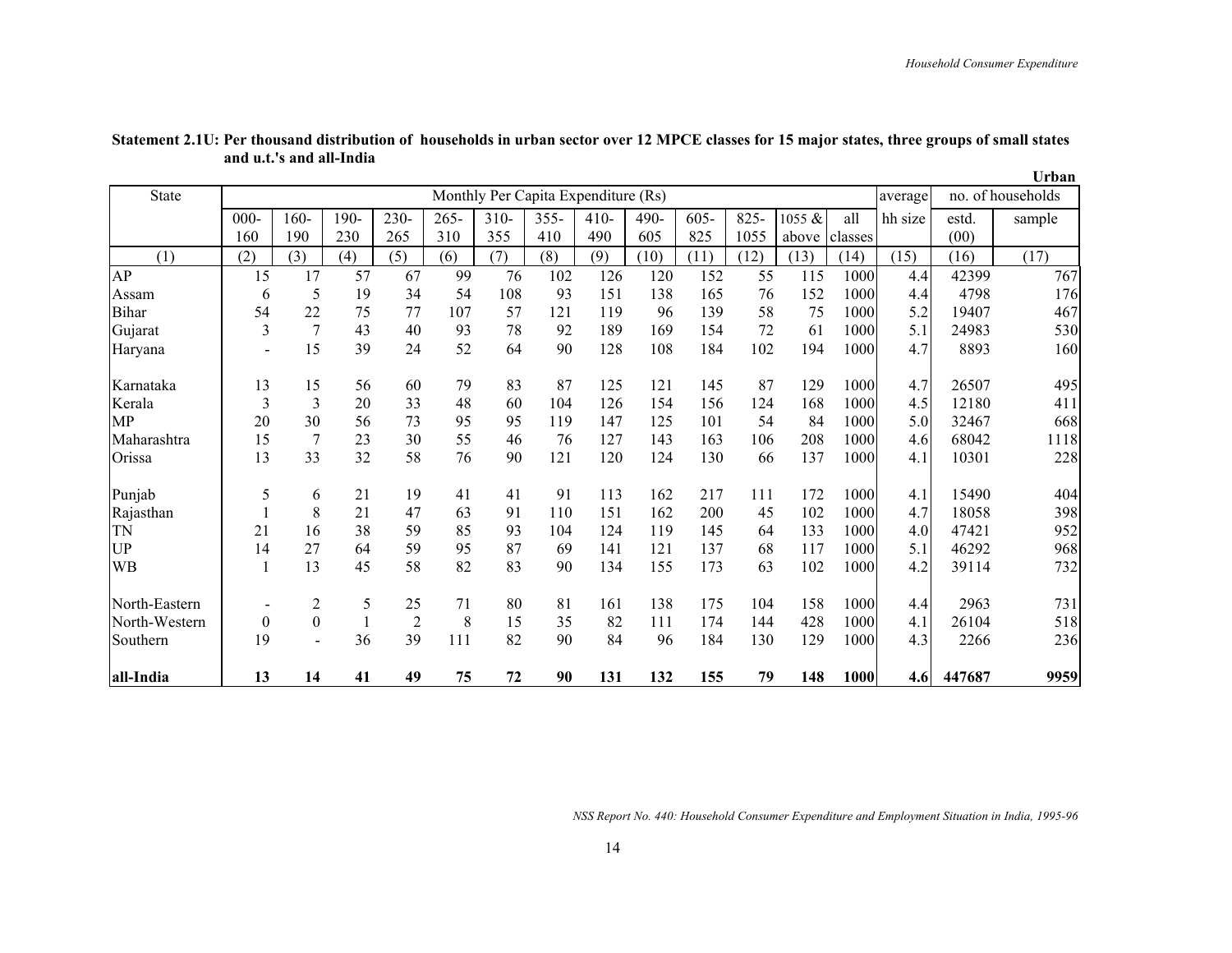|               |                |                |        |         |                |                                     |         |         |      |         |         |       |         |             |             | Rural          |
|---------------|----------------|----------------|--------|---------|----------------|-------------------------------------|---------|---------|------|---------|---------|-------|---------|-------------|-------------|----------------|
| <b>State</b>  |                |                |        |         |                | Monthly Per Capita Expenditure (Rs) |         |         |      |         |         |       |         | average     |             | no. of persons |
|               | $000 -$        | $120 -$        | $140-$ | $165 -$ | 190-           | $210 -$                             | $235 -$ | $265 -$ | 300- | $355 -$ | $455 -$ | 560 & | all     | <b>MPCE</b> | estd.       | sample         |
|               | 120            | 140            | 165    | 190     | 210            | 235                                 | 265     | 300     | 355  | 455     | 560     | above | classes | (Rs)        | (00)        |                |
| (1)           | (2)            | (3)            | (4)    | (5)     | (6)            | (7)                                 | (8)     | (9)     | (10) | (11)    | (12)    | (13)  | (14)    | (15)        | (16)        | (17)           |
| AP            | 10             | 17             | 50     | 74      | 67             | 121                                 | 173     | 108     | 122  | 140     | 41      | 77    | 1000    | 325         | 528937      | 4335           |
| Assam         | 6              | 20             | 33     | 77      | 54             | 72                                  | 106     | 143     | 174  | 173     | 102     | 39    | 1000    | 316         | 174773      | 3444           |
| Bihar         | 19             | 36             | 109    | 116     | 94             | 101                                 | 129     | 124     | 117  | 77      | 37      | 43    | 1000    | 298         | 608707      | 7807           |
| Gujarat       | $\overline{3}$ | $\overline{2}$ | 13     | 37      | 36             | 128                                 | 73      | 117     | 197  | 201     | 103     | 92    | 1000    | 358         | 293403      | 2654           |
| Haryana       |                | $\overline{a}$ | 7      | 22      | 32             | 48                                  | 40      | 57      | 112  | 191     | 195     | 295   | 1000    | 491         | 101986      | 1168           |
| Karnataka     | 18             | 9              | 50     | 73      | 46             | 116                                 | 102     | 88      | 124  | 166     | 96      | 111   | 1000    | 346         | 347637      | 2702           |
| Kerala        |                | $\blacksquare$ | 16     | 7       | 24             | 36                                  | 55      | 69      | 139  | 234     | 138     | 281   | 1000    | 506         | 181158      | 2692           |
| MP            | 14             | 22             | 81     | 61      | 102            | 97                                  | 138     | 107     | 116  | 136     | 45      | 79    | 1000    | 310         | 541301      | 5375           |
| Maharashtra   | 10             | 25             | 47     | 67      | 49             | 79                                  | 111     | 123     | 136  | 160     | 87      | 107   | 1000    | 351         | 445261      | 4359           |
| Orissa        | 15             | 31             | 64     | 88      | 111            | 74                                  | 69      | 111     | 158  | 137     | 86      | 57    | 1000    | 309         | 254890      | 3216           |
| Punjab        |                |                | 6      | 5       | 4              | 30                                  | 34      | 104     | 121  | 288     | 104     | 303   | 1000    | 493         | 126227      | 2548           |
| Rajasthan     |                | 3              | 36     | 42      | 46             | 97                                  | 101     | 163     | 145  | 159     | 119     | 88    | 1000    | 364         | 324016      | 3419           |
| <b>TN</b>     | 8              | 11             | 29     | 67      | 78             | 135                                 | 134     | 138     | 152  | 116     | 66      | 65    | 1000    | 322         | 368261      | 3385           |
| <b>UP</b>     | 19             | 32             | 57     | 91      | 58             | 76                                  | 104     | 100     | 162  | 143     | 66      | 93    | 1000    | 349         | 1016216     | 10025          |
| WВ            | $\overline{4}$ | 11             | 28     | 61      | 79             | 133                                 | 147     | 151     | 164  | 151     | 42      | 30    | 1000    | 298         | 443517      | 4579           |
| North-Eastern |                | 2              | 5      | 11      | 30             | 44                                  | 102     | 105     | 192  | 224     | 129     | 155   | 1000    | 412         | 70766       | 6855           |
| North-Western | 9              |                | 14     | 25      | 24             | 52                                  | 75      | 115     | 115  | 203     | 138     | 230   | 1000    | 447         | 102441      | 4202           |
| Southern      |                |                |        |         | $\overline{2}$ | 7                                   | 103     | 133     | 208  | 240     | 133     | 174   | 1000    | 479         | 14990       | 1111           |
| all-India     | 11             | 19             | 50     | 69      | 65             | 95                                  | 113     | 116     | 143  | 150     | 75      | 94    | 1000    |             | 344 5944488 | 73876          |

**Statement 2.2R: Per thousand distribution of persons in rural sector over 12 MPCE classes for 15 major states, three groups of small states and u.t.'s and all-India**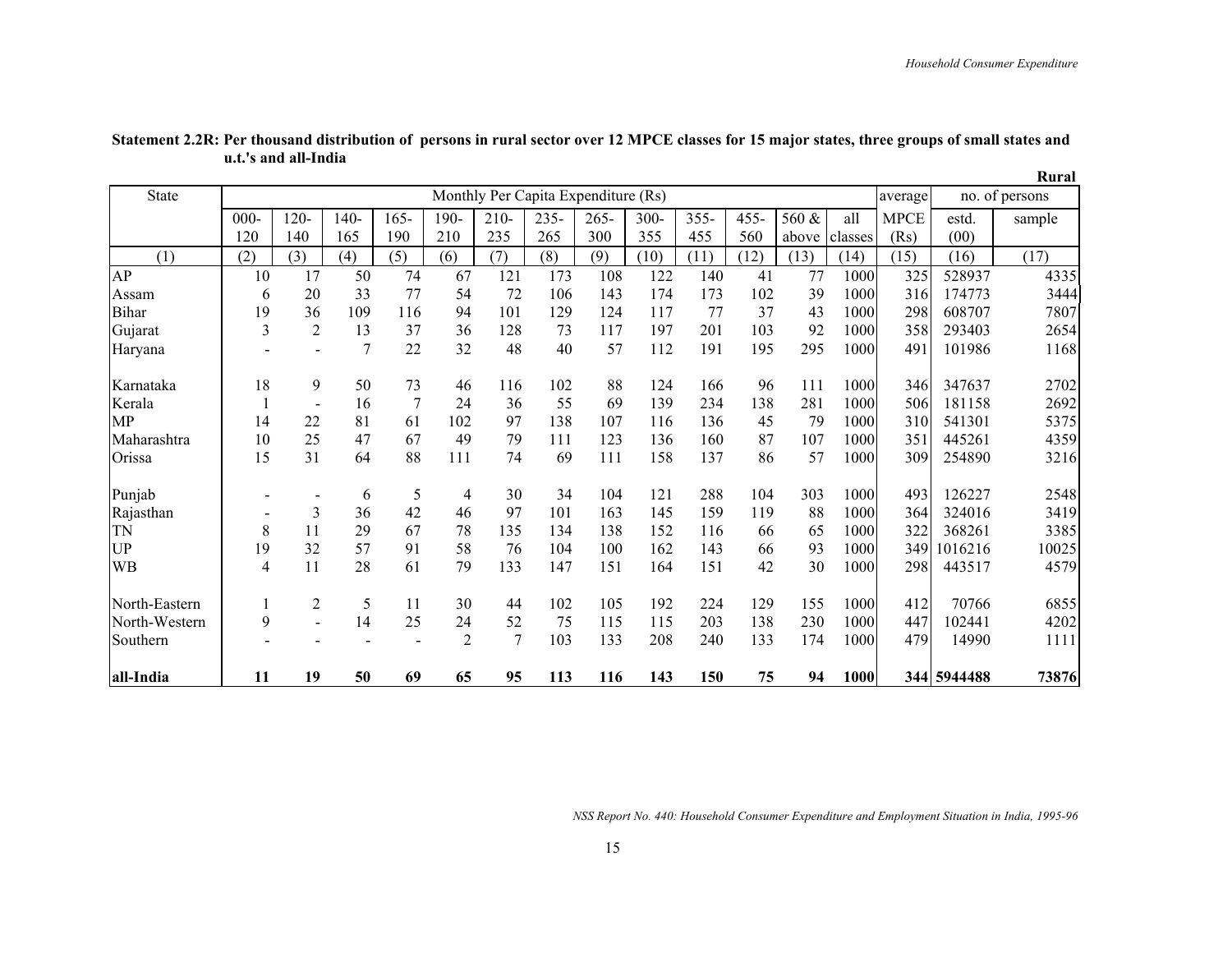|               |                                     |                |      |      |         |         |         |        |         |         |         |       |         |             |              | Urban          |
|---------------|-------------------------------------|----------------|------|------|---------|---------|---------|--------|---------|---------|---------|-------|---------|-------------|--------------|----------------|
| State         | Monthly Per Capita Expenditure (Rs) |                |      |      |         |         |         |        |         |         |         |       |         | average     |              | no. of persons |
|               | $000 -$                             | $160 -$        | 190- | 230- | $265 -$ | $310 -$ | $355 -$ | $410-$ | $490 -$ | $605 -$ | $825 -$ | 1055  | all     | <b>MPCE</b> | estd. $(00)$ | sample         |
|               | 160                                 | 190            | 230  | 265  | 310     | 355     | 410     | 490    | 605     | 825     | 1055    | $\&$  | classes | (Rs)        |              |                |
|               |                                     |                |      |      |         |         |         |        |         |         |         | above |         |             |              |                |
| (1)           | (2)                                 | (3)            | (4)  | (5)  | (6)     | (7)     | (8)     | (9)    | (10)    | (11)    | (12)    | (13)  | (14)    | (15)        | (16)         | (17)           |
| AP            | 17                                  | 20             | 64   | 78   | 110     | 82      | 109     | 118    | 113     | 153     | 52      | 83    | 1000    | 553         | 187811       | 3454           |
| Assam         | 9                                   | 7              | 26   | 52   | 77      | 139     | 121     | 170    | 145     | 148     | 33      | 73    | 1000    | 537         | 21163        | 803            |
| <b>Bihar</b>  | 72                                  | 28             | 89   | 97   | 129     | 63      | 115     | 127    | 85      | 104     | 47      | 43    | 1000    | 442         | 100912       | 2465           |
| Gujarat       | 3                                   | 9              | 66   | 51   | 122     | 79      | 102     | 190    | 147     | 133     | 55      | 42    | 1000    | 500         | 128277       | 2674           |
| Haryana       |                                     | 19             | 47   | 26   | 67      | 87      | 133     | 130    | 115     | 177     | 70      | 129   | 1000    | 647         | 41644        | 775            |
| Karnataka     | 18                                  | 23             | 78   | 81   | 90      | 90      | 98      | 138    | 110     | 124     | 74      | 77    | 1000    | 537         | 123569       | 2331           |
| Kerala        | 3                                   | 5              | 19   | 57   | 53      | 82      | 125     | 124    | 162     | 139     | 119     | 113   | 1000    | 674         | 54251        | 1909           |
| MP            | 17                                  | 39             | 65   | 91   | 109     | 109     | 132     | 149    | 105     | 85      | 45      | 55    | 1000    | 486         | 162343       | 3396           |
| Maharashtra   | 21                                  | 9              | 32   | 40   | 63      | 56      | 89      | 139    | 147     | 161     | 86      | 156   | 1000    | 720         | 315347       | 5283           |
| Orissa        | 15                                  | 46             | 43   | 65   | 74      | 128     | 144     | 133    | 113     | 100     | 67      | 71    | 1000    | 569         | 42188        | 1014           |
| Punjab        | 4                                   | 12             | 34   | 29   | 56      | 53      | 109     | 142    | 178     | 192     | 74      | 117   | 1000    | 645         | 63984        | 1781           |
| Rajasthan     | 3                                   | 9              | 27   | 75   | 84      | 96      | 141     | 154    | 157     | 165     | 31      | 57    | 1000    | 509         | 85420        | 1925           |
| TN            | 21                                  | 19             | 52   | 72   | 93      | 108     | 113     | 129    | 119     | 129     | 49      | 95    | 1000    | 536         | 190162       | 3962           |
| UP            | 19                                  | 37             | 83   | 68   | 116     | 111     | 75      | 134    | 111     | 119     | 50      | 77    | 1000    | 537         | 234149       | 5297           |
| WB            | $\overline{2}$                      | 17             | 62   | 73   | 111     | 93      | 108     | 145    | 140     | 129     | 46      | 74    | 1000    | 521         | 165711       | 3116           |
| North-Eastern |                                     |                | 7    | 40   | 89      | 99      | 92      | 198    | 138     | 147     | 88      | 100   | 1000    | 605         | 13069        | 3220           |
| North-Western | $\boldsymbol{0}$                    | $\mathbf{0}$   | 1    | 3    | 12      | 25      | 48      | 101    | 123     | 184     | 134     | 368   | 1000    | 1207        | 108026       | 2262           |
| Southern      | 18                                  | $\blacksquare$ | 60   | 52   | 115     | 85      | 86      | 106    | 115     | 166     | 95      | 102   | 1000    | 662         | 9735         | 1022           |
| all-India     | 16                                  | 19             | 54   | 62   | 91      | 84      | 103     | 138    | 127     | 138     | 64      | 103   | 1000    | 599         | 2047763      | 46689          |

**Statement 2.2U: Per thousand distribution of persons in urban sector over 12 MPCE classes for 15 major states, three groups of small states and u.t.'s and all-India**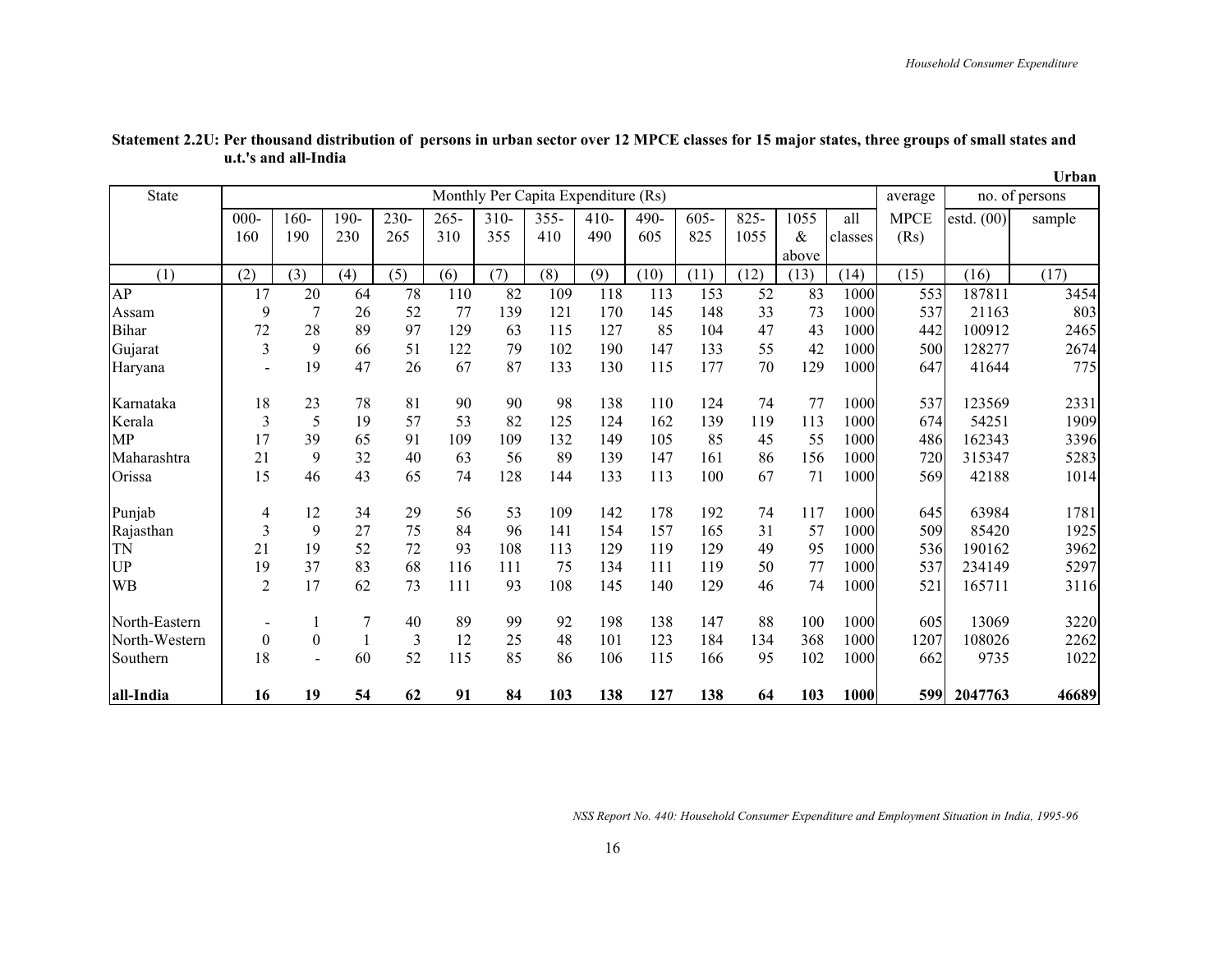Rural

| <b>State</b>      | AP     | Assam  | Bihar  | Guja-  | Hary-  | Karna- | Kerala | MP     | Maha-   | Orissa | Punjab                   | Raja-  | <b>TN</b> | <b>UP</b> | <b>WB</b> | North-  | North-  | Sou-   | all-   |
|-------------------|--------|--------|--------|--------|--------|--------|--------|--------|---------|--------|--------------------------|--------|-----------|-----------|-----------|---------|---------|--------|--------|
| <sub>1</sub> tem  |        |        |        | rat    | ana    | taka   |        |        | rashtra |        |                          | sthan  |           |           |           | Eastern | Western | thern  | India  |
| (1)               | (2)    | (3)    | (4)    | (5)    | (6)    | (7)    | (8)    | (9)    | (10)    | (11)   | (12)                     | (13)   | (14)      | (15)      | (16)      | (17)    | (18)    | (19)   | (20)   |
| cereals           | 80.70  | 101.51 | 94.96  | 59.60  | 49.81  | 80.94  | 86.93  | 78.02  | 68.02   | 113.81 | 48.84                    | 62.16  | 86.47     | 67.12     | 104.81    | 115.29  | 82.51   | 75.43  | 80.21  |
| gram              | 0.01   | 0.21   | 1.79   | 0.41   | 1.33   | 0.74   | 1.18   | 0.39   | 0.18    | 0.05   | 1.07                     | 0.21   | 0.38      | 0.65      | 0.19      | 0.08    | 1.35    | 0.57   | 0.57   |
| cereal subst      | 0.00   | 0.02   | 0.02   | 0.06   |        | 0.02   | 3.58   | 0.10   | 1.29    | 0.16   | $\overline{\phantom{a}}$ |        | 0.05      | 0.00      | 0.03      | 0.95    | 0.00    | 0.09   | 0.25   |
| pulse & prod      | 13.72  | 9.55   | 10.42  | 18.53  | 10.67  | 15.06  | 9.51   | 13.54  | 16.08   | 8.35   | 14.33                    | 7.27   | 14.35     | 15.25     | 8.32      | 9.16    | 16.03   | 16.42  | 12.88  |
| milk & prod       | 22.27  | 15.86  | 19.88  | 57.14  | 127.71 | 21.33  | 31.91  | 25.21  | 23.38   | 6.41   | 103.63                   | 89.28  | 14.45     | 35.77     | 12.16     | 14.24   | 64.39   | 30.21  | 32.38  |
| edible oil        | 17.17  | 12.95  | 12.92  | 28.33  | 11.10  | 13.83  | 14.63  | 13.87  | 21.00   | 9.58   | 21.63                    | 14.98  | 14.41     | 14.91     | 15.17     | 13.51   | 21.63   | 21.34  | 15.76  |
| meat, egg, fish   | 13.37  | 22.57  | 7.17   | 3.71   | 4.03   | 10.72  | 42.88  | 4.97   | 11.26   | 12.13  | 3.53                     | 3.46   | 15.80     | 5.37      | 19.33     | 41.43   | 9.19    | 36.03  | 10.94  |
| vegetables        | 16.02  | 25.79  | 19.69  | 27.83  | 18.73  | 14.19  | 18.86  | 16.65  | 16.96   | 23.49  | 23.90                    | 15.55  | 19.04     | 19.24     | 25.47     | 27.66   | 19.77   | 24.59  | 19.55  |
| fruits(fresh)     | 3.44   | 2.53   | 1.55   | 4.35   | 7.25   | 7.07   | 24.19  | 2.17   | 4.35    | 2.66   | 5.27                     | 2.62   | 5.55      | 3.00      | 2.46      | 3.63    | 5.54    | 22.80  | 4.16   |
| fruits(dry)       | 0.64   | 0.02   | 0.27   | 0.77   | 0.74   | 0.90   | 0.40   | 0.64   | 4.44    | 0.12   | 1.00                     | 1.06   | 0.16      | 0.93      | 0.13      | 0.06    | 0.75    | 0.75   | 0.87   |
| sugar             | 4.87   | 5.41   | 4.38   | 14.59  | 20.91  | 9.58   | 10.01  | 7.93   | 13.86   | 4.44   | 26.23                    | 15.58  | 4.37      | 10.11     | 4.61      | 5.61    | 10.60   | 10.92  | 8.96   |
| salt              | 0.84   | 0.83   | 0.72   | 0.39   | 0.70   | 0.58   | 0.67   | 0.67   | 0.63    | 1.01   | 0.82                     | 0.60   | 0.76      | 0.64      | 0.92      | 1.16    | 1.11    | 0.66   | 0.72   |
| spices            | 10.70  | 4.23   | 5.03   | 9.59   | 7.01   | 7.86   | 12.90  | 6.64   | 8.99    | 4.96   | 9.25                     | 8.89   | 12.55     | 6.94      | 5.70      | 6.01    | 7.80    | 10.91  | 7.83   |
| beverage etc.     | 13.26  | 12.13  | 5.64   | 15.91  | 13.18  | 21.39  | 38.21  | 7.58   | 14.90   | 10.02  | 18.80                    | 10.60  | 19.23     | 8.24      | 10.64     | 16.17   | 17.96   | 18.52  | 12.70  |
| food total        | 197.00 | 213.61 | 184.45 | 241.21 | 273.17 | 204.21 | 295.85 | 178.39 | 205.34  | 197.17 | 278.31                   | 232.26 | 207.56    | 188.17    | 209.92    | 254.95  | 258.63  | 269.23 | 207.75 |
| pan               | 0.99   | 6.04   | 0.79   | 1.46   | 0.01   | 3.41   | 1.46   | 1.60   | 2.17    | 2.84   |                          | 0.26   | 2.24      | 1.21      | 0.97      | 7.34    | 0.03    | 2.00   | 1.62   |
| tobacco           | 7.89   | 4.00   | 2.49   | 7.99   | 7.29   | 4.73   | 6.26   | 4.84   | 4.35    | 2.14   | 3.40                     | 9.79   | 3.89      | 5.60      | 5.66      | 9.24    | 8.34    | 3.96   | 5.41   |
| intoxicants       | 3.65   | 2.82   | 1.65   | 1.04   | 4.25   | 2.87   | 4.07   | 3.01   | 2.39    | 2.63   | 5.90                     | 3.09   | 1.63      | 1.65      | 0.64      | 3.67    | 2.78    | 9.79   | 2.40   |
| fuel $&$ light    | 20.50  | 21.55  | 19.14  | 25.25  | 35.26  | 23.83  | 28.70  | 24.82  | 24.73   | 23.85  | 48.26                    | 31.43  | 23.11     | 23.60     | 23.18     | 31.00   | 29.19   | 32.72  | 24.56  |
| clothing          | 25.75  | 19.70  | 17.58  | 15.54  | 34.30  | 42.73  | 30.56  | 32.03  | 29.26   | 24.90  | 25.55                    | 24.43  | 17.66     | 34.88     | 14.92     | 30.09   | 30.79   | 26.89  | 26.63  |
| foot wear         | 2.02   | 1.75   | 1.41   | 3.88   | 12.80  | 3.32   | 3.63   | 5.47   | 2.59    | 1.91   | 8.18                     | 7.96   | 0.55      | 5.89      | 1.45      | 8.29    | 9.82    | 11.35  | 3.92   |
| misc. cons goods  | 18.31  | 13.54  | 36.46  | 18.19  | 18.64  | 17.27  | 25.15  | 16.10  | 18.53   | 11.31  | 26.95                    | 16.17  | 20.40     | 14.19     | 12.02     | 16.59   | 21.17   | 22.78  | 18.75  |
| misc. cons serv.  | 10.77  | 10.77  | 10.02  | 22.86  | 23.42  | 17.35  | 33.20  | 11.58  | 20.65   | 8.18   | 26.89                    | 15.55  | 15.19     | 15.84     | 7.64      | 13.89   | 26.90   | 25.72  | 15.14  |
| rent              | 1.59   | 0.07   | 0.01   | 1.90   | 0.12   | 1.38   | 2.08   | 0.07   | 2.75    | 0.13   | 0.09                     | 0.13   | 3.32      | 0.23      | 0.11      | 4.26    | 1.41    | 1.30   | 0.94   |
| taxes & cesses    | 0.63   | 0.01   | 0.02   | 0.59   | 0.37   | 0.82   | 0.69   | 0.03   | 1.13    | 0.03   | 0.13                     | 0.34   | 0.82      | 0.04      | 0.05      | 0.03    | 0.13    | 3.22   | 0.34   |
| education         | 5.14   | 8.30   | 5.50   | 3.98   | 14.95  | 6.99   | 18.34  | 5.37   | 5.84    | 8.49   | 24.85                    | 3.85   | 5.77      | 7.11      | 7.22      | 18.90   | 21.73   | 11.66  | 7.45   |
| medical(inst.)    | 1.81   | 0.51   | 1.53   | 0.70   | 17.08  | 1.10   | 9.62   | 2.93   | 3.05    | 1.22   | 8.99                     | 1.64   | 2.67      | 1.74      | 0.51      | 1.77    | 3.97    | 0.07   | 2.44   |
| medical(non-inst) | 12.82  | 4.57   | 7.57   | 7.34   | 21.07  | 6.42   | 17.17  | 9.97   | 17.84   | 9.25   | 21.43                    | 5.88   | 6.51      | 18.50     | 8.68      | 5.64    | 10.35   | 5.84   | 11.56  |
| durable goods     | 15.95  | 9.16   | 9.82   | 6.32   | 28.76  | 9.60   | 29.58  | 14.24  | 10.11   | 14.47  | 13.98                    | 10.95  | 11.11     | 30.24     | 5.21      | 5.99    | 21.90   | 52.68  | 15.36  |
| non-food-total    | 127.84 | 102.79 | 113.99 | 117.02 | 218.32 | 141.82 | 210.50 | 132.06 | 145.39  | 111.38 | 214.61                   | 131.47 | 114.87    | 160.71    | 88.26     | 156.70  | 188.51  | 209.97 | 136.53 |
| tot. cons. exp.   | 324.84 | 316.40 | 298.44 | 358.23 | 491.49 | 346.03 | 506.35 | 310.45 | 350.74  | 308.55 | 492.92                   | 363.72 | 322.43    | 348.88    | 298.18    | 411.64  | 447.15  | 479.19 | 344.29 |
| sample hhs.       | 1000   | 668    | 1410   | 514    | 212    | 514    | 572    | 1035   | 871     | 656    | 457                      | 622    | 839       | 1786      | 933       | 1399    | 781     | 230    | 14499  |
|                   |        |        |        |        |        |        |        |        |         |        |                          |        |           |           |           |         |         |        |        |

#### **Statement 2.3R: Average monthly expenditure (Rs) per person on 28 groups of items of consumption for rural areas of 15 major states, three groups of small states and u.t.'s and all-India**

 **Rural**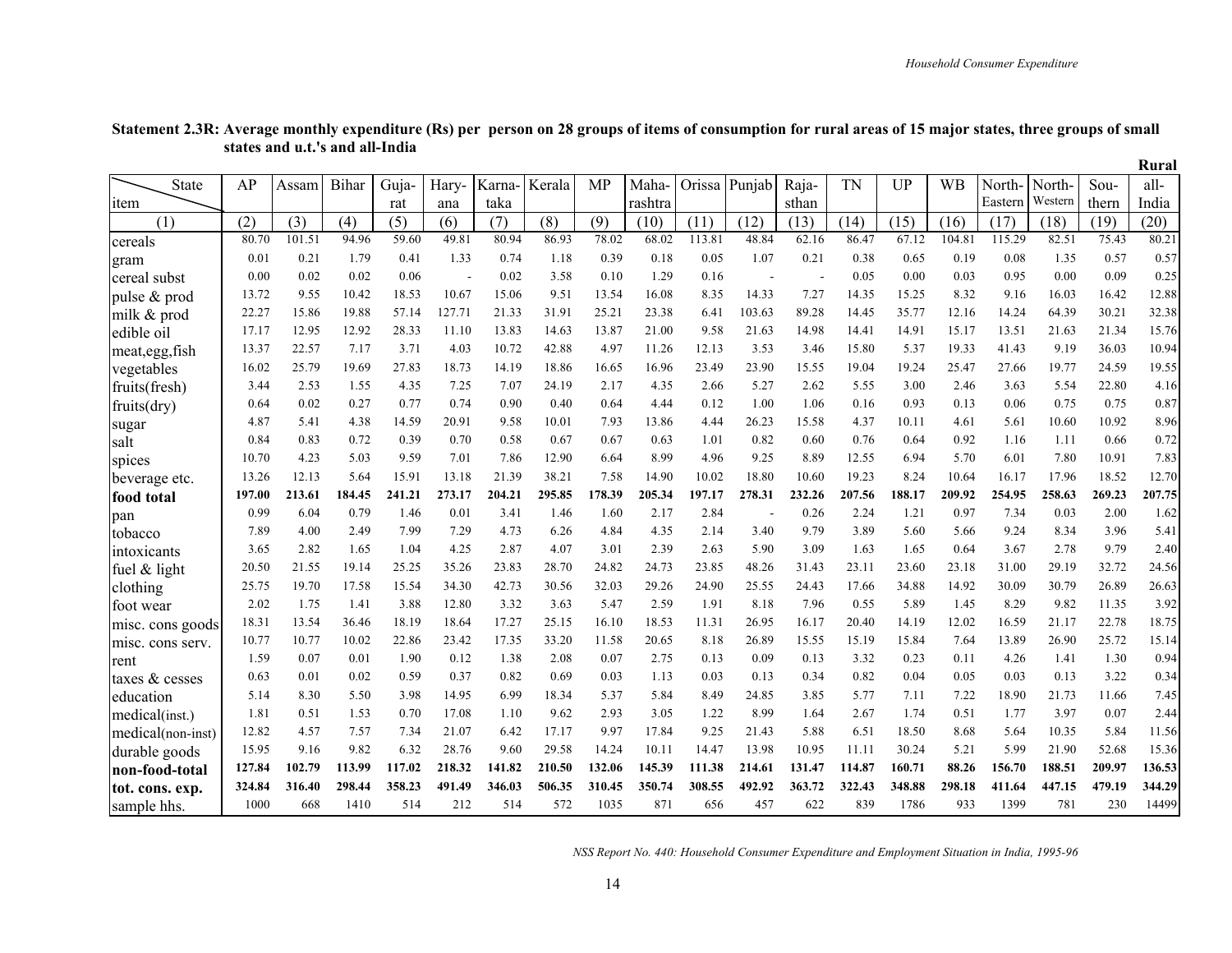Urban

| <b>State</b>      | AP     | Assam  | Bihar  | Guja-  | Hary-  | Karna- | Kerala | MP     | Maha-   | Orissa | Punjab | Raja-  | <b>TN</b> | <b>UP</b> | <b>WB</b> | North-  | North-  | Sou-   | all-   |
|-------------------|--------|--------|--------|--------|--------|--------|--------|--------|---------|--------|--------|--------|-----------|-----------|-----------|---------|---------|--------|--------|
| <sub>1</sub> tem  |        |        |        | rat    | ana    | taka   |        |        | rashtra |        |        | sthan  |           |           |           | Eastern | Western | thern  | India  |
| (1)               | (2)    | (3)    | (4)    | (5)    | (6)    | (7)    | (8)    | (9)    | (10)    | (11)   | (12)   | (13)   | (14)      | (15)      | (16)      | (17)    | (18)    | (19)   | (20)   |
| cereals           | 88.29  | 101.29 | 89.54  | 59.30  | 53.69  | 88.75  | 86.41  | 74.49  | 76.84   | 96.97  | 52.40  | 58.98  | 89.77     | 63.18     | 98.38     | 114.78  | 77.82   | 75.43  | 78.56  |
| gram              | 0.08   | 0.59   | 2.26   | 0.49   | 1.40   | 0.78   | 1.47   | 0.36   | 0.68    | 0.17   | 1.24   | 0.09   | 0.64      | 0.81      | 0.29      | 0.60    | 1.58    | 0.24   | 0.71   |
| cereal subst      | 0.01   | 0.03   | 0.00   | 0.19   | 0.00   | 0.02   | 1.53   | 0.37   | 1.50    | 0.27   | ÷      | 0.00   | 0.01      | 0.00      | 0.02      | 0.11    | 0.05    | 0.19   | 0.33   |
| pulse & prod      | 19.18  | 12.28  | 14.98  | 17.68  | 13.39  | 19.93  | 11.62  | 20.21  | 22.13   | 18.27  | 16.39  | 11.87  | 20.88     | 18.07     | 12.92     | 13.02   | 22.07   | 21.83  | 18.31  |
| milk & prod       | 43.42  | 28.99  | 35.35  | 75.76  | 123.50 | 38.37  | 45.05  | 46.95  | 58.76   | 24.70  | 104.41 | 95.36  | 35.38     | 62.06     | 28.16     | 29.20   | 115.28  | 44.60  | 56.45  |
| edible oil        | 23.23  | 20.10  | 20.08  | 39.51  | 22.73  | 19.21  | 18.57  | 21.01  | 33.38   | 18.37  | 27.11  | 24.11  | 18.58     | 19.83     | 23.21     | 18.82   | 33.04   | 25.19  | 24.81  |
| meat, egg, fish   | 19.44  | 31.19  | 15.52  | 7.67   | 2.37   | 19.55  | 58.83  | 7.44   | 24.08   | 22.71  | 5.50   | 7.97   | 19.68     | 9.93      | 36.97     | 52.38   | 23.78   | 33.08  | 19.11  |
| vegetables        | 22.64  | 27.41  | 27.97  | 35.47  | 27.36  | 20.09  | 22.48  | 26.13  | 34.45   | 36.53  | 31.72  | 27.24  | 25.20     | 26.52     | 36.93     | 36.20   | 54.21   | 24.40  | 30.15  |
| fruits(fresh)     | 7.36   | 6.42   | 4.43   | 8.86   | 12.24  | 11.13  | 30.52  | 5.64   | 13.59   | 7.81   | 11.43  | 9.08   | 8.30      | 8.40      | 6.16      | 5.90    | 28.65   | 16.83  | 10.54  |
| fruits(dry)       | 2.02   | 0.38   | 0.94   | 1.46   | 3.81   | 1.75   | 1.03   | 1.50   | 5.91    | 0.30   | 3.08   | 1.45   | 0.37      | 3.02      | 0.20      | 0.13    | 4.21    | 1.53   | 2.35   |
| sugar             | 7.42   | 7.85   | 8.48   | 14.82  | 17.53  | 10.08  | 11.78  | 12.30  | 14.33   | 8.32   | 21.08  | 16.99  | 6.95      | 13.30     | 7.77      | 7.53    | 13.75   | 11.52  | 11.73  |
| salt              | 0.96   | 0.90   | 0.85   | 0.49   | 1.02   | 0.74   | 0.71   | 0.91   | 0.88    | 1.03   | 0.84   | 0.81   | 0.87      | 0.81      | 1.25      | 1.53    | 1.12    | 0.78   | 0.89   |
| spices            | 11.05  | 4.48   | 6.14   | 8.72   | 8.49   | 10.04  | 13.26  | 8.54   | 9.65    | 7.22   | 9.65   | 10.04  | 13.80     | 8.75      | 7.97      | 7.33    | 12.64   | 13.80  | 9.78   |
| beverage etc.     | 31.52  | 53.72  | 21.34  | 25.12  | 29.12  | 46.40  | 57.04  | 20.63  | 45.71   | 41.14  | 39.59  | 29.20  | 43.91     | 25.01     | 30.37     | 27.67   | 67.95   | 32.55  | 36.26  |
| food total        | 276.61 | 295.65 | 247.88 | 295.54 | 316.65 | 286.83 | 360.30 | 246.47 | 341.88  | 283.81 | 324.44 | 293.20 | 284.36    | 259.69    | 290.60    | 315.21  | 456.13  | 301.97 | 299.98 |
| pan               | 1.08   | 7.29   | 1.39   | 3.87   | 0.21   | 2.02   | 0.89   | 4.15   | 3.51    | 4.80   | 0.52   | 1.45   | 1.05      | 2.94      | 1.63      | 10.52   | 1.09    | 1.47   | 2.38   |
| tobacco           | 7.45   | 4.43   | 2.36   | 5.23   | 4.86   | 4.93   | 8.84   | 3.95   | 4.31    | 3.60   | 3.22   | 8.39   | 5.81      | 5.31      | 10.36     | 13.44   | 8.57    | 3.14   | 5.85   |
| intoxicants       | 0.62   | 1.71   | 2.45   | 0.55   | 1.72   | 3.43   | 5.17   | 3.23   | 3.73    | 1.61   | 7.68   | 5.17   | 2.64      | 2.20      | 0.83      | 4.84    | 7.17    | 8.58   | 2.94   |
| fuel $&$ light    | 32.65  | 29.97  | 30.98  | 40.24  | 49.72  | 36.28  | 37.07  | 34.81  | 42.09   | 35.16  | 55.49  | 38.01  | 33.89     | 34.44     | 41.23     | 41.65   | 50.04   | 31.46  | 38.30  |
| clothing          | 39.05  | 42.01  | 40.37  | 15.45  | 39.53  | 30.81  | 47.86  | 43.65  | 40.05   | 41.23  | 34.42  | 28.12  | 40.32     | 36.13     | 35.41     | 42.59   | 147.05  | 52.41  | 42.65  |
| foot wear         | 4.58   | 6.68   | 3.38   | 2.93   | 14.06  | 3.03   | 5.28   | 5.99   | 6.30    | 6.19   | 9.12   | 7.51   | 2.31      | 8.55      | 3.86      | 11.21   | 40.15   | 6.93   | 7.35   |
| misc. cons goods  | 35.21  | 25.01  | 20.65  | 29.96  | 30.82  | 30.21  | 30.28  | 29.66  | 40.23   | 25.50  | 37.73  | 30.16  | 30.92     | 27.97     | 24.52     | 26.46   | 57.59   | 30.96  | 32.55  |
| misc. cons serv.  | 40.87  | 23.29  | 28.62  | 37.64  | 53.20  | 37.92  | 61.60  | 27.99  | 64.73   | 26.46  | 50.69  | 30.67  | 32.81     | 37.04     | 29.70     | 33.78   | 126.92  | 55.49  | 45.22  |
| rent              | 37.23  | 25.67  | 13.73  | 11.99  | 24.02  | 33.14  | 13.84  | 14.48  | 20.05   | 23.38  | 20.12  | 17.56  | 36.01     | 16.60     | 12.85     | 23.27   | 41.20   | 32.54  | 22.80  |
| taxes & cesses    | 4.69   | 0.05   | 0.10   | 3.29   | 6.75   | 4.14   | 2.36   | 1.34   | 10.27   | 0.33   | 2.43   | 2.86   | 2.90      | 1.06      | 1.12      | 0.64    | 3.79    | 8.36   | 3.71   |
| education         | 23.82  | 37.29  | 28.55  | 14.53  | 45.65  | 27.75  | 28.27  | 27.15  | 35.77   | 21.30  | 46.38  | 14.62  | 25.97     | 35.38     | 36.40     | 44.28   | 119.08  | 23.80  | 34.48  |
| medical(inst.)    | 14.37  | 1.74   | 0.72   | 7.17   | 16.62  | 12.50  | 27.59  | 5.40   | 6.39    | 2.52   | 3.42   | 1.02   | 6.38      | 1.92      | 3.27      | 14.29   | 16.14   | 4.30   | 7.30   |
| medical(non-inst) | 12.65  | 7.81   | 7.60   | 9.79   | 20.84  | 9.03   | 16.00  | 11.50  | 17.88   | 13.83  | 23.77  | 11.06  | 13.27     | 17.34     | 18.38     | 8.83    | 27.45   | 8.85   | 15.03  |
| durable goods     | 21.69  | 28.22  | 13.18  | 21.48  | 22.73  | 15.44  | 28.99  | 25.88  | 83.16   | 79.29  | 25.35  | 18.78  | 16.98     | 50.14     | 11.18     | 14.46   | 104.24  | 91.72  | 38.75  |
| non-food-total    | 275.97 | 241.19 | 194.09 | 204.13 | 330.72 | 250.64 | 314.04 | 239.17 | 378.49  | 285.21 | 320.35 | 215.38 | 251.27    | 277.02    | 230.77    | 290.25  | 750.47  | 360.03 | 299.28 |
| tot. cons. exp.   | 552.59 | 536.83 | 441.97 | 499.67 | 647.38 | 537.47 | 674.34 | 485.64 | 720.37  | 569.02 | 644.79 | 508.57 | 535.63    | 536.71    | 521.37    | 605.46  | 1206.60 | 662.00 | 599.26 |
| sample hhs.       | 767    | 176    | 467    | 530    | 160    | 495    | 411    | 668    | 1118    | 228    | 404    | 398    | 952       | 968       | 732       | 731     | 518     | 236    | 9959   |

#### **Statement 2.3U: Average monthly expenditure (Rs) per person on 28 groups of items of consumption for urban areas of 15 major states, three groups of small states and u.t.'s and all-India Urban**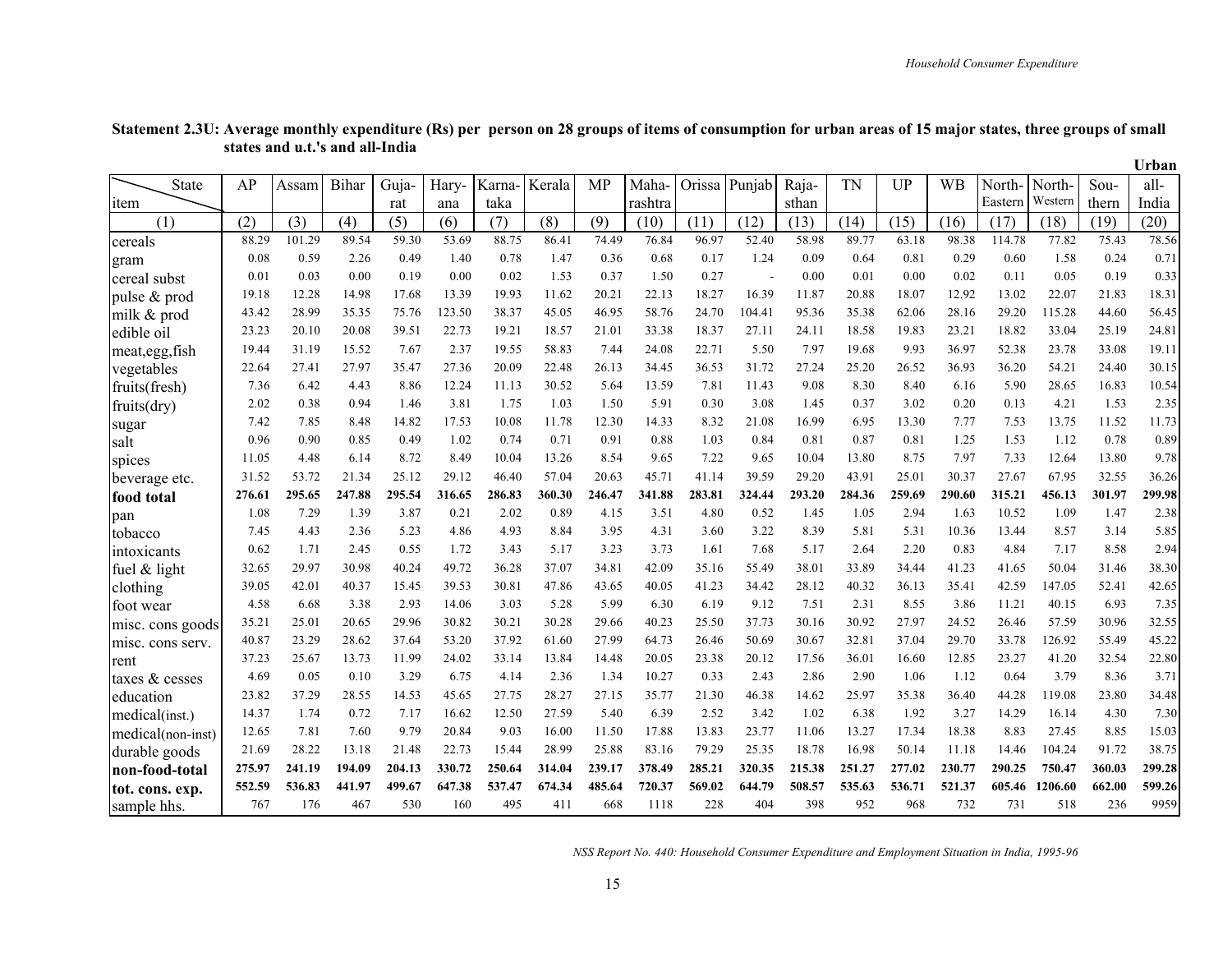|                   |        |        |        |        |        |        |        |           |         |               |        |                    |           |           |           |         |         |        | Rural  |
|-------------------|--------|--------|--------|--------|--------|--------|--------|-----------|---------|---------------|--------|--------------------|-----------|-----------|-----------|---------|---------|--------|--------|
| <b>State</b>      | AP     | Assam  | Bihar  | Guja-  | Hary-  | Karna- | Kerala | <b>MP</b> | Maha-   | Orissa Punjab |        | Raja-              | <b>TN</b> | <b>UP</b> | <b>WB</b> | North-  | North-  | Sou-   | all-   |
| ıtem              |        |        |        | rat    | ana    | taka   |        |           | rashtra |               |        | sthan              |           |           |           | Eastern | Western | thern  | India  |
| (1)               | (2)    | (3)    | (4)    | (5)    | (6)    | (7)    | (8)    | (9)       | (10)    | (11)          | (12)   | (13)               | (14)      | (15)      | (16)      | (17)    | (18)    | (19)   | (20)   |
| cereals           | 24.84  | 32.08  | 31.82  | 16.64  | 10.14  | 23.39  | 17.17  | 25.13     | 19.39   | 36.88         | 9.91   | $\overline{17.09}$ | 26.82     | 19.24     | 35.15     | 28.01   | 18.45   | 15.74  | 23.30  |
| gram              | 0.00   | 0.07   | 0.60   | 0.11   | 0.27   | 0.21   | 0.23   | 0.13      | 0.05    | 0.02          | 0.22   | 0.06               | 0.12      | 0.18      | 0.06      | 0.02    | 0.30    | 0.12   | 0.17   |
| cereal subst      | 0.00   | 0.01   | 0.01   | 0.02   |        | 0.01   | 0.71   | 0.03      | 0.37    | 0.05          | $\sim$ |                    | 0.02      | 0.00      | 0.01      | 0.23    | 0.00    | 0.02   | 0.07   |
| pulse & prod      | 4.22   | 3.02   | 3.49   | 5.17   | 2.17   | 4.35   | 1.88   | 4.36      | 4.58    | 2.71          | 2.91   | 2.00               | 4.45      | 4.37      | 2.79      | 2.22    | 3.59    | 3.43   | 3.74   |
| milk & prod       | 6.85   | 5.01   | 6.66   | 15.95  | 25.98  | 6.16   | 6.30   | 8.12      | 6.67    | 2.08          | 21.02  | 24.55              | 4.48      | 10.25     | 4.08      | 3.46    | 14.40   | 6.30   | 9.40   |
| edible oil        | 5.29   | 4.09   | 4.33   | 7.91   | 2.26   | 4.00   | 2.89   | 4.47      | 5.99    | 3.10          | 4.39   | 4.12               | 4.47      | 4.27      | 5.09      | 3.28    | 4.84    | 4.45   | 4.58   |
| meat, egg, fish   | 4.11   | 7.13   | 2.40   | 1.04   | 0.82   | 3.10   | 8.47   | 1.60      | 3.21    | 3.93          | 0.72   | 0.95               | 4.90      | 1.54      | 6.48      | 10.06   | 2.05    | 7.52   | 3.18   |
| vegetables        | 4.93   | 8.15   | 6.60   | 7.77   | 3.81   | 4.10   | 3.72   | 5.36      | 4.83    | 7.61          | 4.85   | 4.28               | 5.90      | 5.52      | 8.54      | 6.72    | 4.42    | 5.13   | 5.68   |
| fruits(fresh)     | 1.06   | 0.80   | 0.52   | 1.21   | 1.48   | 2.04   | 4.78   | 0.70      | 1.24    | 0.86          | 1.07   | 0.72               | 1.72      | 0.86      | 0.82      | 0.88    | 1.24    | 4.76   | 1.21   |
| fruits(dry)       | 0.20   | 0.01   | 0.09   | 0.22   | 0.15   | 0.26   | 0.08   | 0.21      | 1.27    | 0.04          | 0.20   | 0.29               | 0.05      | 0.27      | 0.04      | 0.01    | 0.17    | 0.16   | 0.25   |
| sugar             | 1.50   | 1.71   | 1.47   | 4.07   | 4.26   | 2.77   | 1.98   | 2.55      | 3.95    | 1.44          | 5.32   | 4.28               | 1.35      | 2.90      | 1.54      | 1.36    | 2.37    | 2.28   | 2.60   |
| salt              | 0.26   | 0.26   | 0.24   | 0.11   | 0.14   | 0.17   | 0.13   | 0.22      | 0.18    | 0.33          | 0.17   | 0.17               | 0.24      | 0.18      | 0.31      | 0.28    | 0.25    | 0.14   | 0.21   |
| spices            | 3.29   | 1.34   | 1.69   | 2.68   | 1.43   | 2.27   | 2.55   | 2.14      | 2.56    | 1.61          | 1.88   | 2.44               | 3.89      | 1.99      | 1.91      | 1.46    | 1.74    | 2.28   | 2.27   |
| beverage etc.     | 4.08   | 3.83   | 1.89   | 4.44   | 2.68   | 6.18   | 7.55   | 2.44      | 4.25    | 3.25          | 3.81   | 2.91               | 5.96      | 2.36      | 3.57      | 3.93    | 4.02    | 3.86   | 3.69   |
| food total        | 60.64  | 67.51  | 61.80  | 67.33  | 55.58  | 59.01  | 58.43  | 57.46     | 58.55   | 63.90         | 56.46  | 63.85              | 64.37     | 53.93     | 70.40     | 61.93   | 57.84   | 56.18  | 60.34  |
| pan               | 0.30   | 1.91   | 0.26   | 0.41   | 0.00   | 0.98   | 0.29   | 0.51      | 0.62    | 0.92          |        | 0.07               | 0.70      | 0.35      | 0.33      | 1.78    | 0.01    | 0.42   | 0.47   |
| tobacco           | 2.43   | 1.26   | 0.83   | 2.23   | 1.48   | 1.37   | 1.24   | 1.56      | 1.24    | 0.69          | 0.69   | 2.69               | 1.21      | 1.61      | 1.90      | 2.25    | 1.86    | 0.83   | 1.57   |
| intoxicants       | 1.12   | 0.89   | 0.55   | 0.29   | 0.86   | 0.83   | 0.80   | 0.97      | 0.68    | 0.85          | 1.20   | 0.85               | 0.51      | 0.47      | 0.21      | 0.89    | 0.62    | 2.04   | 0.70   |
| fuel $&$ light    | 6.31   | 6.81   | 6.41   | 7.05   | 7.17   | 6.89   | 5.67   | 8.00      | 7.05    | 7.73          | 9.79   | 8.64               | 7.17      | 6.76      | 7.77      | 7.53    | 6.53    | 6.83   | 7.13   |
| clothing          | 7.93   | 6.22   | 5.89   | 4.34   | 6.98   | 12.35  | 6.04   | 10.32     | 8.34    | 8.07          | 5.18   | 6.72               | 5.48      | 10.00     | 5.00      | 7.31    | 6.89    | 5.61   | 7.74   |
| foot wear         | 0.62   | 0.55   | 0.47   | 1.08   | 2.60   | 0.96   | 0.72   | 1.76      | 0.74    | 0.62          | 1.66   | 2.19               | 0.17      | 1.69      | 0.49      | 2.01    | 2.20    | 2.37   | 1.14   |
| misc. cons goods  | 5.64   | 4.28   | 12.22  | 5.08   | 3.79   | 4.99   | 4.97   | 5.19      | 5.28    | 3.67          | 5.47   | 4.45               | 6.33      | 4.07      | 4.03      | 4.03    | 4.73    | 4.75   | 5.45   |
| misc. cons serv.  | 3.31   | 3.40   | 3.36   | 6.38   | 4.77   | 5.01   | 6.56   | 3.73      | 5.89    | 2.65          | 5.46   | 4.27               | 4.71      | 4.54      | 2.56      | 3.38    | 6.02    | 5.37   | 4.40   |
| rent              | 0.49   | 0.02   | 0.00   | 0.53   | 0.02   | 0.40   | 0.41   | 0.02      | 0.78    | 0.04          | 0.02   | 0.04               | 1.03      | 0.07      | 0.04      | 1.04    | 0.32    | 0.27   | 0.27   |
| taxes & cesses    | 0.19   | 0.00   | 0.01   | 0.16   | 0.07   | 0.24   | 0.14   | 0.01      | 0.32    | 0.01          | 0.03   | 0.09               | 0.25      | 0.01      | 0.02      | 0.01    | 0.03    | 0.67   | 0.10   |
| education         | 1.58   | 2.62   | 1.84   | 1.11   | 3.04   | 2.02   | 3.62   | 1.73      | 1.67    | 2.75          | 5.04   | 1.06               | 1.79      | 2.04      | 2.42      | 4.59    | 4.86    | 2.43   | 2.16   |
| medical(inst.)    | 0.56   | 0.16   | 0.51   | 0.20   | 3.47   | 0.32   | 1.90   | 0.94      | 0.87    | 0.40          | 1.82   | 0.45               | 0.83      | 0.50      | 0.17      | 0.43    | 0.89    | 0.01   | 0.71   |
| medical(non-inst) | 3.95   | 1.45   | 2.54   | 2.05   | 4.29   | 1.86   | 3.39   | 3.21      | 5.09    | 3.00          | 4.35   | 1.62               | 2.02      | 5.30      | 2.91      | 1.37    | 2.32    | 1.22   | 3.36   |
| durable goods     | 4.91   | 2.90   | 3.29   | 1.76   | 5.85   | 2.77   | 5.84   | 4.59      | 2.88    | 4.69          | 2.84   | 3.01               | 3.44      | 8.67      | 1.75      | 1.45    | 4.90    | 10.99  | 4.46   |
| non-food-total    | 39.36  | 32.49  | 38.20  | 32.67  | 44.42  | 40.99  | 41.57  | 42.54     | 41.45   | 36.10         | 43.54  | 36.15              | 35.63     | 46.07     | 29.60     | 38.07   | 42.16   | 43.82  | 39.66  |
| tot. cons. exp.   | 100.00 | 100.00 | 100.00 | 100.00 | 100.00 | 100.00 | 100.00 | 100.00    | 100.00  | 100.00        | 100.00 | 100.00             | 100.00    | 100.00    | 100.00    | 100.00  | 100.00  | 100.00 | 100.00 |

#### **Statement 2.4R: Percentage composition of average monthly expenditure per person on 28 groups of items of consumption for rural areas of 15 major states, three groups of small states and u.t.'s and all-India**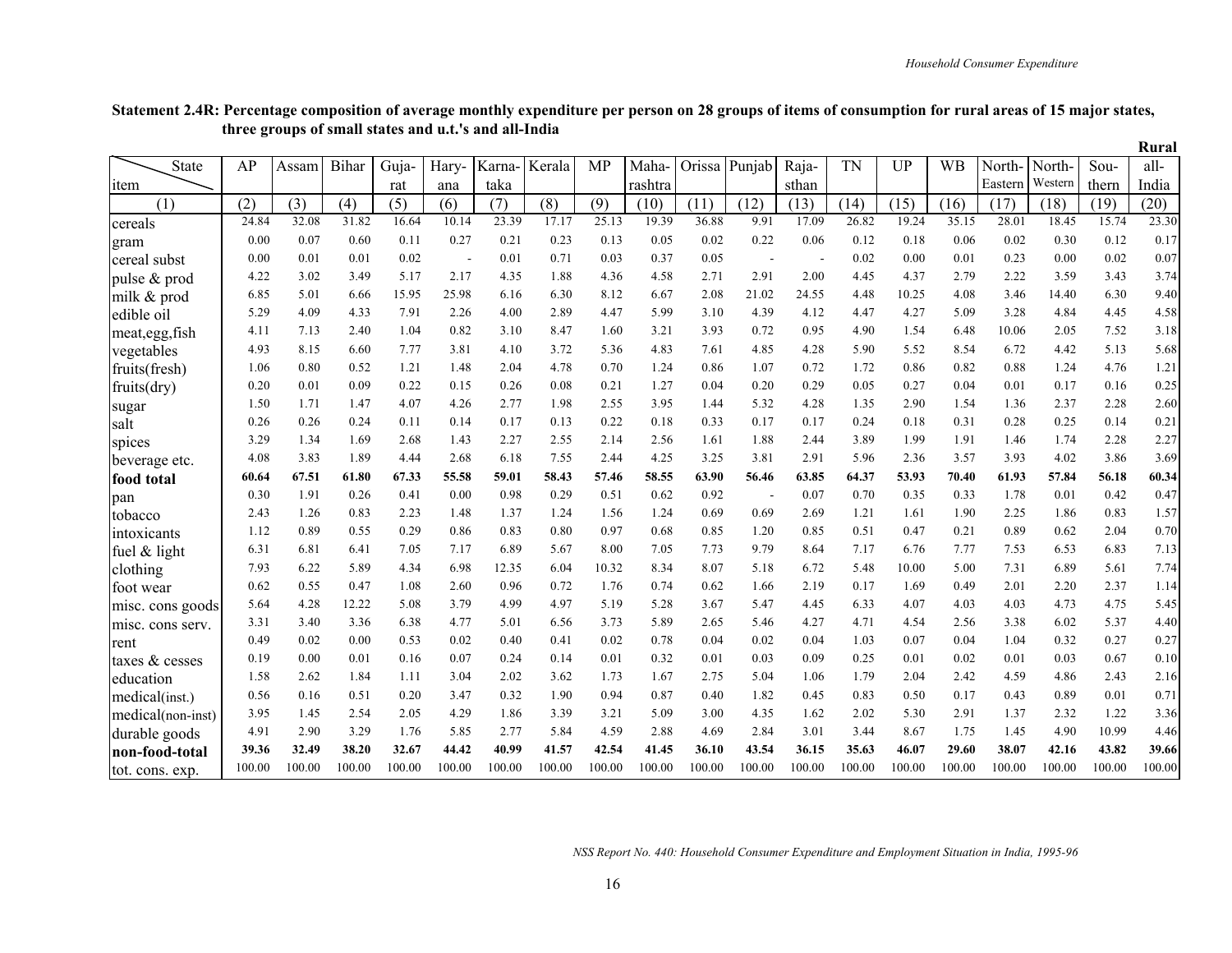|                   |        |        |        |        |        |        |        |        |         |               |                          |        |        |           |        |         |         |        | Urban  |
|-------------------|--------|--------|--------|--------|--------|--------|--------|--------|---------|---------------|--------------------------|--------|--------|-----------|--------|---------|---------|--------|--------|
| State             | AP     | Assam  | Bihar  | Guja-  | Hary-  | Karna- | Kerala | MP     | Maha-   | Orissa Punjab |                          | Raja-  | TN     | <b>UP</b> | WB     | North-  | North-  | Sou-   | all-   |
| item              |        |        |        | rat    | ana    | taka   |        |        | rashtra |               |                          | sthan  |        |           |        | Eastern | Western | thern  | India  |
| (1)               | (2)    | (3)    | (4)    | (5)    | (6)    | (7)    | (8)    | (9)    | (10)    | (11)          | (12)                     | (13)   | (14)   | (15)      | (16)   | (17)    | (18)    | (19)   | (20)   |
| cereals           | 15.98  | 18.87  | 20.26  | 11.87  | 8.29   | 16.51  | 12.81  | 15.34  | 10.67   | 17.04         | 8.13                     | 11.60  | 16.76  | 11.77     | 18.87  | 18.96   | 6.45    | 11.39  | 13.11  |
| gram              | 0.01   | 0.11   | 0.51   | 0.10   | 0.22   | 0.15   | 0.22   | 0.07   | 0.09    | 0.03          | 0.19                     | 0.02   | 0.12   | 0.15      | 0.05   | 0.10    | 0.13    | 0.04   | 0.12   |
| cereal subst      | 0.00   | 0.00   | 0.00   | 0.04   | 0.00   | 0.00   | 0.23   | 0.08   | 0.21    | 0.05          | $\overline{\phantom{a}}$ | 0.00   | 0.00   | 0.00      | 0.00   | 0.02    | 0.00    | 0.03   | 0.05   |
| pulse & prod      | 3.47   | 2.29   | 3.39   | 3.54   | 2.07   | 3.71   | 1.72   | 4.16   | 3.07    | 3.21          | 2.54                     | 2.33   | 3.90   | 3.37      | 2.48   | 2.15    | 1.83    | 3.30   | 3.06   |
| milk & prod       | 7.86   | 5.40   | 8.00   | 15.16  | 19.08  | 7.14   | 6.68   | 9.67   | 8.16    | 4.34          | 16.19                    | 18.75  | 6.61   | 11.56     | 5.40   | 4.82    | 9.55    | 6.74   | 9.42   |
| edible oil        | 4.20   | 3.74   | 4.54   | 7.91   | 3.51   | 3.57   | 2.75   | 4.33   | 4.63    | 3.23          | 4.20                     | 4.74   | 3.47   | 3.69      | 4.45   | 3.11    | 2.74    | 3.80   | 4.14   |
| meat, egg, fish   | 3.52   | 5.81   | 3.51   | 1.54   | 0.37   | 3.64   | 8.72   | 1.53   | 3.34    | 3.99          | 0.85                     | 1.57   | 3.67   | 1.85      | 7.09   | 8.65    | 1.97    | 5.00   | 3.19   |
| vegetables        | 4.10   | 5.11   | 6.33   | 7.10   | 4.23   | 3.74   | 3.33   | 5.38   | 4.78    | 6.42          | 4.92                     | 5.36   | 4.71   | 4.94      | 7.08   | 5.98    | 4.49    | 3.69   | 5.03   |
| fruits(fresh)     | 1.33   | 1.20   | 1.00   | 1.77   | 1.89   | 2.07   | 4.53   | 1.16   | 1.89    | 1.37          | 1.77                     | 1.79   | 1.55   | 1.57      | 1.18   | 0.97    | 2.37    | 2.54   | 1.76   |
| fruits(dry)       | 0.37   | 0.07   | 0.21   | 0.29   | 0.59   | 0.33   | 0.15   | 0.31   | 0.82    | 0.05          | 0.48                     | 0.28   | 0.07   | 0.56      | 0.04   | 0.02    | 0.35    | 0.23   | 0.39   |
| sugar             | 1.34   | 1.46   | 1.92   | 2.97   | 2.71   | 1.88   | 1.75   | 2.53   | 1.99    | 1.46          | 3.27                     | 3.34   | 1.30   | 2.48      | 1.49   | 1.24    | 1.14    | 1.74   | 1.96   |
| salt              | 0.17   | 0.17   | 0.19   | 0.10   | 0.16   | 0.14   | 0.11   | 0.19   | 0.12    | 0.18          | 0.13                     | 0.16   | 0.16   | 0.15      | 0.24   | 0.25    | 0.09    | 0.12   | 0.15   |
| spices            | 2.00   | 0.83   | 1.39   | 1.75   | 1.31   | 1.87   | 1.97   | 1.76   | 1.34    | 1.27          | 1.50                     | 1.97   | 2.58   | 1.63      | 1.53   | 1.21    | 1.05    | 2.08   | 1.63   |
| beverage etc.     | 5.70   | 10.01  | 4.83   | 5.03   | 4.50   | 8.63   | 8.46   | 4.25   | 6.35    | 7.23          | 6.14                     | 5.74   | 8.20   | 4.66      | 5.82   | 4.57    | 5.63    | 4.92   | 6.05   |
| food total        | 50.06  | 55.07  | 56.09  | 59.15  | 48.91  | 53.37  | 53.43  | 50.75  | 47.46   | 49.88         | 50.32                    | 57.65  | 53.09  | 48.39     | 55.74  | 52.06   | 37.80   | 45.61  | 50.06  |
| pan               | 0.19   | 1.36   | 0.31   | 0.77   | 0.03   | 0.38   | 0.13   | 0.85   | 0.49    | 0.84          | 0.08                     | 0.28   | 0.20   | 0.55      | 0.31   | 1.74    | 0.09    | 0.22   | 0.40   |
| tobacco           | 1.35   | 0.82   | 0.53   | 1.05   | 0.75   | 0.92   | 1.31   | 0.81   | 0.60    | 0.63          | 0.50                     | 1.65   | 1.08   | 0.99      | 1.99   | 2.22    | 0.71    | 0.47   | 0.98   |
| intoxicants       | 0.11   | 0.32   | 0.55   | 0.11   | 0.27   | 0.64   | 0.77   | 0.67   | 0.52    | 0.28          | 1.19                     | 1.02   | 0.49   | 0.41      | 0.16   | 0.80    | 0.59    | 1.30   | 0.49   |
| fuel $&$ light    | 5.91   | 5.58   | 7.01   | 8.05   | 7.68   | 6.75   | 5.50   | 7.17   | 5.84    | 6.18          | 8.61                     | 7.47   | 6.33   | 6.42      | 7.91   | 6.88    | 4.15    | 4.75   | 6.39   |
| clothing          | 7.07   | 7.83   | 9.13   | 3.09   | 6.11   | 5.73   | 7.10   | 8.99   | 5.56    | 7.25          | 5.34                     | 5.53   | 7.53   | 6.73      | 6.79   | 7.03    | 12.19   | 7.92   | 7.12   |
| foot wear         | 0.83   | 1.24   | 0.76   | 0.59   | 2.17   | 0.56   | 0.78   | 1.23   | 0.88    | 1.09          | 1.41                     | 1.48   | 0.43   | 1.59      | 0.74   | 1.85    | 3.33    | 1.05   | 1.23   |
| misc. cons goods  | 6.37   | 4.66   | 4.67   | 6.00   | 4.76   | 5.62   | 4.49   | 6.11   | 5.59    | 4.48          | 5.85                     | 5.93   | 5.77   | 5.21      | 4.70   | 4.37    | 4.77    | 4.68   | 5.43   |
| misc. cons serv.  | 7.40   | 4.34   | 6.48   | 7.53   | 8.22   | 7.06   | 9.13   | 5.76   | 8.99    | 4.65          | 7.86                     | 6.03   | 6.13   | 6.90      | 5.70   | 5.58    | 10.52   | 8.38   | 7.55   |
| rent              | 6.74   | 4.78   | 3.11   | 2.40   | 3.71   | 6.17   | 2.05   | 2.98   | 2.78    | 4.11          | 3.12                     | 3.45   | 6.72   | 3.09      | 2.47   | 3.84    | 3.41    | 4.91   | 3.80   |
| taxes & cesses    | 0.85   | 0.01   | 0.02   | 0.66   | 1.04   | 0.77   | 0.35   | 0.28   | 1.43    | 0.06          | 0.38                     | 0.56   | 0.54   | 0.20      | 0.22   | 0.11    | 0.31    | 1.26   | 0.62   |
| education         | 4.31   | 6.95   | 6.46   | 2.91   | 7.05   | 5.16   | 4.19   | 5.59   | 4.97    | 3.74          | 7.19                     | 2.88   | 4.85   | 6.59      | 6.98   | 7.31    | 9.87    | 3.60   | 5.75   |
| medical(inst.)    | 2.60   | 0.32   | 0.16   | 1.44   | 2.57   | 2.32   | 4.09   | 1.11   | 0.89    | 0.44          | 0.53                     | 0.20   | 1.19   | 0.36      | 0.63   | 2.36    | 1.34    | 0.65   | 1.22   |
| medical(non-inst) | 2.29   | 1.46   | 1.72   | 1.96   | 3.22   | 1.68   | 2.37   | 2.37   | 2.48    | 2.43          | 3.69                     | 2.17   | 2.48   | 3.23      | 3.53   | 1.46    | 2.28    | 1.34   | 2.51   |
| durable goods     | 3.93   | 5.26   | 2.98   | 4.30   | 3.51   | 2.87   | 4.30   | 5.33   | 11.54   | 13.93         | 3.93                     | 3.69   | 3.17   | 9.34      | 2.14   | 2.39    | 8.64    | 13.85  | 6.47   |
| non-food-total    | 49.94  | 44.93  | 43.91  | 40.85  | 51.09  | 46.63  | 46.57  | 49.25  | 52.54   | 50.12         | 49.68                    | 42.35  | 46.91  | 51.61     | 44.26  | 47.94   | 62.20   | 54.39  | 49.94  |
| tot. cons. exp.   | 100.00 | 100.00 | 100.00 | 100.00 | 100.00 | 100.00 | 100.00 | 100.00 | 100.00  | 100.00        | 100.00                   | 100.00 | 100.00 | 100.00    | 100.00 | 100.00  | 100.00  | 100.00 | 100.00 |

#### **Statement 2.4U: Percentage composition of average monthly expenditure per person on 28 groups of items of consumption for urban areas of 15 major states, three groups of small states and u.t.'s and all-India**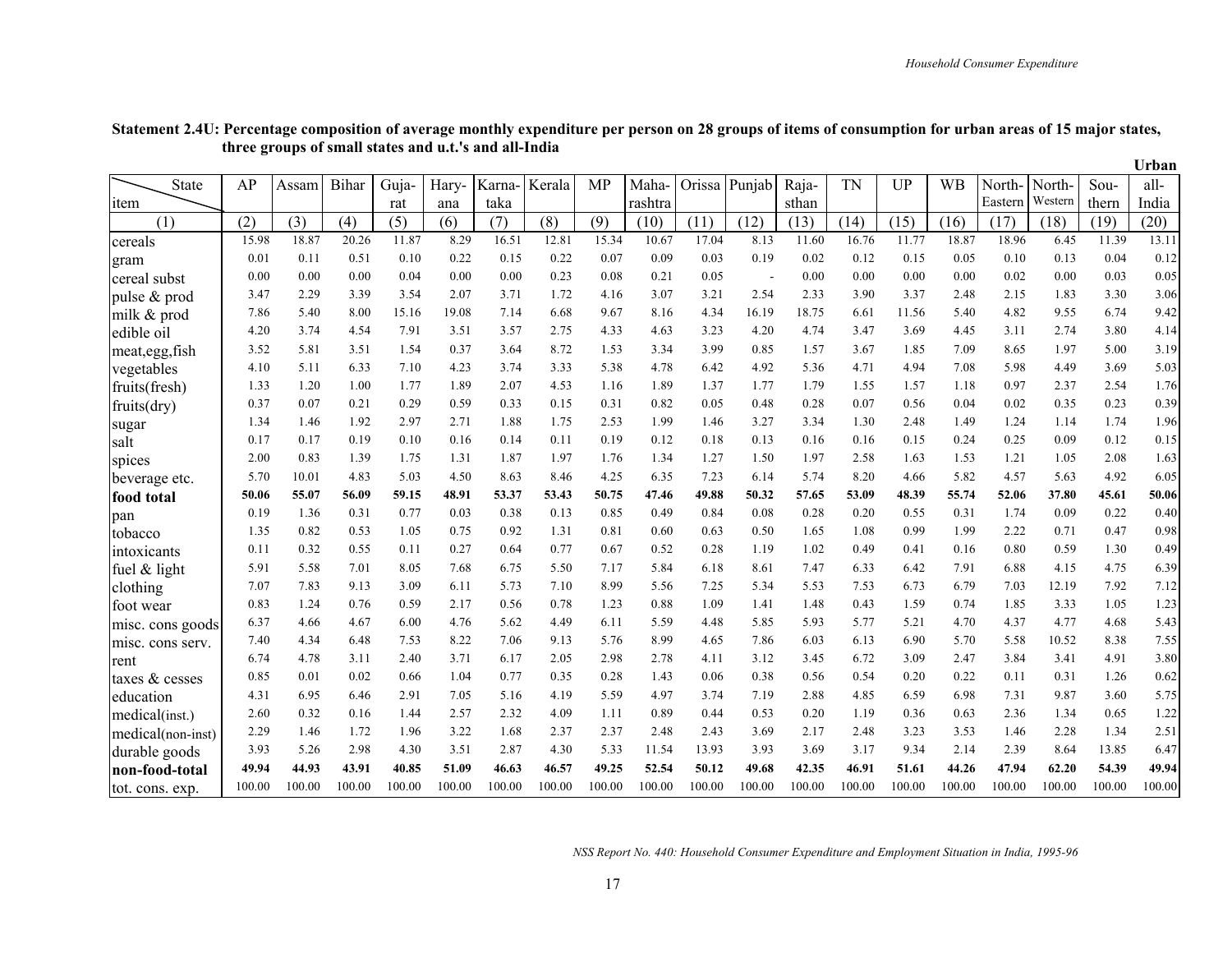|                   |       |                          |       |       |                          |       |                          |       |                      |        |                          |       |           |           |                          |         |         |       | Rural |
|-------------------|-------|--------------------------|-------|-------|--------------------------|-------|--------------------------|-------|----------------------|--------|--------------------------|-------|-----------|-----------|--------------------------|---------|---------|-------|-------|
| <b>State</b>      | AP    | Assam                    | Bihar | Guja- | Hary-                    |       | Karna-Kerala             | MP    | Maha-                |        | Orissa Punjab            | Raja- | <b>TN</b> | <b>UP</b> | <b>WB</b>                | North-  | North-  | Sou-  | all-  |
| cereal            |       |                          |       | rat   | ana                      | taka  |                          |       | rashtra              |        |                          | sthan |           |           |                          | Eastern | Western | thern | India |
| (1)               | (2)   | (3)                      | (4)   | (5)   | (6)                      | (7)   | (8)                      | (9)   | (10)                 | (11)   | (12)                     | (13)  | (14)      | (15)      | (16)                     | (17)    | (18)    | (19)  | (20)  |
|                   |       |                          |       |       |                          |       |                          |       | <b>Quantity</b> (kg) |        |                          |       |           |           |                          |         |         |       |       |
| rice              | 11.63 | 11.59                    | 8.61  | 2.04  | 0.64                     | 5.26  | 9.18                     | 6.36  | 2.83                 | 15.94  | 0.53                     | 0.13  | 10.05     | 3.95      | 13.16                    | 12.69   | 5.41    | 7.68  | 6.99  |
| wheat             | 0.13  | 0.41                     | 5.40  | 4.10  | 10.39                    | 0.94  | 0.84                     | 5.94  | 2.48                 | 0.56   | 9.70                     | 9.48  | 0.35      | 8.98      | 0.69                     | 0.22    | 5.27    | 1.97  | 4.22  |
| jowar             | 0.60  | $\overline{\phantom{a}}$ | 0.01  | 0.73  |                          | 3.18  | $\overline{\phantom{a}}$ | 0.33  | 4.44                 | 0.00   | $\overline{\phantom{a}}$ | 0.02  | 0.06      | 0.07      |                          |         |         | 0.13  | 0.66  |
| bajra             | 0.08  | $\overline{\phantom{a}}$ | 0.01  | 2.25  | 0.63                     | 0.19  | $\blacksquare$           | 0.14  | 1.25                 | 0.02   | 0.00                     | 2.42  | 0.11      | 0.34      |                          |         | 0.01    | 0.09  | 0.45  |
| maize             | 0.02  | 0.00                     | 0.45  | 0.92  | 0.06                     | 0.25  | $\overline{\phantom{a}}$ | 0.50  | 0.06                 | 0.01   | 0.22                     | 1.24  |           | 0.21      | 0.00                     | 0.10    | 2.51    |       | 0.31  |
| other cereals     | 0.29  | $\overline{\phantom{a}}$ | 0.03  | 0.02  | $\overline{\phantom{a}}$ | 2.52  | 0.00                     | 0.05  | 0.22                 | 0.29   | $\overline{\phantom{a}}$ | 0.03  | 0.45      | 0.12      | 0.01                     | 0.08    | 0.00    | 0.01  | 0.26  |
| total cereals     | 12.75 | 12.00                    | 14.50 | 10.06 | 11.72                    | 12.35 | 10.02                    | 13.31 | 11.29                | 16.81  | 10.45                    | 13.32 | 11.02     | 13.67     | 13.86                    | 13.08   | 13.19   | 9.89  | 12.89 |
| gram              | 0.00  | 0.01                     | 0.15  | 0.03  | 0.13                     | 0.04  | 0.06                     | 0.05  | 0.01                 | 0.00   | 0.08                     | 0.02  | 0.02      | 0.06      | 0.02                     | 0.00    | 0.10    | 0.04  | 0.05  |
| cereal substitute | 0.00  | 0.01                     | 0.01  | 0.00  |                          | 0.00  | 1.05                     | 0.01  | 0.08                 | 0.03   |                          |       | 0.01      | 0.00      | 0.00                     | 0.19    | 0.00    | 0.02  | 0.04  |
|                   |       |                          |       |       |                          |       |                          |       | Value (Rs)           |        |                          |       |           |           |                          |         |         |       |       |
| rice              | 75.25 | 98.73                    | 64.06 | 17.41 | 5.01                     | 41.60 | 80.73                    | 44.63 | 22.66                | 108.63 | 4.61                     | 1.45  | 80.92     | 25.85     | 100.42                   | 112.34  | 41.63   | 60.52 | 51.73 |
| wheat             | 1.06  | 2.77                     | 28.66 | 21.38 | 41.98                    | 6.74  | 6.16                     | 29.22 | 14.53                | 3.83   | 42.97                    | 43.72 | 2.31      | 38.74     | 4.33                     | 1.80    | 28.78   | 13.43 | 20.32 |
| jowar             | 2.67  | $\overline{\phantom{a}}$ | 0.03  | 4.18  |                          | 20.06 |                          | 1.33  | 22.84                | 0.01   | $\overline{\phantom{a}}$ | 0.07  | 0.33      | 0.24      |                          |         |         | 0.81  | 3.52  |
| bajra             | 0.36  | $\overline{\phantom{a}}$ | 0.02  | 12.15 | 2.46                     | 0.92  | $\blacksquare$           | 0.55  | 6.51                 | 0.09   | 0.01                     | 11.49 | 0.57      | 1.14      | $\overline{\phantom{a}}$ |         | 0.03    | 0.60  | 2.13  |
| maize             | 0.06  | 0.00                     | 2.02  | 4.35  | 0.36                     | 1.21  |                          | 2.10  | 0.28                 | 0.02   | 1.25                     | 5.30  |           | 0.76      | 0.02                     | 0.52    | 12.06   |       | 1.38  |
| other cereals     | 1.30  | $\overline{\phantom{a}}$ | 0.16  | 0.14  |                          | 10.41 | 0.04                     | 0.19  | 1.20                 | 1.22   |                          | 0.12  | 2.32      | 0.38      | 0.04                     | 0.63    | 0.02    | 0.07  | 1.14  |
| total cereals     | 80.70 | 101.51                   | 94.96 | 59.60 | 49.81                    | 80.94 | 86.93                    | 78.02 | 68.02                | 113.81 | 48.84                    | 62.16 | 86.47     | 67.12     | 104.81                   | 115.29  | 82.51   | 75.43 | 80.21 |
| gram              | 0.01  | 0.21                     | 1.79  | 0.41  | 1.33                     | 0.74  | 1.18                     | 0.39  | 0.18                 | 0.05   | 1.07                     | 0.21  | 0.38      | 0.65      | 0.19                     | 0.08    | 1.35    | 0.57  | 0.57  |
| cereal substitute | 0.00  | 0.02                     | 0.02  | 0.06  | $\blacksquare$           | 0.02  | 3.58                     | 0.10  | 1.29                 | 0.16   |                          |       | 0.05      | 0.00      | 0.03                     | 0.95    | 0.00    | 0.09  | 0.25  |
| sample hhs        | 1000  | 668                      | 1410  | 514   | 212                      | 514   | 572                      | 1035  | 871                  | 656    | 457                      | 622   | 839       | 1786      | 933                      | 1399    | 781     | 230   | 14499 |

#### **Statement 2.5R: Quantity and value of monthly average consumption of different cereals per person for rural areas of 15 major states, three groups of small states and u.t.'s and all-India**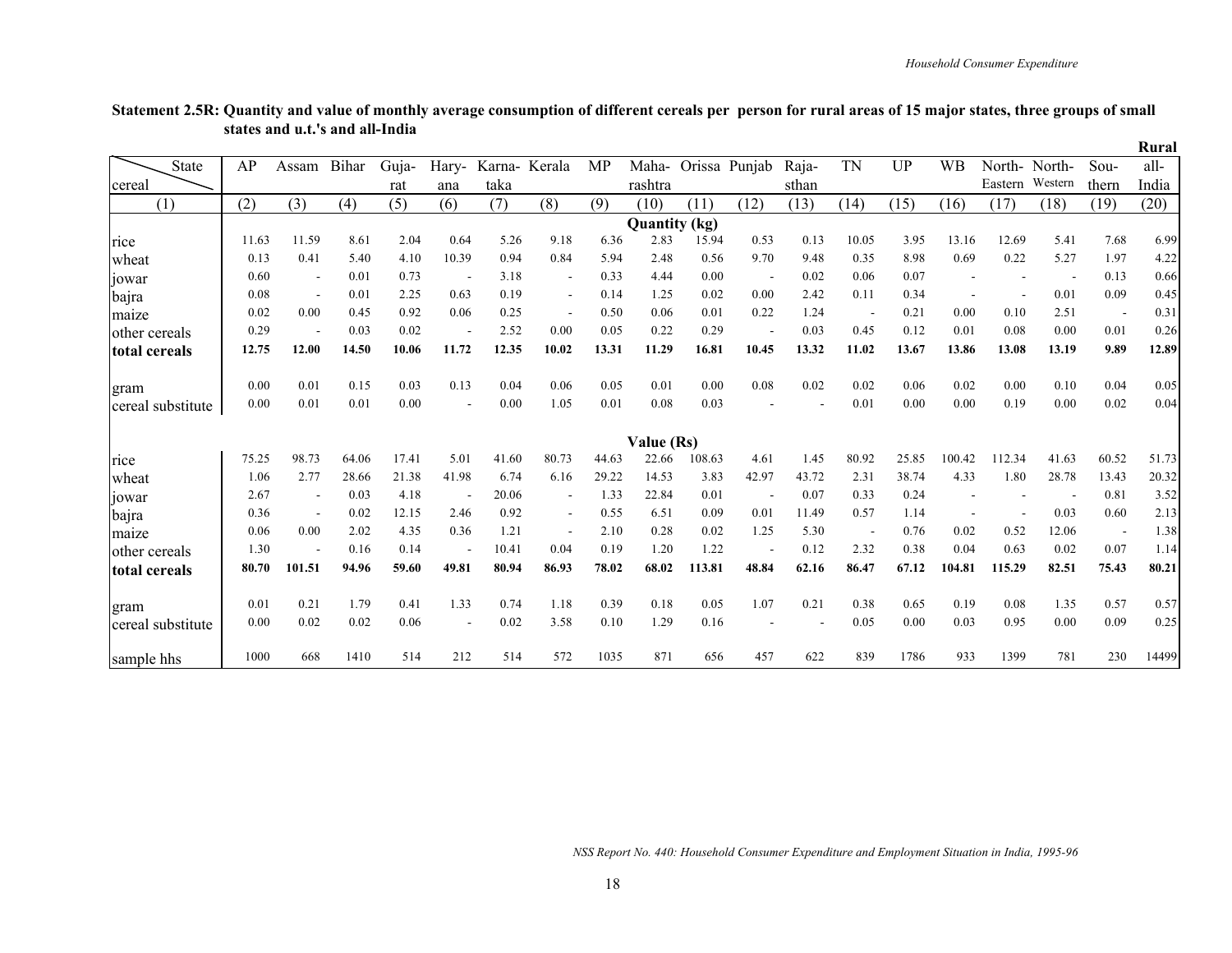|               |                   |       |                          |       |       |       |        |                          |                      |                          |                          |                          |       |                          |       |           |         |         |        | Urban |
|---------------|-------------------|-------|--------------------------|-------|-------|-------|--------|--------------------------|----------------------|--------------------------|--------------------------|--------------------------|-------|--------------------------|-------|-----------|---------|---------|--------|-------|
|               | <b>State</b>      | AP    | Assam                    | Bihar | Guja- | Hary- | Karna- | Kerala                   | MP                   | Maha-                    |                          | Orissa Punjab            | Raja- | <b>TN</b>                | UP    | <b>WB</b> | North-  | North-  | $Sou-$ | all-  |
| cereal        |                   |       |                          |       | rat   | ana   | taka   |                          |                      | rashtra                  |                          |                          | sthan |                          |       |           | Eastern | Western | thern  | India |
|               | (1)               | (2)   | (3)                      | (4)   | (5)   | (6)   | (7)    | (8)                      | (9)                  | (10)                     | (11)                     | (12)                     | (13)  | (14)                     | (15)  | (16)      | (17)    | (18)    | (19)   | (20)  |
|               |                   |       |                          |       |       |       |        |                          | <b>Quantity</b> (kg) |                          |                          |                          |       |                          |       |           |         |         |        |       |
| rice          |                   | 9.93  | 9.82                     | 6.41  | 1.85  | 0.78  | 6.17   | 8.59                     | 4.37                 | 3.23                     | 11.19                    | 0.98                     | 0.59  | 9.24                     | 2.54  | 8.78      | 12.29   | 3.36    | 6.85   | 5.34  |
| wheat         |                   | 0.91  | 1.07                     | 6.12  | 5.99  | 9.65  | 1.55   | 1.17                     | 7.05                 | 4.87                     | 2.15                     | 8.25                     | 9.83  | 0.71                     | 8.21  | 2.84      | 0.74    | 6.95    | 2.19   | 4.73  |
| 10war         |                   | 0.11  |                          |       | 0.10  |       | 1.71   | $\blacksquare$           | 0.02                 | 1.16                     | $\blacksquare$           |                          |       | 0.00                     | 0.00  |           |         |         | 0.04   | 0.30  |
| bajra         |                   | 0.01  |                          |       | 0.79  | 0.05  | 0.01   | $\overline{\phantom{a}}$ | 0.01                 | 0.12                     | $\overline{\phantom{a}}$ | 0.01                     | 0.23  | 0.00                     | 0.01  |           |         | 0.00    | 0.00   | 0.08  |
| maize         |                   |       | $\overline{\phantom{a}}$ | 0.13  | 0.04  | 0.00  | 0.00   | $\overline{\phantom{a}}$ | 0.04                 | $\overline{\phantom{a}}$ | $\overline{\phantom{a}}$ | 0.07                     | 0.12  | $\overline{\phantom{a}}$ | 0.02  | 0.00      | 0.01    | 0.01    |        | 0.02  |
| other cereals |                   | 0.04  |                          |       | 0.01  |       | 1.38   | 0.01                     | 0.00                 | 0.01                     | 0.04                     | $\overline{\phantom{a}}$ | 0.00  | 0.04                     | 0.00  |           | 0.00    |         |        | 0.09  |
| total cereals |                   | 11.00 | 10.89                    | 12.66 | 8.76  | 10.48 | 10.82  | 9.77                     | 11.48                | 9.39                     | 13.38                    | 9.31                     | 10.76 | 10.00                    | 10.78 | 11.62     | 13.05   | 10.32   | 9.08   | 10.56 |
| gram          |                   | 0.01  | 0.04                     | 0.18  | 0.03  | 0.11  | 0.05   | 0.08                     | 0.03                 | 0.04                     | 0.01                     | 0.09                     | 0.01  | 0.03                     | 0.07  | 0.02      | 0.04    | 0.11    | 0.02   | 0.05  |
|               | cereal substitute | 0.00  | 0.00                     | 0.00  | 0.01  | 0.00  | 0.00   | 0.43                     | 0.02                 | 0.09                     | 0.02                     |                          | 0.00  | 0.00                     | 0.00  | 0.00      | 0.02    | 0.00    | 0.01   | 0.03  |
|               |                   |       |                          |       |       |       |        |                          | Value (Rs)           |                          |                          |                          |       |                          |       |           |         |         |        |       |
| rice          |                   | 81.04 | 92.64                    | 53.50 | 19.35 | 8.91  | 59.24  | 77.70                    | 36.29                | 33.26                    | 81.92                    | 9.97                     | 7.14  | 84.50                    | 21.32 | 80.38     | 108.20  | 33.64   | 59.02  | 47.88 |
| wheat         |                   | 6.34  | 8.64                     | 35.47 | 34.63 | 44.58 | 11.57  | 8.67                     | 37.91                | 35.15                    | 14.90                    | 41.91                    | 50.22 | 5.05                     | 41.73 | 18.00     | 6.48    | 44.11   | 16.11  | 27.69 |
| jowar         |                   | 0.68  |                          |       | 0.64  |       | 11.47  | $\overline{\phantom{a}}$ | 0.09                 | 7.63                     | $\overline{\phantom{a}}$ |                          |       | 0.01                     | 0.00  |           |         |         | 0.28   | 1.98  |
| bajra         |                   | 0.02  |                          |       | 4.49  | 0.20  | 0.03   | $\blacksquare$           | 0.03                 | 0.75                     | $\overline{\phantom{a}}$ | 0.04                     | 1.04  | 0.01                     | 0.05  |           |         | 0.01    | 0.02   | 0.46  |
| maize         |                   |       |                          | 0.57  | 0.18  | 0.00  | 0.01   | $\overline{\phantom{a}}$ | 0.16                 | $\overline{\phantom{a}}$ |                          | 0.48                     | 0.58  | $\overline{\phantom{a}}$ | 0.07  | 0.00      | 0.05    | 0.06    |        | 0.10  |
| other cereals |                   | 0.21  |                          |       | 0.02  |       | 6.42   | 0.04                     | 0.01                 | 0.06                     | 0.15                     |                          | 0.00  | 0.21                     | 0.01  |           | 0.04    |         |        | 0.44  |
| total cereals |                   | 88.29 | 101.29                   | 89.54 | 59.30 | 53.69 | 88.75  | 86.41                    | 74.49                | 76.84                    | 96.97                    | 52.40                    | 58.98 | 89.77                    | 63.18 | 98.38     | 114.78  | 77.82   | 75.43  | 78.56 |
| gram          |                   | 0.08  | 0.59                     | 2.26  | 0.49  | 1.40  | 0.78   | 1.47                     | 0.36                 | 0.68                     | 0.17                     | 1.24                     | 0.09  | 0.64                     | 0.81  | 0.29      | 0.60    | 1.58    | 0.24   | 0.71  |
|               | cereal substitute | 0.01  | 0.03                     | 0.00  | 0.19  | 0.00  | 0.02   | 1.53                     | 0.37                 | 1.50                     | 0.27                     | $\blacksquare$           | 0.00  | 0.01                     | 0.00  | 0.02      | 0.11    | 0.05    | 0.19   | 0.33  |
| sample hhs    |                   | 767   | 176                      | 467   | 530   | 160   | 495    | 411                      | 668                  | 1118                     | 228                      | 404                      | 398   | 952                      | 968   | 732       | 731     | 518     | 236    | 9959  |

#### **Statement 2.5U: Quantity and value of monthly average consumption of different cereals per person for urban areas of 15 major states, three groups of small states and u.t.'s and all-India**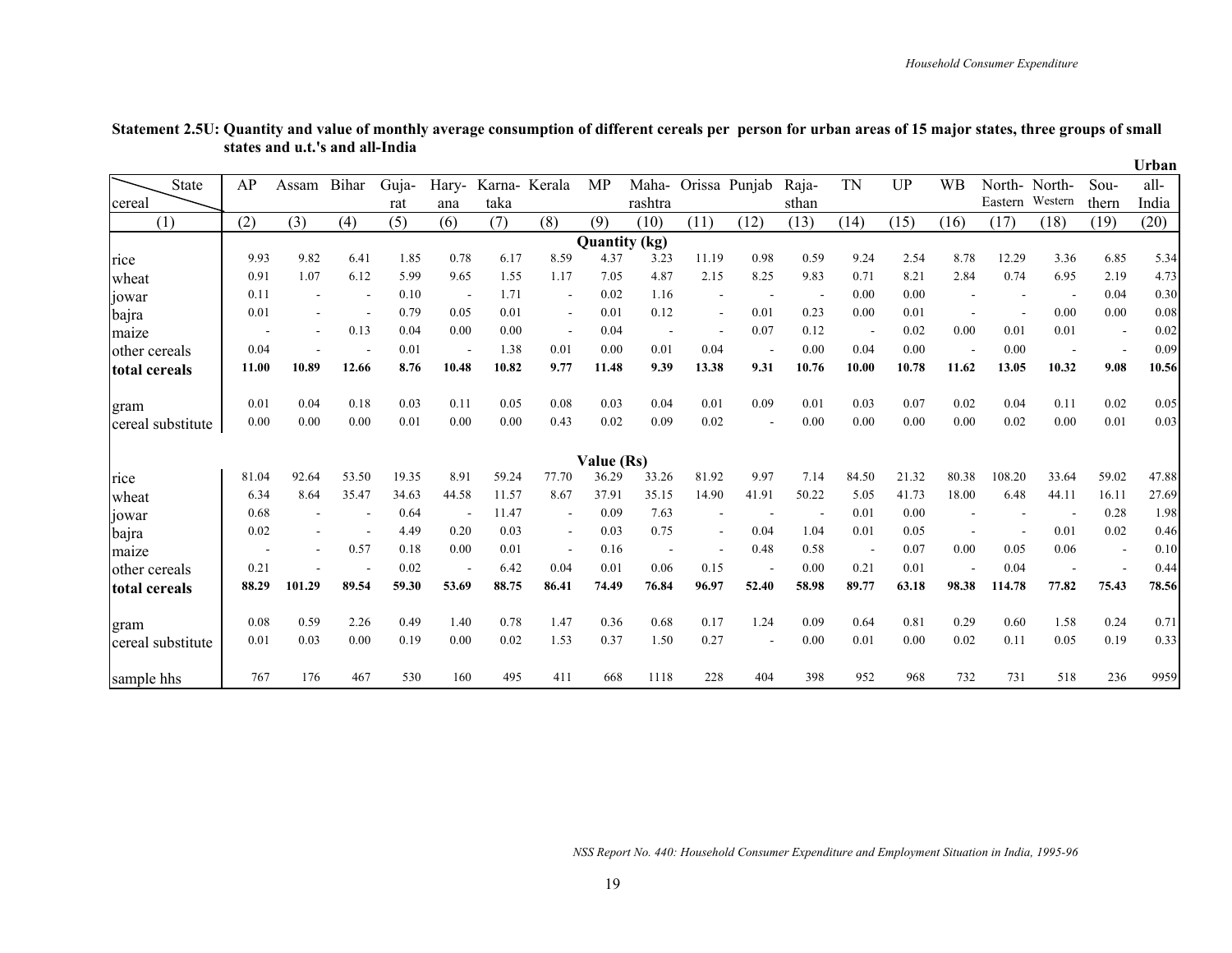|        |        |       |       |                      |        |        |         |                                        |       |       |            |        |        | an-muna |
|--------|--------|-------|-------|----------------------|--------|--------|---------|----------------------------------------|-------|-------|------------|--------|--------|---------|
|        |        |       |       |                      |        |        |         | Average Monthly Per Capita Consumption |       |       |            |        |        |         |
|        |        |       |       | <b>Quantity (Kg)</b> |        |        |         |                                        |       |       | Value (Rs) |        |        |         |
| cereal | 43rd   | 47th  | 48th  | 49th                 | 50th   | 51st   | 52nd    | 43rd                                   | 47th  | 48th  | 49th       | 50th   | 51st   | 52nd    |
|        | round  | round | round | round                | round  | round  | round   | round                                  | round | round | round      | round  | round  | round   |
|        | 1987-8 | 1991* | 1992  | 1993**               | 1993-4 | 1994-5 | 1995-6  | 1987-8                                 | 1991* | 1992  | 1993**     | 1993-4 | 1994-5 | 1995-6  |
| (1)    | (2)    | (3)   | (4)   | (5)                  | (6)    | (7)    | (8)     | (9)                                    | (10)  | (11)  | (12)       | (13)   | (14)   | (15)    |
|        | Rural  |       |       |                      |        |        |         |                                        |       |       |            |        |        |         |
| rice   | 7.1    | 7.1   | 7.2   | 7.2                  | 7.0    | 7.1    | 7.0     | 25.0                                   | 35.6  | 40.0  | 40.5       | 43.5   | 48.2   | 51.7    |
| wheat  | 4.9    | 4.6   | 4.5   | 4.5                  | 4.4    | 4.3    | 4.2     | 11.4                                   | 16.0  | 17.9  | 16.6       | 18.3   | 19.3   | 20.3    |
| jowar  | 1.2    | 0.8   | 0.8   | 0.8                  | 0.8    | 0.7    | 0.7     | 2.2                                    | 2.7   | 3.2   | 2.5        | 2.5    | 3.1    | 3.5     |
| bajra  | 0.5    | 0.5   | 0.5   | 0.5                  | 0.5    | 0.4    | 0.5     | 1.1                                    | 1.8   | 1.8   | 1.5        | 1.7    | 1.8    | 2.1     |
| maize  | 0.3    | 0.4   | 0.4   | 0.3                  | 0.4    | 0.3    | 0.3     | 0.7                                    | 1.2   | 1.1   | 0.9        | 1.2    | 1.2    | 1.4     |
| total  | 14.4   | 13.8  | 13.8  | 13.6                 | 13.4   | 13.2   | 12.9    | 41.3                                   | 58.2  | 65.1  | 63.0       | 68.1   | 75.1   | 80.2    |
| cereal |        |       |       |                      |        |        |         |                                        |       |       |            |        |        |         |
|        | Urban  |       |       |                      |        |        |         |                                        |       |       |            |        |        |         |
| rice   | 5.4    | 5.2   | 5.2   | 5.3                  | 5.3    | 5.1    | 5.3     | 21.7                                   | 29.7  | 34.0  | 35.3       | 38.2   | 42.1   | 47.9    |
| wheat  | 5.0    | 4.9   | 4.9   | 4.5                  | 4.7    | 4.9    | 4.7     | 13.6                                   | 19.8  | 22.6  | 20.3       | 23.7   | 27.4   | 27.7    |
| jowar  | 0.6    | 0.3   | 0.3   | 0.4                  | 0.4    | 0.4    | 0.3     | 1.2                                    | 1.3   | 1.6   | 1.6        | 1.5    | 2.3    | 2.0     |
| bajra  | 0.1    | 0.1   | 0.1   | 0.1                  | 0.1    | 0.2    | 0.1     | 0.4                                    | 0.3   | 0.7   | 0.5        | 0.5    | 0.8    | 0.5     |
| maize  | 0.0    | 0.0   | 0.0   | 0.1                  | 0.0    | 0.0    | $0.0\,$ | 0.1                                    | 0.2   | 0.2   | 0.1        | 0.1    | 0.1    | 0.1     |
| total  | 11.2   | 10.7  | 10.7  | 10.5                 | 10.6   | 10.7   | 10.6    | 37.2                                   | 51.5  | 59.4  | 58.1       | 64.3   | 73.1   | 78.6    |
| cereal |        |       |       |                      |        |        |         |                                        |       |       |            |        |        |         |

#### **Statement 2.6: Average monthly per capita quantity and value of consumption of cereals in rural and urban areas over different NSS rounds all-India**

\* July - December \*\*January-June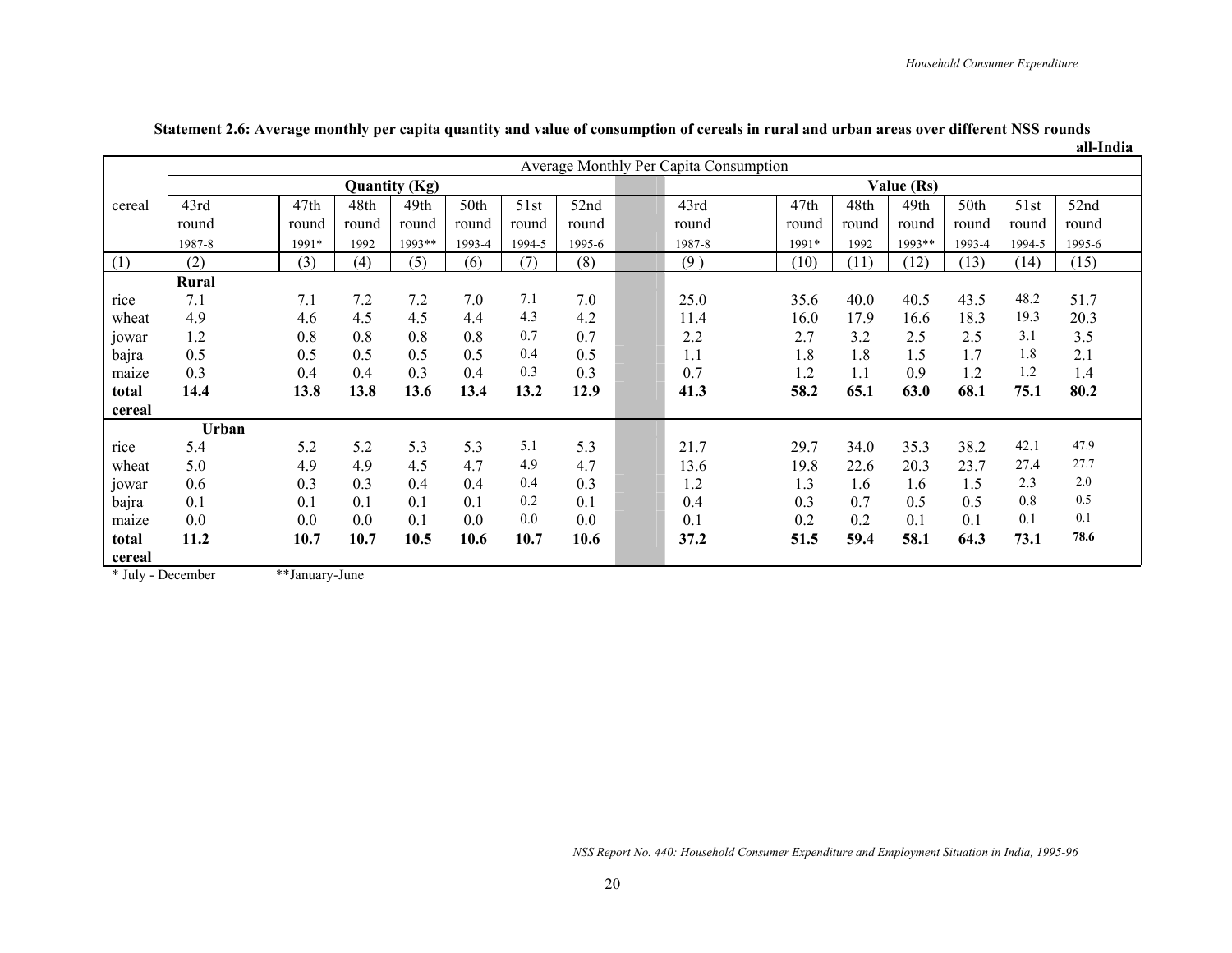**all-India**

|                        |                                      |                  |       |        |          |        |        |                               | Average Monthly Per Capita Consumption as Percentage of Total MPCE |       |       |        |             |                      |       |
|------------------------|--------------------------------------|------------------|-------|--------|----------|--------|--------|-------------------------------|--------------------------------------------------------------------|-------|-------|--------|-------------|----------------------|-------|
|                        |                                      |                  |       | rural  |          |        |        |                               |                                                                    |       |       | urban  |             |                      |       |
| item                   | 43rd                                 | 47th             | 48th  | 49th   | 50th     | 51st   | 52nd   |                               | 43rd                                                               | 47th  | 48th  | 49th   | 50th        | 51st                 | 52nd  |
|                        | round                                | round            | round | round  | round    | round  | round  |                               | round                                                              | round | round | round  | round       | round                | round |
|                        | 1987-8                               | 1991*            | 1992  | 1993** | 1993-4   | 1994-5 | 1995-6 |                               | 1987-8                                                             | 1991* | 1992  | 1993** |             | 1993-4 1994-5 1995-6 |       |
| (1)                    | (2)                                  | (3)              | (4)   | (5)    | (6)      | (7)    | (8)    |                               | (9)                                                                | (10)  | (11)  | (12)   | (13)        | (14)                 | (15)  |
| cereals                | 26.3                                 | 24.0             | 26.4  | 25.9   | 24.2     | 24.3   | 23.3   |                               | 15.0                                                               | 13.9  | 14.9  | 15.2   | 14.0        | 14.4                 | 13.1  |
| gram                   | 0.2                                  | 0.2              | 0.2   | 0.2    | 0.2      | 0.2    | 0.2    |                               | 0.2                                                                | 0.2   | 0.2   | 0.2    | 0.2         | 0.2                  | 0.1   |
| cereal subst           | 0.1                                  | 0.1              | 0.1   | 0.1    | 0.1      | 0.1    | 0.1    |                               | 0.1                                                                | 0.1   | 0.1   | 0.1    | 0.1         | 0.1                  | 0.1   |
| pulse & prod           | 4.0                                  | 4.2              | 3.9   | 4.0    | 3.8      | 3.7    | 3.7    |                               | 3.4                                                                | 3.4   | 3.2   | 3.1    | 3.0         | 3.0                  | 3.1   |
| milk & prod            | 8.6                                  | 9.0              | 9.4   | 9.4    | 9.5      | 8.9    | 9.4    |                               | 9.5                                                                | 10.0  | 10.4  | 10.7   | 9.8         | 9.7                  | 9.4   |
| edible oil             | 5.0                                  | 5.5              | 5.0   | 4.7    | 4.4      | 4.6    | 4.6    |                               | 5.3                                                                | 5.8   | 5.1   | 4.6    | 4.4         | 4.5                  | 4.1   |
| meat, egg, fish        | 3.3                                  | 3.4              | 3.4   | 3.6    | 3.3      | 3.2    | 3.2    |                               | 3.6                                                                | 3.6   | 3.6   | 3.7    | 3.4         | 3.4                  | 3.2   |
| vegetables             | 5.2                                  | 6.0              | 5.4   | 5.7    | 6.0      | 5.6    | 5.7    |                               | 5.3                                                                | 5.5   | 5.1   | 5.2    | 5.5         | 4.9                  | 5.0   |
| fruits & nuts          | 1.6                                  | 1.6              | 1.7   | 1.7    | 1.7      | 1.4    | 1.5    |                               | 2.5                                                                | 2.3   | 2.5   | 2.8    | 2.7         | 2.5                  | 2.2   |
| sugar                  | 2.9                                  | 2.6              | 2.6   | 3.1    | 3.1      | 2.9    | 2.6    |                               | 2.4                                                                | 2.1   | 2.1   | 2.5    | 2.4         | 2.2                  | 2.0   |
| salt                   | 0.2                                  | 0.2              | 0.2   | 0.2    | 0.2      | 0.2    | 0.2    |                               | 0.1                                                                | 0.1   | 0.1   | 0.1    | 0.1         | 0.1                  | 0.2   |
| spices                 | 2.7                                  | 2.7              | 2.8   | 2.7    | 2.5      | 2.4    | 2.3    |                               | 2.2                                                                | 2.0   | 2.2   | 2.1    | 1.9         | 1.9                  | 1.6   |
| beverage etc.          | 3.9                                  | 3.8              | 3.8   | 3.9    | 4.2      | 3.8    | 3.7    |                               | 6.8                                                                | 7.0   | 6.6   | 7.3    | 7.2         | 6.6                  | 6.1   |
| food total             | 64.0                                 | 63.1             | 65.0  | 65.2   | 63.2     | 61.0   | 60.3   |                               | 56.4                                                               | 56.0  | 56.0  | 57.6   | 54.7        | 53.4                 | 50.1  |
| pan, tobacco & intox.  | 3.2                                  | 4.5              | 3.3   | 3.3    | 3.2      | 3.0    | 2.7    |                               | 2.6                                                                | 2.6   | 2.3   | 2.5    | 2.3         | 2.1                  | 1.9   |
| fuel & light           | 7.5                                  | 7.0              | 7.0   | 7.6    | 7.4      | 7.0    | 7.1    |                               | 6.8                                                                | 6.4   | 6.3   | 7.0    | 6.6         | 6.7                  | 6.4   |
| clothing               | 6.7                                  | 5.0              | 5.6   | 5.2    | 5.4      | 7.0    | 7.7    |                               | 5.9                                                                | 5.7   | 5.4   | 4.9    | 4.7         | 5.5                  | 7.1   |
| footwear               | 1.0                                  | 0.7              | 0.8   | 0.8    | 0.9      | 1.0    | 1.1    |                               | 1.1                                                                | 0.9   | 0.9   | 0.9    | 0.9         | 1.0                  | 1.2   |
| misc. goods & services | 14.5                                 | 13.0             | 14.1  | 14.2   | 17.3     | 15.4   | 16.1   |                               | 23.2                                                               | 19.8  | 20.9  | 19.6   | 27.5        | 21.9                 | 22.5  |
| rent                   | @                                    | 0.3              | 0.3   | 0.3    | @        | 0.2    | 0.3    |                               | $^\text{\textregistered}$                                          | 3.7   | 3.5   | 4.2    | @           | 4.3                  | 3.8   |
| taxes & cesses         | @                                    | $\theta$         | 0.0   | 0.1    | @        | 0.1    | 0.1    |                               | $\circleda$                                                        | 0.3   | 0.3   | 0.3    | $\circleda$ | 0.6                  | 0.6   |
| durable goods          | 3.1                                  | 6.3              | 3.8   | 3.3    | 2.7      | 5.2    | 4.5    |                               | 4.1                                                                | 4.6   | 4.3   | 3.0    | 3.3         | 4.5                  | 6.5   |
| non-food total         | 36.0                                 | 36.9             | 35.0  | 34.8   | 36.8     | 39.0   | 39.7   |                               | 43.6                                                               | 44.0  | 44.0  | 42.4   | 45.3        | 46.6                 | 49.9  |
| tot. cons. exp.        | 100.0                                | 100.0            | 100.0 | 100.0  | 100.0    | 100.0  | 100.0  |                               | 100.0                                                              | 100.0 | 100.0 | 100.0  | 100.0       | 100.00               | 100.0 |
| $CD = 0$               | a colored to a first and the costale | $   1 - 0$ $  -$ |       |        | $+1$ n 1 |        |        | $\mathbf{L} \cdot \mathbf{L}$ | $\mathbf{r}$                                                       |       |       |        |             |                      |       |

#### **Statement 2.7: Percentage distribution of MPCE over broad groups of items for different NSS rounds in rural and urban areas**

@ Rent & Taxes are included in misc. goods & services \* July - December \*\*January-June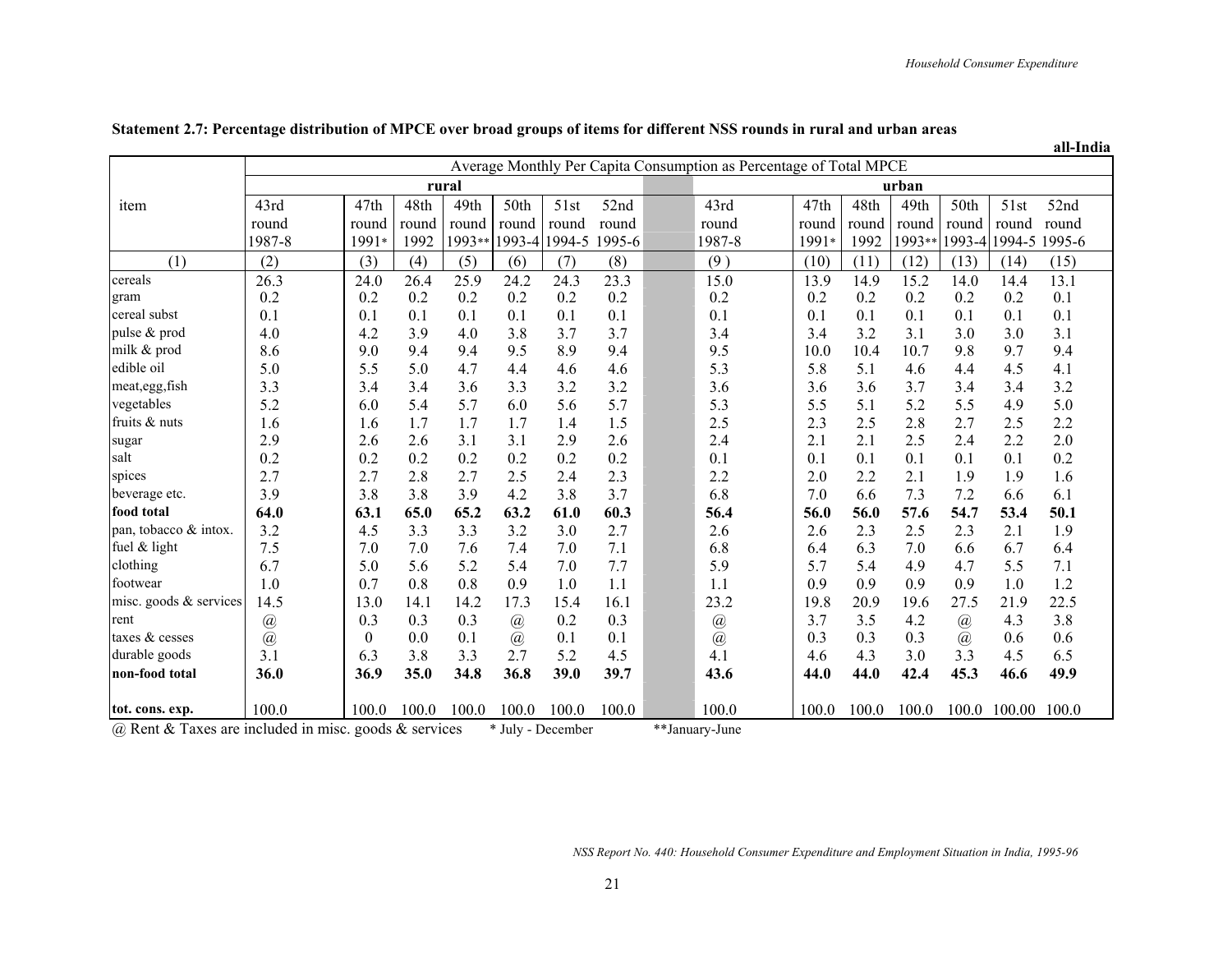|                        |        |         |       |        |       |               |        |        |       |       |       |         |               | all-India |
|------------------------|--------|---------|-------|--------|-------|---------------|--------|--------|-------|-------|-------|---------|---------------|-----------|
|                        |        |         |       | rural  |       |               |        |        |       |       | urban |         |               |           |
| characteristic         | 43rd   | 47th    | 48th  | 49th   | 50th  | 51st          | 52nd   | 43rd   | 47th  | 48th  | 49th  | 50th    | 51st          | 52nd      |
|                        | round  | round   | round | round  | round | round         | round  | round  | round | round | round | round   | round         | round     |
|                        | 1987-8 | $1991*$ | 1992  | 1993** |       | 1993-4 1994-5 | 1995-6 | 1987-8 | 1991  | 1992  | 1993  | 1993-41 | 1994-5 1995-6 |           |
| (1)                    | (2)    | (3)     | (4)   | (5)    | (6)   | (7)           | (8)    | (9)    | (10)  | (11)  | (12)  | (13)    | (14)          | (15)      |
| 1. Average hh          | 5.1    | 5.0     | 5.2   | 5.1    | 4.9   | 4.9           | 5.0    | 4.7    | 4.7   | 4.8   | 4.6   | 4.5     | 4.6           | 4.6       |
| size                   |        |         |       |        |       |               |        |        |       |       |       |         |               |           |
| 2. Average             | 158    | 244     | 247   | 244    | 281   | 309           | 344    | 246    | 370   | 399   | 382   | 458     | 508           | 599       |
| $MPECE$ (Rs)           |        |         |       |        |       |               |        |        |       |       |       |         |               |           |
| 3. Percentile          |        |         |       |        |       |               |        |        |       |       |       |         |               |           |
| value of               |        |         |       |        |       |               |        |        |       |       |       |         |               |           |
| $MPECE$ (Rs)           |        |         |       |        |       |               |        |        |       |       |       |         |               |           |
| $(i)$ 20th             | 91     | 139     | 142   | 146    | 167   | 179           | 206    | 123    | 188   | 196   | 198   | 233     | 240           | 289       |
| $(ii)$ 50th            | 131    | 199     | 206   | 205    | 237   | 253           | 289    | 190    | 288   | 308   | 298   | 359     | 382           | 451       |
| $(iii)$ 80th           | 202    | 298     | 321   | 310    | 352   | 385           | 433    | 322    | 488   | 534   | 510   | 603     | 654           | 774       |
| 4. Monthly per         |        |         |       |        |       |               |        |        |       |       |       |         |               |           |
| capita quantity        |        |         |       |        |       | 13.2          | 12.9   |        |       |       |       |         | 10.7          | 10.6      |
| $(kg)$ of con-         | 14.4   | 13.8    | 13.5  | 13.6   | 13.4  |               |        | 11.2   | 10.7  | 10.7  | 10.5  | 10.6    |               |           |
| sumption of<br>cereals |        |         |       |        |       |               |        |        |       |       |       |         |               |           |
|                        |        |         |       |        |       |               |        |        |       |       |       |         |               |           |

#### **Statement 2.8: Average number of persons per household; average MPCE; 20th, 50th, & 80th percentiles (MPCE) with respect to population and average monthly per capita quantity of consumption of cereals in rural and urban areas over different NSS rounds**

\* July - December \*\*January-June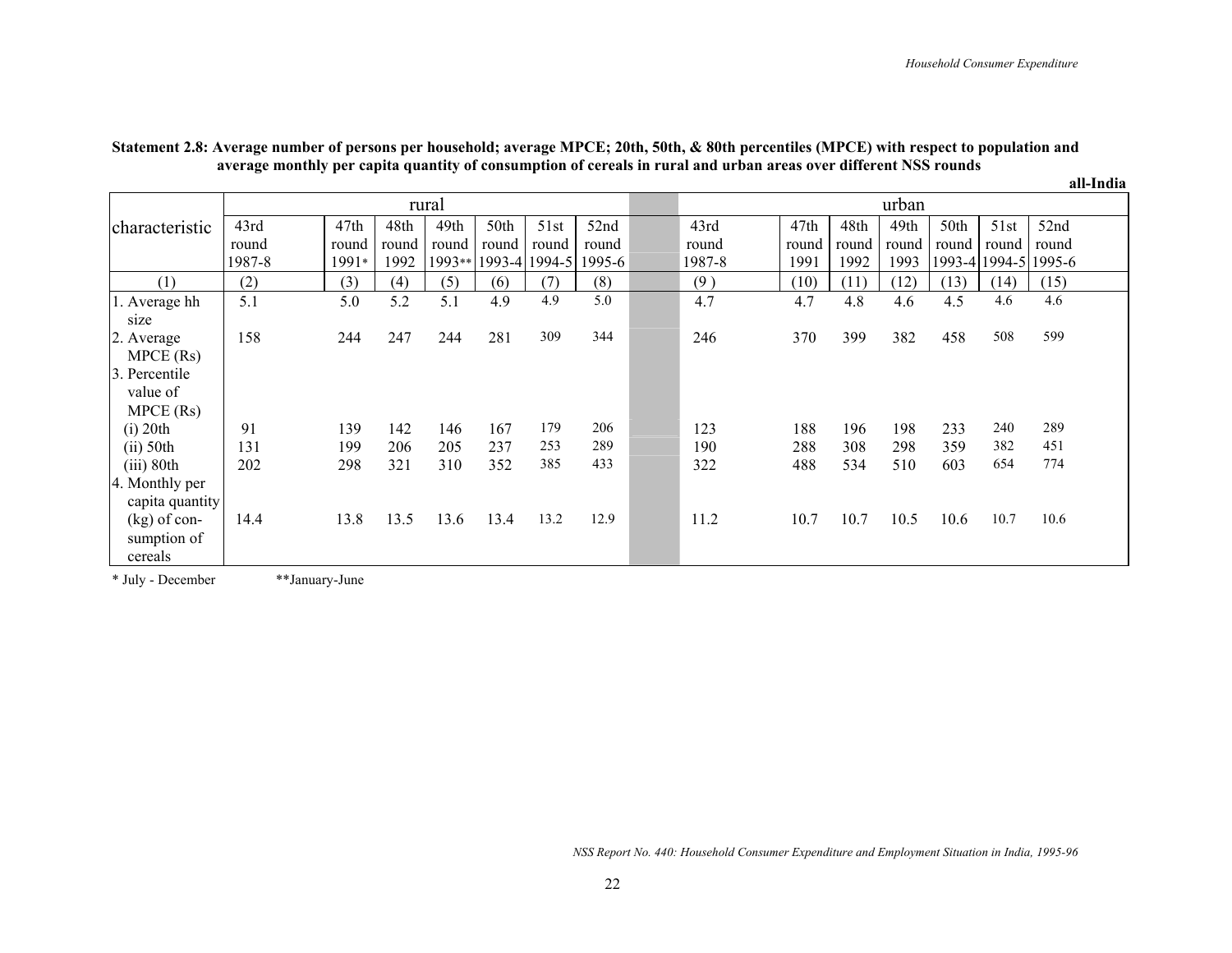## **Chapter Three**

## **Employment And Unemployment**

## **3.0 Introduction**

 As indicated in Chapter One, collection of data to generate an annual series of key indicators of 'employment' and 'unemployment' was resumed with the 45th round survey operations. The collection of data for this purpose has been integrated with the annual survey on consumer expenditure with appropriate provision being made in the 'demographic' block of the schedule used for collection of data on 'consumer expenditure'.

## **3.1 Conceptual framework adopted for the survey**

3.1.1 The main objective being to generate annual indicators of employment and unemployment, the information collected is aimed at classifying the population into different activity categories on the basis of the activities pursued by the respondents during specified reference periods adopting two different approaches. The approaches are :

- (i) usual status approach with a reference period of 365 days preceding the date of survey .
- (ii) current weekly status approach with a reference period of 7 days preceding the date of survey.

The various activity categories along with the corresponding codes used in the 52nd round were as follows :

| code | description                                                                     |
|------|---------------------------------------------------------------------------------|
|      | working (or employed)                                                           |
| 11   | worked (self-employed) in household enterprises as own account worker           |
| 12   | worked (self-employed) in household enterprises as an employer                  |
| 21   | worked (self-employed) in household enterprises as helper                       |
| 31   | worked as regular salaried/wage employee                                        |
| 41   | worked as casual wage labour in public works                                    |
| 51   | worked as casual wage labour in other types of work                             |
| 61   | did not work due to sickness though there was work in household enterprise      |
| 62   | did not work due to other reasons though there was work in household enterprise |
| 71   | did not work due to sickness but had regular salaried/wage employment           |
| 72   | did not work due to other reasons but had regular salaried/wage employment      |
|      | not working but available for work (or unemployed)                              |
| 81   | sought work                                                                     |
| 82   | did not seek but was available for work                                         |
|      | neither working nor available for work                                          |
|      | (or not in labour force)                                                        |
| 91   | attended educational institutions                                               |
| 92   | attended domestic duties only<br>contd                                          |
|      |                                                                                 |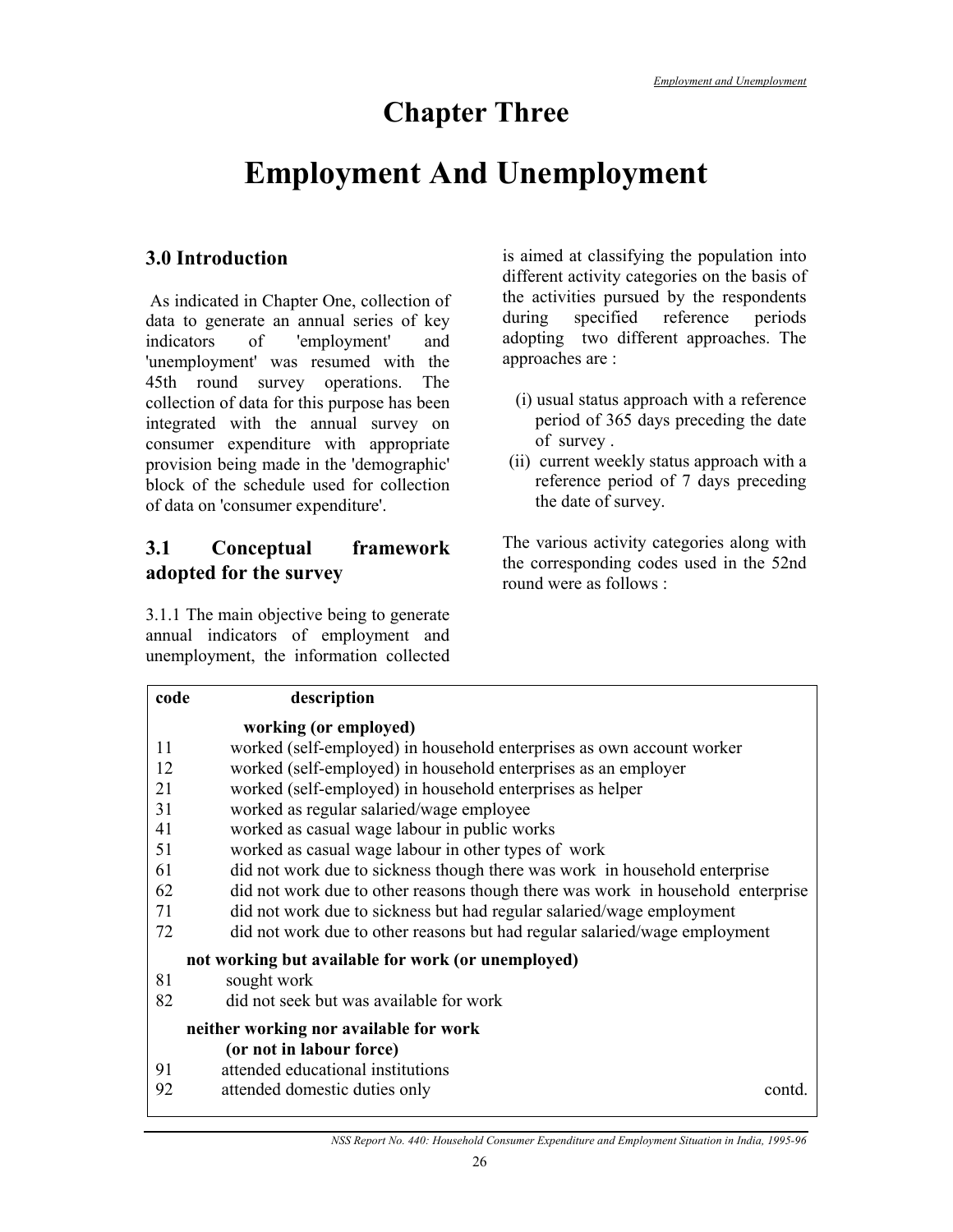| code | description                                                                                                                                                                  |
|------|------------------------------------------------------------------------------------------------------------------------------------------------------------------------------|
| 93   | attended domestic duties and was also engaged in free collection of goods (vege-<br>tables, roots, firewood, cattle feed, etc.), tailoring, weaving, etc., for household use |
| 94   | rentiers, pensioners, remittance recipients, etc.                                                                                                                            |
| 95   | not able to work due to disability                                                                                                                                           |
| 96   | beggars, prostitutes, etc.                                                                                                                                                   |
| 97   | others                                                                                                                                                                       |
| 98   | did not work due to sickness (for casual workers only)                                                                                                                       |
| 99   | children of age 0-4 years                                                                                                                                                    |
|      |                                                                                                                                                                              |
|      | Codes 61,62,71,72, 82 and 98 were applicable only for current weekly status approach                                                                                         |

Persons reported as engaged in any one or more of the activities listed under the category codes 11 to 72 (11 to 51 for usual status) during the specified reference period constituted the 'working' (or employed). A person assigned the activity category code 81 or 82 (81 for usual status) was considered 'seeking and/or available for work' (or unemployed). The employed and unemployed together constituted the 'labour force'. Any person reported to be engaged in or as belonging to one or more of the activities under the categories 91 to 99 (91 to 97 and 99 for usual status) was classified as 'not in labour force'.

**3.1.2 Classification according to usual status approach:** In the usual status approach, the status of activity on which a person spent a relatively longer time of the reference period of 365 days preceding the date of survey is first considered for deciding the principal usual activity status of the person. The activities pursued by a person are grouped into three broad categories (i) working or employed, (ii) seeking or available for work i.e. unemployed and (iii) not in labour force. Within the broad principal usual category identified for a person, detailed principal status is assigned on the basis of the relative duration of time spent on different activities. A person categorised as a 'worker' or 'employed' on the basis of his principal status is referred to as principal

status worker. A 'non-worker' (on the basis of principal usual activity status) who pursued some economic activity in a subsidiary capacity was considered to be usually working in a subsidiary capacity and is referred to as 'subsidiary status worker'. These two groups viz. 'principal status workers' and 'subsidiary status workers' together constituted 'all workers' according to the usual status classification. These concepts are identical to the concepts adopted in the past NSS 50th round survey for classification of population according to usual status.

**3.1.3 Classification according to current weekly status approach**: For classification of persons according to current weekly status, they had to be initially assigned a unique activity status with reference to a period of 7 days preceding the date of survey. This posed no problem in the case of persons having only one status during the reference week. But a unique status was assigned to persons pursuing more than one activity during the week by adopting a prioritycum-major-time rule. For assigning broad activity category (status), the status of 'working' got priority over the status of 'not working but seeking/available for work' and the status of 'seeking/available for work' got priority over the status of 'not working and not seeking/not available for work'. But within the broad category of 'working' or 'not working', the detailed activity category was assigned by major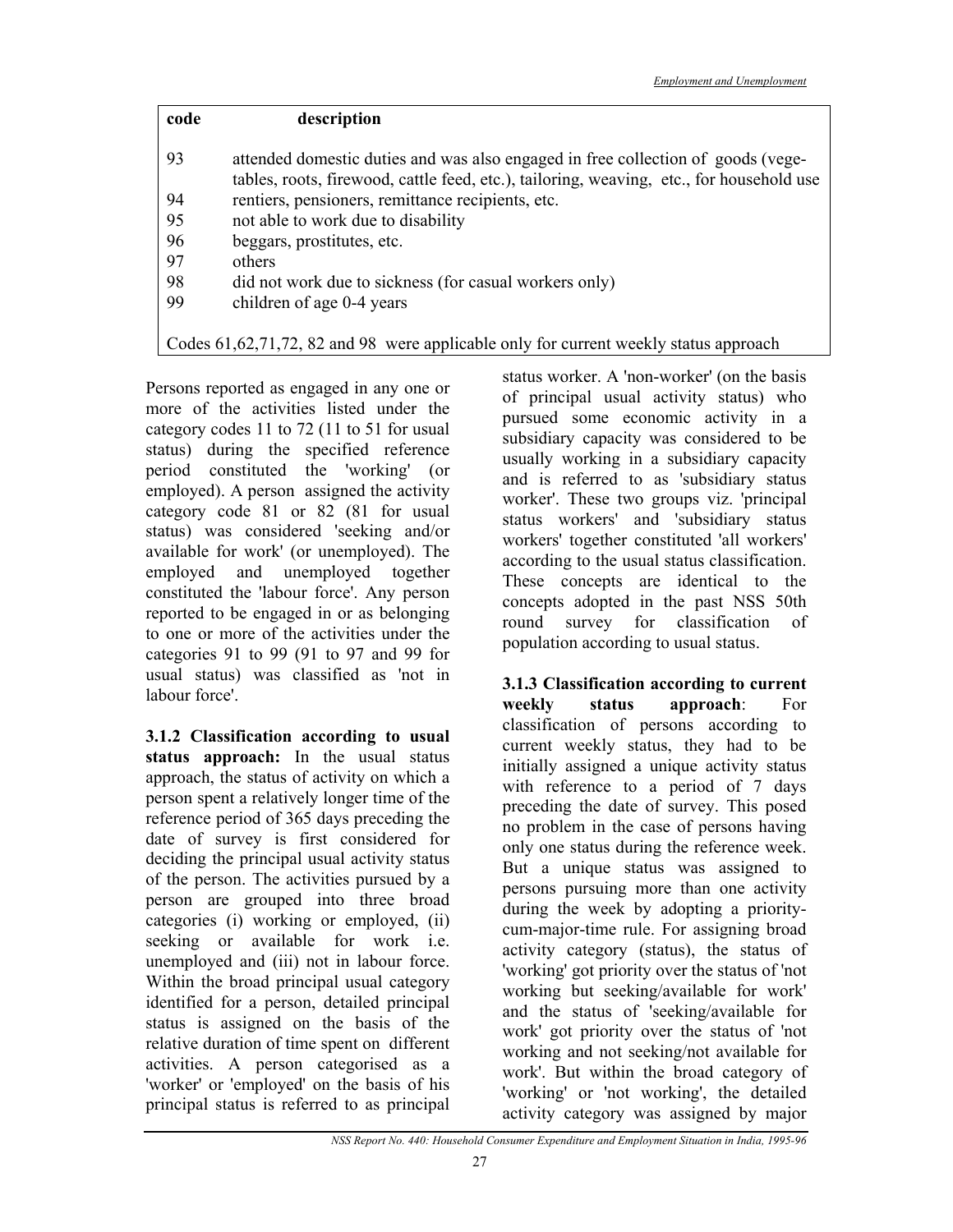activity criterion, i.e., the activity in which a major part of time was spent was considered the current weekly activity. More specifically, a person was considered 'working' (or employed) if he was engaged in any one or more of the economic activities (11 to 72) for at least one hour on any one day of the reference week. Further, he was assigned that economic activity category (11 to 72) in which he spent major share of the working time during the reference week. A person who had not worked for even one hour on any one day of the week, but had been seeking work or had been available for work (although not seeking) at any time during the week was considered 'seeking/available for work' (or unemployed). Others were considered 'not available for work' (or not in labour force). Each member of the sample household was, thus, assigned a unique activity status for the week. Aggregates of persons under different activity statuses thus assigned provided the distribution of persons by activity during an average week of the survey period.

## **3.2 Definitions**

**(a) Economic activity** : Economic activity is any activity that results in the production of goods and services that adds value to national product. Such activities include production of all goods and services for market i.e. production for pay or profit and the production of primary commodities for own consumption and own account production of fixed assets, among the non-market activities. The entire spectrum of human activity falls in two categories: economic and non-economic activities. The economic activities have two parts: market activities and non-market activities. Market activities are those that involve remuneration to those who perform it i.e. activity performed for pay or profit. These are essentially production of goods including

those of Government services etc. Non market activities are the production for own consumption of primary products and own account production of fixed assets. The full spectrum of economic activities as defined in the UN system of National Accounts is not covered in the definition adopted for the current survey or in the previous surveys. The term economic activity as adopted in the survey include:

- i) All the market activities described above i.e. the activities performed for pay or profit which result in production of goods and services for exchange.
- ii) Of the non-market activities,

a) all the activities relating to the agricultural sector (industry section 0 of NIC 1987) which results in the production (including gathering of uncultivated crops, forestry, collection of firewood, hunting, fishing etc.) of agricultural produce for consumption and

b) the activities relating to the own-account production of fixed assets. Own account production of fixed assets includes construction of own houses, roads, wells, etc., and of machinery, tools etc. for household enterprise and also construction of any private or community facilities free of charge. A person may be engaged in own-account construction either in the capacity of a labour or a supervisor.

**3.2.1** In this context, it may be noted that up to the NSS 49th round the term used was 'gainful activity'. The above definition is very close to the 'gainful activity' concept except for the inclusion of own-account production of fixed assets. The contribution of this component was found to be negligible according to a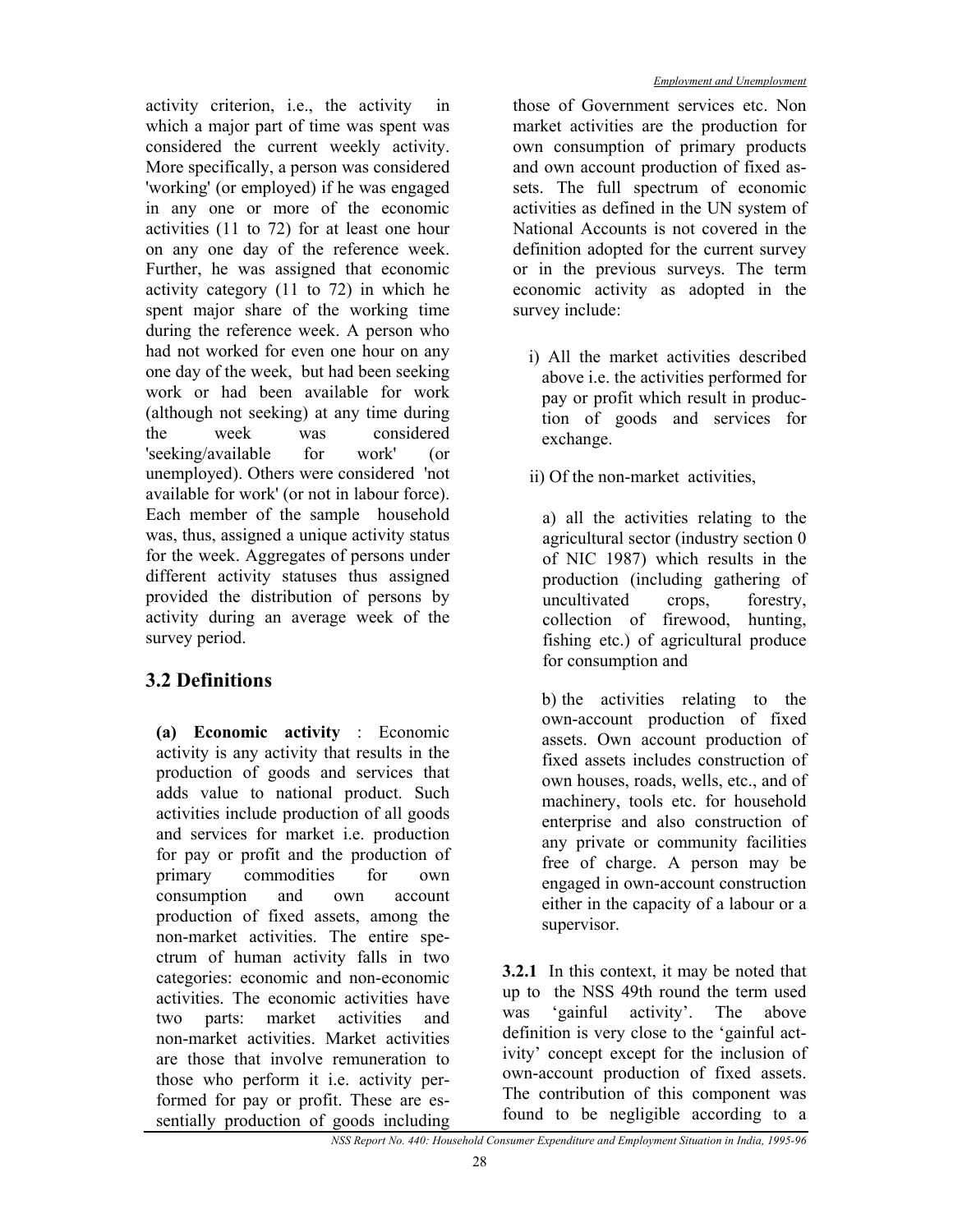**3.2.2** According to the international standards the term 'economically active population' comprises of persons of either sex who furnish the supply of labour for production of goods and services as defined in the United Nations system of national accounts and balances during a specified time reference period. According to these systems, the production of goods and services includes all production and processing of primary products, whether for market, for barter or for own consumption, the production of all other goods and services for the market and, in the case of households which produce such goods and services for the market, the corresponding production for own consumption.<sup>1</sup> The definition adopted in the NSS follows the above approach very closely except that the 'processing of primary commodities for own consumption by the producers of these items' is not covered by the NSS definition. Further the international standards use the term 'economically active population' as a generic term and use two other measures viz. the 'usually active population' in relation to a long reference period such as a year and the 'currently active population' measured in relation to a short reference period such as a week or a day. Generally the term 'labour force' is used to denote the currently active population. In this report the term labour force is meant to imply the population comprising the employed and the unemployed. In conventional terms, the employed, unemployed and those in the labour force are defined as follows.

**(b) Workers (or employed)** : Persons who are engaged in any economic activity

 $\overline{a}$ 

or who despite their attachment to an economic activity have abstained for reason of illness, injury or other physical disability, bad weather, festivals, social or religious functions or other contingencies necessitating temporary absence from work constitute workers. Unpaid helpers who assist in the operation of an economic activity in the household farm or non-farm activities are also considered as workers.

**(c) Seeking or available for work or unemployed** : Persons who owing to lack of work had not worked but either sought work through employment exchanges, intermediaries, friends or relatives or by making applications to prospective employers or expressed their willingness or availability for work under the prevailing condition of work and remuneration are considered as those 'seeking or available for work or as unemployed'.

**(d) Labour force and not in labour force**: Persons who are either 'working' or 'seeking or available for work' (i.e. unemployed) during the reference period constitute the labour force. Persons who were neither working and at the same time were not seeking nor available for work during the reference period are considered to be ' out of labour force'. The persons under this category are students, those engaged in domestic duties, rentiers, pensioners, recipients of remittances, those living on alms, infirm or disabled, too young or too old, prostitutes, smugglers etc., and casual workers not working due to sickness etc.. However a domestic servant who is considered as a member of the employer's household is treated as a worker though he/she may be performing only household chores.

**(e) Worked as self-employed in household enterprises:** Persons who operate their own farm or non-farm enterprises or are engaged independently in a profession or trade on own-account or with one or a few partners are self-

*<sup>1</sup> Surveys of economically active population, employment, unemployment and underemployment: An ILO manual on concepts and methods, I L O , Geneva, 1990*.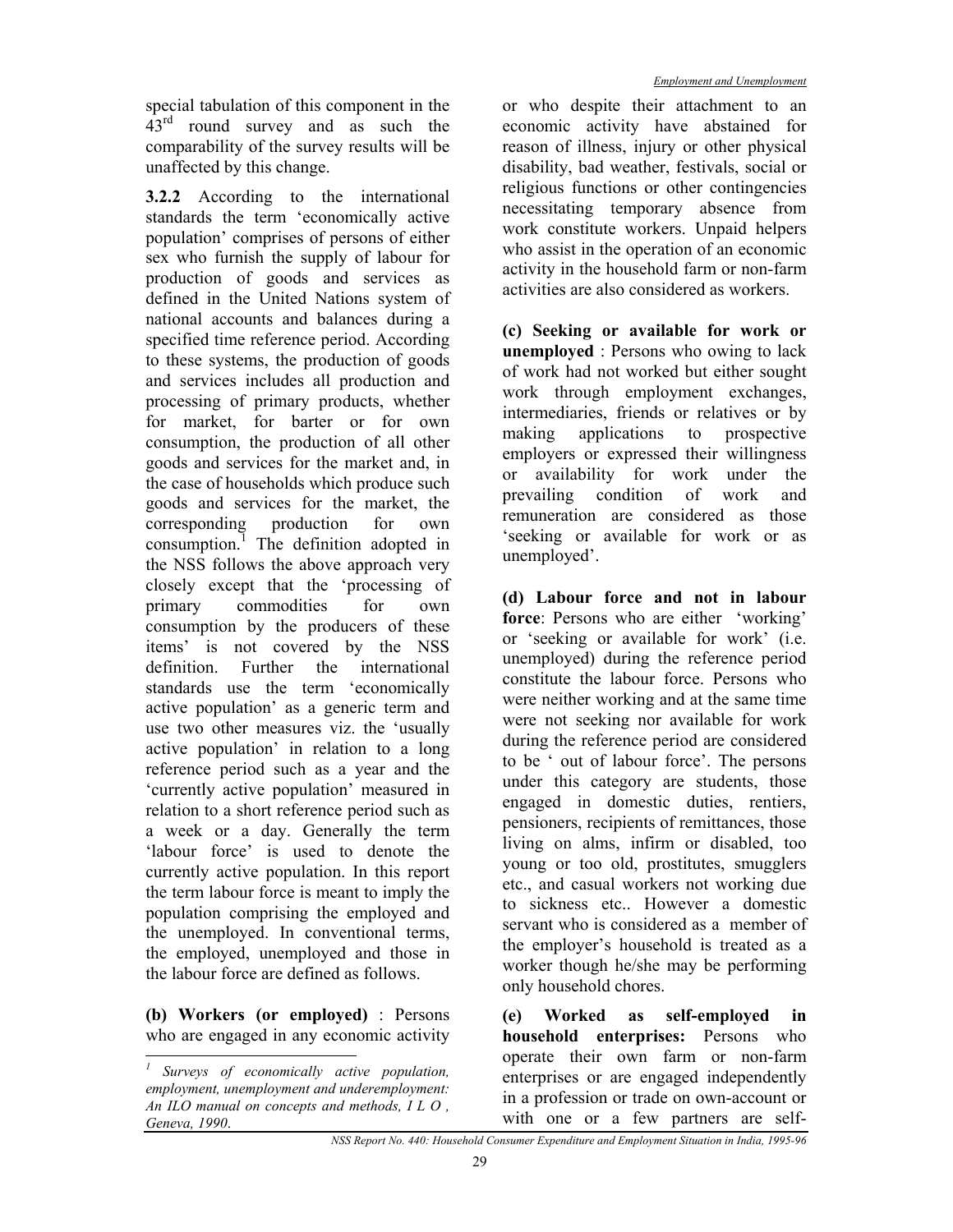employed in household enterprises. The essential feature of self-employment is that the remuneration is determined wholly or mainly by sales or profits of the goods or services which are being produced. The self-employed persons are further categorised into three groups.

**(i) own-account workers - usual and current status code 11**: They are the self-employed persons who operate their enterprises on their own account or with one or a few partners and who during the reference period by and large, run their enterprise without hiring any labour. They may, however, have unpaid helpers to assist them in the activity of the enterprise.

**(ii) employers - usual and current status code 12**: The self-employed persons who work on their own account or with one or a few partners and by and large run their enterprise by hiring labour.

**(iii) helpers in household enterprises** - **usual and current status code 21**: The helpers are mostly family members who keep themselves engaged in their household enterprises, working full or part time and do not receive any regular salary or wages in return for the work. They do not run the enterprise on their own, but assist the related person living in the same household running the enterprise. Here it is to be noted that a departure was made in the case of identifying 'helpers' from the earlier surveys. Persons who worked in the capacity of 'helpers' but had a share in their family earnings were not considered as 'helpers' in the rounds prior to NSS 50th round, but are considered so in the present survey.

**(f) Worked as regular salaried/wage employee - usual and current status code 31:** Persons working in other's farm or non-farm enterprises, both household and non-household, and getting in return salary or wages on a regular basis (and not on the basis of daily or periodic renewal of work contract) are the regular salaried/wage employees. This category not only includes persons getting time wage but also persons receiving piece wage or salary and paid apprentices, both full-time and part-time.

**(g) Worked as casual wage labour usual and current status code 41 & 51** : A person casually engaged in other's farm or non-farm enterprises (both household and non-household) and getting in return wage according to the terms of the daily or periodic work contract is a casual labour. Depending on whether they are so employed in 'public works' sponsored by Govt. agencies or local bodies or in other types of work, the casual workers are classified into the two groups viz. casual labour in public works and casual workers in other types of work.

**(h) Had work in household enterprise but did not work due to sickness/ other reasons - current status code 61/62 and had regular salaried/wage employment but did not work due to sickness/other reasons - current status code 71/72 :** Persons engaged in farm or non-farm enterprises or working in others' farm or non-farm enterprises as salaried/wage employees but absenting from work temporarily due to sickness/for enjoying leave or holiday or for other reasons belong to these two categories 61/62 and 71/72 respectively depending on whether they are self-employed in household (farm or non-farm) enterprises or employed in others' (farm or non-farm) enterprises as wage/salaried employees.

**(i) Attended domestic duties and was also engaged in free collection of goods, sewing, tailoring, weaving, etc., for household use - usual and current status code 93 :** In rural areas in general and particularly in the tribal areas, domestic work usually includes, among other things, a lot of work in free collection of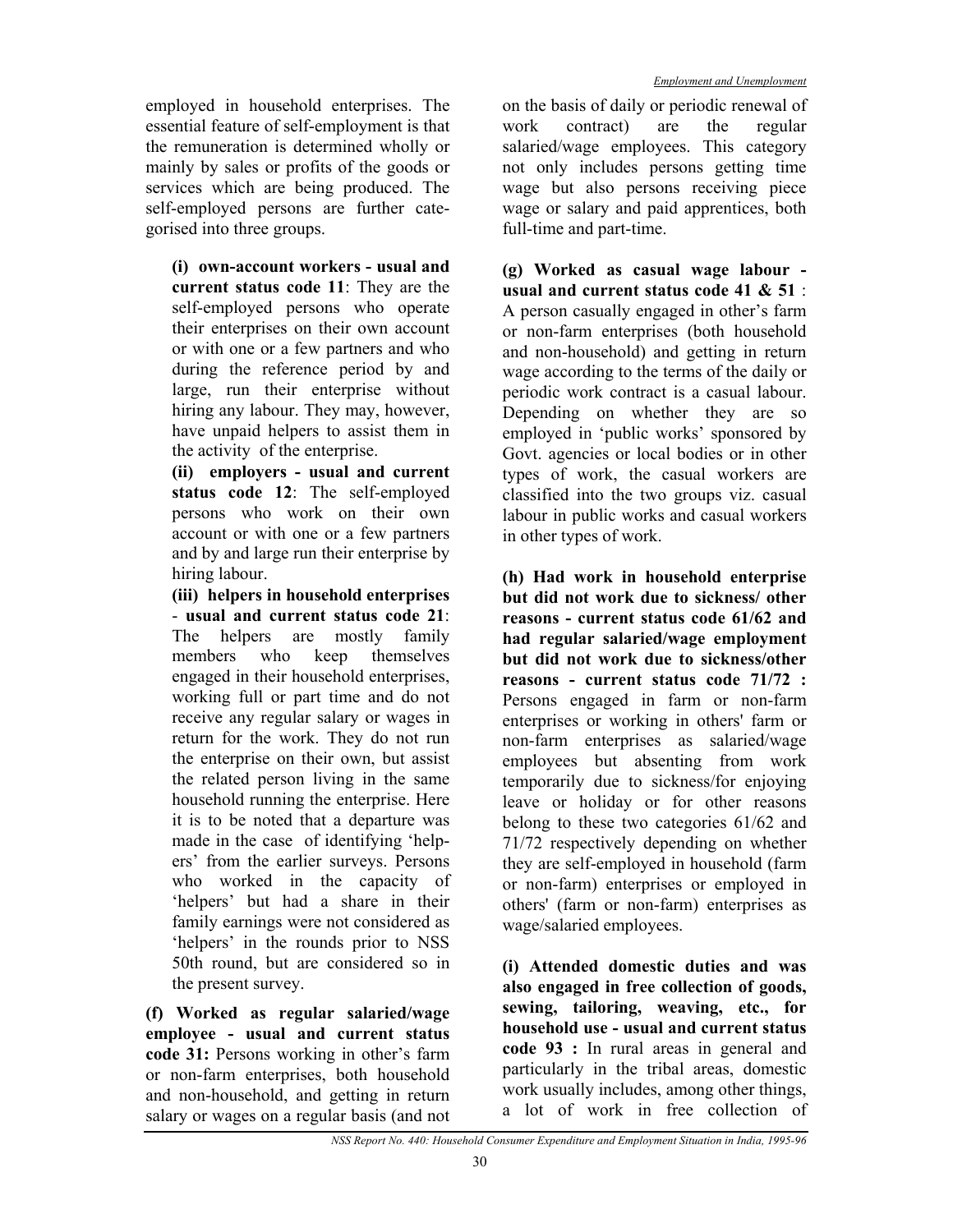vegetables, roots, firewood, etc., and in spinning and weaving of cloth for household use. Persons found to be regularly spending some of their time in performing the above activities along with household chores belong to this category.

## **3.3 Summary of findings**

**3.3.1** As mentioned earlier, in NSS 52nd round, 7666 villages and 4992 blocks were surveyed covering 28834 and 19734 households in rural and urban sectors of India. Two approaches, viz. usual status and current weekly status, were followed for collection of information on employment and unemployment. The key indicators of employment and unemployment obtained from the 52nd round survey based on these two approaches are presented here. The discussions are confined to all-India estimates only. In order to have a comparative picture of the employmentunemployment situation over the period 1983 (38th round) to 1995-1996 (52nd round), corresponding results obtained from the earlier surveys are placed side by side. In view of the sample size in the NSS 52nd round as in the other annual surveys, some key estimates are presented at the broad levels only for the major states and groups of smaller states and u.ts. in Statements 3.7 to 3.11. Statements 3.10 and 3.11, in particular, should be read with caution as the estimates are based on small sample even at the broad level.Detailed all-India tables are given in the appendix to the report.

**3.3.2** While interpreting the comparative estimates obtained from various rounds, it is to be noted that the results pertaining to 1983, 1987-88 and 1993-94 are based on quinquennial surveys with a relatively large number of sample households, while estimates for other rounds are based on the annual surveys conducted in a smaller number of households. Further the 47th and 49th rounds had a survey period of six

months only. The 47th round covered the period from July to December 1991 and the 49th round from January to June 1993.

## **3.4 Employed**

**3.4.1** The estimates of number of persons employed per 1000 persons or Worker Population Ratios (WPRs), also called the Work Force Participation Rates (WFPRs), are given in **Statement 3.1** based on the usual status and current weekly status approaches. The employed - in terms of usual status, are classified into 'principal status workers' (ps) and 'all workers' (principal and subsidiary status workers taken together). The usual status approach provides the long term picture of employment and averages out the seasonal fluctuations in the activity pattern. The current weekly status approach based on a week's situation reflects the intermittent changes in the activity pattern during the year. In the following discussions the term 'usually working' is used to mean both the principal and subsidiary status workers.

**3.4.1.1** From the statement, it is seen that at the all-India level , the employment scenario has remained rather stable over the years 1983 to 1995-96. According to the usual status, the WPR for rural males is found to remain at around 55 per cent since 1989-90 (45th round) and shows a slight drop from 56 per cent in 1994-95 to 55 per cent in 1995-96. In the case of urban males, the WPR has shown an increase by nearly 1 percentage point over the previous annual round (51st round) to around 53 per cent. Some fluctuations are observed in the female work participation rates obtained from the results of annual surveys which vary from 29 to 34 per cent in the rural sector and from 12 to 16 per cent in the urban sector.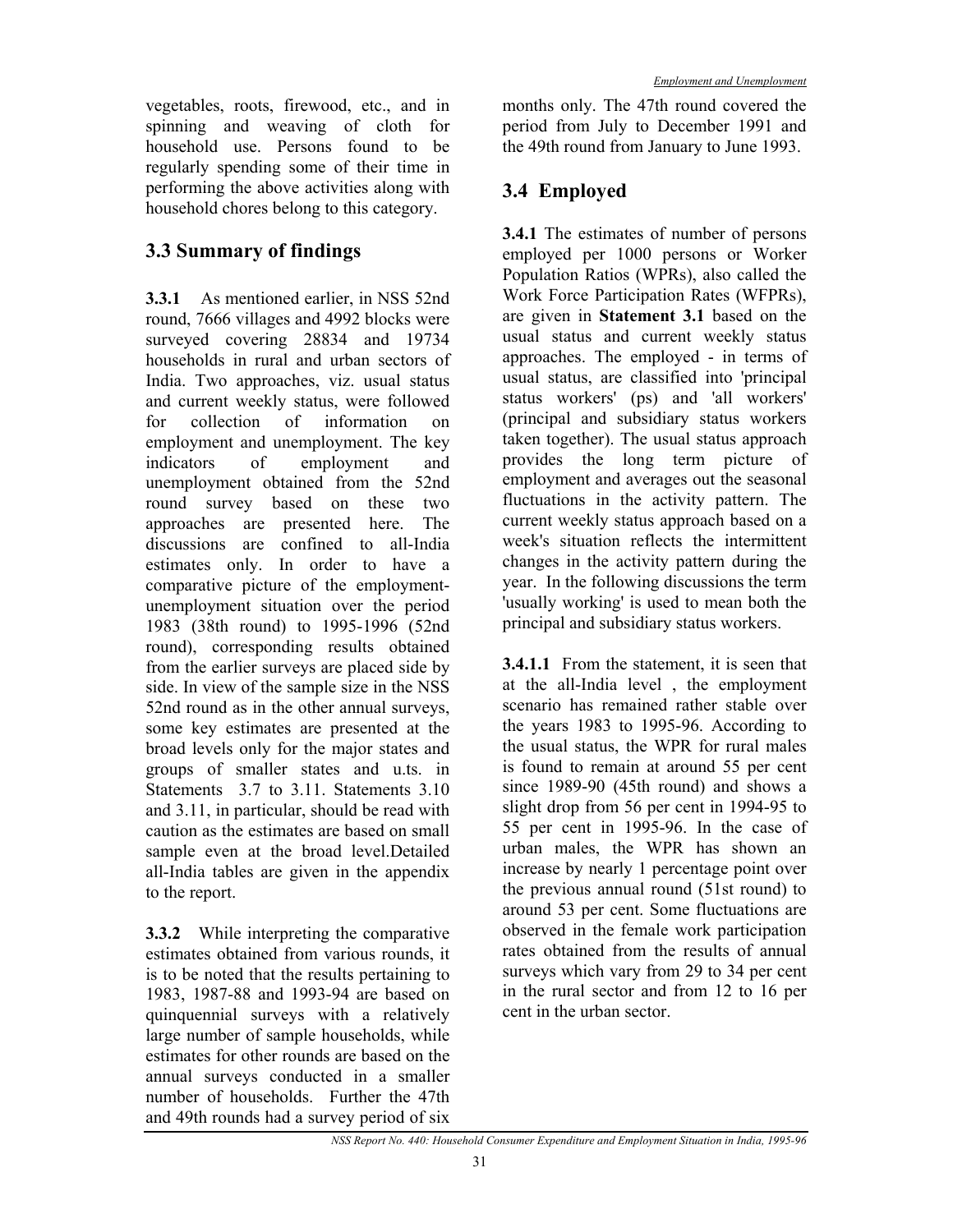| ⊥⊥u⊥a               |       |        | <u>to usuai status and current weekiy status approaches</u> |              |              |         |
|---------------------|-------|--------|-------------------------------------------------------------|--------------|--------------|---------|
|                     |       | male   |                                                             |              | female       |         |
| round               |       |        |                                                             |              |              |         |
| (year)              | usual | status | current                                                     |              | usual status | current |
|                     |       | .      | weekly                                                      |              |              | weekly  |
|                     | ps    | all    | status                                                      | ps           | all          | status  |
| (1)                 | (2)   | (3)    | (4)                                                         | (5)          | (6)          | (7)     |
|                     |       |        |                                                             | <b>RURAL</b> |              |         |
| $52(1995 - 96)$     | 542   | 551    | 538                                                         | 234          | 295          | 233     |
| $51(1994-95)$       | 547   | 560    | 541                                                         | 237          | 317          | 241     |
| $50(1993 - 94)$     | 538   | 553    | 531                                                         | 234          | 328          | 267     |
| 49(Jan-June'93) 532 |       | 545    | 527                                                         | 243          | 311          | 232     |
| 48(Jan-Dec'92)      | 541   | 556    | 536                                                         | 250          | 313          | 244     |
| 47(July-Dec'91) 538 |       | 546    | 534                                                         | 244          | 294          | 238     |
| $46(1990 - 91)$     | 542   | 553    | 535                                                         | 242          | 292          | 230     |
| $45(1989 - 90)$     | 537   | 548    | 528                                                         | 252          | 319          | 230     |
| $43(1987 - 88)$     | 517   | 539    | 504                                                         | 245          | 323          | 220     |
| 38(1983)            | 528   | 547    | 511                                                         | 248          | 340          | 227     |
|                     |       |        |                                                             |              |              |         |
|                     |       |        |                                                             | <b>URBAN</b> |              |         |
| $52(1995 - 96)$     | 522   | 525    | 520                                                         | 107          | 124          | 109     |
| $51(1994-95)$       | 514   | 519    | 511                                                         | 112          | 136          | 117     |
| $50(1993 - 94)$     | 513   | 521    | 511                                                         | 121          | 155          | 139     |
| 49(Jan-June'93) 506 |       | 509    | 504                                                         | 113          | 130          | 109     |
| 48(Jan-Dec'92)      | 502   | 507    | 501                                                         | 125          | 146          | 122     |
| 47(July-Dec'91) 511 |       | 516    | 509                                                         | 120          | 132          | 117     |
| 46(1990-1991)       | 508   | 513    | 506                                                         | 123          | 143          | 124     |
| $45(1989 - 90)$     | 501   | 512    | 503                                                         | 124          | 146          | 121     |
| $43(1987 - 88)$     | 496   | 506    | 492                                                         | 118          | 152          | 119     |
| 38(1983)            | 500   | 512    | 492                                                         | 120          | 151          | 118     |
|                     |       |        |                                                             |              |              |         |

**Statement 3.1: Number of persons employed per 1000 persons according India to usual status and current weekly status approaches** 

**3.4.1.2** The current weekly status proportions show a pattern similar to that suggested by the usual status data. As expected, they are marginally lower than

the usual status rates in most cases. Further, the current weekly status estimates of WPRs show a tendency to fall over the previous annual round (51st) except for urban males for whom it increased. The estimates, however, show a decrease from the previous quinquennial survey (1993-94) particularly for females. This may be due to the differences in the method of collection of information on employment - unemployment by current weekly status approach in the 50th round, when a detailed information on time disposition was collected for each household member and based on this information the current weekly status was derived.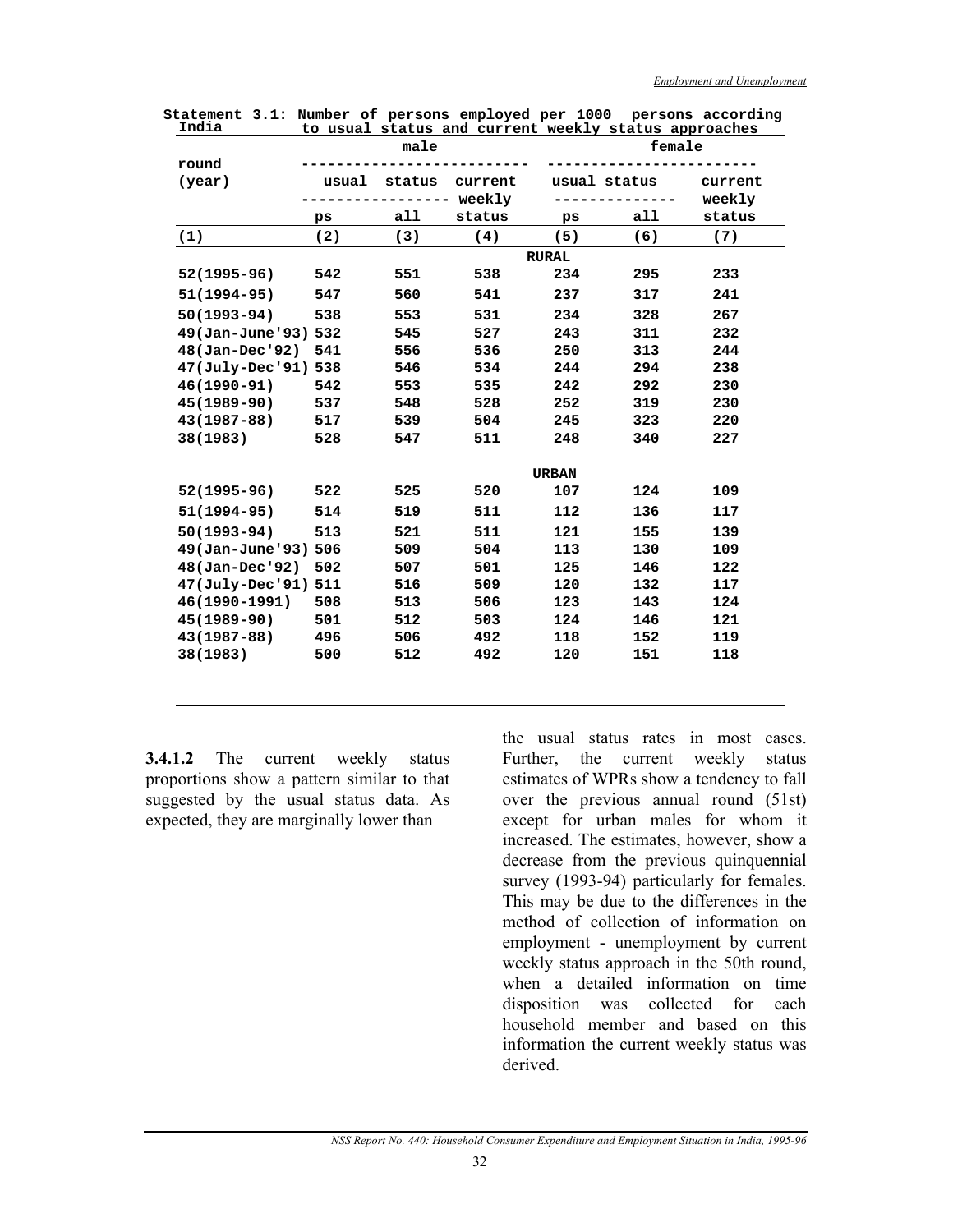**3.4.2 Age specific work participation rates (ASWPR):** The WPRs for 'allworkers' are given for certain broad agegroups in **Statement 3.2**. The detailed tables in the appendix provide ASWPR for

5 yearly age-groups. These have been plotted in the accompanying graph separately for males and females in the rural and urban sectors. From this statement, it can be seen that the WPR for



**Statement 3.2 : Number of persons usually employed (ps + ss) per 1000 persons by broad age-groups during 1995-96** 

| India                |     |           |      |        |      |      |       |        |
|----------------------|-----|-----------|------|--------|------|------|-------|--------|
| age-group<br>(years) |     | rural     |      |        |      |      | urban |        |
|                      |     | male      |      | female |      | male |       | female |
|                      |     | 52nd 51st | 52nd | 51st   | 52nd | 51st | 52nd  | 51st   |
|                      | rd. | rd.       | rd.  | rd.    | rd.  | rd.  | rd.   | rd.    |
| (1)                  | (2) | (3)       | (4)  | (5)    | (6)  | (7)  | (8)   | (9)    |
| $5 - 14$             | 70  | 74        | 58   | 69     | 38   | 38   | 19    | 23     |
| $15 - 29$            | 773 | 774       | 401  | 421    | 613  | 597  | 143   | 154    |
| $30 - 59$            | 980 | 983       | 527  | 556    | 960  | 958  | 225   | 247    |
| $60 +$               | 708 | 731       | 223  | 254    | 410  | 445  | 88    | 84     |
| $15 - 59$            | 885 | 886       | 469  | 495    | 796  | 787  | 186   | 203    |
| $5+$                 | 626 | 635       | 337  | 359    | 580  | 575  | 137   | 151    |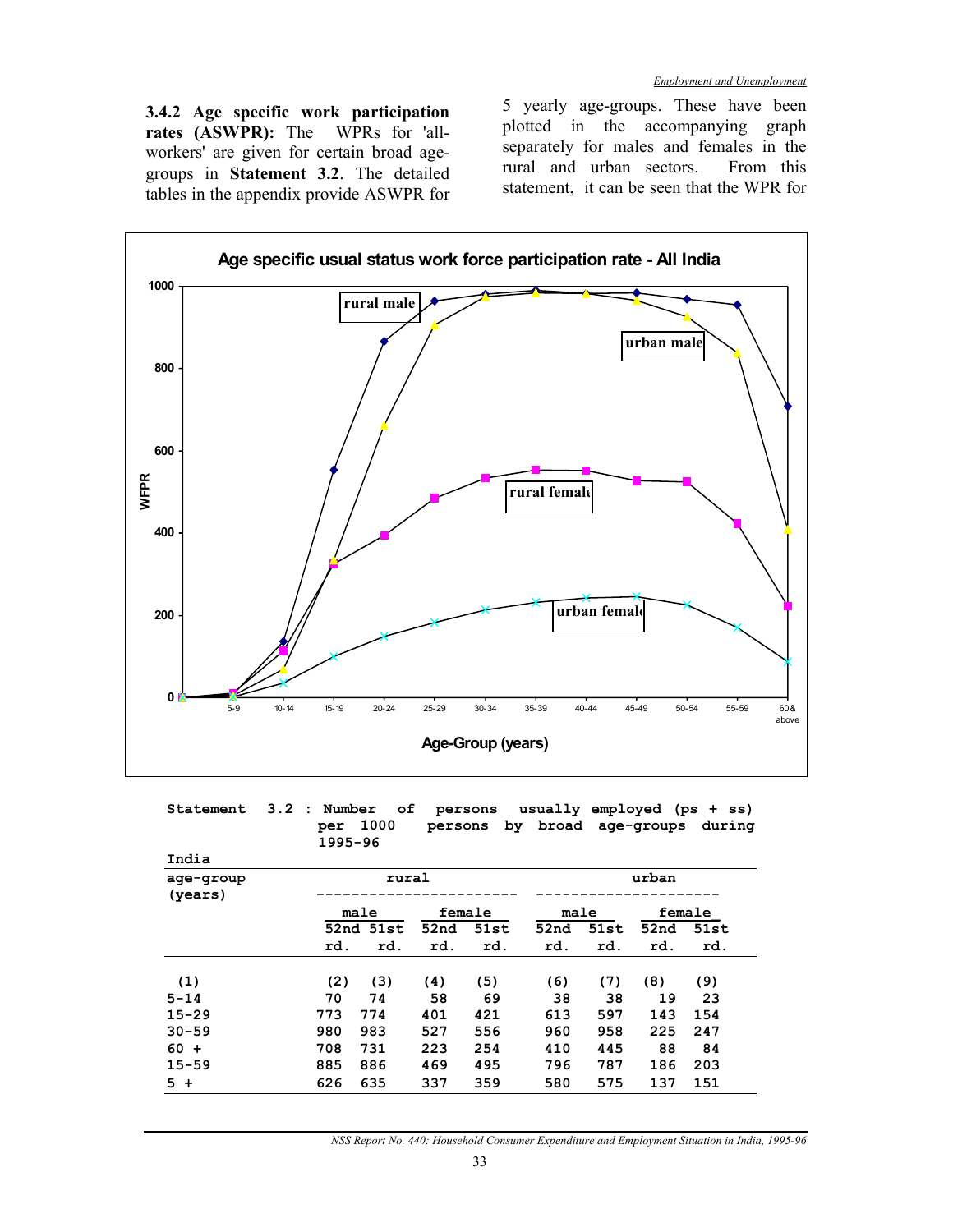the 15-59 age-group, which is considered to be the active or working age-group, is 89 per cent for rural males and 80 per cent for urban males. The WPR for the 5-14 age group which represents the child labour component of the working population has been 6 to 7 percent in rural areas and 2 to 4 per cent in the urban areas. These rates have remained the same as in the previous annual round.

**3.4.3 Distribution of usually employed by category of employment:** Persons employed are categorised into three broad groups according to their category of employment. These groups are (i) selfemployed, (ii) regular employees and (iii) casual labour. The distribution of the usually employed by category of employment is given in **Statement 3.3**. The basic structure of the employed as revealed from the statement shows that more than half of the employed in the rural areas are 'self-employed'. The percentages of regular employees among the employed in usual principal status in 1995-96 are about 8 for males and 2 to 3 for females in the rural sector. While the proportion of self-employed has decreased for rural males and females between the periods 1994-95 and 1995-96, in the urban sector, the changes over the activity statuses are different for males and females. The proportion of workers engaged in 'casual labour' has remained the same but the proportion of 'regular wage earners' has increased among females and decreased among males both at the cost of the 'selfemployed'.

**3.4.4 Distribution of usually employed by broad groups of industry** : The shift of the work force away from the agriculture sector (primary sector) to manufacturing and tertiary sector is an important aspect in the study of the structure of employment. **Statement 3.4** 

gives the per 1000 distribution of usually working by broad groups of industry. The industries (sections 0-9) are grouped as (i) primary  $(0)$ ,  $(ii)$  secondary  $(1-5)$  and tertiary  $(6-9)^2$ . It had been established to a large extent from the quinquennial survey results that there is a steady decrease in the percentage of usually working in the primary sector. As compared to the 51st round (1994-95), the results of the current round also show a decrease in the share of employment except for the urban females. Among them, the share of the primary sector employment has remained at the same level. Between the periods 1994-95 and 1995-96, the share of employment in the tertiary sector has increased among the females in both rural and urban areas. A comparison with the previous quinquennial (50th) round, on the contrary, shows an increase in the share of agriculture in rural areas.

# **3.5 Unemployed**

**3.5.1** For the 'unemployed' also two different estimates are obtained from the annual survey data viz. (i) persons unemployed based on the usual status classification and (ii) persons unemployed based on the weekly status classification. The first estimate relates to persons unemployed for a relatively longer period of the reference period of 365 days and approximates to an indicator of the chronically unemployed. Two estimates of the usually unemployed are presented usually unemployed in terms of their principal status (ps) and usually unemployed excluding the subsidiary status workers (usual adjusted).

 $\overline{a}$ 

*<sup>2</sup> Industry section codes: agriculture-0, mining and quarrying-1, manufacturing-2 & 3, electricity-4, construction-5, wholesale & retail trade and restaurant and hotels-6, transport, storage & communication services-7, financial, insurance, real estates and business services-8, community, social & personal services-9.*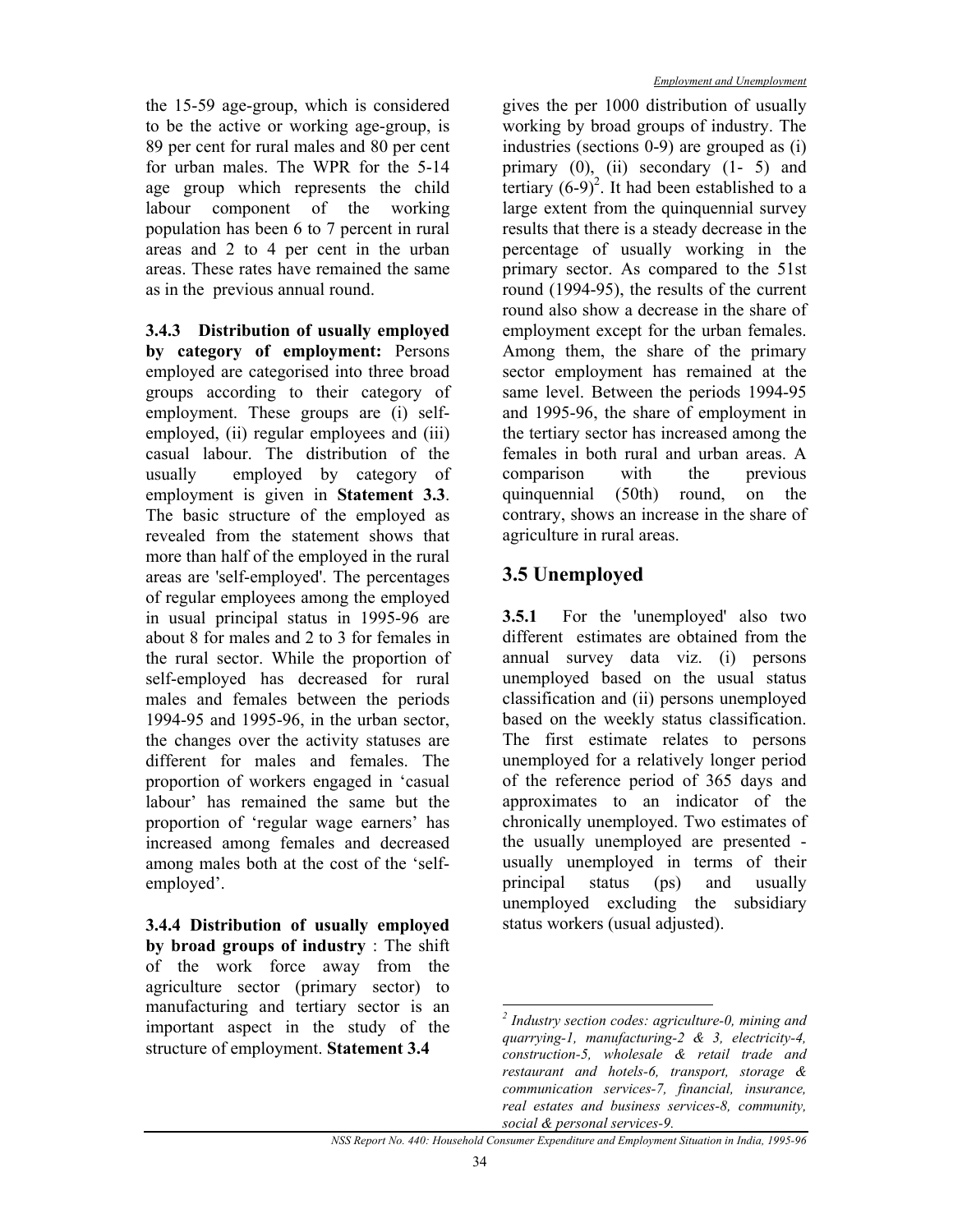|          |            | status of employment |                             |            |            |            |
|----------|------------|----------------------|-----------------------------|------------|------------|------------|
| India    |            |                      |                             |            |            |            |
| round *  |            |                      | usually employed            |            |            |            |
|          |            | principal status     |                             |            | a11        |            |
|          | self-      | regular              | casual                      | self-      | regular    | casual     |
|          |            | employed employees   | labour                      | employed   | employee   | labour     |
| (1)      | (2)        | (3)                  | (4)                         | (5)        | (6)        | (7)        |
|          |            |                      | <b>RURAL MALES</b>          |            |            |            |
| 52       | 585        | 78                   | 337                         | 590        | 77         | 333        |
| 51       | 597        | 69                   | 334                         | 604        | 68         | 328        |
| 50       | 567        | 87                   | 346                         | 577        | 85         | 338        |
| 49       | 583        | 81                   | 336                         | 591        | 79         | 330        |
| 48       | 601        | 85                   | 314                         | 608        | 83         | 309        |
| 47       | 593        | 91                   | 316                         | 595        | 92         | 313        |
| 46       | 552        | 131                  | 317                         | 557        | 128        | 315        |
| 45       | 591        | 100                  | 309                         | 597        | 98         | 305        |
| 43       | 575        | 104                  | 321                         | 586        | 100        | 314        |
| 38       | 595        | 106                  | 299                         | 605        | 103        | 292        |
|          |            |                      | <b>RURAL FEMALES</b>        |            |            |            |
| 52       | 507        | 30                   | 463                         | 564        | 24         | 412        |
| 51       | 510        | 30                   | 460                         | 570        | 22         | 408        |
| 50       | 513        | 34                   | 453                         | 586        | 27         | 387        |
| 49       | 531        | 29                   | 440                         | 585        | 23         | 392        |
| 48       | 548        | 36                   | 416                         | 591        | 32         | 377        |
| 47       | 524        | 37                   | 439                         | 568        | 31         | 401        |
| 46       | 545        | 45                   | 410                         | 586        | 38         | 376        |
| 45       | 565        | 33                   | 399                         | 609        | 28         | 363        |
| 43       | 549        | 49                   | 402                         | 608        | 37         | 355        |
| 38       | 541        | 37                   | 422                         | 619        | 28         | 353        |
|          |            |                      | <b>URBAN MALES</b>          |            |            |            |
| 52       | 408        | 427                  | 165                         | 410        | 425        | 165        |
| 51       | 402        | 433                  | 165                         | 404        | 431        | 165        |
| 50       | 411        | 427                  | 162                         | 417        | 420        | 163        |
| 49       | 387        | 397                  | 216                         | 389        | 395        | 216        |
| 48       | 406        | 399                  | 195                         | 412        | 394        | 193        |
| 47       | 425        | 401                  | 174                         | 489        | 399        | 172        |
| 46       | 404        | 445<br>421           | 151                         | 407        | 442        | 151        |
| 45<br>43 | 413<br>410 | 444                  | 166<br>146                  | 423<br>417 | 413<br>437 | 164<br>146 |
| 38       | 402        | 445                  | 153                         | 409        | 437        | 154        |
|          |            |                      |                             |            |            |            |
| 52       | 347        | 380                  | <b>URBAN FEMALES</b><br>273 | 400        | 332        | 268        |
| 51       | 363        | 357                  | 280                         | 426        | 301        | 273        |
| 50       | 372        | 355                  | 273                         | 458        | 284        | 258        |
| 49       | 345        | 301                  | 354                         | 407        | 262        | 331        |
| 48       | 368        | 336                  | 296                         | 425        | 288        | 287        |
| 47       | 425        | 308                  | 267                         | 470        | 280        | 250        |
| 46       | 439        | 301                  | 260                         | 490        | 259        | 251        |
| 45       | 435        | 331                  | 234                         | 486        | 292        | 222        |
| 43       | 393        | 342                  | 265                         | 471        | 275        | 254        |
| 38       | 373        | 318                  | 309                         | 458        | 258        | 284        |

**Statement 3.3 : Per 1000 distribution of usually employed by** 

**\* (for survey period refer Statement 3.1)** 

Some of the unemployed identified on the basis of principal status might be working in a subsidiary capacity. Hence the

unemployment rate derived on the basis of adjusted usual status is expected to be lower than that based on principal status.

*NSS Report No. 440: Household Consumer Expenditure and Employment Situation in India, 1995-96*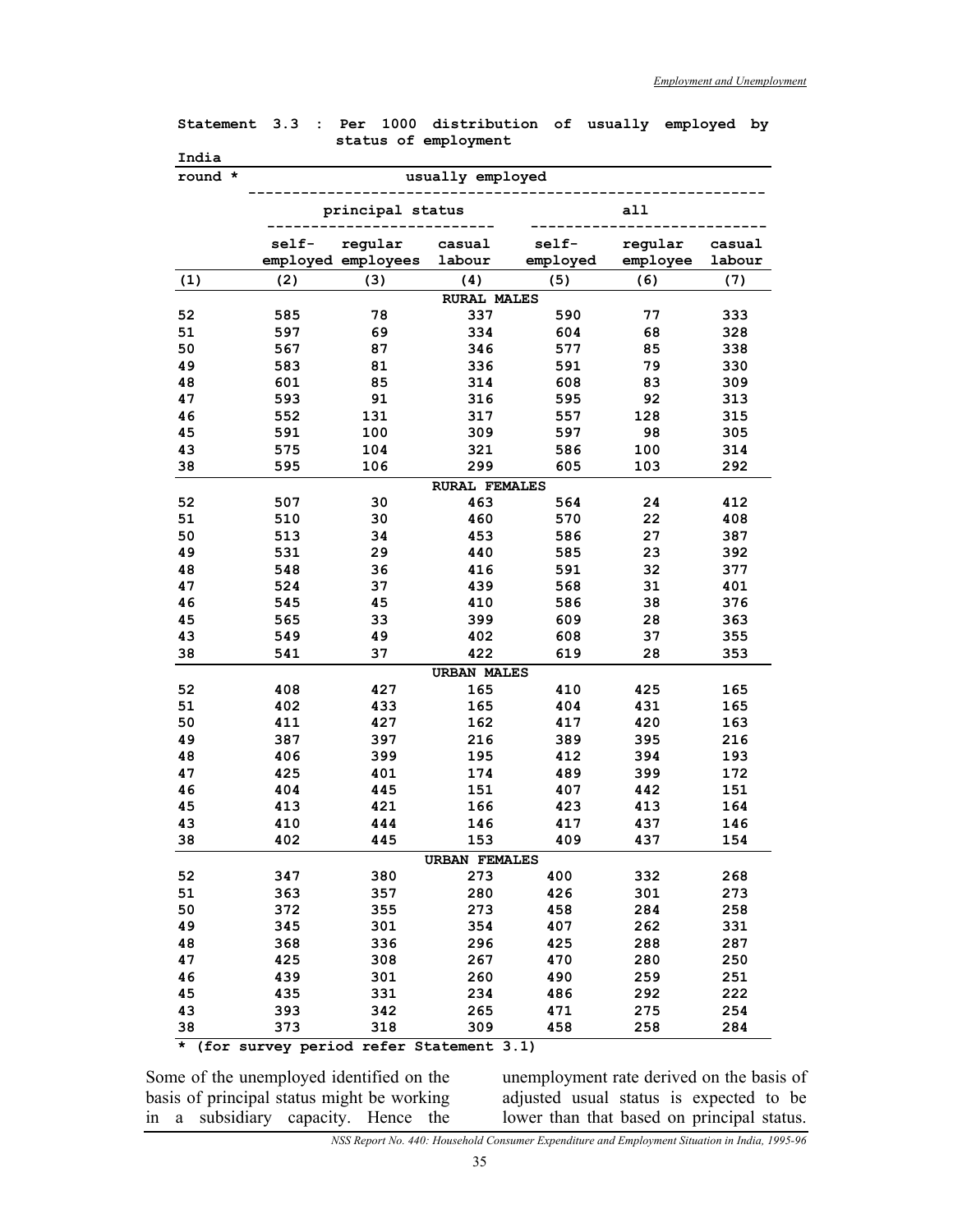The other estimate i.e. the current weekly status gives the average weekly picture of females for whom the proportion has marginally decreased. According to the

|  |  |                    | Statement 3.4 : Per 1000 distribution of usually working by broad |  |  |  |
|--|--|--------------------|-------------------------------------------------------------------|--|--|--|
|  |  | groups of industry |                                                                   |  |  |  |

| India |              |             |         |         |  |             |                                               |                        |     |             |         |                             |     |  |
|-------|--------------|-------------|---------|---------|--|-------------|-----------------------------------------------|------------------------|-----|-------------|---------|-----------------------------|-----|--|
| round |              |             |         | male    |  |             |                                               |                        |     |             | female  |                             |     |  |
|       |              | primary     |         |         |  |             | secondary tertiary primary secondary tertiary |                        |     |             |         |                             |     |  |
|       | ps           | all         | ps      | all     |  | ps all      |                                               | $\mathbf{p}\mathbf{s}$ | all | ps          | all     | ps                          | all |  |
| (1)   |              | $(2)$ $(3)$ | (4)     | (5)     |  | $(6)$ $(7)$ | (8)                                           |                        | (9) |             |         | $(10)$ $(11)$ $(12)$ $(13)$ |     |  |
|       | <b>RURAL</b> |             |         |         |  |             |                                               |                        |     |             |         |                             |     |  |
| 52    |              | 746 748     |         | 115 114 |  | 139 137     | 854                                           |                        | 868 | 87          | 80      | 59                          | 52  |  |
| 51    |              | 752 756     |         | 104 103 |  | 144 141     | 862                                           |                        | 871 | 88          | 83      | 50                          | 46  |  |
| 50    |              | 739 741     |         | 113 112 |  | 148 147     | 847                                           |                        | 862 | 91          | 83      | 62                          | 55  |  |
| 49    |              | 749 750     |         | 110 109 |  | 141 141     | 862                                           |                        | 872 | 77          | 74      | 61                          | 54  |  |
| 48    |              | 753 757     |         | 106 104 |  | 141 139     | 858                                           |                        | 862 | 78          | 78      | 64                          | 60  |  |
| 47    |              | 748 749     |         | 112 112 |  | 140 139     | 859                                           |                        | 863 | 79          | 79      | 62                          | 58  |  |
| 46    |              | 705 710     | 123 121 |         |  | 172 169     | 842                                           |                        | 849 | 83          | 81      | 75                          | 70  |  |
| 45    |              | 716 717     |         | 120 121 |  | 164 162     | 800                                           |                        | 814 | 130 124     |         | 70                          | 61  |  |
| 43    |              | 739 745     |         | 123 121 |  | 138 134     | 825                                           |                        | 847 |             | 112 100 | 63                          | 53  |  |
| 38    |              | 772 775     |         | 102 100 |  | 123 122     | 862                                           |                        | 875 | 78          | 74      | 57                          | 48  |  |
|       |              |             |         |         |  |             | <b>URBAN</b>                                  |                        |     |             |         |                             |     |  |
| 52    | 81           | 82          |         | 335 335 |  | 584 583     | 179                                           |                        |     | 209 310 309 |         | 512                         | 482 |  |
| 51    | 86           | 88          |         | 330 329 |  | 584 583     | 154                                           |                        |     | 205 354 343 |         | 492                         | 452 |  |
| 50    | 87           | 90          |         | 331 329 |  | 582 581     | 193                                           |                        |     | 247 299 291 |         | 508                         | 462 |  |
| 49    |              | 101 102     |         | 345 344 |  | 554 554     | 232                                           |                        |     | 258 306 306 |         | 462                         | 436 |  |
| 48    |              | 104 107     |         | 345 343 |  | 551 550     | 195                                           |                        |     | 224 304 308 |         | 501                         | 468 |  |
| 47    | 95           | 95          |         | 306 307 |  | 599 598     | 217                                           |                        |     | 237 278 282 |         | 505                         | 481 |  |
| 46    | 91           | 92          |         | 336 336 |  | 573 572     | 223                                           |                        |     | 249 318 316 |         | 459                         | 435 |  |
| 45    | 95           | 100         |         | 323 319 |  | 582 582     | 214                                           |                        |     | 241 297 303 |         | 489                         | 456 |  |
| 43    | 85           | 91          |         | 343 340 |  | 572 569     | 218                                           |                        |     | 294 324 317 |         | 458                         | 389 |  |
| 38    |              | 97 103      |         | 344 342 |  | 551 550     | 255                                           |                        |     | 310 307 306 |         | 430                         | 376 |  |

unemployment during the survey year and covers both chronic and also the intermittent unemployment caused by seasonal fluctuations in the employment of those categorised as usually employed.

**3.5.2 Unemployment rates (UR)** : Number of persons unemployed per thousand persons in the labour force (i.e. total of employed and unemployed) is termed as the unemployment rate. **Statement 3.5.1** gives the UR along with the number of persons unemployed per 1000 persons. Compared to the previous annual (NSS 51st) round, the proportions of unemployed in the total population according to the usual status have increased slightly except for the urban

current weekly status also, a marginal decrease has been observed in the female proportions.

**3.5.3** The unemployment rate also show a similar trend between the periods 1994-95 and 1995-96. The increase is more in rural sector than in the urban sector according to usual status while it is just the opposite in the case of females in weekly status. Compared to the 50th round quinquennial survey, the unemployed proportions as well as the unemployment rates show a sharp fall in both the sectors, the fall being more prominent among the females and that too in the urban sector.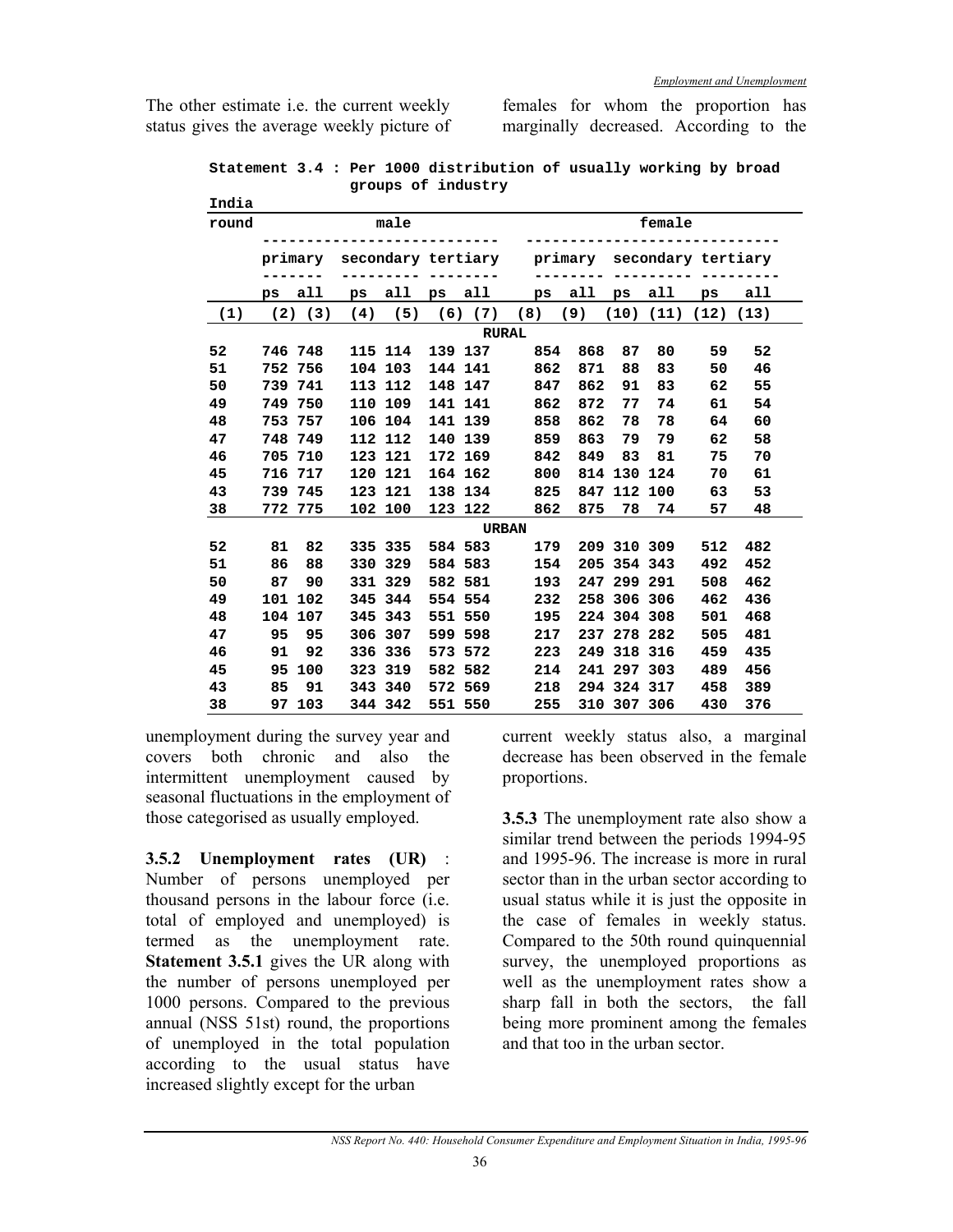**3.5.4 Under-utilisation of labour time of the usually employed** : In an economy such as India's, where agriculture based activities are the mainstay of a majority of the population particularly in the rural areas, there is a strong possibility of underutilisation of the labour time or incidence of under-employment. This is because many of the agriculture and related activities can absorb a large number of persons at very low productivity level and with a marginal engagement. Moreover,

**Statement 3.5.1 : Unemployment rates(number of persons unemployed per 1000 persons in the labour force) India** 

|     | usual<br>status | usual<br>adjusted | current<br>weekly<br>status | usual<br>status | usual<br>adjusted | current<br>weekly<br>status |
|-----|-----------------|-------------------|-----------------------------|-----------------|-------------------|-----------------------------|
| (1) | (2)             | (3)               | (4)                         | (5)             | (6)               | (7)                         |
|     |                 |                   |                             | rural           |                   |                             |
| 52  | 15              | 13                | 18                          | 8               | 7                 | 9                           |
|     | (8)             | (7)               | (10)                        | (2)             | (2)               | (2)                         |
| 51  | 12              | 10                | 18                          | 5               | 4                 | 12 <sub>2</sub>             |
|     | (7)             | (6)               | (10)                        | (1)             | (1)               | (3)                         |
| 50  | 20              | 14                | 30                          | 14              | 8                 | 30                          |
|     | (11)            | (8)               | (17)                        | (3)             | (3)               | (8)                         |
| 49  | 17              | 13                | 20                          | 8               | 6                 | 13                          |
|     | (9)             | (7)               | (11)                        | (2)             | (2)               | (3)                         |
| 48  | 16              | 12                | 22                          | 12              | 6                 | 12                          |
|     | (9)             | (7)               | (12)                        | (3)             | (2)               | (3)                         |
| 47  | 18              | 16                | 22                          | 12              | 7                 | 12 <sub>2</sub>             |
|     | (10)            | (9)               | (12)                        | (3)             | (2)               | (3)                         |
| 46  | 13              | 11                | 22                          | 4               | 3                 | 21                          |
|     | (7)             | (6)               | (12)                        | (1)             | (1)               | (5)                         |
| 45  | 16              | 13                | 26                          | 8               | 6                 | 21                          |
|     | (9)             | (7)               | (13)                        | (2)             | (2)               | (5)                         |
| 43  | 28              | 18                | 42                          | 35              | 24                | 44                          |
|     | (15)            | (10)              | (22)                        | (9)             | (8)               | (10)                        |
| 38  | 21              | 14                | 37                          | 14              | 7                 | 43                          |
|     | (12)            | (8)               | (20)                        | (4)             | (2)               | (10)                        |
|     |                 |                   |                             |                 |                   |                             |
|     |                 |                   | urban                       |                 |                   |                             |
| 52  | 40              | 38                | 41                          | 36              | 31                | 35                          |
|     | (22)            | (21)              | (22)                        | (4)             | (4)               | (4)                         |
| 51  | 37              | 34                | 39                          | 41              | 34                | 40                          |
|     | (20)            | (18)              | (21)                        | (5)             | (5)               | (5)                         |
| 50  | 45              | 40                | 52                          | 83              | 62                | 84                          |
|     | (24)            | (22)              | (28)                        | (11)            | (10)              | (12)                        |
| 49  | 38              | 36                | 44                          | 42              | 37                | 44                          |
|     | (20)            | (19)              | (23)                        | (5)             | (5)               | (5)                         |
| 48  | 46              | 43                | 46                          | 67              | 58                | 62                          |
|     | (24)            | (23)              | (24)                        | (9)             | (9)               | (8)                         |
| 47  | 45              | 41                | 48                          | 55              | 43                | 56                          |
|     | (24)            | (22)              | (26)                        | (7)             | (6)               | (7)                         |
| 46  | 45              | 45                | 51                          | 54              | 47                | 53                          |
|     | (24)            | (24)              | (27)                        | (7)             | (7)               | (7)                         |
| 45  | 44              | 39                | 45                          | 39              | 27                | 40                          |
|     | (23)            | (21)              | (24)                        | (5)             | (4)               | (5)                         |
| 43  | 61              | 52                | 66                          | 85              | 62                | 92                          |
|     | (32)            | (28)              | (35)                        | (11)            | (10)              | (12)                        |
|     |                 | 51                | 67                          | 69              | 49                | 75                          |
| 38  | 59<br>(31)      | (27)              | (35)                        | (9)             | (8)               | (10)                        |

*NSS Report No. 440: Household Consumer Expenditure and Employment Situation in India, 1995-96*  $\bf unemploved\ pe\&S}$  1000  $N$ pet is onseho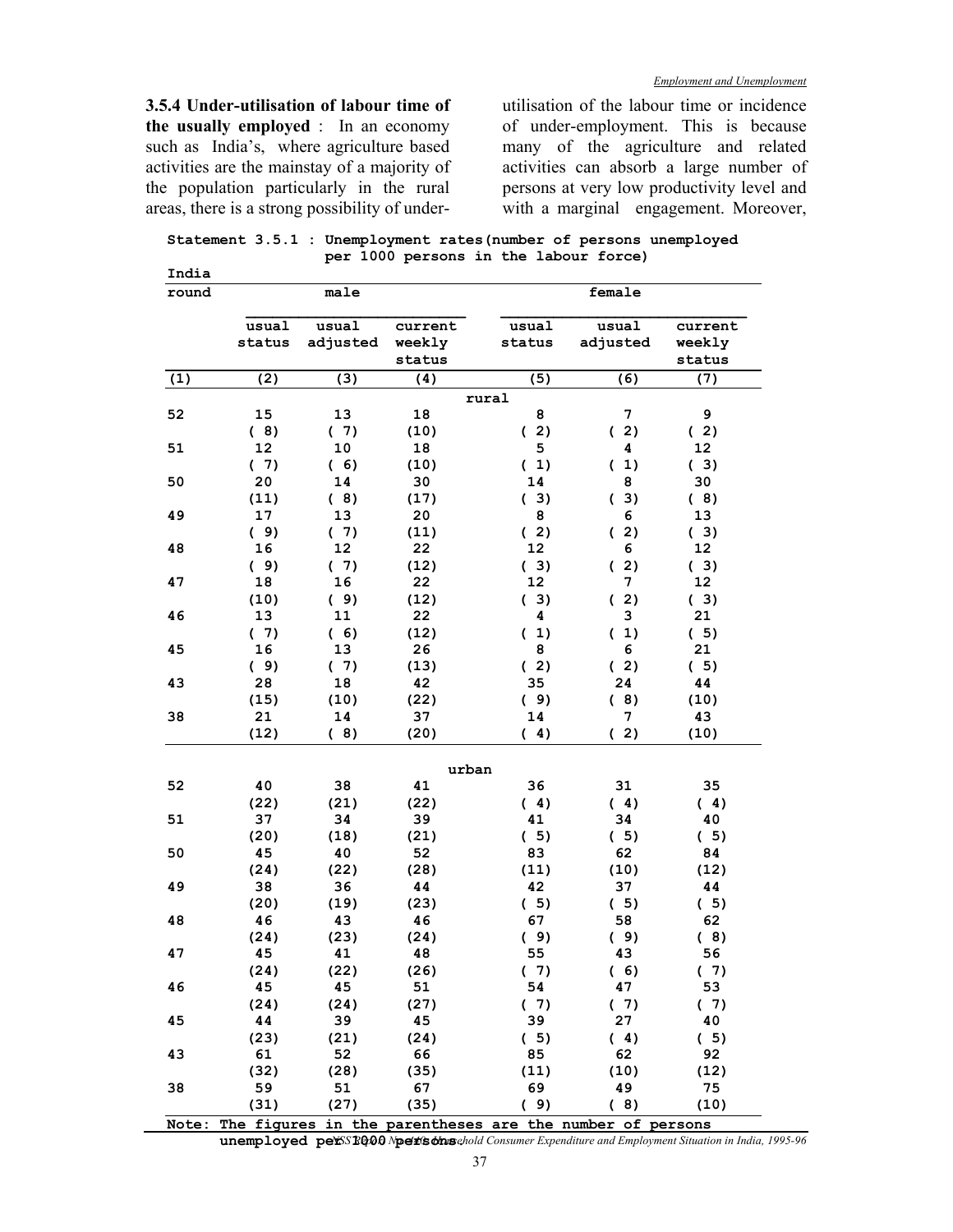as agriculture related activities are seasonal in nature, persons may not find enough work in lean seasons, though they may get categorised as employed as per their 'usual status'. A classification of the usually employed by their weekly status helps to reveal the dimension of real engagement of the persons categorised as employed according to their usual status. **Statement 3.5.2** gives the distribution of the usually employed (taking into account both the principal and subsidiary status employed) by their current weekly status. The corresponding results obtained from the 43rd round onwards are also presented in the statement. Compared to the last couple of annual rounds, in the 52nd round a marginal increase is noticed in the current employment of the usually employed. In other words, there is a reduction in the under-employment rate during 1995-96. Results of the 1993-94 quinquennial survey also showed a decrease in the under-utilisation of labour time for both males and females, relative to the 1987-88 survey.

## **3.6 Sub-Sample Estimates**

**3.6.1** As mentioned in the sampling design appended to the report, the first stage units are drawn in the form of two independent sub-samples of equal sizes for obtaining two independent estimates for a characteristic. Closeness of the two estimates obtained from the two subsamples for a characteristic can be taken as an indicator of their reliability. In **Statement 3.6** below we present certain key estimates separately for each subsample as well as the combined sample. It can be seen that the estimates obtaining from the two sub-samples are rather close to each other.

## **3.7 Regional estimates :**

**3.7.1** In view of the small sample size in the annual surveys on consumer expenditure and employmentunemployment, the detailed state-level tables are not presented in the Appendix to

the report. Key results are, however, presented for the major states and groups of smaller states and union territories in Statement 3.7 to 3.11. The titles of statements are listed below :

**Statement 3.7** : Per 1000 distribution of persons by broad current weekly activity.

**Statement 3.8** : Per 1000 distribution of persons by broad usual activity (principal).

**Statement 3.9**: Per 1000 distribution of persons by broad usual activity (principal and subsidiary).

**Statement 3.10**: Per 1000 distribution of usually working persons by broad groups of industry.

**Statement 3.11** : Per 1000 distribution of usually working persons (principal and subsidiary) by broad current weekly activity.

The first three statements give the distribution of population by broad activity status according to current weekly status, usual status (principal) and usual status (principal and subsidiary), respectively.

The distribution of usually working according to the principal status and both the principal as well as subsidiary statuses by the three broad groups of industry sections primary, secondary and tertiary are presented in Statement 3.10. Distribution of the usually employed in the principal and subsidiary statuses by broad current weekly activity ('working', 'unemployed 'and 'not in labour force') is given in Statement 3.11 to get an idea about the incidence of under-employment rates.

 The groups of smaller states/union territories are :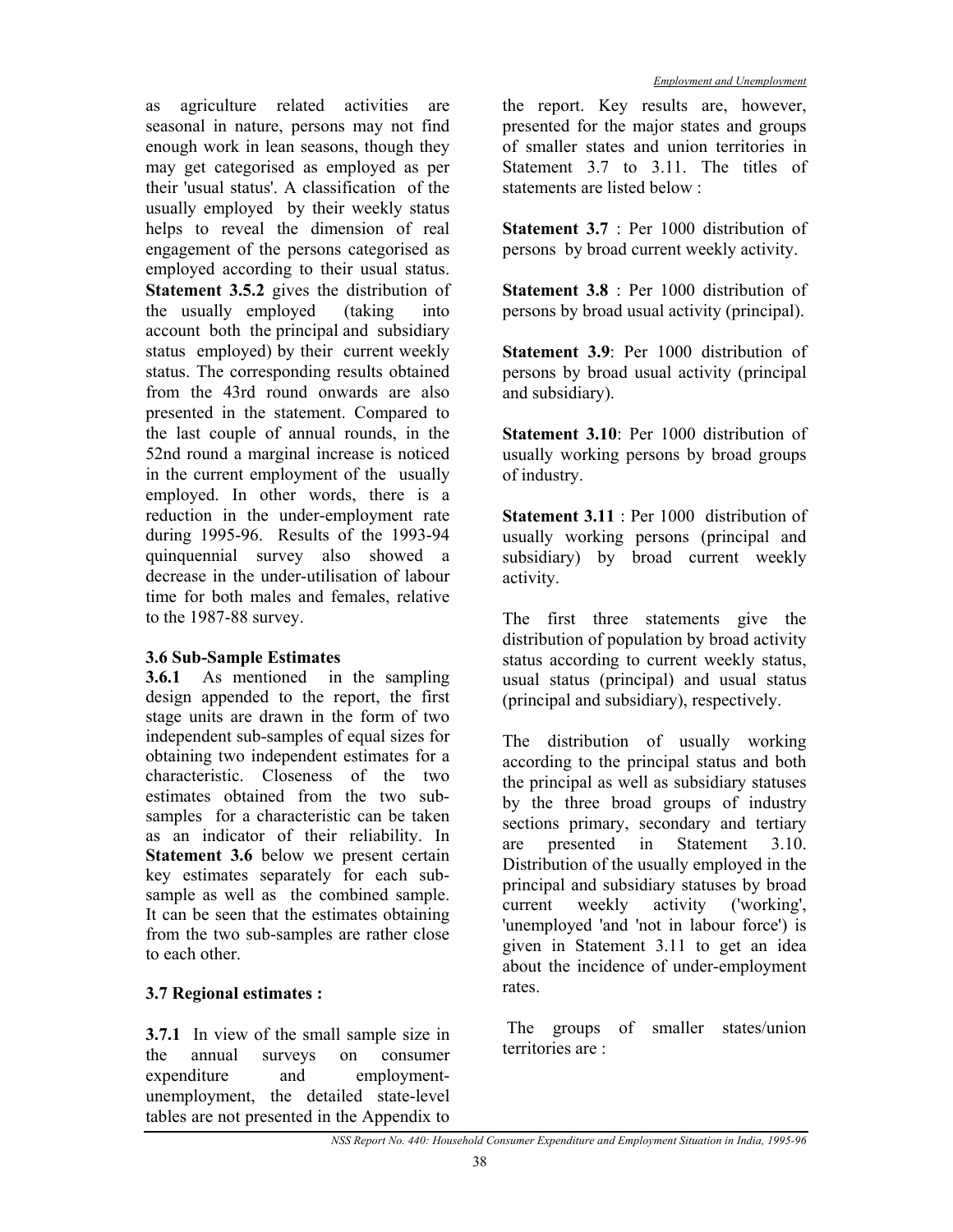| round |                                                       | male           |              | female                                          |                         |              |  |  |  |  |
|-------|-------------------------------------------------------|----------------|--------------|-------------------------------------------------|-------------------------|--------------|--|--|--|--|
|       |                                                       |                |              | current weekly activity current weekly activity |                         |              |  |  |  |  |
|       | employed unemployed not in employed unemployed not in |                | labour force |                                                 |                         | labour force |  |  |  |  |
|       |                                                       |                | rural        |                                                 |                         |              |  |  |  |  |
| 52    | 974                                                   | 4              | 22           | 781                                             | 3                       | 216          |  |  |  |  |
| 51    | 962                                                   | 8              | 30           | 748                                             | 6                       | 246          |  |  |  |  |
| 50    | 957                                                   | 15             | 28           | 807                                             | 14                      | 179          |  |  |  |  |
| 49    | 964                                                   | 7              | 29           | 738                                             | 3                       | 259          |  |  |  |  |
| 48    | 961                                                   | 8              | 31           | 768                                             | 5                       | 227          |  |  |  |  |
| 47    | 972                                                   | $\overline{7}$ | 21           | 799                                             | 4                       | 197          |  |  |  |  |
| 46    | 962                                                   | 10             | 28           | 762                                             | 10                      | 228          |  |  |  |  |
| 45    | 961                                                   | 11             | 28           | 708                                             | 9                       | 283          |  |  |  |  |
| 43    | 931                                                   | 23             | 46           | 675                                             | 8                       | 317          |  |  |  |  |
|       |                                                       |                | urban        |                                                 |                         |              |  |  |  |  |
| 52    | 990                                                   | 3              | 7            | 877                                             | $\overline{\mathbf{2}}$ | 126          |  |  |  |  |
| 51    | 983                                                   | 5              | 12           | 851                                             | 1                       | 148          |  |  |  |  |
| 50    | 977                                                   | 11             | 12           | 884                                             | 9                       | 107          |  |  |  |  |
| 49    | 983                                                   | 6              | 11           | 827                                             | 3                       | 170          |  |  |  |  |
| 48    | 983                                                   | 3              | 14           | 827                                             | 3                       | 170          |  |  |  |  |
| 47    | 982                                                   | 8              | 10           | 885                                             | 5                       | 110          |  |  |  |  |
| 46    | 980                                                   | 8              | 12           | 843                                             | 6                       | 151          |  |  |  |  |
| 45    | 977                                                   | 7              | 16           | 826                                             | 8                       | 166          |  |  |  |  |
| 43    | 967                                                   | 17             | 16           | 768                                             | 17                      | 215          |  |  |  |  |

**Statement 3.5.2: Per 1000 distribution of usually employed(ps+ss) by their broad current weekly status India** 

 i) North Eastern : Arunachal Pradesh, Manipur, Meghalaya, Mizoram, Nagaland, Sikkim & Tripura.

ii) North Western : Jammu & Kashmir, Himachal Pradesh, Chandigarh & Delhi

 iii) Southern: Andaman & Nicobar Islands, Goa, Dadra & Nagar Haveli, Daman & Diu, Lakshadweep & Pondicherry

 Broad activity statuses used for the purpose are :

(i) self-employed, (ii) regular employees, (iii) casual labour, (iv) unemployed, (v) students, (vi) engaged in domestic duties and (vii) others not in labour force.

The estimated total population is given in the last column of these statements for each of the states and group of states. It is to be noted that the population estimates of NSS are generally lower than the census population due to differences in coverage, methodology etc.. Therefore, these totals can be used to combine the proportions at the desired level only and should not be used for generating absolute figures under any category. To do this one is advised to apply the NSS proportions to either the census population or projected population .

In the statements and subsequent tables a '- ' and '0' represent 'no sample persons in the specified class' and 'the estimated value is negligible' cases respectively.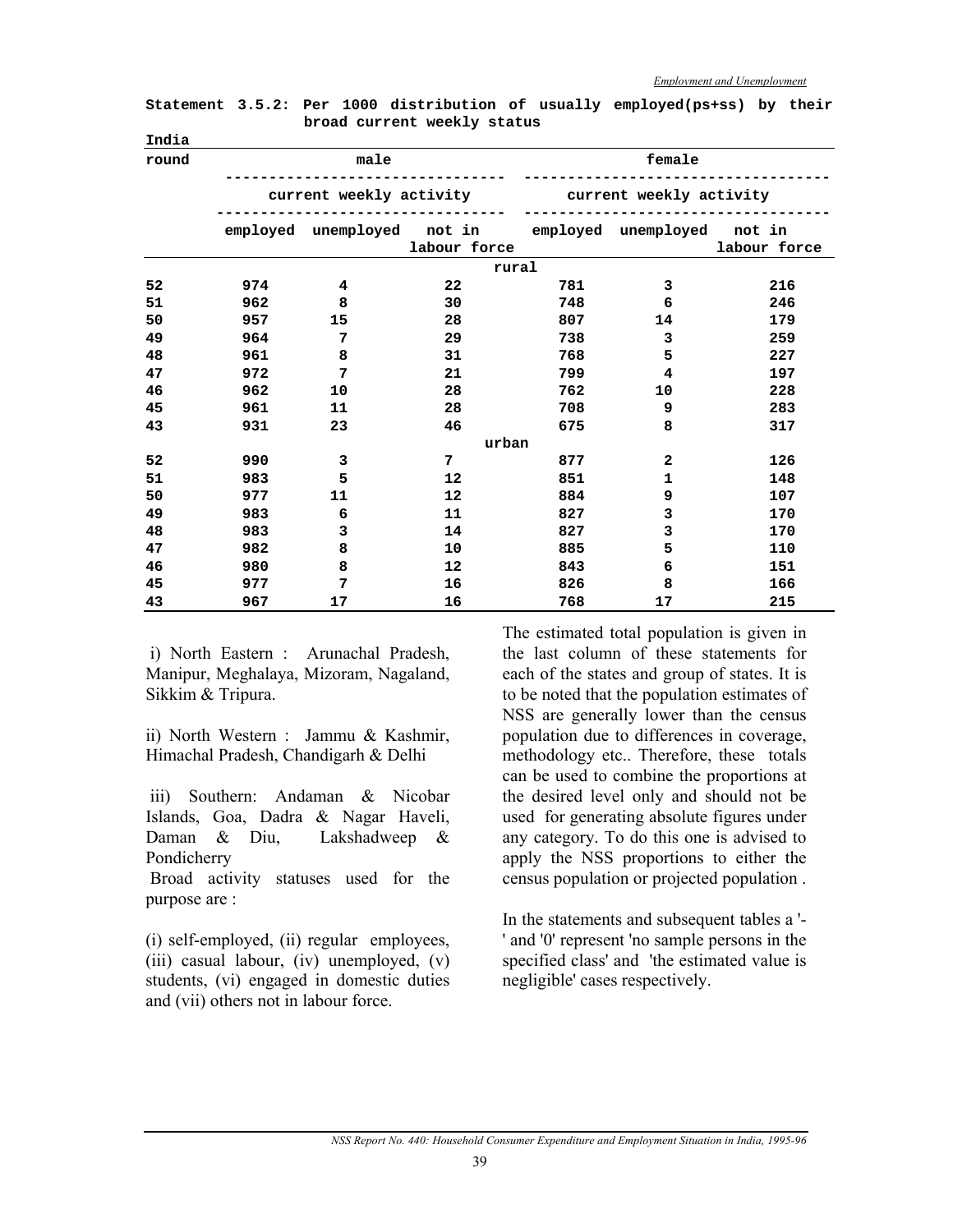| India                 |                                                                                 |                 |                 |                         |
|-----------------------|---------------------------------------------------------------------------------|-----------------|-----------------|-------------------------|
| items                 | sex                                                                             | SS <sub>1</sub> | SS <sub>2</sub> | combined                |
|                       |                                                                                 | rural           |                 |                         |
| <b>WPR</b>            |                                                                                 |                 |                 |                         |
| Usual status          |                                                                                 |                 |                 |                         |
|                       | м                                                                               | 544             | 541             | 542                     |
| p.s                   | $\mathbf{F}$                                                                    | 233             | 234             | 234                     |
|                       | P                                                                               | 394             | 391             | 393                     |
|                       |                                                                                 |                 |                 |                         |
|                       | М                                                                               | 552             | 550             | 551                     |
| $p.s + s.s$           | $\mathbf{F}$                                                                    | 298             | 293             | 295                     |
|                       | P                                                                               | 429             | 425             | 427                     |
| Current weekly status |                                                                                 | 540             | 536             | 538                     |
|                       | М                                                                               | 233             |                 |                         |
|                       | $\mathbf F$<br>${\bf P}$                                                        | 392             | 233             | 233<br>390              |
|                       |                                                                                 |                 | 388             |                         |
|                       |                                                                                 |                 |                 |                         |
| Unemployed            |                                                                                 |                 |                 |                         |
| usual principal       |                                                                                 |                 |                 |                         |
|                       | М                                                                               | 10              | 7               | 8                       |
|                       | $\mathbf F$                                                                     | $\mathbf{2}$    | $\mathbf{2}$    | $\overline{\mathbf{c}}$ |
|                       | ${\bf P}$                                                                       | 6               | 4               | 5                       |
| Current weekly        |                                                                                 |                 |                 |                         |
|                       | М                                                                               | 11              | 8               | ${\bf 10}$              |
|                       | $\mathbf{F}$                                                                    | $\mathbf 2$     | 3               | $\mathbf 2$             |
|                       | Р                                                                               | 7               | 6               | 6                       |
|                       |                                                                                 | urban           |                 |                         |
| <b>WPR</b>            |                                                                                 |                 |                 |                         |
| Usual status          |                                                                                 |                 |                 |                         |
|                       | М                                                                               | 517             | 527             | 522                     |
| p.s                   | F                                                                               | 112             | 102             | 107                     |
|                       | P                                                                               | 325             | 326             | 325                     |
|                       |                                                                                 |                 |                 |                         |
|                       | м                                                                               | 520             | 530             | 525                     |
| $p.s + s.s$           | F                                                                               | 130             | 118             | 124                     |
|                       | P                                                                               | 336             | 334             | 335                     |
|                       |                                                                                 |                 |                 |                         |
| Current weekly        |                                                                                 |                 |                 |                         |
|                       | м                                                                               | 515             | 526             | 520                     |
|                       | $\mathbf F$                                                                     | 117             | 106             | 109                     |
|                       | P                                                                               | 325             | 340             | 325                     |
|                       |                                                                                 |                 |                 |                         |
| Unemployed            |                                                                                 |                 |                 |                         |
| usual principal       |                                                                                 |                 |                 |                         |
|                       | М                                                                               | 22              | 22              | 22                      |
|                       | $\mathbf F$                                                                     | 4               | 4               | 4                       |
|                       | $\mathbf P$                                                                     | 14              | 14              | 14                      |
| Current weekly        |                                                                                 |                 |                 |                         |
|                       | М                                                                               | 22              | 23              | 22                      |
|                       | $\mathbf F$                                                                     | 5               | 4               | 4                       |
|                       | $\mathbf P$                                                                     | 14              | 14              | 13                      |
|                       | Legends : SS 1: Sub-sample 1; SS 2: sub-sample 2; M: Male; F: Female; P: Person |                 |                 |                         |

**Statement 3.6: Sub-sample estimates (per 1000)for key indicators**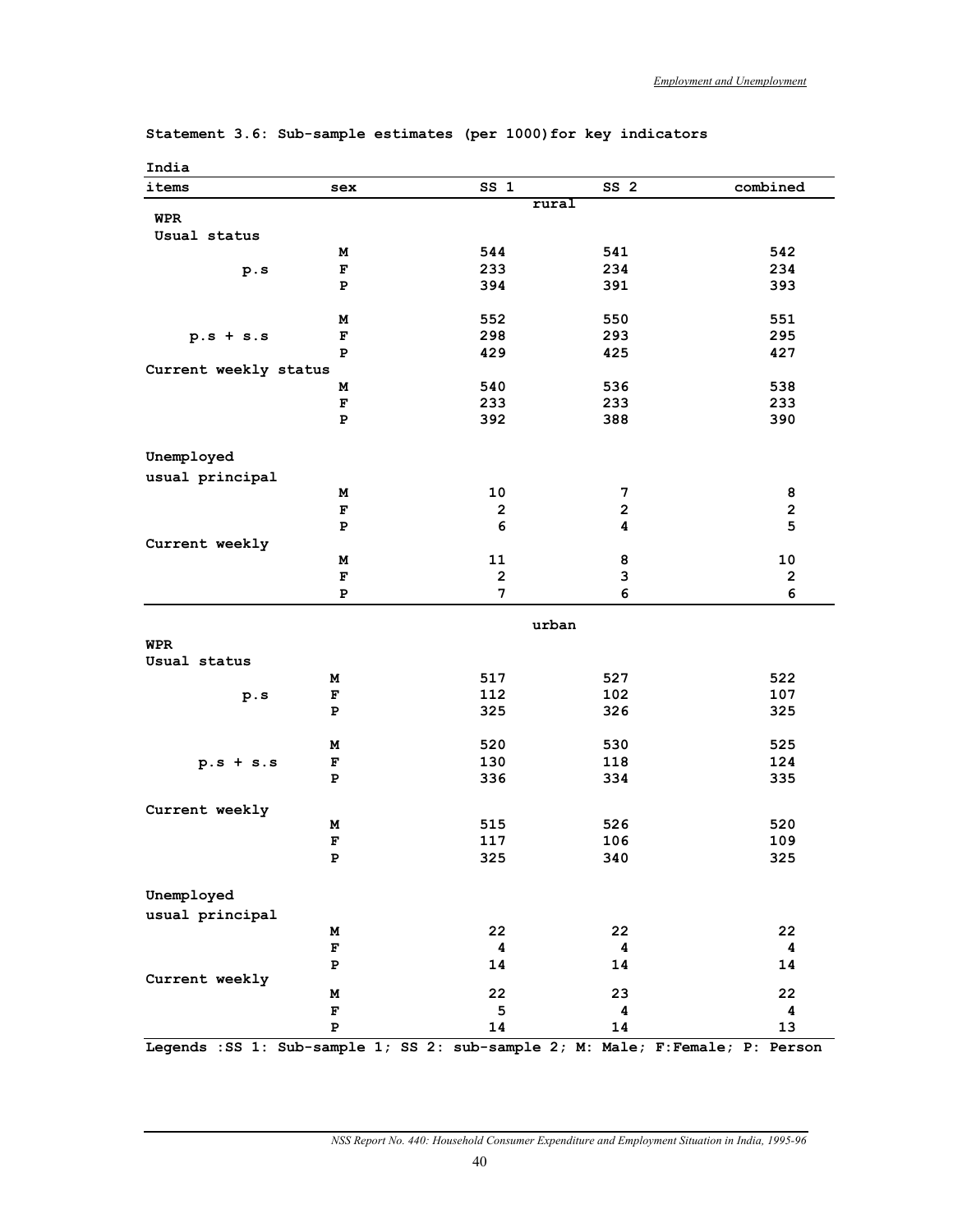| state                |       | working        |        |     | unemp-           |                     | not in labour force |     |      | estd.   | sample  |
|----------------------|-------|----------------|--------|-----|------------------|---------------------|---------------------|-----|------|---------|---------|
|                      | self- | regular        | casual | all | loyed            | stud-               | engaged others      |     | all  | persons | persons |
|                      | empl- | empl-          | labour |     |                  | ents                | in dom-             |     |      | (00)    |         |
|                      | oyed  | oyed           |        |     |                  |                     | estic               |     |      |         |         |
|                      |       |                |        |     |                  |                     | duties              |     |      |         |         |
| (1)                  | (2)   | (3)            | (4)    | (5) | (6)              | (7)                 | (8)                 | (9) | (10) | (11)    | (12)    |
|                      |       |                |        |     |                  | Rural Male          |                     |     |      |         |         |
| Andhra Pradesh       | 294   | 39             | 287    | 620 | $\tau$           | 177                 | 11                  | 184 | 373  | 265335  | 4360    |
| Assam                | 319   | 57             | 128    | 504 | 17               | 255                 | 8                   | 215 | 479  | 105809  | 3755    |
| <b>Bihar</b>         | 293   | 22             | 173    | 487 | 10               | 198                 | 14                  | 291 | 502  | 382934  | 7687    |
| Gujarat              | 295   | 63             | 229    | 587 | 9                | 186                 | 11                  | 207 | 404  | 144498  | 2726    |
| Haryana              | 292   | 54             | 122    | 468 | 12               | 262                 | 6                   | 251 | 520  | 77506   | 1256    |
|                      |       |                |        |     |                  |                     |                     |     |      |         |         |
| Karnataka            | 344   | 45             | 191    | 579 | $\overline{4}$   | 206                 | 12                  | 199 | 417  | 178989  | 2750    |
| Kerala               | 210   | 60             | 271    | 541 | 54               | 247                 | 14                  | 144 | 405  | 87647   | 2542    |
| Madhya Pradesh       | 363   | 27             | 152    | 542 | $\overline{4}$   | 207                 | 21                  | 225 | 454  | 279924  | 5724    |
| Maharashtra          | 279   | 67             | 195    | 542 | 8                | 250                 | $\mathfrak{Z}$      | 198 | 450  | 244801  | 4351    |
| Orissa               | 330   | 23             | 184    | 537 | 12               | 235                 | 15                  | 200 | 451  | 132721  | 3223    |
|                      |       |                |        |     |                  |                     |                     |     |      |         |         |
| Punjab               | 307   | 78             | 150    | 535 | 11               | 265                 | 4                   | 185 | 454  | 73121   | 2610    |
| Rajasthan            | 398   | 36             | 88     | 522 | $\overline{2}$   | 235                 | 14                  | 228 | 477  | 164654  | 3616    |
| Tamil Nadu           | 225   | 75             | 306    | 607 | 18               | 205                 | $8\,$               | 163 | 376  | 193496  | 3339    |
| <b>Uttar Pradesh</b> | 370   | 30             | 106    | 506 | 5                | 220                 | 12                  | 259 | 490  | 584192  | 10224   |
| West Bengal          | 308   | 31             | 203    | 542 | 12               | 218                 | 11                  | 217 | 446  | 243884  | 4689    |
|                      |       |                |        |     |                  |                     |                     |     |      |         |         |
| North Eastern        | 357   | 62             | 100    | 518 | 12               | 242                 | 14                  | 213 | 470  | 36478   | 7263    |
| North Western        | 358   | 75             | 67     | 501 | 14               | 299                 | 8                   | 179 | 486  | 52853   | 4309    |
| Southern             | 181   | 166            | 179    | 526 | 27               | 295                 | 9                   | 142 | 446  | 6622    | 1145    |
| All-India            | 319   | 42             | 177    | 538 | 10               | 219                 | 12                  | 222 | 452  | 3255465 | 75569   |
|                      |       |                |        |     |                  | <b>Rural Female</b> |                     |     |      |         |         |
| Andhra Pradesh       | 187   | $\sqrt{5}$     | 237    | 428 | 3                | 139                 | 228                 | 201 | 569  | 268567  | 4376    |
| Assam                | 18    | 12             | 31     | 61  | 9                | 226                 | 462                 | 242 | 930  | 87635   | 3153    |
| <b>Bihar</b>         | 49    | $\overline{2}$ | 65     | 115 | $\overline{2}$   | 107                 | 463                 | 314 | 883  | 351150  | 7153    |
| Gujarat              | 147   | $\sqrt{6}$     | 117    | 269 | $\mathbf{1}$     | 130                 | 389                 | 210 | 730  | 130999  | 2454    |
| Haryana              | 37    | 6              | 27     | 69  | $\mathbf{1}$     | 206                 | 514                 | 210 | 930  | 70255   | 1111    |
|                      |       |                |        |     |                  |                     |                     |     |      |         |         |
| Karnataka            | 163   | 5              | 163    | 331 | $\boldsymbol{0}$ | 150                 | 321                 | 197 | 669  | 163914  | 2626    |
| Kerala               | 53    | 29             | 69     | 151 | 18               | 228                 | 445                 | 158 | 831  | 97549   | 2862    |
| Madhya Pradesh       | 197   | 7              | 127    | 330 | 1                | 115                 | 296                 | 259 | 669  | 260021  | 5179    |
| Maharashtra          | 189   | 7              | 195    | 391 | $\sqrt{2}$       | 200                 | 207                 | 200 | 606  | 235814  | 4204    |
| Orissa               | 126   | 5              | 85     | 215 | 5                | 158                 | 381                 | 240 | 780  | 132359  | 3196    |
|                      |       |                |        |     |                  |                     |                     |     |      |         |         |
| Punjab               | 31    | 10             | 17     | 58  | $\boldsymbol{2}$ | 193                 | 577                 | 170 | 940  | 63226   | 2230    |
| Rajasthan            | 275   | $\mathbf{1}$   | 44     | 320 | $\boldsymbol{0}$ | 98                  | 320                 | 262 | 680  | 147836  | 3278    |
| Tamil Nadu           | 145   | 21             | 223    | 389 | $\sqrt{6}$       | 154                 | 302                 | 149 | 605  | 194868  | 3392    |
| <b>Uttar Pradesh</b> | 92    | 3              | 28     | 123 | $\boldsymbol{0}$ | 123                 | 460                 | 294 | 876  | 547976  | 9529    |
| West Bengal          | 49    | 6              | 47     | 101 | 1                | 178                 | 509                 | 211 | 898  | 225388  | 4404    |
|                      |       |                |        |     |                  |                     |                     |     |      |         |         |
| North Eastern        | 180   | 18             | 20     | 217 | 6                | 231                 | 338                 | 208 | 777  | 33569   | 6529    |
| North Western        | 250   | $\tau$         | 3      | 260 | $\sqrt{2}$       | 232                 | 330                 | 175 | 738  | 50228   | 4083    |
| Southern             | 74    | $20\,$         | 52     | 146 | $\overline{4}$   | 249                 | 458                 | 144 | 850  | 6708    | 1013    |
| All-India            | 126   | $\overline{7}$ | 100    | 233 | $\overline{2}$   | 149                 | 379                 | 236 | 764  | 3068060 | 70772   |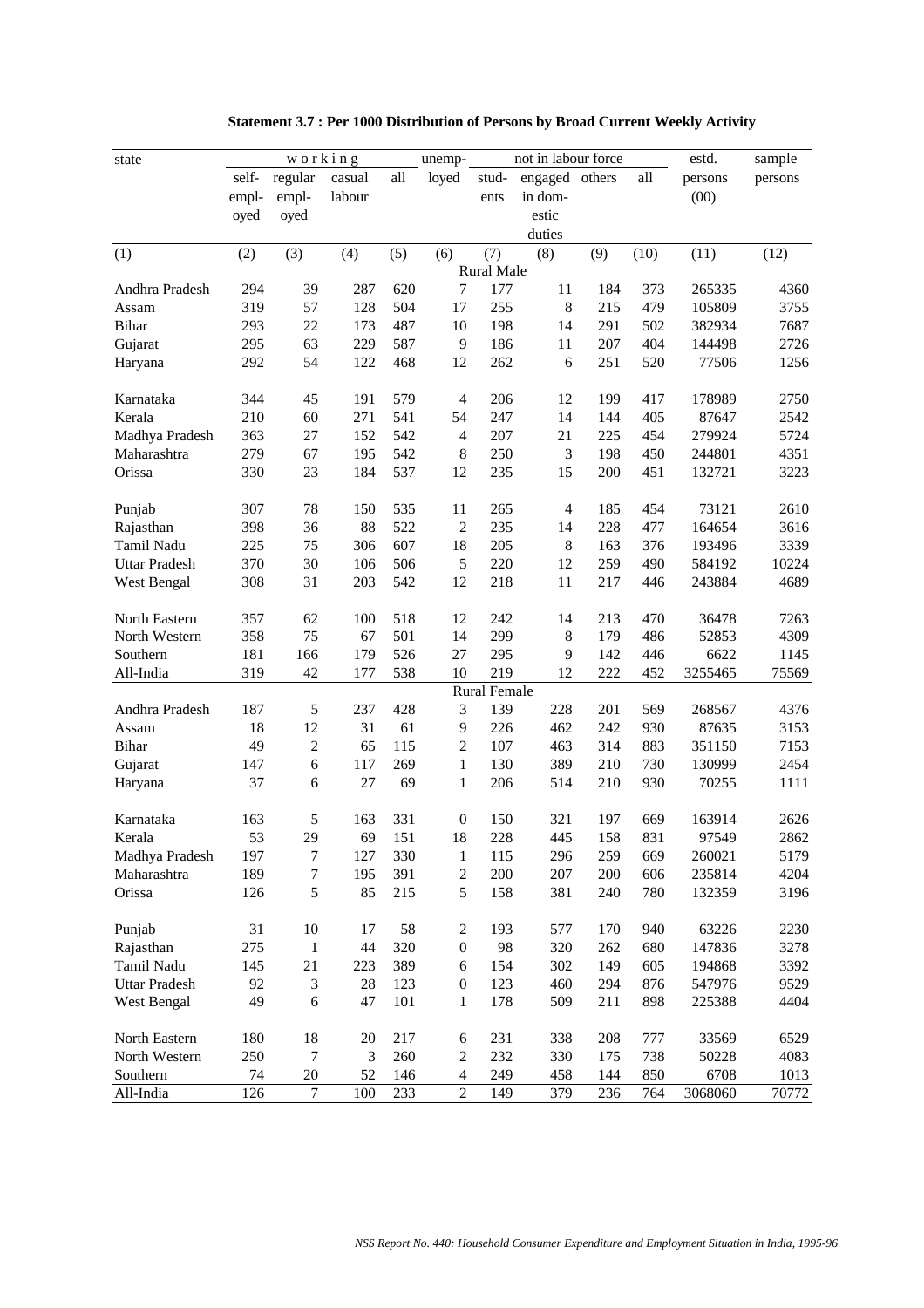| state                 |            | working    |           |            | unemp-           |                     | not in labour force |            |            | estd.           | sample        |
|-----------------------|------------|------------|-----------|------------|------------------|---------------------|---------------------|------------|------------|-----------------|---------------|
|                       | self-      | regular    | casual    | all        | loyed            | stud-               | engaged others      |            | all        | persons         | persons       |
|                       | empl-      | empl-      | labour    |            |                  | ents                | in dom-             |            |            | (00)            |               |
|                       | oyed       | oyed       |           |            |                  |                     | estic               |            |            |                 |               |
|                       |            |            |           |            |                  |                     | duties              |            |            |                 |               |
| (1)                   | (2)        | (3)        | (4)       | (5)        | (6)              | (7)                 | (8)                 | (9)        | (10)       | (11)            | (12)          |
|                       |            |            |           |            |                  | <b>Rural Person</b> |                     |            |            |                 |               |
| Andhra Pradesh        | 240        | 21         | 262       | 524        | 5                | 158                 | 120                 | 193        | 471        | 533902          | 8736          |
| Assam                 | 182        | 37         | 84        | 303        | 13               | 242                 | 214                 | 228        | 683        | 193444          | 6908          |
| <b>Bihar</b>          | 176        | 12         | 121       | 309        | 6                | 155                 | 229                 | 301        | 685        | 734084          | 14840         |
| Gujarat               | 225        | 36         | 175       | 436        | 5                | 159                 | 190                 | 209        | 559        | 275497          | 5180          |
| Haryana               | 171        | 31         | 77        | 279        | $\tau$           | 235                 | 247                 | 231        | 715        | 147761          | 2367          |
|                       |            |            |           |            |                  |                     |                     |            |            |                 |               |
| Karnataka             | 257        | 26         | 178       | 461        | $\overline{2}$   | 179                 | 159                 | 199        | 537        | 342903          | 5376          |
| Kerala                | 127        | 44         | 164       | 336        | 35               | 237                 | 241                 | 151        | 629        | 185195          | 5404          |
| Madhya Pradesh        | 283        | 17         | 140       | 440        | 3                | 163                 | 153                 | 242        | 557        | 539945          | 10903         |
| Maharashtra           | 235        | 38         | 195       | 468        | 5                | 225                 | 103                 | 199        | 527        | 480615          | 8555          |
| Orissa                | 228        | 14         | 135       | 376        | 9                | 197                 | 198                 | 220        | 615        | 265081          | 6419          |
|                       |            |            |           |            |                  |                     |                     |            |            |                 |               |
| Punjab                | 179        | 46         | 88        | 314        | $\boldsymbol{7}$ | 232                 | 270                 | 179        | 679        | 136348          | 4840          |
| Rajasthan             | 340        | 19         | 67        | 426        | $\mathbf{1}$     | 170                 | 158                 | 244        | 573        | 312490          | 6894          |
| Tamil Nadu            | 185        | 48         | 265       | 497        | 12               | 179                 | 156                 | 156        | 491        | 388363          | 6731          |
| <b>Uttar Pradesh</b>  | 235        | 17         | 68        | 321        | 3                | 173                 | 229                 | 275        | 677        | 1132168         | 19753         |
| West Bengal           | 184        | 19         | 128       | 330        | $\tau$           | 198                 | 250                 | 214        | 663        | 469272          | 9093          |
|                       |            |            |           |            |                  |                     |                     |            |            |                 |               |
| North Eastern         | 272        | 40         | 61        | 374        | 9                | 237                 | 170                 | 211        | 617        | 70047           | 13792         |
| North Western         | 306        | 42         | 36        | 384        | 8                | 266                 | 165                 | 177        | 608        | 103081          | 8392          |
| Southern              | 127        | 93         | 115       | 335        | 15               | 272                 | 234                 | 143        | 650        | 13329           | 2158          |
| All-India             | 225        | 25         | 140       | 390        | 6                | 185                 | 190                 | 229        | 604        | 6323525         | 146341        |
|                       |            |            |           |            |                  | Urban Male          |                     |            |            |                 |               |
| Andhra Pradesh        | 197        | 220        | 117       | 533        | 14               | 257                 | $\,8\,$             | 189        | 453        | 91863           | 3370          |
| Assam                 | 228        | 236        | 59        | 524        | 48               | 265                 | 7                   | 157        | 429        | 10417           | 842           |
| <b>Bihar</b>          | 210        | 147        | 68        | 425        | 26               | 319                 | 10                  | 220        | 549        | 56241           | 2728          |
| Gujarat               | 200        | 206        | 106       | 513        | 29               | 251                 | 7                   | 200        | 458        | 69765           | 2770          |
| Haryana               | 254        | 208        | 49        | 511        | 9                | 289                 | $\overline{4}$      | 188        | 480        | 23755           | 803           |
|                       |            |            |           |            |                  |                     |                     |            |            |                 |               |
| Karnataka             | 216        | 202        | 132       | 550        | 16               | 271                 | 5                   | 158        | 434        | 60025           | 2374          |
| Kerala                | 195        | 134        | 183       | 512        | 56               | 263                 | 9                   | 161        | 433        | 27489           | 1833          |
| Madhya Pradesh        | 201        | 200        | 91        | 492        | 18               | 295                 | $\tau$              | 187        | 490        | 85545           | 3592          |
| Maharashtra           | 176        | 286        | 61        | 522        | 21               | 283                 | $\sqrt{5}$          | 169        | 458        | 160948          | 5477          |
| Orissa                | 224        | 218        | 69        | 512        | 28               | 282                 | $8\,$               | 171        | 460        | 20813           | 1043          |
|                       |            |            |           |            |                  |                     |                     |            |            |                 |               |
| Punjab                | 246        | 254        | 59        | 559        | 10               | 250                 | $\mathfrak s$       | 175        | 430        | 34643           | 1923          |
| Rajasthan             | 245        | 176        | 72        | 492        | 11               | 283                 | 12                  | 202        | 497        | 45518           | 2060          |
| Tamil Nadu            | 198        | 256        | 129       | 582        | 26               | 239                 | 9                   | 145        | 393        | 96881           | 3893          |
| <b>Uttar Pradesh</b>  | 263        | 181        | 50        | 494        | 18               | 275                 | $\,8\,$             | 205        | 487        | 118536          | 5481          |
| West Bengal           | 241        | 228        | 83        | 553        | 40               | 233                 | 10                  | 165        | 407        | 90332           | 3345          |
|                       |            |            |           |            |                  |                     |                     |            |            |                 |               |
| North Eastern         | 185        | 223        | 60        | 468        | 20               | 317                 | 14                  | 180        | 512        | 6706            | 3254          |
| North Western         | 205        | 280        | 41        | 526        | 16               | 278                 | 18                  | 163        | 458        | 64433           | 2452          |
| Southern<br>All-India | 141<br>213 | 189<br>223 | 166<br>85 | 495<br>520 | 51<br>22         | 252<br>270          | 14<br>$8\,$         | 187<br>179 | 454<br>457 | 5213<br>1069124 | 1050<br>48290 |
|                       |            |            |           |            |                  |                     |                     |            |            |                 |               |

| Statement 3.7 : Per 1000 Distribution of Persons by Broad Current Weekly Activity |  |  |
|-----------------------------------------------------------------------------------|--|--|
|-----------------------------------------------------------------------------------|--|--|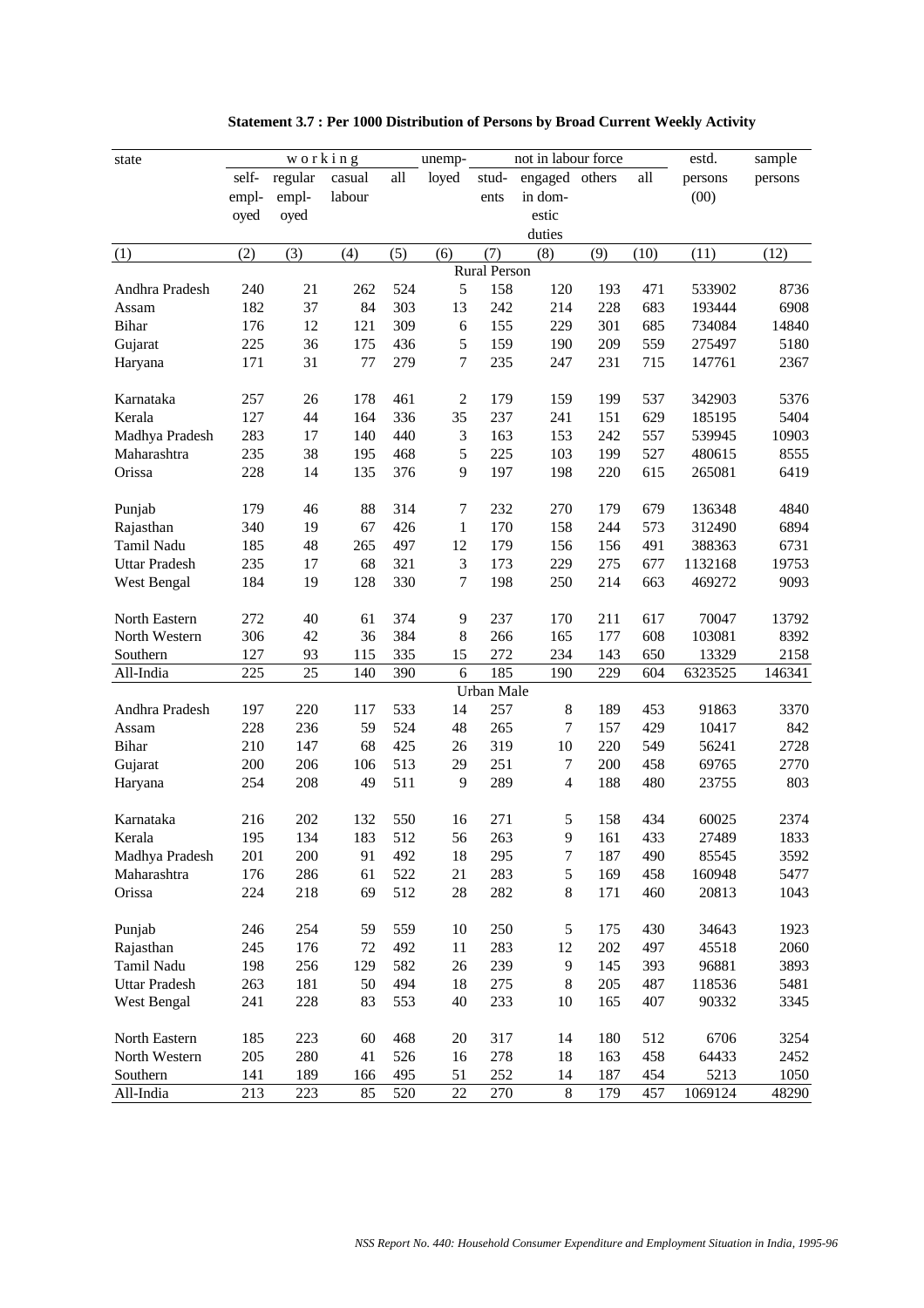| state                 |           | working    |                |            | unemp-         |                     | not in labour force |            |            | estd.           | sample        |
|-----------------------|-----------|------------|----------------|------------|----------------|---------------------|---------------------|------------|------------|-----------------|---------------|
|                       | self-     | regular    | casual         | all        | loyed          | stud-               | engaged others      |            | all        | persons         | persons       |
|                       | empl-     | empl-      | labour         |            |                | ents                | in dom-             |            |            | (00)            |               |
|                       | oyed      | oyed       |                |            |                |                     | estic               |            |            |                 |               |
|                       |           |            |                |            |                |                     | duties              |            |            |                 |               |
| (1)                   | (2)       | (3)        | (4)            | (5)        | (6)            | (7)                 | (8)                 | (9)        | (10)       | (11)            | (12)          |
|                       |           |            |                |            |                | <b>Urban Female</b> |                     |            |            |                 |               |
| Andhra Pradesh        | 57        | 43         | 48             | 148        | 6              | 233                 | 444                 | 169        | 846        | 91384           | 3358          |
| Assam                 | 8         | 50         | 26             | 85         | 20             | 281                 | 434                 | 180        | 895        | 8201            | 677           |
| <b>Bihar</b>          | 21        | 11         | 16             | 48         | $\mathbf{1}$   | 266                 | 455                 | 230        | 950        | 47391           | 2283          |
| Gujarat               | 30        | 22         | 35             | 87         | $\mathbf{1}$   | 233                 | 509                 | 171        | 912        | 62011           | 2474          |
| Haryana               | 32        | 31         | 16             | 78         | 3              | 261                 | 504                 | 155        | 920        | 18916           | 664           |
|                       |           |            |                |            |                |                     |                     |            |            |                 |               |
| Karnataka             | 52        | 41         | 61             | 154        | $\overline{2}$ | 233                 | 442                 | 169        | 844        | 57905           | 2294          |
| Kerala                | 39        | 46         | 43             | 128        | 25             | 222                 | 507                 | 117        | 847        | 29702           | 1967          |
| Madhya Pradesh        | 38        | 33         | 44             | 115        | 3              | 247                 | 439                 | 197        | 882        | 73447           | 3102          |
| Maharashtra           | 33        | 52         | 24             | 110        | $\mathbf{2}$   | 262                 | 464                 | 161        | 888        | 142437          | 4937          |
| Orissa                | 15        | 31         | 33             | 79         | $\overline{4}$ | 261                 | 478                 | 178        | 917        | 19086           | 953           |
|                       |           |            |                |            |                |                     |                     |            |            |                 |               |
| Punjab                | 18        | 30         | 1              | 50         | 5              | 255                 | 519                 | 172        | 946        | 28647           | 1641          |
| Rajasthan             | 50        | 20         | 19             | 90         | $\mathbf{1}$   | 228                 | 482                 | 198        | 909        | 41051           | 1909          |
| Tamil Nadu            | 75        | 75         | 45             | 196        | $\tau$         | 206                 | 447                 | 143        | 797        | 93034           | 3759          |
| <b>Uttar Pradesh</b>  | 34        | 21         | $\overline{7}$ | 63         | $\mathbf{1}$   | 250                 | 481                 | 206        | 937        | 102995          | 4821          |
| West Bengal           | 30        | 40         | 18             | 87         | $\,8\,$        | 222                 | 524                 | 159        | 905        | 79744           | 2940          |
|                       |           |            |                |            |                |                     |                     |            |            |                 |               |
| North Eastern         | 71        | 61         | 15             | 147        | 12             | 303                 | 353                 | 184        | 840        | 6085            | 2971          |
| North Western         | 25        | 64         | $\mathfrak{Z}$ | 92         | 5              | 267                 | 473                 | 163        | 903        | 55621           | 2198          |
| Southern              | 24        | 54         | 17             | 96         | 9              | 224                 | 508                 | 164        | 895        | 4653            | 902           |
| All-India             | 40        | 41         | 29             | 109        | $\overline{4}$ | 242                 | 472                 | 173        | 887        | 962311          | 43850         |
|                       |           |            |                |            |                | <b>Urban Person</b> |                     |            |            |                 |               |
| Andhra Pradesh        | 127       | 132        | 83             | 341        | 10             | 245                 | 226                 | 179        | 649        | 183247          | 6728          |
| Assam                 | 131       | 154        | 45             | 330        | 36             | 272                 | 195                 | 167        | 634        | 18618           | 1519          |
| <b>Bihar</b>          | 123       | 85         | 44             | 252        | 15             | 294                 | 213                 | 225        | 733        | 103633          | 5011          |
| Gujarat               | 120       | 120        | 73             | 312        | 16             | 242                 | 243                 | 186        | 672        | 131776          | 5244          |
| Haryana               | 155       | 129        | 34             | 319        | 6              | 276                 | 225                 | 172        | 675        | 42671           | 1467          |
|                       |           |            |                |            |                |                     |                     |            |            |                 |               |
| Karnataka             | 136       | 123        | 97             | 356        | 9              | 252                 | 220                 | 163        | 635        | 117930          | 4668          |
| Kerala                | 114       | 88         | 110            | 312        | $40\,$         | 242                 | 268                 | 138        | 648        | 57191           | 3800          |
| Madhya Pradesh        | 126       | 123        | 69             | 318        | 11             | 273                 | 207                 | 191        | 671        | 158992          | 6694          |
| Maharashtra           | 109       | 176        | 44             | 328        | 12             | 273                 | 221                 | 166        | 660        | 303385          | 10414         |
| Orissa                | 124       | 129        | 52             | 305        | 17             | 272                 | 233                 | 174        | 679        | 39900           | 1996          |
|                       |           |            |                |            |                |                     |                     |            |            |                 |               |
| Punjab                | 143       | 153        | 33             | 329        | $\,8\,$        | 252                 | 238                 | 173        | 664        | 63290           | 3564          |
| Rajasthan             | 152       | 102        | 47             | 301        | $\sqrt{6}$     | 257                 | 234                 | 201        | 692        | 86569           | 3969          |
| Tamil Nadu            | 137       | 167        | 88             | 393        | 16             | 223                 | 224                 | 144        | 591        | 189915          | 7652          |
| <b>Uttar Pradesh</b>  | 157       | 107        | 30             | 294        | 10             | 263                 | 228                 | 205        | 696        | 221531          | 10302         |
| West Bengal           | 142       | 140        | 52             | 334        | 25             | 228                 | 251                 | 162        | 641        | 170076          | 6285          |
|                       |           |            |                |            |                |                     |                     |            |            |                 |               |
| North Eastern         | 130       | 146        | 39             | 315        | 16             | 311                 | 176                 | 182        | 668        | 12792           | 6225          |
| North Western         | 122<br>86 | 180        | 23             | 325        | 11             | 273                 | 229                 | 163        | 664        | 120055          | 4650          |
| Southern<br>All-India | 131       | 125<br>136 | 96<br>58       | 307<br>325 | 31<br>14       | 239<br>257          | 247<br>228          | 177<br>176 | 662<br>661 | 9866<br>2031435 | 1952<br>92140 |
|                       |           |            |                |            |                |                     |                     |            |            |                 |               |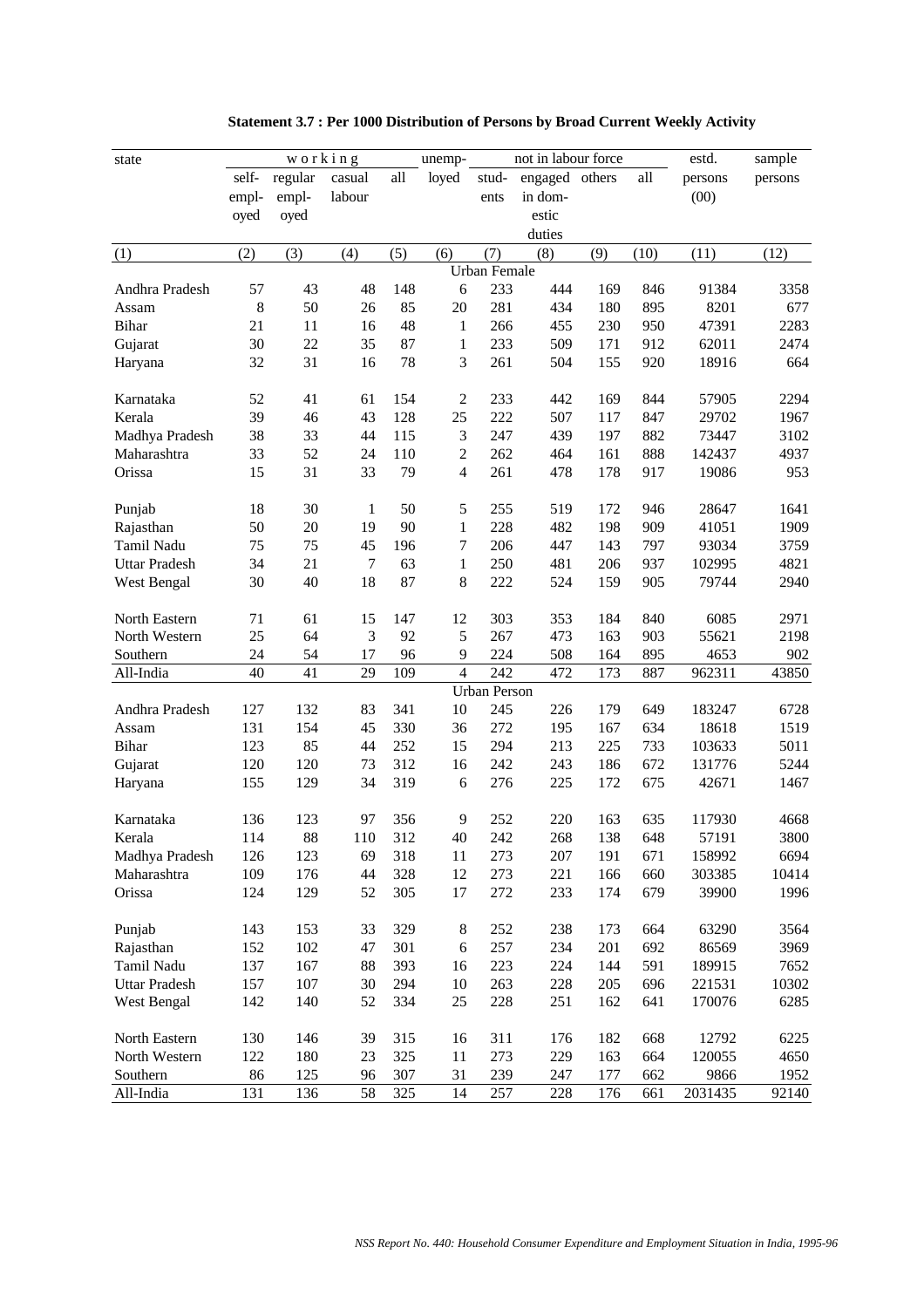| state                |       | working                  |        |     | unemp-           |              | not in labour force |        |      | estd.   | sample  |
|----------------------|-------|--------------------------|--------|-----|------------------|--------------|---------------------|--------|------|---------|---------|
|                      | self- | regular                  | casual | all | loyed            | stud-        | engaged             | others | all  | persons | persons |
|                      | empl- | empl-                    | labour |     |                  | ents         | in dom-             |        |      | (00)    |         |
|                      | oyed  | oyed                     |        |     |                  |              | estic               |        |      |         |         |
|                      |       |                          |        |     |                  |              | duties              |        |      |         |         |
|                      |       |                          |        |     |                  |              |                     |        |      |         |         |
| (1)                  | (2)   | (3)                      | (4)    | (5) | (6)              | (7)          | (8)                 | (9)    | (10) | (11)    | (12)    |
|                      |       |                          |        |     |                  | Rural Male   |                     |        |      |         |         |
| Andhra Pradesh       | 296   | 40                       | 291    | 627 | 6                | 178          | 11                  | 178    | 367  | 265335  | 4360    |
| Assam                | 317   | 58                       | 133    | 508 | 17               | 264          | 5                   | 206    | 475  | 105809  | 3755    |
| Bihar                | 290   | 22                       | 179    | 490 | $\,8$            | 205          | 14                  | 283    | 502  | 382934  | 7687    |
| Gujarat              | 294   | 64                       | 233    | 590 | 9                | 194          | $\tau$              | 199    | 401  | 144498  | 2726    |
| Haryana              | 290   | 53                       | 126    | 468 | 10               | 264          | 6                   | 251    | 522  | 77506   | 1256    |
| Karnataka            | 339   | 45                       | 200    | 585 | 4                | 218          | 10                  | 184    | 412  | 178989  | 2750    |
| Kerala               | 212   | 61                       | 282    | 556 | 46               | 250          | 14                  | 135    | 399  | 87647   | 2542    |
| Madhya Pradesh       | 365   | 29                       | 159    | 554 | 3                | 213          | 12                  | 218    | 443  | 279924  | 5724    |
| Maharashtra          | 277   | 67                       | 201    | 544 | 6                | 263          | $\mathbf{1}$        | 185    | 449  | 244801  | 4351    |
| Orissa               | 320   | 24                       | 201    | 545 | 13               | 237          | 10                  | 195    | 442  | 132721  | 3223    |
| Punjab               | 310   | 77                       | 155    | 542 | 8                | 263          | 3                   | 184    | 450  | 73121   | 2610    |
| Rajasthan            | 398   | 35                       | 85     | 519 | $\mathbf{2}$     | 238          | 15                  | 226    | 480  | 164654  | 3616    |
| Tamil Nadu           | 228   | 74                       | 309    | 611 | 15               | 221          | $\tau$              | 145    | 374  | 193496  | 3339    |
| <b>Uttar Pradesh</b> | 367   | 30                       | 110    | 508 | $\overline{4}$   | 226          | 9                   | 253    | 488  | 584192  | 10224   |
| West Bengal          | 300   | 31                       | 213    | 544 | 11               | 220          | 10                  | 215    | 445  | 243884  | 4689    |
|                      |       |                          |        |     |                  |              |                     |        |      |         |         |
| North Eastern        | 358   | 62                       | 104    | 523 | 12               | 260          | 12                  | 192    | 465  | 36478   | 7263    |
| North Western        | 355   | 77                       | 66     | 498 | 13               | 308          | 7                   | 174    | 489  | 52853   | 4309    |
| Southern             | 188   | 168                      | 176    | 532 | 26               | 303          | 8                   | 131    | 442  | 6622    | 1145    |
| All-India            | 317   | 42                       | 182    | 542 | 8                | 225          | 10                  | 214    | 450  | 3255465 | 75569   |
|                      |       |                          |        |     |                  | Rural Female |                     |        |      |         |         |
| Andhra Pradesh       | 182   | $\overline{4}$           | 246    | 433 | $\mathbf{1}$     | 139          | 230                 | 197    | 567  | 268567  | 4376    |
| Assam                | 14    | 12                       | 30     | 56  | 9                | 233          | 479                 | 224    | 935  | 87635   | 3153    |
| Bihar                | 45    | $\mathfrak{2}$           | 68     | 115 | $\mathbf{1}$     | 108          | 478                 | 299    | 884  | 351150  | 7153    |
| Gujarat              | 126   | 6                        | 123    | 255 | $\boldsymbol{0}$ | 133          | 405                 | 207    | 745  | 130999  | 2454    |
| Haryana              | 31    | 5                        | 16     | 51  | 1                | 205          | 533                 | 210    | 948  | 70255   | 1111    |
| Karnataka            | 157   | 5                        | 185    | 348 | $\boldsymbol{0}$ | 160          | 313                 | 179    | 652  | 163914  | 2626    |
| Kerala               | 49    | 29                       | 71     | 149 | 19               | 233          | 452                 | 148    | 832  | 97549   | 2862    |
| Madhya Pradesh       | 193   | 9                        | 138    | 341 | $\boldsymbol{0}$ | 118          | 281                 | 260    | 659  | 260021  | 5179    |
| Maharashtra          | 186   | $\tau$                   | 218    | 411 | $\mathbf{1}$     | 207          | 195                 | 187    | 588  | 235814  | 4204    |
| Orissa               | 123   | $\overline{\mathcal{L}}$ | 100    | 227 | $\sqrt{5}$       | 161          | 372                 | 235    | 768  | 132359  | 3196    |
| Punjab               | 13    | 11                       | 13     | 37  | 1                | 195          | 599                 | 168    | 962  | 63226   | 2230    |
| Rajasthan            | 249   | $\mathbf{1}$             | 46     | 296 | $\boldsymbol{0}$ | 98           | 344                 | 262    | 704  | 147836  | 3278    |
| Tamil Nadu           | 139   | 21                       | 246    | 406 | 5                | 166          | 294                 | 129    | 590  | 194868  | 3392    |
| <b>Uttar Pradesh</b> | 86    | 3                        | 33     | 122 | $\boldsymbol{0}$ | 126          | 464                 | 287    | 878  | 547976  | 9529    |
| West Bengal          | 39    | 6                        | 45     | 90  | $\overline{c}$   | 178          | 524                 | 208    | 909  | 225388  | 4404    |
|                      |       |                          |        |     |                  |              |                     |        |      |         |         |
| North Eastern        | 184   | 17                       | 20     | 221 | 7                | 245          | 344                 | 183    | 772  | 33569   | 6529    |
| North Western        | 218   | $\overline{7}$           | 2      | 227 | $\boldsymbol{2}$ | 236          | 366                 | 169    | 771  | 50228   | 4083    |
| Southern             | 79    | 22                       | 56     | 157 | 4                | 256          | 454                 | 129    | 839  | 6708    | 1013    |
| All-India            | 119   | $\boldsymbol{7}$         | 108    | 234 | $\sqrt{2}$       | 152          | 383                 | 228    | 764  | 3068060 | 70772   |

|  |  | Statement 3.8 : Per 1000 Distribution of Persons by Broad Usual Activity (Principal) |  |  |
|--|--|--------------------------------------------------------------------------------------|--|--|
|--|--|--------------------------------------------------------------------------------------|--|--|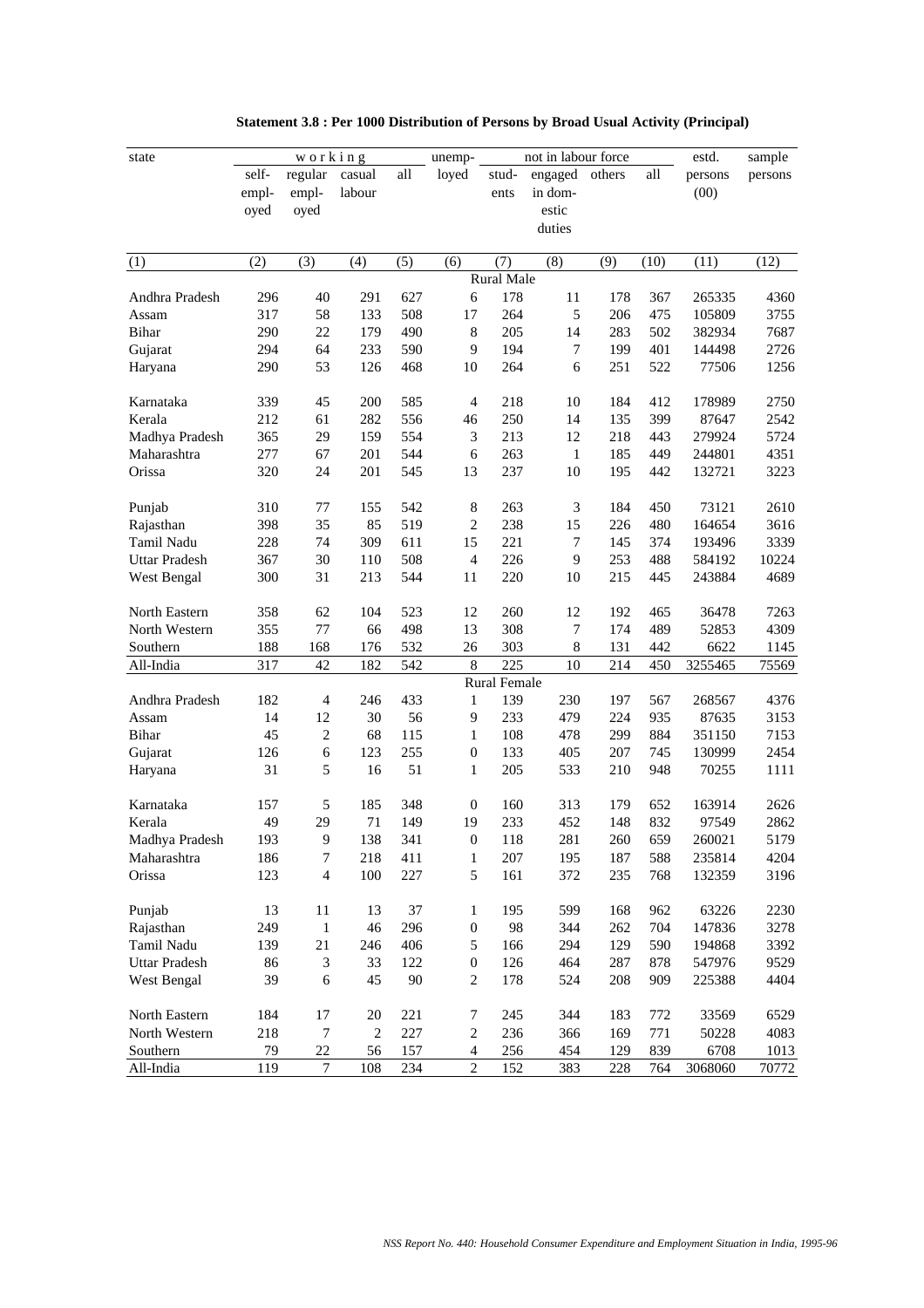| state                |       | working |        |     | unemp-         |              | not in labour force |        |      | estd.   | sample  |
|----------------------|-------|---------|--------|-----|----------------|--------------|---------------------|--------|------|---------|---------|
|                      | self- | regular | casual | all | loyed          | stud-        | engaged             | others | all  | persons | persons |
|                      | empl- | empl-   | labour |     |                | ents         | in dom-             |        |      | (00)    |         |
|                      | oyed  | oyed    |        |     |                |              | estic               |        |      |         |         |
|                      |       |         |        |     |                |              | duties              |        |      |         |         |
|                      |       |         |        |     |                |              |                     |        |      |         |         |
| (1)                  | (2)   | (3)     | (4)    | (5) | (6)            | (7)          | (8)                 | (9)    | (10) | (11)    | (12)    |
|                      |       |         |        |     |                | Rural Person |                     |        |      |         |         |
| Andhra Pradesh       | 239   | 22      | 268    | 529 | 3              | 159          | 122                 | 188    | 468  | 533902  | 8736    |
| Assam                | 180   | 37      | 86     | 303 | 13             | 250          | 219                 | 215    | 683  | 193444  | 6908    |
| Bihar                | 173   | 12      | 126    | 311 | 5              | 159          | 236                 | 290    | 685  | 734084  | 14840   |
| Gujarat              | 214   | 37      | 180    | 431 | 5              | 165          | 197                 | 204    | 565  | 275497  | 5180    |
| Haryana              | 167   | 30      | 74     | 270 | 6              | 236          | 257                 | 231    | 724  | 147761  | 2367    |
| Karnataka            | 252   | 26      | 193    | 472 | $\mathbf{2}$   | 190          | 155                 | 182    | 526  | 342903  | 5376    |
| Kerala               | 126   | 44      | 171    | 341 | 32             | 241          | 244                 | 142    | 627  | 185195  | 5404    |
| Madhya Pradesh       | 283   | 20      | 149    | 451 | $\mathbf{2}$   | 168          | 142                 | 238    | 547  | 539945  | 10903   |
| Maharashtra          | 232   | 37      | 209    | 479 | $\overline{4}$ | 235          | 96                  | 186    | 518  | 480615  | 8555    |
| Orissa               | 222   | 14      | 150    | 386 | 9              | 199          | 191                 | 215    | 605  | 265081  | 6419    |
|                      |       |         |        |     |                |              |                     |        |      |         |         |
| Punjab               | 172   | 47      | 89     | 308 | 5              | 231          | 279                 | 177    | 687  | 136348  | 4840    |
| Rajasthan            | 328   | 19      | 67     | 413 | $\mathbf{1}$   | 172          | 171                 | 243    | 586  | 312490  | 6894    |
| <b>Tamil Nadu</b>    | 183   | 48      | 277    | 508 | 10             | 194          | 151                 | 137    | 482  | 388363  | 6731    |
| <b>Uttar Pradesh</b> | 231   | 17      | 73     | 321 | $\sqrt{2}$     | 178          | 230                 | 270    | 677  | 1132168 | 19753   |
| West Bengal          | 175   | 19      | 132    | 326 | 6              | 200          | 256                 | 211    | 668  | 469272  | 9093    |
|                      |       |         |        |     |                |              |                     |        |      |         |         |
| North Eastern        | 274   | 40      | 64     | 378 | 9              | 253          | 171                 | 188    | 612  | 70047   | 13792   |
| North Western        | 289   | 43      | 35     | 366 | 7              | 273          | 182                 | 172    | 627  | 103081  | 8392    |
| Southern             | 133   | 94      | 116    | 343 | 15             | 279          | 233                 | 130    | 642  | 13329   | 2158    |
| All-India            | 221   | 25      | 146    | 393 | 5              | 190          | 191                 | 221    | 602  | 6323545 | 146341  |
|                      |       |         |        |     |                | Urban Male   |                     |        |      |         |         |
| Andhra Pradesh       | 196   | 220     | 119    | 535 | 14             | 269          | 6                   | 176    | 451  | 91863   | 3370    |
| Assam                | 225   | 235     | 62     | 522 | 50             | 267          | $\tau$              | 155    | 428  | 10417   | 842     |
| Bihar                | 210   | 149     | 68     | 427 | 26             | 323          | 11                  | 213    | 547  | 56241   | 2728    |
| Gujarat              | 202   | 207     | 106    | 514 | 29             | 255          | 4                   | 197    | 456  | 69765   | 2770    |
| Haryana              | 249   | 212     | 49     | 510 | 9              | 289          | $\overline{4}$      | 189    | 481  | 23755   | 803     |
| Karnataka            | 218   | 204     | 135    | 557 | 14             | 279          | 3                   | 146    | 429  | 60025   | 2374    |
| Kerala               | 196   | 134     | 187    | 517 | 50             | 267          | 9                   | 156    | 433  | 27489   | 1833    |
| Madhya Pradesh       | 203   | 200     | 91     | 494 | 16             | 301          | $\boldsymbol{7}$    | 181    | 489  | 85545   | 3592    |
| Maharashtra          | 176   | 285     | 62     | 523 | 21             | 290          | $\sqrt{5}$          | 162    | 457  | 160948  | 5477    |
| Orissa               | 221   | 218     | 72     | 511 | 29             | 285          | 5                   | 169    | 459  | 20813   | 1043    |
|                      |       |         |        |     |                |              |                     |        |      |         |         |
| Punjab               | 245   | 255     | 60     | 560 | 10             | 251          | $\sqrt{5}$          | 174    | 430  | 34643   | 1923    |
| Rajasthan            | 243   | 176     | 73     | 493 | 11             | 287          | 12                  | 198    | 496  | 45518   | 2060    |
| Tamil Nadu           | 201   | 256     | 128    | 585 | 25             | 241          | $\,$ 8 $\,$         | 141    | 390  | 96881   | 3893    |
| <b>Uttar Pradesh</b> | 263   | 180     | 52     | 495 | 18             | 284          | $\sqrt{6}$          | 197    | 487  | 118536  | 5481    |
| West Bengal          | 240   | 231     | 85     | 556 | 39             | 235          | 9                   | 161    | 405  | 90332   | 3345    |
|                      |       |         |        |     |                |              |                     |        |      |         |         |
| North Eastern        | 185   | 225     | 59     | 470 | $20\,$         | 333          | 15                  | 162    | 511  | 6706    | 3254    |
| North Western        | 205   | 278     | 42     | 525 | 15             | 279          | 19                  | 162    | 460  | 64433   | 2452    |
| Southern             | 141   | 189     | 166    | 495 | 58             | 269          | 14                  | 163    | 447  | 5213    | 1050    |
| All-India            | 213   | 223     | 86     | 522 | 22             | 275          | $\tau$              | 174    | 456  | 1069124 | 48290   |

|  |  | Statement 3.8 : Per 1000 Distribution of Persons by Broad Usual Activity (Principal) |  |  |
|--|--|--------------------------------------------------------------------------------------|--|--|
|--|--|--------------------------------------------------------------------------------------|--|--|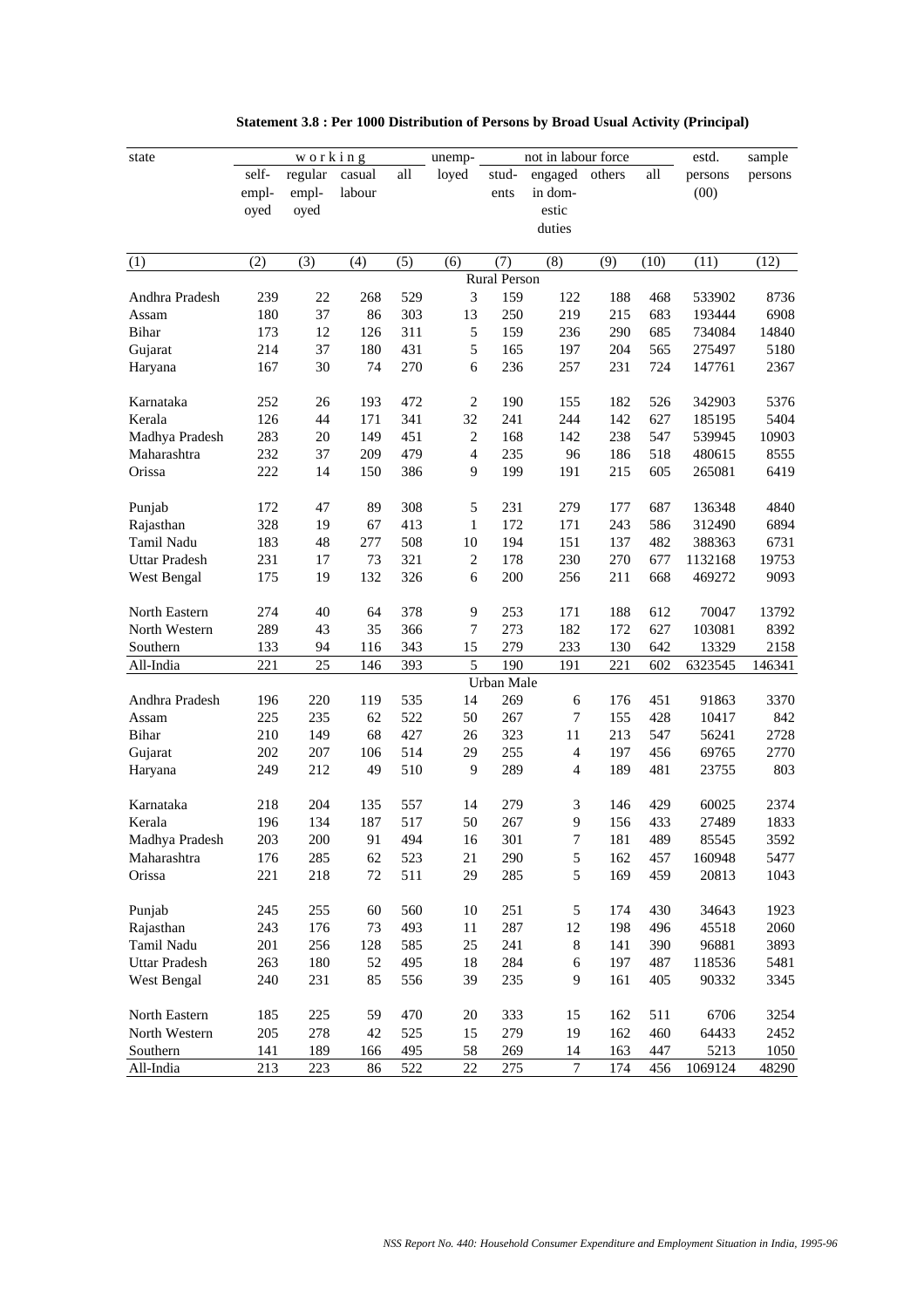| loyed<br>engaged<br>self-<br>regular<br>casual<br>all<br>stud-<br>others<br>all<br>persons<br>persons<br>(00)<br>labour<br>in dom-<br>empl-<br>empl-<br>ents<br>estic<br>oyed<br>oyed<br>duties<br>(2)<br>(3)<br>(4)<br>(5)<br>(8)<br>(11)<br>(12)<br>(6)<br>(7)<br>(9)<br>(10)<br>(1)<br><b>Urban Female</b><br>5<br>241<br>447<br>Andhra Pradesh<br>54<br>43<br>52<br>149<br>158<br>846<br>91384<br>3358<br>287<br>50<br>26<br>$20\,$<br>451<br>157<br>894<br>8201<br>677<br>10<br>86<br>Assam<br>Bihar<br>22<br>270<br>459<br>221<br>47391<br>2283<br>11<br>17<br>50<br>$\boldsymbol{0}$<br>949<br>21<br>29<br>33<br>84<br>237<br>515<br>164<br>2474<br>Gujarat<br>916<br>62011<br>1<br>27<br>31<br>9<br>67<br>$\mathbf{2}$<br>260<br>515<br>664<br>156<br>931<br>18916<br>Haryana<br>46<br>41<br>60<br>147<br>$\overline{c}$<br>238<br>456<br>157<br>851<br>57905<br>2294<br>Karnataka<br>37<br>47<br>21<br>223<br>507<br>46<br>131<br>117<br>848<br>29702<br>1967<br>Kerala<br>33<br>Madhya Pradesh<br>38<br>44<br>115<br>$\overline{4}$<br>256<br>438<br>189<br>882<br>73447<br>3102<br>52<br>271<br>4937<br>Maharashtra<br>31<br>27<br>110<br>$\overline{c}$<br>464<br>153<br>888<br>142437<br>257<br>Orissa<br>12<br>32<br>34<br>78<br>$\overline{4}$<br>485<br>176<br>918<br>19086<br>953<br>5<br>14<br>31<br>47<br>253<br>523<br>948<br>28647<br>1641<br>Punjab<br>1<br>171<br>20<br>20<br>89<br>$\mathbf{1}$<br>231<br>486<br>910<br>1909<br>Rajasthan<br>50<br>193<br>41051<br>75<br>213<br>457<br>Tamil Nadu<br>75<br>47<br>197<br>6<br>127<br>796<br>93034<br>3759<br>31<br>21<br>6<br>58<br>255<br>200<br>4821<br>$\mathbf{1}$<br>486<br>941<br>102995<br>Uttar Pradesh<br>26<br>40<br>17<br>82<br>9<br>223<br>535<br>909<br>79744<br>2940<br>West Bengal<br>151<br>2971<br>North Eastern<br>69<br>61<br>15<br>146<br>13<br>311<br>368<br>162<br>842<br>6085<br>64<br>2<br>82<br>5<br>270<br>483<br>55621<br>2198<br>North Western<br>16<br>160<br>913<br>54<br>237<br>531<br>895<br>Southern<br>24<br>17<br>96<br>9<br>127<br>4653<br>902<br>37<br>41<br>29<br>107<br>$\overline{4}$<br>247<br>476<br>All-India<br>164<br>889<br>962311<br>43850<br><b>Urban Person</b><br>255<br>226<br>Andhra Pradesh<br>125<br>132<br>85<br>342<br>10<br>167<br>648<br>183247<br>6728<br>330<br>275<br>202<br>130<br>154<br>46<br>37<br>156<br>633<br>18618<br>1519<br>Assam<br>299<br>5011<br>Bihar<br>124<br>86<br>45<br>255<br>15<br>216<br>217<br>731<br>103633<br>244<br>5244<br>Gujarat<br>121<br>120<br>72<br>312<br>246<br>182<br>672<br>131776<br>16<br>151<br>131<br>31<br>314<br>276<br>230<br>174<br>680<br>42671<br>1467<br>Haryana<br>6<br>134<br>124<br>98<br>356<br>8<br>259<br>225<br>151<br>636<br>117930<br>4668<br>Karnataka<br>89<br>114<br>316<br>35<br>244<br>268<br>137<br>648<br>3800<br>Kerala<br>114<br>57191<br>127<br>123<br>319<br>280<br>206<br>184<br>671<br>6694<br>Madhya Pradesh<br>69<br>10<br>158992<br>108<br>176<br>45<br>329<br>12<br>281<br>220<br>158<br>303385<br>10414<br>Maharashtra<br>659<br>Orissa<br>54<br>304<br>121<br>129<br>17<br>271<br>235<br>172<br>679<br>39900<br>1996<br>Punjab<br>140<br>154<br>34<br>328<br>$\,8\,$<br>252<br>240<br>63290<br>3564<br>172<br>665<br>102<br>260<br>236<br>Rajasthan<br>152<br>48<br>301<br>7<br>196<br>692<br>86569<br>3969<br>168<br>228<br>Tamil Nadu<br>139<br>88<br>395<br>16<br>227<br>134<br>589<br>189915<br>7652<br><b>Uttar Pradesh</b><br>31<br>292<br>270<br>229<br>155<br>106<br>10<br>198<br>698<br>221531<br>10302<br>140<br>141<br>25<br>229<br>170076<br>6285<br>West Bengal<br>53<br>334<br>256<br>156<br>641<br>North Eastern<br>130<br>147<br>38<br>316<br>16<br>322<br>183<br>162<br>668<br>12792<br>6225<br>178<br>234<br>4650<br>North Western<br>118<br>24<br>320<br>11<br>275<br>160<br>670<br>120055<br>Southern<br>86<br>125<br>307<br>35<br>254<br>259<br>9866<br>1952<br>96<br>146<br>658<br>All-India<br>137<br>59<br>262<br>130<br>325<br>14<br>230<br>169<br>661<br>2031435<br>92140 | state | working |  | unemp- | not in labour force |  | estd. | sample |
|--------------------------------------------------------------------------------------------------------------------------------------------------------------------------------------------------------------------------------------------------------------------------------------------------------------------------------------------------------------------------------------------------------------------------------------------------------------------------------------------------------------------------------------------------------------------------------------------------------------------------------------------------------------------------------------------------------------------------------------------------------------------------------------------------------------------------------------------------------------------------------------------------------------------------------------------------------------------------------------------------------------------------------------------------------------------------------------------------------------------------------------------------------------------------------------------------------------------------------------------------------------------------------------------------------------------------------------------------------------------------------------------------------------------------------------------------------------------------------------------------------------------------------------------------------------------------------------------------------------------------------------------------------------------------------------------------------------------------------------------------------------------------------------------------------------------------------------------------------------------------------------------------------------------------------------------------------------------------------------------------------------------------------------------------------------------------------------------------------------------------------------------------------------------------------------------------------------------------------------------------------------------------------------------------------------------------------------------------------------------------------------------------------------------------------------------------------------------------------------------------------------------------------------------------------------------------------------------------------------------------------------------------------------------------------------------------------------------------------------------------------------------------------------------------------------------------------------------------------------------------------------------------------------------------------------------------------------------------------------------------------------------------------------------------------------------------------------------------------------------------------------------------------------------------------------------------------------------------------------------------------------------------------------------------------------------------------------------------------------------------------------------------------------------------------------------------------------------------------------------------------------------------------------------------------------------------------------------------------------------------------------------------------------------------------------------------------------------------------------------------------------------------------------------------------------------------------------------------------------------------------------------------------------------------------------------------------------------------------------------------------------------|-------|---------|--|--------|---------------------|--|-------|--------|
|                                                                                                                                                                                                                                                                                                                                                                                                                                                                                                                                                                                                                                                                                                                                                                                                                                                                                                                                                                                                                                                                                                                                                                                                                                                                                                                                                                                                                                                                                                                                                                                                                                                                                                                                                                                                                                                                                                                                                                                                                                                                                                                                                                                                                                                                                                                                                                                                                                                                                                                                                                                                                                                                                                                                                                                                                                                                                                                                                                                                                                                                                                                                                                                                                                                                                                                                                                                                                                                                                                                                                                                                                                                                                                                                                                                                                                                                                                                                                                                                                    |       |         |  |        |                     |  |       |        |
|                                                                                                                                                                                                                                                                                                                                                                                                                                                                                                                                                                                                                                                                                                                                                                                                                                                                                                                                                                                                                                                                                                                                                                                                                                                                                                                                                                                                                                                                                                                                                                                                                                                                                                                                                                                                                                                                                                                                                                                                                                                                                                                                                                                                                                                                                                                                                                                                                                                                                                                                                                                                                                                                                                                                                                                                                                                                                                                                                                                                                                                                                                                                                                                                                                                                                                                                                                                                                                                                                                                                                                                                                                                                                                                                                                                                                                                                                                                                                                                                                    |       |         |  |        |                     |  |       |        |
|                                                                                                                                                                                                                                                                                                                                                                                                                                                                                                                                                                                                                                                                                                                                                                                                                                                                                                                                                                                                                                                                                                                                                                                                                                                                                                                                                                                                                                                                                                                                                                                                                                                                                                                                                                                                                                                                                                                                                                                                                                                                                                                                                                                                                                                                                                                                                                                                                                                                                                                                                                                                                                                                                                                                                                                                                                                                                                                                                                                                                                                                                                                                                                                                                                                                                                                                                                                                                                                                                                                                                                                                                                                                                                                                                                                                                                                                                                                                                                                                                    |       |         |  |        |                     |  |       |        |
|                                                                                                                                                                                                                                                                                                                                                                                                                                                                                                                                                                                                                                                                                                                                                                                                                                                                                                                                                                                                                                                                                                                                                                                                                                                                                                                                                                                                                                                                                                                                                                                                                                                                                                                                                                                                                                                                                                                                                                                                                                                                                                                                                                                                                                                                                                                                                                                                                                                                                                                                                                                                                                                                                                                                                                                                                                                                                                                                                                                                                                                                                                                                                                                                                                                                                                                                                                                                                                                                                                                                                                                                                                                                                                                                                                                                                                                                                                                                                                                                                    |       |         |  |        |                     |  |       |        |
|                                                                                                                                                                                                                                                                                                                                                                                                                                                                                                                                                                                                                                                                                                                                                                                                                                                                                                                                                                                                                                                                                                                                                                                                                                                                                                                                                                                                                                                                                                                                                                                                                                                                                                                                                                                                                                                                                                                                                                                                                                                                                                                                                                                                                                                                                                                                                                                                                                                                                                                                                                                                                                                                                                                                                                                                                                                                                                                                                                                                                                                                                                                                                                                                                                                                                                                                                                                                                                                                                                                                                                                                                                                                                                                                                                                                                                                                                                                                                                                                                    |       |         |  |        |                     |  |       |        |
|                                                                                                                                                                                                                                                                                                                                                                                                                                                                                                                                                                                                                                                                                                                                                                                                                                                                                                                                                                                                                                                                                                                                                                                                                                                                                                                                                                                                                                                                                                                                                                                                                                                                                                                                                                                                                                                                                                                                                                                                                                                                                                                                                                                                                                                                                                                                                                                                                                                                                                                                                                                                                                                                                                                                                                                                                                                                                                                                                                                                                                                                                                                                                                                                                                                                                                                                                                                                                                                                                                                                                                                                                                                                                                                                                                                                                                                                                                                                                                                                                    |       |         |  |        |                     |  |       |        |
|                                                                                                                                                                                                                                                                                                                                                                                                                                                                                                                                                                                                                                                                                                                                                                                                                                                                                                                                                                                                                                                                                                                                                                                                                                                                                                                                                                                                                                                                                                                                                                                                                                                                                                                                                                                                                                                                                                                                                                                                                                                                                                                                                                                                                                                                                                                                                                                                                                                                                                                                                                                                                                                                                                                                                                                                                                                                                                                                                                                                                                                                                                                                                                                                                                                                                                                                                                                                                                                                                                                                                                                                                                                                                                                                                                                                                                                                                                                                                                                                                    |       |         |  |        |                     |  |       |        |
|                                                                                                                                                                                                                                                                                                                                                                                                                                                                                                                                                                                                                                                                                                                                                                                                                                                                                                                                                                                                                                                                                                                                                                                                                                                                                                                                                                                                                                                                                                                                                                                                                                                                                                                                                                                                                                                                                                                                                                                                                                                                                                                                                                                                                                                                                                                                                                                                                                                                                                                                                                                                                                                                                                                                                                                                                                                                                                                                                                                                                                                                                                                                                                                                                                                                                                                                                                                                                                                                                                                                                                                                                                                                                                                                                                                                                                                                                                                                                                                                                    |       |         |  |        |                     |  |       |        |
|                                                                                                                                                                                                                                                                                                                                                                                                                                                                                                                                                                                                                                                                                                                                                                                                                                                                                                                                                                                                                                                                                                                                                                                                                                                                                                                                                                                                                                                                                                                                                                                                                                                                                                                                                                                                                                                                                                                                                                                                                                                                                                                                                                                                                                                                                                                                                                                                                                                                                                                                                                                                                                                                                                                                                                                                                                                                                                                                                                                                                                                                                                                                                                                                                                                                                                                                                                                                                                                                                                                                                                                                                                                                                                                                                                                                                                                                                                                                                                                                                    |       |         |  |        |                     |  |       |        |
|                                                                                                                                                                                                                                                                                                                                                                                                                                                                                                                                                                                                                                                                                                                                                                                                                                                                                                                                                                                                                                                                                                                                                                                                                                                                                                                                                                                                                                                                                                                                                                                                                                                                                                                                                                                                                                                                                                                                                                                                                                                                                                                                                                                                                                                                                                                                                                                                                                                                                                                                                                                                                                                                                                                                                                                                                                                                                                                                                                                                                                                                                                                                                                                                                                                                                                                                                                                                                                                                                                                                                                                                                                                                                                                                                                                                                                                                                                                                                                                                                    |       |         |  |        |                     |  |       |        |
|                                                                                                                                                                                                                                                                                                                                                                                                                                                                                                                                                                                                                                                                                                                                                                                                                                                                                                                                                                                                                                                                                                                                                                                                                                                                                                                                                                                                                                                                                                                                                                                                                                                                                                                                                                                                                                                                                                                                                                                                                                                                                                                                                                                                                                                                                                                                                                                                                                                                                                                                                                                                                                                                                                                                                                                                                                                                                                                                                                                                                                                                                                                                                                                                                                                                                                                                                                                                                                                                                                                                                                                                                                                                                                                                                                                                                                                                                                                                                                                                                    |       |         |  |        |                     |  |       |        |
|                                                                                                                                                                                                                                                                                                                                                                                                                                                                                                                                                                                                                                                                                                                                                                                                                                                                                                                                                                                                                                                                                                                                                                                                                                                                                                                                                                                                                                                                                                                                                                                                                                                                                                                                                                                                                                                                                                                                                                                                                                                                                                                                                                                                                                                                                                                                                                                                                                                                                                                                                                                                                                                                                                                                                                                                                                                                                                                                                                                                                                                                                                                                                                                                                                                                                                                                                                                                                                                                                                                                                                                                                                                                                                                                                                                                                                                                                                                                                                                                                    |       |         |  |        |                     |  |       |        |
|                                                                                                                                                                                                                                                                                                                                                                                                                                                                                                                                                                                                                                                                                                                                                                                                                                                                                                                                                                                                                                                                                                                                                                                                                                                                                                                                                                                                                                                                                                                                                                                                                                                                                                                                                                                                                                                                                                                                                                                                                                                                                                                                                                                                                                                                                                                                                                                                                                                                                                                                                                                                                                                                                                                                                                                                                                                                                                                                                                                                                                                                                                                                                                                                                                                                                                                                                                                                                                                                                                                                                                                                                                                                                                                                                                                                                                                                                                                                                                                                                    |       |         |  |        |                     |  |       |        |
|                                                                                                                                                                                                                                                                                                                                                                                                                                                                                                                                                                                                                                                                                                                                                                                                                                                                                                                                                                                                                                                                                                                                                                                                                                                                                                                                                                                                                                                                                                                                                                                                                                                                                                                                                                                                                                                                                                                                                                                                                                                                                                                                                                                                                                                                                                                                                                                                                                                                                                                                                                                                                                                                                                                                                                                                                                                                                                                                                                                                                                                                                                                                                                                                                                                                                                                                                                                                                                                                                                                                                                                                                                                                                                                                                                                                                                                                                                                                                                                                                    |       |         |  |        |                     |  |       |        |
|                                                                                                                                                                                                                                                                                                                                                                                                                                                                                                                                                                                                                                                                                                                                                                                                                                                                                                                                                                                                                                                                                                                                                                                                                                                                                                                                                                                                                                                                                                                                                                                                                                                                                                                                                                                                                                                                                                                                                                                                                                                                                                                                                                                                                                                                                                                                                                                                                                                                                                                                                                                                                                                                                                                                                                                                                                                                                                                                                                                                                                                                                                                                                                                                                                                                                                                                                                                                                                                                                                                                                                                                                                                                                                                                                                                                                                                                                                                                                                                                                    |       |         |  |        |                     |  |       |        |
|                                                                                                                                                                                                                                                                                                                                                                                                                                                                                                                                                                                                                                                                                                                                                                                                                                                                                                                                                                                                                                                                                                                                                                                                                                                                                                                                                                                                                                                                                                                                                                                                                                                                                                                                                                                                                                                                                                                                                                                                                                                                                                                                                                                                                                                                                                                                                                                                                                                                                                                                                                                                                                                                                                                                                                                                                                                                                                                                                                                                                                                                                                                                                                                                                                                                                                                                                                                                                                                                                                                                                                                                                                                                                                                                                                                                                                                                                                                                                                                                                    |       |         |  |        |                     |  |       |        |
|                                                                                                                                                                                                                                                                                                                                                                                                                                                                                                                                                                                                                                                                                                                                                                                                                                                                                                                                                                                                                                                                                                                                                                                                                                                                                                                                                                                                                                                                                                                                                                                                                                                                                                                                                                                                                                                                                                                                                                                                                                                                                                                                                                                                                                                                                                                                                                                                                                                                                                                                                                                                                                                                                                                                                                                                                                                                                                                                                                                                                                                                                                                                                                                                                                                                                                                                                                                                                                                                                                                                                                                                                                                                                                                                                                                                                                                                                                                                                                                                                    |       |         |  |        |                     |  |       |        |
|                                                                                                                                                                                                                                                                                                                                                                                                                                                                                                                                                                                                                                                                                                                                                                                                                                                                                                                                                                                                                                                                                                                                                                                                                                                                                                                                                                                                                                                                                                                                                                                                                                                                                                                                                                                                                                                                                                                                                                                                                                                                                                                                                                                                                                                                                                                                                                                                                                                                                                                                                                                                                                                                                                                                                                                                                                                                                                                                                                                                                                                                                                                                                                                                                                                                                                                                                                                                                                                                                                                                                                                                                                                                                                                                                                                                                                                                                                                                                                                                                    |       |         |  |        |                     |  |       |        |
|                                                                                                                                                                                                                                                                                                                                                                                                                                                                                                                                                                                                                                                                                                                                                                                                                                                                                                                                                                                                                                                                                                                                                                                                                                                                                                                                                                                                                                                                                                                                                                                                                                                                                                                                                                                                                                                                                                                                                                                                                                                                                                                                                                                                                                                                                                                                                                                                                                                                                                                                                                                                                                                                                                                                                                                                                                                                                                                                                                                                                                                                                                                                                                                                                                                                                                                                                                                                                                                                                                                                                                                                                                                                                                                                                                                                                                                                                                                                                                                                                    |       |         |  |        |                     |  |       |        |
|                                                                                                                                                                                                                                                                                                                                                                                                                                                                                                                                                                                                                                                                                                                                                                                                                                                                                                                                                                                                                                                                                                                                                                                                                                                                                                                                                                                                                                                                                                                                                                                                                                                                                                                                                                                                                                                                                                                                                                                                                                                                                                                                                                                                                                                                                                                                                                                                                                                                                                                                                                                                                                                                                                                                                                                                                                                                                                                                                                                                                                                                                                                                                                                                                                                                                                                                                                                                                                                                                                                                                                                                                                                                                                                                                                                                                                                                                                                                                                                                                    |       |         |  |        |                     |  |       |        |
|                                                                                                                                                                                                                                                                                                                                                                                                                                                                                                                                                                                                                                                                                                                                                                                                                                                                                                                                                                                                                                                                                                                                                                                                                                                                                                                                                                                                                                                                                                                                                                                                                                                                                                                                                                                                                                                                                                                                                                                                                                                                                                                                                                                                                                                                                                                                                                                                                                                                                                                                                                                                                                                                                                                                                                                                                                                                                                                                                                                                                                                                                                                                                                                                                                                                                                                                                                                                                                                                                                                                                                                                                                                                                                                                                                                                                                                                                                                                                                                                                    |       |         |  |        |                     |  |       |        |
|                                                                                                                                                                                                                                                                                                                                                                                                                                                                                                                                                                                                                                                                                                                                                                                                                                                                                                                                                                                                                                                                                                                                                                                                                                                                                                                                                                                                                                                                                                                                                                                                                                                                                                                                                                                                                                                                                                                                                                                                                                                                                                                                                                                                                                                                                                                                                                                                                                                                                                                                                                                                                                                                                                                                                                                                                                                                                                                                                                                                                                                                                                                                                                                                                                                                                                                                                                                                                                                                                                                                                                                                                                                                                                                                                                                                                                                                                                                                                                                                                    |       |         |  |        |                     |  |       |        |
|                                                                                                                                                                                                                                                                                                                                                                                                                                                                                                                                                                                                                                                                                                                                                                                                                                                                                                                                                                                                                                                                                                                                                                                                                                                                                                                                                                                                                                                                                                                                                                                                                                                                                                                                                                                                                                                                                                                                                                                                                                                                                                                                                                                                                                                                                                                                                                                                                                                                                                                                                                                                                                                                                                                                                                                                                                                                                                                                                                                                                                                                                                                                                                                                                                                                                                                                                                                                                                                                                                                                                                                                                                                                                                                                                                                                                                                                                                                                                                                                                    |       |         |  |        |                     |  |       |        |
|                                                                                                                                                                                                                                                                                                                                                                                                                                                                                                                                                                                                                                                                                                                                                                                                                                                                                                                                                                                                                                                                                                                                                                                                                                                                                                                                                                                                                                                                                                                                                                                                                                                                                                                                                                                                                                                                                                                                                                                                                                                                                                                                                                                                                                                                                                                                                                                                                                                                                                                                                                                                                                                                                                                                                                                                                                                                                                                                                                                                                                                                                                                                                                                                                                                                                                                                                                                                                                                                                                                                                                                                                                                                                                                                                                                                                                                                                                                                                                                                                    |       |         |  |        |                     |  |       |        |
|                                                                                                                                                                                                                                                                                                                                                                                                                                                                                                                                                                                                                                                                                                                                                                                                                                                                                                                                                                                                                                                                                                                                                                                                                                                                                                                                                                                                                                                                                                                                                                                                                                                                                                                                                                                                                                                                                                                                                                                                                                                                                                                                                                                                                                                                                                                                                                                                                                                                                                                                                                                                                                                                                                                                                                                                                                                                                                                                                                                                                                                                                                                                                                                                                                                                                                                                                                                                                                                                                                                                                                                                                                                                                                                                                                                                                                                                                                                                                                                                                    |       |         |  |        |                     |  |       |        |
|                                                                                                                                                                                                                                                                                                                                                                                                                                                                                                                                                                                                                                                                                                                                                                                                                                                                                                                                                                                                                                                                                                                                                                                                                                                                                                                                                                                                                                                                                                                                                                                                                                                                                                                                                                                                                                                                                                                                                                                                                                                                                                                                                                                                                                                                                                                                                                                                                                                                                                                                                                                                                                                                                                                                                                                                                                                                                                                                                                                                                                                                                                                                                                                                                                                                                                                                                                                                                                                                                                                                                                                                                                                                                                                                                                                                                                                                                                                                                                                                                    |       |         |  |        |                     |  |       |        |
|                                                                                                                                                                                                                                                                                                                                                                                                                                                                                                                                                                                                                                                                                                                                                                                                                                                                                                                                                                                                                                                                                                                                                                                                                                                                                                                                                                                                                                                                                                                                                                                                                                                                                                                                                                                                                                                                                                                                                                                                                                                                                                                                                                                                                                                                                                                                                                                                                                                                                                                                                                                                                                                                                                                                                                                                                                                                                                                                                                                                                                                                                                                                                                                                                                                                                                                                                                                                                                                                                                                                                                                                                                                                                                                                                                                                                                                                                                                                                                                                                    |       |         |  |        |                     |  |       |        |
|                                                                                                                                                                                                                                                                                                                                                                                                                                                                                                                                                                                                                                                                                                                                                                                                                                                                                                                                                                                                                                                                                                                                                                                                                                                                                                                                                                                                                                                                                                                                                                                                                                                                                                                                                                                                                                                                                                                                                                                                                                                                                                                                                                                                                                                                                                                                                                                                                                                                                                                                                                                                                                                                                                                                                                                                                                                                                                                                                                                                                                                                                                                                                                                                                                                                                                                                                                                                                                                                                                                                                                                                                                                                                                                                                                                                                                                                                                                                                                                                                    |       |         |  |        |                     |  |       |        |
|                                                                                                                                                                                                                                                                                                                                                                                                                                                                                                                                                                                                                                                                                                                                                                                                                                                                                                                                                                                                                                                                                                                                                                                                                                                                                                                                                                                                                                                                                                                                                                                                                                                                                                                                                                                                                                                                                                                                                                                                                                                                                                                                                                                                                                                                                                                                                                                                                                                                                                                                                                                                                                                                                                                                                                                                                                                                                                                                                                                                                                                                                                                                                                                                                                                                                                                                                                                                                                                                                                                                                                                                                                                                                                                                                                                                                                                                                                                                                                                                                    |       |         |  |        |                     |  |       |        |
|                                                                                                                                                                                                                                                                                                                                                                                                                                                                                                                                                                                                                                                                                                                                                                                                                                                                                                                                                                                                                                                                                                                                                                                                                                                                                                                                                                                                                                                                                                                                                                                                                                                                                                                                                                                                                                                                                                                                                                                                                                                                                                                                                                                                                                                                                                                                                                                                                                                                                                                                                                                                                                                                                                                                                                                                                                                                                                                                                                                                                                                                                                                                                                                                                                                                                                                                                                                                                                                                                                                                                                                                                                                                                                                                                                                                                                                                                                                                                                                                                    |       |         |  |        |                     |  |       |        |
|                                                                                                                                                                                                                                                                                                                                                                                                                                                                                                                                                                                                                                                                                                                                                                                                                                                                                                                                                                                                                                                                                                                                                                                                                                                                                                                                                                                                                                                                                                                                                                                                                                                                                                                                                                                                                                                                                                                                                                                                                                                                                                                                                                                                                                                                                                                                                                                                                                                                                                                                                                                                                                                                                                                                                                                                                                                                                                                                                                                                                                                                                                                                                                                                                                                                                                                                                                                                                                                                                                                                                                                                                                                                                                                                                                                                                                                                                                                                                                                                                    |       |         |  |        |                     |  |       |        |
|                                                                                                                                                                                                                                                                                                                                                                                                                                                                                                                                                                                                                                                                                                                                                                                                                                                                                                                                                                                                                                                                                                                                                                                                                                                                                                                                                                                                                                                                                                                                                                                                                                                                                                                                                                                                                                                                                                                                                                                                                                                                                                                                                                                                                                                                                                                                                                                                                                                                                                                                                                                                                                                                                                                                                                                                                                                                                                                                                                                                                                                                                                                                                                                                                                                                                                                                                                                                                                                                                                                                                                                                                                                                                                                                                                                                                                                                                                                                                                                                                    |       |         |  |        |                     |  |       |        |
|                                                                                                                                                                                                                                                                                                                                                                                                                                                                                                                                                                                                                                                                                                                                                                                                                                                                                                                                                                                                                                                                                                                                                                                                                                                                                                                                                                                                                                                                                                                                                                                                                                                                                                                                                                                                                                                                                                                                                                                                                                                                                                                                                                                                                                                                                                                                                                                                                                                                                                                                                                                                                                                                                                                                                                                                                                                                                                                                                                                                                                                                                                                                                                                                                                                                                                                                                                                                                                                                                                                                                                                                                                                                                                                                                                                                                                                                                                                                                                                                                    |       |         |  |        |                     |  |       |        |
|                                                                                                                                                                                                                                                                                                                                                                                                                                                                                                                                                                                                                                                                                                                                                                                                                                                                                                                                                                                                                                                                                                                                                                                                                                                                                                                                                                                                                                                                                                                                                                                                                                                                                                                                                                                                                                                                                                                                                                                                                                                                                                                                                                                                                                                                                                                                                                                                                                                                                                                                                                                                                                                                                                                                                                                                                                                                                                                                                                                                                                                                                                                                                                                                                                                                                                                                                                                                                                                                                                                                                                                                                                                                                                                                                                                                                                                                                                                                                                                                                    |       |         |  |        |                     |  |       |        |
|                                                                                                                                                                                                                                                                                                                                                                                                                                                                                                                                                                                                                                                                                                                                                                                                                                                                                                                                                                                                                                                                                                                                                                                                                                                                                                                                                                                                                                                                                                                                                                                                                                                                                                                                                                                                                                                                                                                                                                                                                                                                                                                                                                                                                                                                                                                                                                                                                                                                                                                                                                                                                                                                                                                                                                                                                                                                                                                                                                                                                                                                                                                                                                                                                                                                                                                                                                                                                                                                                                                                                                                                                                                                                                                                                                                                                                                                                                                                                                                                                    |       |         |  |        |                     |  |       |        |
|                                                                                                                                                                                                                                                                                                                                                                                                                                                                                                                                                                                                                                                                                                                                                                                                                                                                                                                                                                                                                                                                                                                                                                                                                                                                                                                                                                                                                                                                                                                                                                                                                                                                                                                                                                                                                                                                                                                                                                                                                                                                                                                                                                                                                                                                                                                                                                                                                                                                                                                                                                                                                                                                                                                                                                                                                                                                                                                                                                                                                                                                                                                                                                                                                                                                                                                                                                                                                                                                                                                                                                                                                                                                                                                                                                                                                                                                                                                                                                                                                    |       |         |  |        |                     |  |       |        |
|                                                                                                                                                                                                                                                                                                                                                                                                                                                                                                                                                                                                                                                                                                                                                                                                                                                                                                                                                                                                                                                                                                                                                                                                                                                                                                                                                                                                                                                                                                                                                                                                                                                                                                                                                                                                                                                                                                                                                                                                                                                                                                                                                                                                                                                                                                                                                                                                                                                                                                                                                                                                                                                                                                                                                                                                                                                                                                                                                                                                                                                                                                                                                                                                                                                                                                                                                                                                                                                                                                                                                                                                                                                                                                                                                                                                                                                                                                                                                                                                                    |       |         |  |        |                     |  |       |        |
|                                                                                                                                                                                                                                                                                                                                                                                                                                                                                                                                                                                                                                                                                                                                                                                                                                                                                                                                                                                                                                                                                                                                                                                                                                                                                                                                                                                                                                                                                                                                                                                                                                                                                                                                                                                                                                                                                                                                                                                                                                                                                                                                                                                                                                                                                                                                                                                                                                                                                                                                                                                                                                                                                                                                                                                                                                                                                                                                                                                                                                                                                                                                                                                                                                                                                                                                                                                                                                                                                                                                                                                                                                                                                                                                                                                                                                                                                                                                                                                                                    |       |         |  |        |                     |  |       |        |
|                                                                                                                                                                                                                                                                                                                                                                                                                                                                                                                                                                                                                                                                                                                                                                                                                                                                                                                                                                                                                                                                                                                                                                                                                                                                                                                                                                                                                                                                                                                                                                                                                                                                                                                                                                                                                                                                                                                                                                                                                                                                                                                                                                                                                                                                                                                                                                                                                                                                                                                                                                                                                                                                                                                                                                                                                                                                                                                                                                                                                                                                                                                                                                                                                                                                                                                                                                                                                                                                                                                                                                                                                                                                                                                                                                                                                                                                                                                                                                                                                    |       |         |  |        |                     |  |       |        |
|                                                                                                                                                                                                                                                                                                                                                                                                                                                                                                                                                                                                                                                                                                                                                                                                                                                                                                                                                                                                                                                                                                                                                                                                                                                                                                                                                                                                                                                                                                                                                                                                                                                                                                                                                                                                                                                                                                                                                                                                                                                                                                                                                                                                                                                                                                                                                                                                                                                                                                                                                                                                                                                                                                                                                                                                                                                                                                                                                                                                                                                                                                                                                                                                                                                                                                                                                                                                                                                                                                                                                                                                                                                                                                                                                                                                                                                                                                                                                                                                                    |       |         |  |        |                     |  |       |        |
|                                                                                                                                                                                                                                                                                                                                                                                                                                                                                                                                                                                                                                                                                                                                                                                                                                                                                                                                                                                                                                                                                                                                                                                                                                                                                                                                                                                                                                                                                                                                                                                                                                                                                                                                                                                                                                                                                                                                                                                                                                                                                                                                                                                                                                                                                                                                                                                                                                                                                                                                                                                                                                                                                                                                                                                                                                                                                                                                                                                                                                                                                                                                                                                                                                                                                                                                                                                                                                                                                                                                                                                                                                                                                                                                                                                                                                                                                                                                                                                                                    |       |         |  |        |                     |  |       |        |
|                                                                                                                                                                                                                                                                                                                                                                                                                                                                                                                                                                                                                                                                                                                                                                                                                                                                                                                                                                                                                                                                                                                                                                                                                                                                                                                                                                                                                                                                                                                                                                                                                                                                                                                                                                                                                                                                                                                                                                                                                                                                                                                                                                                                                                                                                                                                                                                                                                                                                                                                                                                                                                                                                                                                                                                                                                                                                                                                                                                                                                                                                                                                                                                                                                                                                                                                                                                                                                                                                                                                                                                                                                                                                                                                                                                                                                                                                                                                                                                                                    |       |         |  |        |                     |  |       |        |
|                                                                                                                                                                                                                                                                                                                                                                                                                                                                                                                                                                                                                                                                                                                                                                                                                                                                                                                                                                                                                                                                                                                                                                                                                                                                                                                                                                                                                                                                                                                                                                                                                                                                                                                                                                                                                                                                                                                                                                                                                                                                                                                                                                                                                                                                                                                                                                                                                                                                                                                                                                                                                                                                                                                                                                                                                                                                                                                                                                                                                                                                                                                                                                                                                                                                                                                                                                                                                                                                                                                                                                                                                                                                                                                                                                                                                                                                                                                                                                                                                    |       |         |  |        |                     |  |       |        |
|                                                                                                                                                                                                                                                                                                                                                                                                                                                                                                                                                                                                                                                                                                                                                                                                                                                                                                                                                                                                                                                                                                                                                                                                                                                                                                                                                                                                                                                                                                                                                                                                                                                                                                                                                                                                                                                                                                                                                                                                                                                                                                                                                                                                                                                                                                                                                                                                                                                                                                                                                                                                                                                                                                                                                                                                                                                                                                                                                                                                                                                                                                                                                                                                                                                                                                                                                                                                                                                                                                                                                                                                                                                                                                                                                                                                                                                                                                                                                                                                                    |       |         |  |        |                     |  |       |        |
|                                                                                                                                                                                                                                                                                                                                                                                                                                                                                                                                                                                                                                                                                                                                                                                                                                                                                                                                                                                                                                                                                                                                                                                                                                                                                                                                                                                                                                                                                                                                                                                                                                                                                                                                                                                                                                                                                                                                                                                                                                                                                                                                                                                                                                                                                                                                                                                                                                                                                                                                                                                                                                                                                                                                                                                                                                                                                                                                                                                                                                                                                                                                                                                                                                                                                                                                                                                                                                                                                                                                                                                                                                                                                                                                                                                                                                                                                                                                                                                                                    |       |         |  |        |                     |  |       |        |
|                                                                                                                                                                                                                                                                                                                                                                                                                                                                                                                                                                                                                                                                                                                                                                                                                                                                                                                                                                                                                                                                                                                                                                                                                                                                                                                                                                                                                                                                                                                                                                                                                                                                                                                                                                                                                                                                                                                                                                                                                                                                                                                                                                                                                                                                                                                                                                                                                                                                                                                                                                                                                                                                                                                                                                                                                                                                                                                                                                                                                                                                                                                                                                                                                                                                                                                                                                                                                                                                                                                                                                                                                                                                                                                                                                                                                                                                                                                                                                                                                    |       |         |  |        |                     |  |       |        |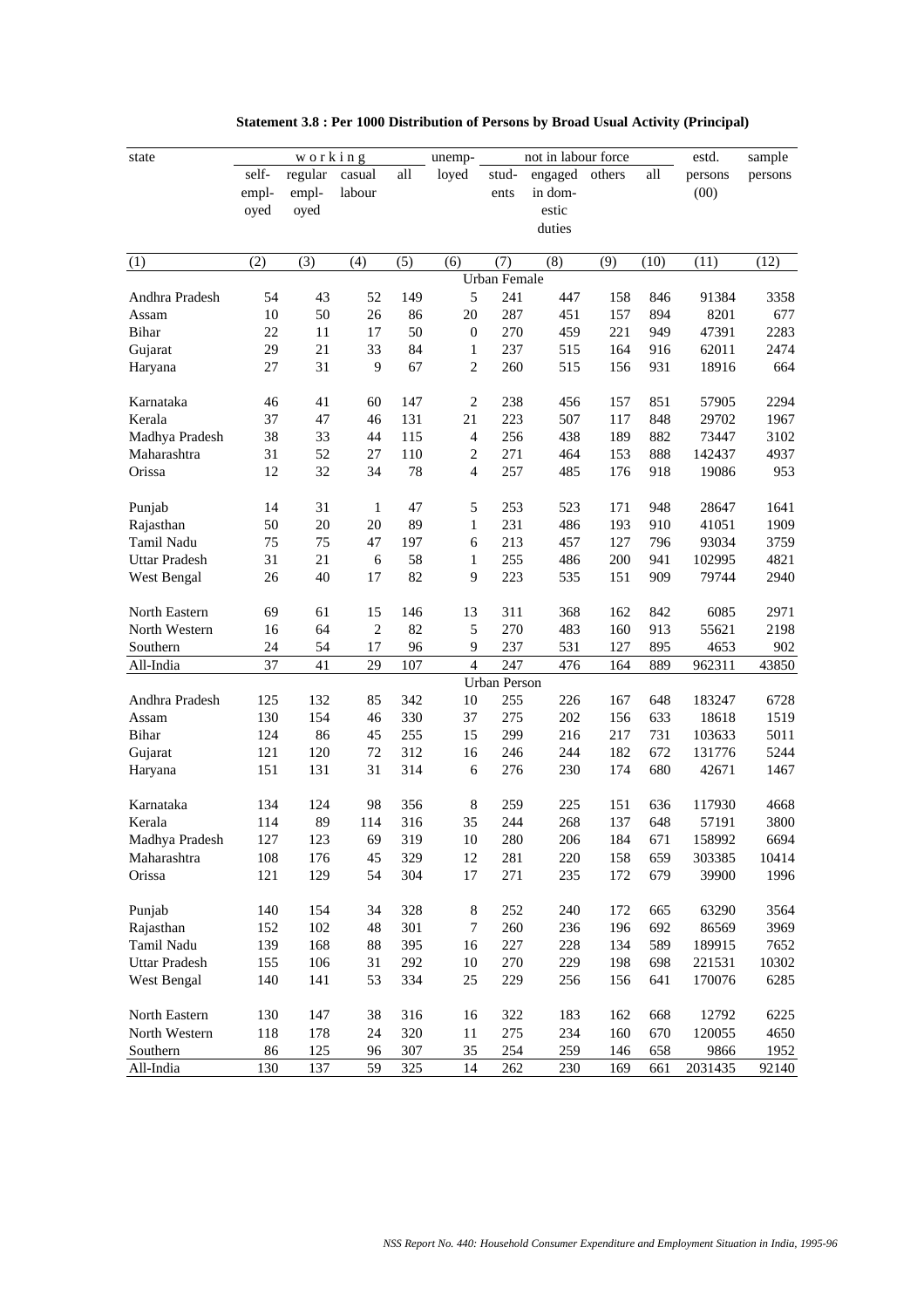| not in labour force<br>working<br>estd.<br>unemp-<br>state<br>self-<br>regular<br>casual<br>all<br>loyed<br>engaged<br>others<br>all<br>stud-<br>persons<br>(00)<br>labour<br>in dom-<br>empl-<br>empl-<br>ents | sample<br>persons |
|-----------------------------------------------------------------------------------------------------------------------------------------------------------------------------------------------------------------|-------------------|
|                                                                                                                                                                                                                 |                   |
|                                                                                                                                                                                                                 |                   |
| estic<br>oyed<br>oyed                                                                                                                                                                                           |                   |
| duties                                                                                                                                                                                                          |                   |
| (5)<br>(3)<br>(4)<br>(6)<br>(7)<br>(9)<br>(10)<br>(11)<br>(1)<br>(2)<br>(8)                                                                                                                                     | (12)              |
| <b>Rural Male</b>                                                                                                                                                                                               |                   |
| 5<br>300<br>632<br>176<br>11<br>Andhra Pradesh<br>40<br>292<br>176<br>363<br>265335                                                                                                                             | 4360              |
| 325<br>58<br>133<br>517<br>258<br>$\overline{4}$<br>205<br>16<br>468<br>105809<br>Assam                                                                                                                         | 3755              |
| 298<br>22<br>179<br>500<br>198<br>13<br>283<br><b>Bihar</b><br>6<br>494<br>382934                                                                                                                               | 7687              |
| 298<br>64<br>234<br>191<br>Gujarat<br>596<br>9<br>7<br>197<br>395<br>144498                                                                                                                                     | 2726              |
| 302<br>53<br>480<br>7<br>261<br>245<br>126<br>6<br>513<br>77506<br>Haryana                                                                                                                                      | 1256              |
|                                                                                                                                                                                                                 |                   |
| 9<br>45<br>200<br>3<br>213<br>182<br>404<br>347<br>592<br>178989<br>Karnataka                                                                                                                                   | 2750              |
| Kerala<br>219<br>61<br>286<br>567<br>42<br>246<br>13<br>133<br>392<br>87647                                                                                                                                     | 2542              |
| 374<br>29<br>159<br>563<br>3<br>205<br>11<br>217<br>434<br>Madhya Pradesh<br>279924                                                                                                                             | 5724              |
| 281<br>551<br>258<br>184<br>Maharashtra<br>67<br>202<br>6<br>$\mathbf{1}$<br>443<br>244801                                                                                                                      | 4351              |
| 332<br>202<br>227<br>9<br>Orissa<br>26<br>560<br>12<br>192<br>428<br>132721                                                                                                                                     | 3223              |
|                                                                                                                                                                                                                 |                   |
| 314<br>547<br>8<br>261<br>$\sqrt{2}$<br>182<br>73121<br>77<br>156<br>444<br>Punjab                                                                                                                              | 2610              |
| 530<br>12<br>408<br>35<br>86<br>$\overline{c}$<br>231<br>226<br>164654<br>469<br>Rajasthan                                                                                                                      | 3616              |
| 231<br>75<br>310<br>14<br>219<br>7<br>144<br>Tamil Nadu<br>616<br>370<br>193496                                                                                                                                 | 3339              |
| 221<br>8<br>251<br><b>Uttar Pradesh</b><br>374<br>30<br>111<br>515<br>$\overline{\mathcal{L}}$<br>481<br>584192                                                                                                 | 10224             |
| 31<br>8<br>212<br>214<br>West Bengal<br>312<br>213<br>557<br>10<br>436<br>243884                                                                                                                                | 4689              |
|                                                                                                                                                                                                                 |                   |
| 257<br>North Eastern<br>362<br>62<br>104<br>528<br>11<br>12<br>192<br>461<br>36478                                                                                                                              | 7263              |
| 77<br>384<br>528<br>284<br>172<br>462<br>North Western<br>66<br>11<br>6<br>52853                                                                                                                                | 4309              |
| 534<br>302<br>129<br>Southern<br>190<br>168<br>176<br>26<br>$\,8$<br>440<br>6622                                                                                                                                | 1145              |
| 7<br>9<br>325<br>220<br>213<br>All-India<br>43<br>183<br>551<br>442<br>3255465                                                                                                                                  | 75569             |
| Rural Female                                                                                                                                                                                                    |                   |
| 471<br>Andhra Pradesh<br>207<br>260<br>139<br>193<br>196<br>529<br>268567<br>4<br>1                                                                                                                             | 4376              |
| 39<br>12<br>34<br>85<br>232<br>451<br>224<br>Assam<br>9<br>907<br>87635                                                                                                                                         | 3153              |
| 70<br>$\sqrt{2}$<br>82<br>154<br>107<br>440<br>298<br>844<br><b>Bihar</b><br>1<br>351150                                                                                                                        | 7153              |
| 206<br>6<br>150<br>362<br>132<br>299<br>207<br>638<br>$\boldsymbol{0}$<br>130999<br>Gujarat                                                                                                                     | 2454              |
| 6<br>35<br>163<br>205<br>205<br>122<br>1<br>427<br>837<br>70255<br>Haryana                                                                                                                                      | 1111              |
|                                                                                                                                                                                                                 |                   |
| Karnataka<br>213<br>5<br>208<br>426<br>$\boldsymbol{0}$<br>158<br>237<br>178<br>574<br>163914                                                                                                                   | 2626              |
| 69<br>29<br>233<br>431<br>147<br>811<br>74<br>172<br>17<br>97549<br>Kerala                                                                                                                                      | 2862              |
| 252<br>9<br>151<br>412<br>$\boldsymbol{0}$<br>117<br>212<br>588<br>Madhya Pradesh<br>259<br>260021                                                                                                              | 5179              |
| 211<br>Maharashtra<br>$\boldsymbol{7}$<br>224<br>441<br>$\mathbf{1}$<br>205<br>167<br>186<br>558<br>235814                                                                                                      | 4204              |
| 5<br>Orissa<br>173<br>$\overline{\mathbf{4}}$<br>117<br>293<br>158<br>312<br>232<br>702<br>132359                                                                                                               | 3196              |
|                                                                                                                                                                                                                 |                   |
| Punjab<br>180<br>12<br>46<br>237<br>1<br>193<br>401<br>168<br>762<br>63226                                                                                                                                      | 2230              |
| $\mathbf{1}$<br>60<br>97<br>Rajasthan<br>348<br>409<br>$\boldsymbol{0}$<br>232<br>262<br>591<br>147836                                                                                                          | 3278              |
| 21<br>165<br>Tamil Nadu<br>163<br>266<br>449<br>$\overline{\mathcal{L}}$<br>252<br>129<br>546<br>194868                                                                                                         | 3392              |
| $\mathfrak{Z}$<br>40<br>125<br>287<br><b>Uttar Pradesh</b><br>135<br>178<br>$\boldsymbol{0}$<br>411<br>822<br>547976                                                                                            | 9529              |
| 81<br>176<br>207<br>West Bengal<br>6<br>63<br>151<br>$\mathbf{1}$<br>465<br>848<br>225388                                                                                                                       | 4404              |
|                                                                                                                                                                                                                 |                   |
| North Eastern<br>213<br>17<br>27<br>257<br>6<br>240<br>316<br>181<br>737<br>33569                                                                                                                               | 6529              |
| 354<br>$\boldsymbol{7}$<br>North Western<br>$\overline{4}$<br>365<br>1<br>221<br>244<br>169<br>634<br>50228                                                                                                     | 4083              |
| Southern<br>112<br>22<br>192<br>$\overline{4}$<br>255<br>420<br>804<br>6708<br>59<br>129                                                                                                                        | 1013              |
| $\tau$<br>122<br>$\overline{c}$<br>151<br>227<br>167<br>295<br>325<br>703<br>3068060<br>All-India                                                                                                               | 70772             |

 **Statement 3.9 : Per 1000 Distribution of Persons by Broad Usual Activity (Principal & Subsidiary)**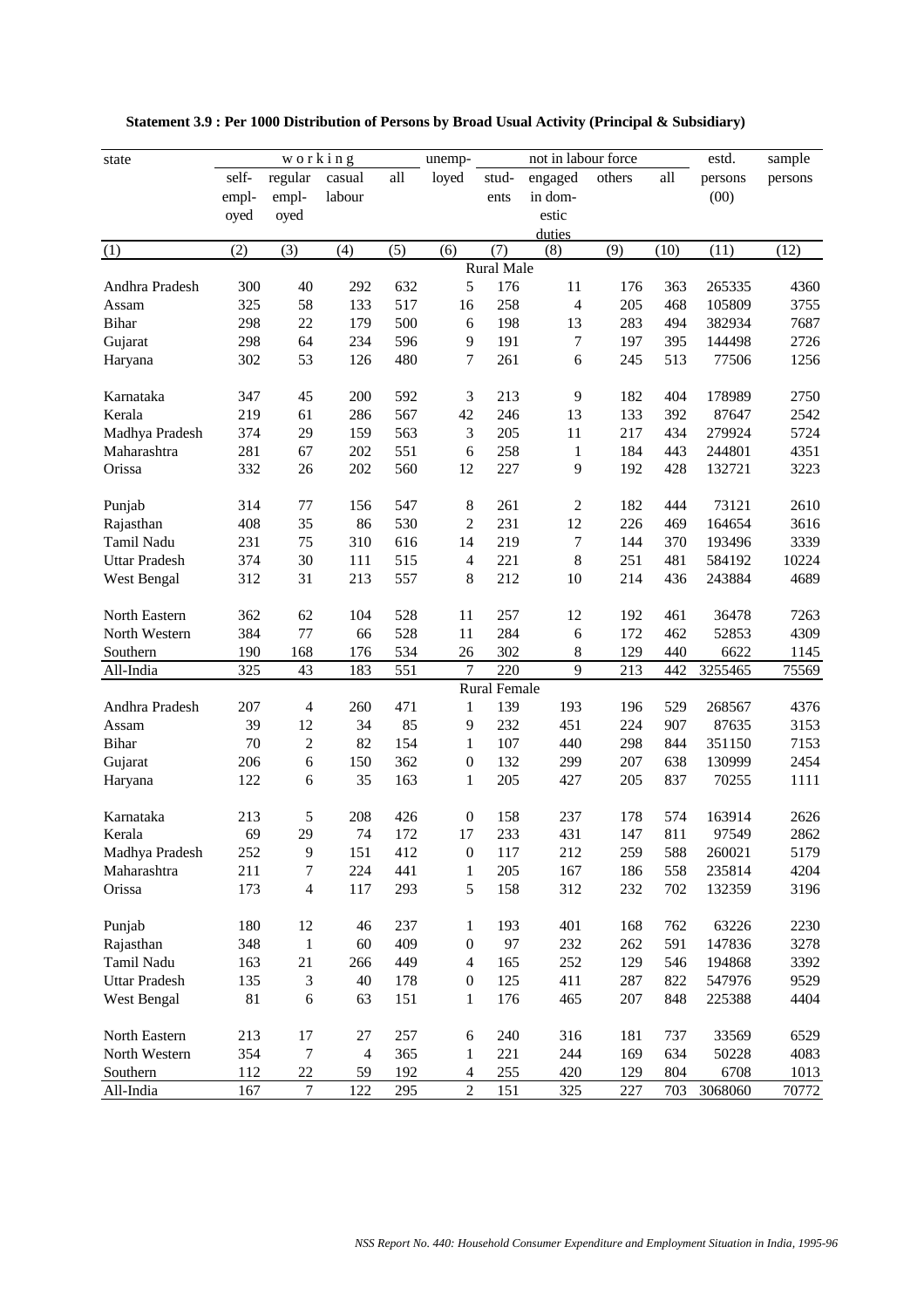| state                |         | working |        |     | unemp-         |                     | not in labour force     |        |      | estd.   | sample  |
|----------------------|---------|---------|--------|-----|----------------|---------------------|-------------------------|--------|------|---------|---------|
|                      | self-   | regular | casual | all | loyed          | stud-               | engaged                 | others | all  | persons | persons |
|                      | empl-   | empl-   | labour |     |                | ents                | in dom-                 |        |      | (00)    |         |
|                      | oyed    | oyed    |        |     |                |                     | estic                   |        |      |         |         |
|                      |         |         |        |     |                |                     | duties                  |        |      |         |         |
| (1)                  | (2)     | (3)     | (4)    | (5) | (6)            | (7)                 | (8)                     | (9)    | (10) | (11)    | (12)    |
|                      |         |         |        |     |                | <b>Rural Person</b> |                         |        |      |         |         |
| Andhra Pradesh       | 253     | $22\,$  | 276    | 551 | 3              | 157                 | 103                     | 187    | 446  | 533902  | 8736    |
| Assam                | 195     | 37      | 89     | 321 | 13             | 246                 | 207                     | 214    | 667  | 193444  | 6908    |
| <b>Bihar</b>         | 189     | 13      | 133    | 335 | $\overline{4}$ | 154                 | 217                     | 289    | 662  | 734084  | 14840   |
| Gujarat              | 254     | 37      | 194    | 485 | 5              | 163                 | 146                     | 202    | 511  | 275497  | 5180    |
| Haryana              | 217     | 30      | 82     | 329 | $\overline{4}$ | 234                 | 206                     | 226    | 667  | 147761  | 2367    |
|                      |         |         |        |     |                |                     |                         |        |      |         |         |
| Karnataka            | 283     | 26      | 204    | 513 | $\overline{2}$ | 187                 | 118                     | 181    | 486  | 342903  | 5376    |
| Kerala               | 140     | 45      | 174    | 359 | 29             | 239                 | 233                     | 141    | 613  | 185195  | 5404    |
| Madhya Pradesh       | 315     | 20      | 155    | 490 | $\sqrt{2}$     | 163                 | 108                     | 237    | 508  | 539945  | 10903   |
| Maharashtra          | 247     | 37      | 213    | 497 | 3              | 232                 | 83                      | 186    | 500  | 480615  | 8555    |
| Orissa               | 253     | 15      | 159    | 427 | 8              | 193                 | 160                     | 212    | 565  | 265081  | 6419    |
|                      |         |         |        |     |                |                     |                         |        |      |         |         |
| Punjab               | 252     | 47      | 105    | 403 | 5              | 229                 | 187                     | 175    | 592  | 136348  | 4840    |
| Rajasthan            | 380     | 19      | 74     | 473 | $\mathbf{1}$   | 167                 | 116                     | 243    | 526  | 312490  | 6894    |
| Tamil Nadu           | 197     | 48      | 288    | 532 | 9              | 192                 | 130                     | 136    | 459  | 388363  | 6731    |
| <b>Uttar Pradesh</b> | 259     | 17      | 76     | 352 | $\overline{2}$ | 175                 | 204                     | 269    | 646  | 1132168 | 19753   |
| West Bengal          | 201     | 19      | 141    | 362 | $\overline{4}$ | 195                 | 229                     | 211    | 634  | 469272  | 9093    |
|                      |         |         |        |     |                |                     |                         |        |      |         |         |
| North Eastern        | 290     | 40      | 67     | 398 | 9              | 249                 | 158                     | 187    | 593  | 70047   | 13792   |
| North Western        | 370     | 43      | 36     | 448 | 6              | 253                 | 122                     | 171    | 546  | 103081  | 8392    |
| Southern             | 151     | 94      | 117    | 362 | 15             | 278                 | 216                     | 129    | 623  | 13329   | 2158    |
| All-India            | 248     | 25      | 153    | 427 | 5              | 186                 | 162                     | 220    | 568  | 6323525 | 146341  |
|                      |         |         |        |     |                | Urban Male          |                         |        |      |         |         |
| Andhra Pradesh       | 198     | 221     | 120    | 538 | 14             | 268                 | 6                       | 174    | 448  | 91863   | 3370    |
| Assam                | 232     | 235     | 62     | 529 | 47             | 264                 | 7                       | 153    | 424  | 10417   | 842     |
| <b>Bihar</b>         | 214     | 149     | 69     | 433 | 25             | 321                 | 11                      | 211    | 543  | 56241   | 2728    |
| Gujarat              | 205     | 207     | 106    | 518 | 28             | 252                 | 4                       | 197    | 453  | 69765   | 2770    |
| Haryana              | 254     | 213     | 49     | 516 | 8              | 289                 | 3                       | 184    | 476  | 23755   | 803     |
|                      |         |         |        |     |                |                     |                         |        |      |         |         |
| Karnataka            | 218     | 204     | 137    | 559 | 14             | 278                 | 3                       | 146    | 427  | 60025   | 2374    |
| Kerala               | 201     | 134     | 187    | 522 | 49             | 267                 | 9                       | 153    | 429  | 27489   | 1833    |
| Madhya Pradesh       | 206     | 200     | 92     | 498 | 15             | 299                 | $\boldsymbol{7}$        | 181    | 487  | 85545   | 3592    |
| Maharashtra          | 176     | 286     | 62     | 524 | 21             | 290                 | 5                       | 162    | 455  | 160948  | 5477    |
| Orissa               | 226     | 218     | $72\,$ | 517 | $27\,$         | 284                 | $\overline{\mathbf{4}}$ | 169    | 456  | 20813   | 1043    |
|                      |         |         |        |     |                |                     |                         |        |      |         |         |
| Punjab               | 246     | 255     | 60     | 561 | 10             | 250                 | 5                       | 174    | 429  | 34643   | 1923    |
| Rajasthan            | 246     | 177     | 73     | 496 | 11             | 284                 | 12                      | 198    | 494  | 45518   | 2060    |
| Tamil Nadu           | 202     | 256     | 129    | 587 | 24             | 240                 | $8\,$                   | 141    | 388  | 96881   | 3893    |
| <b>Uttar Pradesh</b> | 266     | 180     | 52     | 498 | 18             | 281                 | 6                       | 196    | 484  | 118536  | 5481    |
| West Bengal          | 244     | 231     | 85     | 560 | 36             | 234                 | 9                       | 161    | 404  | 90332   | 3345    |
|                      |         |         |        |     |                |                     |                         |        |      |         |         |
| North Eastern        | 186     | 225     | 59     | 470 | $20\,$         | 333                 | 15                      | 162    | 510  | 6706    | 3254    |
| North Western        | $207\,$ | 278     | 42     | 526 | 14             | 278                 | 19                      | 162    | 459  | 64433   | 2452    |
| Southern             | 142     | 189     | 166    | 496 | 57             | 269                 | 14                      | 163    | 446  | 5213    | 1050    |
| All-India            | 216     | 223     | 86     | 525 | 21             | 274                 | $\tau$                  | 173    | 454  | 1069124 | 48290   |

 **Statement 3.9 : Per 1000 Distribution of Persons by Broad Usual Activity (Principal & Subsidiary)**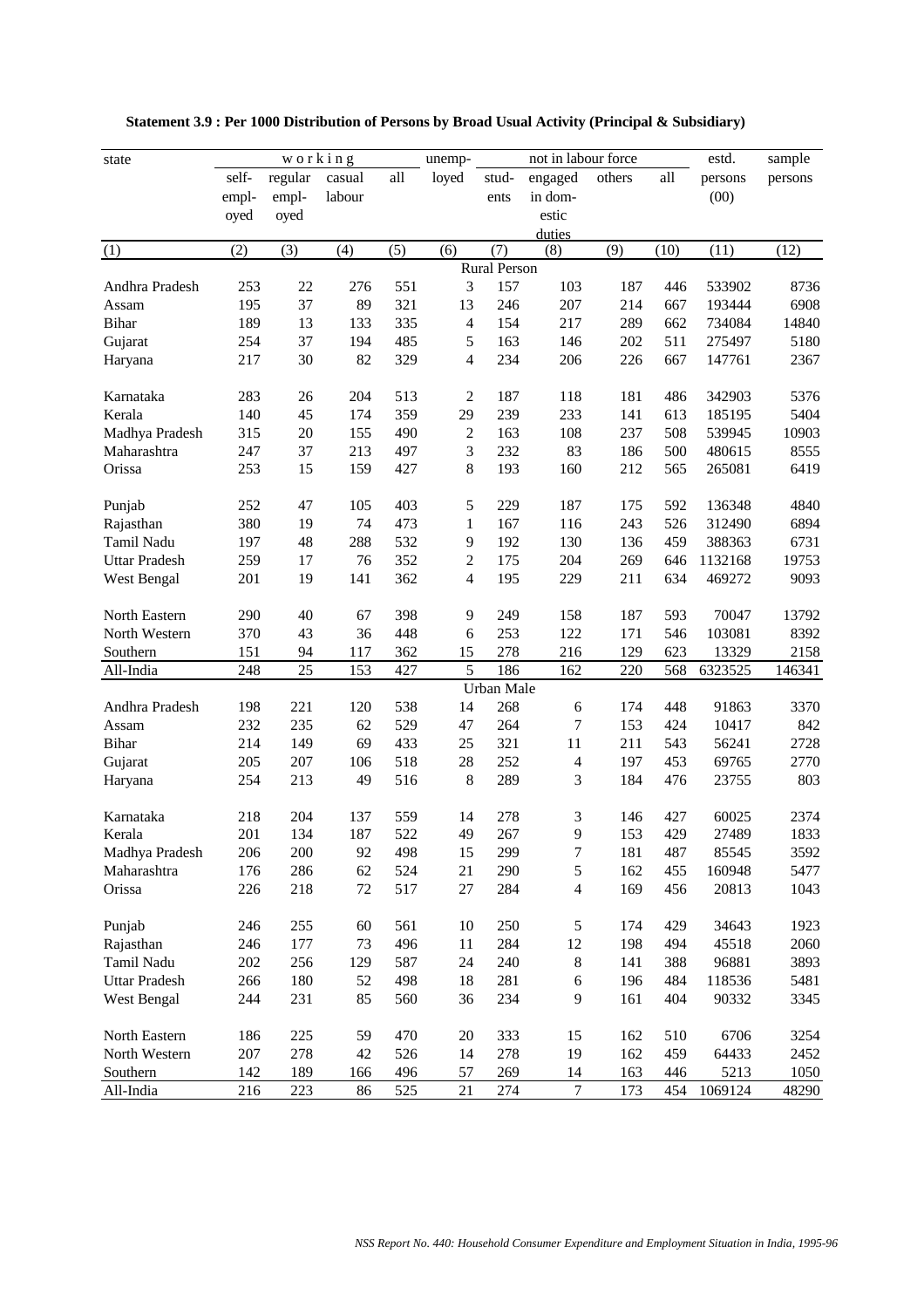| self-<br>regular<br>casual<br>all<br>loyed<br>engaged<br>others<br>all<br>stud-<br>persons<br>persons<br>(00)<br>labour<br>in dom-<br>empl-<br>empl-<br>ents<br>estic<br>oyed<br>oyed<br>duties<br>(5)<br>(10)<br>(2)<br>(3)<br>(4)<br>(6)<br>(7)<br>(9)<br>(11)<br>(12)<br>(1)<br>(8)<br><b>Urban Female</b><br>5<br>43<br>55<br>241<br>434<br>Andhra Pradesh<br>64<br>162<br>158<br>833<br>91384<br>3358<br>50<br>26<br>94<br>20<br>286<br>442<br>157<br>886<br>8201<br>677<br>18<br>Assam<br>29<br>24<br>64<br>270<br>445<br>221<br>47391<br>2283<br><b>Bihar</b><br>11<br>$\boldsymbol{0}$<br>935<br>37<br>23<br>39<br>100<br>237<br>498<br>164<br>2474<br>Gujarat<br>900<br>62011<br>1<br>52<br>31<br>33<br>115<br>$\overline{2}$<br>254<br>473<br>156<br>883<br>18916<br>664<br>Haryana<br>63<br>41<br>$\overline{2}$<br>238<br>2294<br>71<br>175<br>429<br>157<br>824<br>57905<br>Karnataka<br>Kerala<br>52<br>47<br>47<br>21<br>223<br>494<br>834<br>1967<br>145<br>116<br>29702<br>50<br>33<br>129<br>$\overline{4}$<br>255<br>424<br>189<br>Madhya Pradesh<br>46<br>867<br>73447<br>3102<br>53<br>270<br>153<br>Maharashtra<br>42<br>29<br>125<br>$\boldsymbol{2}$<br>450<br>873<br>142437<br>4937<br>34<br>257<br>953<br>Orissa<br>30<br>44<br>107<br>$\overline{\mathcal{L}}$<br>456<br>175<br>889<br>19086<br>42<br>31<br>$\overline{c}$<br>75<br>5<br>253<br>495<br>171<br>919<br>28647<br>1641<br>Punjab<br>70<br>20<br>24<br>114<br>229<br>462<br>193<br>885<br>41051<br>1909<br>1<br>Rajasthan<br>84<br>75<br>49<br>209<br>213<br>127<br>785<br>93034<br>3759<br>Tamil Nadu<br>6<br>445<br>21<br>8<br>254<br>200<br>4821<br><b>Uttar Pradesh</b><br>46<br>75<br>1<br>470<br>924<br>102995<br>40<br>22<br>99<br>8<br>222<br>151<br>893<br>79744<br>West Bengal<br>37<br>520<br>2940<br>81<br>310<br>2971<br>North Eastern<br>61<br>16<br>158<br>13<br>356<br>162<br>829<br>6085<br>22<br>64<br>$\overline{4}$<br>90<br>5<br>270<br>475<br>160<br>905<br>55621<br>2198<br>North Western<br>31<br>54<br>103<br>9<br>237<br>Southern<br>18<br>525<br>127<br>888<br>4653<br>902<br>49<br>41<br>33<br>$\overline{4}$<br>247<br>43850<br>All-India<br>124<br>461<br>164<br>872<br>962311<br><b>Urban Person</b><br>Andhra Pradesh<br>131<br>132<br>88<br>350<br>10<br>255<br>220<br>640<br>183247<br>6728<br>166<br>137<br>154<br>337<br>35<br>274<br>155<br>1519<br>Assam<br>46<br>199<br>627<br>18618<br>130<br>86<br>49<br>297<br>216<br>722<br>5011<br><b>Bihar</b><br>264<br>14<br>209<br>103633<br>75<br>321<br>245<br>237<br>182<br>663<br>5244<br>126<br>120<br>15<br>131776<br>Gujarat<br>42<br>338<br>274<br>164<br>132<br>6<br>211<br>171<br>656<br>42671<br>1467<br>Haryana<br>8<br>Karnataka<br>142<br>124<br>104<br>370<br>258<br>212<br>151<br>622<br>117930<br>4668<br>89<br>326<br>34<br>134<br>639<br>3800<br>123<br>244<br>261<br>57191<br>Kerala<br>114<br>134<br>123<br>71<br>328<br>10<br>279<br>$200\,$<br>184<br>6694<br>Madhya Pradesh<br>663<br>158992<br>281<br>Maharashtra<br>114<br>177<br>46<br>337<br>12<br>213<br>157<br>651<br>303385<br>10414<br>Orissa<br>132<br>130<br>58<br>321<br>271<br>220<br>171<br>39900<br>1996<br>16<br>663<br>8<br>Punjab<br>154<br>154<br>34<br>341<br>252<br>227<br>172<br>651<br>63290<br>3564<br>50<br>315<br>Rajasthan<br>162<br>102<br>6<br>258<br>226<br>196<br>679<br>86569<br>3969<br>168<br>402<br>227<br>222<br>134<br>Tamil Nadu<br>144<br>90<br>16<br>583<br>189915<br>7652<br>106<br>31<br>302<br>269<br>$222\,$<br>198<br>10302<br><b>Uttar Pradesh</b><br>164<br>10<br>689<br>221531<br>23<br>228<br>6285<br>West Bengal<br>147<br>142<br>56<br>344<br>249<br>156<br>633<br>170076<br>North Eastern<br>136<br>147<br>39<br>322<br>16<br>322<br>178<br>162<br>662<br>12792<br>6225<br>274<br>North Western<br>121<br>178<br>24<br>324<br>10<br>230<br>160<br>666<br>120055<br>4650<br>Southern<br>89<br>125<br>311<br>35<br>254<br>255<br>9866<br>1952<br>96<br>146<br>655 | state     |     |     | working |     | unemp- |     | not in labour force |     |     | estd.   | sample |
|------------------------------------------------------------------------------------------------------------------------------------------------------------------------------------------------------------------------------------------------------------------------------------------------------------------------------------------------------------------------------------------------------------------------------------------------------------------------------------------------------------------------------------------------------------------------------------------------------------------------------------------------------------------------------------------------------------------------------------------------------------------------------------------------------------------------------------------------------------------------------------------------------------------------------------------------------------------------------------------------------------------------------------------------------------------------------------------------------------------------------------------------------------------------------------------------------------------------------------------------------------------------------------------------------------------------------------------------------------------------------------------------------------------------------------------------------------------------------------------------------------------------------------------------------------------------------------------------------------------------------------------------------------------------------------------------------------------------------------------------------------------------------------------------------------------------------------------------------------------------------------------------------------------------------------------------------------------------------------------------------------------------------------------------------------------------------------------------------------------------------------------------------------------------------------------------------------------------------------------------------------------------------------------------------------------------------------------------------------------------------------------------------------------------------------------------------------------------------------------------------------------------------------------------------------------------------------------------------------------------------------------------------------------------------------------------------------------------------------------------------------------------------------------------------------------------------------------------------------------------------------------------------------------------------------------------------------------------------------------------------------------------------------------------------------------------------------------------------------------------------------------------------------------------------------------------------------------------------------------------------------------------------------------------------------------------------------------------------------------------------------------------------------------------------------------------------------------------------------------------------------------------------------------------------------------------------------------------------------------------------------------------------------------------------------------------------------------------------------------------------------------------------------------------------------------------------------------------------------------------------------------------------------------------------------------------------------------|-----------|-----|-----|---------|-----|--------|-----|---------------------|-----|-----|---------|--------|
|                                                                                                                                                                                                                                                                                                                                                                                                                                                                                                                                                                                                                                                                                                                                                                                                                                                                                                                                                                                                                                                                                                                                                                                                                                                                                                                                                                                                                                                                                                                                                                                                                                                                                                                                                                                                                                                                                                                                                                                                                                                                                                                                                                                                                                                                                                                                                                                                                                                                                                                                                                                                                                                                                                                                                                                                                                                                                                                                                                                                                                                                                                                                                                                                                                                                                                                                                                                                                                                                                                                                                                                                                                                                                                                                                                                                                                                                                                                                                                  |           |     |     |         |     |        |     |                     |     |     |         |        |
|                                                                                                                                                                                                                                                                                                                                                                                                                                                                                                                                                                                                                                                                                                                                                                                                                                                                                                                                                                                                                                                                                                                                                                                                                                                                                                                                                                                                                                                                                                                                                                                                                                                                                                                                                                                                                                                                                                                                                                                                                                                                                                                                                                                                                                                                                                                                                                                                                                                                                                                                                                                                                                                                                                                                                                                                                                                                                                                                                                                                                                                                                                                                                                                                                                                                                                                                                                                                                                                                                                                                                                                                                                                                                                                                                                                                                                                                                                                                                                  |           |     |     |         |     |        |     |                     |     |     |         |        |
|                                                                                                                                                                                                                                                                                                                                                                                                                                                                                                                                                                                                                                                                                                                                                                                                                                                                                                                                                                                                                                                                                                                                                                                                                                                                                                                                                                                                                                                                                                                                                                                                                                                                                                                                                                                                                                                                                                                                                                                                                                                                                                                                                                                                                                                                                                                                                                                                                                                                                                                                                                                                                                                                                                                                                                                                                                                                                                                                                                                                                                                                                                                                                                                                                                                                                                                                                                                                                                                                                                                                                                                                                                                                                                                                                                                                                                                                                                                                                                  |           |     |     |         |     |        |     |                     |     |     |         |        |
|                                                                                                                                                                                                                                                                                                                                                                                                                                                                                                                                                                                                                                                                                                                                                                                                                                                                                                                                                                                                                                                                                                                                                                                                                                                                                                                                                                                                                                                                                                                                                                                                                                                                                                                                                                                                                                                                                                                                                                                                                                                                                                                                                                                                                                                                                                                                                                                                                                                                                                                                                                                                                                                                                                                                                                                                                                                                                                                                                                                                                                                                                                                                                                                                                                                                                                                                                                                                                                                                                                                                                                                                                                                                                                                                                                                                                                                                                                                                                                  |           |     |     |         |     |        |     |                     |     |     |         |        |
|                                                                                                                                                                                                                                                                                                                                                                                                                                                                                                                                                                                                                                                                                                                                                                                                                                                                                                                                                                                                                                                                                                                                                                                                                                                                                                                                                                                                                                                                                                                                                                                                                                                                                                                                                                                                                                                                                                                                                                                                                                                                                                                                                                                                                                                                                                                                                                                                                                                                                                                                                                                                                                                                                                                                                                                                                                                                                                                                                                                                                                                                                                                                                                                                                                                                                                                                                                                                                                                                                                                                                                                                                                                                                                                                                                                                                                                                                                                                                                  |           |     |     |         |     |        |     |                     |     |     |         |        |
|                                                                                                                                                                                                                                                                                                                                                                                                                                                                                                                                                                                                                                                                                                                                                                                                                                                                                                                                                                                                                                                                                                                                                                                                                                                                                                                                                                                                                                                                                                                                                                                                                                                                                                                                                                                                                                                                                                                                                                                                                                                                                                                                                                                                                                                                                                                                                                                                                                                                                                                                                                                                                                                                                                                                                                                                                                                                                                                                                                                                                                                                                                                                                                                                                                                                                                                                                                                                                                                                                                                                                                                                                                                                                                                                                                                                                                                                                                                                                                  |           |     |     |         |     |        |     |                     |     |     |         |        |
|                                                                                                                                                                                                                                                                                                                                                                                                                                                                                                                                                                                                                                                                                                                                                                                                                                                                                                                                                                                                                                                                                                                                                                                                                                                                                                                                                                                                                                                                                                                                                                                                                                                                                                                                                                                                                                                                                                                                                                                                                                                                                                                                                                                                                                                                                                                                                                                                                                                                                                                                                                                                                                                                                                                                                                                                                                                                                                                                                                                                                                                                                                                                                                                                                                                                                                                                                                                                                                                                                                                                                                                                                                                                                                                                                                                                                                                                                                                                                                  |           |     |     |         |     |        |     |                     |     |     |         |        |
|                                                                                                                                                                                                                                                                                                                                                                                                                                                                                                                                                                                                                                                                                                                                                                                                                                                                                                                                                                                                                                                                                                                                                                                                                                                                                                                                                                                                                                                                                                                                                                                                                                                                                                                                                                                                                                                                                                                                                                                                                                                                                                                                                                                                                                                                                                                                                                                                                                                                                                                                                                                                                                                                                                                                                                                                                                                                                                                                                                                                                                                                                                                                                                                                                                                                                                                                                                                                                                                                                                                                                                                                                                                                                                                                                                                                                                                                                                                                                                  |           |     |     |         |     |        |     |                     |     |     |         |        |
|                                                                                                                                                                                                                                                                                                                                                                                                                                                                                                                                                                                                                                                                                                                                                                                                                                                                                                                                                                                                                                                                                                                                                                                                                                                                                                                                                                                                                                                                                                                                                                                                                                                                                                                                                                                                                                                                                                                                                                                                                                                                                                                                                                                                                                                                                                                                                                                                                                                                                                                                                                                                                                                                                                                                                                                                                                                                                                                                                                                                                                                                                                                                                                                                                                                                                                                                                                                                                                                                                                                                                                                                                                                                                                                                                                                                                                                                                                                                                                  |           |     |     |         |     |        |     |                     |     |     |         |        |
|                                                                                                                                                                                                                                                                                                                                                                                                                                                                                                                                                                                                                                                                                                                                                                                                                                                                                                                                                                                                                                                                                                                                                                                                                                                                                                                                                                                                                                                                                                                                                                                                                                                                                                                                                                                                                                                                                                                                                                                                                                                                                                                                                                                                                                                                                                                                                                                                                                                                                                                                                                                                                                                                                                                                                                                                                                                                                                                                                                                                                                                                                                                                                                                                                                                                                                                                                                                                                                                                                                                                                                                                                                                                                                                                                                                                                                                                                                                                                                  |           |     |     |         |     |        |     |                     |     |     |         |        |
|                                                                                                                                                                                                                                                                                                                                                                                                                                                                                                                                                                                                                                                                                                                                                                                                                                                                                                                                                                                                                                                                                                                                                                                                                                                                                                                                                                                                                                                                                                                                                                                                                                                                                                                                                                                                                                                                                                                                                                                                                                                                                                                                                                                                                                                                                                                                                                                                                                                                                                                                                                                                                                                                                                                                                                                                                                                                                                                                                                                                                                                                                                                                                                                                                                                                                                                                                                                                                                                                                                                                                                                                                                                                                                                                                                                                                                                                                                                                                                  |           |     |     |         |     |        |     |                     |     |     |         |        |
|                                                                                                                                                                                                                                                                                                                                                                                                                                                                                                                                                                                                                                                                                                                                                                                                                                                                                                                                                                                                                                                                                                                                                                                                                                                                                                                                                                                                                                                                                                                                                                                                                                                                                                                                                                                                                                                                                                                                                                                                                                                                                                                                                                                                                                                                                                                                                                                                                                                                                                                                                                                                                                                                                                                                                                                                                                                                                                                                                                                                                                                                                                                                                                                                                                                                                                                                                                                                                                                                                                                                                                                                                                                                                                                                                                                                                                                                                                                                                                  |           |     |     |         |     |        |     |                     |     |     |         |        |
|                                                                                                                                                                                                                                                                                                                                                                                                                                                                                                                                                                                                                                                                                                                                                                                                                                                                                                                                                                                                                                                                                                                                                                                                                                                                                                                                                                                                                                                                                                                                                                                                                                                                                                                                                                                                                                                                                                                                                                                                                                                                                                                                                                                                                                                                                                                                                                                                                                                                                                                                                                                                                                                                                                                                                                                                                                                                                                                                                                                                                                                                                                                                                                                                                                                                                                                                                                                                                                                                                                                                                                                                                                                                                                                                                                                                                                                                                                                                                                  |           |     |     |         |     |        |     |                     |     |     |         |        |
|                                                                                                                                                                                                                                                                                                                                                                                                                                                                                                                                                                                                                                                                                                                                                                                                                                                                                                                                                                                                                                                                                                                                                                                                                                                                                                                                                                                                                                                                                                                                                                                                                                                                                                                                                                                                                                                                                                                                                                                                                                                                                                                                                                                                                                                                                                                                                                                                                                                                                                                                                                                                                                                                                                                                                                                                                                                                                                                                                                                                                                                                                                                                                                                                                                                                                                                                                                                                                                                                                                                                                                                                                                                                                                                                                                                                                                                                                                                                                                  |           |     |     |         |     |        |     |                     |     |     |         |        |
|                                                                                                                                                                                                                                                                                                                                                                                                                                                                                                                                                                                                                                                                                                                                                                                                                                                                                                                                                                                                                                                                                                                                                                                                                                                                                                                                                                                                                                                                                                                                                                                                                                                                                                                                                                                                                                                                                                                                                                                                                                                                                                                                                                                                                                                                                                                                                                                                                                                                                                                                                                                                                                                                                                                                                                                                                                                                                                                                                                                                                                                                                                                                                                                                                                                                                                                                                                                                                                                                                                                                                                                                                                                                                                                                                                                                                                                                                                                                                                  |           |     |     |         |     |        |     |                     |     |     |         |        |
|                                                                                                                                                                                                                                                                                                                                                                                                                                                                                                                                                                                                                                                                                                                                                                                                                                                                                                                                                                                                                                                                                                                                                                                                                                                                                                                                                                                                                                                                                                                                                                                                                                                                                                                                                                                                                                                                                                                                                                                                                                                                                                                                                                                                                                                                                                                                                                                                                                                                                                                                                                                                                                                                                                                                                                                                                                                                                                                                                                                                                                                                                                                                                                                                                                                                                                                                                                                                                                                                                                                                                                                                                                                                                                                                                                                                                                                                                                                                                                  |           |     |     |         |     |        |     |                     |     |     |         |        |
|                                                                                                                                                                                                                                                                                                                                                                                                                                                                                                                                                                                                                                                                                                                                                                                                                                                                                                                                                                                                                                                                                                                                                                                                                                                                                                                                                                                                                                                                                                                                                                                                                                                                                                                                                                                                                                                                                                                                                                                                                                                                                                                                                                                                                                                                                                                                                                                                                                                                                                                                                                                                                                                                                                                                                                                                                                                                                                                                                                                                                                                                                                                                                                                                                                                                                                                                                                                                                                                                                                                                                                                                                                                                                                                                                                                                                                                                                                                                                                  |           |     |     |         |     |        |     |                     |     |     |         |        |
|                                                                                                                                                                                                                                                                                                                                                                                                                                                                                                                                                                                                                                                                                                                                                                                                                                                                                                                                                                                                                                                                                                                                                                                                                                                                                                                                                                                                                                                                                                                                                                                                                                                                                                                                                                                                                                                                                                                                                                                                                                                                                                                                                                                                                                                                                                                                                                                                                                                                                                                                                                                                                                                                                                                                                                                                                                                                                                                                                                                                                                                                                                                                                                                                                                                                                                                                                                                                                                                                                                                                                                                                                                                                                                                                                                                                                                                                                                                                                                  |           |     |     |         |     |        |     |                     |     |     |         |        |
|                                                                                                                                                                                                                                                                                                                                                                                                                                                                                                                                                                                                                                                                                                                                                                                                                                                                                                                                                                                                                                                                                                                                                                                                                                                                                                                                                                                                                                                                                                                                                                                                                                                                                                                                                                                                                                                                                                                                                                                                                                                                                                                                                                                                                                                                                                                                                                                                                                                                                                                                                                                                                                                                                                                                                                                                                                                                                                                                                                                                                                                                                                                                                                                                                                                                                                                                                                                                                                                                                                                                                                                                                                                                                                                                                                                                                                                                                                                                                                  |           |     |     |         |     |        |     |                     |     |     |         |        |
|                                                                                                                                                                                                                                                                                                                                                                                                                                                                                                                                                                                                                                                                                                                                                                                                                                                                                                                                                                                                                                                                                                                                                                                                                                                                                                                                                                                                                                                                                                                                                                                                                                                                                                                                                                                                                                                                                                                                                                                                                                                                                                                                                                                                                                                                                                                                                                                                                                                                                                                                                                                                                                                                                                                                                                                                                                                                                                                                                                                                                                                                                                                                                                                                                                                                                                                                                                                                                                                                                                                                                                                                                                                                                                                                                                                                                                                                                                                                                                  |           |     |     |         |     |        |     |                     |     |     |         |        |
|                                                                                                                                                                                                                                                                                                                                                                                                                                                                                                                                                                                                                                                                                                                                                                                                                                                                                                                                                                                                                                                                                                                                                                                                                                                                                                                                                                                                                                                                                                                                                                                                                                                                                                                                                                                                                                                                                                                                                                                                                                                                                                                                                                                                                                                                                                                                                                                                                                                                                                                                                                                                                                                                                                                                                                                                                                                                                                                                                                                                                                                                                                                                                                                                                                                                                                                                                                                                                                                                                                                                                                                                                                                                                                                                                                                                                                                                                                                                                                  |           |     |     |         |     |        |     |                     |     |     |         |        |
|                                                                                                                                                                                                                                                                                                                                                                                                                                                                                                                                                                                                                                                                                                                                                                                                                                                                                                                                                                                                                                                                                                                                                                                                                                                                                                                                                                                                                                                                                                                                                                                                                                                                                                                                                                                                                                                                                                                                                                                                                                                                                                                                                                                                                                                                                                                                                                                                                                                                                                                                                                                                                                                                                                                                                                                                                                                                                                                                                                                                                                                                                                                                                                                                                                                                                                                                                                                                                                                                                                                                                                                                                                                                                                                                                                                                                                                                                                                                                                  |           |     |     |         |     |        |     |                     |     |     |         |        |
|                                                                                                                                                                                                                                                                                                                                                                                                                                                                                                                                                                                                                                                                                                                                                                                                                                                                                                                                                                                                                                                                                                                                                                                                                                                                                                                                                                                                                                                                                                                                                                                                                                                                                                                                                                                                                                                                                                                                                                                                                                                                                                                                                                                                                                                                                                                                                                                                                                                                                                                                                                                                                                                                                                                                                                                                                                                                                                                                                                                                                                                                                                                                                                                                                                                                                                                                                                                                                                                                                                                                                                                                                                                                                                                                                                                                                                                                                                                                                                  |           |     |     |         |     |        |     |                     |     |     |         |        |
|                                                                                                                                                                                                                                                                                                                                                                                                                                                                                                                                                                                                                                                                                                                                                                                                                                                                                                                                                                                                                                                                                                                                                                                                                                                                                                                                                                                                                                                                                                                                                                                                                                                                                                                                                                                                                                                                                                                                                                                                                                                                                                                                                                                                                                                                                                                                                                                                                                                                                                                                                                                                                                                                                                                                                                                                                                                                                                                                                                                                                                                                                                                                                                                                                                                                                                                                                                                                                                                                                                                                                                                                                                                                                                                                                                                                                                                                                                                                                                  |           |     |     |         |     |        |     |                     |     |     |         |        |
|                                                                                                                                                                                                                                                                                                                                                                                                                                                                                                                                                                                                                                                                                                                                                                                                                                                                                                                                                                                                                                                                                                                                                                                                                                                                                                                                                                                                                                                                                                                                                                                                                                                                                                                                                                                                                                                                                                                                                                                                                                                                                                                                                                                                                                                                                                                                                                                                                                                                                                                                                                                                                                                                                                                                                                                                                                                                                                                                                                                                                                                                                                                                                                                                                                                                                                                                                                                                                                                                                                                                                                                                                                                                                                                                                                                                                                                                                                                                                                  |           |     |     |         |     |        |     |                     |     |     |         |        |
|                                                                                                                                                                                                                                                                                                                                                                                                                                                                                                                                                                                                                                                                                                                                                                                                                                                                                                                                                                                                                                                                                                                                                                                                                                                                                                                                                                                                                                                                                                                                                                                                                                                                                                                                                                                                                                                                                                                                                                                                                                                                                                                                                                                                                                                                                                                                                                                                                                                                                                                                                                                                                                                                                                                                                                                                                                                                                                                                                                                                                                                                                                                                                                                                                                                                                                                                                                                                                                                                                                                                                                                                                                                                                                                                                                                                                                                                                                                                                                  |           |     |     |         |     |        |     |                     |     |     |         |        |
|                                                                                                                                                                                                                                                                                                                                                                                                                                                                                                                                                                                                                                                                                                                                                                                                                                                                                                                                                                                                                                                                                                                                                                                                                                                                                                                                                                                                                                                                                                                                                                                                                                                                                                                                                                                                                                                                                                                                                                                                                                                                                                                                                                                                                                                                                                                                                                                                                                                                                                                                                                                                                                                                                                                                                                                                                                                                                                                                                                                                                                                                                                                                                                                                                                                                                                                                                                                                                                                                                                                                                                                                                                                                                                                                                                                                                                                                                                                                                                  |           |     |     |         |     |        |     |                     |     |     |         |        |
|                                                                                                                                                                                                                                                                                                                                                                                                                                                                                                                                                                                                                                                                                                                                                                                                                                                                                                                                                                                                                                                                                                                                                                                                                                                                                                                                                                                                                                                                                                                                                                                                                                                                                                                                                                                                                                                                                                                                                                                                                                                                                                                                                                                                                                                                                                                                                                                                                                                                                                                                                                                                                                                                                                                                                                                                                                                                                                                                                                                                                                                                                                                                                                                                                                                                                                                                                                                                                                                                                                                                                                                                                                                                                                                                                                                                                                                                                                                                                                  |           |     |     |         |     |        |     |                     |     |     |         |        |
|                                                                                                                                                                                                                                                                                                                                                                                                                                                                                                                                                                                                                                                                                                                                                                                                                                                                                                                                                                                                                                                                                                                                                                                                                                                                                                                                                                                                                                                                                                                                                                                                                                                                                                                                                                                                                                                                                                                                                                                                                                                                                                                                                                                                                                                                                                                                                                                                                                                                                                                                                                                                                                                                                                                                                                                                                                                                                                                                                                                                                                                                                                                                                                                                                                                                                                                                                                                                                                                                                                                                                                                                                                                                                                                                                                                                                                                                                                                                                                  |           |     |     |         |     |        |     |                     |     |     |         |        |
|                                                                                                                                                                                                                                                                                                                                                                                                                                                                                                                                                                                                                                                                                                                                                                                                                                                                                                                                                                                                                                                                                                                                                                                                                                                                                                                                                                                                                                                                                                                                                                                                                                                                                                                                                                                                                                                                                                                                                                                                                                                                                                                                                                                                                                                                                                                                                                                                                                                                                                                                                                                                                                                                                                                                                                                                                                                                                                                                                                                                                                                                                                                                                                                                                                                                                                                                                                                                                                                                                                                                                                                                                                                                                                                                                                                                                                                                                                                                                                  |           |     |     |         |     |        |     |                     |     |     |         |        |
|                                                                                                                                                                                                                                                                                                                                                                                                                                                                                                                                                                                                                                                                                                                                                                                                                                                                                                                                                                                                                                                                                                                                                                                                                                                                                                                                                                                                                                                                                                                                                                                                                                                                                                                                                                                                                                                                                                                                                                                                                                                                                                                                                                                                                                                                                                                                                                                                                                                                                                                                                                                                                                                                                                                                                                                                                                                                                                                                                                                                                                                                                                                                                                                                                                                                                                                                                                                                                                                                                                                                                                                                                                                                                                                                                                                                                                                                                                                                                                  |           |     |     |         |     |        |     |                     |     |     |         |        |
|                                                                                                                                                                                                                                                                                                                                                                                                                                                                                                                                                                                                                                                                                                                                                                                                                                                                                                                                                                                                                                                                                                                                                                                                                                                                                                                                                                                                                                                                                                                                                                                                                                                                                                                                                                                                                                                                                                                                                                                                                                                                                                                                                                                                                                                                                                                                                                                                                                                                                                                                                                                                                                                                                                                                                                                                                                                                                                                                                                                                                                                                                                                                                                                                                                                                                                                                                                                                                                                                                                                                                                                                                                                                                                                                                                                                                                                                                                                                                                  |           |     |     |         |     |        |     |                     |     |     |         |        |
|                                                                                                                                                                                                                                                                                                                                                                                                                                                                                                                                                                                                                                                                                                                                                                                                                                                                                                                                                                                                                                                                                                                                                                                                                                                                                                                                                                                                                                                                                                                                                                                                                                                                                                                                                                                                                                                                                                                                                                                                                                                                                                                                                                                                                                                                                                                                                                                                                                                                                                                                                                                                                                                                                                                                                                                                                                                                                                                                                                                                                                                                                                                                                                                                                                                                                                                                                                                                                                                                                                                                                                                                                                                                                                                                                                                                                                                                                                                                                                  |           |     |     |         |     |        |     |                     |     |     |         |        |
|                                                                                                                                                                                                                                                                                                                                                                                                                                                                                                                                                                                                                                                                                                                                                                                                                                                                                                                                                                                                                                                                                                                                                                                                                                                                                                                                                                                                                                                                                                                                                                                                                                                                                                                                                                                                                                                                                                                                                                                                                                                                                                                                                                                                                                                                                                                                                                                                                                                                                                                                                                                                                                                                                                                                                                                                                                                                                                                                                                                                                                                                                                                                                                                                                                                                                                                                                                                                                                                                                                                                                                                                                                                                                                                                                                                                                                                                                                                                                                  |           |     |     |         |     |        |     |                     |     |     |         |        |
|                                                                                                                                                                                                                                                                                                                                                                                                                                                                                                                                                                                                                                                                                                                                                                                                                                                                                                                                                                                                                                                                                                                                                                                                                                                                                                                                                                                                                                                                                                                                                                                                                                                                                                                                                                                                                                                                                                                                                                                                                                                                                                                                                                                                                                                                                                                                                                                                                                                                                                                                                                                                                                                                                                                                                                                                                                                                                                                                                                                                                                                                                                                                                                                                                                                                                                                                                                                                                                                                                                                                                                                                                                                                                                                                                                                                                                                                                                                                                                  |           |     |     |         |     |        |     |                     |     |     |         |        |
|                                                                                                                                                                                                                                                                                                                                                                                                                                                                                                                                                                                                                                                                                                                                                                                                                                                                                                                                                                                                                                                                                                                                                                                                                                                                                                                                                                                                                                                                                                                                                                                                                                                                                                                                                                                                                                                                                                                                                                                                                                                                                                                                                                                                                                                                                                                                                                                                                                                                                                                                                                                                                                                                                                                                                                                                                                                                                                                                                                                                                                                                                                                                                                                                                                                                                                                                                                                                                                                                                                                                                                                                                                                                                                                                                                                                                                                                                                                                                                  |           |     |     |         |     |        |     |                     |     |     |         |        |
|                                                                                                                                                                                                                                                                                                                                                                                                                                                                                                                                                                                                                                                                                                                                                                                                                                                                                                                                                                                                                                                                                                                                                                                                                                                                                                                                                                                                                                                                                                                                                                                                                                                                                                                                                                                                                                                                                                                                                                                                                                                                                                                                                                                                                                                                                                                                                                                                                                                                                                                                                                                                                                                                                                                                                                                                                                                                                                                                                                                                                                                                                                                                                                                                                                                                                                                                                                                                                                                                                                                                                                                                                                                                                                                                                                                                                                                                                                                                                                  |           |     |     |         |     |        |     |                     |     |     |         |        |
|                                                                                                                                                                                                                                                                                                                                                                                                                                                                                                                                                                                                                                                                                                                                                                                                                                                                                                                                                                                                                                                                                                                                                                                                                                                                                                                                                                                                                                                                                                                                                                                                                                                                                                                                                                                                                                                                                                                                                                                                                                                                                                                                                                                                                                                                                                                                                                                                                                                                                                                                                                                                                                                                                                                                                                                                                                                                                                                                                                                                                                                                                                                                                                                                                                                                                                                                                                                                                                                                                                                                                                                                                                                                                                                                                                                                                                                                                                                                                                  |           |     |     |         |     |        |     |                     |     |     |         |        |
|                                                                                                                                                                                                                                                                                                                                                                                                                                                                                                                                                                                                                                                                                                                                                                                                                                                                                                                                                                                                                                                                                                                                                                                                                                                                                                                                                                                                                                                                                                                                                                                                                                                                                                                                                                                                                                                                                                                                                                                                                                                                                                                                                                                                                                                                                                                                                                                                                                                                                                                                                                                                                                                                                                                                                                                                                                                                                                                                                                                                                                                                                                                                                                                                                                                                                                                                                                                                                                                                                                                                                                                                                                                                                                                                                                                                                                                                                                                                                                  |           |     |     |         |     |        |     |                     |     |     |         |        |
|                                                                                                                                                                                                                                                                                                                                                                                                                                                                                                                                                                                                                                                                                                                                                                                                                                                                                                                                                                                                                                                                                                                                                                                                                                                                                                                                                                                                                                                                                                                                                                                                                                                                                                                                                                                                                                                                                                                                                                                                                                                                                                                                                                                                                                                                                                                                                                                                                                                                                                                                                                                                                                                                                                                                                                                                                                                                                                                                                                                                                                                                                                                                                                                                                                                                                                                                                                                                                                                                                                                                                                                                                                                                                                                                                                                                                                                                                                                                                                  |           |     |     |         |     |        |     |                     |     |     |         |        |
|                                                                                                                                                                                                                                                                                                                                                                                                                                                                                                                                                                                                                                                                                                                                                                                                                                                                                                                                                                                                                                                                                                                                                                                                                                                                                                                                                                                                                                                                                                                                                                                                                                                                                                                                                                                                                                                                                                                                                                                                                                                                                                                                                                                                                                                                                                                                                                                                                                                                                                                                                                                                                                                                                                                                                                                                                                                                                                                                                                                                                                                                                                                                                                                                                                                                                                                                                                                                                                                                                                                                                                                                                                                                                                                                                                                                                                                                                                                                                                  |           |     |     |         |     |        |     |                     |     |     |         |        |
|                                                                                                                                                                                                                                                                                                                                                                                                                                                                                                                                                                                                                                                                                                                                                                                                                                                                                                                                                                                                                                                                                                                                                                                                                                                                                                                                                                                                                                                                                                                                                                                                                                                                                                                                                                                                                                                                                                                                                                                                                                                                                                                                                                                                                                                                                                                                                                                                                                                                                                                                                                                                                                                                                                                                                                                                                                                                                                                                                                                                                                                                                                                                                                                                                                                                                                                                                                                                                                                                                                                                                                                                                                                                                                                                                                                                                                                                                                                                                                  |           |     |     |         |     |        |     |                     |     |     |         |        |
|                                                                                                                                                                                                                                                                                                                                                                                                                                                                                                                                                                                                                                                                                                                                                                                                                                                                                                                                                                                                                                                                                                                                                                                                                                                                                                                                                                                                                                                                                                                                                                                                                                                                                                                                                                                                                                                                                                                                                                                                                                                                                                                                                                                                                                                                                                                                                                                                                                                                                                                                                                                                                                                                                                                                                                                                                                                                                                                                                                                                                                                                                                                                                                                                                                                                                                                                                                                                                                                                                                                                                                                                                                                                                                                                                                                                                                                                                                                                                                  |           |     |     |         |     |        |     |                     |     |     |         |        |
|                                                                                                                                                                                                                                                                                                                                                                                                                                                                                                                                                                                                                                                                                                                                                                                                                                                                                                                                                                                                                                                                                                                                                                                                                                                                                                                                                                                                                                                                                                                                                                                                                                                                                                                                                                                                                                                                                                                                                                                                                                                                                                                                                                                                                                                                                                                                                                                                                                                                                                                                                                                                                                                                                                                                                                                                                                                                                                                                                                                                                                                                                                                                                                                                                                                                                                                                                                                                                                                                                                                                                                                                                                                                                                                                                                                                                                                                                                                                                                  |           |     |     |         |     |        |     |                     |     |     |         |        |
|                                                                                                                                                                                                                                                                                                                                                                                                                                                                                                                                                                                                                                                                                                                                                                                                                                                                                                                                                                                                                                                                                                                                                                                                                                                                                                                                                                                                                                                                                                                                                                                                                                                                                                                                                                                                                                                                                                                                                                                                                                                                                                                                                                                                                                                                                                                                                                                                                                                                                                                                                                                                                                                                                                                                                                                                                                                                                                                                                                                                                                                                                                                                                                                                                                                                                                                                                                                                                                                                                                                                                                                                                                                                                                                                                                                                                                                                                                                                                                  |           |     |     |         |     |        |     |                     |     |     |         |        |
|                                                                                                                                                                                                                                                                                                                                                                                                                                                                                                                                                                                                                                                                                                                                                                                                                                                                                                                                                                                                                                                                                                                                                                                                                                                                                                                                                                                                                                                                                                                                                                                                                                                                                                                                                                                                                                                                                                                                                                                                                                                                                                                                                                                                                                                                                                                                                                                                                                                                                                                                                                                                                                                                                                                                                                                                                                                                                                                                                                                                                                                                                                                                                                                                                                                                                                                                                                                                                                                                                                                                                                                                                                                                                                                                                                                                                                                                                                                                                                  |           |     |     |         |     |        |     |                     |     |     |         |        |
|                                                                                                                                                                                                                                                                                                                                                                                                                                                                                                                                                                                                                                                                                                                                                                                                                                                                                                                                                                                                                                                                                                                                                                                                                                                                                                                                                                                                                                                                                                                                                                                                                                                                                                                                                                                                                                                                                                                                                                                                                                                                                                                                                                                                                                                                                                                                                                                                                                                                                                                                                                                                                                                                                                                                                                                                                                                                                                                                                                                                                                                                                                                                                                                                                                                                                                                                                                                                                                                                                                                                                                                                                                                                                                                                                                                                                                                                                                                                                                  |           |     |     |         |     |        |     |                     |     |     |         |        |
|                                                                                                                                                                                                                                                                                                                                                                                                                                                                                                                                                                                                                                                                                                                                                                                                                                                                                                                                                                                                                                                                                                                                                                                                                                                                                                                                                                                                                                                                                                                                                                                                                                                                                                                                                                                                                                                                                                                                                                                                                                                                                                                                                                                                                                                                                                                                                                                                                                                                                                                                                                                                                                                                                                                                                                                                                                                                                                                                                                                                                                                                                                                                                                                                                                                                                                                                                                                                                                                                                                                                                                                                                                                                                                                                                                                                                                                                                                                                                                  |           |     |     |         |     |        |     |                     |     |     |         |        |
|                                                                                                                                                                                                                                                                                                                                                                                                                                                                                                                                                                                                                                                                                                                                                                                                                                                                                                                                                                                                                                                                                                                                                                                                                                                                                                                                                                                                                                                                                                                                                                                                                                                                                                                                                                                                                                                                                                                                                                                                                                                                                                                                                                                                                                                                                                                                                                                                                                                                                                                                                                                                                                                                                                                                                                                                                                                                                                                                                                                                                                                                                                                                                                                                                                                                                                                                                                                                                                                                                                                                                                                                                                                                                                                                                                                                                                                                                                                                                                  |           |     |     |         |     |        |     |                     |     |     |         |        |
|                                                                                                                                                                                                                                                                                                                                                                                                                                                                                                                                                                                                                                                                                                                                                                                                                                                                                                                                                                                                                                                                                                                                                                                                                                                                                                                                                                                                                                                                                                                                                                                                                                                                                                                                                                                                                                                                                                                                                                                                                                                                                                                                                                                                                                                                                                                                                                                                                                                                                                                                                                                                                                                                                                                                                                                                                                                                                                                                                                                                                                                                                                                                                                                                                                                                                                                                                                                                                                                                                                                                                                                                                                                                                                                                                                                                                                                                                                                                                                  |           |     |     |         |     |        |     |                     |     |     |         |        |
|                                                                                                                                                                                                                                                                                                                                                                                                                                                                                                                                                                                                                                                                                                                                                                                                                                                                                                                                                                                                                                                                                                                                                                                                                                                                                                                                                                                                                                                                                                                                                                                                                                                                                                                                                                                                                                                                                                                                                                                                                                                                                                                                                                                                                                                                                                                                                                                                                                                                                                                                                                                                                                                                                                                                                                                                                                                                                                                                                                                                                                                                                                                                                                                                                                                                                                                                                                                                                                                                                                                                                                                                                                                                                                                                                                                                                                                                                                                                                                  | All-India | 137 | 137 | 61      | 335 | 13     | 261 | 222                 | 168 | 652 | 2031435 | 92140  |

 **Statement 3.9 : Per 1000 Distribution of Persons by Broad Usual Activity (Principal & Subsidiary)**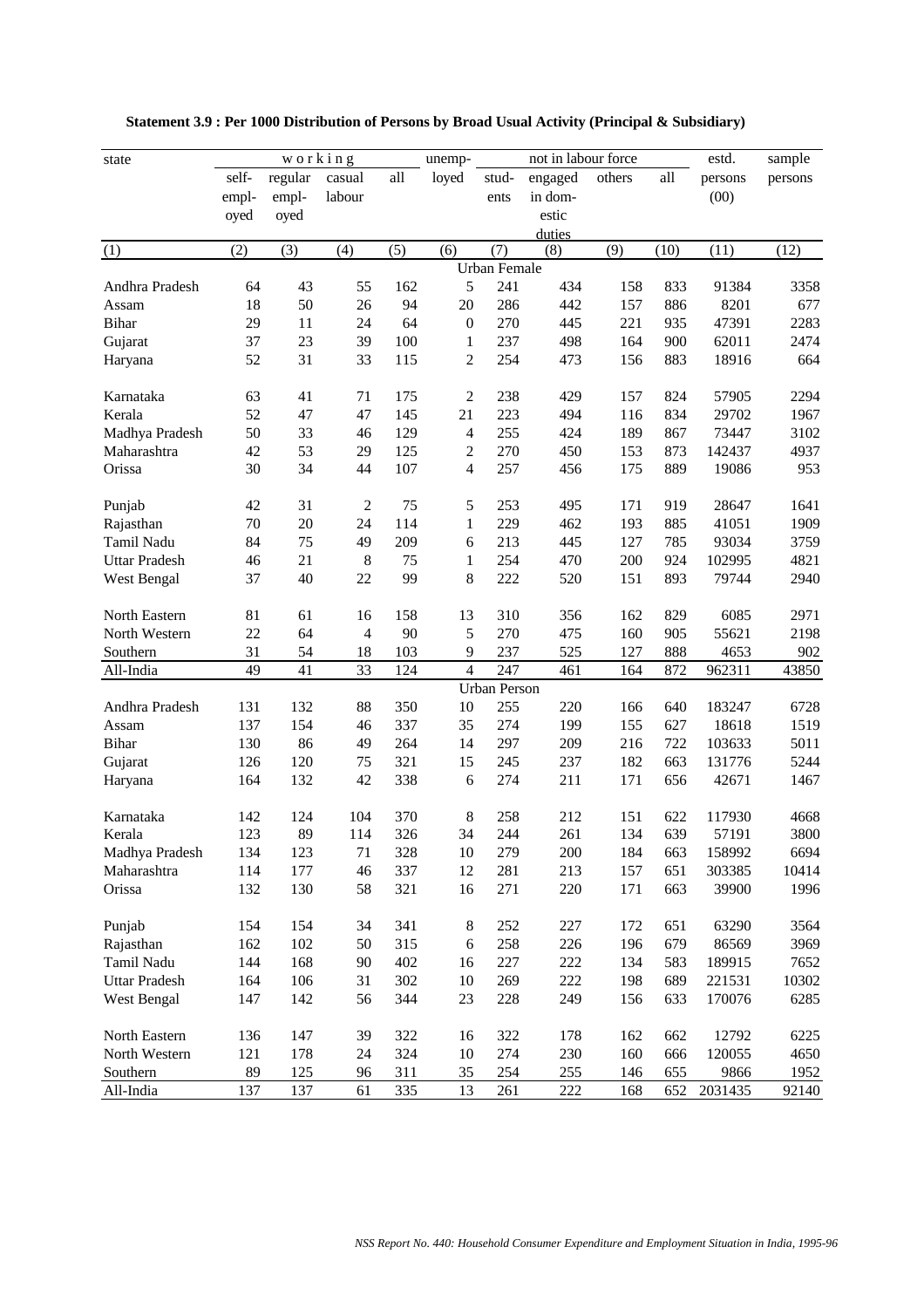|                      |         | primary (0) |         | secondary $(1-5)$   | tertiary $(6-9)$ |         | sample  |         |
|----------------------|---------|-------------|---------|---------------------|------------------|---------|---------|---------|
| state                | ps      | all         | ps      | all                 | ps               | all     | ps      | all     |
|                      | workers | workers     | workers | workers             | workers          | workers | workers | workers |
| (1)                  | (2)     | (3)         | (4)     | (5)                 | (6)              | (7)     | (8)     | (9)     |
|                      |         |             |         | <b>Rural Male</b>   |                  |         |         |         |
| Andhra Pradesh       | 767     | 769         | 101     | 101                 | 131              | 131     | 2755    | 2782    |
| Assam                | 745     | 747         | 29      | 29                  | 226              | 225     | 1969    | 2019    |
| Bihar                | 807     | 810         | 87      | 87                  | 106              | 103     | 3754    | 3840    |
| Gujarat              | 710     | 711         | 183     | 184                 | 107              | 106     | 1568    | 1590    |
| Haryana              | 684     | 688         | 122     | 121                 | 193              | 191     | 603     | 617     |
|                      |         |             |         |                     |                  |         |         |         |
| Karnataka            | 769     | 771         | 107     | 106                 | 124              | 124     | 1621    | 1648    |
| Kerala               | 490     | 490         | 222     | 224                 | 287              | 287     | 1394    | 1416    |
| Madhya Pradesh       | 866     | 867         | 65      | 64                  | 69               | 68      | 3210    | 3260    |
| Maharashtra          | 773     | 774         | 89      | 87                  | 139              | 139     | 2367    | 2399    |
| Orissa               | 768     | 769         | 111     | 112                 | 120              | 119     | 1789    | 1821    |
|                      |         |             |         |                     |                  |         |         |         |
| Punjab               | 656     | 657         | 159     | 158                 | 185              | 185     | 1427    | 1438    |
| Rajasthan            | 703     | 706         | 164     | 165                 | 133              | 131     | 1897    | 1926    |
| Tamil Nadu           | 650     | 648         | 181     | 179                 | 169              | 172     | 2096    | 2114    |
| <b>Uttar Pradesh</b> | 755     | 757         | 106     | 105                 | 138              | 138     | 5138    | 5235    |
| West Bengal          | 730     | 735         | 113     | 109                 | 158              | 156     | 2570    | 2633    |
|                      |         |             |         |                     |                  |         |         |         |
| North Eastern        | 659     | 660         | 97      | 97                  | 244              | 243     | 3658    | 3698    |
| North Western        | 633     | 649         | 201     | 192                 | 167              | 158     | 2212    | 2335    |
| Southern             | 448     | 450         | 210     | 210                 | 342              | 339     | 651     | 678     |
| All-India            | 746     | 748         | 115     | 114                 | 139              | 137     | 40679   | 41449   |
|                      |         |             |         | <b>Rural Female</b> |                  |         |         |         |
| Andhra Pradesh       | 843     | 849         | 73      | 71                  | 84               | 81      | 2021    | 2177    |
| Assam                | 702     | 791         | 83      | 62                  | 215              | 147     | 163     | 287     |
| <b>Bihar</b>         | 898     | 907         | 61      | 55                  | 40               | 37      | 762     | 1114    |
| Gujarat              | 889     | 916         | 60      | 46                  | 51               | 39      | 585     | 902     |
| Haryana              | 793     | 900         | 141     | 70                  | 65               | 30      | 59      | 183     |
|                      |         |             |         |                     |                  |         |         |         |
| Karnataka            | 850     | 871         | 92      | 80                  | 58               | 48      | 927     | 1140    |
|                      | 525     |             | 227     | 214                 |                  | 221     |         |         |
| Kerala               |         | 564         |         |                     | 247              | 14      | 411     | 470     |
| Madhya Pradesh       | 899     | 909         | 85      | 76                  | 17               |         | 1798    | 2135    |
| Maharashtra          | 942     | 939         | 22      | 22                  | 34               | 39      | 1854    | 1974    |
| Orissa               | 810     | 795         | 130     | 149                 | 60               | 56      | 699     | 917     |
|                      |         |             |         |                     |                  |         |         |         |
| Punjab               | 489     | 901         | 136     | 30                  | 375              | 68      | 73      | 517     |
| Rajasthan            | 882     | 912         | 92      | 69                  | 27               | 19      | 1011    | 1410    |
| Tamil Nadu           | 799     | 806         | 145     | 138                 | 58               | 56      | 1438    | 1603    |
| <b>Uttar Pradesh</b> | 888     | 891         | 61      | 59                  | 51               | 51      | 1246    | 1742    |
| West Bengal          | 576     | 673         | 296     | 232                 | 129              | 95      | 387     | 687     |
|                      |         |             |         |                     |                  |         |         |         |
| North Eastern        | 772     | 784         | 50      | 56                  | 177              | 160     | 1729    | 1932    |
| North Western        | 941     | 955         | 26      | 19                  | 33               | 25      | 892     | 1408    |
| Southern             | 646     | 711         | 97      | $80\,$              | 257              | 210     | 183     | 314     |
| All-India            | 854     | 868         | 87      | 80                  | 59               | 52      | 16238   | 20912   |

#### **STATEMENT 3.10 : PER 1000 DISTRIBUTION OF USUALLY WORKING PERSONS BY BROAD GROUPS OF INDUSTRY**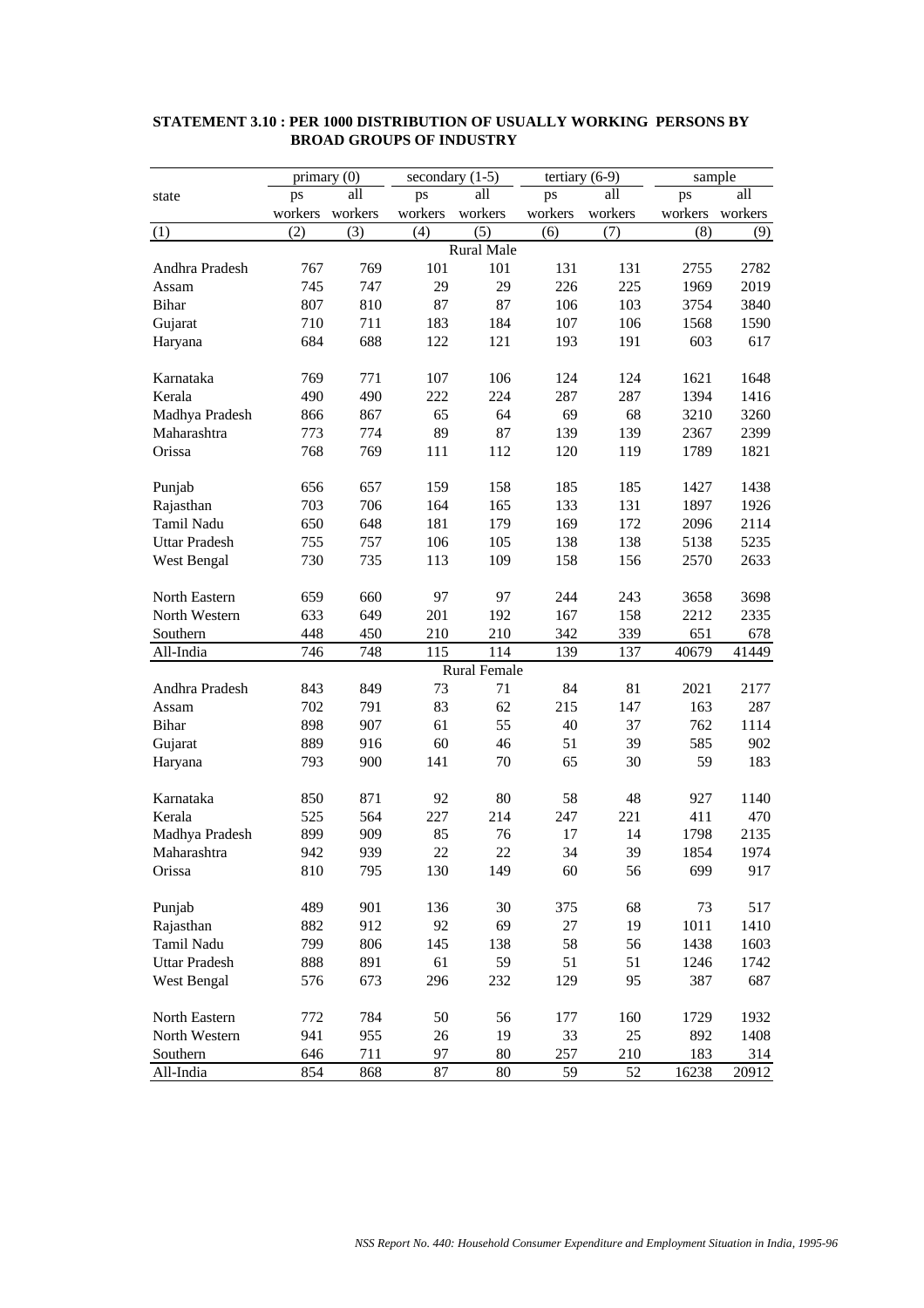|                      |         | primary (0) |         | secondary $(1-5)$   | tertiary $(6-9)$ |         | sample  |         |
|----------------------|---------|-------------|---------|---------------------|------------------|---------|---------|---------|
| state                | ps      | all         | ps      | all                 | ps               | all     | ps      | all     |
|                      | workers | workers     | workers | workers             | workers          | workers | workers | workers |
| (1)                  | (2)     | (3)         | (4)     | (5)                 | (6)              | (7)     | (8)     | (9)     |
|                      |         |             |         | <b>Rural Person</b> |                  |         |         |         |
| Andhra Pradesh       | 798     | 803         | 90      | 86                  | 112              | 109     | 4776    | 4959    |
| Assam                | 742     | 753         | 34      | 32                  | 224              | 215     | 2132    | 2306    |
| Bihar                | 823     | 831         | 83      | 80                  | 94               | 88      | 4516    | 4954    |
| Gujarat              | 760     | 784         | 149     | 134                 | 91               | 83      | 2153    | 2492    |
| Haryana              | 694     | 738         | 124     | 110                 | 182              | 153     | 662     | 800     |
|                      |         |             |         |                     |                  |         |         |         |
| Karnataka            | 797     | 810         | 102     | 96                  | 100              | 93      | 2548    | 2788    |
| Kerala               | 498     | 508         | 224     | 220                 | 279              | 271     | 1805    | 1886    |
| Madhya Pradesh       | 878     | 884         | 72      | 68                  | 50               | 46      | 5008    | 5395    |
| Maharashtra          | 844     | 846         | 61      | 59                  | 96               | 95      | 4221    | 4373    |
| Orissa               | 781     | 778         | 117     | 125                 | 102              | 98      | 2488    | 2738    |
|                      |         |             |         |                     |                  |         |         |         |
| Punjab               | 647     | 724         | 158     | 123                 | 194              | 153     | 1500    | 1955    |
| Rajasthan            | 764     | 790         | 138     | 126                 | 97               | 85      | 2908    | 3336    |
| Tamil Nadu           | 709     | 715         | 166     | 161                 | 124              | 123     | 3534    | 3717    |
| <b>Uttar Pradesh</b> | 779     | 790         | 98      | 94                  | 123              | 115     | 6384    | 6977    |
|                      |         | 723         |         | 134                 | 154              | 145     |         | 3320    |
| West Bengal          | 710     |             | 135     |                     |                  |         | 2957    |         |
| North Eastern        | 691     | 698         | 84      | 84                  | 225              | 217     | 5387    | 5630    |
| North Western        | 726     | 770         | 148     | 123                 | 126              | 105     | 3104    | 3743    |
| Southern             | 494     | 520         | 184     | 175                 | 323              | 305     | 834     | 992     |
| All-India            | 777     | 788         | 107     | 102                 | 117              | 110     | 56917   | 62361   |
|                      |         |             |         | Urban Male          |                  |         |         |         |
| Andhra Pradesh       | 91      | 93          | 296     | 294                 | 613              | 612     | 1807    | 1816    |
| Assam                | 57      | 62          | 119     | 117                 | 825              | 822     | 427     | 431     |
| <b>Bihar</b>         | 134     | 136         | 250     | 248                 | 617              | 616     | 1171    | 1190    |
|                      | 61      |             |         |                     |                  | 512     |         | 1462    |
| Gujarat              | 43      | 60<br>45    | 430     | 428                 | 510<br>638       | 641     | 1450    |         |
| Haryana              |         |             | 319     | 315                 |                  |         | 410     | 417     |
| Karnataka            | 127     | 127         | 374     | 374                 | 498              | 497     | 1346    | 1350    |
| Kerala               | 183     | 189         | 327     | 323                 | 490              | 487     | 940     | 951     |
| Madhya Pradesh       | 108     | 110         | 278     | 279                 | 615              | 612     | 1778    | 1794    |
| Maharashtra          | 51      | 51          | 350     | 351                 | 598              | 598     | 2883    | 2889    |
| Orissa               | 147     | 148         | 255     | 252                 | 600              | 601     | 530     | 536     |
|                      |         |             |         |                     |                  |         |         |         |
| Punjab               | 45      | 44          | 424     | 424                 | 531              | 532     | 1032    | 1035    |
| Rajasthan            | 69      | 70          | 345     | 346                 | 585              | 585     | 992     | 998     |
| Tamil Nadu           | 110     | 110         | 380     | 381                 | 509              | 509     | 2278    | 2290    |
| <b>Uttar Pradesh</b> | 82      | 84          | 300     | 301                 | 617              | 615     | 2651    | 2682    |
| West Bengal          | 33      | 34          | 405     | 403                 | 562              | 564     | 1857    | 1871    |
|                      |         |             |         |                     |                  |         |         |         |
| North Eastern        | 151     | 152         | 111     | 111                 | 738              | 737     | 1532    | 1539    |
| North Western        | 33      | 35          | 275     | 275                 | 692              | 691     | 1282    | 1287    |
| Southern             | 185     | 186         | 357     | 356                 | 458              | 458     | 530     | 535     |
| All-India            | 81      | 82          | 335     | 335                 | 584              | 583     | 24896   | 25073   |

#### **STATEMENT 3.10 : PER 1000 DISTRIBUTION OF USUALLY WORKING PERSONS BY BROAD GROUPS OF INDUSTRY**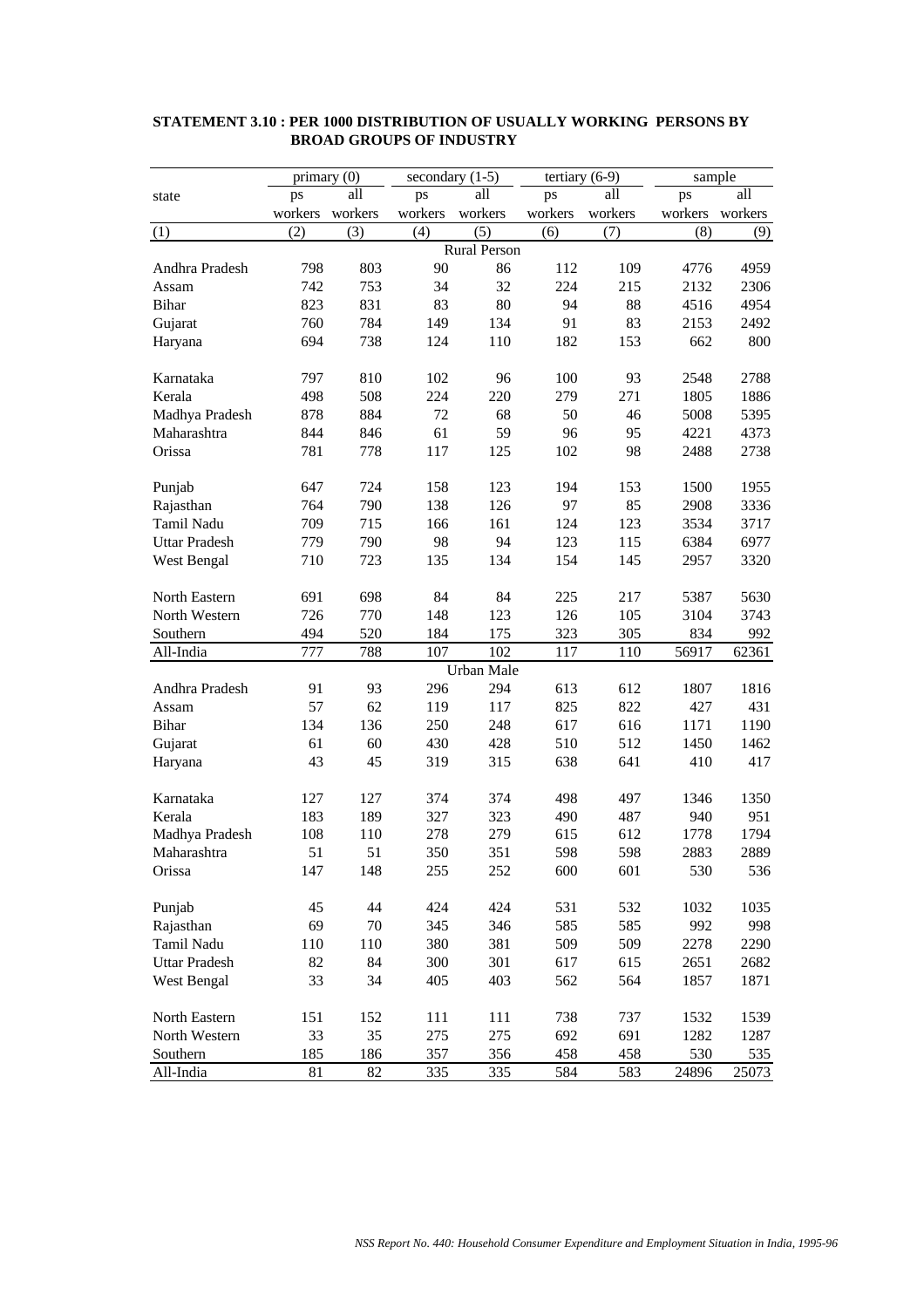|                      |         | primary (0) |         | secondary $(1-5)$   |         | tertiary $(6-9)$ | sample  |         |
|----------------------|---------|-------------|---------|---------------------|---------|------------------|---------|---------|
| state                | ps      | all         | ps      | all                 | ps      | all              | ps      | all     |
|                      | workers | workers     | workers | workers             | workers | workers          | workers | workers |
| (1)                  | (2)     | (3)         | (4)     | (5)                 | (6)     | (7)              | (8)     | (9)     |
|                      |         |             |         | <b>Urban Female</b> |         |                  |         |         |
| Andhra Pradesh       | 191     | 214         | 333     | 323                 | 474     | 463              | 502     | 541     |
| Assam                | 26      | 63          | 41      | 66                  | 932     | 873              | 69      | 75      |
| <b>Bihar</b>         | 299     | 347         | 223     | 220                 | 479     | 433              | 122     | 151     |
| Gujarat              | 147     | 183         | 277     | 274                 | 577     | 543              | 205     | 253     |
| Haryana              | 61      | 209         | 147     | 258                 | 792     | 533              | 40      | 71      |
|                      |         |             |         |                     |         |                  |         |         |
| Karnataka            | 255     | 283         | 376     | 371                 | 368     | 347              | 348     | 405     |
| Kerala               | 241     | 298         | 244     | 236                 | 516     | 466              | 255     | 279     |
| Madhya Pradesh       | 237     | 281         | 274     | 262                 | 488     | 456              | 361     | 410     |
| Maharashtra          | 162     | 173         | 243     | 248                 | 595     | 578              | 562     | 639     |
| Orissa               | 162     | 289         | 283     | 250                 | 555     | 461              | 72      | 99      |
|                      |         |             |         |                     |         |                  |         |         |
| Punjab               | 5       | 195         | 281     | 321                 | 713     | 485              | 81      | 120     |
| Rajasthan            | 282     | 351         | 334     | 330                 | 384     | 321              | 177     | 227     |
| Tamil Nadu           | 205     | 212         | 439     | 433                 | 355     | 354              | 745     | 788     |
| <b>Uttar Pradesh</b> | 181     | 206         | 249     | 293                 | 572     | 502              | 263     | 354     |
| West Bengal          | 37      | 49          | 269     | 294                 | 694     | 658              | 239     | 290     |
|                      |         |             |         |                     |         |                  |         |         |
| North Eastern        | 159     | 208         | 105     | 107                 | 736     | 685              | 480     | 524     |
| North Western        | 13      | 34          | 260     | 252                 | 726     | 713              | 174     | 206     |
| Southern             | 34      | 91          | 418     | 392                 | 548     | 518              | 91      | 109     |
| All-India            | 179     | 209         | 310     | 309                 | 512     | 482              | 4786    | 5541    |
|                      |         |             |         | <b>Urban Person</b> |         |                  |         |         |
| Andhra Pradesh       | 113     | 121         | 304     | 301                 | 584     | 577              | 2309    | 2357    |
| Assam                | 53      | 62          | 109     | 110                 | 837     | 829              | 496     | 506     |
| Bihar                | 149     | 159         | 247     | 245                 | 604     | 596              | 1293    | 1341    |
| Gujarat              | 71      | 78          | 410     | 405                 | 518     | 516              | 1655    | 1715    |
| Haryana              | 45      | 70          | 302     | 306                 | 653     | 625              | 450     | 488     |
|                      |         |             |         |                     |         |                  |         |         |
| Karnataka            | 153     | 163         | 376     | 373                 | 472     | 462              | 1694    | 1755    |
| Kerala               | 195     | 214         | 309     | 303                 | 496     | 482              | 1195    | 1230    |
| Madhya Pradesh       | 129     | 141         | 277     | 275                 | 594     | 583              | 2139    | 2204    |
| Maharashtra          | 68      | 73          | 334     | 333                 | 597     | 594              | 3445    | 3528    |
| Orissa               | 149     | 171         | 258     | 251                 | 594     | 578              | 602     | 635     |
|                      |         |             |         |                     |         |                  |         |         |
| Punjab               | 42      | 60          | 416     | 413                 | 543     | 526              | 1113    | 1155    |
| Rajasthan            | 99      | 118         | 344     | 344                 | 557     | 539              | 1169    | 1225    |
| Tamil Nadu           | 133     | 136         | 395     | 394                 | 471     | 469              | 3023    | 3078    |
| <b>Uttar Pradesh</b> | 91      | 98          | 295     | 300                 | 613     | 602              | 2914    | 3036    |
| West Bengal          | 34      | 36          | 389     | 388                 | 577     | 576              | 2096    | 2161    |
|                      |         |             |         |                     |         |                  |         |         |
| North Eastern        | 153     | 165         | 110     | 110                 | 737     | 725              | 2012    | 2063    |
| North Western        | 31      | 35          | 273     | 272                 | 696     | 693              | 1456    | 1493    |
| Southern             | 163     | 171         | 364     | 362                 | 471     | 466              | 621     | 644     |
| All-India            | 96      | 104         | 331     | 331                 | 572     | 565              | 29682   | 30614   |

#### **STATEMENT 3.10 : PER 1000 DISTRIBUTION OF USUALLY WORKING PERSONS BY BROAD GROUPS OF INDUSTRY**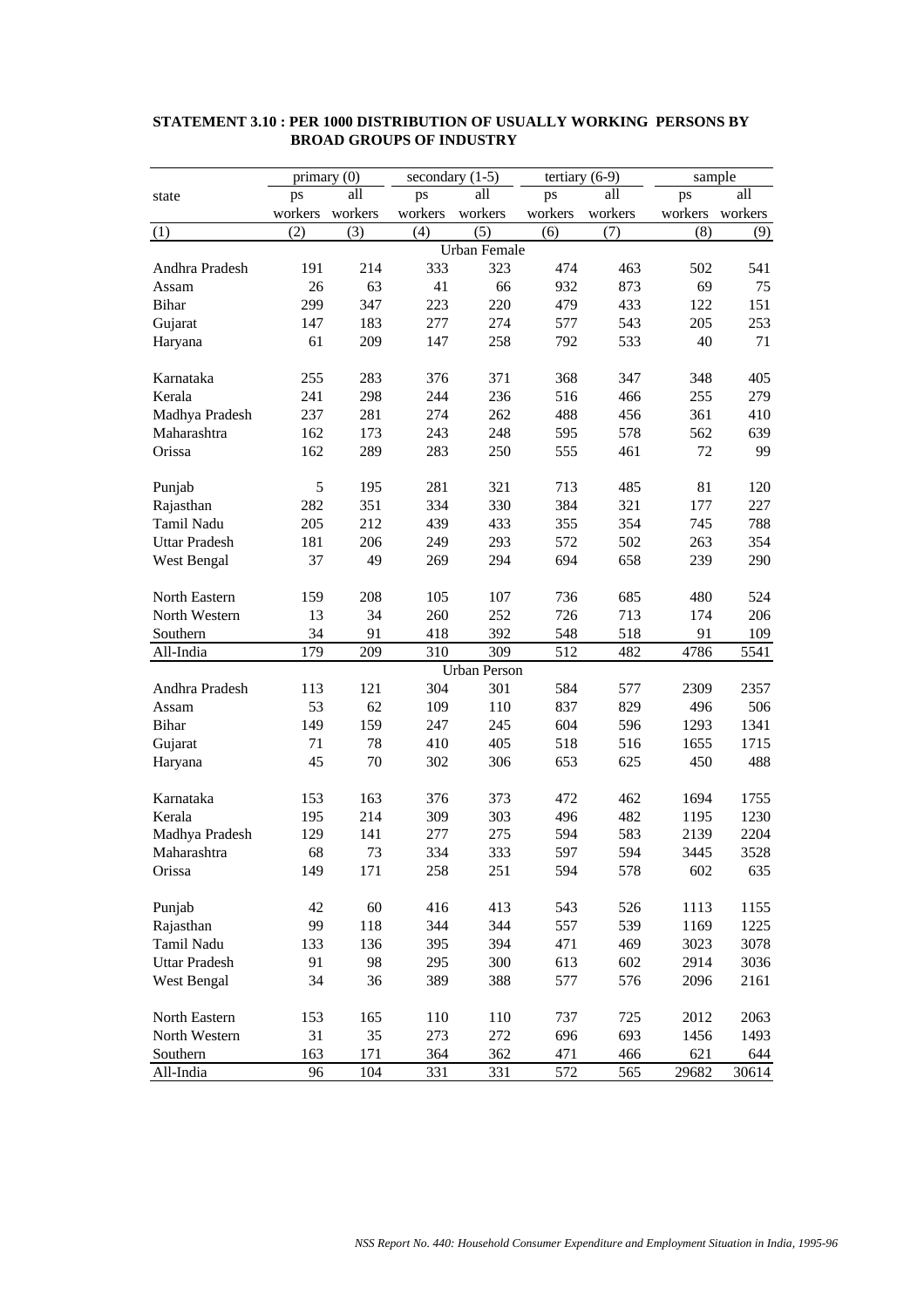|                      |         |                       |                           |                   |         |                          |                           |                   |         | <b>RURAL</b>          |                           |                   |
|----------------------|---------|-----------------------|---------------------------|-------------------|---------|--------------------------|---------------------------|-------------------|---------|-----------------------|---------------------------|-------------------|
|                      |         |                       | usually employed male     |                   |         |                          | usually employed female   |                   |         |                       | usually employed person   |                   |
|                      |         | current weekly status |                           |                   |         | current weekly status    |                           |                   |         | current weekly status |                           |                   |
| state                | working | unem-<br>ployed       | not in<br>labour<br>force | sample<br>persons | working | unem-<br>ployed          | not in<br>labour<br>force | sample<br>persons | working | unem-<br>ployed       | not in<br>labour<br>force | sample<br>persons |
| (1)                  | (2)     | (3)                   | (4)                       | (5)               | (6)     | (7)                      | (8)                       | (9)               | (10)    | (11)                  | (12)                      | (13)              |
| Andhra Pradesh       | 981     | $\overline{2}$        | 16                        | 2782              | 906     | $\overline{\mathcal{L}}$ | 91                        | 2177              | 949     | 3                     | 48                        | 4959              |
| Assam                | 974     | 4                     | 22                        | 2019              | 684     | $\overline{2}$           | 314                       | 287               | 939     | 4                     | 57                        | 2306              |
| <b>Bihar</b>         | 972     | 8                     | 20                        | 3840              | 733     | 4                        | 263                       | 1114              | 919     | 8                     | 73                        | 4954              |
| Gujarat              | 985     | $\overline{c}$        | 13                        | 1590              | 738     | 3                        | 260                       | 902               | 897     | $\overline{2}$        | 100                       | 2492              |
| Haryana              | 975     | 10                    | 15                        | 617               | 425     | $\mathbf{0}$             | 575                       | 183               | 845     | 8                     | 147                       | 800               |
| Karnataka            | 971     | 1                     | 28                        | 1648              | 777     | $\mathbf{0}$             | 223                       | 1140              | 894     | $\theta$              | 105                       | 2788              |
| Kerala               | 952     | 23                    | 25                        | 1416              | 862     | 17                       | 121                       | 470               | 929     | 22                    | 49                        | 1886              |
| Madhya Pradesh       | 961     | $\overline{2}$        | 37                        | 3260              | 795     | $\mathfrak{2}$           | 203                       | 2135              | 894     | $\overline{2}$        | 105                       | 5395              |
| Maharashtra          | 976     | 5                     | 19                        | 2399              | 884     | 4                        | 112                       | 1974              | 936     | 4                     | 59                        | 4373              |
| Orissa               | 957     | $\overline{c}$        | 41                        | 1821              | 725     | $\overline{0}$           | 275                       | 917               | 878     | 1                     | 121                       | 2738              |
| Punjab               | 978     | 5                     | 17                        | 1438              | 241     | $\boldsymbol{0}$         | 759                       | 517               | 777     | 4                     | 219                       | 1955              |
| Rajasthan            | 982     | $\boldsymbol{0}$      | 18                        | 1926              | 777     | $\mathbf{0}$             | 223                       | 1410              | 898     | $\theta$              | 102                       | 3336              |
| Tamil Nadu           | 984     | 7                     | 9                         | 2114              | 861     | 5                        | 134                       | 1603              | 932     | 6                     | 62                        | 3717              |
| <b>Uttar Pradesh</b> | 978     | 1                     | 20                        | 5235              | 681     | 1                        | 318                       | 1742              | 905     | 1                     | 93                        | 6977              |
| West Bengal          | 971     | 9                     | 20                        | 2633              | 649     | 7                        | 345                       | 687               | 907     | 8                     | 85                        | 3320              |
| North-Eastern        | 979     | 1                     | 20                        | 3698              | 837     | $\boldsymbol{0}$         | 163                       | 1932              | 935     | $\mathbf{1}$          | 64                        | 5630              |
| North-Western        | 942     | 3                     | 55                        | 2335              | 679     | 1                        | 320                       | 1408              | 838     | $\overline{2}$        | 160                       | 3743              |
| Southern             | 985     | 3                     | 12                        | 678               | 750     | $\mathbf{0}$             | 250                       | 314               | 922     | $\overline{2}$        | 75                        | 992               |
| All-India            | 974     | $\overline{4}$        | 22                        | 41449             | 781     | 3                        | 216                       | 20912             | 909     | $\overline{4}$        | 87                        | 62361             |

#### **STATEMENT 3.11 : PER 1000 DISTRIBUTION OF USUALLY EMPLOYED (PRINCIPAL & SUBSIDIARY STATUS) BY BROAD CURRENT WEEKLY ACTIVITY**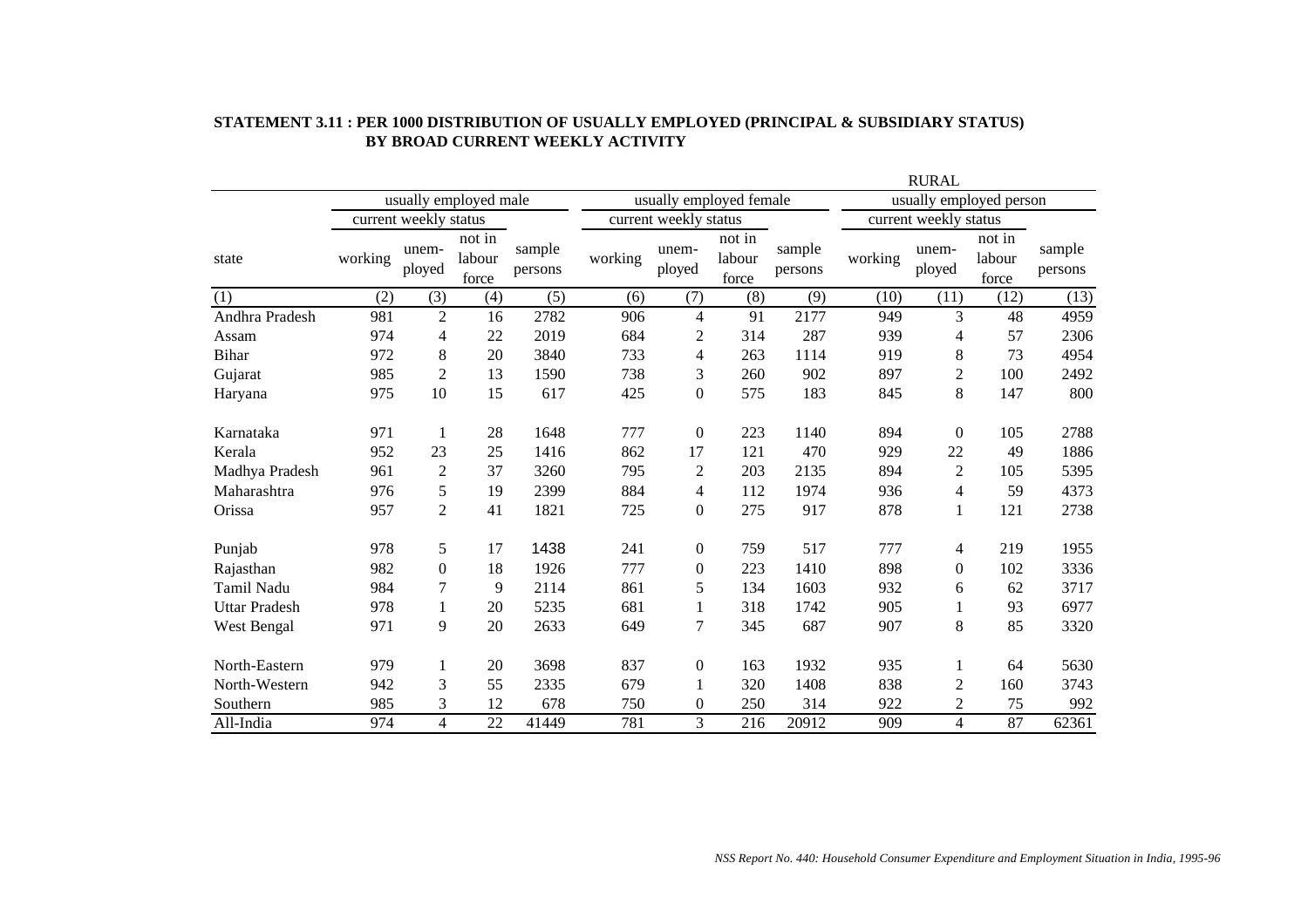|                      |         |                       |                           |                   |         |                         |                           |                   |         | <b>URBAN</b>             |                                        |                   |
|----------------------|---------|-----------------------|---------------------------|-------------------|---------|-------------------------|---------------------------|-------------------|---------|--------------------------|----------------------------------------|-------------------|
|                      |         |                       | usually employed male     |                   |         | usually employed female |                           |                   |         | usually employed person  |                                        |                   |
|                      |         | current weekly status |                           |                   |         | current weekly status   |                           |                   |         | current weekly status    |                                        |                   |
| state                | working | unem-<br>ployed       | not in<br>labour<br>force | sample<br>persons | working | unem-<br>ployed         | not in<br>labour<br>force | sample<br>persons | working | unem-<br>ployed          | $not \overline{in}$<br>labour<br>force | sample<br>persons |
| (1)                  | (2)     | (3)                   | (4)                       | (5)               | (6)     | (7)                     | (8)                       | (9)               | (10)    | (11)                     | (12)                                   | (13)              |
| Andhra Pradesh       | 991     | $\theta$              | 9                         | 1816              | 914     | 7                       | 79                        | 541               | 973     | 2                        | 25                                     | 2357              |
| Assam                | 990     | $\overline{2}$        | $\,8\,$                   | 431               | 900     | $\boldsymbol{0}$        | 100                       | 75                | 979     | 1                        | 19                                     | 506               |
| Bihar                | 981     | 4                     | 15                        | 1190              | 745     | 5                       | 250                       | 151               | 955     | $\overline{4}$           | 41                                     | 1341              |
| Gujarat              | 989     | $\sqrt{2}$            | 9                         | 1462              | 845     | $\theta$                | 155                       | 253               | 968     | $\overline{c}$           | 30                                     | 1715              |
| Haryana              | 991     | $\overline{2}$        | $\overline{7}$            | 417               | 654     | $\boldsymbol{0}$        | 346                       | 71                | 940     | $\overline{2}$           | 59                                     | 488               |
| Karnataka            | 984     | $\overline{4}$        | 12                        | 1350              | 880     | $\boldsymbol{0}$        | 120                       | 405               | 960     | 3                        | 37                                     | 1755              |
| Kerala               | 975     | 10                    | 15                        | 951               | 877     | 11                      | 111                       | 279               | 952     | 10                       | 37                                     | 1230              |
| Madhya Pradesh       | 988     | 5                     | $\boldsymbol{7}$          | 1794              | 885     | $\boldsymbol{0}$        | 115                       | 410               | 969     | $\overline{\mathcal{A}}$ | 27                                     | 2204              |
| Maharashtra          | 995     | 1                     | 4                         | 2889              | 874     | 1                       | 125                       | 639               | 974     | 1                        | 25                                     | 3528              |
| Orissa               | 989     | 3                     | $\,8\,$                   | 536               | 733     | $\theta$                | 267                       | 99                | 948     | 3                        | 49                                     | 635               |
| Punjab               | 996     | 1                     | $\boldsymbol{2}$          | 1035              | 650     | $\overline{0}$          | 350                       | 120               | 961     | 1                        | 37                                     | 1155              |
| Rajasthan            | 992     | $\boldsymbol{0}$      | $\,8\,$                   | 998               | 782     | $\boldsymbol{0}$        | 218                       | 227               | 956     | $\mathbf{0}$             | 44                                     | 1225              |
| <b>Tamil Nadu</b>    | 990     | 3                     | 7                         | 2290              | 932     | 4                       | 65                        | 788               | 975     | 3                        | 22                                     | 3078              |
| <b>Uttar Pradesh</b> | 991     | $\overline{2}$        | 7                         | 2682              | 824     | $\boldsymbol{0}$        | 176                       | 354               | 972     | $\overline{2}$           | 27                                     | 3036              |
| West Bengal          | 986     | $\overline{7}$        | $\overline{7}$            | 1871              | 876     | 1                       | 123                       | 290               | 972     | 6                        | 23                                     | 2161              |
| North-Eastern        | 991     | 1                     | 8                         | 1539              | 924     | $\theta$                | 76                        | 524               | 976     | 1                        | 24                                     | 2063              |
| North-Western        | 995     | 1                     | 3                         | 1287              | 944     | 1                       | 55                        | 206               | 989     | 1                        | 10                                     | 1493              |
| Southern             | 998     | 1                     | 1                         | 535               | 934     | $\theta$                | 66                        | 109               | 988     |                          | 11                                     | 644               |
| All-India            | 990     | 3                     | $\overline{7}$            | 25073             | 872     | $\overline{2}$          | 126                       | 5541              | 969     | 3                        | 28                                     | 30614             |

#### **STATEMENT 3.11 : PER 1000 DISTRIBUTION OF USUALLY EMPLOYED (PRINCIPAL & SUBSIDIARY STATUS) BY BROAD CURRENT WEEKLY ACTIVITY**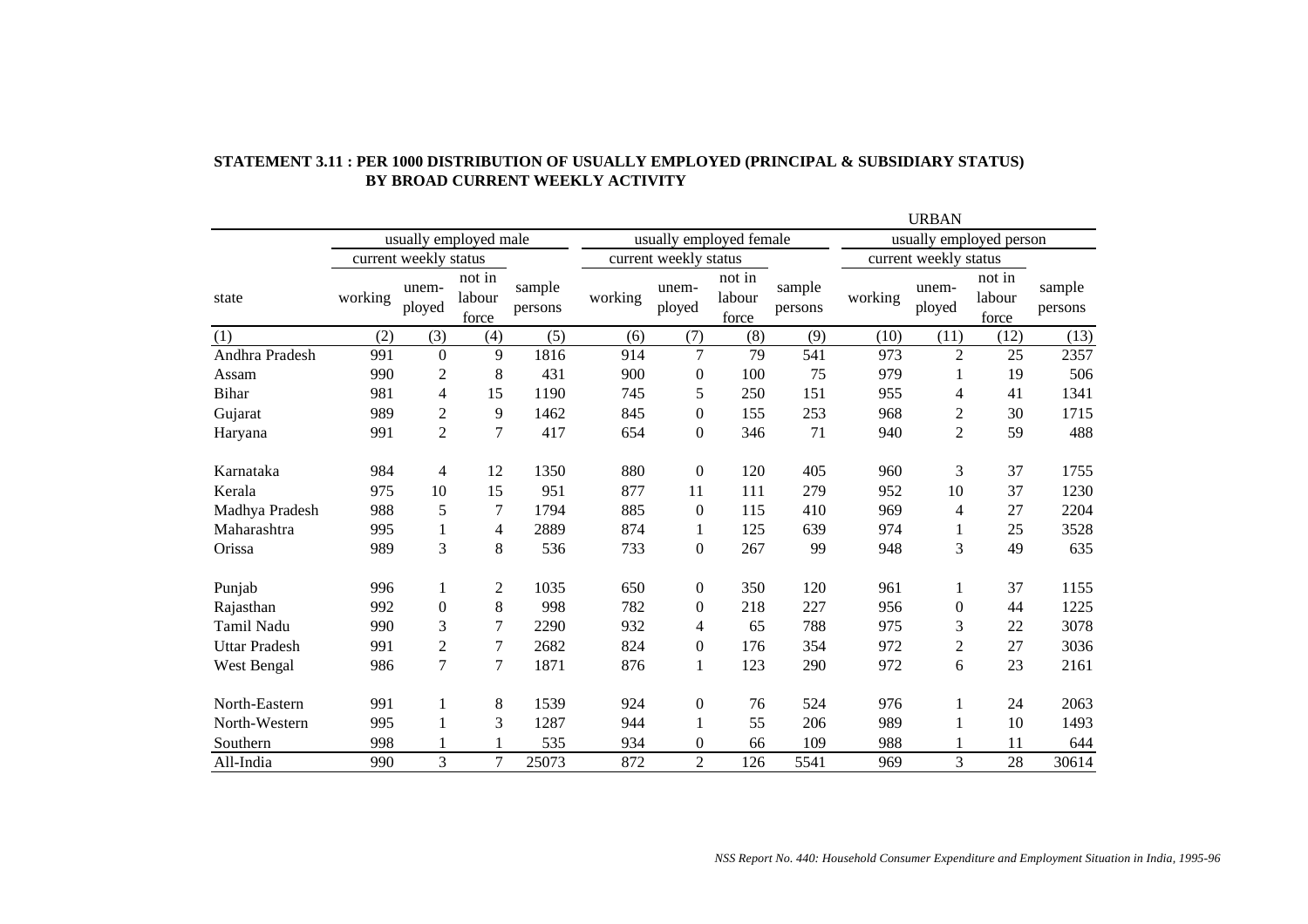**Table (1): Per 1000 distribution of households and persons by monthly per capita expenditure class and number of persons and economically active persons per 1000 households for different monthly per capita expenditure classes** 

| all-India     |                    |         |         |         |             |                                    |                |               | <b>Schedule Type: 1</b>     |               |
|---------------|--------------------|---------|---------|---------|-------------|------------------------------------|----------------|---------------|-----------------------------|---------------|
| MPCE class    | per 1000 number of |         |         |         |             | average number per 1000 households |                |               |                             |               |
| (Rs)          |                    |         |         |         | all persons |                                    |                |               | economically active persons |               |
|               | households         | persons | adult   |         | children    | all                                | adult          |               | children                    | all           |
|               |                    |         | male    | female  |             |                                    | male           | female        |                             |               |
| (1)           | (2)                | (3)     | (4)     | (5)     | (6)         | (7)                                | (8)            | (9)           | (10)                        | (11)          |
|               | Rural              |         |         |         |             | No. of villages surveyed: 4040     |                |               |                             |               |
| $000 - 120$   | 9                  | 11      | 1450    | 1604    | 3138        | 6192                               | 1260           | 844           | 274                         | 2378          |
| $120 - 140$   | 16                 | 19      | 1424    | 1619    | 2995        | 6038                               | 1286           | 841           | 150                         | 2276          |
| $140 - 165$   | 42                 | 50      | 1506    | 1555    | 2999        | 6060                               | 1337           | 722           | 142                         | 2201          |
| $165 - 190$   | 59                 | 69      | 1540    | 1614    | 2711        | 5865                               | 1414           | 702           | 120                         | 2237          |
| $190 - 210$   | 59                 | 65      | 1462    | 1616    | 2404        | 5482                               | 1338           | 690           | 84                          | 2112          |
| $210 - 235$   | 86                 | 95      | 1650    | 1598    | 2278        | 5526                               | 1477           | 689           | 87                          | 2253          |
| $235 - 265$   | 109                | 113     | 1596    | 1590    | 2046        | 5232                               | 1418           | 658           | 89                          | 2165          |
| $265 - 300$   | 113                | 116     | 1622    | 1602    | 1940        | 5164                               | 1396           | 570           | 66                          | 2032          |
| $300 - 355$   | 145                | 143     | 1607    | 1577    | 1777        | 4961                               | 1395           | 548           | 43                          | 1986          |
| $355 - 455$   | 163                | 150     | 1583    | 1488    | 1534        | 4605                               | 1351           | 469           | 55                          | 1875          |
| 455 - 560     | 84                 | 75      | 1567    | 1503    | 1377        | 4447                               | 1316           | 449           | 29                          | 1794          |
| 560 & Above   | 115                | 94      | 1568    | 1402    | 1135        | 4105                               | 1307           | 384           | 23                          | 1715          |
| All Classes   | 1000               | 1000    | 1578    | 1547    | 1895        | 5020                               | 1373           | 567           | 68                          | 2008          |
| Estimated No. | 1184128            | 5944488 | 1868657 | 1831353 | 2244393     | 5944402                            | 1625980 670815 |               |                             | 80342 2377150 |
| Sample No.    | 14499              | 73876   | 23280   | 22539   | 28050       | 73869                              | 20160          | 7902          | 1001                        | 29065         |
|               | Urban              |         |         |         |             | No. of blocks surveyed: 2671       |                |               |                             |               |
| $000 - 160$   | 13                 | 16      | 1458    | 1391    | 2796        | 5646                               | 1241           | 374           | 193                         | 1809          |
| $160 - 190$   | 14                 | 19      | 1560    | 1553    | 3036        | 6150                               | 1338           | 512           | 153                         | 2003          |
| $190 - 230$   | 41                 | 54      | 1672    | 1693    | 2664        | 6029                               | 1473           | 385           | 109                         | 1967          |
| $230 - 265$   | 49                 | 62      | 1754    | 1686    | 2411        | 5851                               | 1497           | 402           | 76                          | 1975          |
| $265 - 310$   | 75                 | 91      | 1663    | 1624    | 2234        | 5521                               | 1418           | 309           | 55                          | 1783          |
| $310 - 355$   | 72                 | 84      | 1741    | 1709    | 1918        | 5368                               | 1423           | 304           | 41                          | 1768          |
| $355 - 410$   | 90                 | 103     | 1736    | 1693    | 1791        | 5221                               | 1406           | 247           | 38                          | 1691          |
| $410 - 490$   | 131                | 138     | 1663    | 1557    | 1599        | 4819                               | 1331           | 219           | 19                          | 1570          |
| 490 - 605     | 132                | 127     | 1648    | 1465    | 1273        | 4386                               | 1309           | 181           | $\,$ $\,$                   | 1498          |
| $605 - 825$   | 155                | 138     | 1605    | 1341    | 1126        | 4072                               | 1242           | 169           | $\mathbf{2}$                | 1413          |
| 825 - 1055    | 79                 | 64      | 1492    | 1261    | 919         | 3672                               | 1126           | 160           | 14                          | 1300          |
| 1055 & Above  | 148                | 103     | 1412    | 1107    | 679         | 3198                               | 1057           | 192           | $\tau$                      | 1256          |
| All Classes   | 1000               | 1000    | 1614    | 1459    | 1500        | 4574                               | 1290           | 235           | 30                          | 1555          |
| Estimated No. | 447687             | 2047763 | 722722  | 653199  | 671648      | 2047569                            |                | 577685 105136 | 13239                       | 696093        |
| Sample No.    | 9959               | 46689   | 16349   | 15059   | 15275       | 46683                              | 12963          | 2455          | 267                         | 15686         |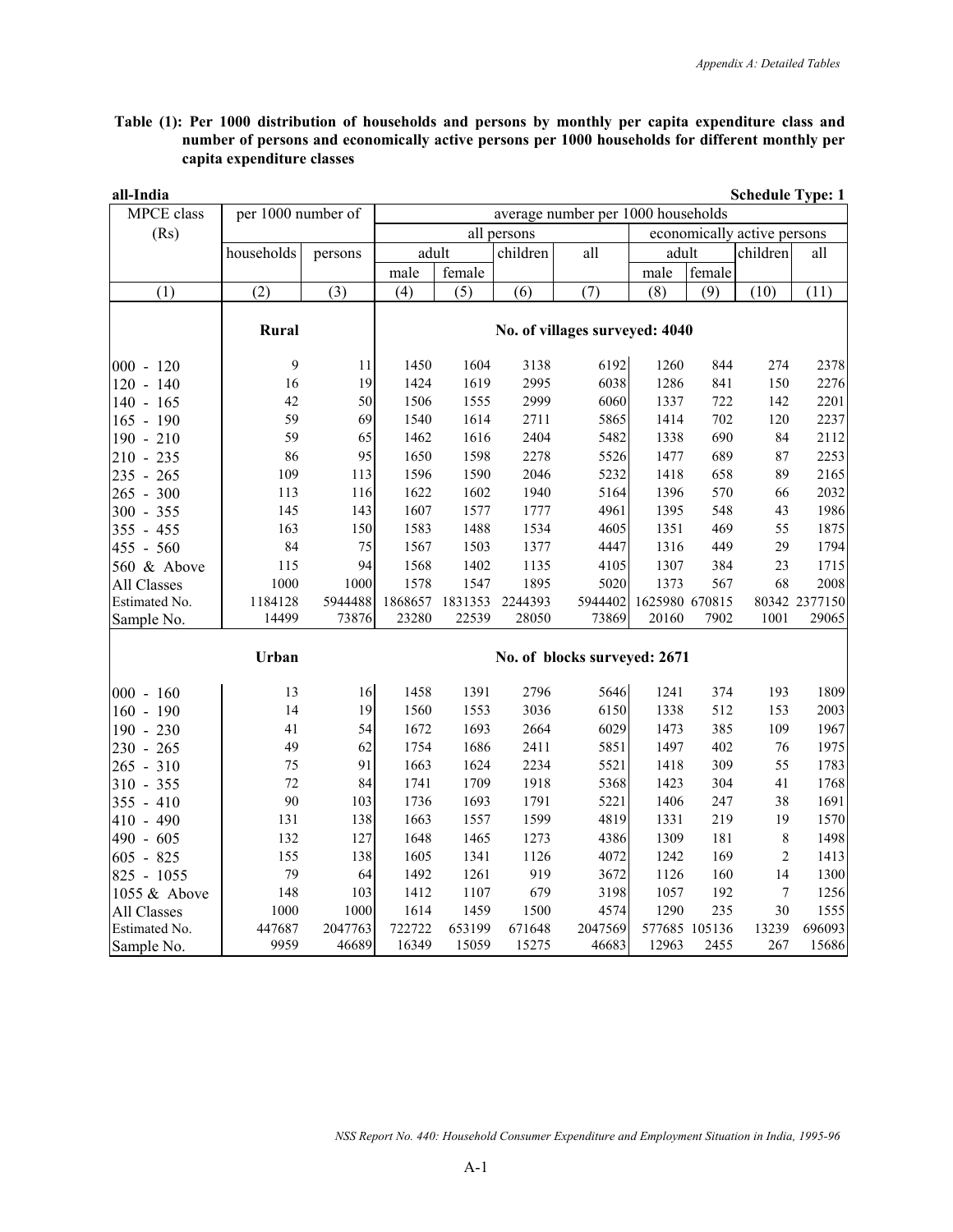| all-India          |         |         |         |         |            | <b>Schedule Type: 1</b>             |         |         | 4104        | No. of villages surveyed: |         |       |         |            | Rural      |
|--------------------|---------|---------|---------|---------|------------|-------------------------------------|---------|---------|-------------|---------------------------|---------|-------|---------|------------|------------|
|                    |         |         |         |         |            | monthly per capita expenditure (Rs) |         |         |             |                           |         |       |         | per        | sample     |
|                    | $000 -$ | $120 -$ | $140 -$ | $165 -$ | 190-       | $210-$                              | $235 -$ | $265 -$ | $300 -$     | $355 -$                   | $455 -$ | 560   | all     | 1000       | hhs        |
| item               | 120     | 140     | 165     | 190     | 210        | 235                                 | 265     | 300     | 355         | 455                       | 560     | $\&$  | classes | hhs        | report.    |
|                    |         |         |         |         |            |                                     |         |         |             |                           |         | above |         | report.    | cons.      |
|                    |         |         |         |         |            |                                     |         |         |             |                           |         |       |         | cons.      |            |
| (1)                | (2)     | (3)     | (4)     | (5)     | (6)        | (7)                                 | (8)     | (9)     | (10)        | (11)                      | (12)    | (13)  | (14)    | (15)       | (16)       |
|                    |         |         |         |         |            | <b>Quantity (kg)</b>                |         |         |             |                           |         |       |         |            |            |
| rice               | 4.29    | 5.29    | 5.88    | 6.45    | 7.33       | 6.86                                | 7.51    | 7.48    | 7.26        | 7.22                      | 6.71    | 6.78  | 6.99    | 915        | 13297      |
| wheat              | 2.09    | 2.94    | 3.16    | 3.24    | 3.41       | 3.38                                | 3.73    | 3.83    | 4.33        | 4.89                      | 5.31    | 6.36  | 4.22    | 698        | 9632       |
| jowar              | 0.98    | 0.69    | 0.88    | 0.91    | 0.54       | 0.70                                | 0.71    | 0.62    | 0.56        | 0.65                      | 0.64    | 0.51  | 0.66    | 110        | 1173       |
| bajra              | 0.41    | 0.49    | 0.26    | 0.24    | 0.28       | 0.57                                | 0.24    | 0.39    | 0.63        | 0.49                      | 0.67    | 0.47  | 0.45    | 72         | 872        |
| maize              | 0.58    | 0.21    | 0.60    | 0.47    | 0.24       | 0.35                                | 0.25    | 0.37    | 0.29        | 0.23                      | 0.31    | 0.21  | 0.31    | 58         | 1390       |
| other cereals      | 0.27    | 0.55    | 0.26    | 0.24    | 0.25       | 0.18                                | 0.33    | 0.22    | 0.19        | 0.17                      | 0.38    | 0.48  | 0.26    | 72         | 896        |
| total cereals      | 8.62    | 10.17   | 11.04   | 11.53   | 12.05      | 12.03                               | 12.75   | 12.91   | 13.26       | 13.65                     | 14.02   | 14.80 | 12.89   | 994        | 14404      |
| gram               | 0.01    | 0.01    | 0.01    | 0.02    | 0.02       | 0.03                                | 0.05    | 0.03    | 0.04        | 0.06                      | 0.10    | 0.12  | 0.05    | 150        | 2264       |
| cereal substitutes | 0.00    | 0.02    | 0.01    | 0.02    | 0.01       | 0.02                                | 0.02    | 0.03    | 0.04        | 0.08                      | 0.05    | 0.13  | 0.04    | 68         | 970        |
|                    |         |         |         |         | Value (Rs) |                                     |         |         |             |                           |         |       |         |            |            |
| rice               | 27.03   | 34.28   | 38.62   | 43.62   | 51.03      | 48.70                               | 53.21   | 54.87   | 55.86       | 55.26                     | 53.49   | 55.68 | 51.73   | 915        | 13297      |
| wheat              | 9.02    | 13.57   | 14.83   | 15.23   | 16.09      | 16.12                               | 17.71   | 18.28   | 20.71       | 24.41                     | 25.94   | 30.90 | 20.32   | 698        | 9632       |
| jowar              | 4.19    | 3.15    | 4.57    | 4.29    | 2.88       | 3.85                                | 3.71    | 3.43    | 2.95        | 3.76                      | 3.48    | 2.91  | 3.52    | 110        | 1173       |
| bajra              | 1.60    | 2.27    | 1.20    | 1.07    | 1.28       | 2.65                                | 1.17    | 1.89    | 2.98        | 2.37                      | 3.35    | 2.30  | 2.13    | 72         | 872        |
| maize              | 2.80    | 0.92    | 2.61    | 1.93    | 1.08       | 1.57                                | 1.10    | 1.62    | 1.37        | 0.98                      | 1.37    | 0.93  | 1.38    | 58         | 1390       |
| other cereals      | 1.14    | 1.94    | 1.17    | 0.95    | 1.04       | 0.82                                | 1.47    | 0.99    | 0.77        | 0.74                      | 1.64    | 2.03  | 1.14    | 72         | 896        |
| total cereals      | 45.76   | 56.13   | 62.99   | 67.09   | 73.40      | 73.71                               | 78.36   |         | 81.07 84.63 | 87.52                     | 89.28   | 94.76 | 80.21   | 994        | 14404      |
| gram               | 0.19    | 0.17    | 0.15    | 0.24    | 0.25       | 0.31                                | 0.51    | 0.33    | 0.51        | 0.63                      | 1.18    | 1.52  | 0.57    | 150        | 2264       |
| cereal substitutes | 0.02    | 0.10    | 0.07    | 0.11    | 0.09       | 0.11                                | 0.13    | 0.16    | 0.22        | 0.43                      | 0.32    | 0.66  | 0.25    | 68         | 970        |
| sample hhs         | 135     | 209     | 564     | 821     | 829        | 1182                                | 1484    | 1560    | 2087        | 2413                      | 1289    | 1926  | 14499   | <b>XXX</b> | <b>XXX</b> |

#### **Table (2): Quantity (kg) and value (Rs) of consumption of cereals, gram and cereal substitutes per person for a period of 30 days for each monthly per capita expenditure class**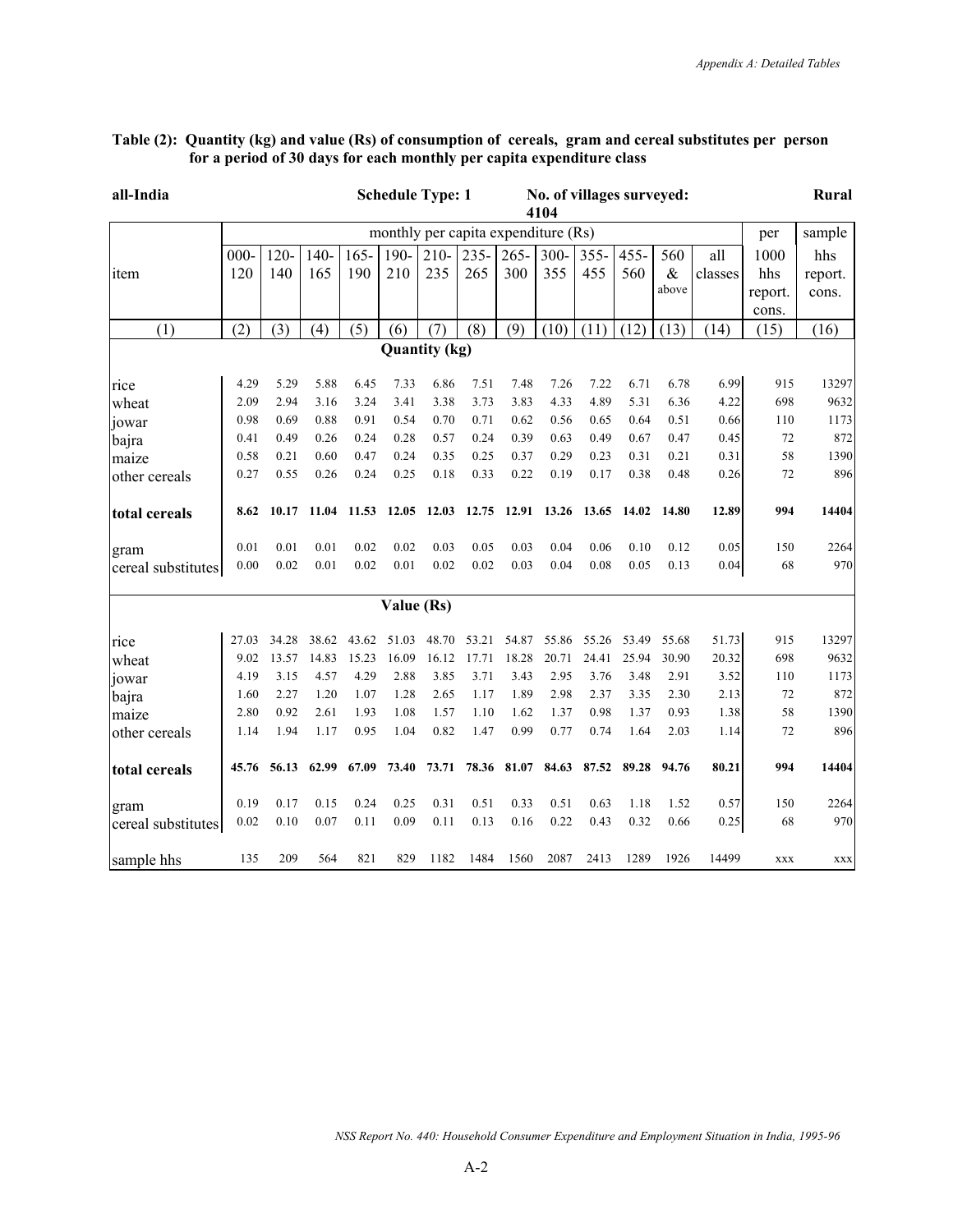| all-India          |         |       |       |       |            | <b>Schedule Type: 1</b>             |         |        | No. of blocks surveyed: 2671 |         |       |             |         |            | Urban   |
|--------------------|---------|-------|-------|-------|------------|-------------------------------------|---------|--------|------------------------------|---------|-------|-------------|---------|------------|---------|
|                    |         |       |       |       |            | monthly per capita expenditure (Rs) |         |        |                              |         |       |             |         | per        | sample  |
|                    | $000 -$ | 160-  | 190-  | 230-  | $265 -$    | $310-$                              | $355 -$ | $410-$ | 490-                         | $605 -$ | 825-  | 1055        | all     | 1000       | hhs     |
| item               | 160     | 190   | 230   | 265   | 310        | 355                                 | 410     | 490    | 605                          | 825     | 1055  | $\&$        | classes | hhs        | report. |
|                    |         |       |       |       |            |                                     |         |        |                              |         |       | above       |         | report.    | cons.   |
|                    |         |       |       |       |            |                                     |         |        |                              |         |       |             |         | cons.      |         |
| (1)                | (2)     | (3)   | (4)   | (5)   | (6)        | (7)                                 | (8)     | (9)    | (10)                         | (11)    | (12)  | (13)        | (14)    | (15)       | (16)    |
|                    |         |       |       |       |            | <b>Quantity (kg)</b>                |         |        |                              |         |       |             |         |            |         |
| rice               | 3.53    | 4.97  | 4.76  | 5.78  | 5.43       | 5.75                                | 5.70    | 5.37   | 5.38                         | 5.45    | 5.20  | 4.77        | 5.34    | 914        | 9213    |
| wheat              | 3.29    | 3.58  | 4.07  | 3.59  | 4.40       | 4.64                                | 4.66    | 5.02   | 5.00                         | 5.04    | 5.11  | 5.27        | 4.73    | 860        | 8441    |
| jowar              | 0.92    | 0.48  | 0.61  | 0.64  | 0.30       | 0.29                                | 0.32    | 0.29   | 0.22                         | 0.20    | 0.16  | 0.12        | 0.30    | 76         | 639     |
| bajra              | 0.03    | 0.33  | 0.10  | 0.10  | 0.09       | 0.05                                | 0.07    | 0.12   | 0.08                         | 0.07    | 0.03  | 0.04        | 0.08    | 33         | 304     |
| maize              | 0.20    | 0.04  | 0.04  | 0.03  | 0.02       | 0.02                                | 0.02    | 0.02   | 0.01                         | 0.02    | 0.01  | 0.01        | 0.02    | 11         | 142     |
| other cereals      | 0.31    | 0.04  | 0.15  | 0.27  | 0.08       | 0.07                                | 0.12    | 0.10   | 0.09                         | 0.04    | 0.06  | 0.03        | 0.09    | 38         | 294     |
| total cereals      | 8.27    | 9.44  | 9.73  |       |            | 10.41 10.32 10.83                   | 10.89   | 10.92  | 10.78                        | 10.82   |       | 10.58 10.24 | 10.56   | 953        | 9587    |
| gram               | 0.01    | 0.02  | 0.03  | 0.02  | 0.02       | 0.03                                | 0.03    | 0.04   | 0.05                         | 0.06    | 0.07  | 0.10        | 0.05    | 207        | 2113    |
| cereal substitutes | 0.00    | 0.00  | 0.01  | 0.01  | 0.01       | 0.02                                | 0.03    | 0.04   | 0.04                         | 0.04    | 0.06  | 0.03        | 0.03    | 94         | 840     |
|                    |         |       |       |       | Value (Rs) |                                     |         |        |                              |         |       |             |         |            |         |
| rice               | 24.68   | 34.97 | 35.36 | 45.24 | 43.61      | 48.43                               | 48.25   | 47.97  | 49.32                        | 53.22   | 52.61 | 53.04       | 47.88   | 914        | 9213    |
| wheat              | 16.98   | 17.71 | 21.17 | 19.05 | 23.66      | 24.93                               | 25.85   | 28.84  | 29.57                        | 30.43   | 32.68 | 36.94       | 27.69   | 860        | 8441    |
| jowar              | 4.04    | 2.59  | 3.37  | 3.86  | 1.84       | 1.97                                | 1.98    | 2.04   | 1.61                         | 1.74    | 1.21  | 0.97        | 1.98    | 76         | 639     |
| bajra              | 0.17    | 1.55  | 0.49  | 0.57  | 0.51       | 0.31                                | 0.40    | 0.68   | 0.44                         | 0.44    | 0.21  | 0.24        | 0.46    | 33         | 304     |
| maize              | 0.85    | 0.17  | 0.14  | 0.13  | 0.06       | 0.11                                | 0.11    | 0.11   | 0.05                         | 0.09    | 0.06  | 0.05        | 0.10    | 11         | 142     |
| other cereals      | 1.15    | 0.20  | 0.72  | 1.38  | 0.35       | 0.33                                | 0.55    | 0.44   | 0.44                         | 0.21    | 0.33  | 0.15        | 0.44    | 38         | 294     |
| total cereals      | 47.87   | 57.18 | 61.26 | 70.23 | 70.03      | 76.08                               | 77.14   | 80.07  | 81.43                        | 86.13   | 87.11 | 91.38       | 78.56   | 953        | 9587    |
| gram               | 0.13    | 0.22  | 0.40  | 0.27  | 0.29       | 0.39                                | 0.48    | 0.63   | 0.84                         | 0.96    | 1.04  | 1.60        | 0.71    | 207        | 2113    |
| cereal substitutes | 0.01    | 0.05  | 0.07  | 0.08  | 0.17       | 0.18                                | 0.39    | 0.39   | 0.40                         | 0.42    | 0.57  | 0.47        | 0.33    | 94         | 840     |
| sample hhs         | 112     | 157   | 406   | 473   | 757        | 749                                 | 915     | 1301   | 1347                         | 1567    | 807   | 1368        | 9959    | <b>XXX</b> | XXX     |

### **Table (2): Quantity (kg) and value (Rs) of consumption of cereals, gram and cereal substitutes per person for a period of 30 days for each monthly per capita expenditure class**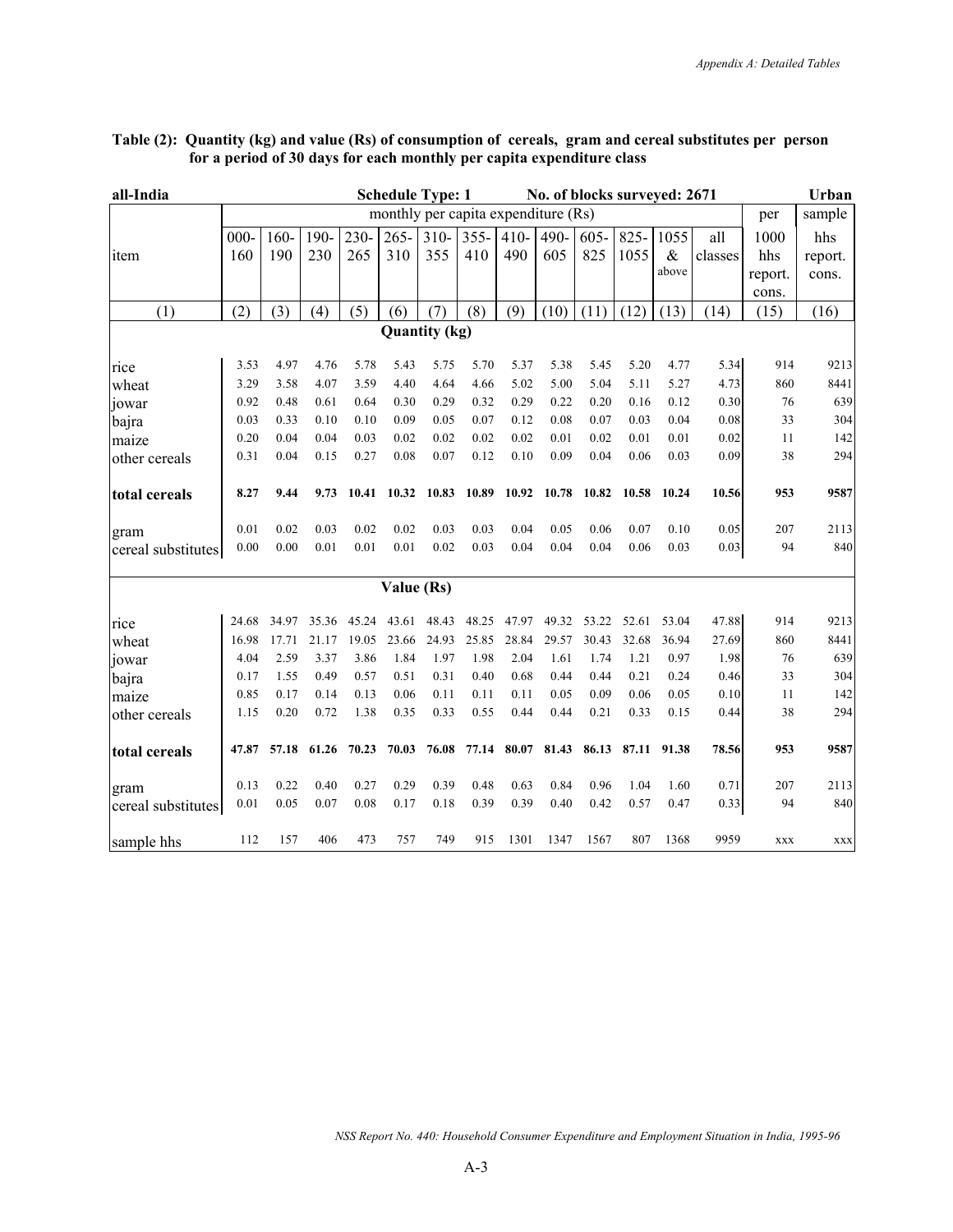#### **all-India Schedule Type: 1 No. of villages surveyed: 4104 Rural** monthly per capita expenditure  $(Rs)$   $\frac{1}{s}$  of per sample item 000- 120 120- 140 140- 165 165- 190 190- 210 210- 235 235- 265 265- 300 300- 355 355- 455 455- 560 560 & above all classes total expenditure 1000 hhs repot. cons. hhs repot. cons.  $(1)$   $(2)$   $(3)$   $(4)$   $(5)$   $(6)$   $(7)$   $(8)$   $(9)$   $(10)$   $(11)$   $(12)$   $(13)$   $(14)$   $(15)$   $(16)$   $(17)$ cereals 45.76 56.13 62.99 67.09 73.40 73.71 78.36 81.07 84.63 87.52 89.28 94.76 80.21 23.30 994 14404 gram 0.19 0.17 0.15 0.24 0.25 0.31 0.51 0.33 0.51 0.63 1.18 1.52 0.57 0.17 150 2264 cereal subst. 0.02 0.10 0.07 0.11 0.09 0.11 0.13 0.16 0.22 0.43 0.32 0.66 0.25 0.07 68 970 pulse & prod. 4.83 6.01 7.32 8.72 9.38 10.49 11.13 12.17 13.23 15.86 17.30 20.19 12.88 3.74 970 13917 milk & prod. 1.76 3.31 5.20 7.91 12.21 17.54 20.72 25.94 32.51 45.50 61.40 80.94 32.38 9.40 735 10194 edible oil 6.39 7.21 8.60 10.18 11.09 13.52 13.51 15.02 16.37 19.37 20.10 25.45 15.76 4.58 988 14188 meat,egg,fish | 1.50 3.03 3.13 4.83 5.56 6.98 7.48 9.98 11.76 14.71 16.64 23.51 10.94 3.18 585 9001<br>vegetables | 7.32 9.74 12.19 13.61 15.03 15.70 17.42 18.47 20.92 23.62 26.02 28.43 19.55 5.68 992 14374 vegetables 7.32 9.74 12.19 13.61 15.03 15.70 17.42 18.47 20.92 23.62 26.02 28.43 19.55 5.68 992 14374 fruits(fresh) 0.73 0.59 1.14 1.27 1.65 2.07 2.58 2.93 3.95 5.56 7.54 11.62 4.16 1.21 666 9127 fruits(dry) 0.57 0.32 0.26 0.33 0.44 0.61 0.53 0.61 0.81 1.15 1.15 2.44 0.87 0.25 195 2267 sugar 2.48 3.34 3.49 4.75 4.97 6.33 6.67 8.06 9.45 11.36 13.96 17.62 8.96 2.60 931 13342 salt 0.46 0.52 0.58 0.61 0.65 0.63 0.69 0.71 0.75 0.80 0.82 0.88 0.72 0.21 991 14370 spices 3.18 3.71 4.77 5.28 5.55 6.38 7.23 7.55 8.35 9.41 10.00 11.80 7.83 2.27 991 14315 beverages etc. 1.88 2.80 4.18 5.01 6.99 7.34 9.28 10.07 11.99 16.52 20.57 31.55 12.70 3.69 927 13384 **food total 77.07 96.97 114.10 129.94 147.27 161.73 176.24 193.08 215.45 252.45 286.28 351.39 207.75 60.34 999 14490** pan 0.53 0.46 0.59 0.75 0.65 0.92 1.16 1.33 1.87 2.07 2.78 3.41 1.62 0.47 307 4707 tobacco 2.39 2.06 2.97 3.54 3.80 4.43 5.01 5.16 5.85 6.57 6.76 8.42 5.41 1.57 676 10031 intoxicants 1.16 1.09 1.07 1.13 1.36 1.23 1.96 2.06 2.40 2.79 3.26 6.00 2.40 0.70 150 2684 fuel & light 11.43 13.09 15.52 17.12 18.20 19.04 20.56 22.92 26.12 28.99 32.88 39.45 24.56 7.13 997 14450 clothing 0.43 2.89 2.04 3.39 4.25 5.23 7.56 11.05 17.93 28.44 56.39 130.48 26.63 7.74 338 5161 foot wear 0.03 0.40 0.30 0.35 0.58 0.75 0.99 1.72 2.60 4.51 9.57 17.94 3.92 1.14 198 3150 misc. cons goods 4.88 6.59 7.53 9.04 10.22 11.74 13.23 14.42 16.23 19.90 23.60 59.02 18.75 5.45 997 14411 misc. cons serv. 3.55 3.95 4.99 5.89 5.99 8.16 8.66 11.55 13.11 17.22 25.93 47.72 15.14 4.40 951 13484<br>rent 0.01 0.00 0.02 0.07 0.32 0.15 0.29 0.64 0.33 1.33 1.43 4.70 0.94 0.27 59 713 rent 0.01 0.00 0.02 0.07 0.32 0.15 0.29 0.64 0.33 1.33 1.43 4.70 0.94 0.27 59 713 taxes & cesses  $\begin{bmatrix} 0.06 & 0.06 & 0.09 & 0.11 & 0.15 & 0.21 & 0.23 & 0.28 & 0.37 & 0.43 & 0.62 & 0.82 & 0.34 \end{bmatrix}$  0.10 274 3140 education 0.80 1.11 1.38 1.09 2.35 2.94 3.16 5.01 5.75 9.90 14.38 26.86 7.45 2.16 370 5538 medical(inst.) 0.14 0.07 0.18 0.18 0.18 0.09 0.18 0.34 0.82 1.21 1.97 20.01 2.44 0.71 22 389 medical(noninst.) 1.69 1.90 2.69 3.68 3.53 4.08 7.55 8.71 12.37 14.13 19.06 35.30 11.56 3.36 472 6450 durable goods 0.73 0.32 0.97 1.59 1.40 2.24 2.76 4.33 5.71 8.68 16.40 113.80 15.36 4.46 248 3591 **non-food-total 27.83 34.00 40.33 47.92 52.96 61.21 73.27 89.53 111.45 146.18 215.02 513.94 136.53 39.66 1000 14499 total cons. exp. 104.89 130.97 154.43 177.86 200.23 222.94 249.51 282.61 326.90 398.62 501.30 865.33 344.29 100.00 1000 14499** sample hhs 135 209 564 821 829 1182 1484 1560 2087 2413 1289 1926 14499 xxx xxx xxx

#### **Table (3): Value (Rs) of consumption of broad groups of food & non-food items per person for a period of 30 days for each monthly per capita expenditure class**

*NSS Report No. 440: Household Consumer Expenditure and Employment Situation in India, 1995-96*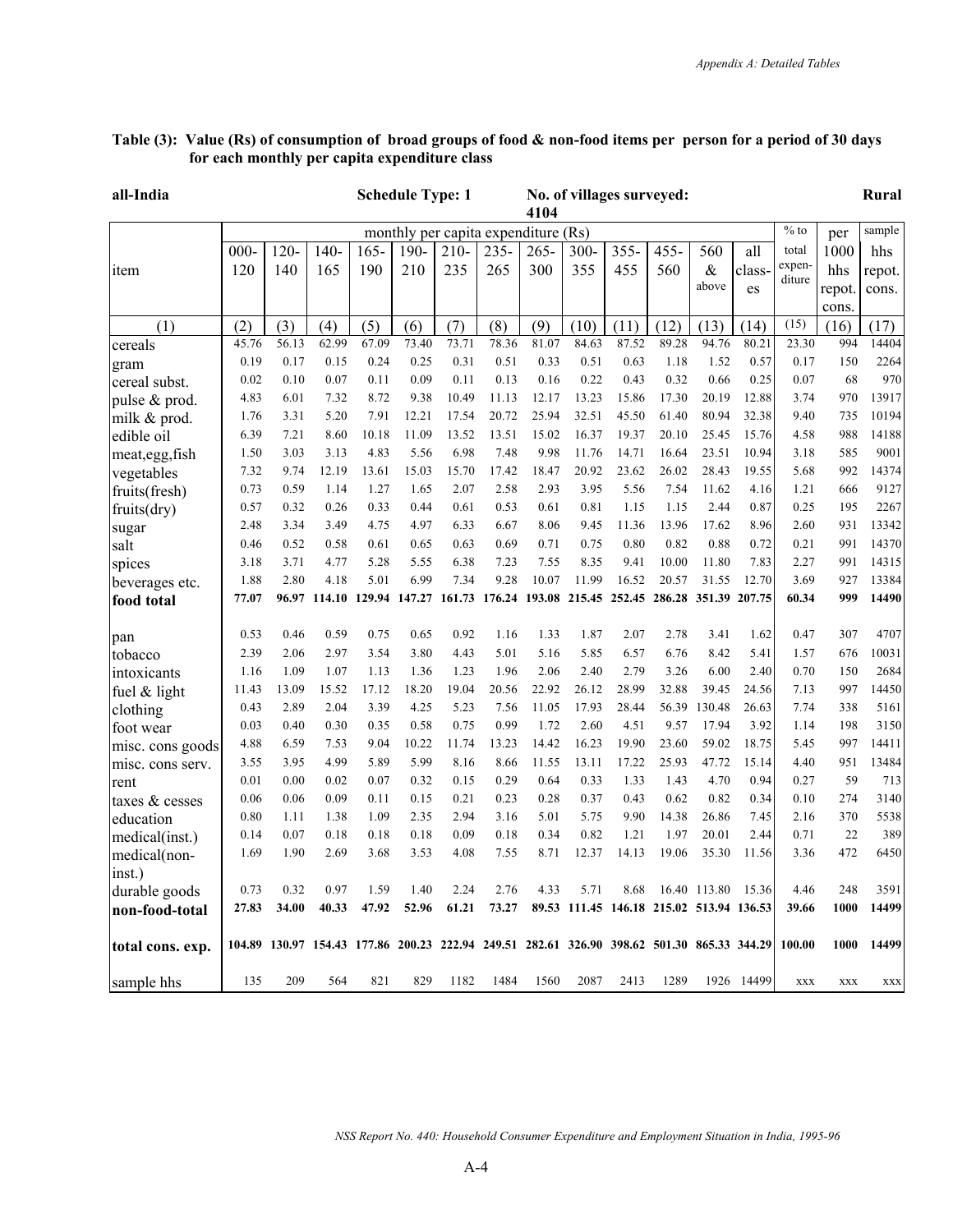| all-India         |         |               |                                                                |         | <b>Schedule Type: 1</b> |        |                                                 |        |       | No. of blocks surveyed: 2671 |        |                |               |                  |            | Urban      |
|-------------------|---------|---------------|----------------------------------------------------------------|---------|-------------------------|--------|-------------------------------------------------|--------|-------|------------------------------|--------|----------------|---------------|------------------|------------|------------|
|                   |         |               |                                                                |         |                         |        | monthly per capita expenditure class (Rs)       |        |       |                              |        |                |               | $%$ to           | per        | sample     |
|                   | $000 -$ | $160 -$       | 190-                                                           | $230 -$ | $265 -$                 | $310-$ | $355 -$                                         | $410-$ | 490-  | $605 -$                      | 825-   | 1055 &         | all           | total            | 1000       | hhs        |
| item              | 160     | 190           | 230                                                            | 265     | 310                     | 355    | 410                                             | 490    | 605   | 825                          | 1055   | above          | class-        | expen-<br>diture | hhs        | repot      |
|                   |         |               |                                                                |         |                         |        |                                                 |        |       |                              |        |                | es            |                  | repot.     | cons.      |
|                   |         |               |                                                                |         |                         |        |                                                 |        |       |                              |        |                |               |                  | cons.      |            |
| (1)               | (2)     | (3)           | (4)                                                            | (5)     | (6)                     | (7)    | (8)                                             | (9)    | (10)  | (11)                         | (12)   | (13)           | (14)          | (15)             | (16)       | (17)       |
| cereals           | 47.87   | 57.18         | 61.26                                                          | 70.23   | 70.03                   | 76.08  | 77.14                                           | 80.07  | 81.43 | 86.13                        | 87.11  | 91.38          | 78.56         | 13.11            | 953        | 9587       |
| gram              | 0.13    | 0.22          | 0.40                                                           | 0.27    | 0.29                    | 0.39   | 0.48                                            | 0.63   | 0.84  | 0.96                         | 1.04   | 1.60           | 0.71          | 0.12             | 207        | 2113       |
| cereal subst.     | 0.01    | 0.05          | 0.07                                                           | 0.08    | 0.17                    | 0.18   | 0.39                                            | 0.39   | 0.40  | 0.42                         | 0.57   | 0.47           | 0.33          | 0.05             | 94         | 840        |
| pulse & prod.     | 8.31    | 9.23          | 10.45                                                          | 11.87   | 14.04                   | 14.86  | 16.65                                           | 18.16  | 19.67 | 22.37                        | 24.36  | 27.15          | 18.31         | 3.06             | 942        | 9470       |
| milk & prod.      | 5.09    | 11.88         | 16.24                                                          | 20.99   | 26.52                   | 34.08  | 40.78                                           | 50.08  | 64.47 | 78.73                        | 96.33  | 119.73         | 56.45         | 9.42             | 878        | 8683       |
| edible oil        | 9.33    | 11.18         | 13.76                                                          | 14.42   | 17.48                   | 19.13  | 21.98                                           | 24.84  | 27.77 | 30.63                        | 33.81  | 38.68          | 24.81         | 4.14             | 947        | 9539       |
| meat, egg, fish   | 3.59    | 5.23          | 8.00                                                           | 9.36    | 10.74                   | 12.12  | 15.61                                           | 17.17  | 21.05 | 25.45                        | 29.03  | 37.98          | 19.11         | 3.19             | 598        | 6189       |
| vegetables        | 11.34   | 14.64         | 15.40                                                          | 17.55   | 21.30                   | 22.79  | 24.19                                           | 28.76  | 32.05 | 37.29                        | 43.56  | 52.72          | 30.15         | 5.03             | 948        | 9555       |
| fruits(fresh)     | 1.08    | 1.58          | 1.91                                                           | 2.75    | 3.66                    | 4.93   | 5.92                                            | 7.86   | 9.81  | 14.45                        | 20.02  | 31.54          | 10.54         | 1.76             | 829        | 8162       |
| fruits(dry)       | 0.29    | 0.33          | 0.45                                                           | 0.48    | 0.65                    | 0.99   | 1.33                                            | 1.63   | 2.25  | 3.00                         | 4.59   | 7.66           | 2.35          | 0.39             | 307        | 2701       |
| sugar             | 4.46    | 6.11          | 6.64                                                           | 7.43    | 8.30                    | 9.78   | 10.81                                           | 11.84  | 13.33 | 14.15                        | 15.74  | 16.86          | 11.73         | 1.96             | 928        | 9305       |
| salt              | 0.48    | 0.59          | 0.60                                                           | 0.66    | 0.73                    | 0.83   | 0.83                                            | 0.87   | 0.95  | 1.04                         | 1.13   | 1.16           | 0.89          | 0.15             | 948        | 9550       |
| spices            | 5.22    | 5.35          | 5.99                                                           | 6.61    | 7.83                    | 8.35   | 9.11                                            | 9.43   | 10.47 | 11.57                        | 12.54  | 14.25          | 9.78          | 1.63             | 947        | 9540       |
| beverages etc.    | 4.41    | 7.07          | 9.63                                                           | 12.19   | 13.74                   | 16.94  | 21.06                                           | 24.22  | 31.08 | 45.24                        | 69.82  | 115.64         | 36.26         | 6.05             | 987        | 9824       |
| food total        |         | 101.62 130.65 | 150.81 174.90                                                  |         |                         |        | 195.48 221.45 246.28 275.94 315.59 371.43       |        |       |                              | 439.65 |                | 556.84 299.98 | 50.06            | 999        | 9948       |
| pan               | 0.43    | 0.64          | 0.68                                                           | 1.44    | 1.44                    | 1.86   | 2.05                                            | 2.89   | 2.72  | 3.24                         | 3.24   | 3.23           | 2.38          | 0.40             | 253        | 2837       |
| tobacco           | 2.06    | 2.93          | 3.57                                                           | 3.47    | 4.32                    | 4.50   | 4.52                                            | 5.39   | 5.50  | 6.83                         | 8.07   | 11.70          | 5.85          | 0.98             | 432        | 4448       |
| intoxicants       | 0.57    | 0.73          | 1.31                                                           | 1.04    | 1.39                    | 1.70   | 2.09                                            | 2.41   | 2.93  | 3.06                         | 4.06   | 8.85           | 2.94          | 0.49             | 90         | 957        |
| fuel $&$ light    | 15.22   | 18.22         | 20.15                                                          | 23.42   | 26.04                   | 29.58  | 32.43                                           | 36.60  | 40.34 | 45.84                        | 53.67  | 68.04          | 38.30         | 6.39             | 983        | 9826       |
| clothing          | 0.47    | 1.49          | 2.49                                                           | 3.08    | 6.67                    | 8.44   | 10.86                                           | 17.09  | 30.98 | 49.43                        | 73.72  | 213.29         | 42.65         | 7.12             | 303        | 3139       |
| foot wear         | 0.15    | 0.25          | 0.44                                                           | 0.50    | 0.90                    | 1.52   | 1.61                                            | 3.09   | 4.39  | 8.08                         | 10.30  | 40.21          | 7.35          | 1.23             | 189        | 1929       |
| misc. cons goods  | 8.43    | 10.43         | 12.70                                                          | 15.44   | 18.15                   | 21.23  | 23.71                                           | 28.03  | 33.23 | 41.77                        | 50.78  | 73.53          | 32.55         | 5.43             | 996        | 9928       |
| misc. cons serv.  | 4.34    | 4.88          | 7.21                                                           | 8.64    | 10.76                   | 12.73  | 16.12                                           | 22.77  | 32.80 | 54.38                        | 85.28  | 195.20         | 45.22         | 7.55             | 969        | 9629       |
| rent              | 1.90    | 1.02          | 3.19                                                           | 3.75    | 5.97                    | 7.86   | 11.52                                           | 15.99  | 22.55 | 29.94                        | 45.09  | 76.25          | 22.80         | 3.80             | 369        | 3443       |
| taxes $\&$ cesses | 0.34    | 0.24          | 0.76                                                           | 0.76    | 1.05                    | 1.31   | 1.84                                            | 2.42   | 2.51  | 4.24                         | 8.43   | 13.90          | 3.71          | 0.62             | 389        | 3765       |
| education         | 1.33    | 2.41          | 2.99                                                           | 4.27    | 6.46                    | 9.30   | 12.25                                           | 17.36  | 23.52 | 39.53                        | 61.77  | 160.43         | 34.48         | 5.75             | 530        | 5403       |
| medical(inst.)    |         | 0.32          | 0.04                                                           | 0.43    | 0.63                    | 0.44   | 0.87                                            | 1.93   | 1.75  | 7.19                         | 13.53  | 45.80          | 7.30          | 1.22             | 29         | 309        |
| medical(non-      | 2.16    | 2.27          | 3.61                                                           | 4.95    | 6.38                    | 7.32   | 11.38                                           | 10.78  | 16.60 | 21.73                        | 26.23  | 36.87          | 15.03         | 2.51             | 462        | 4491       |
| inst.)            |         |               |                                                                |         |                         |        |                                                 |        |       |                              |        |                |               |                  |            |            |
| durable goods     | 0.11    | 0.33          | 1.66                                                           | 1.69    | 2.36                    | 2.72   | 3.82                                            | 5.37   | 8.43  | 16.72                        | 26.26  | 308.81         | 38.75         | 6.47             | 231        | 2315       |
| non-food-total    | 37.49   | 46.18         | 60.82                                                          | 72.88   |                         |        | 92.53 110.50 135.07 172.13 228.25 331.96 470.43 |        |       |                              |        | 1256.12 299.28 |               | 49.94            | 1000       | 9959       |
|                   |         |               |                                                                |         |                         |        |                                                 |        |       |                              |        |                |               |                  |            |            |
| total cons. exp.  |         |               | 139.11 176.83 211.63 247.78 288.01 331.95 381.35 448.07 543.84 |         |                         |        |                                                 |        |       | 703.39 910.08                |        | 1812.96 599.26 |               | 100.00           | 1000       | 9959       |
| sample hhs        | 112     | 157           | 406                                                            | 473     | 757                     | 749    | 915                                             | 1301   | 1347  | 1567                         | 807    | 1368           | 9959          | <b>XXX</b>       | <b>XXX</b> | <b>XXX</b> |
|                   |         |               |                                                                |         |                         |        |                                                 |        |       |                              |        |                |               |                  |            |            |

## **Table (3): Value (Rs) of consumption of broad groups of food & non-food items per person for a period of 30 days for each monthly per capita expenditure class**

*NSS Report No. 440: Household Consumer Expenditure and Employment Situation in India, 1995-96*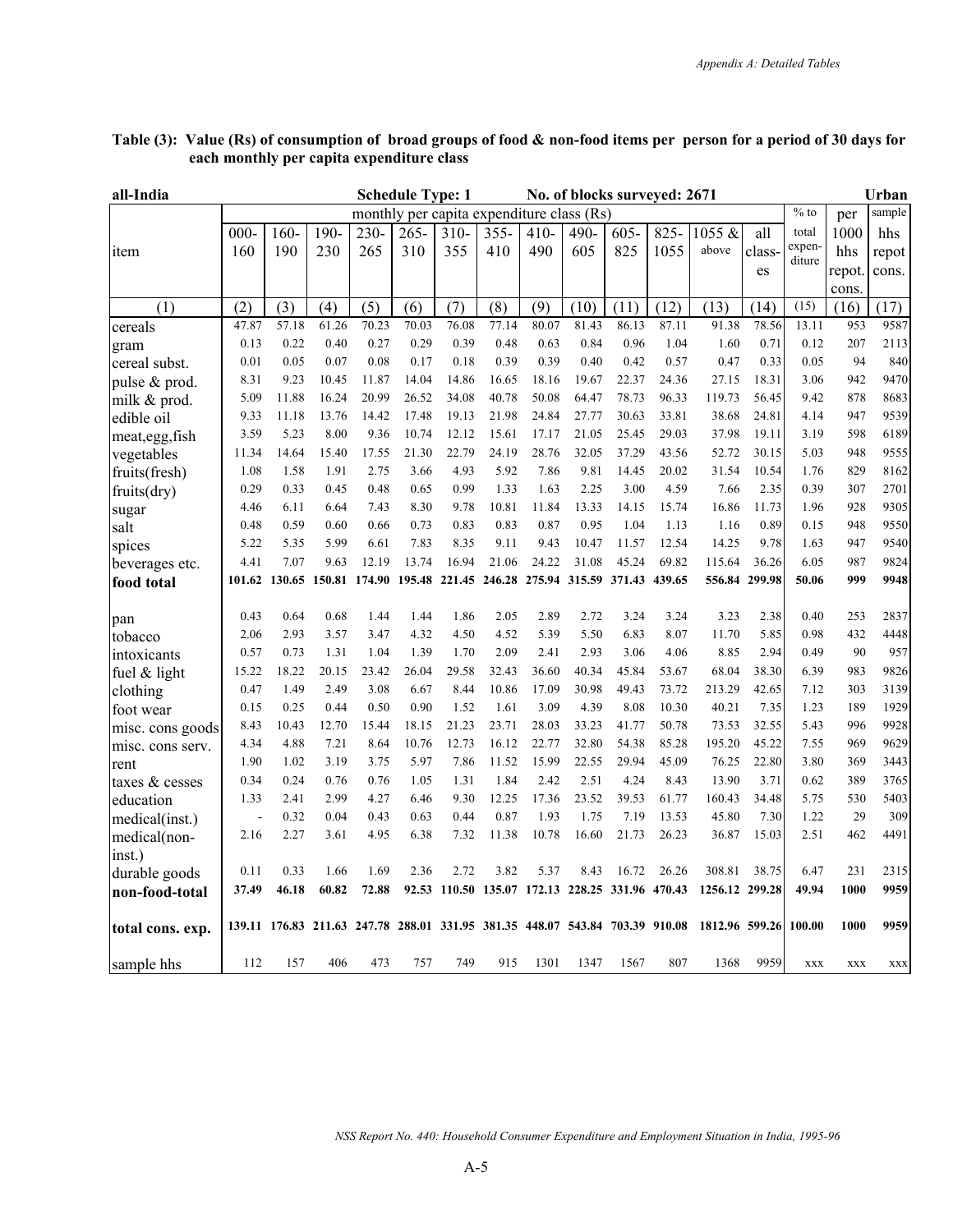#### **Schedule Type: 1** state household size 1 2 3 4 5 6 7 8 9 10<sup>+</sup> all  $(1)$   $(2)$   $(3)$   $(4)$   $(5)$   $(6)$   $(7)$   $(8)$   $(9)$   $(10)$   $(11)$   $(12)$ *Rural* **Rural** Andhra Pradesh 56 156 136 238 194 114 42 42 11 10 1000 Assam 25 50 103 223 226 146 121 43 31 32 1000 Bihar 28 92 96 143 185 166 119 73 29 69 1000 Gujarat 53 73 100 178 213 109 128 80 33 32 1000 Haryana 0 27 77 194 240 169 134 73 28 57 1000 Karnataka 73 74 142 169 179 126 95 47 36 59 1000 Kerala 45 76 150 254 213 136 36 46 11 33 1000 Madhya Pradesh 31 119 108 148 202 145 71 42 68 65 1000 Maharashtra 29 73 172 190 213 153 86 28 28 29 1000 Orissa 67 79 149 173 195 146 85 51 24 31 1000 Punjab 17 73 64 197 228 185 113 44 21 59 1000 Rajasthan 33 80 95 164 179 136 98 91 61 64 1000 Tamil Nadu 70 127 204 225 192 90 54 29 5 4 1000 Uttar Pradesh 49 89 102 130 165 156 114 92 30 73 1000 West Bengal 33 74 152 205 209 152 86 27 26 36 1000 North-Eastern 77 87 130 169 201 121 104 51 18 41 1000 North-Western 30 64 128 159 177 147 117 59 46 73 1000 Southern 1 43 119 202 188 127 128 125 20 33 14 1000 **All-India 45 94 128 180 194 140 89 55 30 45 1000** No. of sample hhs 662 1286 1768 2644 2742 2092 1362 800 422 721 14499 **Urban**  Andhra Pradesh 58 94 138 290 199 110 44 23 22 21 1000 Assam 266 26 82 142 177 91 71 72 27 45 1000 Bihar 125 83 68 169 129 151 83 70 34 87 1000 Gujarat 36 74 117 180 240 157 73 51 24 49 1000 Haryana 107 90 119 161 177 149 88 49 9 52 1000 Karnataka 86 91 116 210 194 140 59 42 27 35 1000 Kerala 74 91 155 289 163 88 47 42 12 38 1000 Madhya Pradesh 72 69 125 164 219 150 73 45 31 53 1000 Maharashtra 92 63 132 232 207 118 66 32 18 41 1000 Orissa 209 75 102 238 143 97 47 36 17 34 1000 Punjab 223 74 77 171 184 118 92 22 16 23 1000 Rajasthan 117 84 127 173 149 128 90 73 19 39 1000 Tamil Nadu 113 103 154 267 180 102 41 16 13 10 1000 Uttar Pradesh 100 72 103 162 160 141 93 71 46 52 1000 West Bengal 118 113 146 202 171 129 46 34 22 18 1000 North-Eastern 118 116 146 160 171 113 70 57 21 25 1000 North-Western 143 84 132 208 182 156 47 21 15 12 1000<br>Southern 62 79 227 237 177 87 64 37 6 23 1000 Southern 1 62 79 227 237 177 87 64 37 6 23 1000 **All-India 104 83 126 212 185 128 64 40 23 35 1000** No. of sample hhs | 914 825 1248 2039 1900 1260 694 450 244 385 9959

### **Table (4): Per 1000 distribution of households by size for each state**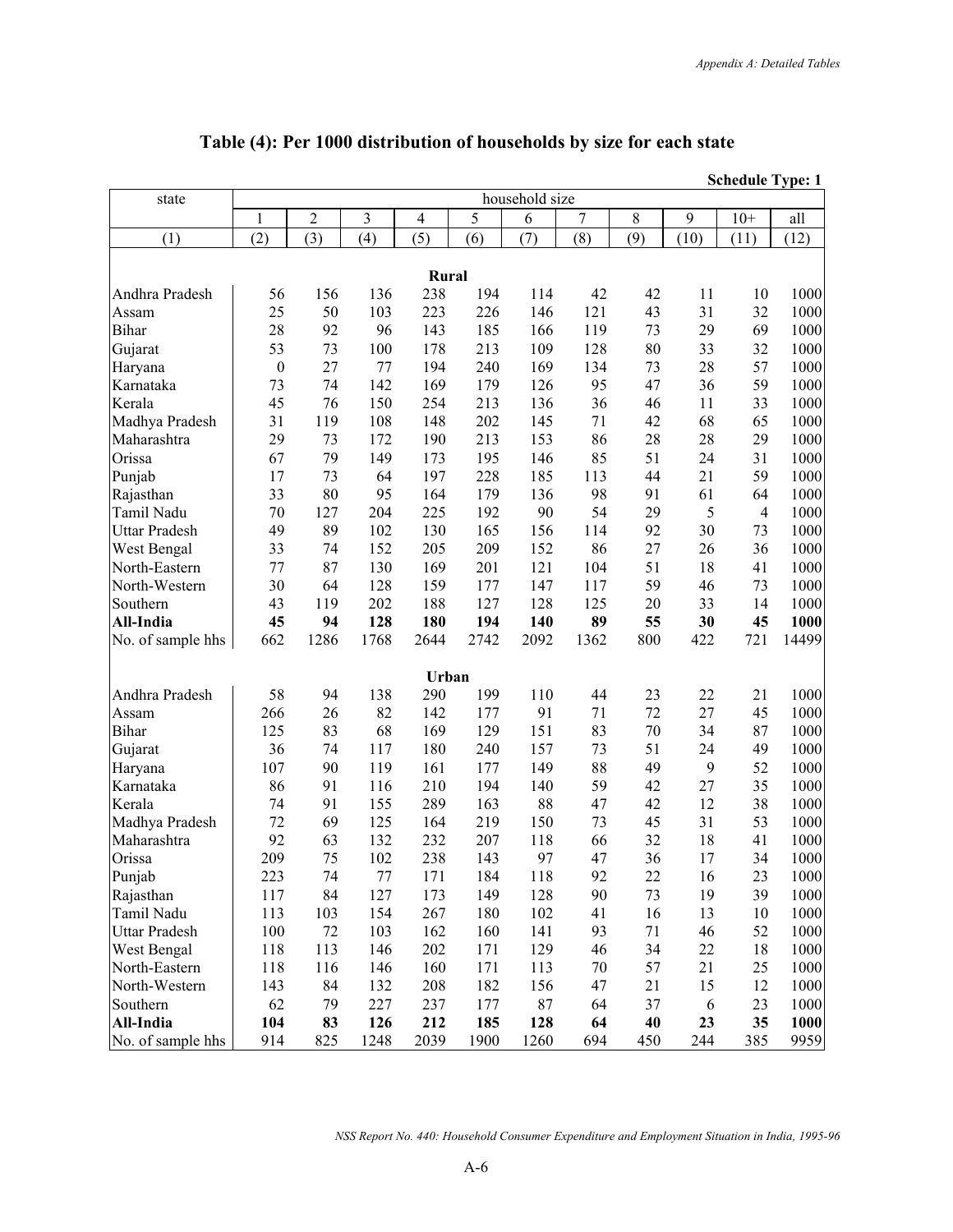| <b>ALL - INDIA</b> |                  | <b>MALE</b><br><b>RURAL</b> |                |                |              |                |              |                  |                    |                |                |                |                |                |              |                |                 |                           |
|--------------------|------------------|-----------------------------|----------------|----------------|--------------|----------------|--------------|------------------|--------------------|----------------|----------------|----------------|----------------|----------------|--------------|----------------|-----------------|---------------------------|
| cur. weekly act.   |                  |                             |                |                |              |                |              |                  | age-group in years |                |                |                |                |                |              |                | estd.           | sample                    |
| status             | indus-<br>try    | $0 - 4$                     | $5-9$          | $10 - 14$      | $15-19$      | $20 - 24$      | 25-29        | $30 - 34$        | 35-39              | $40 - 44$      | 45-49          | 50-54          | 55-59          | 60 &<br>above  | not recd.    | all<br>groups  | persons<br>(00) | persons                   |
| (1)                | (2)              | (3)                         | (4)            | (5)            | (6)          | (7)            | (8)          | (9)              | (10)               | (11)           | (12)           | (13)           | (14)           | (15)           | (16)         | (17)           | (18)            | (19)                      |
| 11, 12, 21         | $\overline{0}$   | $\Omega$                    | $\overline{4}$ | 63             | 225          | 391            | 413          | 402              | 430                | 439            | 472            | 475            | 531            | 442            | 135          | 255            | 828527          | 21889                     |
| 61 & 62            | $1 - 5$          | $\overline{0}$              |                | 5              | 16           | 38             | 51           | 47               | 37                 | 42             | 32             | 45             | 43             | 37             | $\theta$     | 24             | 77070           | 1361                      |
|                    | $6 - 9$          | $\Omega$                    | $\mathbf{0}$   | $\overline{4}$ | 34           | 71             | 80           | 92               | 66                 | 77             | 83             | 72             | 53             | 45             | $\Omega$     | 41             | 133110          | 2564                      |
|                    | $0 - 9$          | $\Omega$                    | 5              | 73             | 275          | 500            | 543          | 542              | 532                | 558            | 587            | 592            | 628            | 524            | 135          | 319            | 1038707         | 25814                     |
| 31, 71, 72         | $\boldsymbol{0}$ | $\Omega$                    | $\overline{0}$ | $\overline{2}$ | 5            | 6              | 9            | 5                | 6                  | 9              | $\overline{7}$ | 13             | 6              | $\overline{4}$ | $\theta$     | $\overline{4}$ | 14265           | 425                       |
|                    | $1 - 5$          | $\overline{0}$              | 0              |                | 6            | 24             | 20           | 22               | 36                 | 18             | 19             | 24             | $\overline{4}$ | $\overline{2}$ | $\theta$     | 11             | 34921           | 608                       |
|                    | $6 - 9$          | $\theta$                    | $\overline{0}$ | $\overline{2}$ | 21           | 31             | 46           | 55               | 67                 | 66             | 62             | 69             | 51             | 6              | $\Omega$     | 27             | 87765           | 1908                      |
|                    | $0 - 9$          | $\mathbf{0}$                | 0              | $\Delta$       | 31           | 61             | 75           | 82               | 109                | 93             | 89             | 106            | 60             | 12             | $\mathbf{0}$ | 42             | 136951          | 2941                      |
| 41 & 51            | $\overline{0}$   | $\Omega$                    |                | 30             | 159          | 212            | 252          | 276              | 268                | 261            | 252            | 228            | 205            | 132            | $\theta$     | 140            | 454349          | 8914                      |
|                    | $1 - 5$          | $\overline{0}$              | 0              | 10             | 44           | 60             | 66           | 52               | 57                 | 41             | 36             | 24             | 36             | 13             | $\mathbf{0}$ | 29             | 94668           | 1951                      |
|                    | $6 - 9$          | $\Omega$                    | $\overline{0}$ | $\overline{2}$ | 13           | 15             | 16           | 19               | 17                 | 14             | 12             | $\overline{4}$ | 11             | $\overline{2}$ | $\theta$     | 8              | 26730           | 666                       |
|                    | $0 - 9$          | $\Omega$                    | $\overline{c}$ | 43             | 217          | 287            | 334          | 347              | 342                | 315            | 300            | 256            | 252            | 147            | $\Omega$     | 177            | 575747          | 11531                     |
| $11 - 72$          | $\mathbf{0}$     | $\Omega$                    | 5              | 96             | 390          | 608            | 674          | 684              | 704                | 709            | 731            | 716            | 742            | 578            | 135          | 398            | 1297141         | 31228                     |
|                    | $1 - 5$          | $\overline{0}$              |                | 16             | 65           | 122            | 137          | 122              | 129                | 101            | 87             | 93             | 83             | 52             | $\theta$     | 63             | 206659          | 3920                      |
|                    | $6 - 9$          | $\Omega$                    | $\Omega$       | 8              | 68           | 117            | 141          | 166              | 149                | 157            | 158            | 145            | 115            | 54             | $\Omega$     | 76             | 247605          | 5138                      |
|                    | $0 - 9$          | $\overline{0}$              | 6              | 120            | 523          | 847            | 952          | 971              | 983                | 966            | 976            | 954            | 940            | 684            | 135          | 538            | 1751405         | 40286                     |
| 81                 | $\mathbf X$      | $\Omega$                    | $\overline{0}$ | 3              | 28           | 34             | 23           | 13               | $\overline{2}$     | $\overline{2}$ | $\overline{4}$ | $\overline{4}$ | $\overline{4}$ | 2              | $\Omega$     | 9              | 29901           | 696                       |
| 82                 | $\mathbf X$      | $\Omega$                    | $\mathbf{0}$   | $\Omega$       | $\mathbf{1}$ |                | $\mathbf{1}$ | $\mathbf{0}$     | $\boldsymbol{0}$   | $\mathbf{0}$   |                |                | $\overline{0}$ |                | $\Omega$     | $\Omega$       | 1484            | 39                        |
| $81 - 82$          | $\mathbf X$      | $\theta$                    | $\Omega$       | 3              | 29           | 34             | 24           | 14               | $\overline{2}$     | $\overline{2}$ | 5              | $\overline{4}$ | 5              | 3              | $\Omega$     | 10             | 31385           | 735                       |
| $11 - 82$          | $\mathbf x$      | $\overline{0}$              | $\overline{7}$ | 122            | 552          | 882            | 976          | 985              | 985                | 969            | 980            | 958            | 944            | 687            | 135          | 548            | 1782790         | 41021                     |
| 91                 | $\mathbf X$      | $\Omega$                    | 603            | 708            | 377          | 91             | 8            | -1               | $\mathbf{0}$       | $\mathbf{1}$   | $\mathbf{0}$   | $\theta$       | $\mathbf{0}$   | $\overline{1}$ | $\Omega$     | 219            | 711506          | 16869                     |
| 92                 | $\mathbf X$      | $\overline{0}$              | 11             | 16             | 9            | 7              | 4            | $\overline{2}$   | 4                  | 3              | 3              | 5              | 6              | 18             | $\mathbf{0}$ | 8              | 24895           | 565                       |
| 93                 | $\mathbf X$      | $\mathbf{0}$                | 3              | 10             | 7            | $\overline{4}$ |              |                  | 2                  | 5              | $\overline{2}$ | $\overline{2}$ | 5              | 5              | $\theta$     | $\overline{4}$ | 12488           | 377                       |
| $94 - 97$          | $\mathbf X$      | $\Omega$                    | 376            | 143            | 55           | 17             | 9            | 11               | 9                  | 21             | 14             | 34             | 44             | 288            | 865          | 102            | 331187          | 7642                      |
| 98                 | X                | $\Omega$                    |                | $\overline{0}$ |              | $\theta$       | $\theta$     | $\boldsymbol{0}$ | $\overline{0}$     | $\mathbf{1}$   | -1             | $\overline{2}$ | $\overline{0}$ | $\mathbf{1}$   | $\theta$     | $\Omega$       | 1550            | 23                        |
| 99                 | $\mathbf X$      | 1000                        | $\mathbf{0}$   | $\Omega$       | $\theta$     | $\mathbf{0}$   | $\Omega$     | $\mathbf{0}$     | $\overline{0}$     | $\mathbf{0}$   | $\mathbf{0}$   | $\overline{0}$ | $\Omega$       | $\overline{0}$ | $\Omega$     | 120            | 391049          | 9072                      |
| $91 - 99$          | $\mathbf X$      | 1000                        | 993            | 878            | 448          | 118            | 24           | 15               | 15                 | 31             | 20             | 42             | 56             | 313            | 865          | 452            | 1472675         | 34548                     |
| $11 - 99$          | $\mathbf X$      | 1000                        | 1000           | 1000           | 1000         | 1000           | 1000         | 1000             | 1000               | 1000           | 1000           | 1000           | 1000           | 1000           | 1000         | 1000           | 3255465         | 75569                     |
| pers. dst / 000    |                  | 120                         | 137            | 129            | 99           | 77             | 76           | 65               | 65                 | 53             | 47             | 36             | 32             | 65             | $\Omega$     | 1000           | $\mathbf X$     | $\mathbf X$               |
| Estd Per. $(00)$   |                  | 391049                      | 445145         | 418600         | 322895       | 250042         | 247588       | 212113           | 210882             | 171537         | 154066         | 115642         | 103622         | 212043         |              | 242 3255465    | $\mathbf X$     | $\mathbf X$               |
| Sample Persons     |                  | 9072                        | 10346          | 9742           | 7361         | 5902           | 5801         | 4860             | 4993               | 3896           | 3589           | 2695           | 2466           | 4833           | 13           | 75569          | $\mathbf X$     | $\boldsymbol{\mathrm{X}}$ |

## **Table (5) : PER 1000 DISTRIBUTION OF PERSONS BY CURRENT WEEKLY ACTIVITY FOR EACH AGE-GROUP**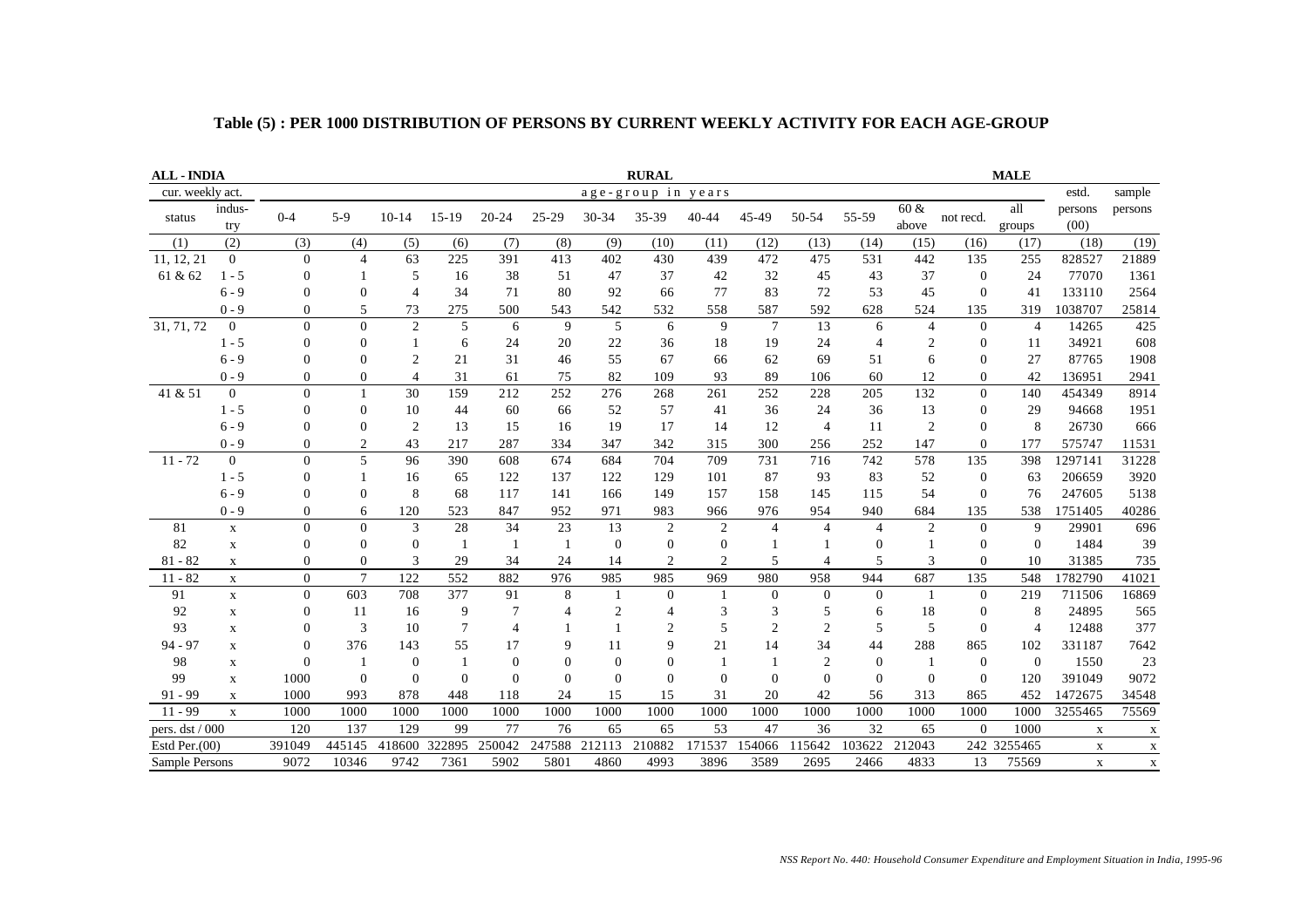| <b>ALL - INDIA</b> |                | <b>RURAL</b><br><b>FEMALE</b> |                |                |                |                |                |                |                |                |                  |                |                |                |                  |                |                 |             |
|--------------------|----------------|-------------------------------|----------------|----------------|----------------|----------------|----------------|----------------|----------------|----------------|------------------|----------------|----------------|----------------|------------------|----------------|-----------------|-------------|
| cur. weekly act.   |                |                               |                |                |                |                |                |                | age-group in   | years          |                  |                |                |                |                  |                | estd.           | sample      |
| status             | indus-<br>try  | $0 - 4$                       | $5-9$          | $10-14$        | $15-19$        | $20 - 24$      | 25-29          | $30 - 34$      | 35-39          | $40 - 44$      | 45-49            | 50-54          | 55-59          | 60 &<br>above  | not recd.        | all<br>groups  | persons<br>(00) | persons     |
| (1)                | (2)            | (3)                           | (4)            | (5)            | (6)            | (7)            | (8)            | (9)            | (10)           | (11)           | (12)             | (13)           | (14)           | (15)           | (16)             | (17)           | (18)            | (19)        |
| 11, 12, 21         | $\overline{0}$ | $\Omega$                      | 5              | 37             | 106            | 136            | 159            | 187            | 206            | 212            | 193              | 235            | 183            | 91             | 77               | 108            | 330691          | 9205        |
| 61 & 62            | $1 - 5$        | $\Omega$                      | 0              | 8              | 13             | 14             | 17             | 14             | 19             | 18             | 25               | 14             | 10             | 7              | $\overline{0}$   | 10             | 32030           | 539         |
|                    | $6 - 9$        | $\Omega$                      | 0              | 3              | 5              | 9              | 10             | 15             | 29             | 12             | 14               | 8              | 10             | 7              | $\Omega$         | 8              | 23670           | 442         |
|                    | $0 - 9$        | $\Omega$                      | 5              | 49             | 123            | 159            | 186            | 216            | 254            | 243            | 232              | 257            | 203            | 105            | 77               | 126            | 386391          | 10186       |
| 31, 71, 72         | $\overline{0}$ | $\Omega$                      | $\Omega$       | $\Omega$       | $\Omega$       |                |                | -1             | $\overline{2}$ | $\overline{2}$ | $\mathbf{0}$     |                |                |                | $\Omega$         | $\mathbf{1}$   | 2325            | 66          |
|                    | $1 - 5$        | $\Omega$                      | 0              | $\Omega$       | 3              | $\overline{2}$ | $\overline{c}$ | 3              | $\overline{2}$ | $\overline{2}$ | $\mathbf{1}$     | 4              | $\overline{2}$ | $\theta$       | $\overline{0}$   |                | 3676            | 69          |
|                    | $6 - 9$        | $\Omega$                      | 0              | $\Omega$       | 5              | $\overline{4}$ | 11             | 11             | 10             | 15             | 10               | 4              | $\overline{2}$ |                | $\overline{0}$   | 5              | 14494           | 329         |
|                    | $0 - 9$        | $\Omega$                      | $\Omega$       |                |                | 7              | 15             | 15             | 13             | 20             | 11               | $\mathbf{Q}$   | 5              | $\overline{c}$ | $\overline{0}$   | 7              | 20495           | 464         |
| 41 & 51            | $\overline{0}$ | $\mathbf{0}$                  | $\overline{2}$ | 31             | 114            | 118            | 152            | 158            | 172            | 160            | 156              | 149            | 130            | 62             | $\boldsymbol{0}$ | 89             | 273829          | 5045        |
|                    | $1 - 5$        | $\Omega$                      | $\overline{0}$ | 4              | 18             | 16             | 22             | 21             | $10\,$         | 11             | 19               | 6              |                | $\overline{2}$ | $\mathbf{0}$     | 9              | 29017           | 458         |
|                    | $6 - 9$        | $\Omega$                      | 0              |                | $\overline{1}$ | 1              | 3              | $\overline{4}$ | 3              | $\sqrt{2}$     | $\overline{2}$   | 5              | $\overline{4}$ | 3              | $\overline{0}$   | $\overline{c}$ | 5295            | 137         |
|                    | $0 - 9$        | $\Omega$                      | 2              | 36             | 133            | 134            | 176            | 183            | 185            | 173            | 177              | 160            | 140            | 68             | $\overline{0}$   | 100            | 308140          | 5640        |
| $11 - 72$          | $\overline{0}$ | $\Omega$                      | $\tau$         | 68             | 220            | 255            | 312            | 346            | 379            | 374            | 349              | 384            | 314            | 154            | 77               | 198            | 606845          | 14316       |
|                    | $1 - 5$        | $\Omega$                      | $\mathbf{0}$   | 13             | 33             | 31             | 41             | 38             | 31             | 32             | 45               | 24             | 18             | 9              | $\overline{0}$   | 21             | 64723           | 1066        |
|                    | $6 - 9$        | $\Omega$                      | $\Omega$       | $\overline{4}$ | 10             | 14             | 24             | 29             | 41             | 29             | 26               | 17             | 16             | 11             | $\Omega$         | 14             | 43459           | 908         |
|                    | $0 - 9$        | $\Omega$                      | 7              | 85             | 264            | 301            | 377            | 413            | 451            | 435            | 420              | 425            | 348            | 175            | 77               | 233            | 715026          | 16290       |
| 81                 | $\mathbf X$    | $\Omega$                      | $\overline{0}$ |                | $\overline{7}$ | 8              | $\overline{4}$ | 3              | $\mathbf{1}$   | $\overline{2}$ | $\mathbf{0}$     | $\overline{2}$ | $\mathbf{0}$   | $\mathbf{0}$   | $\Omega$         | 2              | 6893            | 198         |
| 82                 | $\mathbf X$    | $\Omega$                      | $\Omega$       | $\Omega$       |                | $\Omega$       | $\Omega$       | $\overline{0}$ | $\mathbf{0}$   | $\mathbf{1}$   | $\overline{0}$   | 1              | $\theta$       | $\Omega$       | $\overline{0}$   | $\Omega$       | 669             | 15          |
| $81 - 82$          | $\mathbf X$    | $\Omega$                      | $\theta$       |                | 8              | 8              | $\overline{4}$ | 3              |                | $\overline{2}$ | $\boldsymbol{0}$ | 3              | $\mathbf{0}$   | $\theta$       | $\mathbf{0}$     | $\overline{2}$ | 7562            | 213         |
| $11 - 82$          | $\mathbf X$    | $\Omega$                      | $\overline{7}$ | 86             | 271            | 310            | 381            | 417            | 453            | 438            | 420              | 428            | 349            | 175            | 77               | 236            | 722588          | 16503       |
| 91                 | $\mathbf X$    | $\Omega$                      | 506            | 555            | 205            | 19             | 6              | $\overline{4}$ | $\mathbf{1}$   | $\mathbf{1}$   | $\mathbf{1}$     | $\overline{2}$ | $\overline{4}$ | 2              | $\overline{0}$   | 149            | 456216          | 11071       |
| 92                 | $\mathbf X$    |                               | 28             | 158            | 347            | 461            | 396            | 355            | 333            | 355            | 362              | 327            | 380            | 298            | $\mathbf{0}$     | 254            | 779591          | 16904       |
| 93                 | $\mathbf X$    |                               | 9              | 69             | 137            | 187            | 204            | 206            | 201            | 196            | 204              | 198            | 169            | 142            | $\overline{2}$   | 125            | 384359          | 9532        |
| $94 - 97$          | X              |                               | 450            | 133            | 39             | 23             | 13             | 18             | 12             | 11             | 14               | 45             | 98             | 383            | 921              | 114            | 349248          | 8042        |
| 98                 | $\mathbf X$    |                               | $\Omega$       | $\Omega$       |                | $\theta$       | -1             | $\overline{0}$ | $\mathbf{0}$   | $\mathbf{0}$   | $\overline{0}$   | $\mathbf{0}$   | $\theta$       | -1             | $\theta$         | $\Omega$       | 750             | 18          |
| 99                 | $\mathbf X$    | 1000                          | $\Omega$       | $\Omega$       | $\Omega$       | $\mathbf{0}$   | $\Omega$       | $\overline{0}$ | $\mathbf{0}$   | $\mathbf{0}$   | $\mathbf{0}$     | $\mathbf{0}$   | $\Omega$       | $\Omega$       | $\theta$         | 122            | 375306          | 8702        |
| $91 - 99$          | $\mathbf x$    | 1000                          | 993            | 914            | 729            | 690            | 619            | 583            | 547            | 562            | 580              | 572            | 651            | 825            | 923              | 764            | 2345471         | 54269       |
| $11 - 99$          | $\mathbf X$    | 1000                          | 1000           | 1000           | 1000           | 1000           | 1000           | 1000           | 1000           | 1000           | 1000             | 1000           | 1000           | 1000           | 1000             | 1000           | 3068060         | 70772       |
| pers. dst / 000    |                | 122                           | 129            | 113            | 85             | 92             | 85             | 73             | 65             | 52             | 45               | 38             | 33             | 67             | $\theta$         | 1000           | $\mathbf X$     | $\mathbf X$ |
| Estd Per. $(00)$   |                | 375306                        | 397046         | 347208         | 261011         | 281377         | 259853         | 225351         | 198942         | 159489         | 137703           | 116903         | 101872         | 205583         |                  | 414 3068060    | $\mathbf X$     | $\mathbf X$ |
| Sample Persons     |                | 8702                          | 9194           | 8154           | 6139           | 6420           | 6165           | 5155           | 4640           | 3630           | 3180             | 2632           | 2238           | 4510           | 13               | 70772          | $\mathbf X$     | $\mathbf X$ |

### **Table (5) : PER 1000 DISTRIBUTION OF PERSONS BY CURRENT WEEKLY ACTIVITY FOR EACH AGE-GROUP**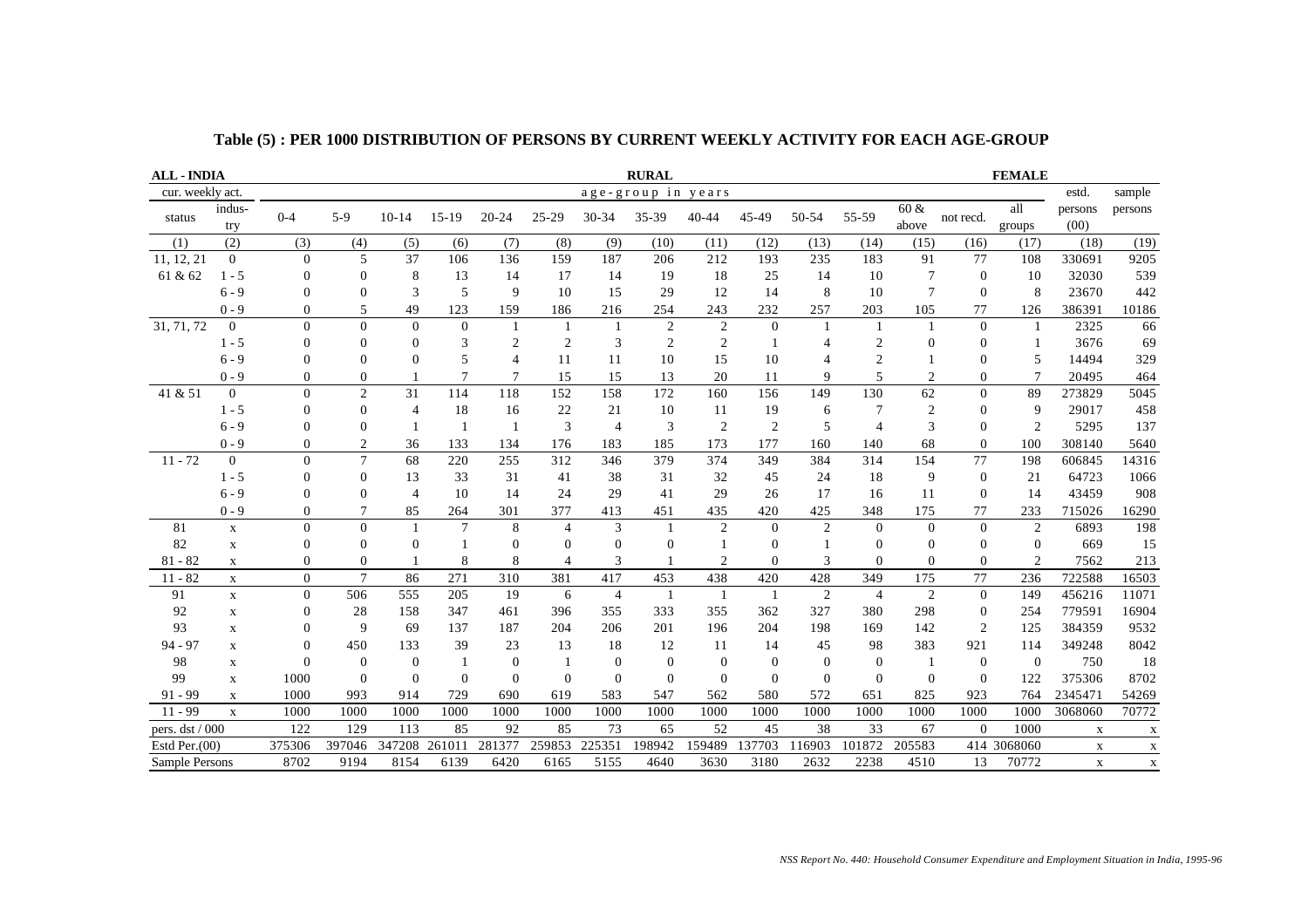| <b>ALL - INDIA</b> |                |                |                |                |                |                |                |          | <b>RURAL</b>       |                |                  |                 |                |                |                | <b>PERSON</b>  |                 |             |
|--------------------|----------------|----------------|----------------|----------------|----------------|----------------|----------------|----------|--------------------|----------------|------------------|-----------------|----------------|----------------|----------------|----------------|-----------------|-------------|
| cur. weekly act.   |                |                |                |                |                |                |                |          | age-group in years |                |                  |                 |                |                |                |                | estd.           | sample      |
| status             | indus-<br>try  | $0 - 4$        | $5-9$          | $10 - 14$      | $15-19$        | $20 - 24$      | 25-29          | 30-34    | 35-39              | $40 - 44$      | 45-49            | 50-54           | 55-59          | 60 &<br>above  | not recd.      | all<br>groups  | persons<br>(00) | persons     |
| (1)                | (2)            | (3)            | (4)            | (5)            | (6)            | (7)            | (8)            | (9)      | (10)               | (11)           | (12)             | (13)            | (14)           | (15)           | (16)           | (17)           | (18)            | (19)        |
| 11, 12, 21         | $\overline{0}$ | $\Omega$       | $\overline{4}$ | 51             | 172            | 256            | 283            | 291      | 321                | 330            | 340              | 354             | 359            | 269            | 98             | 183            | 1159218         | 31094       |
| 61 & 62            | $1 - 5$        | $\mathbf{0}$   | $\mathbf{0}$   |                | 14             | 25             | 33             | 30       | 28                 | 31             | 29               | 30              | 27             | 22             | $\theta$       | 17             | 109100          | 1900        |
|                    | $6 - 9$        | $\Omega$       | $\Omega$       | $\overline{4}$ | 21             | 38             | 44             | 52       | 48                 | 46             | 50               | 40              | 32             | 26             | $\Omega$       | 25             | 156780          | 3006        |
|                    | $0 - 9$        | $\overline{0}$ | 5              | 62             | 207            | 319            | 360            | 374      | 397                | 406            | 419              | 423             | 417            | 318            | 98             | 225            | 1425098         | 36000       |
| 31, 71, 72         | $\overline{0}$ | $\Omega$       | $\overline{0}$ |                | 3              | $\overline{4}$ | 5              | 3        | $\overline{4}$     | 6              | $\overline{4}$   | $7\phantom{.0}$ | $\overline{4}$ | $\overline{2}$ | $\Omega$       | 3              | 16590           | 491         |
|                    | $1 - 5$        | $\overline{0}$ | $\mathbf{0}$   |                | $\overline{4}$ | 12             | 11             | 12       | 19                 | 10             | 10               | 14              | 3              |                | $\Omega$       | 6              | 38597           | 677         |
|                    | $6 - 9$        | $\Omega$       | $\Omega$       |                | 13             | 17             | 28             | 32       | 39                 | 42             | 38               | 36              | 27             | 4              | $\Omega$       | 16             | 102259          | 2237        |
|                    | $0 - 9$        | $\Omega$       | $\theta$       | 3              | 21             | 33             | 44             | 47       | 62                 | 58             | 52               | 57              | 33             | $\overline{7}$ | $\Omega$       | 25             | 157446          | 3405        |
| 41 & 51            | $\overline{0}$ | $\mathbf{0}$   |                | 31             | 139            | 162            | 201            | 215      | 222                | 212            | 206              | 188             | 168            | 98             | $\mathbf{0}$   | 115            | 728178          | 13959       |
|                    | $1 - 5$        | $\mathbf{0}$   | $\overline{0}$ |                | 32             | 37             | 43             | 36       | 34                 | 27             | 28               | 15              | 22             | 8              | $\mathbf{0}$   | 20             | 123685          | 2409        |
|                    | $6 - 9$        | $\Omega$       | $\mathbf{0}$   | $\mathfrak{2}$ | 8              | $\overline{7}$ | 9              | 11       | 10                 | 8              | $\overline{7}$   | 5               | $\overline{7}$ | 3              | $\mathbf{0}$   | 5              | 32024           | 803         |
|                    | $0 - 9$        | $\Omega$       | $\overline{2}$ | 39             | 179            | 206            | 253            | 263      | 266                | 247            | 242              | 208             | 196            | 108            | $\Omega$       | 140            | 883888          | 17171       |
| $11 - 72$          | $\mathbf{0}$   | $\Omega$       | 6              | 83             | 314            | 421            | 489            | 510      | 546                | 548            | 551              | 549             | 530            | 369            | 98             | 301            | 1903986         | 45544       |
|                    | $1 - 5$        | $\Omega$       | $\Omega$       | 14             | 51             | 74             | 88             | 78       | 81                 | 67             | 67               | 58              | 51             | 31             | $\Omega$       | 43             | 271382          | 4986        |
|                    | $6 - 9$        | $\Omega$       | $\mathbf{0}$   | 6              | 42             | 63             | 81             | 96       | 97                 | 95             | 95               | 81              | 66             | 33             | $\Omega$       | 46             | 291064          | 6046        |
|                    | $0 - 9$        | $\mathbf{0}$   | 7              | 104            | 407            | 558            | 658            | 684      | 725                | 711            | 713              | 688             | 647            | 433            | 98             | 390            | 2466431         | 56576       |
| 81                 | $\mathbf X$    | $\Omega$       | $\theta$       | $\overline{2}$ | 18             | 20             | 13             | 8        | $\overline{2}$     | $\overline{2}$ | $\overline{2}$   | 3               | $\overline{2}$ | $\overline{1}$ | $\Omega$       | 6              | 36794           | 894         |
| 82                 | $\mathbf X$    | $\mathbf{0}$   | $\overline{0}$ | $\mathbf{0}$   | $\mathbf{1}$   | $\overline{0}$ | $\overline{0}$ | $\theta$ | $\overline{0}$     | $\overline{0}$ | $\mathbf{0}$     |                 | $\overline{0}$ |                | $\overline{0}$ | $\mathbf{0}$   | 2153            | 54          |
| $81 - 82$          | $\mathbf X$    | $\Omega$       | $\Omega$       | 2              | 19             | 21             | 14             | 8        | $\overline{c}$     | $\overline{c}$ | 3                | $\overline{4}$  | 3              | $\overline{2}$ | $\Omega$       | 6              | 38947           | 948         |
| $11 - 82$          | $\mathbf X$    | $\Omega$       | $\overline{7}$ | 106            | 427            | 579            | 671            | 692      | 727                | 713            | 716              | 692             | 649            | 435            | 98             | 396            | 2505378         | 57524       |
| 91                 | $\mathbf X$    | $\Omega$       | 557            | 638            | 300            | 53             | $\overline{7}$ | 2        | $\theta$           | -1             | $\mathbf{0}$     |                 | 2              | -1             | $\Omega$       | 185            | 1167722         | 27940       |
| 92                 | $\mathbf X$    | $\mathbf{0}$   | 19             | 80             | 160            | 248            | 205            | 184      | 164                | 173            | 172              | 167             | 192            | 156            | $\overline{0}$ | 127            | 804486          | 17469       |
| 93                 | $\mathbf X$    | $\Omega$       | 6              | 37             | 65             | 101            | 105            | 107      | 99                 | 97             | 97               | 101             | 86             | 72             |                | 63             | 396848          | 9909        |
| $94 - 97$          | $\mathbf X$    | $\Omega$       | 411            | 139            | 47             | 20             | 11             | 15       | 10                 | 16             | 14               | 39              | 71             | 335            | 901            | 108            | 680436          | 15684       |
| 98                 | X              | $\Omega$       |                | $\overline{0}$ |                | $\theta$       | 1              | $\bf{0}$ | $\mathbf{0}$       | $\mathbf{1}$   | $\boldsymbol{0}$ |                 | $\mathbf{0}$   | -1             | $\theta$       | $\overline{0}$ | 2300            | 41          |
| 99                 | $\mathbf X$    | 1000           | $\theta$       | $\Omega$       | $\Omega$       | $\Omega$       | $\Omega$       | $\Omega$ | $\mathbf{0}$       | $\theta$       | $\mathbf{0}$     | $\Omega$        | $\Omega$       | $\Omega$       | $\Omega$       | 121            | 766355          | 17774       |
| $91 - 99$          | X              | 1000           | 993            | 894            | 573            | 421            | 329            | 308      | 273                | 287            | 284              | 308             | 351            | 565            | 902            | 604            | 3818146         | 88817       |
| $11 - 99$          | $\mathbf x$    | 1000           | 1000           | 1000           | 1000           | 1000           | 1000           | 1000     | 1000               | 1000           | 1000             | 1000            | 1000           | 1000           | 1000           | 1000           | 6323525         | 146341      |
| pers. dst / 000    |                | 121            | 133            | 121            | 92             | 84             | 80             | 69       | 65                 | 52             | 46               | 37              | 32             | 66             | $\Omega$       | 1000           | $\mathbf X$     | $\mathbf X$ |
| Estd Per. $(00)$   |                | 766355         | 842191         | 765808         | 583906         | 531419         | 507446         | 437464   | 409824             | 331026         | 291769           | 232546          | 205495         | 417626         |                | 656 6323525    | $\mathbf X$     | $\mathbf X$ |
| Sample Persons     |                | 17774          | 19540          | 17896          | 13500          | 12322          | 11966          | 10015    | 9633               | 7526           | 6769             | 5327            | 4704           | 9343           | 26             | 146341         | $\mathbf X$     | $\mathbf X$ |

**Table (5) : PER 1000 DISTRIBUTION OF PERSONS BY CURRENT WEEKLY ACTIVITY FOR EACH AGE-GROUP**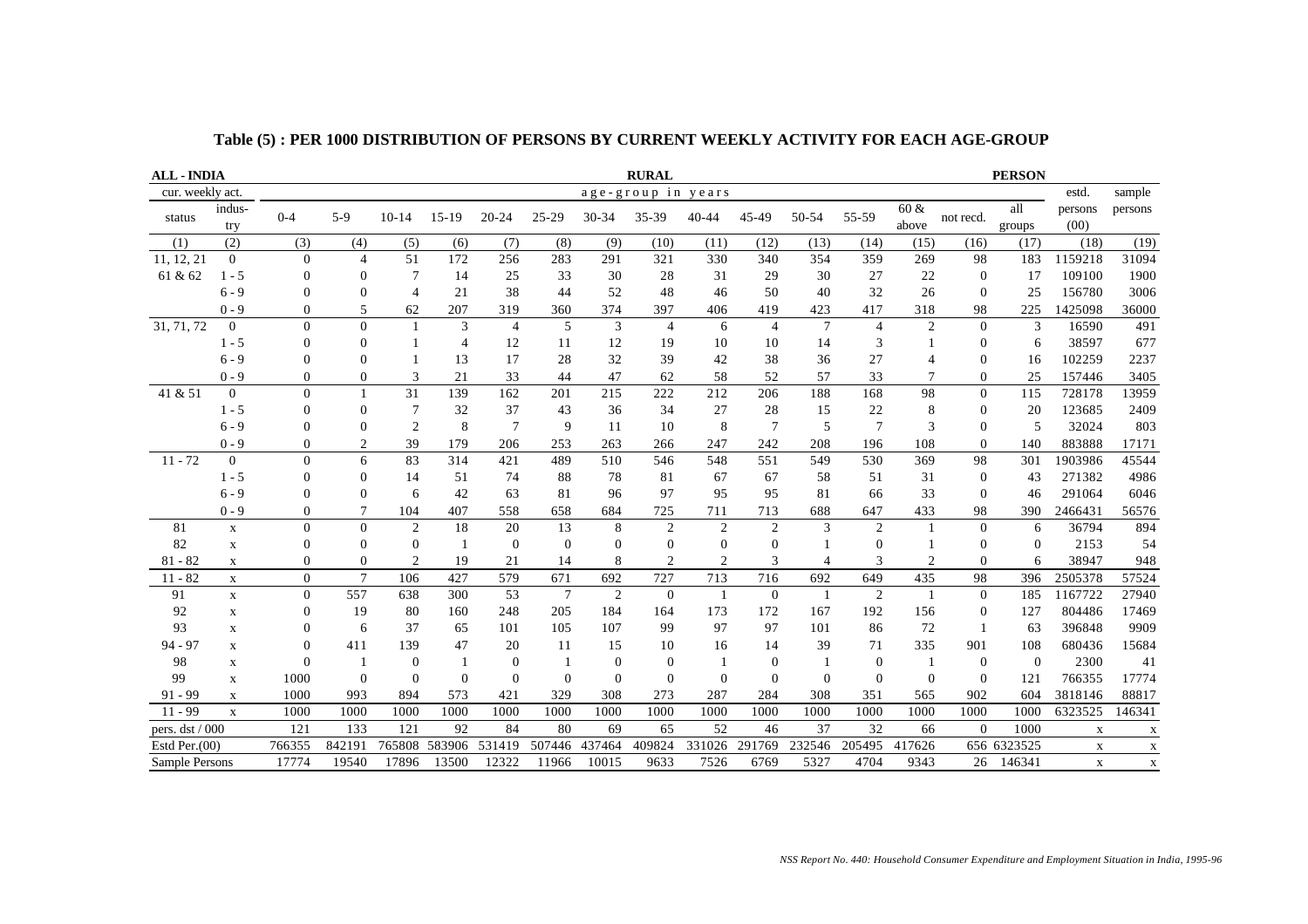| <b>ALL - INDIA</b> |                |                |                |                |                |           |                |                | <b>URBAN</b>       |                |                  |                |                |                |                | <b>MALE</b>    |                 |             |
|--------------------|----------------|----------------|----------------|----------------|----------------|-----------|----------------|----------------|--------------------|----------------|------------------|----------------|----------------|----------------|----------------|----------------|-----------------|-------------|
| cur. weekly act.   |                |                |                |                |                |           |                |                | age-group in years |                |                  |                |                |                |                |                | estd.           | sample      |
| status             | indus-<br>try  | $0 - 4$        | $5-9$          | $10 - 14$      | $15-19$        | $20 - 24$ | 25-29          | 30-34          | 35-39              | $40 - 44$      | 45-49            | 50-54          | 55-59          | 60 &<br>above  | not recd.      | all<br>groups  | persons<br>(00) | persons     |
| (1)                | (2)            | (3)            | (4)            | (5)            | (6)            | (7)       | (8)            | (9)            | (10)               | (11)           | (12)             | (13)           | (14)           | (15)           | (16)           | (17)           | (18)            | (19)        |
| 11, 12, 21         | $\overline{0}$ | $\Omega$       | $\Omega$       | $\overline{4}$ | 17             | 23        | 30             | 33             | 30                 | 35             | 35               | 50             | 61             | 59             | $\overline{0}$ | 23             | 24292           | 1442        |
| 61 & 62            | $1 - 5$        | $\overline{0}$ |                | 7              | 34             | 61        | 80             | 91             | 93                 | 86             | 81               | 78             | 92             | 53             | $\mathbf{0}$   | 49             | 52619           | 2329        |
|                    | $6 - 9$        | $\Omega$       |                | 15             | 73             | 179       | 255            | 274            | 270                | 253            | 239              | 201            | 214            | 178            | $\Omega$       | 141            | 150758          | 7026        |
|                    | $0 - 9$        | $\overline{0}$ | $\overline{2}$ | 27             | 124            | 263       | 365            | 399            | 394                | 374            | 355              | 329            | 367            | 291            | $\mathbf{0}$   | 213            | 227669          | 10797       |
| 31, 71, 72         | $\overline{0}$ | $\theta$       | $\theta$       | $\Omega$       | $\overline{1}$ | 2         | 6              | 8              | 6                  | 6              | 9                | 9              | $\overline{7}$ | 2              | $\Omega$       | 3              | 3517            | 170         |
|                    | $1 - 5$        | $\overline{0}$ | $\mathbf{0}$   | 5              | 53             | 113       | 149            | 140            | 150                | 171            | 166              | 150            | 106            | 14             | $\theta$       | 80             | 85887           | 3222        |
|                    | $6 - 9$        | $\Omega$       |                | 11             | 45             | 131       | 228            | 277            | 303                | 310            | 321              | 331            | 243            | 38             | 240            | 139            | 148578          | 6779        |
|                    | $0 - 9$        | $\Omega$       |                | 17             | 99             | 245       | 383            | 425            | 459                | 487            | 496              | 489            | 355            | 54             | 240            | 223            | 237981          | 10171       |
| 41 & 51            | $\mathbf{0}$   | $\mathbf{0}$   | $\mathbf{0}$   | 3              | 16             | 20        | 24             | 23             | 28                 | 21             | 27               | 33             | 35             | 25             | $\mathbf{0}$   | 16             | 17413           | 716         |
|                    | $1 - 5$        | $\overline{0}$ | $\Omega$       | 12             | 60             | 84        | 86             | 81             | 65                 | 61             | 56               | 43             | 46             | 19             | $\overline{0}$ | 45             | 48262           | 1965        |
|                    | $6 - 9$        | $\Omega$       | $\mathbf{0}$   | 8              | 28             | 44        | 44             | 39             | 35                 | 33             | 30               | 28             | 21             | 10             | $\Omega$       | 23             | 25003           | 1178        |
|                    | $0 - 9$        | $\Omega$       |                | 23             | 104            | 148       | 154            | 144            | 128                | 115            | 112              | 104            | 102            | 53             | $\Omega$       | 85             | 90679           | 3859        |
| $11 - 72$          | $\mathbf{0}$   | $\Omega$       | $\mathbf{0}$   | 8              | 34             | 45        | 60             | 65             | 64                 | 62             | 71               | 92             | 103            | 86             | $\mathbf{0}$   | 42             | 45222           | 2328        |
|                    | $1 - 5$        | $\Omega$       | $\overline{c}$ | 25             | 148            | 258       | 314            | 312            | 308                | 318            | 303              | 271            | 244            | 85             | $\Omega$       | 175            | 186768          | 7516        |
|                    | $6 - 9$        | $\Omega$       | $\overline{2}$ | 34             | 146            | 354       | 527            | 591            | 608                | 597            | 590              | 559            | 478            | 226            | 240            | 303            | 324339          | 14983       |
|                    | $0 - 9$        | $\Omega$       | $\overline{4}$ | 66             | 327            | 656       | 902            | 968            | 980                | 977            | 963              | 922            | 824            | 398            | 240            | 520            | 556329          | 24827       |
| 81                 | $\mathbf X$    | $\Omega$       |                | $\overline{4}$ | 54             | 90        | 50             | 15             | $\overline{4}$     | 3              | $\overline{4}$   | $\overline{2}$ | 6              | 3              | $\Omega$       | 22             | 23456           | 1131        |
| 82                 | $\mathbf X$    | $\overline{0}$ | $\mathbf{0}$   | $\Omega$       | -1             | 2         | $\overline{2}$ | $\overline{0}$ | $\theta$           | $\overline{2}$ | $\mathbf{0}$     | $\mathbf{0}$   | $\mathbf{0}$   | $\overline{0}$ | $\mathbf{0}$   | -1             | 558             | 20          |
| $81 - 82$          | $\mathbf X$    | $\Omega$       |                | 4              | 55             | 92        | 51             | 15             | $\overline{4}$     | 5              | $\overline{4}$   | $\overline{c}$ | 6              | 3              | $\Omega$       | 22             | 24014           | 1151        |
| $11 - 82$          | $\mathbf X$    | $\Omega$       | $\overline{4}$ | 71             | 382            | 749       | 953            | 983            | 984                | 981            | 967              | 924            | 830            | 401            | 240            | 543            | 580343          | 25978       |
| 91                 | $\mathbf X$    | $\overline{0}$ | 777            | 834            | 549            | 215       | 28             | 2              | $\mathbf{1}$       | -1             | $\overline{0}$   |                | $\overline{0}$ | 3              | 209            | 270            | 288354          | 13246       |
| 92                 | $\mathbf X$    | $\mathbf{0}$   | 7              | 9              | 12             | 12        | 6              | 4              | $\overline{c}$     | 4              | 3                | 5              | 7              | 20             | $\mathbf{0}$   | 7              | 7718            | 360         |
| 93                 | $\mathbf X$    | $\Omega$       |                | 3              | -1             | 1         | $\mathbf{0}$   | $\Omega$       | $\mathbf{0}$       | $\mathbf{0}$   | $\mathbf{0}$     | $\overline{2}$ | $\overline{2}$ | 3              | $\Omega$       | $\mathbf{1}$   | 1265            | 58          |
| $94 - 97$          | $\mathbf X$    | $\Omega$       | 209            | 82             | 55             | 23        | 12             | 10             | 13                 | 14             | 28               | 67             | 158            | 573            | 550            | 84             | 90013           | 4056        |
| 98                 | X              | $\Omega$       |                | $\overline{0}$ | $\overline{0}$ | $\Omega$  | 1              | $\theta$       | $\mathbf{0}$       | $\mathbf{0}$   | $\boldsymbol{0}$ | $\theta$       | 3              | -1             | $\theta$       | $\overline{0}$ | 376             | 12          |
| 99                 | $\mathbf X$    | 1000           | $\theta$       | $\Omega$       | $\Omega$       | $\Omega$  | $\Omega$       | $\Omega$       | $\Omega$           | $\Omega$       | $\Omega$         | $\Omega$       | $\Omega$       | $\Omega$       | $\Omega$       | 95             | 101054          | 4580        |
| $91 - 99$          | X              | 1000           | 996            | 929            | 618            | 251       | 47             | 17             | 16                 | 19             | 33               | 76             | 170            | 599            | 760            | 457            | 488781          | 22312       |
| $11 - 99$          | $\mathbf X$    | 1000           | 1000           | 1000           | 1000           | 1000      | 1000           | 1000           | 1000               | 1000           | 1000             | 1000           | 1000           | 1000           | 1000           | 1000           | 1069124         | 48290       |
| pers. dst / 000    |                | 95             | 111            | 119            | 109            | 99        | 87             | 74             | 76                 | 60             | 52               | 37             | 29             | 53             | $\Omega$       | 1000           | $\mathbf X$     | $\mathbf X$ |
| Estd Per. $(00)$   |                | 101054         | 118911         | 127315         | 116165         | 106237    | 92668          | 78689          | 80838              | 63748          | 55529            | 39621          | 31186          | 57065          | 98             | 1069124        | $\mathbf X$     | $\mathbf X$ |
| Sample Persons     |                | 4580           | 5420           | 5824           | 5180           | 4640      | 4157           | 3568           | 3687               | 2855           | 2499             | 1772           | 1467           | 2631           | 10             | 48290          | $\mathbf X$     | $\mathbf X$ |

**Table (5) : PER 1000 DISTRIBUTION OF PERSONS BY CURRENT WEEKLY ACTIVITY FOR EACH AGE-GROUP**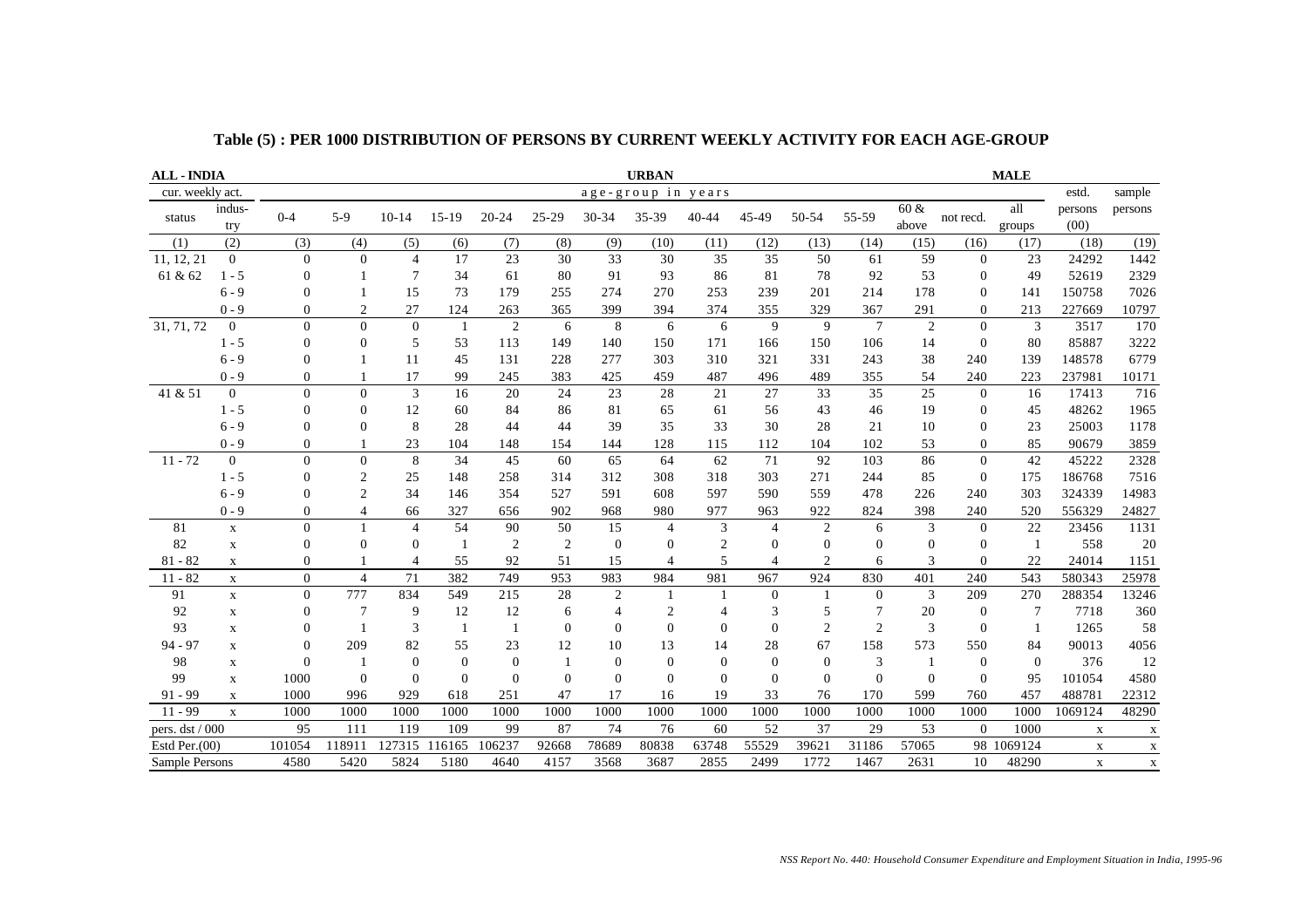| <b>ALL - INDIA</b> | <b>URBAN</b><br><b>FEMALE</b> |                |                |                |                |                |                |                |                  |                 |              |                  |                  |                |                |                |                 |               |
|--------------------|-------------------------------|----------------|----------------|----------------|----------------|----------------|----------------|----------------|------------------|-----------------|--------------|------------------|------------------|----------------|----------------|----------------|-----------------|---------------|
| cur. weekly act.   |                               |                |                |                |                |                |                |                | age-group in     | years           |              |                  |                  |                |                |                | estd.           | sample        |
| status             | indus-<br>try                 | $0 - 4$        | $5-9$          | $10-14$        | $15-19$        | $20 - 24$      | 25-29          | $30 - 34$      | 35-39            | $40 - 44$       | 45-49        | 50-54            | 55-59            | 60 &<br>above  | not recd.      | all<br>groups  | persons<br>(00) | persons       |
| (1)                | (2)                           | (3)            | (4)            | (5)            | (6)            | (7)            | (8)            | (9)            | (10)             | (11)            | (12)         | (13)             | (14)             | (15)           | (16)           | (17)           | (18)            | (19)          |
| 11, 12, 21         | $\mathbf{0}$                  | $\Omega$       | $\Omega$       |                | 6              | 8              | 9              | 10             | 14               | 16              | 18           | 23               | 13               | 12             | $\Omega$       | 8              | 7651            | 467           |
| 61 & 62            | $1 - 5$                       | $\Omega$       | $\mathbf{0}$   | 8              | 19             | 22             | 15             | 23             | 16               | 22              | 19           | 20               | 23               | 11             | $\mathbf{0}$   | 14             | 13056           | 583           |
|                    | $6 - 9$                       | $\Omega$       | $\Omega$       | $\overline{2}$ | 8              | 24             | 26             | 29             | 38               | 34              | 36           | 28               | 35               | 23             | $\Omega$       | 18             | 17336           | 829           |
|                    | $0 - 9$                       | $\Omega$       | $\Omega$       | 12             | 34             | 54             | 50             | 62             | 67               | 73              | 73           | 71               | 71               | 46             | $\Omega$       | 40             | 38042           | 1879          |
| 31, 71, 72         | $\mathbf{0}$                  | $\Omega$       | $\mathbf{0}$   | $\overline{0}$ | $\overline{2}$ | $\Omega$       | $\overline{c}$ | $\overline{2}$ | $\overline{2}$   | 3               | 3            | $\overline{c}$   | $\boldsymbol{0}$ | $\mathbf{0}$   | $\theta$       | $\mathbf{1}$   | 936             | 48            |
|                    | $1 - 5$                       | $\Omega$       | $\Omega$       | 3              | 12             | 21             | 15             | 14             | 17               | 14              | 10           | 7                | 5                | $\Omega$       | $\Omega$       | 9              | 8753            | 332           |
|                    | $6 - 9$                       | $\Omega$       | $\Omega$       | 6              | 12             | 24             | 49             | 65             | 63               | 78              | 70           | 71               | 42               | 8              | $\Omega$       | 31             | 29353           | 1434          |
|                    | $0 - 9$                       | $\Omega$       | $\mathbf{0}$   | 9              | 25             | 45             | 65             | 81             | 82               | 96              | 83           | 80               | 47               | 9              | $\overline{0}$ | 41             | 39042           | 1814          |
| 41 & 51            | $\overline{0}$                | $\Omega$       | $\Omega$       | 3              | 9              | 12             | 17             | 16             | 18               | 15              | 32           | 15               | 12               | 10             | $\mathbf{0}$   | 10             | 10005           | 403           |
|                    | $1 - 5$                       | $\overline{0}$ | $\mathbf{0}$   | $\overline{4}$ | 17             | 18             | 15             | $20\,$         | 21               | $22\,$          | 18           | 9                | 9                | $\overline{4}$ | $\mathbf{0}$   | 11             | 10931           | 448           |
|                    | $6 - 9$                       |                | $\overline{0}$ | $\overline{4}$ | 5              | 5              | 11             | 10             | 13               | 11              | 14           | 22               | 13               | 5              | $\mathbf{0}$   | 7              | 6721            | 318           |
|                    | $0 - 9$                       | $\Omega$       | $\Omega$       | 10             | 30             | 35             | 42             | 46             | 52               | 49              | 63           | 47               | 33               | 19             | $\overline{0}$ | 29             | 27657           | 1169          |
| $11 - 72$          | $\mathbf{0}$                  | $\Omega$       | $\mathbf{0}$   | $\overline{4}$ | 16             | 21             | 27             | 28             | $\overline{33}$  | $\overline{35}$ | 53           | 40               | $\overline{25}$  | 21             | $\mathbf{0}$   | 19             | 18592           | 918           |
|                    | $1 - 5$                       | $\Omega$       | $\Omega$       | 15             | 48             | 60             | 45             | 56             | 55               | 59              | 47           | 36               | 37               | 16             | $\Omega$       | 34             | 32740           | 1363          |
|                    | $6 - 9$                       | $\Omega$       | $\theta$       | 12             | 25             | 54             | 85             | 104            | 113              | 123             | 120          | 122              | 89               | 37             | $\Omega$       | 56             | 53410           | 2581          |
|                    | $0 - 9$                       | $\Omega$       |                | 31             | 89             | 135            | 158            | 189            | 201              | 217             | 220          | 198              | 151              | 73             | $\Omega$       | 109            | 104741          | 4862          |
| 81                 | $\mathbf X$                   | $\Omega$       | $\Omega$       |                | 10             | 19             | 8              | $\overline{3}$ | $\mathbf{1}$     | $\overline{0}$  | $\mathbf{0}$ | $\overline{2}$   | $\overline{3}$   | $\Omega$       | $\theta$       | $\overline{4}$ | 4065            | 233           |
| 82                 | $\mathbf X$                   | $\Omega$       | $\mathbf{0}$   | $\Omega$       | $\overline{0}$ | $\overline{0}$ |                | $\theta$       | $\boldsymbol{0}$ | $\overline{1}$  |              | $\boldsymbol{0}$ |                  | $\theta$       | $\Omega$       | $\Omega$       | 248             | <sup>11</sup> |
| $81 - 82$          | $\mathbf X$                   | $\mathbf{0}$   | $\mathbf{0}$   |                | 10             | 19             | 9              | 3              |                  | $\overline{2}$  | $\mathbf{1}$ | $\overline{2}$   | $\overline{4}$   | $\mathbf{0}$   | $\mathbf{0}$   | $\overline{4}$ | 4313            | 244           |
| $11 - 82$          | $\mathbf X$                   | $\Omega$       |                | 32             | 100            | 154            | 166            | 192            | 202              | 218             | 221          | 200              | 155              | 74             | $\Omega$       | 113            | 109054          | 5106          |
| 91                 | $\mathbf X$                   | $\Omega$       | 769            | 780            | 502            | 135            | 9              | 6              | 5                | 5               | 2            | 6                | $\overline{4}$   | 3              | 447            | 242            | 233078          | 10784         |
| 92                 | $\mathbf X$                   | $\Omega$       | 14             | 100            | 315            | 604            | 689            | 685            | 664              | 650             | 646          | 663              | 659              | 465            | 197            | 410            | 394139          | 17430         |
| 93                 | $\mathbf X$                   |                | -1             | 17             | 50             | 84             | 113            | 105            | 115              | 99              | 100          | 92               | 73               | 53             | 18             | 62             | 59256           | 2905          |
| $94 - 97$          | $\mathbf X$                   |                | 215            | 72             | 33             | 22             | 23             | 11             | 14               | 28              | 32           | 38               | 108              | 406            | 338            | 75             | 71900           | 3345          |
| 98                 | $\mathbf X$                   |                | $\overline{0}$ | $\Omega$       | $\overline{0}$ | $\overline{0}$ | $\mathbf{0}$   | $\overline{0}$ | $\mathbf{0}$     | $\mathbf{0}$    | $\theta$     | -1               |                  | -1             | $\Omega$       | $\overline{0}$ | 210             | 12            |
| 99                 | $\mathbf X$                   | 1000           | $\Omega$       | $\Omega$       | $\Omega$       | $\mathbf{0}$   | $\Omega$       | $\theta$       | $\overline{0}$   | $\theta$        | $\theta$     | $\overline{0}$   | $\mathbf{0}$     | $\theta$       | $\Omega$       | 98             | 94674           | 4268          |
| $91 - 99$          | $\mathbf X$                   | 1000           | 999            | 968            | 900            | 846            | 834            | 808            | 798              | 782             | 779          | 800              | 845              | 926            | 1000           | 887            | 853260          | 38744         |
| $11 - 99$          | $\mathbf X$                   | 1000           | 1000           | 1000           | 1000           | 1000           | 1000           | 1000           | 1000             | 1000            | 1000         | 1000             | 1000             | 1000           | 1000           | 1000           | 962311          | 43850         |
| pers. dst / 000    |                               | 98             | 113            | 114            | 102            | 95             | 93             | 81             | 75               | 55              | 48           | 34               | 29               | 62             | $\Omega$       | 1000           | $\mathbf X$     | $\mathbf X$   |
| Estd Per. $(00)$   |                               | 94674          | 108293         | 109492         | 98429          | 91760          | 89065          | 77855          | 72450            | 52908           | 46424        | 32647            | 28129            | 60103          | 82             | 962311         | $\mathbf X$     | $\mathbf X$   |
| Sample Persons     |                               | 4268           | 4833           | 4985           | 4481           | 4181           | 4066           | 3563           | 3282             | 2433            | 2088         | 1538             | 1318             | 2804           | 10             | 43850          | $\mathbf X$     | $\mathbf X$   |

### **Table (5) : PER 1000 DISTRIBUTION OF PERSONS BY CURRENT WEEKLY ACTIVITY FOR EACH AGE-GROUP**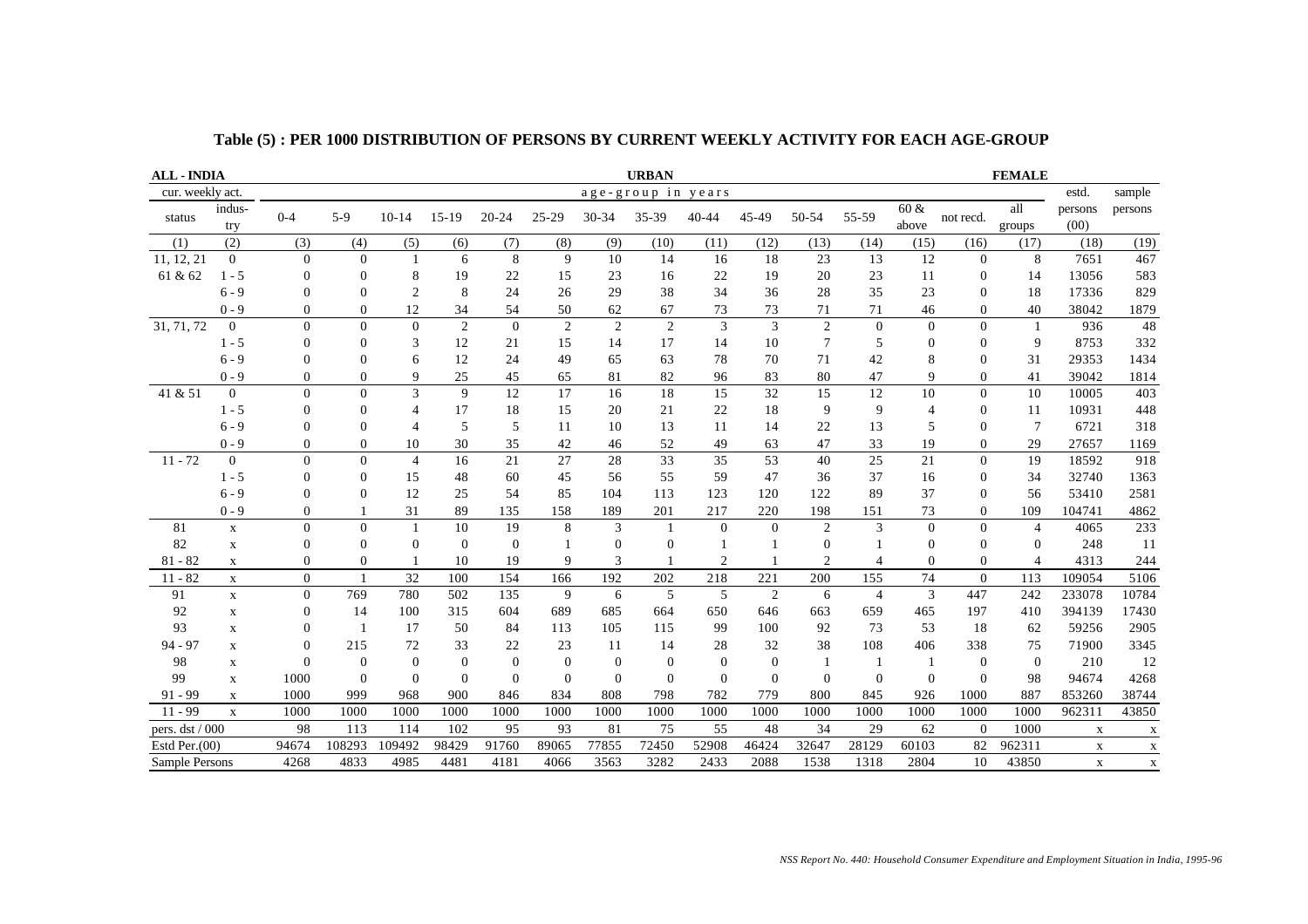| <b>ALL - INDIA</b> |                |                |                |                |                |                |              |                | <b>URBAN</b>       |                  |                |                  |                |                 |              | <b>PERSON</b>  |                 |             |
|--------------------|----------------|----------------|----------------|----------------|----------------|----------------|--------------|----------------|--------------------|------------------|----------------|------------------|----------------|-----------------|--------------|----------------|-----------------|-------------|
| cur. weekly act.   |                |                |                |                |                |                |              |                | age-group in years |                  |                |                  |                |                 |              |                | estd.           | sample      |
| status             | indus-<br>try  | $0 - 4$        | $5-9$          | $10 - 14$      | $15-19$        | $20 - 24$      | 25-29        | $30 - 34$      | 35-39              | $40 - 44$        | 45-49          | 50-54            | 55-59          | 60 &<br>above   | not recd.    | all<br>groups  | persons<br>(00) | persons     |
| (1)                | (2)            | (3)            | (4)            | (5)            | (6)            | (7)            | (8)          | (9)            | (10)               | (11)             | (12)           | (13)             | (14)           | (15)            | (16)         | (17)           | (18)            | (19)        |
| 11, 12, 21         | $\mathbf{0}$   | $\Omega$       | $\Omega$       | 3              | 12             | 16             | 20           | 22             | 23                 | 27               | 27             | 38               | 38             | 35              | $\theta$     | 16             | 31942           | 1909        |
| 61 & 62            | $1 - 5$        | $\Omega$       |                | 8              | 27             | 43             | 48           | 57             | 57                 | 57               | 53             | 52               | 59             | 32              | $\mathbf{0}$ | 32             | 65675           | 2912        |
|                    | $6 - 9$        | $\Omega$       | $\Omega$       | 9              | 43             | 107            | 143          | 152            | 160                | 154              | 147            | 123              | 129            | 99              | $\Omega$     | 83             | 168094          | 7855        |
|                    | $0 - 9$        | $\mathbf{0}$   |                | 20             | 83             | 166            | 211          | 231            | 239                | 238              | 227            | 212              | 227            | 165             | $\Omega$     | 131            | 265711          | 12676       |
| 31, 71, 72         | $\overline{0}$ | $\Omega$       | $\Omega$       | $\Omega$       | $\mathbf{1}$   | $\mathbf{1}$   | 4            | 5              | $\overline{4}$     | $\overline{4}$   | 6              | 6                | $\overline{4}$ | $\overline{1}$  | $\Omega$     | $\overline{2}$ | 4453            | 218         |
|                    | $1 - 5$        | $\Omega$       | $\mathbf{0}$   | 4              | 34             | 70             | 83           | 77             | 87                 | 100              | 95             | 86               | 58             | $\overline{7}$  | $\theta$     | 47             | 94640           | 3554        |
|                    | $6 - 9$        | $\Omega$       |                | 9              | 30             | 81             | 140          | 172            | 189                | 205              | 207            | 213              | 147            | 23              | 131          | 88             | 177931          | 8213        |
|                    | $0 - 9$        | $\Omega$       |                | 13             | 65             | 152            | 227          | 254            | 280                | 310              | 308            | 305              | 209            | 31              | 131          | 136            | 277024          | 11985       |
| 41 & 51            | $\overline{0}$ | $\mathbf{0}$   | $\overline{0}$ | 3              | 13             | 16             | 20           | 20             | 23                 | 19               | 29             | 25               | 24             | 17              | $\mathbf{0}$ | 13             | 27418           | 1119        |
|                    | $1 - 5$        | $\mathbf{0}$   | $\Omega$       | 8              | 40             | 53             | 51           | 51             | 44                 | 43               | 38             | 28               | 28             | 11              | $\mathbf{0}$ | 29             | 59193           | 2413        |
|                    | $6 - 9$        |                | $\mathbf{0}$   | 6              | 17             | 26             | 28           | 25             | 25                 | 23               | 22             | 25               | 17             | 8               | $\mathbf{0}$ | 16             | 31724           | 1496        |
|                    | $0 - 9$        | $\Omega$       | $\Omega$       | 17             | 70             | 96             | 99           | 95             | 92                 | 85               | 90             | 78               | 69             | 36              | $\Omega$     | 58             | 118336          | 5028        |
| $11 - 72$          | $\mathbf{0}$   | $\Omega$       | $\overline{0}$ | 6              | 26             | 33             | 44           | 47             | 50                 | 50               | 63             | 69               | 66             | $\overline{53}$ | $\mathbf{0}$ | 31             | 63813           | 3246        |
|                    | $1 - 5$        | $\Omega$       |                | 20             | 102            | 166            | 182          | 185            | 188                | 201              | 186            | 165              | 146            | 50              | $\Omega$     | 108            | 219507          | 8879        |
|                    | $6 - 9$        | $\Omega$       |                | 24             | 90             | 215            | 311          | 349            | 374                | 382              | 376            | 362              | 293            | 129             | 131          | 186            | 377749          | 17564       |
|                    | $0 - 9$        | $\Omega$       | $\overline{c}$ | 50             | 218            | 414            | 537          | 580            | 612                | 632              | 625            | 595              | 505            | 231             | 131          | 325            | 661070          | 29689       |
| 81                 | $\mathbf X$    | $\Omega$       | $\Omega$       | 3              | 34             | 57             | 29           | 9              | 3                  | $\overline{2}$   | $\overline{2}$ | 2                | $\overline{4}$ | $\overline{2}$  | $\Omega$     | 14             | 27521           | 1364        |
| 82                 | $\mathbf X$    | $\Omega$       | $\mathbf{0}$   | $\mathbf{0}$   | $\mathbf{1}$   | -1             | $\mathbf{1}$ | $\theta$       | $\overline{0}$     | 1                | $\theta$       | $\overline{0}$   |                | $\theta$        | $\mathbf{0}$ | $\theta$       | 806             | 31          |
| $81 - 82$          | $\mathbf X$    | $\Omega$       | $\Omega$       | 3              | 34             | 58             | 30           | 9              | 3                  | 3                | 3              | $\overline{2}$   | 5              | 2               | $\Omega$     | 14             | 28327           | 1395        |
| $11 - 82$          | $\mathbf X$    | $\Omega$       | 3              | 53             | 253            | 473            | 567          | 590            | 615                | 635              | 627            | 597              | 510            | 233             | 131          | 339            | 689397          | 31084       |
| 91                 | $\mathbf X$    | $\Omega$       | 773            | 809            | 528            | 178            | 19           | $\overline{4}$ | 3                  | 3                | -1             | 3                | 2              | 3               | 318          | 257            | 521432          | 24030       |
| 92                 | $\mathbf X$    | $\overline{0}$ | 10             | 51             | 151            | 287            | 341          | 343            | 315                | 297              | 296            | 303              | 316            | 248             | 90           | 198            | 401857          | 17790       |
| 93                 | $\mathbf X$    |                |                | 10             | 24             | 40             | 55           | 52             | 54                 | 45               | 46             | 42               | 36             | 28              | 8            | 30             | 60521           | 2963        |
| $94 - 97$          | $\mathbf X$    |                | 212            | 77             | 45             | 23             | 18           | 11             | 13                 | 20               | 30             | 54               | 134            | 487             | 454          | 80             | 161913          | 7401        |
| 98                 | X              |                |                | $\overline{0}$ | $\overline{0}$ | $\overline{0}$ | -1           | $\mathbf{0}$   | $\boldsymbol{0}$   | $\boldsymbol{0}$ | $\mathbf{0}$   | $\boldsymbol{0}$ | $\overline{2}$ | -1              | $\theta$     | $\overline{0}$ | 586             | 24          |
| 99                 | $\mathbf X$    | 1000           | $\Omega$       | $\Omega$       | $\Omega$       | $\Omega$       | $\Omega$     | $\theta$       | $\overline{0}$     | $\Omega$         | $\Omega$       | $\Omega$         | $\Omega$       | $\Omega$        | $\Omega$     | 96             | 195728          | 8848        |
| $91 - 99$          | X              | 1000           | 997            | 947            | 747            | 527            | 433          | 410            | 385                | 365              | 373            | 403              | 490            | 767             | 869          | 661            | 1342038         | 61056       |
| $11 - 99$          | $\mathbf X$    | 1000           | 1000           | 1000           | 1000           | 1000           | 1000         | 1000           | 1000               | 1000             | 1000           | 1000             | 1000           | 1000            | 1000         | 1000           | 2031435         | 92140       |
| pers. dst / 000    |                | 96             | 112            | 117            | 106            | 97             | 89           | 77             | 75                 | 57               | 50             | 36               | 29             | 58              | $\Omega$     | 1000           | X               | $\mathbf X$ |
| Estd Per. $(00)$   |                | 195728         | 227204         | 236807         | 214594         | 197997         | 181733       | 156544         | 153287             | 116657           | 101954         | 72268            | 59315          | 117168          |              | 180 2031435    | $\mathbf X$     | $\mathbf X$ |
| Sample Persons     |                | 8848           | 10253          | 10809          | 9661           | 8821           | 8223         | 7131           | 6969               | 5288             | 4587           | 3310             | 2785           | 5435            | 20           | 92140          | $\mathbf X$     | $\mathbf X$ |

**Table (5) : PER 1000 DISTRIBUTION OF PERSONS BY CURRENT WEEKLY ACTIVITY FOR EACH AGE-GROUP**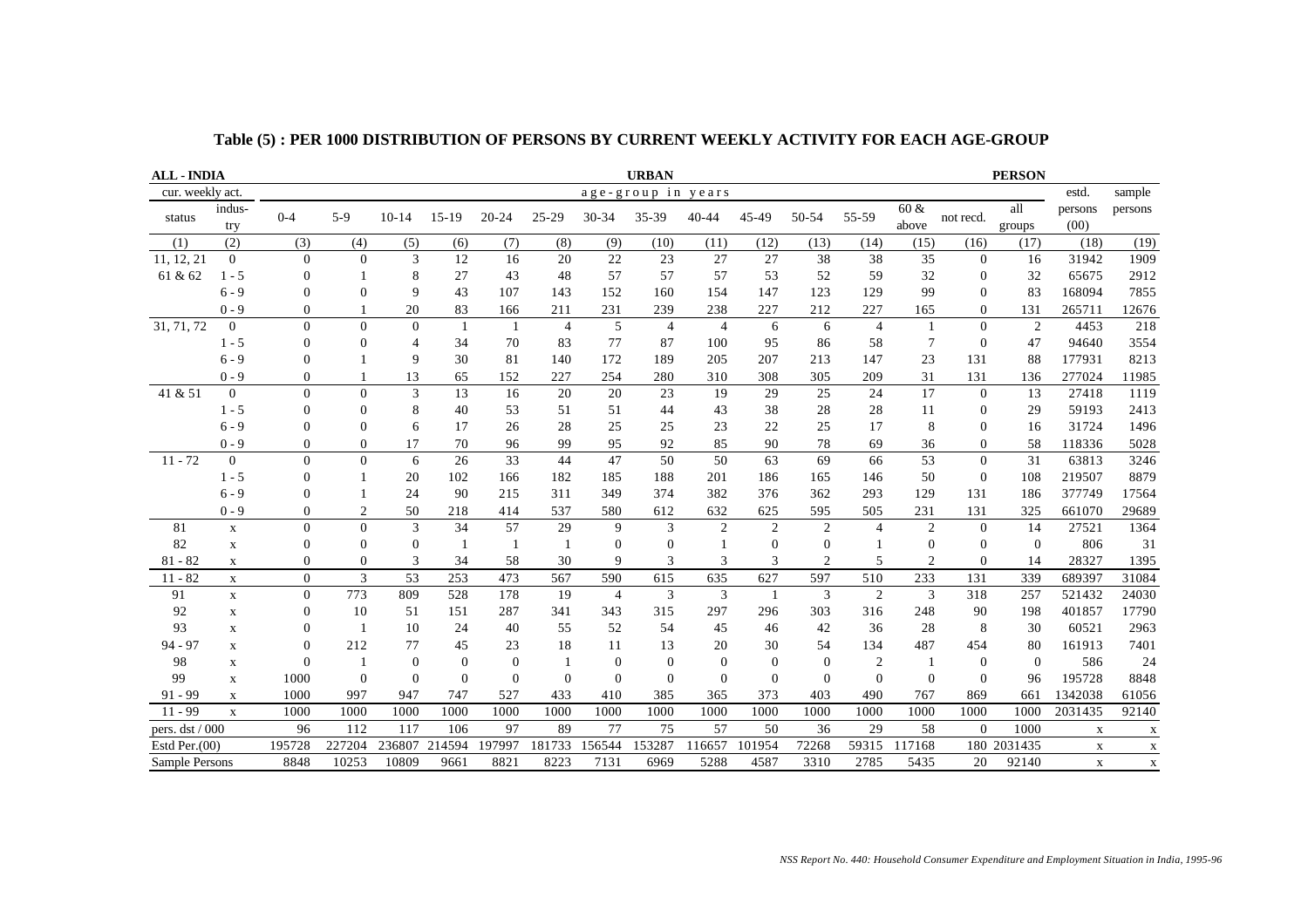| <b>ALL - INDIA</b> |                |                  | <b>RURAL</b>   |                |          |          |          |                |                    |          |          |                |                |                | <b>MALE</b>    |         |             |             |
|--------------------|----------------|------------------|----------------|----------------|----------|----------|----------|----------------|--------------------|----------|----------|----------------|----------------|----------------|----------------|---------|-------------|-------------|
| usual activity     |                |                  |                |                |          |          |          |                | age-group in years |          |          |                |                |                |                |         | estd.       | sample      |
| status             | indus-         | $0 - 4$          | $5-9$          | $10-14$        | 15-19    | 20-24    | 25-29    |                | 35-39              | 40-44    | 45-49    | 50-54          | 55-59          | $60 \&$        | not            | all     | persons     | persons     |
|                    | try            |                  |                |                |          |          | 30-34    |                |                    |          |          |                | above          | recd.          | groups         | (00)    |             |             |
| (1)                | (2)            | (3)              | (4)            | (5)            | (6)      | (7)      | (8)      | (9)            | (10)               | (11)     | (12)     | (13)           | (14)           | (15)           | (16)           | (17)    | (18)        | (19)        |
| 11, 12, 21         | $\overline{0}$ | $\theta$         | $\overline{4}$ | 63             | 223      | 386      | 417      | 408            | 425                | 440      | 467      | 470            | 516            | 450            | 135            | 254     | 826719      | 21991       |
|                    | $1 - 5$        | $\theta$         | $\Omega$       | 5              | 16       | 36       | 49       | 48             | 35                 | 43       | 33       | 44             | 43             | 34             | $\mathbf{0}$   | 23      | 75484       | 1348        |
|                    | $6 - 9$        | $\Omega$         | $\Omega$       | $\overline{4}$ | 33       | 69       | 76       | 91             | 66                 | 76       | 82       | 70             | 61             | 43             | $\Omega$       | 40      | 130755      | 2474        |
|                    | $0 - 9$        | 0                | 4              | 72             | 272      | 491      | 542      | 548            | 526                | 560      | 582      | 584            | 620            | 527            | 135            | 317     | 1032958     | 25813       |
| 31                 | $\Omega$       | $\Omega$         | $\Omega$       | $\overline{2}$ | 5        | 6        | 9        | 5              | $\tau$             | 9        | $\tau$   | 16             | 8              | 3              | $\theta$       | 5       | 14714       | 442         |
|                    | $1 - 5$        | $\Omega$         | $\Omega$       |                | 6        | 24       | 20       | 22             | 35                 | 18       | 19       | 27             | $\overline{4}$ | $\overline{2}$ | $\Omega$       | 11      | 35140       | 613         |
|                    | $6 - 9$        | 0                | $\Omega$       |                | 21       | 32       | 46       | 55             | 66                 | 66       | 65       | 69             | 52             | 6              | $\Omega$       | 27      | 88129       | 1906        |
|                    | $0 - 9$        | $\theta$         | $\theta$       | 5              | 31       | 61       | 75       | 82             | 108                | 92       | 90       | 112            | 63             | 12             | $\mathbf{0}$   | 42      | 137984      | 2961        |
| 41 & 51            | $\Omega$       | $\Omega$         |                | 29             | 162      | 223      | 264      | 281            | 282                | 275      | 266      | 242            | 219            | 146            | $\Omega$       | 146     | 474689      | 9354        |
|                    | $1 - 5$        | $\Omega$         | $\Omega$       | 10             | 43       | 59       | 63       | 51             | 58                 | 39       | 33       | 25             | 37             | 11             | $\overline{0}$ | 28      | 92181       | 1882        |
|                    | $6 - 9$        | 0                | $\Omega$       | $\overline{c}$ | 14       | 14       | 16       | 19             | 16                 | 15       | 13       | 5              | 10             | 3              | $\Omega$       | 8       | 27153       | 669         |
|                    | $0 - 9$        | 0                |                | 42             | 219      | 295      | 343      | 351            | 356                | 328      | 312      | 271            | 266            | 159            | $\mathbf{0}$   | 182     | 594022      | 11905       |
| $11 - 51$          | $\Omega$       | $\Omega$         | 5              | 95             | 389      | 615      | 690      | 694            | 714                | 724      | 739      | 728            | 742            | 600            | 135            | 404     | 1316122     | 31787       |
|                    | $1 - 5$        | 0                |                | 16             | 65       | 118      | 132      | 121            | 128                | 100      | 85       | 95             | 84             | 47             | $\overline{0}$ | 62      | 202805      | 3843        |
|                    | $6 - 9$        | 0                | $\theta$       | 8              | 68       | 114      | 138      | 165            | 148                | 157      | 160      | 144            | 123            | 52             | $\Omega$       | 76      | 246037      | 5049        |
|                    | $0 - 9$        | $\overline{0}$   | 6              | 118            | 522      | 848      | 960      | 980            | 990                | 980      | 985      | 967            | 949            | 698            | 135            | 542     | 1764964     | 40679       |
| 81                 | $\mathbf X$    | $\overline{0}$   | $\mathbf{0}$   | $\overline{2}$ | 28       | 34       | 22       | $\mathbf{Q}$   |                    |          | 3        |                | $\Omega$       |                | $\Omega$       | 8       | 27015       | 619         |
| $11 - 81$          | $\mathbf X$    | $\boldsymbol{0}$ | 6              | 121            | 550      | 881      | 982      | 989            | 991                | 981      | 987      | 968            | 949            | 699            | 135            | 550     | 1791979     | 41298       |
| 91                 | $\mathbf X$    | $\overline{0}$   | 617            | 728            | 394      | 98       | 9        | $\overline{0}$ | $\overline{0}$     |          | $\theta$ | $\theta$       | $\overline{0}$ | $\theta$       | $\theta$       | 225     | 733543      | 17500       |
| 92                 | $\mathbf X$    | $\overline{0}$   | 9              | 15             | 8        | 6        | 3        | $\overline{c}$ | 3                  | 3        |          | $\overline{4}$ | 5              | 17             | $\Omega$       | 7       | 21427       | 482         |
| 93                 | $\mathbf X$    | $\Omega$         | $\overline{2}$ | 10             | 5        | 3        | $\Omega$ |                | ∩                  | 3        | $\Omega$ |                | 5              | $\overline{4}$ | $\theta$       | 3       | 9852        | 281         |
| 94 - 97            | $\mathbf X$    | $\Omega$         | 366            | 126            | 43       | 12       | 6        | 8              | 6                  | 13       | 11       | 27             | 40             | 279            | 865            | 94      | 307616      | 6936        |
| 99                 | X              | 1000             | $\Omega$       | $\Omega$       | $\Omega$ | $\Omega$ | $\theta$ | $\Omega$       | $\Omega$           | $\theta$ | $\Omega$ | $\Omega$       | $\Omega$       | $\Omega$       | $\Omega$       | 120     | 391049      | 9072        |
| $91 - 99$          | $\mathbf X$    | 1000             | 994            | 879            | 450      | 119      | 18       | 11             | 9                  | 19       | 13       | $32\,$         | 51             | 301            | 865            | 450     | 1463486     | 34271       |
| $11 - 99$          | $\mathbf X$    | 1000             | 1000           | 1000           | 1000     | 1000     | 1000     | 1000           | 1000               | 1000     | 1000     | 1000           | 1000           | 1000           | 1000           | 1000    | 3255465     | 75569       |
| pers. dst / 000    |                | 120              | 137            | 129            | 99       | 77       | 76       | 65             | 65                 | 53       | 47       | 36             | 32             | 65             | $\Omega$       | 1000    | X           | $\mathbf x$ |
| Estd Per. $(00)$   |                | 391049           | 445145         | 418600         | 322895   | 250042   | 247588   | 212113         | 210882             | 171537   | 154066   | 115642         | 103622         | 212043         | 242            | 3255465 | X           | $\mathbf X$ |
| Sample Persons     |                | 9072             | 10346          | 9742           | 7361     | 5902     | 5801     | 4860           | 4993               | 3896     | 3589     | 2695           | 2466           | 4833           | 13             | 75569   | $\mathbf X$ | $\mathbf X$ |

## **TABLE (6) : PER 1000 DISTRIBUTION OF PERSONS BY PRINCIPAL USUAL ACTIVITY CATEGORY FOR EACH AGE-GROUP**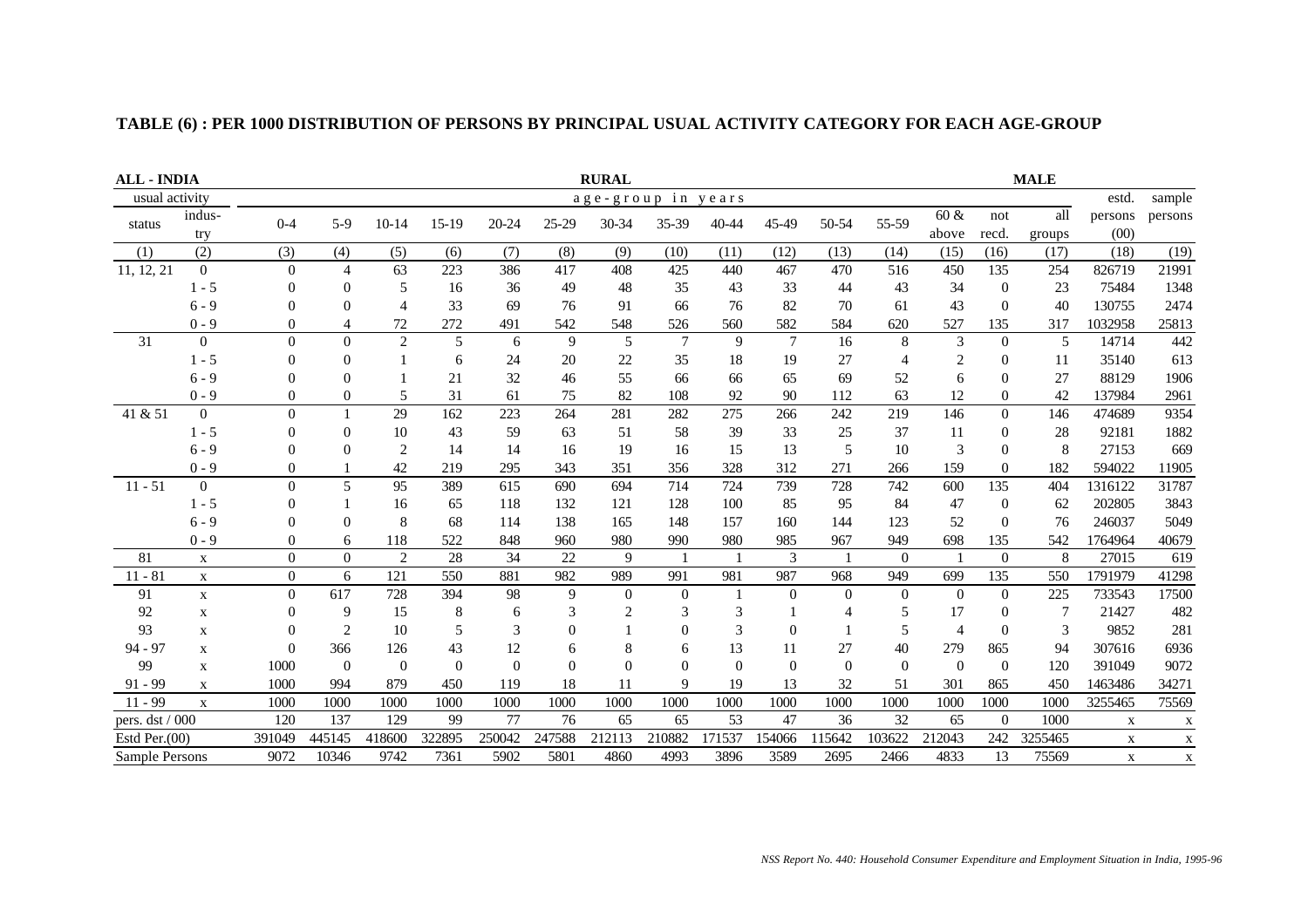| <b>ALL - INDIA</b> |                   |                | <b>RURAL</b>   |                |                |                |                |                |                    |                |                |                |                | <b>FEMALE</b>  |                |                          |             |              |  |
|--------------------|-------------------|----------------|----------------|----------------|----------------|----------------|----------------|----------------|--------------------|----------------|----------------|----------------|----------------|----------------|----------------|--------------------------|-------------|--------------|--|
| usual activity     |                   |                |                |                |                |                |                |                | age-group in years |                |                |                |                |                |                |                          | estd.       | sample       |  |
| status             | indus-<br>$0 - 4$ | $5-9$          | $10 - 14$      | $15-19$        | $20 - 24$      | 25-29          | 30-34          | 35-39          | 40-44              | 45-49          | 50-54          | 55-59          | 60 &           | not            | all            | persons                  | persons     |              |  |
|                    | try               |                |                |                |                |                |                |                |                    |                |                |                |                | above          | recd.          | groups                   | (00)        |              |  |
| (1)                | (2)               | (3)            | (4)            | (5)            | (6)            | (7)            | (8)            | (9)            | (10)               | (11)           | (12)           | (13)           | (14)           | (15)           | (16)           | (17)                     | (18)        | (19)         |  |
| 11, 12, 21         | $\overline{0}$    | $\overline{0}$ | 5              | 33             | 99             | 128            | 154            | 175            | 193                | 198            | 175            | 223            | 175            | 89             | 11             | 101                      | 310885      | 8850         |  |
|                    | $1 - 5$           | 0              | $\Omega$       | 10             | 13             | 15             | 16             | 12             | 18                 | 19             | 17             | 13             | 11             | 5              | $\overline{0}$ | 10                       | 30233       | 504          |  |
|                    | $6 - 9$           | 0              | $\Omega$       | 3              | 4              | 8              | 10             | 16             | 29                 | 10             | 13             | 10             | 10             | 7              | $\theta$       | $\overline{7}$           | 22953       | 422          |  |
|                    | $0 - 9$           | 0              | 5              | 45             | 115            | 150            | 180            | 202            | 240                | 226            | 206            | 246            | 195            | 101            | 11             | 119                      | 364072      | 9776         |  |
| 31                 | $\mathbf{0}$      | $\overline{0}$ | $\theta$       | $\mathbf{0}$   | $\mathbf{0}$   | $\overline{c}$ | 2              | $\overline{2}$ | 3                  | $\overline{2}$ | $\overline{0}$ | $\overline{1}$ |                | 1              | $\theta$       |                          | 2781        | 77           |  |
|                    | $1 - 5$           | 0              | $\overline{0}$ | $\overline{0}$ | 3              | $\overline{2}$ | $\overline{c}$ | $\overline{2}$ | 2                  | 4              | $\overline{2}$ | 4              | $\overline{2}$ | $\mathbf{0}$   | $\theta$       |                          | 4094        | 70           |  |
|                    | $6 - 9$           | 0              | $\theta$       | $\Omega$       | 5              | $\overline{4}$ | 11             | <b>11</b>      | 9                  | 16             | 10             |                | $\overline{2}$ |                | $\overline{0}$ | $\overline{\phantom{0}}$ | 14413       | 328          |  |
|                    | $0 - 9$           | 0              | $\overline{0}$ |                |                | 8              | 15             | 15             | 13                 | 21             | 12             | 9              | 5              | $\overline{2}$ | $\theta$       |                          | 21288       | 475          |  |
| 41 & 51            | $\overline{0}$    | $\Omega$       | $\overline{c}$ | 34             | 123            | 130            | 159            | 170            | 182                | 184            | 170            | 168            | 144            | 70             | $\theta$       | 97                       | 298787      | 5406         |  |
|                    | $1 - 5$           | 0              | $\Omega$       | $\overline{4}$ | 17             | 15             | 22             | 22             | 11                 | 11             | 15             | 5              | $\overline{4}$ | $\overline{c}$ | $\theta$       | 9                        | 28284       | 452          |  |
|                    | $6 - 9$           | 0              | $\theta$       |                |                |                | 3              | 3              | 3                  | $\overline{2}$ | $\overline{2}$ | 5              | 3              | 3              | $\theta$       | $\mathfrak{D}$           | 5110        | 129          |  |
|                    | $0 - 9$           | 0              | $\overline{c}$ | 38             | 141            | 147            | 185            | 195            | 195                | 197            | 187            | 177            | 152            | 75             | $\overline{0}$ | 108                      | 332181      | 5987         |  |
| $11 - 51$          | $\overline{0}$    | $\theta$       | 8              | 67             | 222            | 260            | 315            | 347            | 378                | 384            | 346            | 392            | 321            | 159            | 11             | 200                      | 612454      | 14333        |  |
|                    | $1 - 5$           | 0              | $\overline{0}$ | 13             | 33             | 31             | 40             | 35             | 31                 | 33             | 35             | 21             | 17             | 8              | $\overline{0}$ | 20                       | 62611       | 1026         |  |
|                    | $6 - 9$           | 0              | $\Omega$       | $\overline{4}$ | 9              | 13             | 24             | 30             | 40                 | 28             | 25             | 20             | 15             | 11             | $\theta$       | 14                       | 42476       | 879          |  |
|                    | $0 - 9$           | $\theta$       | 8              | 84             | 264            | 305            | 379            | 412            | 449                | 445            | 406            | 433            | 352            | 178            | 11             | 234                      | 717541      | 16238        |  |
| 81                 | X                 | $\overline{0}$ | $\overline{0}$ | $\mathbf{0}$   | $\overline{7}$ | 8              | 3              | $\overline{c}$ |                    | $\Omega$       | $\Omega$       | $\overline{1}$ | $\overline{1}$ | $\mathbf{0}$   | $\Omega$       | $\overline{c}$           | 5825        | 175          |  |
| $11 - 81$          | $\mathbf X$       | $\mathbf{0}$   | 8              | 84             | 271            | 313            | 382            | 414            | 450                | 445            | 406            | 434            | 353            | 178            | 11             | 236                      | 723366      | 16413        |  |
| 91                 | $\mathbf X$       | $\overline{0}$ | 523            | 568            | 210            | 20             | 3              | $\overline{4}$ |                    | $\overline{0}$ | 2              |                | 3              | $\overline{2}$ | 11             | 152                      | 467875      | 11429        |  |
| 92                 | $\mathbf X$       | $\theta$       | 23             | 154            | 347            | 456            | 391            | 352            | 331                | 347            | 365            | 326            | 373            | 298            | 17             | 251                      | 771546      | 16845        |  |
| 93                 | $\mathbf X$       | $\theta$       | 9              | 72             | 145            | 199            | 216            | 220            | 214                | 204            | 218            | 207            | 179            | 145            | 68             | 132                      | 405785      | 10101        |  |
| 94 - 97            | $\mathbf X$       | $\theta$       | 437            | 122            | 28             | 12             | 7              | 10             | 5                  | 3              | 9              | 32             | 92             | 377            | 894            | 106                      | 324182      | 7282         |  |
| 99                 | $\mathbf x$       | 1000           | $\overline{0}$ | $\overline{0}$ | $\Omega$       | $\Omega$       | $\Omega$       | $\Omega$       | $\Omega$           | $\Omega$       | $\Omega$       | $\Omega$       | $\overline{0}$ | $\overline{0}$ | $\Omega$       | 122                      | 375306      | 8702         |  |
| $91 - 99$          | $\mathbf x$       | 1000           | 992            | 916            | 729            | 687            | 618            | 586            | 550                | 555            | 594            | 566            | 647            | 822            | 989            | 764                      | 2344694     | 54359        |  |
| $11 - 99$          | $\mathbf{x}$      | 1000           | 1000           | 1000           | 1000           | 1000           | 1000           | 1000           | 1000               | 1000           | 1000           | 1000           | 1000           | 1000           | 1000           | 1000                     | 3068060     | 70772        |  |
| pers. dst / 000    |                   | 122            | 129            | 113            | 85             | 92             | 85             | 73             | 65                 | 52             | 45             | 38             | 33             | 67             | $\Omega$       | 1000                     | X           | $\mathbf{X}$ |  |
| Estd Per. $(00)$   |                   | 375306         | 397046         | 347208         | 261011         | 281377         | 259853         | 225351         | 198942             | 159489         | 37703          | 16903          | 101872         | 205583         | 414            | 3068060                  | $\mathbf X$ | X            |  |
| Sample Persons     |                   | 8702           | 9194           | 8154           | 6139           | 6420           | 6165           | 5155           | 4640               | 3630           | 3180           | 2632           | 2238           | 4510           | 13             | 70772                    | $\mathbf X$ | $\mathbf X$  |  |

## **TABLE (6) : PER 1000 DISTRIBUTION OF PERSONS BY PRINCIPAL USUAL ACTIVITY CATEGORY FOR EACH AGE-GROUP**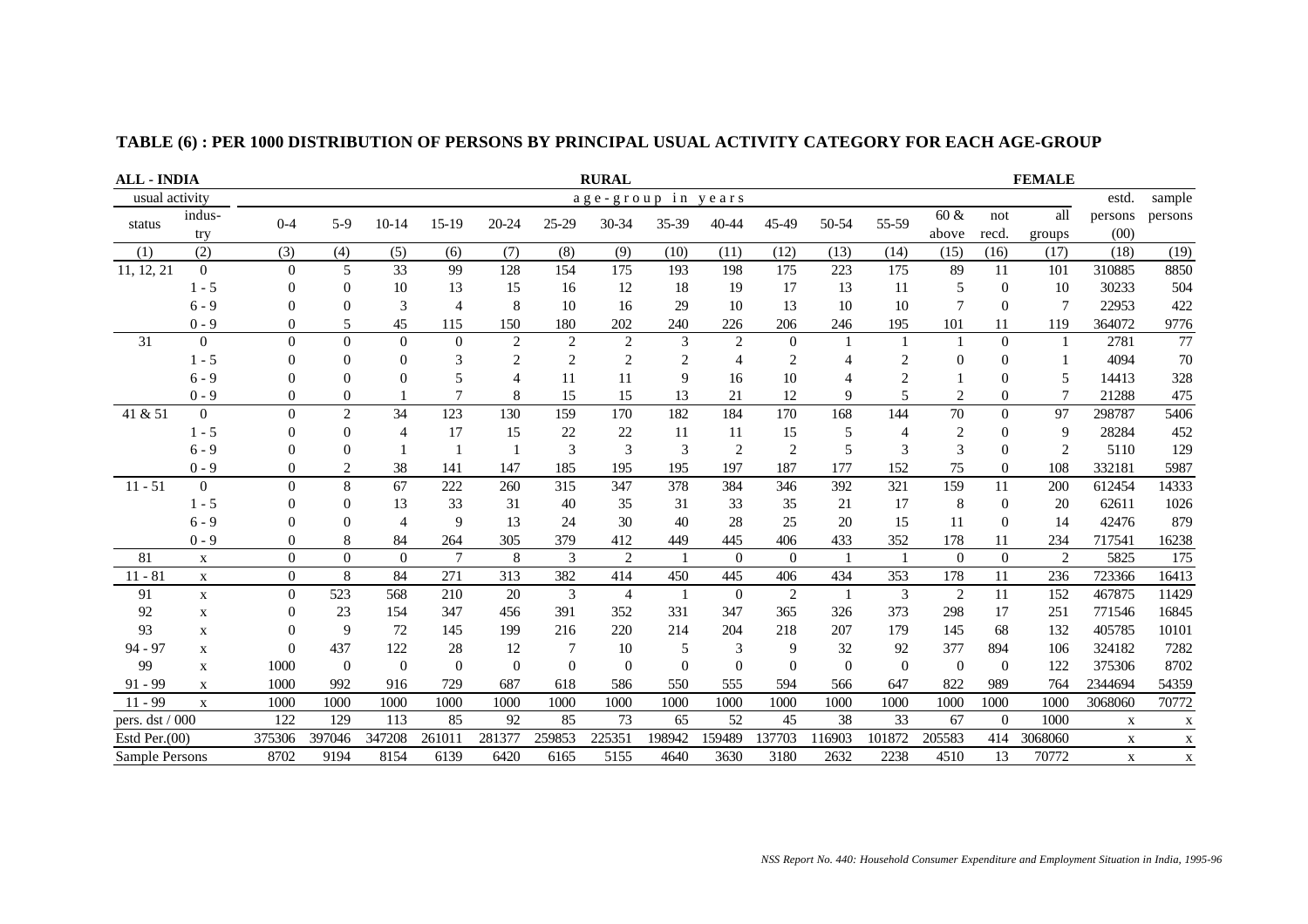| <b>ALL - INDIA</b> |                   |                  | <b>RURAL</b>   |                |                |                |          |          |                    |          |                |                |                |                | <b>PERSON</b>  |         |             |              |
|--------------------|-------------------|------------------|----------------|----------------|----------------|----------------|----------|----------|--------------------|----------|----------------|----------------|----------------|----------------|----------------|---------|-------------|--------------|
| usual activity     |                   |                  |                |                |                |                |          |          | age-group in years |          |                |                |                |                |                |         | estd.       | sample       |
| status             | indus-<br>$0 - 4$ | $5-9$            | $10 - 14$      | $15-19$        | 20-24          | 25-29          | 30-34    | 35-39    | 40-44              | 45-49    | 50-54          | 55-59          | 60 &           | not            | all            | persons | persons     |              |
|                    | try               |                  |                |                |                |                |          |          |                    |          |                |                |                | above          | recd.          | groups  | (00)        |              |
| (1)                | (2)               | (3)              | (4)            | (5)            | (6)            | (7)            | (8)      | (9)      | (10)               | (11)     | (12)           | (13)           | (14)           | (15)           | (16)           | (17)    | (18)        | (19)         |
| 11, 12, 21         | $\overline{0}$    | $\overline{0}$   | $\overline{4}$ | 49             | 167            | 249            | 282      | 288      | 313                | 324      | 329            | 346            | 347            | 272            | 56             | 180     | 1137605     | 30841        |
|                    | $1 - 5$           | $\theta$         | $\mathbf{0}$   | 7              | 15             | 25             | 32       | 29       | 27                 | 31       | 26             | 28             | 27             | 20             | $\overline{0}$ | 17      | 105717      | 1852         |
|                    | $6 - 9$           | $\Omega$         | $\Omega$       | 3              | 20             | 37             | 42       | 52       | 48                 | 44       | 50             | 40             | 35             | 25             | $\theta$       | 24      | 153708      | 2896         |
|                    | $0 - 9$           | $^{(1)}$         | 5              | 60             | 202            | 310            | 356      | 370      | 387                | 399      | 405            | 414            | 409            | 317            | 56             | 221     | 1397030     | 35589        |
| 31                 | $\overline{0}$    | $\mathbf{0}$     | $\Omega$       |                | 3              | $\overline{4}$ | 5        | 3        | 5                  | 5        | $\overline{4}$ | 9              | $\overline{4}$ | 2              | $\theta$       | 3       | 17495       | 519          |
|                    | $1 - 5$           | $\Omega$         | $\theta$       |                | $\overline{4}$ | 12             | 11       | 12       | 19                 | 11       | 11             | 15             | 3              |                | $\Omega$       | 6       | 39234       | 683          |
|                    | $6 - 9$           | $\boldsymbol{0}$ | 0              |                | 14             | 17             | 28       | 32       | 38                 | 42       | 39             | 37             | 27             |                | $\mathbf{0}$   | 16      | 102542      | 2234         |
|                    | $0 - 9$           | 0                | $\theta$       | 3              | 21             | 33             | 44       | 47       | 62                 | 58       | 54             | 60             | 35             |                | $\overline{0}$ | 25      | 159272      | 3436         |
| 41 & 51            | $\boldsymbol{0}$  | $\Omega$         | $\overline{2}$ | 31             | 144            | 174            | 211      | 224      | 233                | 231      | 221            | 204            | 182            | 108            | $\theta$       | 122     | 773476      | 14760        |
|                    | $1 - 5$           | $\Omega$         | $\theta$       | 7              | 31             | 36             | 42       | 36       | 35                 | 26       | 25             | 15             | 21             |                | $\Omega$       | 19      | 120465      | 2334         |
|                    | $6 - 9$           | $\Omega$         | $\theta$       | $\overline{2}$ | 8              | $\tau$         | 10       | 11       | 9                  | 8        | 8              | 5              | $\overline{7}$ | 3              | $\Omega$       | 5       | 32262       | 798          |
|                    | $0 - 9$           | 0                | 2              | 40             | 184            | 217            | 262      | 270      | 278                | 265      | 253            | 224            | 209            | 118            | $\Omega$       | 146     | 926203      | 17892        |
| $11 - 51$          | $\overline{0}$    | $\Omega$         | 6              | 82             | 314            | 427            | 498      | 515      | 551                | 560      | 554            | 559            | 533            | 383            | 56             | 305     | 1928576     | 46120        |
|                    | $1 - 5$           | 0                | $\theta$       | 15             | 51             | 72             | 85       | 77       | 81                 | 68       | 62             | 58             | 51             | 28             | $\overline{0}$ | 42      | 265416      | 4869         |
|                    | $6 - 9$           | $\Omega$         | $\Omega$       | 6              | 42             | 61             | 80       | 95       | 96                 | 94       | 96             | 81             | 70             | 32             | $\Omega$       | 46      | 288513      | 5928         |
|                    | $0 - 9$           | $\theta$         | 7              | 103            | 407            | 560            | 663      | 687      | 727                | 722      | 711            | 698            | 653            | 442            | 56             | 393     | 2482505     | 56917        |
| 81                 | $\mathbf X$       | $\overline{0}$   | $\mathbf{0}$   |                | 18             | 20             | 12       | 5        |                    |          |                |                | $\overline{0}$ | $\overline{0}$ | $\theta$       | 5       | 32839       | 794          |
| $11 - 81$          | $\mathbf X$       | $\boldsymbol{0}$ | $\tau$         | 104            | 425            | 580            | 675      | 693      | 728                | 723      | 713            | 699            | 654            | 443            | 56             | 398     | 2515345     | 57711        |
| 91                 | $\mathbf x$       | $\overline{0}$   | 572            | 655            | 311            | 57             | 6        | 2        | $\overline{1}$     | -1       |                | $\overline{0}$ | -1             | -1             | $\overline{7}$ | 190     | 1201417     | 28929        |
| 92                 | $\mathbf X$       | $\theta$         | 16             | 78             | 160            | 244            | 202      | 182      | 162                | 168      | 173            | 166            | 187            | 155            | 11             | 125     | 792973      | 17327        |
| 93                 | $\mathbf X$       | $\overline{0}$   | 5              | 38             | 68             | 107            | 111      | 114      | 104                | 100      | 103            | 105            | 92             | 74             | 43             | 66      | 415636      | 10382        |
| 94 - 97            | $\mathbf X$       | $\Omega$         | 399            | 124            | 36             | 12             | 6        | 9        | 6                  | 8        | 10             | 30             | 66             | 327            | 883            | 100     | 631798      | 14218        |
| 99                 | $\mathbf X$       | 1000             | $\theta$       | $\overline{0}$ | $\Omega$       | $\Omega$       | $\Omega$ | $\Omega$ | $\Omega$           | $\theta$ | $\Omega$       | $\overline{0}$ | $\overline{0}$ | $\overline{0}$ | $\Omega$       | 121     | 766355      | 17774        |
| $91 - 99$          | $\mathbf x$       | 1000             | 993            | 896            | 575            | 420            | 325      | 307      | 272                | 277      | 287            | 301            | 346            | 557            | 944            | 602     | 3808180     | 88630        |
| $11 - 99$          | $\mathbf X$       | 1000             | 1000           | 1000           | 1000           | 1000           | 1000     | 1000     | 1000               | 1000     | 1000           | 1000           | 1000           | 1000           | 1000           | 1000    | 6323545     | 146341       |
| pers. dst / 000    |                   | 121              | 133            | 121            | 92             | 84             | 80       | 69       | 65                 | 52       | 46             | 37             | 32             | 66             | $\overline{0}$ | 1000    | X           | $\mathbf{X}$ |
| Estd Per. $(00)$   |                   | 766355           | 842191         | 765808         | 583906         | 531419         | 507446   | 437464   | 409824             | 331026   | 291769         | 232546         | 205495         | 417626         | 656            | 6323545 | $\mathbf X$ | X            |
| Sample Persons     |                   | 17774            | 19540          | 17896          | 13500          | 12322          | 11966    | 10015    | 9633               | 7526     | 6769           | 5327           | 4704           | 9343           | 26             | 146341  | $\mathbf X$ | $\mathbf X$  |

## **TABLE (6) : PER 1000 DISTRIBUTION OF PERSONS BY PRINCIPAL USUAL ACTIVITY CATEGORY FOR EACH AGE-GROUP**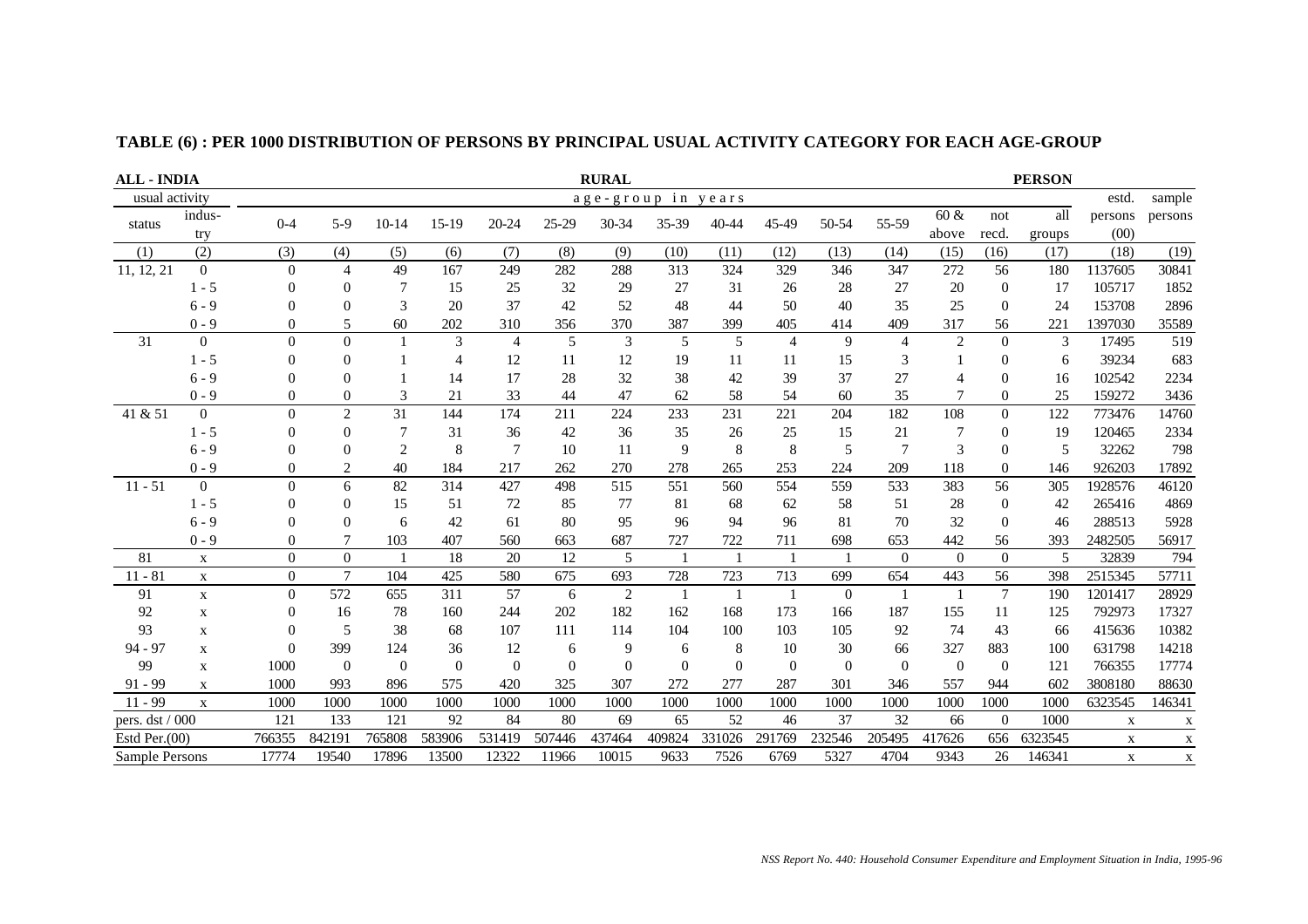| <b>ALL - INDIA</b> | <b>URBAN</b><br><b>MALE</b> |                  |                |                |          |                |          |                    |                |           |          |          |                |                |                |         |         |              |
|--------------------|-----------------------------|------------------|----------------|----------------|----------|----------------|----------|--------------------|----------------|-----------|----------|----------|----------------|----------------|----------------|---------|---------|--------------|
| usual activity     |                             |                  |                |                |          |                |          | age-group in years |                |           |          |          |                |                |                |         | estd.   | sample       |
| status             | indus-                      | $0 - 4$          | $5-9$          | $10-14$        | $15-19$  | 20-24          | 25-29    | 30-34              | 35-39          | $40 - 44$ | 45-49    | 50-54    | 55-59          | 60 &           | not            | all     | persons | persons      |
|                    | try                         |                  |                |                |          |                |          |                    |                |           |          |          |                | above          | recd.          | groups  | (00)    |              |
| (1)                | (2)                         | (3)              | (4)            | (5)            | (6)      | (7)            | (8)      | (9)                | (10)           | (11)      | (12)     | (13)     | (14)           | (15)           | (16)           | (17)    | (18)    | (19)         |
| 11, 12, 21         | $\overline{0}$              | $\overline{0}$   | $\overline{0}$ | 4              | 16       | 22             | 31       | 32                 | 30             | 35        | 36       | 50       | 59             | 64             | $\overline{0}$ | 23      | 24242   | 1437         |
|                    | $1 - 5$                     | $\Omega$         |                | $\overline{7}$ | 35       | 61             | 80       | 93                 | 94             | 87        | 80       | 77       | 92             | 54             | $\theta$       | 50      | 52951   | 2336         |
|                    | $6 - 9$                     | $\Omega$         |                | 15             | 72       | 179            | 255      | 272                | 273            | 254       | 240      | 202      | 216            | 179            | $\Omega$       | 141     | 150839  | 7021         |
|                    | $0 - 9$                     |                  | $\overline{c}$ | 25             | 123      | 263            | 366      | 398                | 396            | 376       | 356      | 328      | 366            | 297            | $\overline{0}$ | 213     | 228033  | 10794        |
| 31                 | $\Omega$                    | $\Omega$         | $\Omega$       | $\Omega$       |          | $\overline{1}$ | 6        | 8                  | 5              | 5         | 9        | 8        | 6              | $\overline{2}$ | $\Omega$       | 3       | 3225    | 155          |
|                    | $1 - 5$                     | $\Omega$         | $\theta$       | 6              | 51       | 114            | 148      | 139                | 149            | 175       | 165      | 153      | 107            | 13             | $\theta$       | 80      | 86054   | 3236         |
|                    | $6 - 9$                     |                  |                | 11             | 46       | 130            | 229      | 279                | 305            | 311       | 324      | 329      | 245            | 37             | 240            | 139     | 148981  | 6808         |
|                    | $0 - 9$                     | 0                |                | 16             | 98       | 245            | 383      | 426                | 459            | 491       | 498      | 490      | 359            | 53             | 240            | 223     | 238260  | 10199        |
| 41 & 51            | $\overline{0}$              | $\overline{0}$   | $\Omega$       | $\overline{4}$ | 16       | 20             | 23       | 25                 | 29             | 22        | 27       | 34       | 36             | 23             | $\theta$       | 17      | 17681   | 741          |
|                    | $1 - 5$                     | $\Omega$         | $\Omega$       | 12             | 60       | 85             | 86       | 84                 | 64             | 60        | 56       | 43       | 50             | 20             | $\theta$       | 46      | 48651   | 1968         |
|                    | $6 - 9$                     |                  |                | 7              | 29       | 43             | 45       | 42                 | 35             | 35        | 30       | 30       | 21             | 10             | $\Omega$       | 24      | 25653   | 1194         |
|                    | $0 - 9$                     |                  | $\overline{2}$ | 24             | 105      | 148            | 154      | 152                | 128            | 116       | 113      | 107      | 107            | 53             | 0              | 86      | 91985   | 3903         |
| $11 - 51$          | $\overline{0}$              | $\mathbf{0}$     | $\Omega$       | 8              | 34       | 43             | 60       | 65                 | 64             | 62        | 72       | 92       | 101            | 89             | $\Omega$       | 42      | 45148   | 2333         |
|                    | $1 - 5$                     | $\Omega$         | 2              | 25             | 146      | 260            | 315      | 316                | 307            | 322       | 301      | 273      | 249            | 87             | $\Omega$       | 176     | 187656  | 7540         |
|                    | $6 - 9$                     | $\Omega$         | 3              | 32             | 146      | 352            | 528      | 593                | 612            | 599       | 594      | 561      | 482            | 226            | 240            | 304     | 325473  | 15023        |
|                    | $0 - 9$                     | $\overline{0}$   | 5              | 65             | 326      | 656            | 903      | 975                | 984            | 983       | 966      | 925      | 832            | 403            | 240            | 522     | 558277  | 24896        |
| 81                 | $\mathbf X$                 | $\boldsymbol{0}$ |                | 5              | 55       | 93             | 51       | 11                 | $\overline{4}$ | 3         | 3        |          | 3              |                | $\Omega$       | 22      | 23485   | 1135         |
| $11 - 81$          | $\mathbf X$                 | $\boldsymbol{0}$ | 5              | 70             | 380      | 749            | 954      | 986                | 987            | 986       | 969      | 926      | 836            | 404            | 240            | 544     | 581762  | 26031        |
| 91                 | $\mathbf X$                 | $\Omega$         | 789            | 852            | 567      | 217            | 28       | $\overline{2}$     |                | $\Omega$  | $\theta$ |          | $\Omega$       | 3              | 209            | 275     | 294320  | 13539        |
| 92                 | $\mathbf X$                 | $\overline{0}$   | 6              | 9              | 9        | 11             | 6        | $\overline{4}$     | 2              | 3         | 3        | 5        | 6              | 17             | $\Omega$       | 6       | 6825    | 330          |
| 93                 | $\mathbf X$                 | $\Omega$         |                | 3              |          | 2              | $\Omega$ | $\Omega$           | $\Omega$       | $\Omega$  | $\Omega$ | 2        | $\overline{2}$ | 3              | $\Omega$       |         | 1203    | 59           |
| $94 - 97$          | $\mathbf X$                 | $\Omega$         | 198            | 66             | 42       | 20             | 11       |                    | 10             | 11        | 27       | 66       | 156            | 573            | 550            | 79      | 83959   | 3751         |
| 99                 | $\mathbf X$                 | 1000             | $\overline{0}$ | $\Omega$       | $\Omega$ | $\Omega$       | $\Omega$ | $\Omega$           | $\Omega$       | $\Omega$  | $\Omega$ | $\Omega$ | $\overline{0}$ | $\overline{0}$ | $\Omega$       | 95      | 101054  | 4580         |
| $91 - 99$          | $\mathbf X$                 | 1000             | 995            | 930            | 620      | 251            | 46       | 14                 | 13             | 14        | 31       | 74       | 164            | 596            | 760            | 456     | 487361  | 22259        |
| $11 - 99$          | $\mathbf{X}$                | 1000             | 1000           | 1000           | 1000     | 1000           | 1000     | 1000               | 1000           | 1000      | 1000     | 1000     | 1000           | 1000           | 1000           | 1000    | 1069124 | 48290        |
| pers. dst / 000    |                             | 95               | 111            | 119            | 109      | 99             | 87       | 74                 | 76             | 60        | 52       | 37       | 29             | 53             | $\Omega$       | 1000    | X       | $\mathbf X$  |
| Estd Per. $(00)$   |                             | 101054           | 118911         | 127315         | 116165   | 106237         | 92668    | 78689              | 80838          | 63748     | 55529    | 39621    | 31186          | 57065          | 98             | 1069124 | X       | $\mathbf{X}$ |
| Sample Persons     |                             | 4580             | 5420           | 5824           | 5180     | 4640           | 4157     | 3568               | 3687           | 2855      | 2499     | 1772     | 1467           | 2631           | 10             | 48290   | X       | $\mathbf X$  |

# **TABLE (6) : PER 1000 DISTRIBUTION OF PERSONS BY PRINCIPAL USUAL ACTIVITY CATEGORY FOR EACH AGE-GROUP**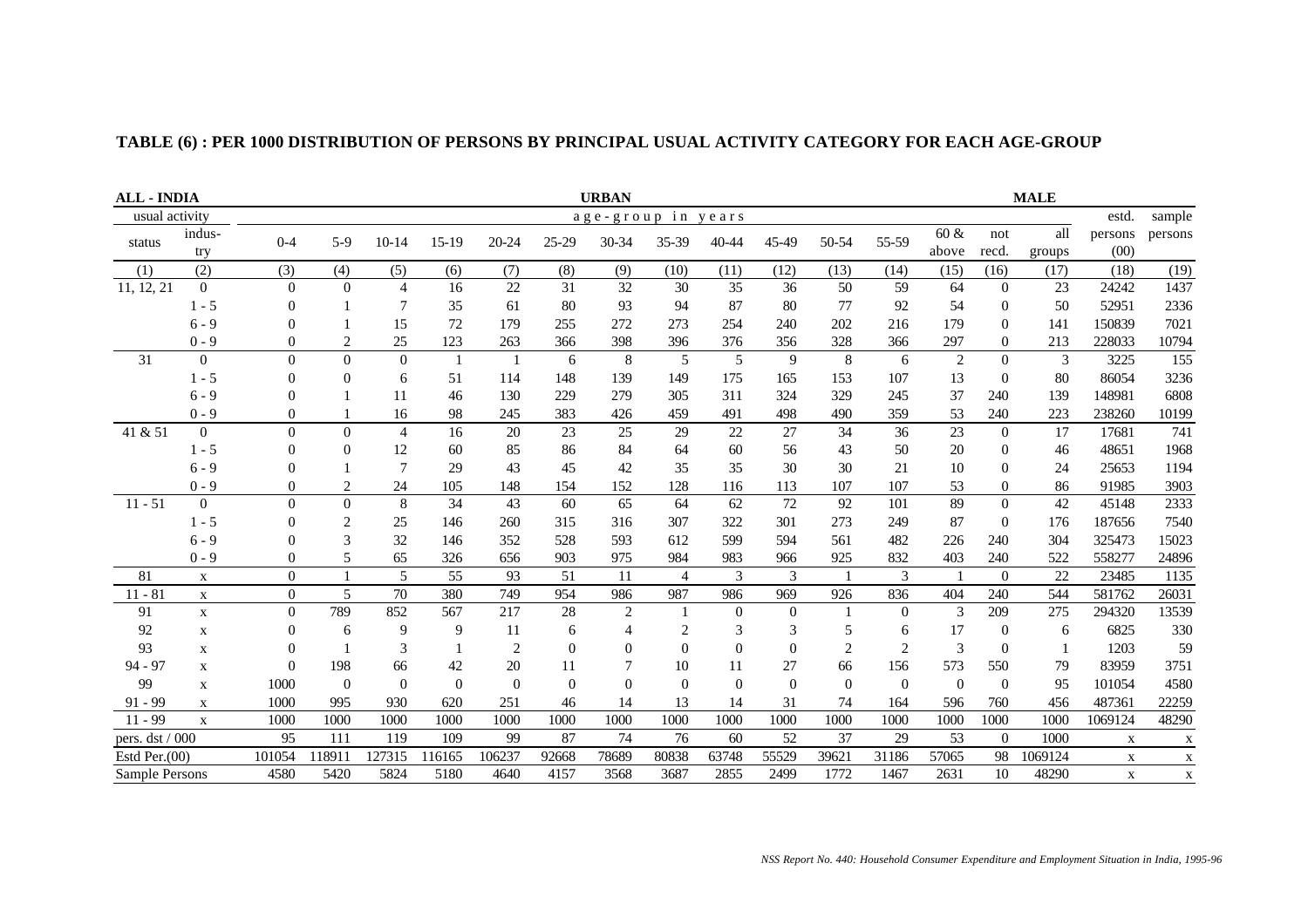|                  | <b>URBAN</b><br><b>FEMALE</b><br><b>ALL - INDIA</b> |                |                |                |              |                |                 |                    |                             |          |          |                |                |                  |                |                |             |             |
|------------------|-----------------------------------------------------|----------------|----------------|----------------|--------------|----------------|-----------------|--------------------|-----------------------------|----------|----------|----------------|----------------|------------------|----------------|----------------|-------------|-------------|
| usual activity   |                                                     |                |                |                |              |                |                 | age-group in years |                             |          |          |                |                |                  |                |                | estd.       | sample      |
| status           | indus-                                              | $0 - 4$        | $5-9$          | $10-14$        | $15-19$      | 20-24          | 25-29           | 30-34              | 35-39                       | 40-44    | 45-49    | 50-54          | 55-59          | 60 &             | not            | all            | persons     | persons     |
|                  | try                                                 |                |                |                |              |                |                 |                    |                             |          |          |                |                | above            | recd.          | groups         | (00)        |             |
| (1)              | (2)                                                 | (3)            | (4)            | (5)            | (6)          | (7)            | (8)             | (9)                | (10)                        | (11)     | (12)     | (13)           | (14)           | (15)             | (16)           | (17)           | (18)        | (19)        |
| 11, 12, 21       | $\mathbf{0}$                                        | $\overline{0}$ | $\overline{0}$ |                | 5            | 6              | $7\phantom{.0}$ | 10                 | 12                          | 18       | 18       | 20             | 14             | 12               | $\overline{0}$ | $\overline{7}$ | 7164        | 439         |
|                  | $1 - 5$                                             | $\Omega$       | $\Omega$       | 7              | 18           | 21             | 14              | 20                 | 14                          | 19       | 18       | 18             | 24             | 11               | $\Omega$       | 13             | 12062       | 540         |
|                  | $6 - 9$                                             | 0              | $\overline{0}$ | $\overline{2}$ | 8            | 23             | 24              | 28                 | 37                          | 31       | 31       | 28             | 34             | 22               | $\Omega$       | 17             | 16456       | 806         |
|                  | $0 - 9$                                             | 0              | $\Omega$       | 11             | 31           | 50             | 46              | 58                 | 63                          | 69       | 67       | 67             | 72             | 46               | $\theta$       | 37             | 35682       | 1785        |
| 31               | $\overline{0}$                                      | $\mathbf{0}$   | $\Omega$       | $\Omega$       | $\mathbf{1}$ | $\overline{0}$ | $\overline{2}$  | $\overline{2}$     | $\mathcal{D}_{\mathcal{L}}$ | 3        | 3        | $\overline{1}$ | $\Omega$       | $\mathbf{0}$     | $\Omega$       | $\overline{1}$ | 880         | 46          |
|                  | $1 - 5$                                             | $\theta$       | $\overline{0}$ | $\overline{2}$ | 12           | 21             | 16              | 14                 | 18                          | 14       | 10       | 8              | 5              | $\boldsymbol{0}$ | $\theta$       | 9              | 8752        | 335         |
|                  | $6 - 9$                                             | 0              |                | 5              | 12           | 24             | 49              | 65                 | 62                          | 79       | 71       | 72             | 41             | 8                | $\theta$       | 31             | 29489       | 1441        |
|                  | $0 - 9$                                             | 0              |                | 8              | 25           | 45             | 67              | 81                 | 81                          | 96       | 84       | 82             | 46             | $\,8\,$          | $\Omega$       | 41             | 39120       | 1822        |
| 41 & 51          | $\overline{0}$                                      | $\overline{0}$ | $\theta$       |                | 9            | 12             | 18              | 17                 | 17                          | 19       | 33       | 18             | 16             | 10               | $\Omega$       | 11             | 10357       | 409         |
|                  | $1 - 5$                                             | 0              | $\Omega$       | $\overline{4}$ | 18           | 19             | 14              | 19                 | 21                          | 21       | 18       | 11             | 9              | $\overline{4}$   | $\theta$       | 11             | 10981       | 450         |
|                  | $6 - 9$                                             | 0              | $\overline{0}$ | $\overline{4}$ | 5            | 6              | 11              | 10                 | 13                          | 12       | 13       | 22             | 13             | 5                | $\theta$       | $\overline{7}$ | 6772        | 320         |
|                  | $0 - 9$                                             | 0              | $\overline{0}$ | 10             | 31           | 36             | 42              | 46                 | 52                          | 52       | 64       | 50             | 37             | 20               | $\Omega$       | 29             | 28111       | 1179        |
| $11 - 51$        | $\overline{0}$                                      | $\theta$       | $\theta$       | 3              | 15           | 18             | 27              | 29                 | 31                          | 40       | 53       | 39             | 30             | 23               | $\theta$       | 19             | 18401       | 894         |
|                  | $1 - 5$                                             | 0              | $\overline{0}$ | 14             | 47           | 60             | 44              | 52                 | 53                          | 54       | 46       | 38             | 38             | 16               | $\Omega$       | 33             | 31795       | 1325        |
|                  | $6 - 9$                                             | 0              |                | 12             | 25           | 53             | 84              | 103                | 112                         | 122      | 116      | 122            | 87             | 36               | $\Omega$       | 55             | 52717       | 2567        |
|                  | $0 - 9$                                             | $\theta$       |                | 28             | 87           | 132            | 155             | 184                | 196                         | 216      | 215      | 199            | 155            | 74               | $\Omega$       | 107            | 102913      | 4786        |
| 81               | $\mathbf X$                                         | $\mathbf{0}$   | $\Omega$       | $\Omega$       | 10           | 20             | 9               | 3                  | $\overline{1}$              | $\Omega$ | $\Omega$ | $\overline{1}$ | $\overline{1}$ | $\overline{0}$   | $\Omega$       | $\overline{4}$ | 4111        | 240         |
| $11 - 81$        | $\mathbf X$                                         | $\overline{0}$ | $\mathbf{1}$   | 29             | 97           | 152            | 164             | 187                | 197                         | 217      | 215      | 199            | 156            | 74               | $\overline{0}$ | 111            | 107023      | 5026        |
| 91               | $\mathbf X$                                         | $\overline{0}$ | 785            | 802            | 516          | 138            | 9               | 5                  | 3                           | 2        | 2        | 3              | $\overline{2}$ | $\overline{1}$   | 447            | 247            | 238141      | 10988       |
| 92               | $\mathbf X$                                         | 0              | 14             | 94             | 313          | 608            | 699             | 692                | 673                         | 656      | 655      | 669            | 659            | 466              | 197            | 412            | 396938      | 17565       |
| 93               | $\mathbf X$                                         | $\overline{0}$ | $\overline{1}$ | 18             | 53           | 89             | 117             | 110                | 120                         | 102      | 102      | 97             | 74             | 52               | 18             | 64             | 61666       | 3037        |
| 94 - 97          | $\mathbf X$                                         | $\overline{0}$ | 200            | 57             | 20           | 12             | 11              | 6                  | 8                           | 23       | 26       | 32             | 108            | 406              | 338            | 66             | 63869       | 2966        |
| 99               | $\mathbf x$                                         | 1000           | $\theta$       | $\theta$       | $\Omega$     | $\Omega$       | $\Omega$        | $\Omega$           | $\Omega$                    | $\theta$ | $\theta$ | $\overline{0}$ | $\overline{0}$ | $\overline{0}$   | $\theta$       | 98             | 94674       | 4268        |
| $91 - 99$        | $\mathbf x$                                         | 1000           | 999            | 971            | 903          | 848            | 836             | 813                | 803                         | 783      | 785      | 801            | 844            | 926              | 1000           | 889            | 855288      | 38824       |
| $11 - 99$        | $\mathbf X$                                         | 1000           | 1000           | 1000           | 1000         | 1000           | 1000            | 1000               | 1000                        | 1000     | 1000     | 1000           | 1000           | 1000             | 1000           | 1000           | 962311      | 43850       |
| pers. dst / 000  |                                                     | 98             | 113            | 114            | 102          | 95             | 93              | 81                 | 75                          | 55       | 48       | 34             | 29             | 62               | $\overline{0}$ | 1000           | $\mathbf x$ | X           |
| Estd Per. $(00)$ |                                                     | 94674          | 108293         | 109492         | 98429        | 91760          | 89065           | 77855              | 72450                       | 52908    | 46424    | 32647          | 28129          | 60103            | 82             | 962311         | $\mathbf X$ | X           |
| Sample Persons   |                                                     | 4268           | 4833           | 4985           | 4481         | 4181           | 4066            | 3563               | 3282                        | 2433     | 2088     | 1538           | 1318           | 2804             | 10             | 43850          | $\mathbf X$ | $\mathbf X$ |

## **TABLE (6) : PER 1000 DISTRIBUTION OF PERSONS BY PRINCIPAL USUAL ACTIVITY CATEGORY FOR EACH AGE-GROUP**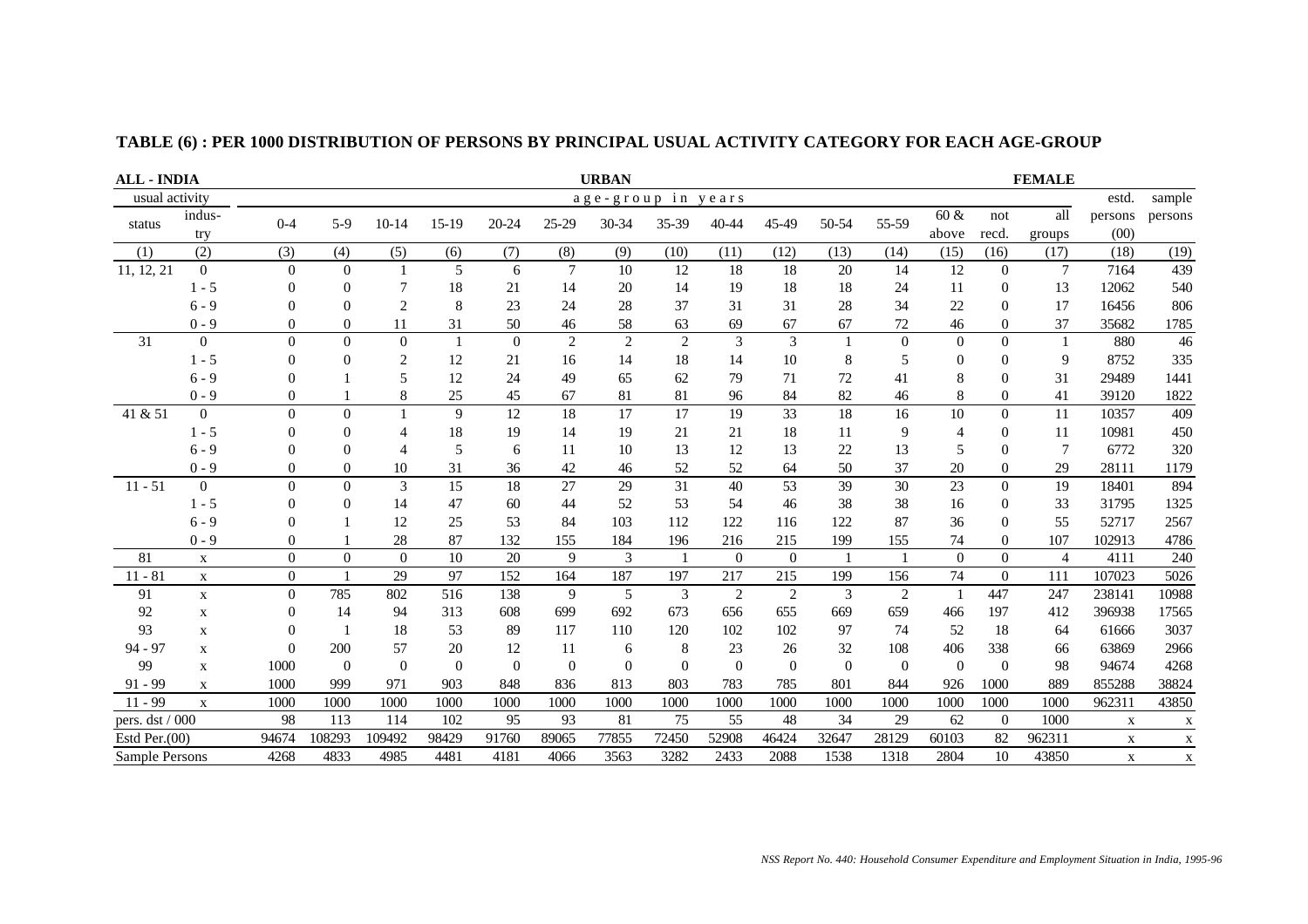| <b>ALL - INDIA</b> | <b>URBAN</b><br><b>PERSON</b> |                |                |                |          |          |                |                |                    |                |          |                |                |                |                |         |              |              |
|--------------------|-------------------------------|----------------|----------------|----------------|----------|----------|----------------|----------------|--------------------|----------------|----------|----------------|----------------|----------------|----------------|---------|--------------|--------------|
| usual activity     |                               |                |                |                |          |          |                |                | age-group in years |                |          |                |                |                |                |         | estd.        | sample       |
| status             | indus-                        | $0 - 4$        | $5-9$          | $10-14$        | $15-19$  | 20-24    | $25-29$        | 30-34          | 35-39              | $40 - 44$      | 45-49    | 50-54          | 55-59          | $60 \&$        | not            | all     | persons      | persons      |
|                    | try                           |                |                |                |          |          |                |                |                    |                |          |                |                | above          | recd.          | groups  | (00)         |              |
| (1)                | (2)                           | (3)            | (4)            | (5)            | (6)      | (7)      | (8)            | (9)            | (10)               | (11)           | (12)     | (13)           | (14)           | (15)           | (16)           | (17)    | (18)         | (19)         |
| 11, 12, 21         | $\overline{0}$                | $\overline{0}$ | $\overline{0}$ | 3              | 11       | 15       | 20             | 21             | 21                 | 27             | 28       | 37             | 38             | 37             | $\theta$       | 15      | 31406        | 1876         |
|                    | $1 - 5$                       | $\overline{0}$ |                | $\overline{7}$ | 27       | 42       | 48             | 57             | 56                 | 56             | 52       | 50             | 60             | 32             | $\overline{0}$ | 32      | 65014        | 2876         |
|                    | $6 - 9$                       | $\Omega$       | $\theta$       | 9              | 42       | 107      | 142            | 151            | 161                | 153            | 145      | 123            | 130            | 99             | $\theta$       | 82      | 167296       | 7827         |
|                    | $0 - 9$                       | 0              |                | 19             | 81       | 164      | 209            | 229            | 239                | 237            | 224      | 210            | 227            | 168            | $\theta$       | 130     | 263715       | 12579        |
| 31                 | $\mathbf{0}$                  | $\Omega$       | $\Omega$       | $\overline{0}$ |          | -1       | $\overline{4}$ | 5              | 3                  | $\overline{4}$ | 6        | 5              | $\overline{3}$ | -1             | $\Omega$       | 2       | 4105         | 201          |
|                    | $1 - 5$                       | $\Omega$       | $\Omega$       | $\overline{4}$ | 33       | 71       | 83             | 77             | 87                 | 102            | 94       | 88             | 59             | $\tau$         | $\Omega$       | 47      | 94806        | 3571         |
|                    | $6 - 9$                       | $\Omega$       |                | 8              | 30       | 81       | 141            | 173            | 190                | 206            | 209      | 213            | 148            | 22             | 131            | 88      | 178470       | 8249         |
|                    | $0 - 9$                       | $\Omega$       |                | 13             | 64       | 153      | 228            | 254            | 281                | 312            | 309      | 306            | 210            | 30             | 131            | 137     | 277380       | 12021        |
| 41 & 51            | $\overline{0}$                | $\theta$       | $\Omega$       | 3              | 13       | 16       | 20             | 21             | 24                 | 21             | 29       | 26             | 26             | 17             | $\Omega$       | 14      | 28039        | 1150         |
|                    | $1 - 5$                       | $\Omega$       | $\Omega$       | 9              | 40       | 55       | 51             | 52             | 44                 | 42             | 39       | 28             | 30             | 12             | $\theta$       | 29      | 59632        | 2418         |
|                    | $6 - 9$                       | $\Omega$       |                | 6              | 18       | 26       | 28             | 26             | 25                 | 24             | 23       | 26             | 17             | 8              | $\overline{0}$ | 16      | 32425        | 1514         |
|                    | $0 - 9$                       |                |                | 17             | 71       | 96       | 99             | 99             | 92                 | 87             | 91       | 81             | 74             | 36             | $\theta$       | 59      | 120095       | 5082         |
| $11 - 51$          | $\overline{0}$                | $\theta$       | $\Omega$       | 5              | 25       | 32       | 44             | 47             | 48                 | 52             | 63       | 68             | 67             | 55             | $\Omega$       | 31      | 63549        | 3227         |
|                    | $1 - 5$                       | $\Omega$       |                | 20             | 101      | 168      | 182            | 185            | 187                | 200            | 185      | 167            | 149            | 51             | $\theta$       | 108     | 219451       | 8865         |
|                    | $6 - 9$                       | $\Omega$       | $\overline{2}$ | 23             | 91       | 214      | 311            | 349            | 376                | 383            | 376      | 363            | 295            | 128            | 131            | 186     | 378190       | 17590        |
|                    | $0 - 9$                       | $\overline{0}$ | 3              | 48             | 216      | 413      | 536            | 582            | 611                | 635            | 624      | 597            | 511            | 234            | 131            | 325     | 661190       | 29682        |
| 81                 | $\mathbf X$                   | $\mathbf{0}$   | $\overline{0}$ | 3              | 34       | 59       | 31             | $\overline{7}$ | 3                  | $\overline{c}$ |          | $\overline{1}$ | 2              | $\overline{1}$ | $\Omega$       | 14      | 27596        | 1375         |
| $11 - 81$          | $\mathbf X$                   | $\mathbf{0}$   | $\overline{3}$ | 51             | 250      | 472      | 567            | 589            | 614                | 637            | 626      | 598            | 514            | 235            | 131            | 339     | 688786       | 31057        |
| 91                 | $\mathbf X$                   | $\mathbf{0}$   | 787            | 829            | 544      | 181      | 19             | $\overline{4}$ | $\overline{2}$     | -1             |          | $\overline{2}$ | $\overline{1}$ | 2              | 318            | 262     | 532461       | 24527        |
| 92                 | $\mathbf X$                   | 0              | 10             | 48             | 149      | 288      | 345            | 346            | 319                | 299            | 300      | 305            | 316            | 248            | 90             | 199     | 403763       | 17895        |
| 93                 | $\mathbf X$                   | $\overline{0}$ |                | 10             | 25       | 42       | 58             | 55             | 57                 | 46             | 47       | 45             | 36             | 28             | 8              | 31      | 62869        | 3096         |
| $94 - 97$          | $\mathbf X$                   | $\Omega$       | 199            | 62             | 32       | 17       | 11             | 6              | 9                  | 16             | 27       | 51             | 133            | 487            | 454            | 73      | 147828       | 6717         |
| 99                 | $\mathbf x$                   | 1000           | $\overline{0}$ | $\Omega$       | $\Omega$ | $\Omega$ | $\Omega$       | $\Omega$       | $\Omega$           | $\Omega$       | $\Omega$ | $\Omega$       | $\overline{0}$ | $\overline{0}$ | $\theta$       | 96      | 195728       | 8848         |
| $91 - 99$          | $\mathbf x$                   | 1000           | 997            | 949            | 750      | 528      | 433            | 411            | 386                | 363            | 374      | 402            | 486            | 765            | 869            | 661     | 1342649      | 61083        |
| $11 - 99$          | $\mathbf{X}$                  | 1000           | 1000           | 1000           | 1000     | 1000     | 1000           | 1000           | 1000               | 1000           | 1000     | 1000           | 1000           | 1000           | 1000           | 1000    | 2031435      | 92140        |
| pers. dst / 000    |                               | 96             | 112            | 117            | 106      | 97       | 89             | 77             | 75                 | 57             | 50       | 36             | 29             | 58             | $\Omega$       | 1000    | $\mathbf X$  | $\mathbf X$  |
| Estd Per. $(00)$   |                               | 195728         | 227204         | 236807         | 214594   | 197997   | 181733         | 156544         | 153287             | 116657         | 101954   | 72268          | 59315          | 117168         | 180            | 2031435 | $\mathbf{X}$ | $\mathbf{X}$ |
| Sample Persons     |                               | 8848           | 10253          | 10809          | 9661     | 8821     | 8223           | 7131           | 6969               | 5288           | 4587     | 3310           | 2785           | 5435           | 20             | 92140   | X            | $\mathbf X$  |

# **TABLE (6) : PER 1000 DISTRIBUTION OF PERSONS BY PRINCIPAL USUAL ACTIVITY CATEGORY FOR EACH AGE-GROUP**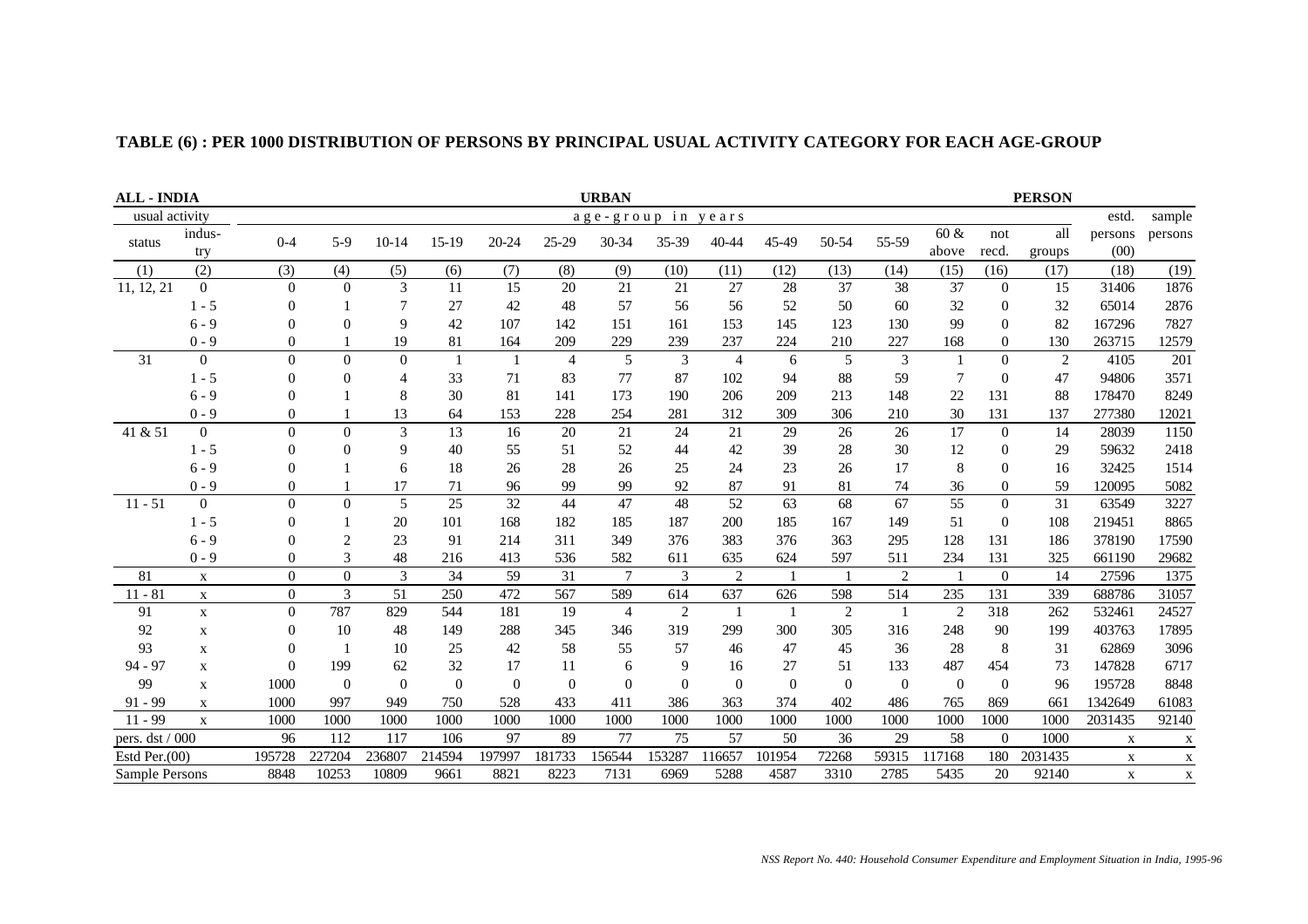| TABLE (7) : PER 1000 DISTRIBUTION OF PERSONS BY USUAL ACTIVITY CATEGORY TAKING ALSO INTO CONSIDERATION THE SUBSIDIARY |
|-----------------------------------------------------------------------------------------------------------------------|
| 'NOT WORKING' IN PRINCIPAL STATUS FOR EACH AGE-GROUP                                                                  |

| <b>ALL - INDIA</b> |                |                |                |                          |          |        |          |                | <b>RURAL</b>       |                |                 |          |          |                  |                  |                | <b>MALE</b>     |              |
|--------------------|----------------|----------------|----------------|--------------------------|----------|--------|----------|----------------|--------------------|----------------|-----------------|----------|----------|------------------|------------------|----------------|-----------------|--------------|
| usual activity     |                |                |                |                          |          |        |          |                | age-group in years |                |                 |          |          |                  |                  |                | estd.           | sample       |
| status             | indus-<br>try  | $0 - 4$        | $5-9$          | $10-14$                  | $15-19$  | 20-24  | 25-29    | 30-34          | 35-39              | 40-44          | 45-49           | 50-54    | 55-59    | $60 \&$<br>above | not<br>recd.     | all groups     | persons<br>(00) | persons      |
| (1)                | (2)            | (3)            | (4)            | (5)                      | (6)      | (7)    | (8)      | (9)            | (10)               | (11)           | (12)            | (13)     | (14)     | (15)             | (16)             | (17)           | (18)            | (19)         |
| 11, 12, 21         | $\overline{0}$ | $\Omega$       | 5              | 77                       | 249      | 401    | 419      | 409            | 426                | 443            | 467             | 473      | 522      | 459              | 135              | 261            | 849595          | 22636        |
|                    | $1 - 5$        | $\Omega$       |                | 6                        | 17       | 36     | 50       | 48             | 35                 | 43             | 33              | 44       | 43       | 34               | $\boldsymbol{0}$ | 23             | 76234           | 1368         |
|                    | $6 - 9$        |                | $\Omega$       | $\overline{\mathcal{A}}$ | 34       | 71     | 76       | 91             | 66                 | 76             | 82              | 70       | 61       | 44               | $\Omega$         | 41             | 132140          | 2506         |
|                    | $0 - 9$        | 0              | 5              | 87                       | 300      | 508    | 545      | 549            | 527                | 562            | 583             | 587      | 626      | 537              | 135              | 325            | 1057968         | 26510        |
| 31                 | $\Omega$       | $\Omega$       | $\Omega$       | 3                        | 5        | 6      | 9        | 5              | $\overline{7}$     | 9              | $7\phantom{.0}$ | 16       | 8        | 3                | $\Omega$         | 5              | 14825           | 445          |
|                    | $1 - 5$        | $\Omega$       | $\Omega$       |                          | 6        | 24     | 20       | 22             | 35                 | 18             | 19              | 27       | 4        | $\overline{c}$   | $\overline{0}$   | 11             | 35392           | 614          |
|                    | $6 - 9$        | $\Omega$       | $\Omega$       |                          | 21       | 32     | 46       | 55             | 67                 | 66             | 65              | 69       | 52       | 6                | $\Omega$         | 27             | 88313           | 1912         |
|                    | $0 - 9$        | $\Omega$       | 0              | 5                        | 32       | 62     | 75       | 82             | 108                | 92             | 90              | 112      | 63       | 12               | $\theta$         | 43             | 138530          | 2971         |
| 41 & 51            | $\Omega$       | $\Omega$       |                | 32                       | 163      | 224    | 265      | 281            | 282                | 275            | 266             | 242      | 219      | 146              | $\theta$         | 146            | 476539          | 9400         |
|                    | $1 - 5$        |                | $\Omega$       | 10                       | 44       | 59     | 63       | 51             | 58                 | 39             | 33              | 25       | 37       | 11               | $\overline{0}$   | 28             | 92555           | 1894         |
|                    | $6 - 9$        | $\Omega$       | ∩              | $\overline{2}$           | 15       | 14     | 16       | 19             | 16                 | 15             | 13              | 5        | 10       | 3                | $\Omega$         | 8              | 27406           | 674          |
|                    | $0 - 9$        | 0              |                | 44                       | 221      | 297    | 344      | 351            | 356                | 328            | 312             | 272      | 266      | 160              | $\Omega$         | 183            | 596501          | 11968        |
| $11 - 51$          | $\Omega$       | $\Omega$       | 6              | 111                      | 417      | 631    | 693      | 695            | 714                | 726            | 740             | 731      | 748      | 609              | 135              | 412            | 1340959         | 32481        |
|                    | $1 - 5$        | $\Omega$       |                | 17                       | 67       | 119    | 133      | 121            | 128                | 100            | 85              | 95       | 84       | 47               | $\overline{0}$   | 63             | 204182          | 3876         |
|                    | $6 - 9$        | $\Omega$       | $\Omega$       | 8                        | 69       | 117    | 139      | 165            | 148                | 157            | 160             | 144      | 123      | 52               | $\Omega$         | 76             | 247858          | 5092         |
|                    | $0 - 9$        | $\theta$       |                | 136                      | 553      | 867    | 964      | 981            | 991                | 983            | 985             | 970      | 955      | 708              | 135              | 551            | 1792998         | 41449        |
| 81                 | $\mathbf X$    | $\Omega$       | $\theta$       | $\overline{2}$           | 26       | 29     | 20       | 8              |                    | $\Omega$       | 3               |          | $\Omega$ | $\Omega$         | $\Omega$         | $\overline{7}$ | 24361           | 549          |
| $11 - 81$          | $\mathbf X$    | $\overline{0}$ | $\overline{7}$ | 138                      | 579      | 896    | 984      | 990            | 992                | 983            | 988             | 971      | 956      | 709              | 135              | 558            | 1817359         | 41998        |
| 91                 | $\mathbf X$    | $\Omega$       | 616            | 714                      | 366      | 85     | 8        | $\theta$       | $\Omega$           |                | $\theta$        | $\Omega$ | $\Omega$ | $\Omega$         | $\theta$         | 220            | 714684          | 16975        |
| 92                 | $\mathbf X$    | $\Omega$       | 9              | 15                       | 7        | 5      | 3        | $\overline{c}$ | 2                  | $\overline{2}$ |                 |          |          | 17               | $\theta$         | 6              | 20516           | 452          |
| 93                 | $\mathbf X$    |                | $\overline{c}$ | 9                        | 5        | 2      |          |                | $\Omega$           | 3              | $\Omega$        |          | 2        | $\overline{4}$   | $\theta$         | 3              | 8854            | 259          |
| $94 - 97$          | $\mathbf X$    | $\Omega$       | 366            | 124                      | 42       | 11     | 6        |                | 6                  | 11             | 11              | 24       | 38       | 269              | 865              | 93             | 303003          | 6813         |
| 99                 | $\mathbf X$    | 1000           | $\Omega$       | $\Omega$                 | $\Omega$ | 0      | $\Omega$ | $\Omega$       | $\Omega$           | $\Omega$       | $\Omega$        | $\Omega$ | $\Omega$ | $\Omega$         | $\theta$         | 120            | 391049          | 9072         |
| $91 - 99$          | $\mathbf X$    | 1000           | 993            | 862                      | 421      | 104    | 16       | 10             | 8                  | 17             | 12              | 29       | 44       | 291              | 865              | 442            | 1438106         | 33571        |
| $11 - 99$          | $\mathbf X$    | 1000           | 1000           | 1000                     | 1000     | 1000   | 1000     | 1000           | 1000               | 1000           | 1000            | 1000     | 1000     | 1000             | 1000             | 1000           | 3255465         | 75569        |
| pers. dst / 000    |                | 120            | 137            | 129                      | 99       | 77     | 76       | 65             | 65                 | 53             | 47              | 36       | 32       | 65               | $\theta$         | 1000           | X               | $\mathbf{x}$ |
| Estd Per. $(00)$   |                | 391049         | 445145         | 418600                   | 322895   | 250042 | 247588   | 212113         | 210882             | 171537         | 154066          | 115642   | 103622   | 212043           | 242              | 3255465        | $\mathbf X$     | X            |
| Sample Persons     |                | 9072           | 10346          | 9742                     | 7361     | 5902   | 5801     | 4860           | 4993               | 3896           | 3589            | 2695     | 2466     | 4833             | 13               | 75569          | $\mathbf X$     | $\mathbf{X}$ |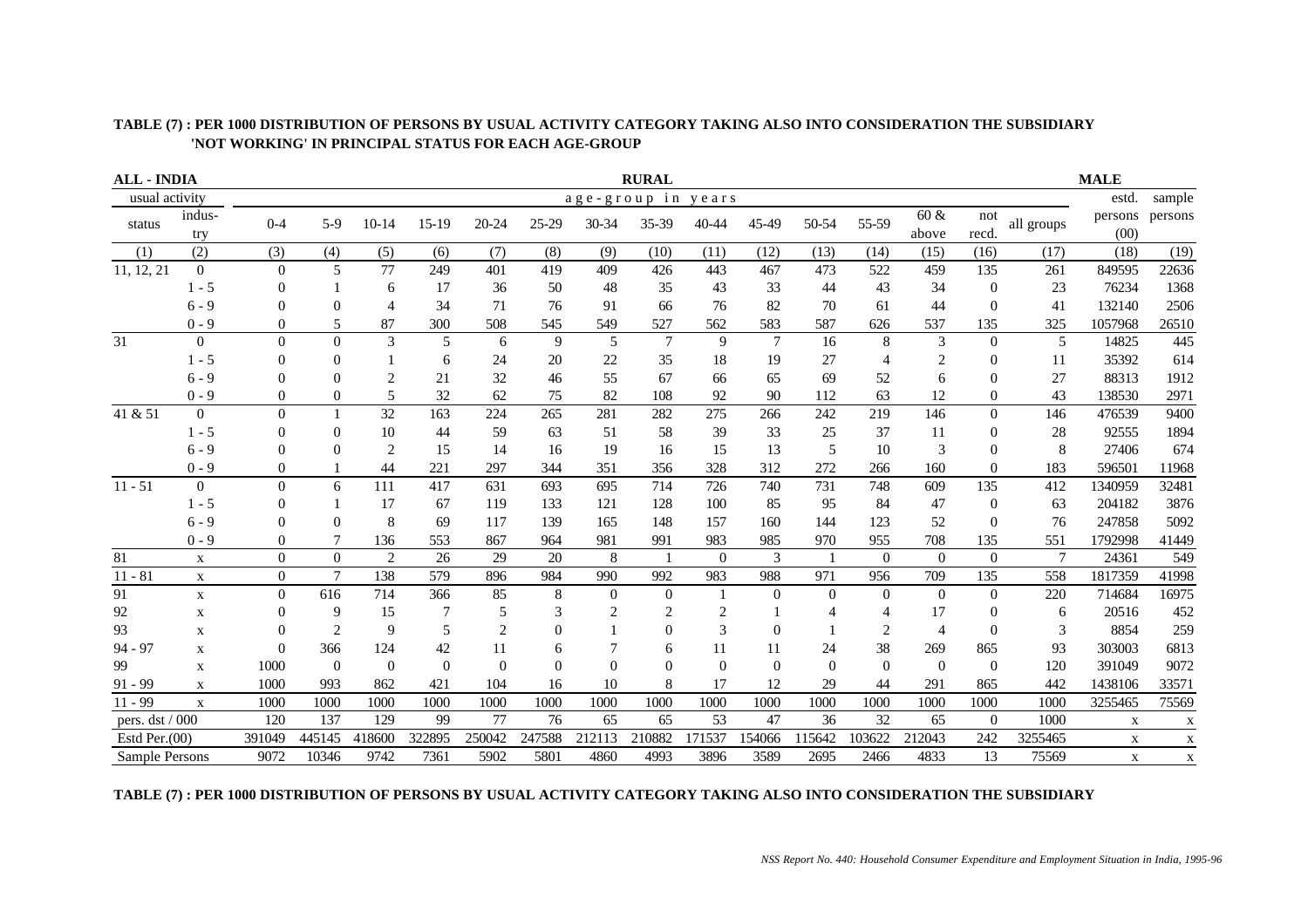| <b>ALL - INDIA</b> |                  |                |          |                |                |                          |                |                | <b>RURAL</b>   |                  |                |                |          |                            |                |                | <b>FEMALE</b>   |             |
|--------------------|------------------|----------------|----------|----------------|----------------|--------------------------|----------------|----------------|----------------|------------------|----------------|----------------|----------|----------------------------|----------------|----------------|-----------------|-------------|
| usual activity     |                  |                |          |                |                |                          |                | age-group in   |                | years            |                |                |          |                            |                |                | estd.           | sample      |
| status             | indus-<br>try    | $0 - 4$        | $5-9$    | $10 - 14$      | $15-19$        | $20 - 24$                | $25 - 29$      | 30-34          | 35-39          | 40-44            | 45-49          | 50-54          | 55-59    | $60\;\mathrm{\&}$<br>above | not<br>recd.   | all groups     | persons<br>(00) | persons     |
| (1)                | (2)              | (3)            | (4)      | (5)            | (6)            | (7)                      | (8)            | (9)            | (10)           | (11)             | (12)           | (13)           | (14)     | (15)                       | (16)           | (17)           | (18)            | (19)        |
| 11, 12, 21         | $\overline{0}$   | $\mathbf{0}$   | 6        | 55             | 146            | 185                      | 223            | 255            | 273            | 281              | 265            | 294            | 233      | 124                        | 79             | 146            | 446527          | 12460       |
|                    | $1 - 5$          | 0              | $\theta$ | 10             | 14             | 19                       | 22             | 16             | 21             | 21               | 21             | 15             | 13       | 8                          | $\theta$       | 12             | 36962           | 624         |
|                    | $6 - 9$          | 0              | 0        | 3              | $\overline{4}$ | 10                       | 13             | 20             | 31             | 13               | 17             | 10             | 12       | 8                          | $\Omega$       | 9              | 27607           | 502         |
|                    | $0 - 9$          | 0              |          | 68             | 165            | 215                      | 258            | 291            | 324            | 315              | 303            | 320            | 258      | 140                        | 79             | 167            | 511096          | 13586       |
| 31                 | $\overline{0}$   | $\theta$       | $\Omega$ | $\theta$       | $\Omega$       | $\overline{c}$           | $\overline{c}$ | $\overline{c}$ | 3              | $\overline{2}$   | $\mathbf{0}$   |                |          |                            | $\theta$       |                | 2924            | 83          |
|                    | $1 - 5$          | 0              | $\Omega$ | 0              | 3              | $\overline{c}$           | $\overline{2}$ | $\overline{2}$ | 2              | $\overline{4}$   | $\overline{c}$ |                |          | $\Omega$                   | $\Omega$       |                | 4094            | 70          |
|                    | $6 - 9$          | 0              | 0        | 0              | 5              | $\overline{\mathcal{A}}$ | 12             | 11             | 9              | 16               | 10             |                |          |                            | $\Omega$       |                | 14660           | 335         |
|                    | $0 - 9$          | $\Omega$       | $\Omega$ |                | $\mathcal{I}$  | 8                        | 15             | 15             | 14             | 21               | 13             | $\mathbf Q$    | 5        | $\overline{c}$             | $\Omega$       |                | 21678           | 488         |
| 41 & 51            | $\overline{0}$   | 0              | 3        | 39             | 134            | 153                      | 184            | 201            | 201            | 202              | 194            | 181            | 152      | 76                         | $\overline{0}$ | 110            | 336953          | 6201        |
|                    | $1 - 5$          | 0              | $\Omega$ | 5              | 17             | 18                       | 24             | 23             | 11             | 12               | 16             | 9              | 5        | 2                          | $\Omega$       | 10             | 30957           | 496         |
|                    | $6 - 9$          | 0              | $\Omega$ |                |                | $\overline{c}$           | $\overline{4}$ | 3              | 3              | 3                | $\overline{2}$ | 5              | 3        | 3                          | $\overline{0}$ | $\overline{2}$ | 5621            | 141         |
|                    | $0 - 9$          | $\Omega$       | 3        | 45             | 152            | 172                      | 211            | 228            | 215            | 216              | 212            | 196            | 160      | 81                         | $\Omega$       | 122            | 373531          | 6838        |
| $11 - 51$          | $\boldsymbol{0}$ | $\theta$       | 9        | 94             | 280            | 340                      | 408            | 458            | 477            | 485              | 459            | 477            | 387      | 201                        | 79             | 256            | 786403          | 18744       |
|                    | $1 - 5$          | 0              | $\Omega$ | 15             | 34             | 38                       | 48             | 41             | 34             | 36               | 39             | 28             | 19       | 10                         | $\theta$       | 23             | 72013           | 1190        |
|                    | $6 - 9$          | $\Omega$       | $\Omega$ | $\overline{4}$ | 10             | 16                       | 28             | 34             | 43             | 31               | 30             | 20             | 17       | 12                         | $\overline{0}$ | 16             | 47888           | 978         |
|                    | $0 - 9$          | $\overline{0}$ | 10       | 113            | 325            | 394                      | 484            | 534            | 554            | 552              | 528            | 525            | 424      | 223                        | 79             | 295            | 906305          | 20912       |
| 81                 | $\mathbf{X}$     | $\Omega$       | $\theta$ | $\Omega$       | $\tau$         | $\tau$                   | $\overline{c}$ | $\overline{2}$ |                | $\overline{0}$   | $\Omega$       |                | $\Omega$ | $\Omega$                   | $\Omega$       | $\overline{c}$ | 5185            | 157         |
| $11 - 81$          | $\mathbf X$      | $\overline{0}$ | 10       | 114            | 331            | 401                      | 487            | 535            | 554            | 552              | 528            | 527            | 424      | 223                        | 79             | 297            | 911490          | 21069       |
| 91                 | $\mathbf X$      | $\Omega$       | 522      | 560            | 204            | 19                       | 3              | $\overline{4}$ | $\mathbf{1}$   | $\boldsymbol{0}$ | $\overline{0}$ | $\overline{1}$ | 3        | $\overline{2}$             | 11             | 151            | 462943          | 11230       |
| 92                 | $\mathbf X$      | 0              | 23       | 143            | 322            | 413                      | 348            | 296            | 289            | 301              | 306            | 280            | 345      | 283                        | 17             | 225            | 690115          | 15102       |
| 93                 | X                | 0              | 9        | 63             | 115            | 155                      | 156            | 155            | 153            | 143              | 157            | 161            | 139      | 119                        | $\overline{0}$ | 100            | 306493          | 7442        |
| $94 - 97$          | X                | ∩              | 437      | 121            | 27             | 12                       | 6              | 10             | $\overline{4}$ | 3                | 9              | 32             | 89       | 372                        | 894            | 105            | 321712          | 7227        |
| 99                 | $\mathbf X$      | 1000           | $\theta$ | $\Omega$       | $\Omega$       | $\theta$                 | $\theta$       | $\overline{0}$ | $\overline{0}$ | $\theta$         | $\Omega$       | $\Omega$       | $\Omega$ | $\Omega$                   | $\overline{0}$ | 122            | 375306          | 8702        |
| $91 - 99$          | $\mathbf X$      | 1000           | 990      | 886            | 669            | 599                      | 513            | 465            | 446            | 448              | 472            | 473            | 576      | 777                        | 921            | 703            | 2156570         | 49703       |
| $11 - 99$          | $\mathbf X$      | 1000           | 1000     | 1000           | 1000           | 1000                     | 1000           | 1000           | 1000           | 1000             | 1000           | 1000           | 1000     | 1000                       | 1000           | 1000           | 3068060         | 70772       |
| pers. dst / 000    |                  | 122            | 129      | 113            | 85             | 92                       | 85             | 73             | 65             | 52               | 45             | 38             | 33       | 67                         | $\theta$       | 1000           | X               | X           |
| Estd Per. $(00)$   |                  | 375306         | 397046   | 347208         | 261011         | 281377                   | 259853         | 225351         | 198942         | 159489           | 137703         | 116903         | 101872   | 205583                     | 414            | 3068060        | X               | $\mathbf X$ |
| Sample Persons     |                  | 8702           | 9194     | 8154           | 6139           | 6420                     | 6165           | 5155           | 4640           | 3630             | 3180           | 2632           | 2238     | 4510                       | 13             | 70772          | X               | X           |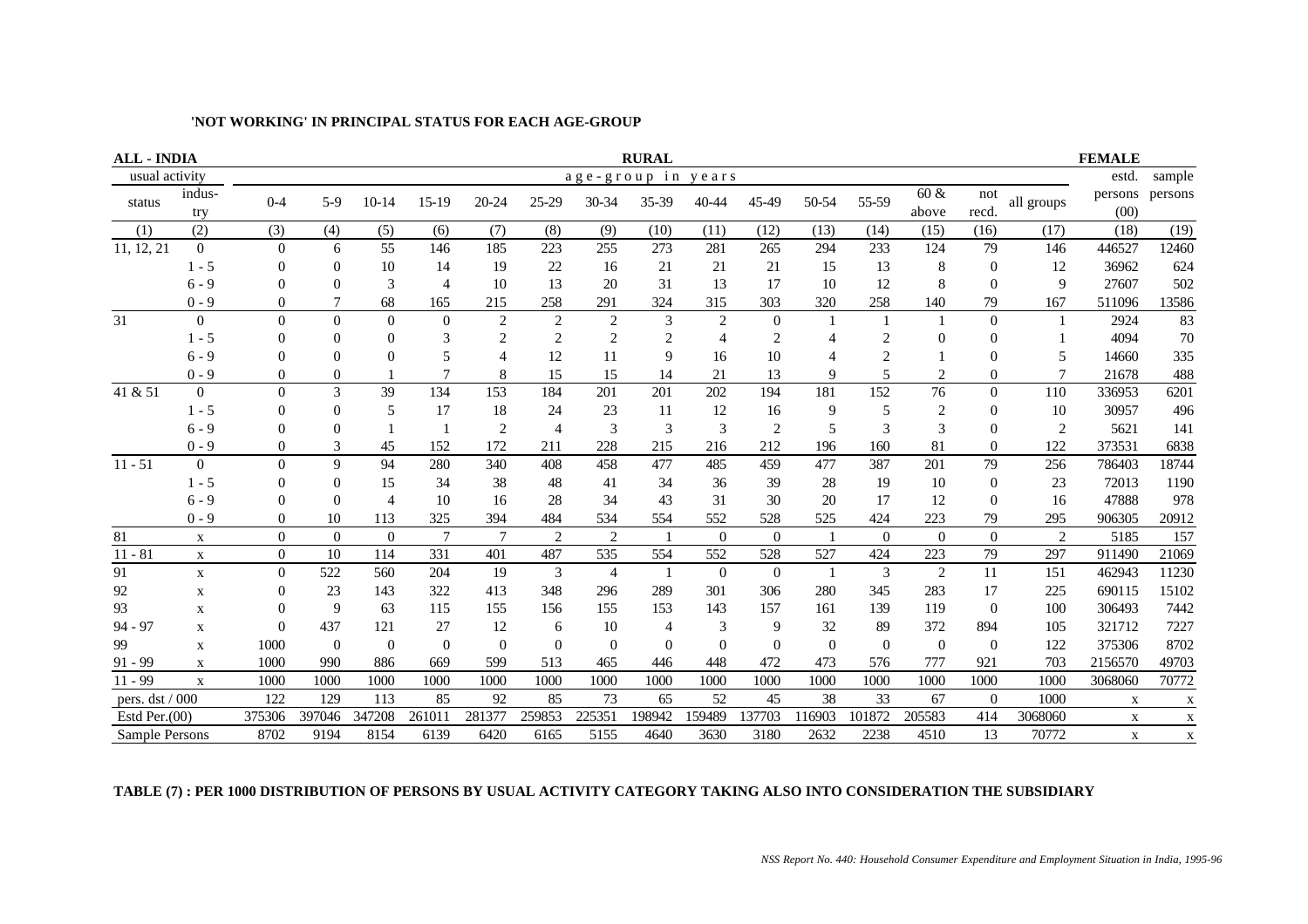| <b>ALL - INDIA</b> |                  |                |                |                |          |           |          |                | <b>RURAL</b>   |                |                |                |                |                |                |            | <b>PERSON</b>   |             |
|--------------------|------------------|----------------|----------------|----------------|----------|-----------|----------|----------------|----------------|----------------|----------------|----------------|----------------|----------------|----------------|------------|-----------------|-------------|
| usual activity     |                  |                |                |                |          |           |          | age-group in   |                | years          |                |                |                |                |                |            | estd.           | sample      |
| status             | indus-<br>try    | $0 - 4$        | $5-9$          | $10-14$        | $15-19$  | $20 - 24$ | $25-29$  | 30-34          | 35-39          | 40-44          | 45-49          | 50-54          | 55-59          | 60 &<br>above  | not<br>recd.   | all groups | persons<br>(00) | persons     |
| (1)                | (2)              | (3)            | (4)            | (5)            | (6)      | (7)       | (8)      | (9)            | (10)           | (11)           | (12)           | (13)           | (14)           | (15)           | (16)           | (17)       | (18)            | (19)        |
| 11, 12, 21         | $\overline{0}$   | $\Omega$       | 5              | 67             | 203      | 287       | 319      | 330            | 351            | 365            | 372            | 383            | 379            | 294            | 99             | 205        | 1296122         | 35096       |
|                    | $1 - 5$          | 0              | $\Omega$       | 8              | 16       | 27        | 35       | 31             | 28             | 33             | 27             | 29             | 28             | 21             | $\theta$       | 18         | 113196          | 1992        |
|                    | $6 - 9$          | 0              | $\Omega$       | 4              | 21       | 39        | 44       | 55             | 49             | 46             | 52             | 40             | 37             | 26             | $\Omega$       | 25         | 159745          | 3008        |
|                    | $0 - 9$          | 0              | 6              | 78             | 239      | 353       | 398      | 416            | 429            | 443            | 451            | 453            | 443            | 342            | 99             | 248        | 1569063         | 40096       |
| 31                 | $\overline{0}$   | $\theta$       | $\Omega$       | $\overline{c}$ | 3        | 4         | 5        | 3              | 5              | 5              | $\overline{4}$ | 9              | $\overline{4}$ | $\overline{2}$ | $\Omega$       | 3          | 17748           | 528         |
|                    | $1 - 5$          | 0              | $\Omega$       |                | 5        | 12        | 11       | 12             | 19             | 11             | 11             | 15             | 3              |                | $\Omega$       | 6          | 39486           | 684         |
|                    | $6 - 9$          | 0              | $\Omega$       |                | 14       | 17        | 29       | 32             | 39             | 42             | 39             | 37             | 27             |                | $\Omega$       | 16         | 102973          | 2247        |
|                    | $0 - 9$          | $\theta$       | $\theta$       | 3              | 21       | 33        | 45       | 47             | 62             | 58             | 54             | 60             | 35             |                | $\overline{0}$ | 25         | 160208          | 3459        |
| 41 & 51            | $\overline{0}$   | $\Omega$       | $\overline{2}$ | 35             | 150      | 186       | 223      | 240            | 243            | 240            | 232            | 212            | 186            | 112            | $\Omega$       | 129        | 813492          | 15601       |
|                    | $1 - 5$          | 0              | $\Omega$       | 8              | 32       | 37        | 43       | 37             | 35             | 26             | 25             | 17             | 21             | 7              | $\theta$       | 20         | 123512          | 2390        |
|                    | $6 - 9$          | 0              | $\Omega$       | $\overline{c}$ | 9        | 8         | 10       | 11             | 9              | 9              | 8              | 5              | $\overline{7}$ | 3              | $\Omega$       | 5          | 33027           | 815         |
|                    | $0 - 9$          | 0              | 2              | 44             | 190      | 231       | 276      | 287            | 288            | 274            | 265            | 234            | 214            | 121            | $\Omega$       | 153        | 970032          | 18806       |
| $11 - 51$          | $\boldsymbol{0}$ | $\theta$       | $\overline{7}$ | 104            | 356      | 477       | 547      | 573            | 599            | 610            | 607            | 603            | 569            | 408            | 99             | 336        | 2127362         | 51225       |
|                    | $1 - 5$          | 0              |                | 16             | 52       | 76        | 89       | 80             | 82             | 69             | 64             | 62             | 52             | 29             | $\overline{0}$ | 44         | 276195          | 5066        |
|                    | $6 - 9$          | 0              | $\Omega$       | 6              | 43       | 64        | 82       | 98             | 97             | 96             | 98             | 82             | 71             | 33             | $\Omega$       | 47         | 295746          | 6070        |
|                    | $0 - 9$          | $\Omega$       | 8              | 126            | 451      | 617       | 718      | 751            | 778            | 775            | 769            | 747            | 692            | 470            | 99             | 427        | 2699303         | 62361       |
| 81                 | $\mathbf X$      | $\Omega$       | $\Omega$       |                | 18       | 17        | 11       | 5              |                | $\overline{0}$ |                |                | $\Omega$       | $\Omega$       | $\Omega$       | 5          | 29546           | 706         |
| $11 - 81$          | $\mathbf X$      | $\overline{0}$ | 8              | 127            | 469      | 634       | 729      | 756            | 779            | 775            | 771            | 748            | 692            | 470            | 99             | 432        | 2728849         | 63067       |
| 91                 | $\mathbf X$      | $\overline{0}$ | 571            | 644            | 294      | 50        | 5        | $\overline{2}$ | $\overline{1}$ |                | $\Omega$       | $\overline{0}$ |                |                | $\overline{7}$ | 186        | 1177628         | 28205       |
| 92                 | $\mathbf X$      | 0              | 16             | 73             | 148      | 221       | 180      | 153            | 141            | 146            | 145            | 143            | 173            | 148            | 11             | 112        | 710631          | 15554       |
| 93                 | $\mathbf X$      | 0              | 5              | 33             | 54       | 83        | 80       | 80             | 74             | 70             | 74             | 81             | 70             | 61             | $\theta$       | 50         | 315347          | 7701        |
| $94 - 97$          | $\mathbf X$      | ∩              | 399            | 122            | 35       | 12        | 6        | 9              | 5              | 7              | 10             | 28             | 63             | 320            | 883            | 99         | 624714          | 14040       |
| 99                 | $\mathbf X$      | 1000           | $\theta$       | $\Omega$       | $\Omega$ | $\theta$  | $\theta$ | $\theta$       | $\theta$       | $\Omega$       | $\Omega$       | $\Omega$       | $\Omega$       | $\Omega$       | $\Omega$       | 121        | 766355          | 17774       |
| $91 - 99$          | $\mathbf X$      | 1000           | 992            | 873            | 531      | 366       | 271      | 244            | 221            | 225            | 229            | 252            | 308            | 530            | 901            | 568        | 3594676         | 83274       |
| $11 - 99$          | $\mathbf X$      | 1000           | 1000           | 1000           | 1000     | 1000      | 1000     | 1000           | 1000           | 1000           | 1000           | 1000           | 1000           | 1000           | 1000           | 1000       | 6323525         | 146341      |
| pers. dst / 000    |                  | 121            | 133            | 121            | 92       | 84        | 80       | 69             | 65             | 52             | 46             | 37             | 32             | 66             | $\theta$       | 1000       | X               | X           |
| Estd Per. $(00)$   |                  | 766355         | 842191         | 765808         | 583906   | 531419    | 507446   | 437464         | 409824         | 331026         | 291769         | 232546         | 205495         | 417626         | 656            | 6323525    | $\mathbf X$     | $\mathbf X$ |
| Sample Persons     |                  | 17774          | 19540          | 17896          | 13500    | 12322     | 11966    | 10015          | 9633           | 7526           | 6769           | 5327           | 4704           | 9343           | 26             | 146341     | $\mathbf X$     | $\mathbf X$ |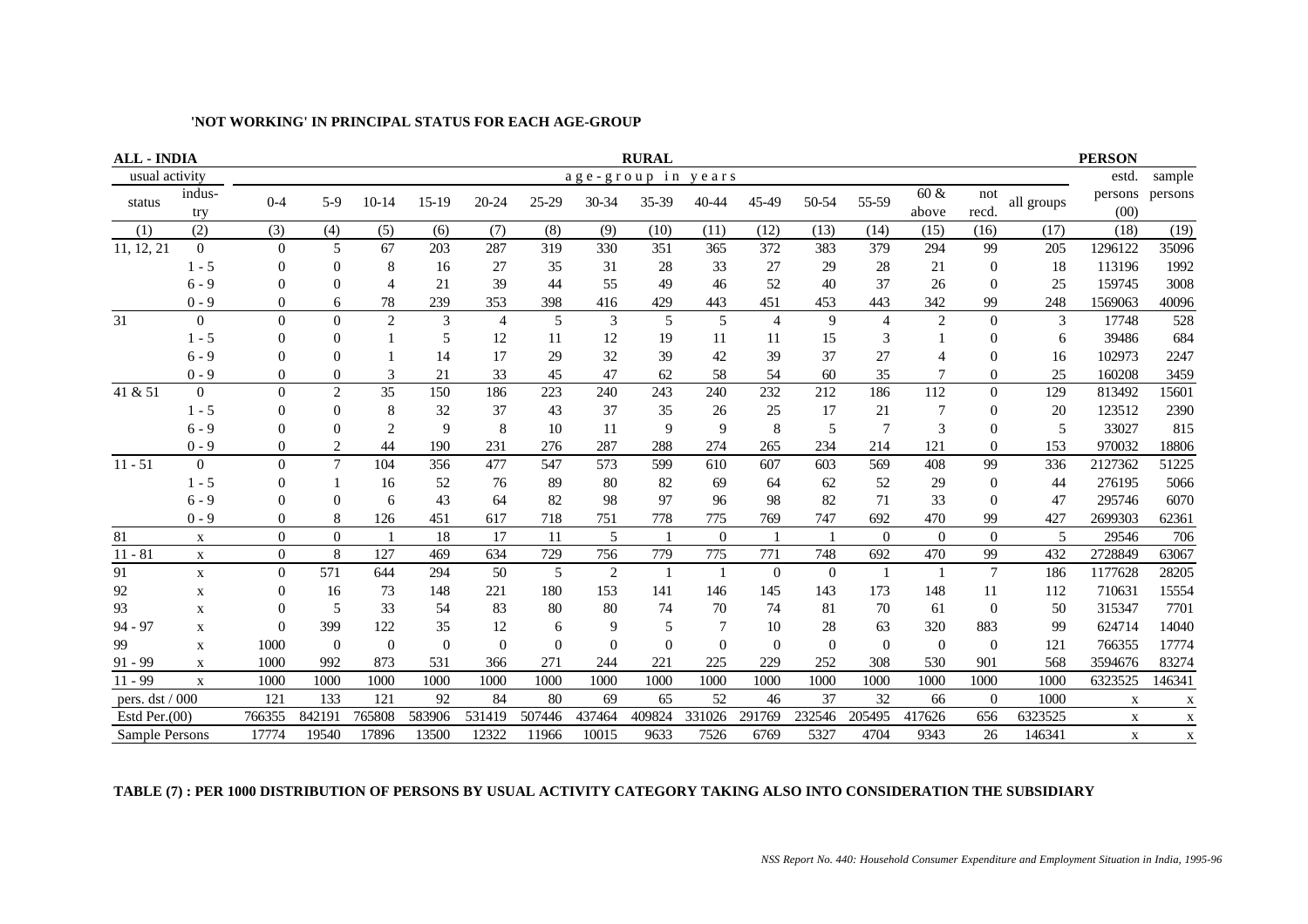| <b>ALL - INDIA</b> |                  |                |                |                |                |                |           |                | <b>URBAN</b>   |          |          |                |          |                |                |            | <b>MALE</b>     |              |
|--------------------|------------------|----------------|----------------|----------------|----------------|----------------|-----------|----------------|----------------|----------|----------|----------------|----------|----------------|----------------|------------|-----------------|--------------|
| usual activity     |                  |                |                |                |                |                |           |                | age-group in   | years    |          |                |          |                |                |            | estd.           | sample       |
| status             | indus-<br>try    | $0 - 4$        | $5-9$          | $10 - 14$      | $15-19$        | 20-24          | $25 - 29$ | 30-34          | 35-39          | 40-44    | 45-49    | 50-54          | 55-59    | 60 &<br>above  | not<br>recd.   | all groups | persons<br>(00) | persons      |
| (1)                | (2)              | (3)            | (4)            | (5)            | (6)            | (7)            | (8)       | (9)            | (10)           | (11)     | (12)     | (13)           | (14)     | (15)           | (16)           | (17)       | (18)            | (19)         |
| 11, 12, 21         | $\overline{0}$   | $\overline{0}$ | $\theta$       | 5              | 19             | 23             | 32        | 32             | 30             | 35       | 36       | 51             | 61       | 66             | $\mathbf{0}$   | 23         | 25076           | 1495         |
|                    | $1 - 5$          | 0              |                | 8              | 36             | 61             | 80        | 94             | 94             | 87       | 80       | 77             | 93       | 55             | $\theta$       | 50         | 53286           | 2351         |
|                    | $6 - 9$          | $\Omega$       |                | 15             | 74             | 184            | 257       | 272            | 273            | 254      | 240      | 202            | 216      | 180            | $\Omega$       | 142        | 152131          | 7092         |
|                    | $0 - 9$          | 0              | $\overline{c}$ | 28             | 129            | 268            | 369       | 398            | 397            | 376      | 356      | 329            | 370      | 301            | $\overline{0}$ | 216        | 230493          | 10938        |
| 31                 | $\boldsymbol{0}$ | $\theta$       | $\Omega$       | $\mathbf{0}$   | $\overline{1}$ |                | 6         | $\,8\,$        | 5              | 5        | 9        | 8              | 6        | $\overline{2}$ | $\theta$       | 3          | 3225            | 155          |
|                    | $1 - 5$          | $\Omega$       | $\Omega$       | 6              | 52             | 114            | 148       | 139            | 149            | 175      | 165      | 153            | 109      | 14             | $\Omega$       | 81         | 86225           | 3241         |
|                    | $6 - 9$          | 0              |                | 11             | 46             | 130            | 229       | 279            | 305            | 311      | 324      | 329            | 245      | 37             | 240            | 139        | 149096          | 6811         |
|                    | $0 - 9$          | $\theta$       |                | 17             | 98             | 246            | 383       | 426            | 459            | 491      | 498      | 490            | 361      | 53             | 240            | 223        | 238546          | 10207        |
| 41 & 51            | $\overline{0}$   | $\Omega$       | $\theta$       | $\overline{4}$ | 16             | 20             | 23        | 25             | 29             | 22       | 27       | 34             | 36       | 24             | $\overline{0}$ | 17         | 17789           | 745          |
|                    | $1 - 5$          | $\Omega$       | $\Omega$       | 12             | 61             | 85             | 87        | 84             | 64             | 60       | 56       | 43             | 50       | 20             | $\theta$       | 46         | 48859           | 1978         |
|                    | $6 - 9$          | $\Omega$       |                | $\overline{7}$ | 29             | 44             | 45        | 42             | 35             | 35       | 30       | 30             | 21       | 11             | $\theta$       | 24         | 25821           | 1205         |
|                    | $0 - 9$          | 0              | $\overline{2}$ | 24             | 106            | 149            | 154       | 152            | 128            | 116      | 113      | 107            | 108      | 56             | $\overline{0}$ | 86         | 92470           | 3928         |
| $11 - 51$          | $\overline{0}$   | $\Omega$       | $\Omega$       | 10             | 36             | 44             | 61        | 65             | 64             | 62       | 72       | 92             | 104      | 92             | $\Omega$       | 43         | 46089           | 2395         |
|                    | $1 - 5$          | 0              | $\overline{2}$ | 26             | 149            | 261            | 315       | 316            | 307            | 322      | 301      | 273            | 253      | 89             | $\overline{0}$ | 176        | 188371          | 7570         |
|                    | $6 - 9$          | 0              | $\mathcal{R}$  | 34             | 149            | 359            | 531       | 594            | 613            | 599      | 594      | 561            | 482      | 228            | 240            | 306        | 327049          | 15108        |
|                    | $0 - 9$          | $\theta$       | 5              | 69             | 334            | 663            | 907       | 975            | 984            | 983      | 967      | 926            | 839      | 410            | 240            | 525        | 561509          | 25073        |
| 81                 | $\mathbf X$      | $\Omega$       |                | 5              | 53             | 90             | 48        | 11             | $\overline{4}$ | 3        | 3        |                | 3        |                | $\Omega$       | 21         | 22630           | 1088         |
| $11 - 81$          | $\mathbf X$      | $\Omega$       | 6              | 74             | 387            | 753            | 955       | 987            | 987            | 986      | 969      | 927            | 843      | 411            | 240            | 546        | 584139          | 26161        |
| 91                 | $\mathbf X$      | $\Omega$       | 789            | 849            | 561            | 214            | 28        | $\overline{2}$ |                | $\theta$ | $\Omega$ |                | $\Omega$ | 3              | 209            | 274        | 292849          | 13459        |
| 92                 | $\mathbf X$      | 0              | 6              | 9              | 9              | 11             | 6         | $\overline{4}$ | $\overline{c}$ | 3        | 3        | 5              | 6        | 17             | $\overline{0}$ | 6          | 6746            | 325          |
| 93                 | X                | 0              |                | 3              |                | $\overline{c}$ | $\Omega$  | $\Omega$       | $\overline{0}$ | $\theta$ | $\Omega$ | $\overline{2}$ |          | 3              | $\Omega$       |            | 1143            | 56           |
| $94 - 97$          | $\mathbf X$      | 0              | 198            | 65             | 42             | 20             | 11        | 7              | 10             | 11       | 27       | 65             | 150      | 566            | 550            | 78         | 83192           | 3709         |
| 99                 | X                | 1000           | $\Omega$       | $\Omega$       | $\Omega$       | $\Omega$       | $\Omega$  | $\theta$       | $\Omega$       | $\Omega$ | $\Omega$ | $\Omega$       | $\Omega$ | $\Omega$       | $\Omega$       | 95         | 101054          | 4580         |
| $91 - 99$          | $\mathbf X$      | 1000           | 994            | 926            | 613            | 247            | 45        | 13             | 13             | 14       | 31       | 73             | 157      | 589            | 760            | 454        | 484985          | 22129        |
| $11 - 99$          | $\mathbf X$      | 1000           | 1000           | 1000           | 1000           | 1000           | 1000      | 1000           | 1000           | 1000     | 1000     | 1000           | 1000     | 1000           | 1000           | 1000       | 1069124         | 48290        |
| pers. dst / 000    |                  | 95             | 111            | 119            | 109            | 99             | 87        | 74             | 76             | 60       | 52       | 37             | 29       | 53             | $\overline{0}$ | 1000       | $\mathbf X$     | $\mathbf{X}$ |
| Estd Per. $(00)$   |                  | 101054         | 118911         | 127315         | 116165         | 106237         | 92668     | 78689          | 80838          | 63748    | 55529    | 39621          | 31186    | 57065          | 98             | 1069124    | X               | $\mathbf X$  |
| Sample Persons     |                  | 4580           | 5420           | 5824           | 5180           | 4640           | 4157      | 3568           | 3687           | 2855     | 2499     | 1772           | 1467     | 2631           | 10             | 48290      | $\mathbf X$     | X            |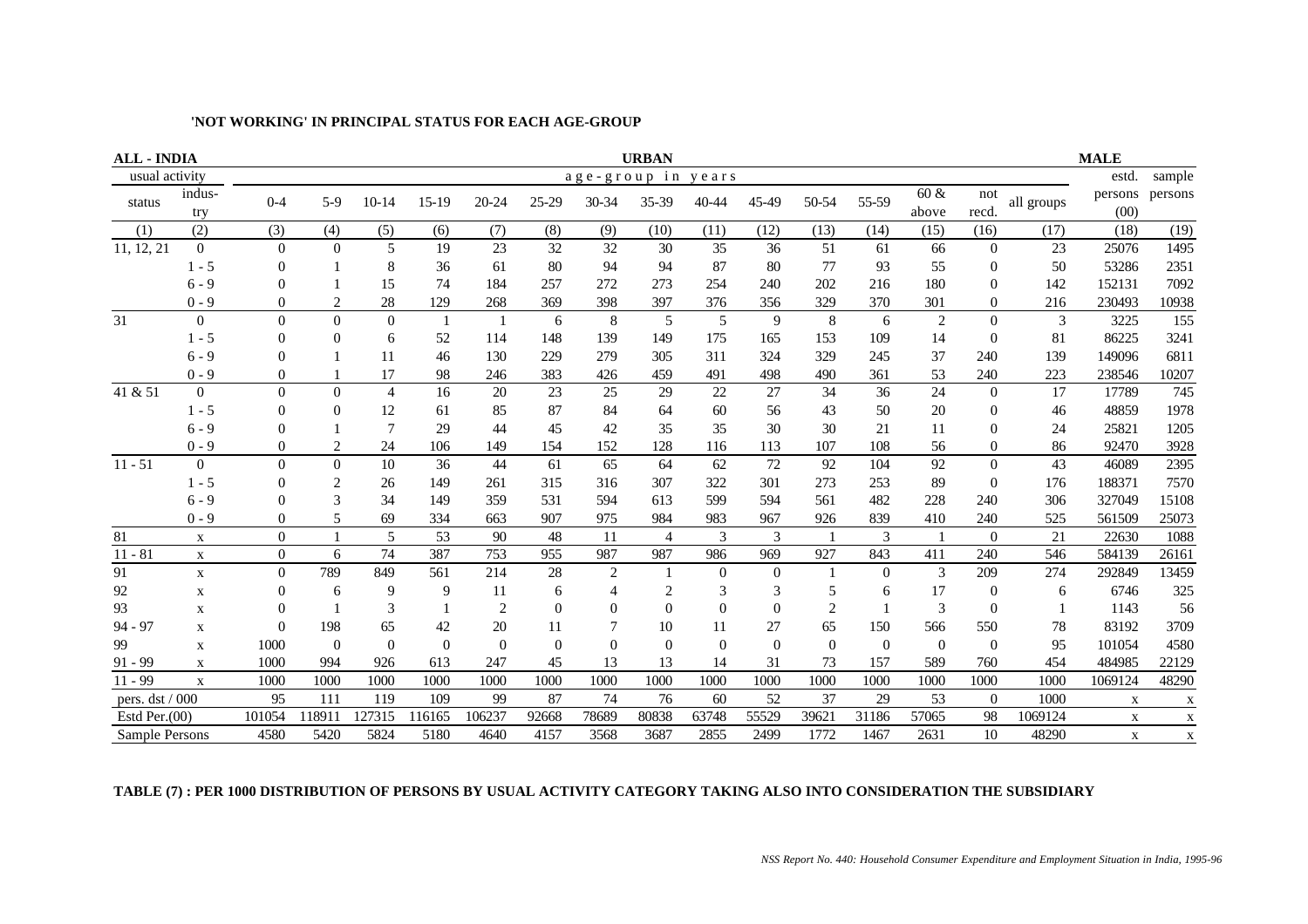| <b>ALL - INDIA</b> |                  |                |              |                |          |           |                |                | <b>URBAN</b>   |                |                |          |                |               |                |                | <b>FEMALE</b>   |             |
|--------------------|------------------|----------------|--------------|----------------|----------|-----------|----------------|----------------|----------------|----------------|----------------|----------|----------------|---------------|----------------|----------------|-----------------|-------------|
| usual activity     |                  |                |              |                |          |           |                |                | age-group in   | vears          |                |          |                |               |                |                | estd.           | sample      |
| status             | indus-<br>try    | $0 - 4$        | $5-9$        | $10 - 14$      | $15-19$  | $20 - 24$ | 25-29          | 30-34          | 35-39          | 40-44          | 45-49          | 50-54    | 55-59          | 60 &<br>above | not<br>recd.   | all groups     | persons<br>(00) | persons     |
| (1)                | (2)              | (3)            | (4)          | (5)            | (6)      | (7)       | (8)            | (9)            | (10)           | (11)           | (12)           | (13)     | (14)           | (15)          | (16)           | (17)           | (18)            | (19)        |
| 11, 12, 21         | $\overline{0}$   | $\theta$       | $\mathbf{0}$ | $\overline{4}$ | 8        | 12        | 13             | 18             | 24             | 28             | 28             | 33       | 21             | 19            | $\overline{0}$ | 13             | 12109           | 727         |
|                    | $1 - 5$          | $\Omega$       | $\Omega$     | 9              | 21       | 26        | 19             | 26             | 19             | 23             | 26             | 21       | 28             | 13            | $\Omega$       | 16             | 15283           | 669         |
|                    | $6 - 9$          | $\theta$       | $\theta$     | 3              | 10       | 27        | 31             | 35             | 46             | 38             | 38             | 35       | 37             | 25            | $\Omega$       | 21             | 20106           | 959         |
|                    | $0 - 9$          | $\theta$       | $\theta$     | 17             | 39       | 64        | 64             | 79             | 89             | 88             | 92             | 89       | 86             | 57            | $\Omega$       | 49             | 47498           | 2355        |
| 31                 | $\boldsymbol{0}$ | $\theta$       | $\Omega$     | $\overline{0}$ | 1        | $\theta$  | $\overline{c}$ | $\overline{2}$ | $\overline{2}$ | 3              | 3              |          | $\theta$       | $\theta$      | $\Omega$       |                | 880             | 46          |
|                    | $1 - 5$          | 0              | $\Omega$     | 3              | 12       | 21        | 16             | 15             | 19             | 14             | 10             | 8        | 5              | $\Omega$      | 0              | 9              | 8936            | 341         |
|                    | $6 - 9$          | 0              |              | 5              | 12       | 25        | 50             | 66             | 62             | 79             | 71             | 72       | 41             | 8             | 0              | 31             | 29755           | 1453        |
|                    | $0 - 9$          | $\theta$       |              | 8              | 25       | 46        | 68             | 82             | 83             | 96             | 84             | 82       | 46             | 8             | $\Omega$       | 41             | 39571           | 1840        |
| 41 & 51            | $\overline{0}$   | $\overline{0}$ | $\Omega$     | $\mathbf{2}$   | 10       | 13        | 22             | 19             | 22             | 21             | 33             | 22       | 17             | 11            | $\Omega$       | 12             | 11934           | 479         |
|                    | $1 - 5$          | 0              | 0            | 5              | 21       | 20        | 17             | 21             | 23             | 24             | 21             | 11       | 10             | 6             | $\Omega$       | 13             | 12491           | 515         |
|                    | $6 - 9$          | $\theta$       | 0            | $\overline{4}$ | 5        | 6         | 13             | 11             | 16             | 13             | 16             | 22       | 13             | 6             | 0              | 8              | 7524            | 352         |
|                    | $0 - 9$          | 0              | $\theta$     | 11             | 36       | 39        | 52             | 51             | 61             | 58             | 70             | 55       | 40             | 23            | $\Omega$       | 33             | 31950           | 1346        |
| $11 - 51$          | $\boldsymbol{0}$ | $\overline{0}$ | $\Omega$     | 6              | 19       | 25        | 37             | 38             | 47             | 53             | 64             | 56       | 38             | 30            | $\Omega$       | 26             | 24923           | 1252        |
|                    | $1 - 5$          | $\Omega$       | $\Omega$     | 17             | 54       | 67        | 52             | 62             | 60             | 61             | 57             | 41       | 43             | 19            | $\Omega$       | 38             | 36710           | 1525        |
|                    | $6 - 9$          | $\Omega$       |              | 13             | 27       | 58        | 95             | 113            | 125            | 129            | 126            | 129      | 90             | 39            | 0              | 60             | 57385           | 2764        |
|                    | $0 - 9$          | $\theta$       |              | 36             | 100      | 149       | 183            | 213            | 232            | 243            | 246            | 226      | 171            | 88            | $\theta$       | 124            | 119019          | 5541        |
| 81                 | X                | $\Omega$       | $\Omega$     | $\theta$       | 10       | 20        | 9              | 3              | $\overline{1}$ | $\overline{0}$ | $\Omega$       |          |                | $\Omega$      | $\Omega$       | $\overline{4}$ | 4041            | 235         |
| $11 - 81$          | $\mathbf X$      | $\theta$       |              | 37             | 110      | 169       | 192            | 216            | 233            | 243            | 246            | 227      | 172            | 88            | $\overline{0}$ | 128            | 123059          | 5776        |
| 91                 | $\mathbf X$      | $\Omega$       | 784          | 800            | 513      | 138       | 9              | 5              | 3              | $\overline{2}$ | $\overline{2}$ | 3        | $\overline{2}$ |               | 447            | 247            | 237526          | 10959       |
| 92                 | $\mathbf X$      | 0              | 14           | 91             | 307      | 598       | 680            | 672            | 648            | 637            | 632            | 650      | 649            | 459           | 197            | 402            | 386547          | 17103       |
| 93                 | X                | $\Omega$       |              | 16             | 50       | 83        | 107            | 102            | 108            | 95             | 95             | 89       | 69             | 46            | 18             | 59             | 56706           | 2784        |
| $94 - 97$          | X                | $\Omega$       | 200          | 57             | 20       | 12        | 11             | 6              | 8              | 23             | 26             | 31       | 108            | 406           | 338            | 66             | 63799           | 2960        |
| 99                 | $\mathbf X$      | 1000           | $\theta$     | $\Omega$       | $\Omega$ | $\theta$  | $\theta$       | $\theta$       | $\mathbf{0}$   | $\overline{0}$ | $\Omega$       | $\Omega$ | $\Omega$       | $\Omega$      | $\theta$       | 98             | 94674           | 4268        |
| $91 - 99$          | $\mathbf X$      | 1000           | 999          | 963            | 890      | 831       | 808            | 784            | 767            | 757            | 754            | 773      | 828            | 912           | 1000           | 872            | 839252          | 38074       |
| $11 - 99$          | $\mathbf X$      | 1000           | 1000         | 1000           | 1000     | 1000      | 1000           | 1000           | 1000           | 1000           | 1000           | 1000     | 1000           | 1000          | 1000           | 1000           | 962311          | 43850       |
| pers. dst / 000    |                  | 98             | 113          | 114            | 102      | 95        | 93             | 81             | 75             | 55             | 48             | 34       | 29             | 62            | $\overline{0}$ | 1000           | X               | X           |
| Estd Per. $(00)$   |                  | 94674          | 108293       | 109492         | 98429    | 91760     | 89065          | 77855          | 72450          | 52908          | 46424          | 32647    | 28129          | 60103         | 82             | 962311         | $\mathbf X$     | $\mathbf X$ |
| Sample Persons     |                  | 4268           | 4833         | 4985           | 4481     | 4181      | 4066           | 3563           | 3282           | 2433           | 2088           | 1538     | 1318           | 2804          | 10             | 43850          | $\mathbf X$     | $\mathbf X$ |

#### **TABLE (7) : PER 1000 DISTRIBUTION OF PERSONS BY USUAL ACTIVITY CATEGORY TAKING ALSO INTO CONSIDERATION THE SUBSIDIARY 'NOT WORKING' IN PRINCIPAL STATUS FOR EACH AGE-GROUP**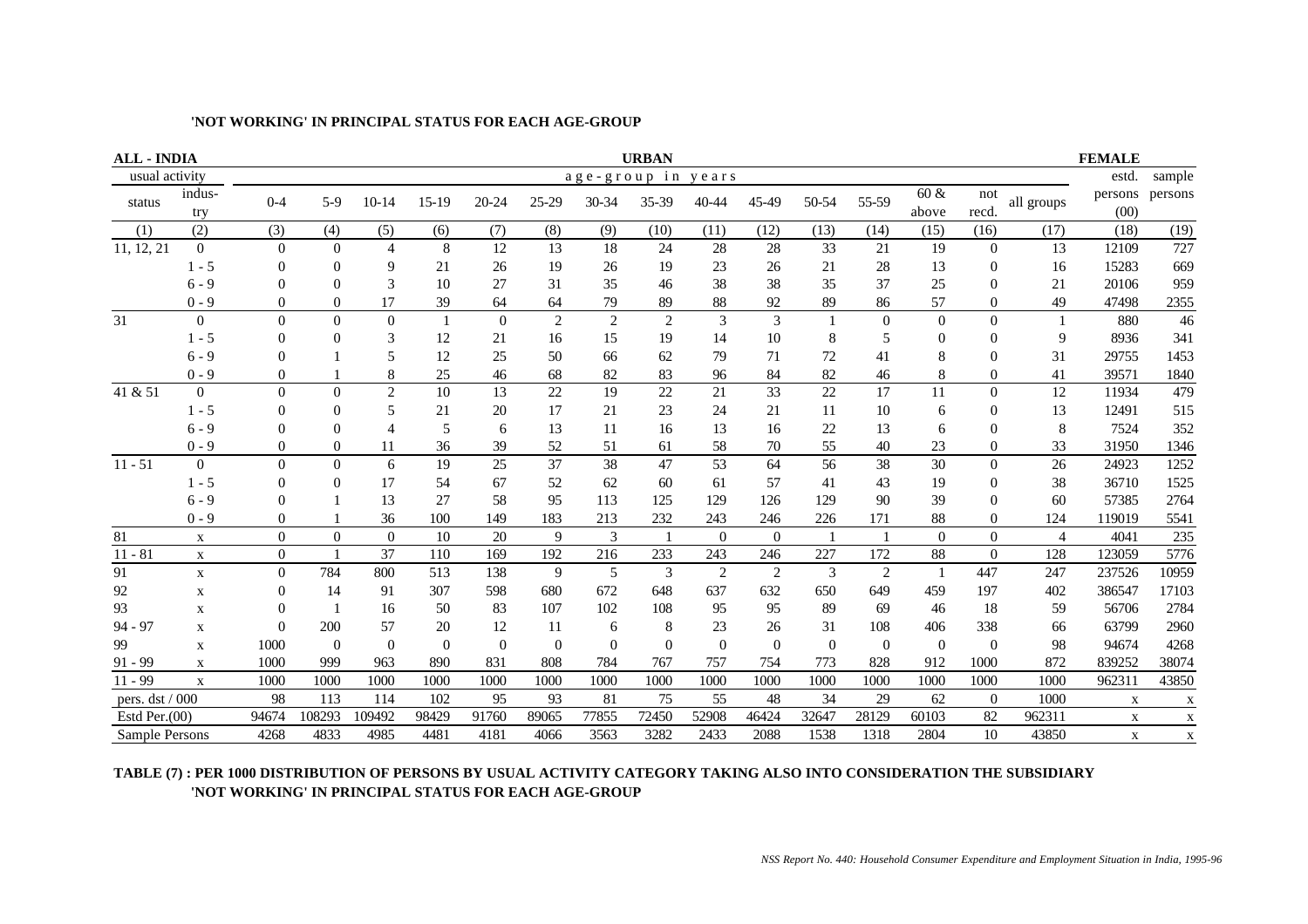| <b>ALL - INDIA</b> |                |                |                         |          |                |              |                |                 | <b>URBAN</b>   |                |          |                |                |                  |                |            | <b>PERSON</b>   |             |
|--------------------|----------------|----------------|-------------------------|----------|----------------|--------------|----------------|-----------------|----------------|----------------|----------|----------------|----------------|------------------|----------------|------------|-----------------|-------------|
| usual activity     |                |                |                         |          |                |              |                | age-group in    |                | years          |          |                |                |                  |                |            | estd.           | sample      |
| status             | indus-<br>try  | $0 - 4$        | $5-9$                   | $10-14$  | $15-19$        | 20-24        | $25 - 29$      | 30-34           | 35-39          | 40-44          | 45-49    | 50-54          | 55-59          | $60 \&$<br>above | not<br>recd.   | all groups | persons<br>(00) | persons     |
| (1)                | (2)            | (3)            | (4)                     | (5)      | (6)            | (7)          | (8)            | (9)             | (10)           | (11)           | (12)     | (13)           | (14)           | (15)             | (16)           | (17)       | (18)            | (19)        |
| 11, 12, 21         | $\overline{0}$ | $\theta$       | $\Omega$                | 5        | 14             | 18           | 23             | 25              | 27             | 32             | 32       | 43             | 42             | 42               | $\overline{0}$ | 18         | 37185           | 2222        |
|                    | $1 - 5$        | $\Omega$       |                         | 8        | 29             | 45           | 50             | 60              | 59             | 58             | 55       | 52             | 62             | 34               | $\Omega$       | 34         | 68568           | 3020        |
|                    | $6 - 9$        | $\Omega$       |                         | 10       | 45             | 111          | 147            | 154             | 166            | 156            | 148      | 126            | 131            | 100              | $\Omega$       | 85         | 172237          | 8051        |
|                    | $0 - 9$        | 0              |                         | 23       | 88             | 174          | 219            | 240             | 251            | 246            | 236      | 221            | 235            | 176              | $\Omega$       | 137        | 277991          | 13293       |
| 31                 | $\overline{0}$ | $\Omega$       | $\Omega$                | $\Omega$ | $\overline{1}$ | $\mathbf{1}$ | $\overline{4}$ | 5               | 3              | 4              | 6        | 5              | 3              |                  | $\theta$       | 2          | 4105            | 201         |
|                    | $1 - 5$        | $\Omega$       | 0                       |          | 34             | 71           | 83             | 77              | 88             | 102            | 94       | 88             | 60             | $\overline{7}$   | $\Omega$       | 47         | 95162           | 3582        |
|                    | $6 - 9$        | $\Omega$       |                         | 8        | 30             | 81           | 141            | 173             | 190            | 206            | 209      | 213            | 148            | 22               | 131            | 88         | 178851          | 8264        |
|                    | $0 - 9$        | $\theta$       |                         | 13       | 65             | 153          | 228            | 255             | 281            | 312            | 309      | 306            | 212            | 30               | 131            | 137        | 278117          | 12047       |
| 41 & 51            | $\overline{0}$ | $\Omega$       | $\theta$                | 3        | 13             | 17           | 22             | 22              | 26             | 22             | 30       | 28             | 27             | 18               | $\overline{0}$ | 15         | 29723           | 1224        |
|                    | $1 - 5$        | $\Omega$       | $\Omega$                | 9        | 42             | 55           | 53             | 53              | 44             | 43             | 40       | 28             | 31             | 13               | $\Omega$       | 30         | 61351           | 2493        |
|                    | $6 - 9$        | $\Omega$       |                         | 6        | 18             | 26           | 29             | 27              | 26             | 25             | 24       | 26             | 17             | 8                | $\Omega$       | 16         | 33345           | 1557        |
|                    | $0 - 9$        | 0              |                         | 18       | 74             | 98           | 104            | 102             | 96             | 90             | 94       | 83             | 76             | 39               | $\theta$       | 61         | 124419          | 5274        |
| $11 - 51$          | $\Omega$       | $\Omega$       | $\Omega$                | 8        | 28             | 35           | 49             | 52              | 56             | 58             | 68       | 76             | 73             | 61               | $\theta$       | 35         | 71013           | 3647        |
|                    | $1 - 5$        | $\Omega$       |                         | 22       | 105            | 171          | 186            | 190             | 191            | 203            | 189      | 168            | 153            | 53               | $\overline{0}$ | 111        | 225081          | 9095        |
|                    | $6 - 9$        | $\Omega$       | $\overline{\mathbf{c}}$ | 24       | 93             | 219          | 317            | 354             | 382            | 386            | 381      | 366            | 296            | 131              | 131            | 189        | 384434          | 17872       |
|                    | $0 - 9$        | $\theta$       | 3                       | 54       | 226            | 425          | 552            | 596             | 629            | 647            | 638      | 610            | 522            | 245              | 131            | 335        | 680527          | 30614       |
| 81                 | $\mathbf X$    | $\overline{0}$ | $\theta$                | 3        | 33             | 57           | 29             | $7\phantom{.0}$ | $\overline{2}$ | $\overline{2}$ |          | -1             | $\overline{2}$ |                  | $\overline{0}$ | 13         | 26671           | 1323        |
| $11 - 81$          | $\mathbf X$    | $\overline{0}$ | $\overline{4}$          | 57       | 260            | 482          | 581            | 603             | 631            | 649            | 640      | 610            | 525            | 245              | 131            | 348        | 707198          | 31937       |
| 91                 | $\mathbf X$    | $\Omega$       | 787                     | 826      | 539            | 178          | 19             | $\overline{4}$  | $\overline{c}$ | -1             |          | $\overline{2}$ |                | $\overline{2}$   | 318            | 261        | 530376          | 24418       |
| 92                 | X              | $\Omega$       | 10                      | 47       | 146            | 283          | 336            | 336             | 307            | 291            | 289      | 297            | 311            | 244              | 90             | 194        | 393292          | 17428       |
| 93                 | X              | $\Omega$       |                         | 9        | 23             | 39           | 53             | 51              | 51             | 43             | 43       | 41             | 33             | 25               | 8              | 28         | 57849           | 2840        |
| $94 - 97$          | X              | $\Omega$       | 199                     | 61       | 32             | 17           | 11             | 6               | 9              | 16             | 26       | 50             | 130            | 484              | 454            | 72         | 146991          | 6669        |
| 99                 | $\mathbf X$    | 1000           | $\theta$                | $\Omega$ | $\theta$       | $\theta$     | $\Omega$       | $\mathbf{0}$    | $\overline{0}$ | $\Omega$       | $\Omega$ | $\Omega$       | $\Omega$       | $\overline{0}$   | $\Omega$       | 96         | 195728          | 8848        |
| $91 - 99$          | X              | 1000           | 996                     | 943      | 740            | 518          | 419            | 397             | 369            | 351            | 360      | 390            | 475            | 755              | 869            | 652        | 1324237         | 60203       |
| $11 - 99$          | $\mathbf{X}$   | 1000           | 1000                    | 1000     | 1000           | 1000         | 1000           | 1000            | 1000           | 1000           | 1000     | 1000           | 1000           | 1000             | 1000           | 1000       | 2031435         | 92140       |
| pers. dst / 000    |                | 96             | 112                     | 117      | 106            | 97           | 89             | 77              | 75             | 57             | 50       | 36             | 29             | 58               | $\Omega$       | 1000       | $\mathbf X$     | $\mathbf X$ |
| Estd Per. $(00)$   |                | 195728         | 227204                  | 236807   | 214594         | 197997       | 181733         | 156544          | 153287         | 16657          | 101954   | 72268          | 59315          | 117168           | 180            | 2031435    | $\mathbf X$     | $\mathbf X$ |
| Sample Persons     |                | 8848           | 10253                   | 10809    | 9661           | 8821         | 8223           | 7131            | 6969           | 5288           | 4587     | 3310           | 2785           | 5435             | 20             | 92140      | X               | $\mathbf X$ |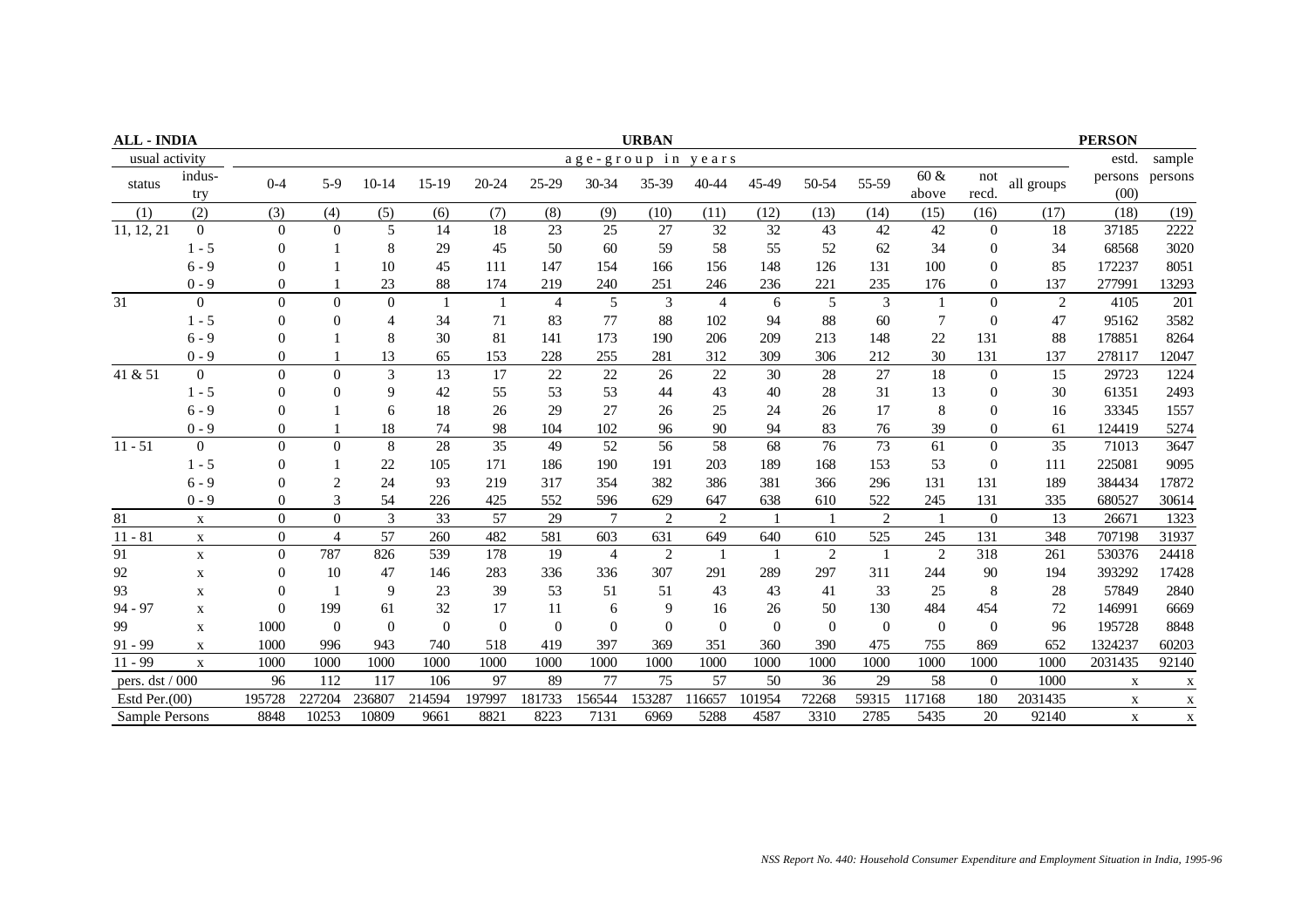| <b>ALL - INDIA</b>           |         |           |         |           |         | <b>RURAL</b> |                |
|------------------------------|---------|-----------|---------|-----------|---------|--------------|----------------|
|                              |         | male      |         | female    |         | person       |                |
| industry section             |         | principal | all     | principal | all     | principal    | all            |
|                              |         | status    | workers | status    | workers | status       | workers        |
|                              |         | workers   |         | workers   |         | workers      |                |
| (1)                          |         | (2)       | (3)     | (4)       | (5)     | (6)          | (7)            |
| Agriculture Etc.             | (0)     | 746       | 748     | 854       | 868     | 777          | 788            |
| Mining Etc.                  | (1)     | 6         | 5       | 3         | 3       | 5            | 4              |
| Manufacturing                | (2)     | 45        | 45      | 54        | 50      | 47           | 47             |
| Manufacturing                | (3)     | 27        | 27      | 13        | 13      | 23           | 22             |
| Electricity                  | (4)     | 3         | 3       |           |         | 3            | 2              |
| Construction                 | (5)     | 34        | 34      | 16        | 13      | 29           | 27             |
| Wholesale, Retail trade etc. | (6)     | 50        | 49      | 21        | 20      | 42           | 40             |
| Transport, Storage etc.      | (7)     | 22        | 22      |           | 0       | 16           | 15             |
| Financial, Insurance etc.    | (8)     | 3         | 3       |           |         | 3            | $\mathfrak{D}$ |
| Community Services etc.      | (9)     | 64        | 63      | 36        | 31      | 56           | 53             |
| All                          | $(0-9)$ | 1000      | 1000    | 1000      | 1000    | 1000         | 1000           |
| Estimated Persons (00)       |         | 1764964   | 1792998 | 717541    | 906305  | 2482505      | 2699303        |
| Sample Persons               |         | 40679     | 41449   | 16238     | 20912   | 56917        | 62361          |

## **TABLE (8) : PER 1000 DISTRIBUTION OF USUALLY WORKING PERSONS BY INDUSTRY**

### **TABLE (8) : PER 1000 DISTRIBUTION OF USUALLY WORKING PERSONS BY INDUSTRY**

| <b>ALL - INDIA</b>           |         |           |         |                |         | <b>URBAN</b> |         |
|------------------------------|---------|-----------|---------|----------------|---------|--------------|---------|
|                              |         | male      |         | female         |         | person       |         |
| industry section             |         | principal | all     | principal      | all     | principal    | all     |
|                              |         | status    | workers | status         | workers | status       | workers |
|                              |         | workers   |         | workers        |         | workers      |         |
| (1)                          |         | (2)       | (3)     | (4)            | (5)     | (6)          | (7)     |
| Agriculture Etc.             | (0)     | 81        | 82      | 179            | 209     | 96           | 104     |
| Mining Etc.                  | (1)     | 9         | 9       | $\overline{4}$ | 4       | 8            | 8       |
| Manufacturing                | (2)     | 125       | 125     | 189            | 191     | 135          | 137     |
| Manufacturing                | (3)     | 117       | 117     | 62             | 64      | 109          | 108     |
| Electricity                  | (4)     | 14        | 14      | 3              | 3       | 12           | 12      |
| Construction                 | (5)     | 70        | 70      | 52             | 47      | 67           | 66      |
| Wholesale, Retail trade etc. | (6)     | 221       | 221     | 111            | 114     | 204          | 202     |
| Transport, Storage etc.      | (7)     | 95        | 94      | 15             | 13      | 82           | 80      |
| Financial, Insurance etc.    | (8)     | 37        | 37      | 26             | 23      | 35           | 34      |
| Community Services etc.      | (9)     | 231       | 231     | 360            | 332     | 251          | 249     |
| All                          | $(0-9)$ | 1000      | 1000    | 1000           | 1000    | 1000         | 1000    |
| Estimated Persons (00)       |         | 558277    | 561509  | 102913         | 119019  | 661190       | 680527  |
| Sample Persons               |         | 24896     | 25073   | 4786           | 5541    | 29682        | 30614   |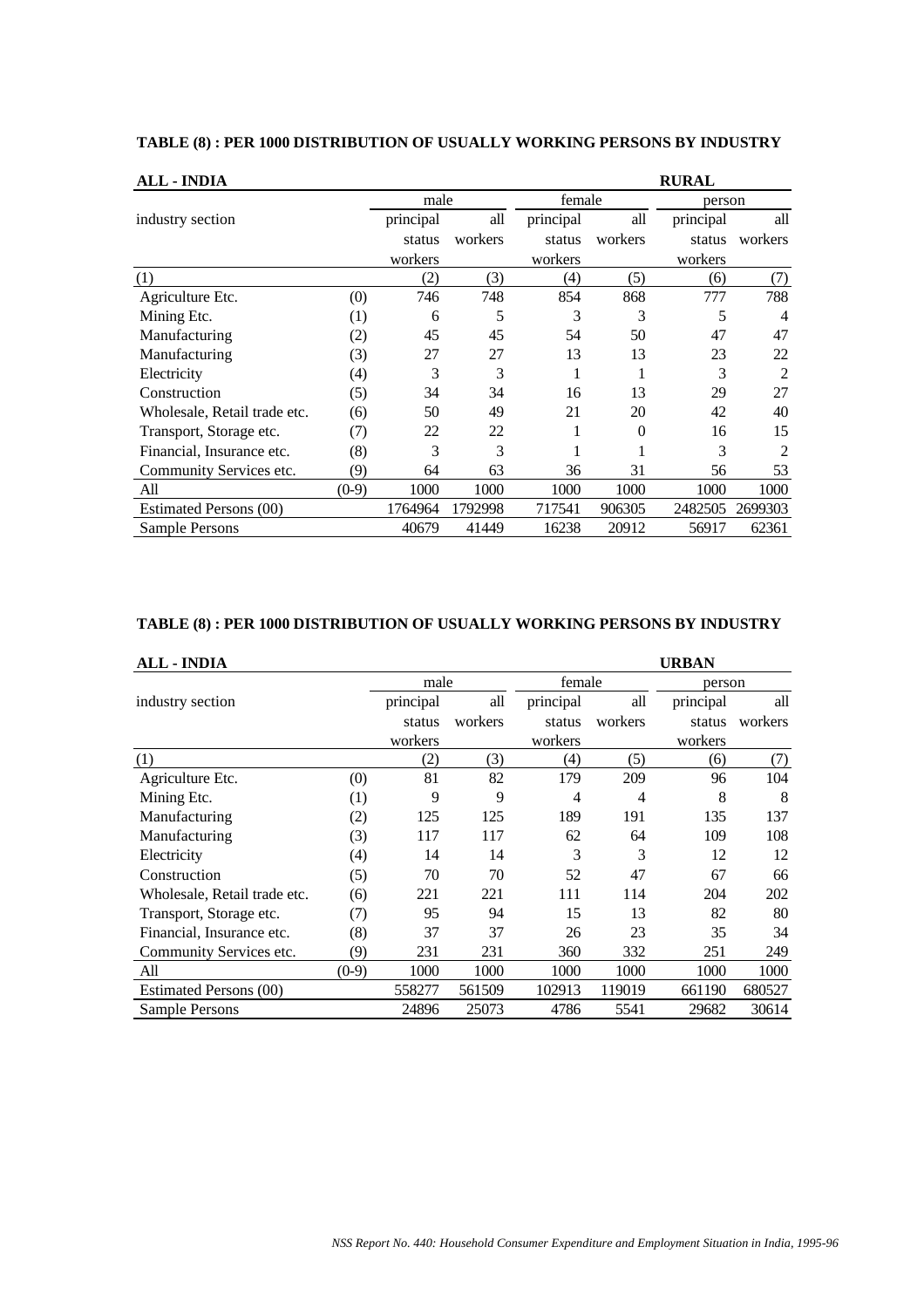| TABLE (9) : PER 1000 DISTRIBUTION OF PERSONS BY CURRENT WEEKLY ACTIVITY FOR EACH USUAL ACTIVITY |
|-------------------------------------------------------------------------------------------------|
| <b>TAKING ALSO INTO CONSIDERATION THE SUBSIDIARY ECONOMIC STATUS OF PERSONS</b>                 |
| CATEGORISED 'NOT WORKING' IN THE PRINCIPAL STATUS                                               |

| <b>ALL-INDIA</b>      | <b>RURAL</b> |          |          |           |          |           |          |           | <b>MALE</b> |          |          |                |
|-----------------------|--------------|----------|----------|-----------|----------|-----------|----------|-----------|-------------|----------|----------|----------------|
|                       |              |          | per 1000 | estd.     | sample   |           |          |           |             |          |          |                |
| usual activity status |              |          | dist. of | persons   | persons  |           |          |           |             |          |          |                |
|                       | $11 - 72$    | 81 & 82  | 91       | $92 - 97$ | 98       | $91 - 98$ | 99       | $91 - 99$ | $11 - 99$   | persons  | (00)     |                |
| (1)                   | (2)          | (3)      | (4)      | (5)       | (6)      | (7)       | (8)      | (9)       | (10)        | (11)     | (12)     | (13)           |
| $11 - 51$             | 974          | 4        | 10       | 12        |          | 22        | $\theta$ | 22        | 1000        | 551      | 1792998  | 41449          |
| 81                    | 29           | 960      | 6        | 6         | $\theta$ | 12        | $\Omega$ | 12        | 1000        |          | 24361    | 549            |
| $11 - 81$             | 961          | 17       | 10       | 12        |          | 22        | $\Omega$ | 22        | 1000        | 558      | 1817359  | 41998          |
| 91                    |              | $\theta$ | 967      | 27        | $\theta$ | 995       | $\Omega$ | 995       | 1000        | 220      | 714684   | 16975          |
| $92 - 97$             | 3            | $\Omega$ | 8        | 987       | 2        | 997       | $\Omega$ | 997       | 1000        | 102      | 332373   | 7524           |
| $91 - 97$             | 4            | $\Omega$ | 663      | 332       |          | 995       | 0        | 995       | 1000        | 322      | 1047057  | 24499          |
| 99                    | 0            | $\Omega$ | $\Omega$ | $\theta$  | $\theta$ | $\Omega$  | 1000     | 1000      | 1000        | 120      | 391049   | 9072           |
| $91 - 99$             |              | $\Omega$ | 483      | 242       | $\theta$ | 725       | 272      | 997       | 1000        | 442      | 1438106  | 33571          |
| $11 - 99$             | 538          | 10       | 219      | 113       | $\theta$ | 332       | 120      | 452       | 1000        | 1000     | 3255465  | 75569          |
| estd. $person(00)$    | 1751405      | 31385    | 711506   | 368570    | 1550     | 1081626   | 391049   | 1472675   | 3255465     | $\Omega$ | $\Omega$ | $\theta$       |
| Sample Persons        | 40286        | 735      | 16869    | 8584      | 23       | 25476     | 9072     | 34548     | 75569       | $\Omega$ | 0        | $\overline{0}$ |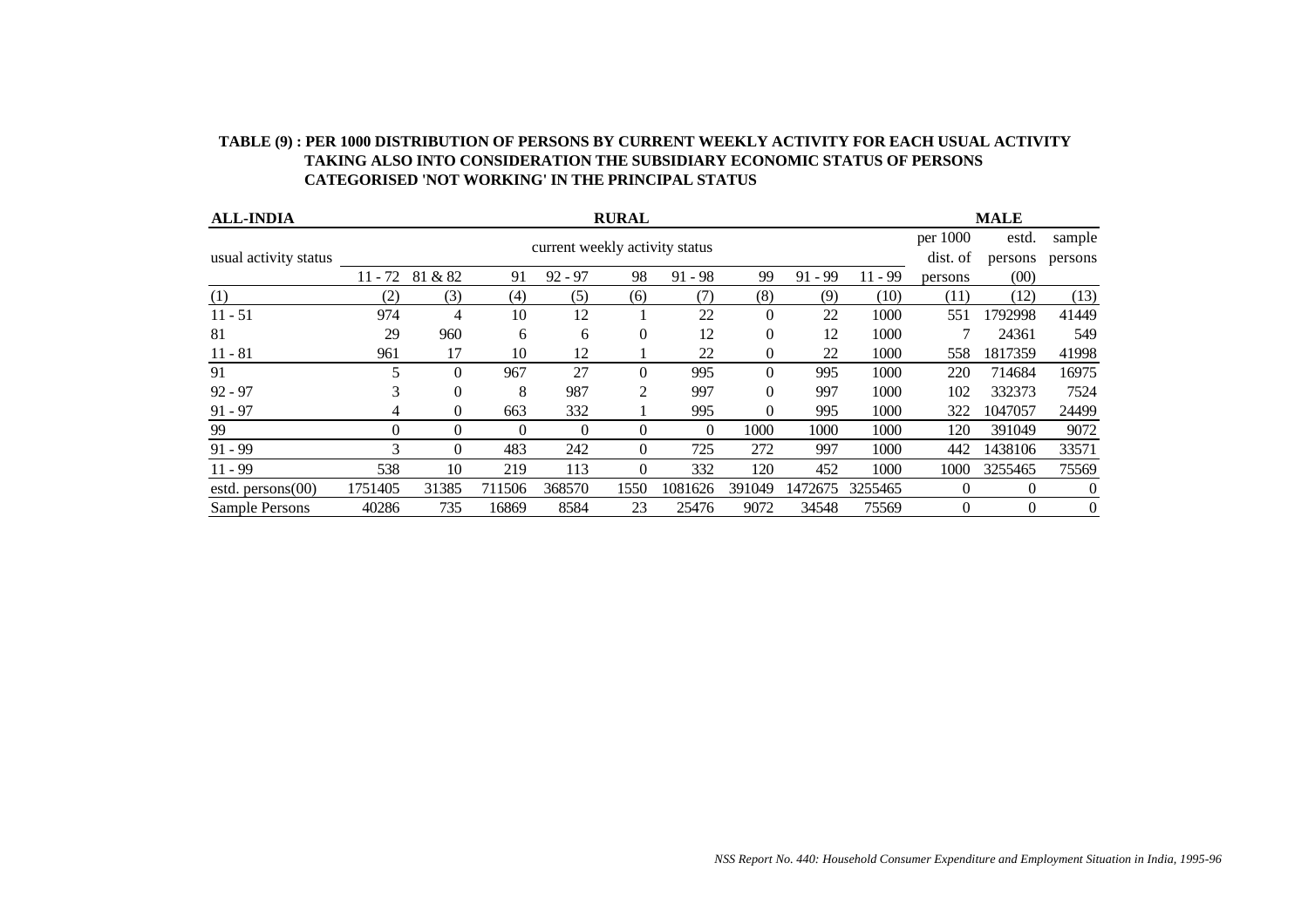| <b>ALL-INDIA</b>      | <b>RURAL</b> |                |                |           |                |           |              |           |           | <b>FEMALE</b>  |          |          |
|-----------------------|--------------|----------------|----------------|-----------|----------------|-----------|--------------|-----------|-----------|----------------|----------|----------|
|                       |              |                | per 1000       | estd.     | sample         |           |              |           |           |                |          |          |
| usual activity status |              |                | dist. of       | persons   | persons        |           |              |           |           |                |          |          |
|                       | $11 - 72$    | 81 & 82        | 91             | $92 - 97$ | 98             | $91 - 98$ | 99           | $91 - 99$ | $11 - 99$ | persons        | (00)     |          |
| (1)                   | (2)          | (3)            | (4)            | (5)       | (6)            | (7)       | (8)          | (9)       | (10)      | (11)           | (12)     | (13)     |
| $11 - 51$             | 781          | 3              | 6              | 210       | $\overline{0}$ | 216       | $\Omega$     | 216       | 1000      | 295            | 906305   | 20912    |
| 81                    | 42           | 920            | 15             | 23        | $\theta$       | 38        | $\Omega$     | 38        | 1000      | $\overline{2}$ | 5185     | 157      |
| $11 - 81$             | 777          | 8              | 6              | 209       | $\overline{0}$ | 215       | $\mathbf{0}$ | 215       | 1000      | 297            | 911490   | 21069    |
| 91                    | 2            | $\Omega$       | 968            | 31        | $\overline{0}$ | 998       | $\Omega$     | 998       | 1000      | 151            | 462943   | 11230    |
| $92 - 97$             | 4            | $\theta$       | $\overline{2}$ | 993       | $\theta$       | 995       | $\Omega$     | 995       | 1000      | 430            | 1318320  | 29771    |
| $91 - 97$             | 4            | $\overline{0}$ | 253            | 743       | $\theta$       | 996       | $\theta$     | 996       | 1000      | 581            | 1781263  | 41001    |
| 99                    | 0            | $\Omega$       | $\Omega$       | $\theta$  | $\overline{0}$ | 0         | 1000         | 1000      | 1000      | 122            | 375306   | 8702     |
| $91 - 99$             | 3            | $\Omega$       | 209            | 614       | $\Omega$       | 823       | 174          | 997       | 1000      | 703            | 2156570  | 49703    |
| $11 - 99$             | 233          | 2              | 149            | 493       | $\theta$       | 642       | 122          | 764       | 1000      | 1000           | 3068060  | 70772    |
| estd. $person(00)$    | 715026       | 7562           | 456216         | 1513199   | 750            | 1970165   | 375306       | 2345471   | 3068060   | $\theta$       | $\Omega$ | $\theta$ |
| Sample Persons        | 16290        | 213            | 11071          | 34478     | 18             | 45567     | 8702         | 54269     | 70772     | $\Omega$       | $\theta$ | $\theta$ |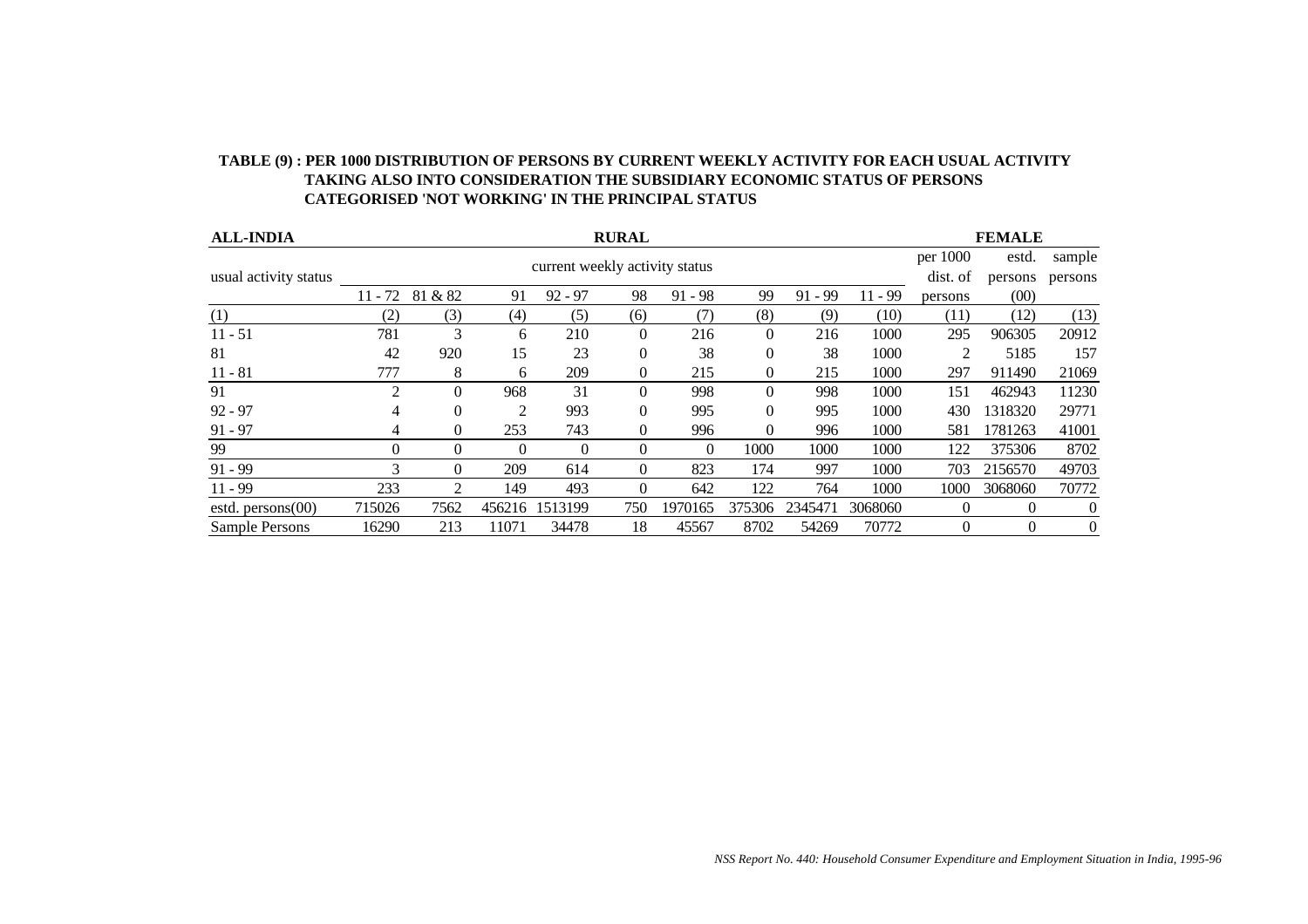| <b>ALL-INDIA</b>      | <b>RURAL</b> |          |          |           |          |           |          |           |           |         | <b>PERSON</b> |          |
|-----------------------|--------------|----------|----------|-----------|----------|-----------|----------|-----------|-----------|---------|---------------|----------|
|                       |              |          | per 1000 | estd.     | sample   |           |          |           |           |         |               |          |
| usual activity status |              |          | dist. of | persons   | persons  |           |          |           |           |         |               |          |
|                       | $11 - 72$    | 81 & 82  | 91       | $92 - 97$ | 98       | $91 - 98$ | 99       | $91 - 99$ | $11 - 99$ | persons | (00)          |          |
| (1)                   | (2)          | (3)      | (4)      | (5)       | (6)      | (7)       | (8)      | (9)       | (10)      | (11)    | (12)          | (13)     |
| $11 - 51$             | 909          | 4        | 8        | 78        |          | 87        | $\Omega$ | 87        | 1000      | 427     | 2699303       | 62361    |
| 81                    | 31           | 953      |          | 9         | $\Omega$ | 16        | $\Omega$ | 16        | 1000      |         | 29546         | 706      |
| $11 - 81$             | 900          | 14       | 8        | 77        |          | 86        | $\Omega$ | 86        | 1000      | 432     | 2728849       | 63067    |
| 91                    |              | $\theta$ | 968      | 29        | $\theta$ | 996       | $\theta$ | 996       | 1000      | 186     | 1177628       | 28205    |
| $92 - 97$             | 4            | $\Omega$ | 3        | 992       |          | 996       | $\Omega$ | 996       | 1000      | 261     | 1650693       | 37295    |
| $91 - 97$             | 4            | $\Omega$ | 405      | 591       | $\theta$ | 996       | $\Omega$ | 996       | 1000      | 447     | 2828320       | 65500    |
| 99                    | 0            | $\Omega$ | $\Omega$ | $\Omega$  | $\theta$ | $\Omega$  | 1000     | 1000      | 1000      | 121     | 766355        | 17774    |
| $91 - 99$             | 3            | $\Omega$ | 319      | 465       | $\Omega$ | 784       | 213      | 997       | 1000      | 568     | 3594676       | 83274    |
| $11 - 99$             | 390          | 6        | 185      | 298       | $\Omega$ | 483       | 121      | 604       | 1000      | 1000    | 6323525       | 146341   |
| estd. $person(00)$    | 2466431      | 38947    | 1167722  | 1881769   | 2300     | 3051791   | 766355   | 3818146   | 6323525   | 0       | $\theta$      | $\theta$ |
| Sample Persons        | 56576        | 948      | 27940    | 43062     | 41       | 71043     | 17774    | 88817     | 146341    | 0       | $\theta$      | 0        |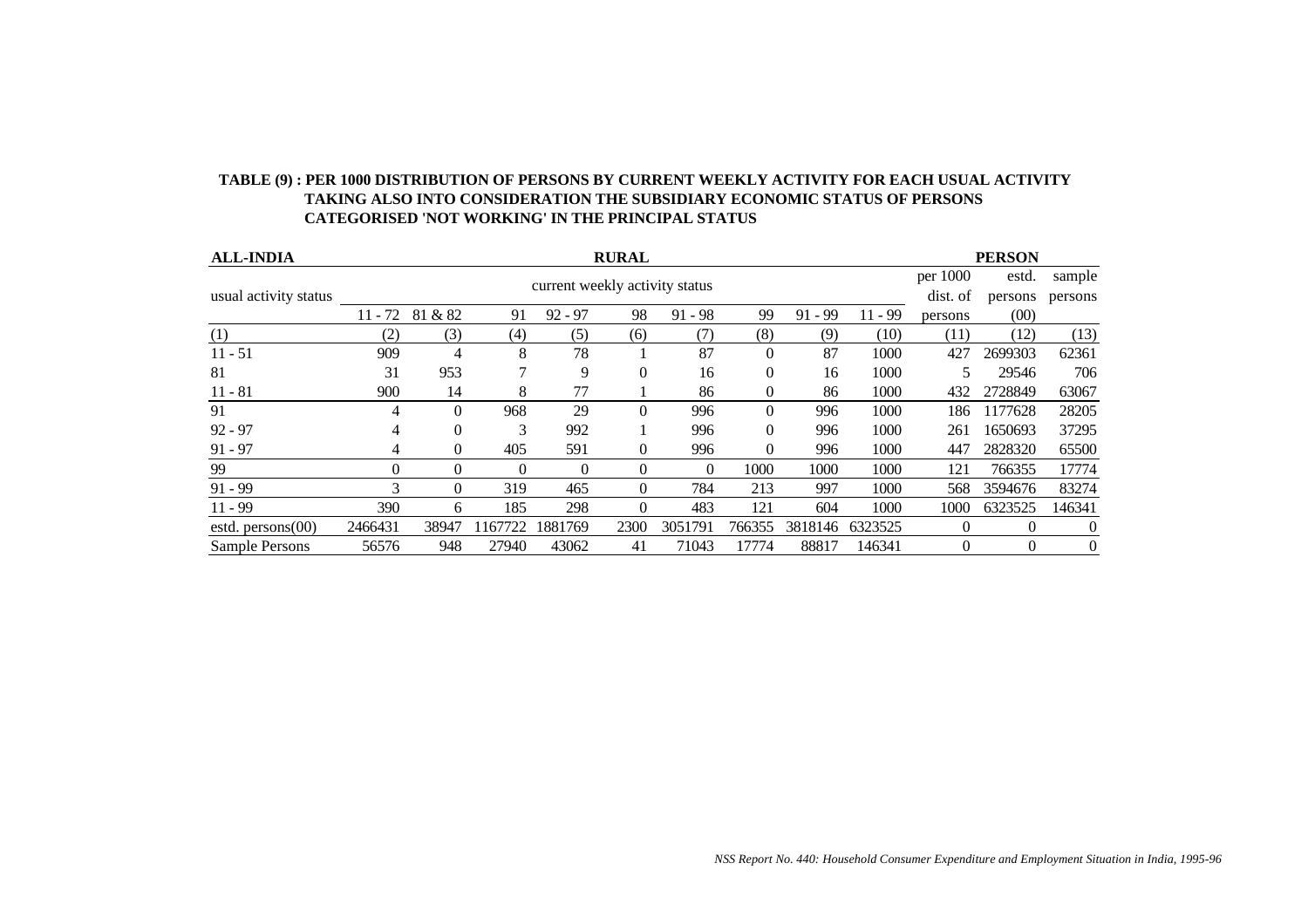|                       |     | <b>CATEGORISED 'NOT WORKING' IN THE PRINCIPAL STATUS</b> |              |                                |              |           |     |           |           |          |             |        |
|-----------------------|-----|----------------------------------------------------------|--------------|--------------------------------|--------------|-----------|-----|-----------|-----------|----------|-------------|--------|
| <b>ALL-INDIA</b>      |     |                                                          |              |                                | <b>URBAN</b> |           |     |           |           |          | <b>MALE</b> |        |
|                       |     |                                                          |              | current weekly activity status |              |           |     |           |           | per 1000 | estd.       | sample |
| usual activity status |     |                                                          | dist. of     | persons                        | persons      |           |     |           |           |          |             |        |
|                       |     | $11 - 72$ 81 & 82                                        | 91           | $92 - 97$                      | 98           | $91 - 98$ | 99  | $91 - 99$ | $11 - 99$ | persons  | (00)        |        |
| (1)                   |     | .3)                                                      | (4)          | (5                             | (6)          |           | (8) | (9`       | (10)      | (11      | (12)        | (13)   |
| $11 - 51$             | 990 |                                                          | ∍            |                                | $\theta$     |           |     |           | 1000      | 525      | 561509      | 25073  |
| 81                    |     | 983                                                      | <sub>0</sub> |                                |              | 12        |     | 12        | 1000      |          | 22630       | 1088   |

11 - 81 952 41 2 5 0 8 0 8 1000 546 584139 26161 91 1 0 978 21 0 999 0 999 1000 274 292849 13459 92 - 97 2 2 7 987 1 996 0 996 1000 85 91081 4090 91 - 97 1 1 747 250 0 998 0 998 1000 359 383930 17549 99 0 0 0 0 0 0 1000 1000 1000 95 101054 4580 91 - 99 1 1 592 198 0 790 208 999 1000 454 484985 22129 11 - 99 520 22 270 93 0 363 95 457 1000 1000 1069124 48290 estd. persons(00) 556329 24014 288354 98995 376 387726 101054 488781 1069124 0 0 0 0<br>Sample Persons 24827 1151 13246 4474 12 17732 4580 22312 48290 0 0 0 Sample Persons 24827 1151 13246 4474 12 17732 4580 22312 48290 0 0 0

# **TABLE (9) : PER 1000 DISTRIBUTION OF PERSONS BY CURRENT WEEKLY ACTIVITY FOR EACH USUAL ACTIVITY TAKING ALSO INTO CONSIDERATION THE SUBSIDIARY ECONOMIC STATUS OF PERSONS**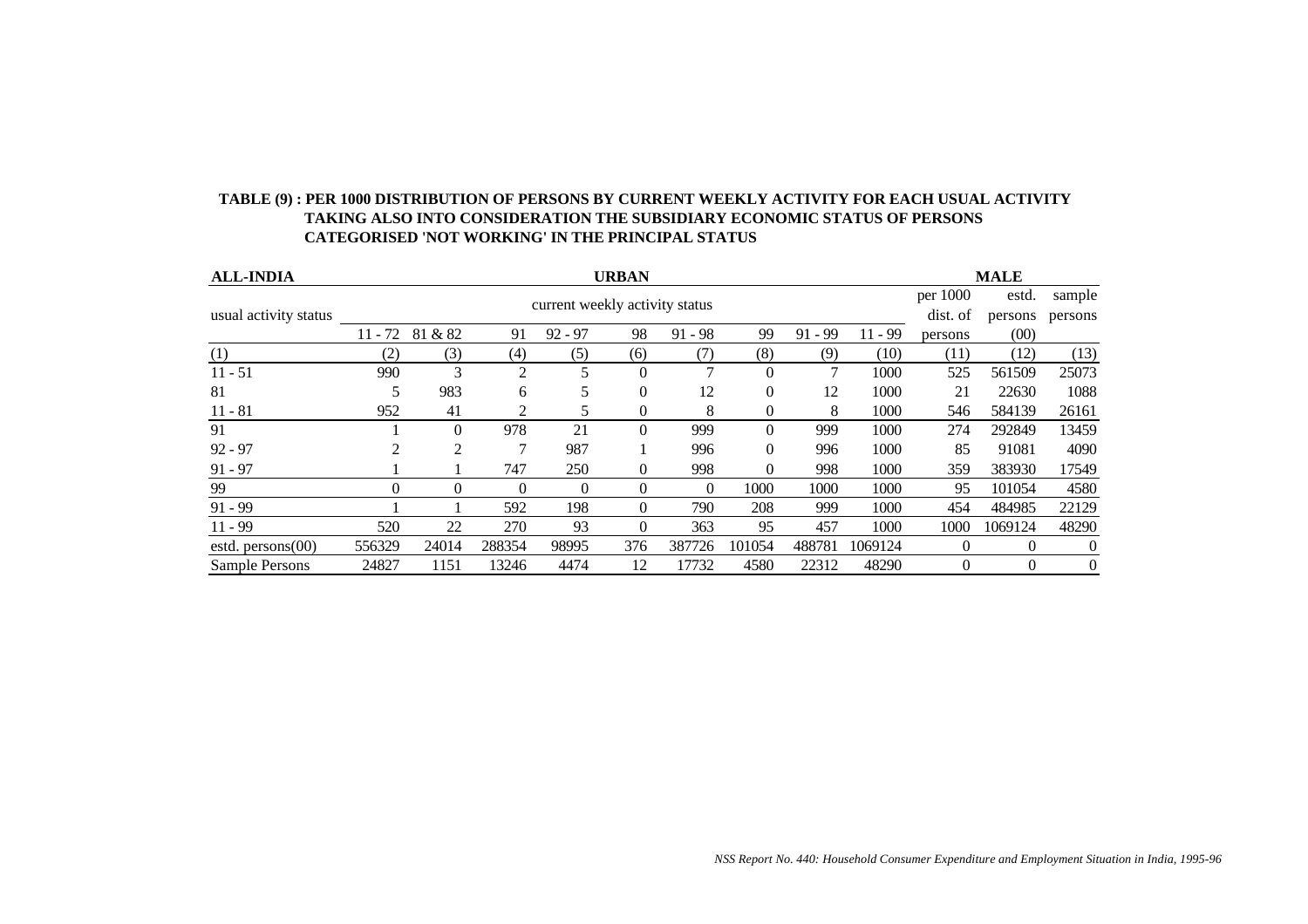| <b>ALL-INDIA</b>      | <b>URBAN</b> |                |                |                                |                  |                |              |           |           |          | <b>FEMALE</b> |          |
|-----------------------|--------------|----------------|----------------|--------------------------------|------------------|----------------|--------------|-----------|-----------|----------|---------------|----------|
|                       |              |                |                | current weekly activity status |                  |                |              |           |           | per 1000 | estd.         | sample   |
| usual activity status |              |                | dist. of       | persons                        | persons          |                |              |           |           |          |               |          |
|                       | $11 - 72$    | 81 & 82        | 91             | $92 - 97$                      | 98               | $91 - 98$      | 99           | $91 - 99$ | $11 - 99$ | persons  | (00)          |          |
| (1)                   | (2)          | (3)            | (4)            | (5)                            | (6)              | (7)            | (8)          | (9)       | (10)      | (11)     | (12)          | (13)     |
| $11 - 51$             | 872          | $\overline{c}$ | 5              | 121                            | $\theta$         | 126            | $\mathbf{0}$ | 126       | 1000      | 124      | 119019        | 5541     |
| 81                    | 2            | 946            | 6              | 47                             | $\theta$         | 52             | $\theta$     | 52        | 1000      | 4        | 4041          | 235      |
| $11 - 81$             | 843          | 33             | 5              | 118                            | $\boldsymbol{0}$ | 124            | $\mathbf{0}$ | 124       | 1000      | 128      | 123059        | 5776     |
| 91                    | 0            | $\Omega$       | 974            | 25                             | $\theta$         | 999            | $\Omega$     | 999       | 1000      | 247      | 237526        | 10959    |
| $92 - 97$             | 2            | 0              | $\overline{2}$ | 995                            | $\theta$         | 998            | $\Omega$     | 998       | 1000      | 527      | 507052        | 22847    |
| $91 - 97$             |              | $\Omega$       | 312            | 686                            | $\boldsymbol{0}$ | 998            | $\theta$     | 998       | 1000      | 774      | 744578        | 33806    |
| 99                    | 0            | $\Omega$       | $\theta$       | $\Omega$                       | $\theta$         | $\overline{0}$ | 1000         | 1000      | 1000      | 98       | 94674         | 4268     |
| $91 - 99$             |              | $\Omega$       | 277            | 609                            | $\Omega$         | 886            | 113          | 999       | 1000      | 872      | 839252        | 38074    |
| $11 - 99$             | 109          | 4              | 242            | 546                            | $\theta$         | 788            | 98           | 887       | 1000      | 1000     | 962311        | 43850    |
| estd. persons $(00)$  | 104741       | 4313           | 233078         | 525295                         | 210              | 758583         | 94674        | 853260    | 962311    | $\Omega$ | $\theta$      | $\theta$ |
| Sample Persons        | 4862         | 244            | 10784          | 23680                          | 12               | 34476          | 4268         | 38744     | 43850     | $\Omega$ | $\Omega$      | $\theta$ |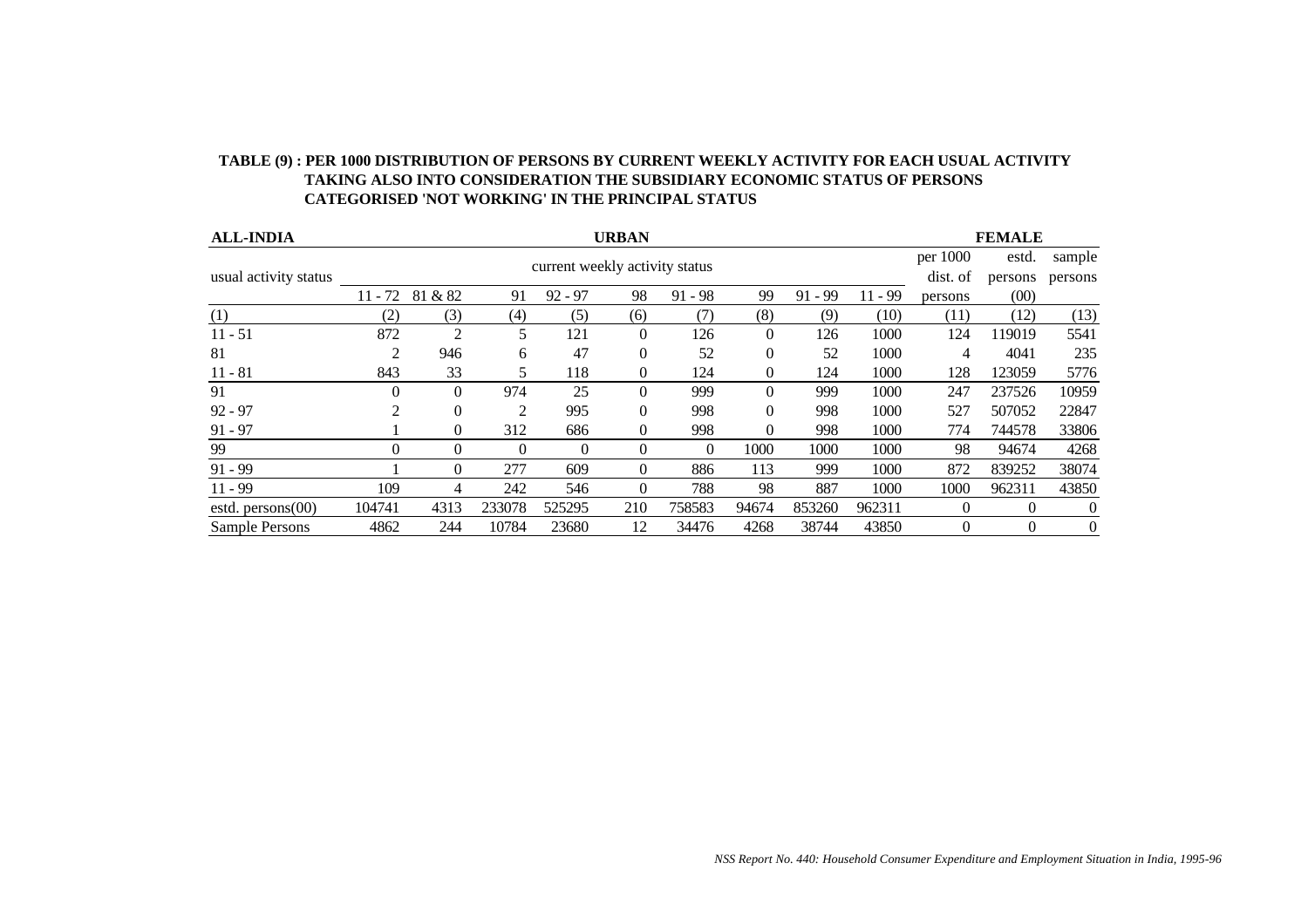| <b>ALL-INDIA</b>      | <b>URBAN</b> |          |          |                                |                  |           |              |           | <b>PERSON</b> |          |          |                |
|-----------------------|--------------|----------|----------|--------------------------------|------------------|-----------|--------------|-----------|---------------|----------|----------|----------------|
|                       |              |          |          | current weekly activity status |                  |           |              |           |               | per 1000 | estd.    | sample         |
| usual activity status |              |          | dist. of | persons                        | persons          |           |              |           |               |          |          |                |
|                       | $11 - 72$    | 81 & 82  | 91       | $92 - 97$                      | 98               | $91 - 98$ | 99           | $91 - 99$ | 11 - 99       | persons  | (00)     |                |
| (1)                   | (2)          | (3)      | (4)      | (5)                            | (6)              | (7)       | (8)          | (9)       | (10)          | (11)     | (12)     | (13)           |
| $11 - 51$             | 969          | 3        | 3        | 25                             | $\theta$         | 28        | $\Omega$     | 28        | 1000          | 335      | 680527   | 30614          |
| 81                    | 5            | 977      | 6        | 12                             | $\theta$         | 18        | $\theta$     | 18        | 1000          | 13       | 26671    | 1323           |
| $11 - 81$             | 933          | 39       | 3        | 25                             | $\boldsymbol{0}$ | 28        | $\mathbf{0}$ | 28        | 1000          | 348      | 707198   | 31937          |
| 91                    |              | $\Omega$ | 976      | 23                             | $\theta$         | 999       | $\Omega$     | 999       | 1000          | 261      | 530376   | 24418          |
| $92 - 97$             | 2            |          | 3        | 994                            | $\theta$         | 998       | $\Omega$     | 998       | 1000          | 294      | 598133   | 26937          |
| $91 - 97$             |              | $\Omega$ | 460      | 538                            | $\theta$         | 998       | $\Omega$     | 998       | 1000          | 556      | 1128508  | 51355          |
| 99                    | 0            | $\Omega$ | $\theta$ | $\Omega$                       | $\theta$         | 0         | 1000         | 1000      | 1000          | 96       | 195728   | 8848           |
| $91 - 99$             |              | 0        | 392      | 458                            | $\theta$         | 851       | 148          | 999       | 1000          | 652      | 1324237  | 60203          |
| $11 - 99$             | 325          | 14       | 257      | 307                            | $\theta$         | 564       | 96           | 661       | 1000          | 1000     | 2031435  | 92140          |
| estd. $person(00)$    | 661070       | 28327    | 521432   | 624291                         | 586              | 1146310   | 195728       | 1342038   | 2031435       | $\theta$ | $\theta$ | 0              |
| <b>Sample Persons</b> | 29689        | 1395     | 24030    | 28154                          | 24               | 52208     | 8848         | 61056     | 92140         | $\Omega$ | $\Omega$ | $\overline{0}$ |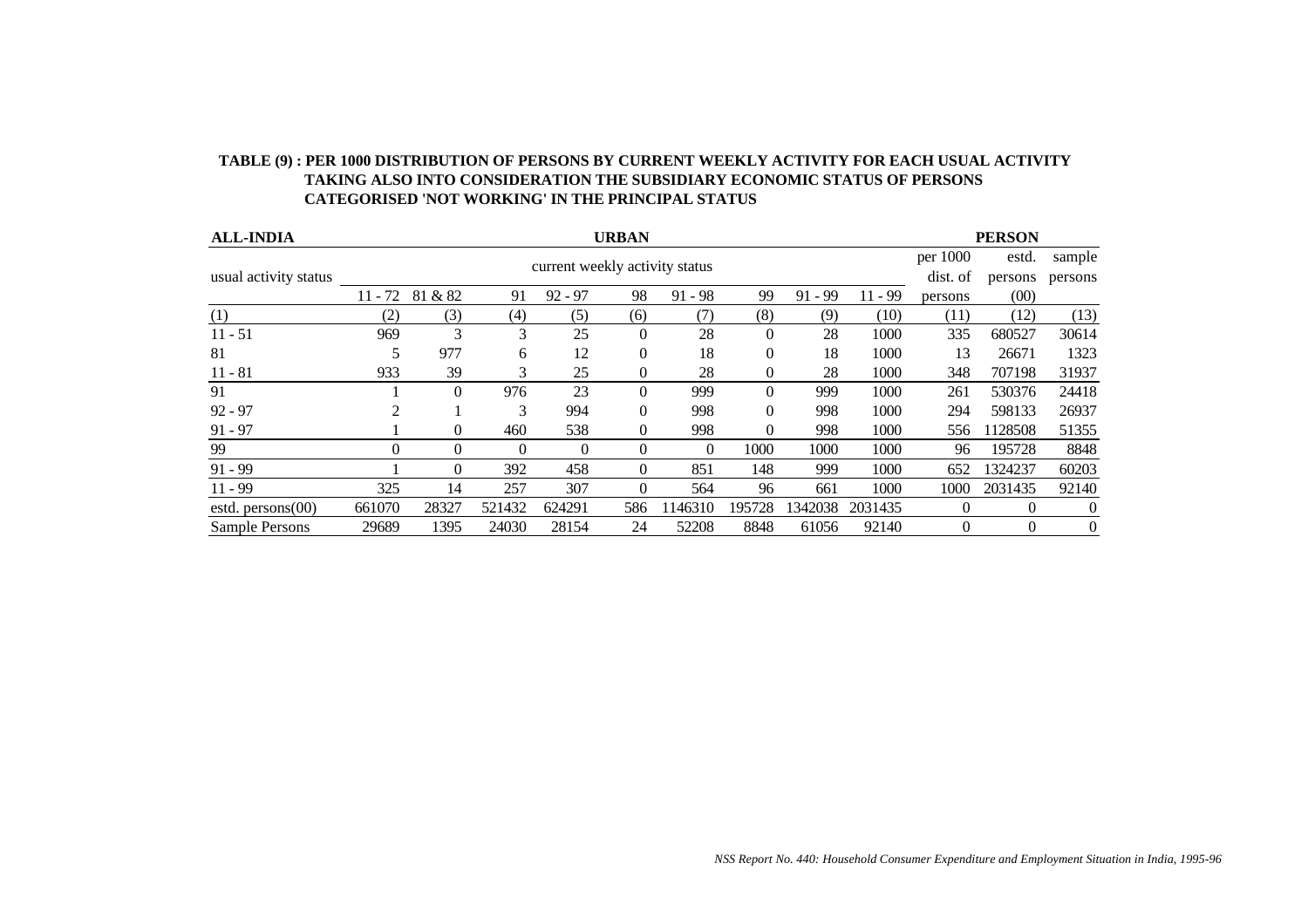# **Appendix B Sample Design and Estimation Procedure (Fifty-Second Round: July 1995 - June 1996)**

#### 1. **Introduction**

1.1 The National Sample Survey (NSS), set up by the Government of India in 1950 to collect socio-economic data employing scientific sampling methods, completed its fifty-first round field operations in June 1995. The survey period of fifty-second round was from July 1995 to June 1996.

#### 2. **General particulars of the survey**

2.1 **Subject coverage:** The 52nd round of NSS was primarily focused on health care and education including problems of the aged persons (60 years and above).The survey on consumer expenditure and employment-unemployment was also carried out based on thin samples as in the usual annual rounds. This apart, information on availability of some infra-structural facilities to the villages, relevant in the context of social consumption, was collected through a separate block in the listing schedule itself.

2.2 **Schedules of enquiry**: The whole gamut of information collected through the survey on social consumption and aged persons has been moduled into two schedules of enquiry viz., schedule 25.0 covering maternity, child care, medical services and problems of aged persons and schedule 25.2 covering education. Table (1.1) gives the list of schedules of enquiry for the 52nd round.

2.3 **Period of survey**: As mentioned earlier, the 52nd round survey was of one year's duration viz., from July 1995 to June 1996.

| Table $(1.1)$ : Schedules canvassed in |                |                    |            |  |  |  |  |  |  |  |
|----------------------------------------|----------------|--------------------|------------|--|--|--|--|--|--|--|
|                                        | NSS 52nd Round |                    |            |  |  |  |  |  |  |  |
| srl.                                   | schedule       | description        | sector     |  |  |  |  |  |  |  |
| no.                                    | no.            |                    |            |  |  |  |  |  |  |  |
| . l.)                                  | $\overline{2}$ |                    |            |  |  |  |  |  |  |  |
|                                        | 00             | List of            | rural $\&$ |  |  |  |  |  |  |  |
|                                        |                | Households         | urban      |  |  |  |  |  |  |  |
| $\mathfrak{L}$                         | 1 <sub>0</sub> | Household          | - do -     |  |  |  |  |  |  |  |
|                                        |                | Consumer           |            |  |  |  |  |  |  |  |
|                                        |                | Expenditure        |            |  |  |  |  |  |  |  |
| 3.                                     | 25.0           | Survey on          | - do -     |  |  |  |  |  |  |  |
|                                        |                | <b>Health Care</b> |            |  |  |  |  |  |  |  |
| 4.                                     | 25.2           | Participation in   | - do -     |  |  |  |  |  |  |  |
|                                        |                | Education          |            |  |  |  |  |  |  |  |

2.4 G**eographical coverage**: The survey covered the whole of Indian Union excepting (i) Ladakh and Kargil districts of Jammu & Kashmir, (ii) interior villages of Nagaland situated beyond 5 km of a bus route and (iii) villages of Andaman  $\&$ Nicobar Islands which were inaccessible throughout the year.

2.5 W**ork programme:** The survey period of one year of this round was divided into four sub-rounds of three months' duration each as indicated below :

**sub-round period of survey** 

| July - September 1995 |
|-----------------------|
|-----------------------|

- 2 October December 1995
- 3 January March 1996

4 April - June 1996

Equal number of sample villages and blocks were allotted for survey in each of these four sub-rounds. Each village/block was generally surveyed during the subround period to which it was allotted. Because of arduous field conditions, this restriction could not be strictly enforced in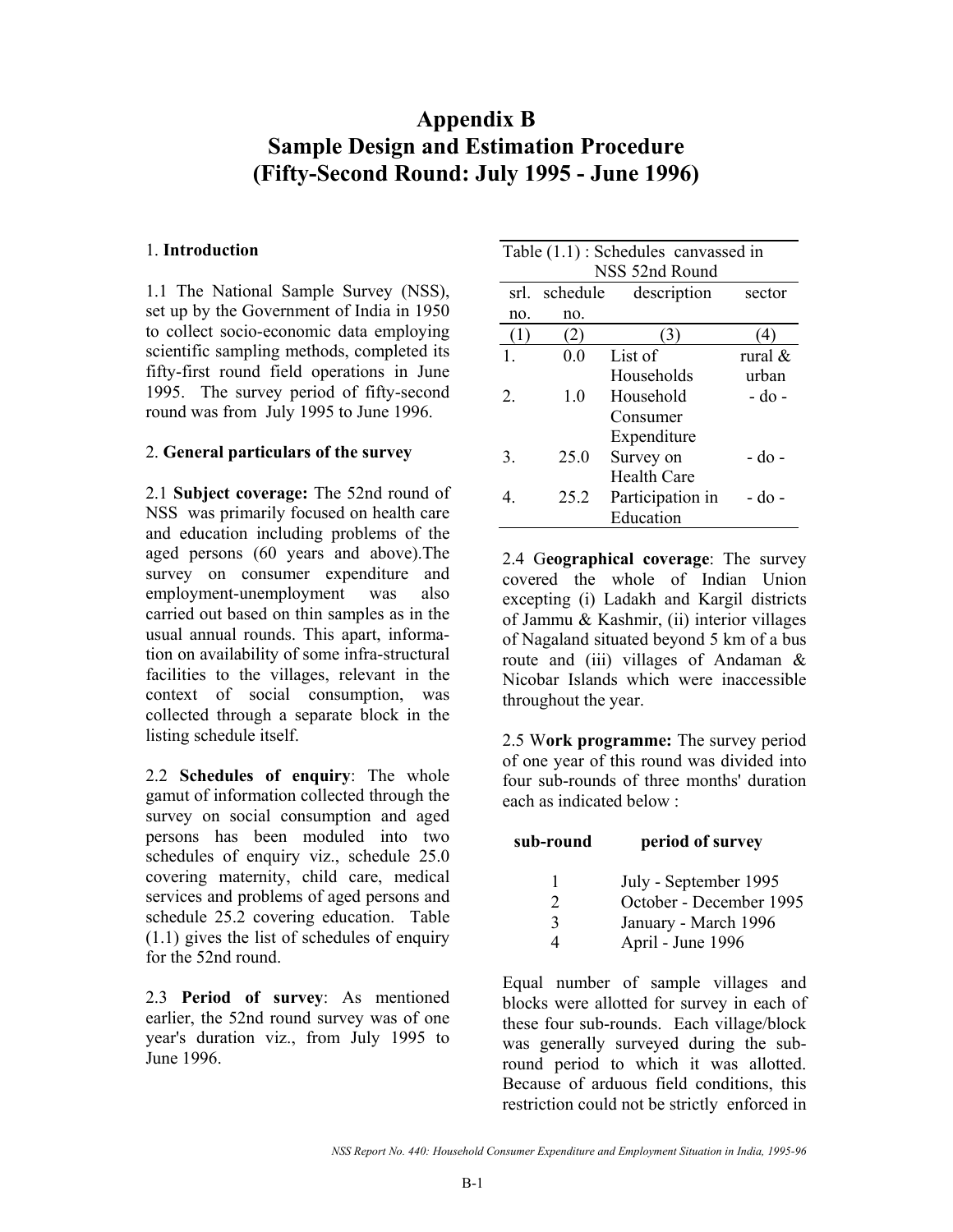Andaman & Nicobar Islands, Lakshadweep and rural areas of Arunachal Pradesh and Nagaland.

# 3. **Sample design**

3.1 As usual, a stratified two-stage design was adopted in this round. The first-stage units were census villages in the rural sector (panchayat wards in case of Kerala) and the NSSO urban frame survey(UFS) blocks in the urban sector. The secondstage units were households in both the sectors.

3.2 **Sampling frame for first stage units**: The lists of census villages of 1991 census (1981 census list for J  $\&$  K) constituted the sampling frame for the rural sector. For Kerala, however, the list of panchayat wards were used as the sampling frame for selection of panchayat wards in the rural sector. For Nagaland, the villages located within 5 km of a bus route constituted the sampling frame whereas, for Andaman & Nicobar Islands, the list of 'accessible' villages constituted the sampling frame. For the urban sector, the lists of NSSO Urban Frame Survey(UFS) blocks were considered as the sampling frame.

# 3.3 **Stratification**

3.3.1 **Rural**: In the rural sector, each district was treated as a separate stratum. However, if the 1991 census population of the district was greater than or equal to 2 million (1.8 million population as per 1981 census for J  $\&$  K), the district was split into two or more strata, by grouping contiguous tehsils to form strata. In Gujarat, in the case of districts extending over more than one NSS region, the part of a district falling within each NSS region formed a separate stratum.

3.3.2 **Urban**: In the urban sector, strata were formed, within each NSS region, by grouping towns on the basis of the population of towns. The urban strata were formed as follows:

3.4 **Allocation of first-stage units (FSUs)**: It was decided to select a total sample of 13,000 FSUs(rural & urban

|                | Table (1.2): Composition of urban strata  |
|----------------|-------------------------------------------|
|                | in an NSS region                          |
|                |                                           |
| stra-          | population size class (as per 1991        |
| tum            | census) of towns                          |
| no.            |                                           |
| (1)            | 2                                         |
| 1              | all towns with population less            |
|                | than 50,000                               |
| $\overline{2}$ | all towns with 50,000 - 1,99,999          |
| $\overline{3}$ | all towns with 2,00,000                   |
|                | 9,99,999                                  |
| 4,5            | each city with population                 |
|                | 10,00,000 or above                        |
|                |                                           |
|                | Note : each city with population 10 lakhs |
|                | or above formed a separate stratum        |

combined) for the 'central sample' at all-India level. The total sample size of FSUs (rural & urban combined) for the central sample for a state/u.t. has been allocated to its rural and urban sectors considering the relative sizes of the rural and urban population with double weightage to the urban sector. State-level rural/urban allocations were adjusted to multiples of 8. Allocation of first-stage units by state X sector is given in Table S. The state-level rural sample size was allocated to the rural strata in proportion to their rural population figures as per the census. Similarly, urban sample size of the state/u.t. was allocated to the urban strata in proportion to urban population figures as per the census. All the stratum-level allocations were adjusted to multiples of 8 as far as possible (otherwise multiples of 4). Allocations have been made multiples of 8 to the extent possible in order to allocate them equally in each sub-sample X sub-round combination (2 sub-samples X 4 sub-rounds).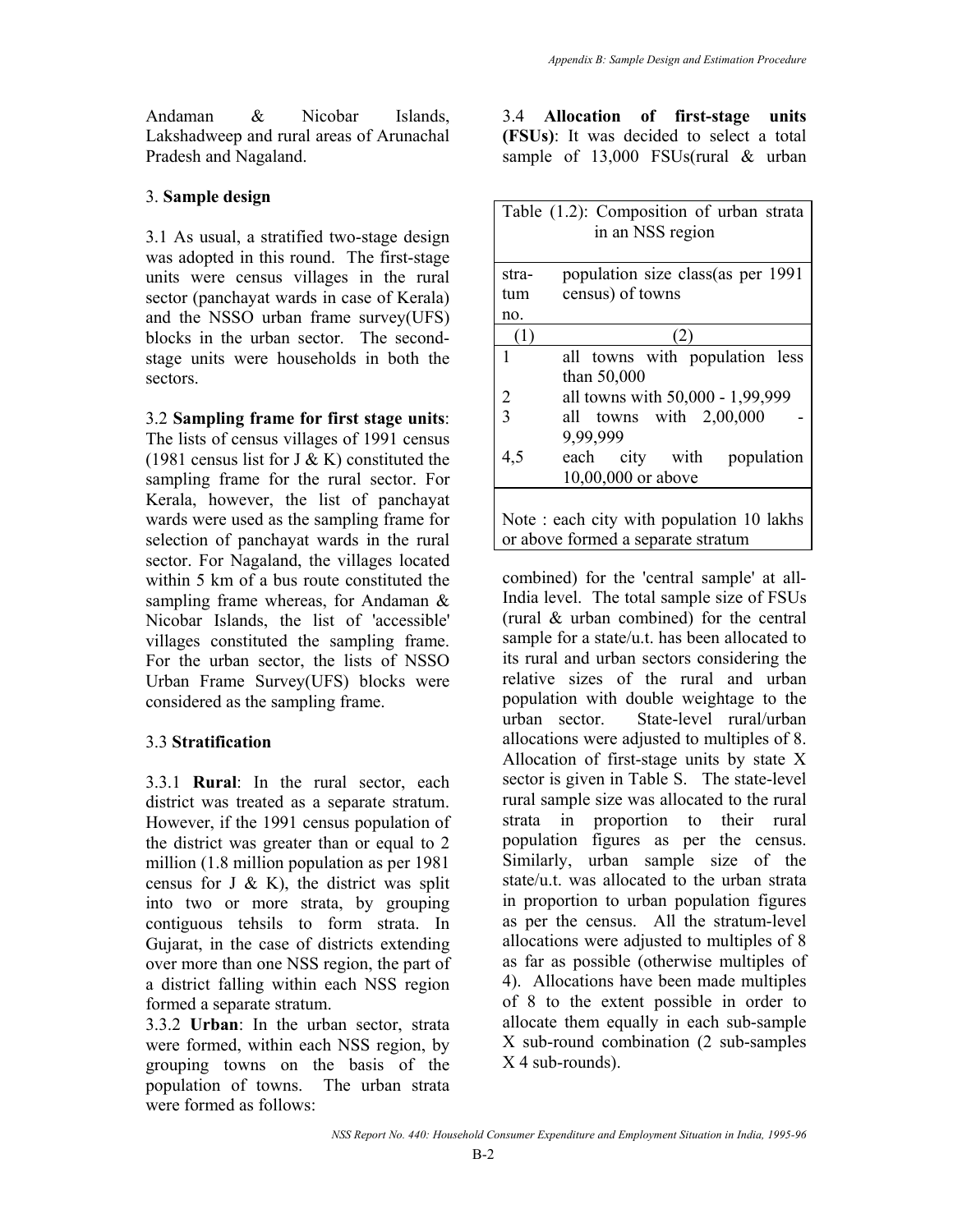3.5 **Selection of first-stage units**: Sample FSUs in the rural sector have been selected circular systematically with equal probability. In the u.t. of Daman & Diu, the district Diu consisted of only two villages which have been selected for survey in both the central and state samples. Sample blocks in the urban sector have also been selected circular systematically with equal probability. Sample FSUs of both the rural and the urban sectors have been selected in the form of two independent sub-samples.

3.6 **Arunachal Pradesh** : For the rural sector of Arunachal Pradesh, the procedure of cluster sampling has been followed. The nucleus villages have been selected circular systematically with equal probability, in the form of two independent sub-samples. A cluster, generally of 4 to 6 villages, was formed around each nucleus village.

3.7 **Selection of hamlet-groups/subblocks(for 'large' FSUs only):** Large FSUs were divided into a suitable number of hamlet-groups/sub-blocks having equal population content. Two hamlet-groups were selected from large FSUs in the rural sector whereas, only one sub-block was selected from large FSUs of the urban sector. The procedures of hamlet-group and sub-block formation / selection have been discussed in detail in vol. I, Instructions to field staff'. The two selected hamlet-groups in large FSUs of the rural sector were considered together as one unit for combined listing and selection of households. The number of hamlet-groups/sub-blocks formed(D) was as per the guidelines given below:

| rural samples     |                |
|-------------------|----------------|
| approx. present   | value* of D    |
| population of the |                |
| <b>FSU</b>        |                |
| less than 1200    | 1              |
| 1200 - 1799       | 4              |
| 1800 - 2199       | 5              |
| 2200 - 2599       | 6              |
| 2600 - 2999       |                |
| (and so on)       |                |
| urban samples     |                |
| approx. present   | value of D     |
| population of the |                |
| <b>FSU</b>        |                |
| less than 1200    | 1              |
| 1200 - 1999       | 2              |
| 2000 - 2799       | 3              |
| 2800 - 3599       | $\overline{4}$ |
| 3600 - 4399       | 5              |
| (and so on)       |                |

\* For rural areas of Himachal Pradesh, Sikkim and Punch, Rajouri, Udhampur and Doda districts of Jammu & Kashmir, the values of D were D=1 for population less than 600; D=4 for population 600 to 1199; D=5 for population 1200 to 1499 and so on. D=1 implied no hamlet-group / subblock formation.

3.8 **Selection of households (secondstage units)**: From each selected FSU (or the selected hamlet-groups/sub-block of the FSU for large FSUs), a sample of 4 households for schedule 1.0 was selected for the detailed enquiry. For schedule 1.0, the households listed were arranged by their means of livelihood and then the required number (i.e. 4) of sample households were selected circular systematically with a random start.

3.9 Number of sample villages and blocks allotted and surveyed along with number of sample households and persons are given in Table S.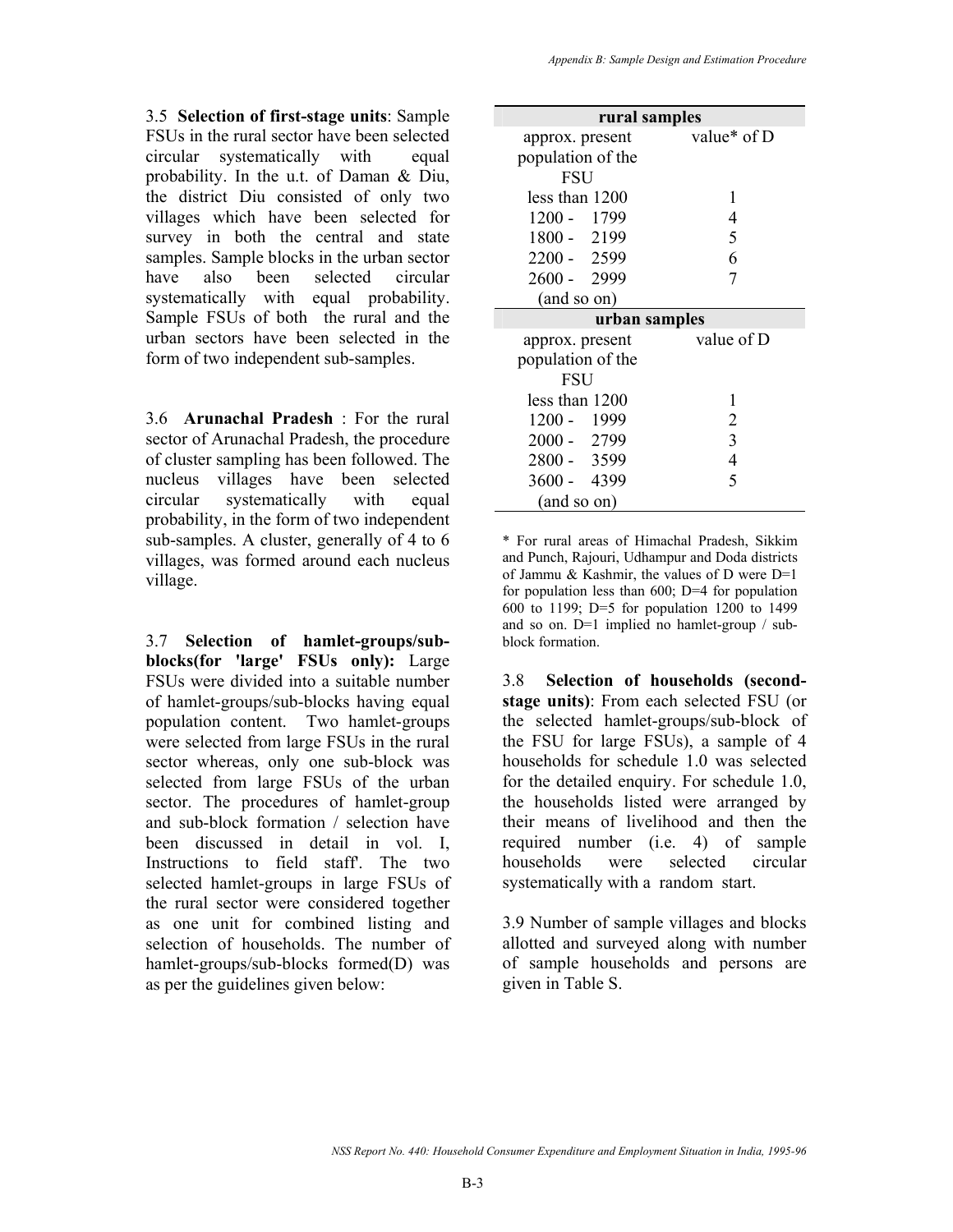|                |          | households and persons surveyed |           |          |            |                    |         |       |  |  |  |  |
|----------------|----------|---------------------------------|-----------|----------|------------|--------------------|---------|-------|--|--|--|--|
| state/u.t.     |          |                                 | number of |          |            | number of surveyed |         |       |  |  |  |  |
|                |          | villages                        | blocks    |          | households |                    | persons |       |  |  |  |  |
|                | allotted | surveyed                        | allotted  | surveyed | rural      | urban              | rural   | urban |  |  |  |  |
| (1)            | (2)      | (3)                             | (4)       | (5)      | (6)        | (7)                | (8)     | (9)   |  |  |  |  |
| Andhra Pradesh | 528      | 528                             | 384       | 384      | 1999       | 1535               | 8736    | 6728  |  |  |  |  |
| Assam          | 360      | 336                             | 88        | 87       | 1324       | 348                | 6908    | 1519  |  |  |  |  |
| <b>Bihar</b>   | 768      | 766                             | 232       | 232      | 2700       | 924                | 14840   | 5011  |  |  |  |  |
| Gujarat        | 256      | 256                             | 264       | 264      | 1002       | 1047               | 5180    | 5244  |  |  |  |  |
| Haryana        | 112      | 112                             | 80        | 80       | 428        | 312                | 2367    | 1467  |  |  |  |  |
|                |          |                                 |           |          |            |                    |         |       |  |  |  |  |
| Karnataka      | 280      | 280                             | 248       | 248      | 1034       | 990                | 5376    | 4668  |  |  |  |  |
| Kerala         | *288     | 288                             | 208       | 208      | 1140       | 831                | 5404    | 3800  |  |  |  |  |
| M.P.           | 552      | 552                             | 328       | 328      | 2078       | 1308               | 10903   | 6694  |  |  |  |  |
| Maharashtra    | 456      | 456                             | 560       | 560      | 1729       | 2237               | 8555    | 10414 |  |  |  |  |
| Orissa         | 352      | 352                             | 112       | 112      | 1306       | 448                | 6419    | 1996  |  |  |  |  |
|                |          |                                 |           |          |            |                    |         |       |  |  |  |  |
| Punjab         | 232      | 232                             | 200       | 200      | 899        | 796                | 4840    | 3564  |  |  |  |  |
| Rajasthan      | 328      | 328                             | 200       | 200      | 1261       | 797                | 6894    | 3969  |  |  |  |  |
| Tamil Nadu     | 448      | 448                             | 472       | 472      | 1700       | 1874               | 6731    | 7652  |  |  |  |  |
| U.P.           | 968      | 968                             | 480       | 480      | 3515       | 1918               | 19753   | 10302 |  |  |  |  |
| West Bengal    | 480      | 480                             | 368       | 368      | 1855       | 1460               | 9093    | 6285  |  |  |  |  |
|                |          |                                 |           |          |            |                    |         |       |  |  |  |  |
| North-eastern  | $**816$  | 735                             | 392       | 392      | 2830       | 1422               | 13792   | 6225  |  |  |  |  |
| North-western  | 128      | 421                             | 112       | 265      | 1573       | 1039               | 8392    | 4650  |  |  |  |  |
| Southern       | 536      | 128                             | 384       | 112      | 461        | 448                | 2158    | 1952  |  |  |  |  |
|                |          |                                 |           |          |            |                    |         |       |  |  |  |  |
| all-India      | 7888     | 7666                            | 5112      | 4992     | 28834      | 19734              | 146341  | 92140 |  |  |  |  |

# **Table S: Number of villages/blocks allotted and surveyed and number of sample**

\*Figures denote number of panchayat wards

\*\*24 nucleus villages (assumed as 144 villages) for Arunachal Pradesh

#### 4. **Estimation Procedure**

4.1 The following notations are used in the sequel:

- s= subscript for s-th stratum
- i= subscript for i-th sample village/block
- j= subscript for j-th second-stage stratum of a sample village/block
- k= subscript for k-th sample household
- b= subscript for b-th sub-sample
- *Ns*= total number of villages/blocks in the frame of s-th stratum
- $n_s$ <sup>=</sup> number of villages/blocks

surveyed( including uninhabited and 'zero cases' but excluding casualty and other not received cases) in the s-th stratum , for any particular schedule type

D= total number of hamletgroups/sub-blocks formed in the sample village/block  $(D=1,4,5,6$  for rural samples and  $D=1,2,3,4$ ........ for urban samples)

 The notation *D*′ used for the rural sector is described as :

*D*′ = D for D=1 and  $D' = D/2$  if

- $D \geq 4$
- H= total number of households listed in the FSU
- h= number of households surveyed and used for tabulation
- x,  $y =$  values of the characters x  $\&$ y
- *X*<sup>∤</sup>  $\overline{Y}$ = estimate of population totals of the characters x , y

# 4.2 **Estimates of aggregates**: The formula

for obtaining  $\vec{Y}_3$ , the estimate of aggregate

*NSS Report No. 440: Household Consumer Expenditure and Employment Situation in India, 1995-96*